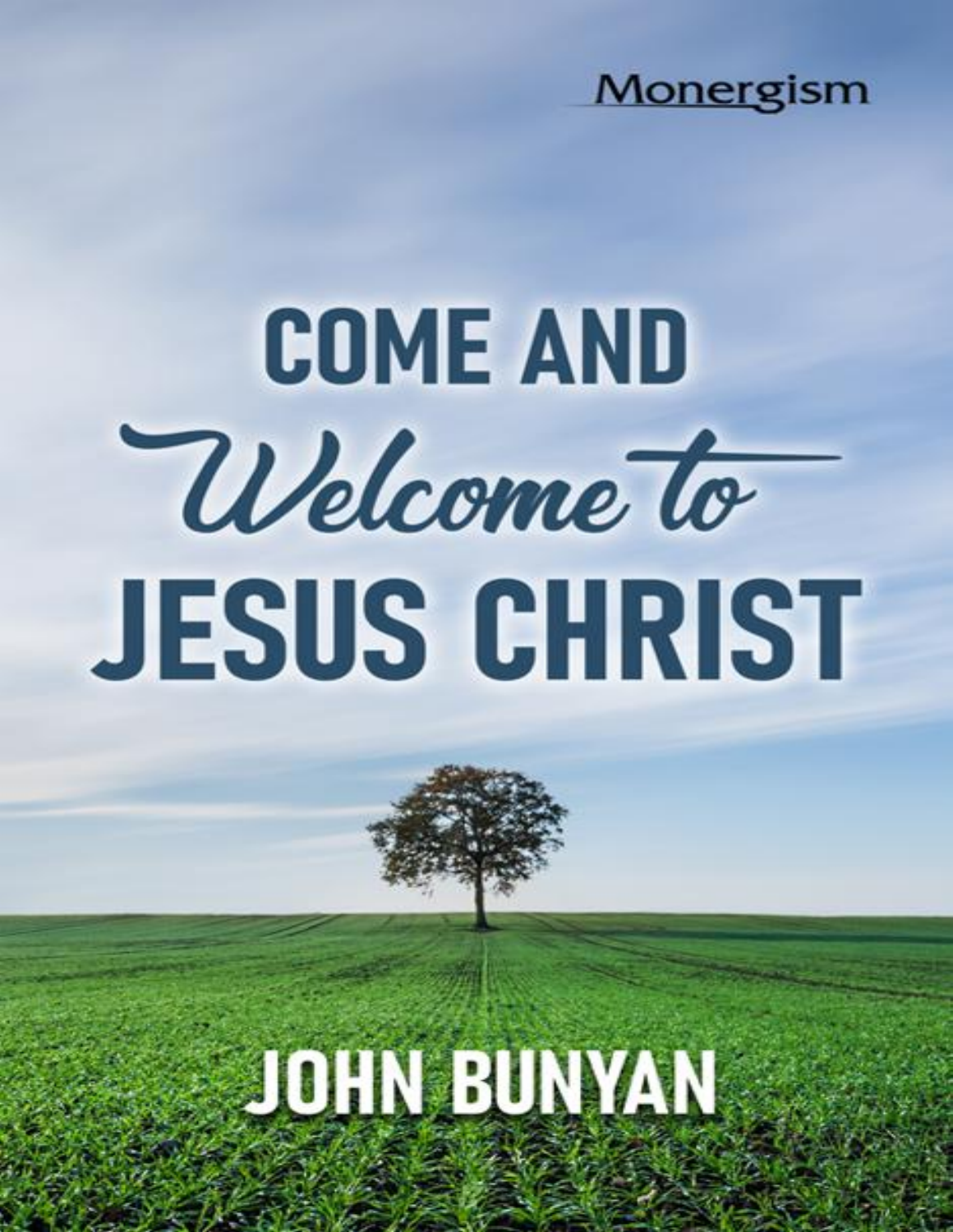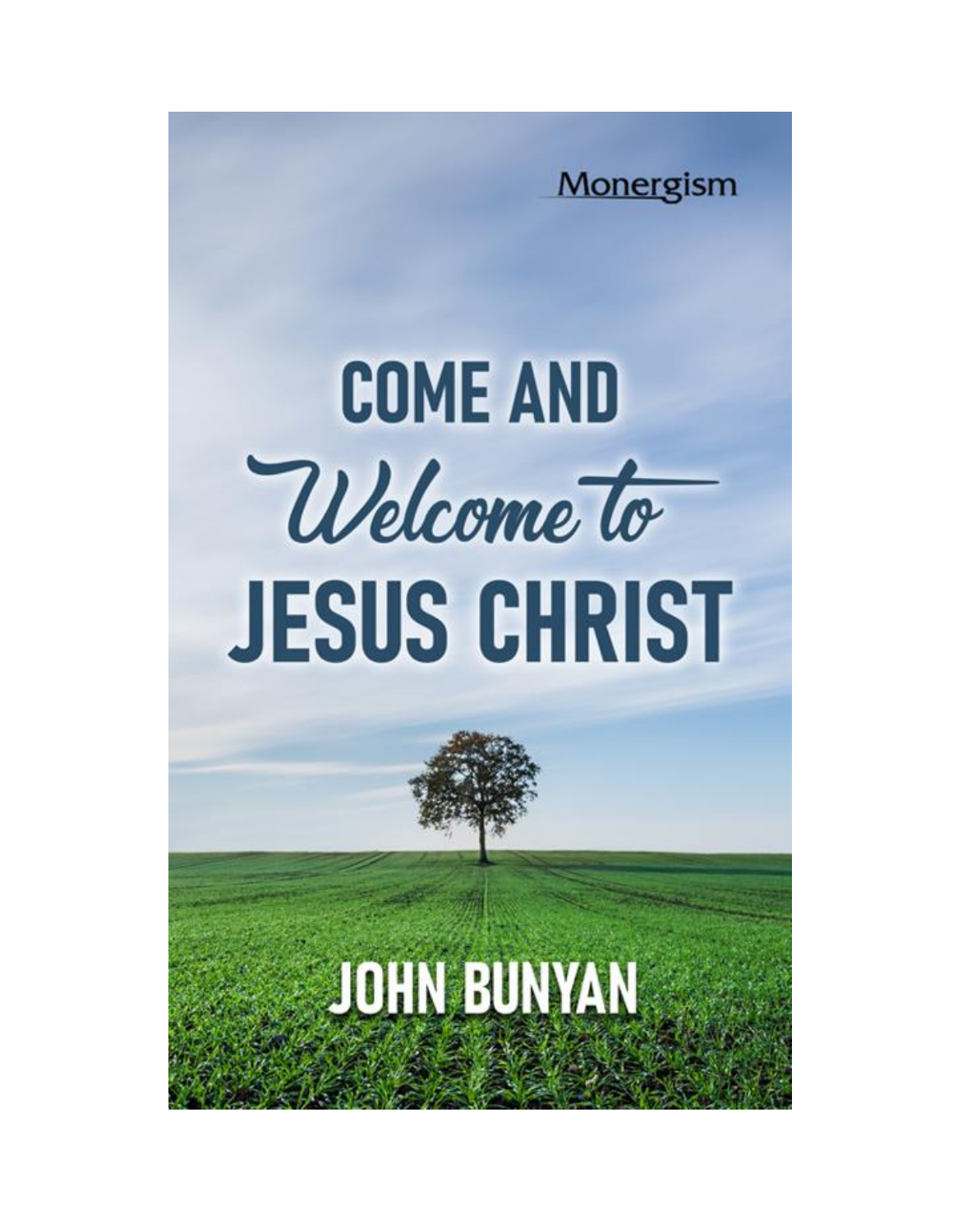## **Come and Welcome to Jesus Christ**

### **by John Bunyan**

A Plain and Profitable Discourse on John 6:37. Showing the cause, truth, and manner of the coming of a sinner to Jesus Christ; with his happy reception and blessed entertainment.

Written by John Bunyan, author of "The Pilgrim's Progress"

"And they shall come which were ready to perish" - Isaiah 27:13

#### LONDON,

1681

#### **Table of Contents**

[Advertisement By The Editor](#page-3-0)

[Come And Welcome To Jesus Christ / Introduction](#page-5-0)

#### **[First, The Text Treated By Way Of Explication](#page-9-0)**

[-- The Extent Of The Gift](#page-9-1)

[-- The Person Giving, The Father](#page-13-0)

[-- The Father's Intent In Giving](#page-17-0)

[-- The Son's Reception Of The Gift](#page-21-0)

[-- What It Is To Come To Christ](#page-22-0)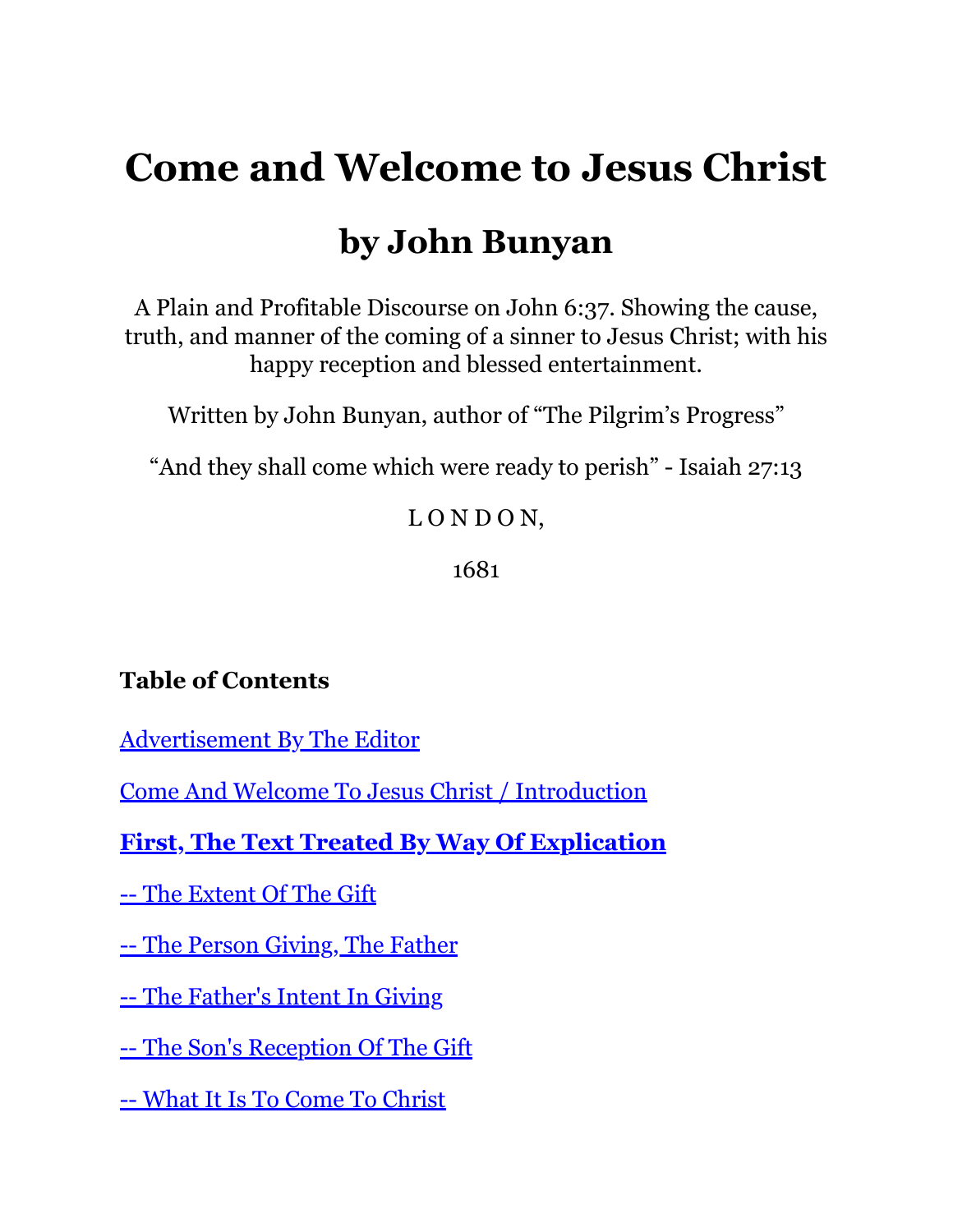[-- What Force There Is In The Promise To Make Them Come To](#page-41-0) Christ

[-- The Promise To Those Coming To Christ](#page-60-0)

[-- Two Sorts Of Sinners Coming To Christ](#page-75-0)

[-- What It Is To Cast Out](#page-88-0)

[-- The Power Of Christ To Save, Or To Cast Out](#page-96-0)

#### **[Second, The Text Treated By Way Of Observation](#page-99-0)**

[-- Coming To Christ Not By The Power Of Man, But By The Drawing](#page-100-0) Of The Father

[-- Comers Ofttimes Afraid That Christ Will Not Receive Them](#page-113-0)

[-- Christ Would Have Comers Not Once Think That He Will Cast](#page-139-0) Them Out

[-- Use And Application](#page-144-0)

## **Advertisement By The Editor**

<span id="page-3-0"></span>"Come and welcome to Jesus Christ," is a subject peculiarly fitted to the deep and searching experience of John Bunyan. He knew all the wiles of sin and Satan, in placing stumblingblocks in the way of a sincere penitent; all the human craft employed in keeping the soul from a simple and entire reliance upon Christ for salvation. This little work soon became most deservedly popular, passing through four large editions during the last seven years of the author's life. It is an enlightened display of the dealings of the Father in giving sinners to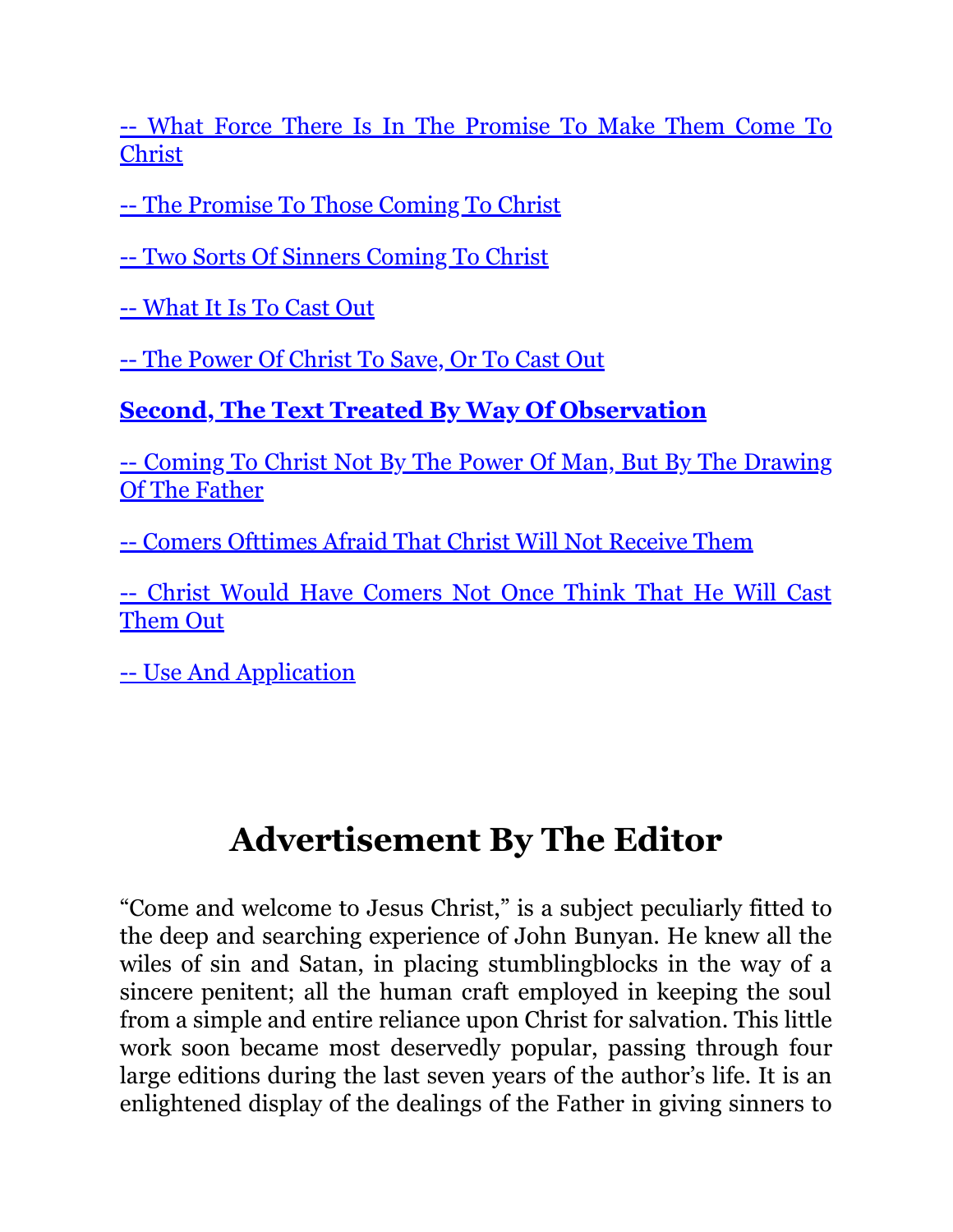Christ; the Son in saving them by his atonement, mediation, and intercession; and the Holy Spirit in sanctifying and fitting them for glory. Here is no Calvinism, Lutheranism, or Arminianism; no Episcopacy, Presbytery, or Independency; nothing but Christism and Bibleism. The gracious invitation is addressed to all who feel their misery, Come unto me, and I will make you happy and blessed. All who feel the leprosy of sin are invited to this spiritual Physician, and he only can and will heal them. All who suffer under the slavery of sin and Satan, Christ alone can make you free. Come to him, and you shall be free indeed. The analysis of Bunyan's treatise shows that ALL mankind are born in sin. ALL sinners are invited to Christ. None will come but such as feel the plague, and see the leprosy of sin. Those who come are drawn in a variety of ways - some terrified with the horrors of hell, others allured by the gracious voice of the Saviour, and the prospects of heavenly felicity. ALL who sincerely come, attain the same end, a sincere and total reliance upon the Saviour as the only refuge from the roaring lion.

Every other way to life is guarded by the flaming swords of the cherubim. Christ opens his golden arms wider than all our miseries. But he suffers no rival on his throne, no partnership with Moses or John Baptist. The personification of "shall come," and of "ignorance," is strikingly illustrative; as is "sin, the winding- sheet of the soul;" "unbelief, the white devil;" the sinner being a counsellor for Satan; and the two ways of taking our own likeness. His appeal to persecutors is most forcible. But I must not detain the reader longer from the pleasure and profit he will receive from an attentive perusal of these pages.

Hackney, 1850

George Offor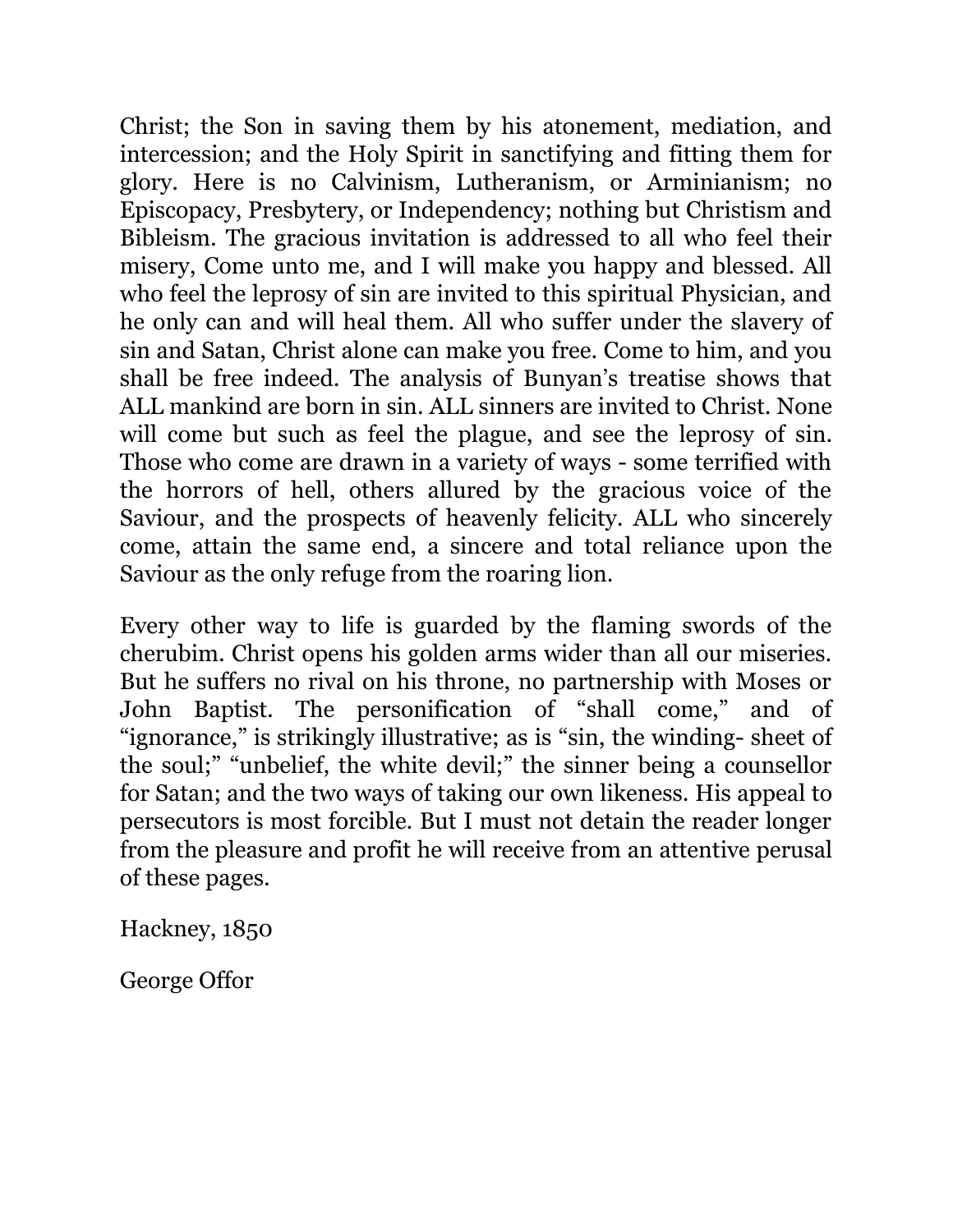#### <span id="page-5-0"></span>**Come And Welcome To Jesus Christ - Introduction**

"All that the Father giveth me shall come to me; and him that cometh to me I will in no wise cast out" - John 6:37

A little before, in this chapter, you may read that the Lord Jesus walked on the sea to go to Capernaum, having sent his disciples before in a ship, but the wind was contrary; by which means the ship was hindered in her passage. Now, about the fourth watch of the night, Jesus came walking upon the sea, and overtook them; at the sight of whom they were afraid.

Note, When providences are black and terrible to God's people, the Lord Jesus shows himself to them in wonderful manner; the which sometimes they can as little bear, as they can the things that were before terrible to them. They were afraid of the wind and the water; they were also afraid of their Lord and Saviour, when he appeared to them in that state.

But he said, "Be not afraid, it is I."

Note, That the end of the appearing of the Lord Jesus unto his people, though the manner of his appearing be never so terrible, is to allay their fears and perplexities.

Then they received him into the ship, and immediately the ship was at land whither it went.

Note, When Christ is absent from his people, they go on but slowly, and with great difficulty; but when he joineth himself unto them, oh! how fast they steer their course! how soon are they at their journey's end!

The people now among whom he last preached, when they saw that both Jesus was gone and his disciples, they also took shipping, and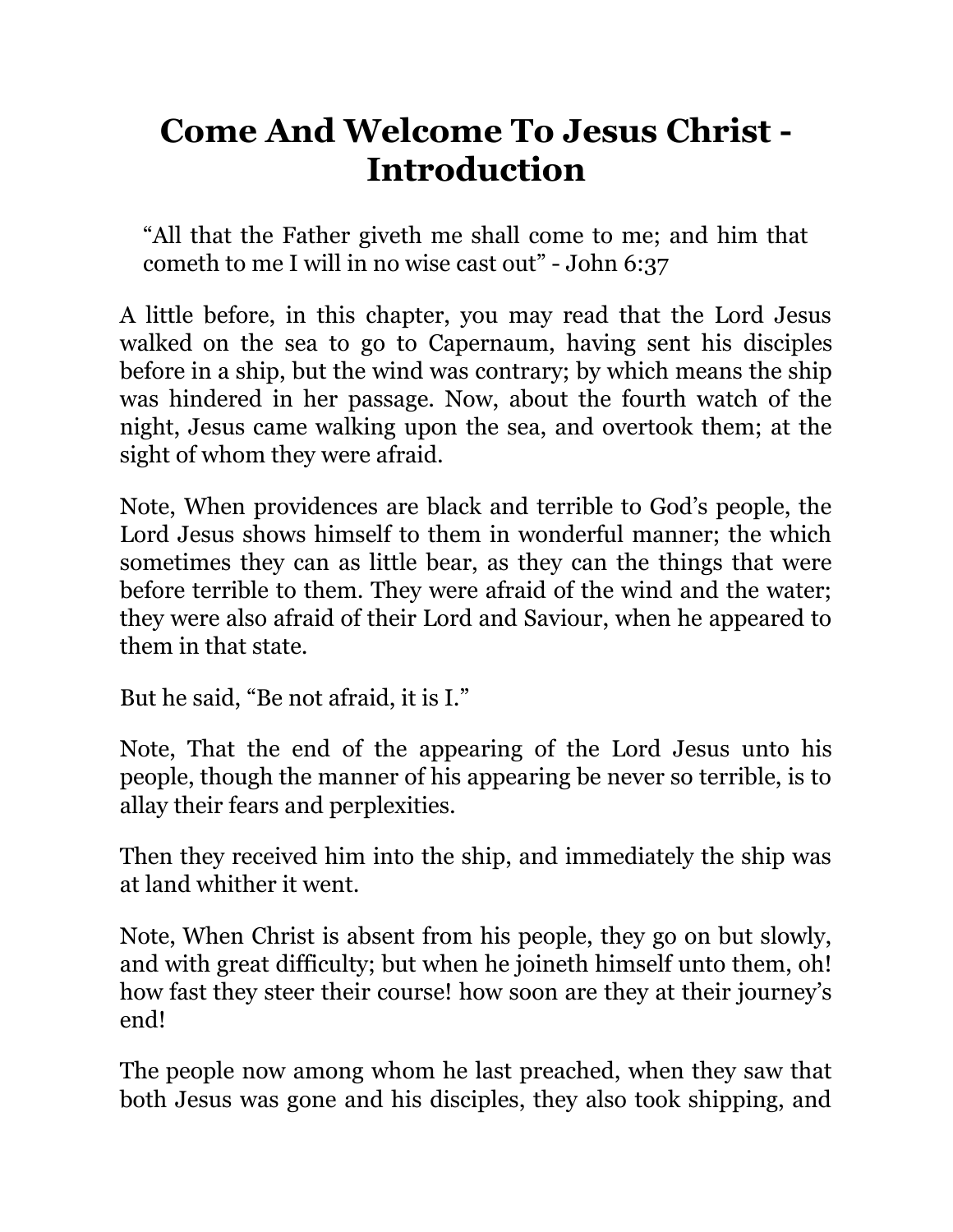came to Capernaum, seeking for Jesus. And when they had found him, they wonderingly asked him, "Rabbi, when camest thou hither?" but the Lord Jesus, slighting their compliment, answered, "Verily, verily, ye seek me, not because ye saw the miracles, but because ye did eat of the loaves, and were filled."

Note, A people may follow Christ far for base ends, as these went after him beyond sea for loaves. A man's belly will carry him a great way in religion; yea, a man's belly will make him venture far for Christ.

Note again, They are not feigning compliments, but gracious intentions, that crown the work in the eye of Christ; or thus, it is not the toil and business of professors, but their love to him, that makes him approve of them.

Note again, When men shall look for friendly entertainment at Christ's hand, if their hearts be rotten, even then will they meet with a check and rebuke. "Ye seek me, not because ye saw the miracles, but because ye did eat of the loaves, and were filled."

Yet observe again, He doth not refuse to give, even to these, good counsel: he bids them labour for the meat that endureth to eternal life. Oh! how willingly would Jesus Christ have even those professors that come to him with pretences only, come to him sincerely, that they may be saved.

The text, you will find, is, after much more discourse with and about this people, and it is uttered by the Lord Jesus as the conclusion of the whole, and intimateth that, since they were professors in pretence only, and therefore such as his soul could not delight in, as such, that he would content himself with a remnant that his Father had bestowed upon him. As who should say, I am not like to be honoured in your salvation; but the Father hath bestowed upon me a people, and they shall come to me in truth, and in them will I be satisfied. The text, therefore, may be called Christ's repose; in the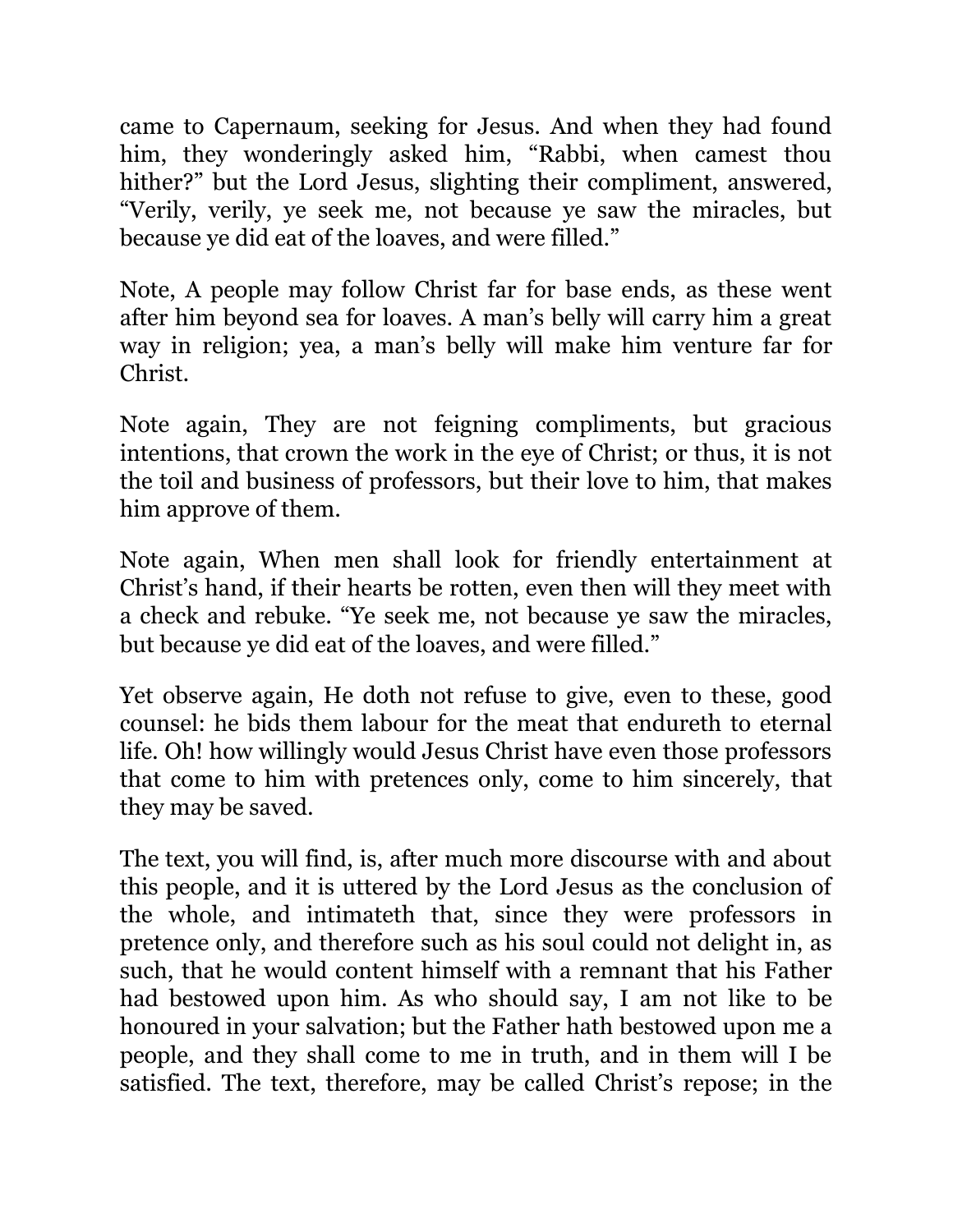fulfilling whereof he resteth himself content, after much labour and many sermons spent, as it were, in vain. As he saith by the prophet, "I have laboured in vain, I have spent my strength for nought, and in vain" (Isa 49:4).

But as there he saith, "My judgment is with the LORD, and my work with my God;" so in the text he saith, "All that the Father giveth me shall come to me; and him that cometh to me I will in no wise cast out." By these words, therefore, the Lord Jesus comforteth himself under the consideration of the dissimulation of some of his followers. He also thus betook himself to rest under the consideration of the little effect that his ministry had in Capernaum, Chorazin, and Bethsaida: "I thank thee, O Father," said he, "Lord of heaven and earth, because thou has hid these things from the wise and prudent, and hast revealed them unto babes; even so, Father, for so it seemed good in thy sight" (Matt 11:25; Luke 10:21).

The text, in the general, standeth of TWO PARTS, and hath special respect to the Father and the Son; as also to their joint management of the salvation of the people: "All that the Father giveth me shall come to me; and him that cometh to me I will in no wise cast out." The first part of the text, as is evident, respecteth the Father and his gift; the other part the Son and his reception of that gift.

FIRST, For the gift of the Father there is this to be considered, to wit, the gift itself; and that is the gift of certain persons to the Son. The Father giveth, and that gift shall come: "And him that cometh." The gift, then, is of persons; the Father giveth persons to Jesus Christ.

SECOND, Next you have the Son's reception of this gift, and that showeth itself in these particulars: - 1. In his hearty acknowledgement of it to be a gift: "The Father giveth me." 2. In his taking notice, after a solemn manner, of all and every part of the gift: "All that the Father giveth me." 3. In his resolution to bring them to himself: "All that the Father giveth me shall come to me." 4. And in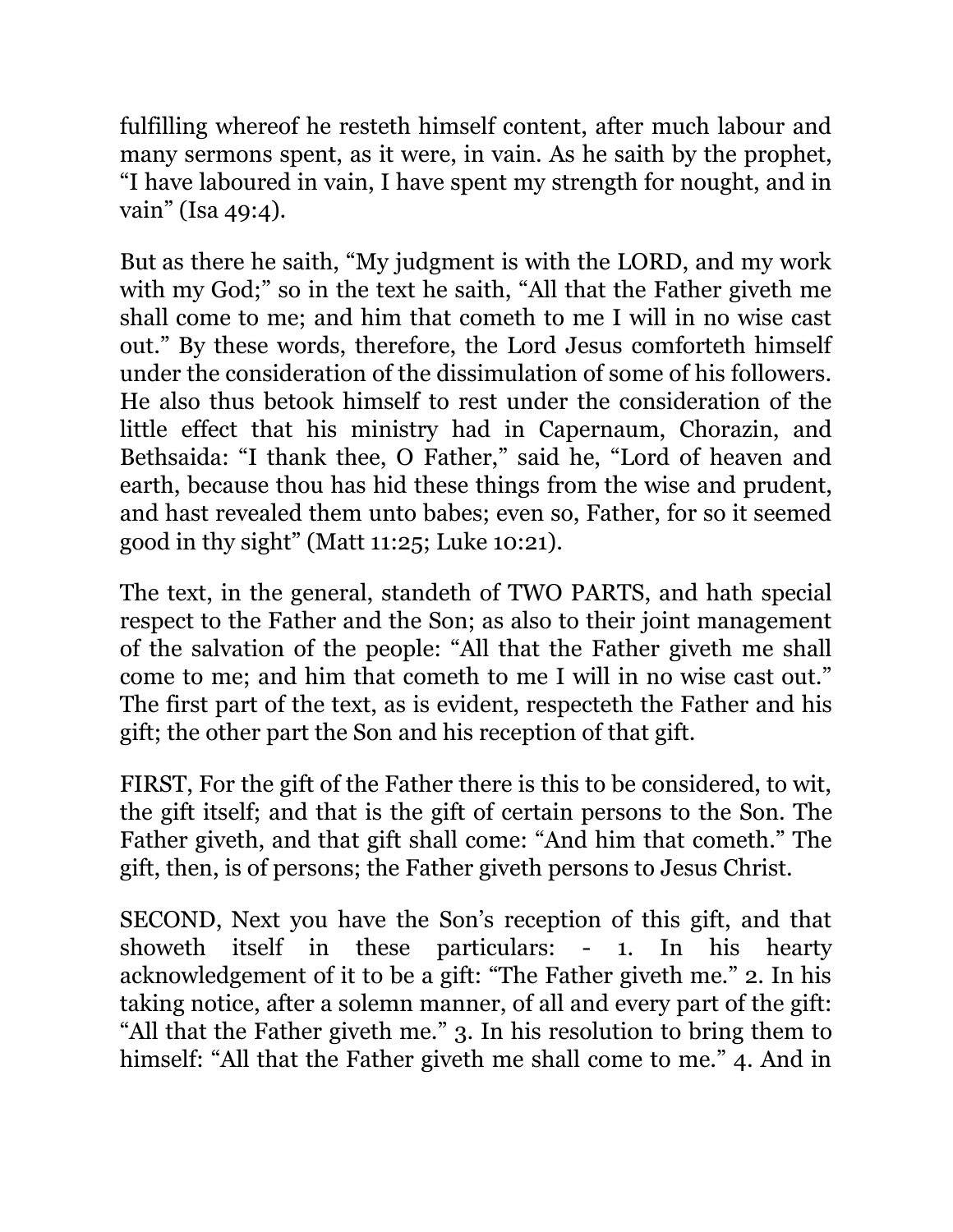his determining that not anything shall make him dislike them in their coming: "And him that cometh to me I will in no wise cast out."

These things might be spoken to at large, as they are in this method presented to view: but I shall choose to speak to the words, FIRST, BY WAY OF EXPLICATION. SECOND, BY WAY OF OBSERVATION.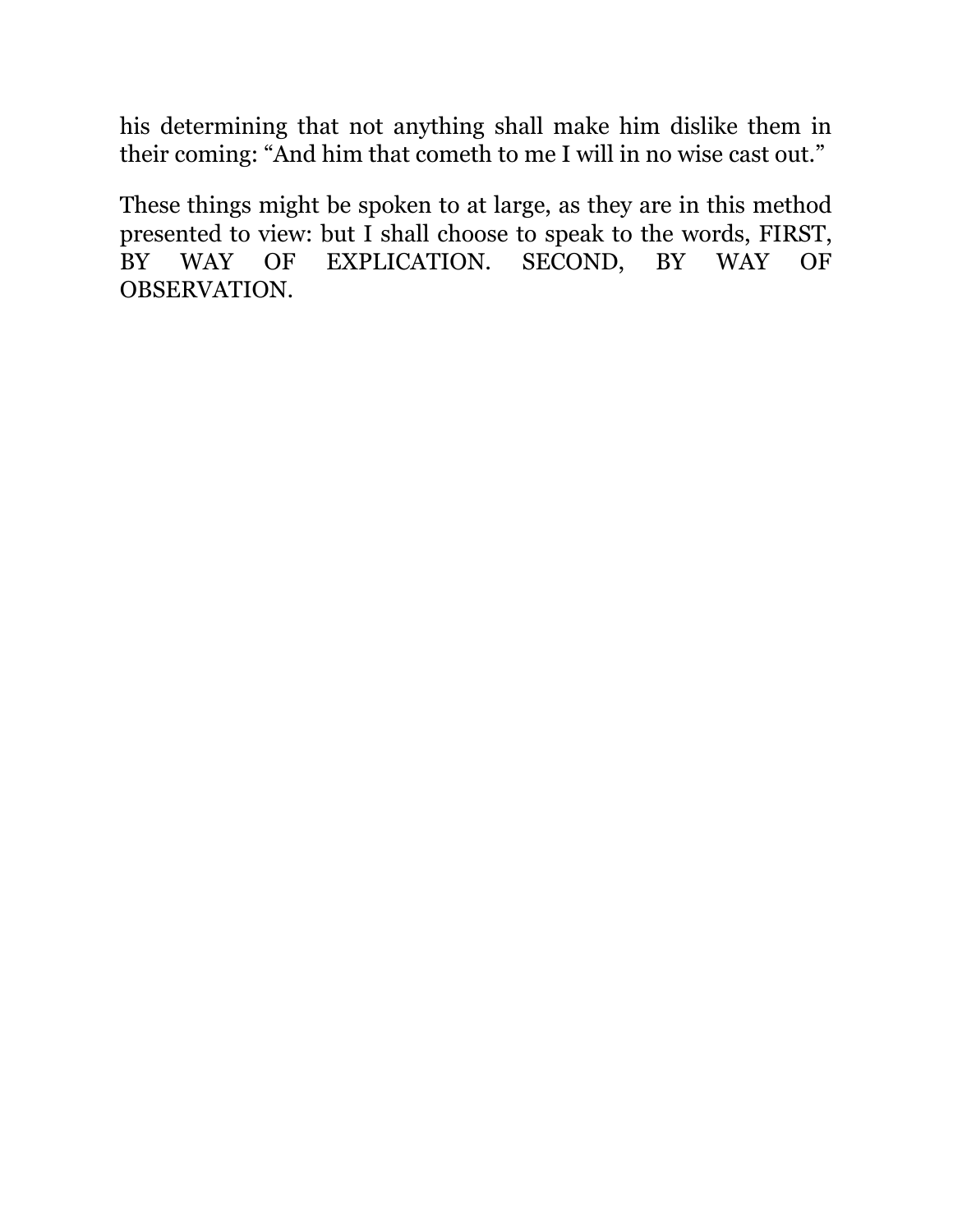## <span id="page-9-0"></span>**First, The Text Treated By Way Of Explication**

#### **The Extent Of The Gift**

<span id="page-9-1"></span>All that the Father giveth me." This word all, is often used in Scripture, and is to be taken more largely, or more strictly, even as the truth or argument, for the sake of which it is made use of, will bear. Wherefore, that we may the better understand the mind of Christ in the use of it here, we must consider, that it is limited and restrained only to those that shall be saved, to wit, to those that shall come to Christ; even to those whom he will "in no wise cast out." Thus, also, the words all Israel, is sometimes to be taken, although sometimes it is taken for the whole family of Jacob. "And so all Israel shall be saved" (Rom 11:26). By all Israel here, he intendeth not all of Israel, in the largest sense; "for they are not all Israel which are of Israel;" "neither because they are of the seed of Abraham, are they all children; but, In Isaac shall thy seed be called. That is, they which are the children of the flesh, these are not the children of God; but the children of the promise are counted for the seed" (Rom 9:6- 8).

This word ALL, therefore, must be limited and enlarged, as the truth and argument, for the sake of which it is used, will bear; else we shall abuse Scripture, and readers, and ourselves, and all. "And I, if I be lifted up from the earth," said Christ, "will draw ALL men unto me" (John 12:32). Can any man imagine, that by ALL, in this place, he should mean all and every individual man in the world, and not rather that all that is consonant to the scope of the place? And if, by being "lifted up from the earth," he means, as he should seem, his being taken up into heaven; and if, by "drawing ALL men after him," he meant a drawing them unto that place of glory; then must he mean by ALL men, those, and only those, that shall in truth be eternally saved from the wrath to come. "For God hath concluded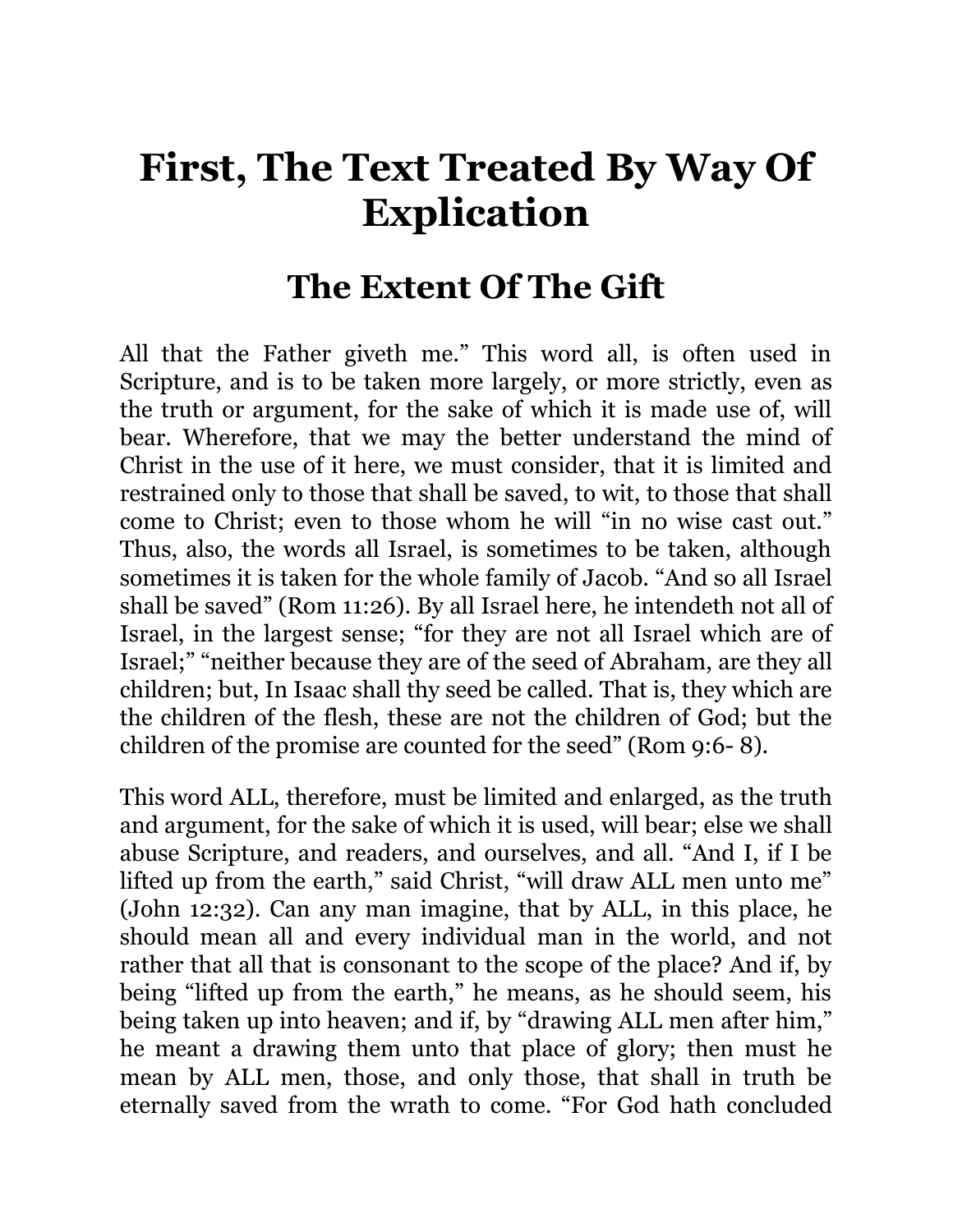them all in unbelief, that he might have mercy upon all" (Rom 11:32). Here again you have all and all, two alls; but yet a greater disparity between the all made mention of in the first place, and that all made mention of the second. Those intended in this text are the Jews, even all of them, by the first all that you find in the words. The second all doth also intend the same people; but yet only so many of them as God will have mercy upon. "He hath concluded them all in unbelief, that he might have mercy upon all." The all also in the text, is likewise to be limited and restrained to the saved, and to them only. But again; -

The word "giveth," or "hath given," must be restrained, after the same manner, to the same limited number. "All that the Father giveth me." Not all that are given, if you take the gift of the Father to the Son in the largest sense; for in that sense there are many given to him that shall never come unto him; yea, many are given unto him that he will "cast out." I shall, therefore, first show you the truth of this; and then in what sense the gift in the text must be taken.

First, [ALL cannot be intended in its largest sense] That ALL that are given to Christ, if you take the gift of the Father to him in the largest sense, cannot be intended in the text, is evident -

1. Because, then, all the men, yea, all the things in the world, must be saved. "All things," saith he, "are delivered unto me of my Father" (Matt 11:27). This, I think, no rational man in the world will conclude. Therefore, the gift intended in the text must be restrained to some, to a gift that is given by way of speciality by the Father to the Son.

2. It must not be taken for ALL, that in any sense are given by the Father to him, because the Father hath given some, yea, many to him, to be dashed in pieces by him. "Ask of me," said the Father to him, "and I shall give thee the heathen for thine inheritance, and the uttermost parts of the earth for thy possession." But what must be done with them? must he save them all? No. "Thou shalt break them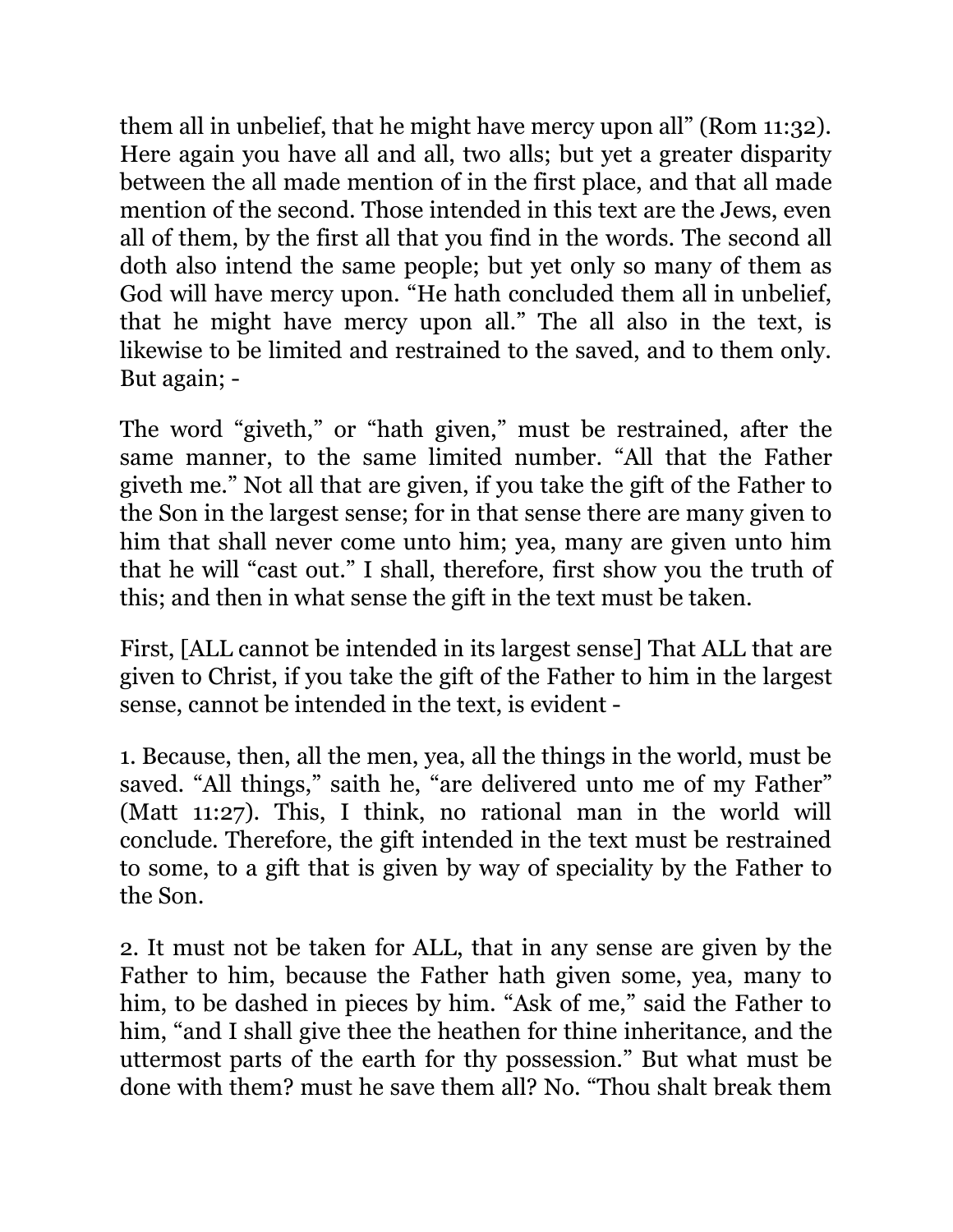with a rod of iron; thou shalt dash them in pieces like a potter's vessel" (Psa 2). This method he useth not with them that he saveth by his grace, but with those that himself and saints shall rule over in justice and severity (Rev 2:26,27). Yet, as you see, "they are given to him." Therefore, the gift intended in the text must be restrained to some, to a gift that is given by way of speciality by the Father to the Son.

In Psalm 18 he saith plainly, that some are given to him that he might destroy them. "Thou hast given me the necks of mine enemies; that I might destroy them that hate me" (verse 40). These, therefore, cannot be of the number of those that are said to be given in the text; for those, even ALL of them, shall come to him, "and he will in no wise cast them out."

3. Some are given to Christ, that he by them might bring about some of his high and deep designs in the world. Thus Judas was given to Christ, to wit, that by him, even as was determined before, he might bring about his death, and so the salvation of his elect by his blood. Yea, and Judas must so manage this business, as that he must lose himself for ever in bringing it to pass. Therefore the Lord Jesus, even in his losing of Judas, applies himself to the judgment of his Father, if he had not in that thing done that which was right, even in suffering of Judas so to bring about his Master's death, as that he might, by so doing, bring about his own eternal damnation also.

"Those," said he, "that thou gavest me, I have kept, and none of them is lost, but the son of perdition; that the Scripture might be fulfilled" (John 17:12). Let us, then, grant that Judas was given to Christ, but not as others are given to him, not as those made mention of in the text; for then he should have failed to have been so received by Christ, and kept to eternal life. Indeed, he was given to Christ; but he was given to him to lose him, in the way that I have mentioned before; he was given to Christ, that he by him might bring about his own death, as was before determined; and that in the overthrow of him that did it. Yea, he must bring about his own death, as was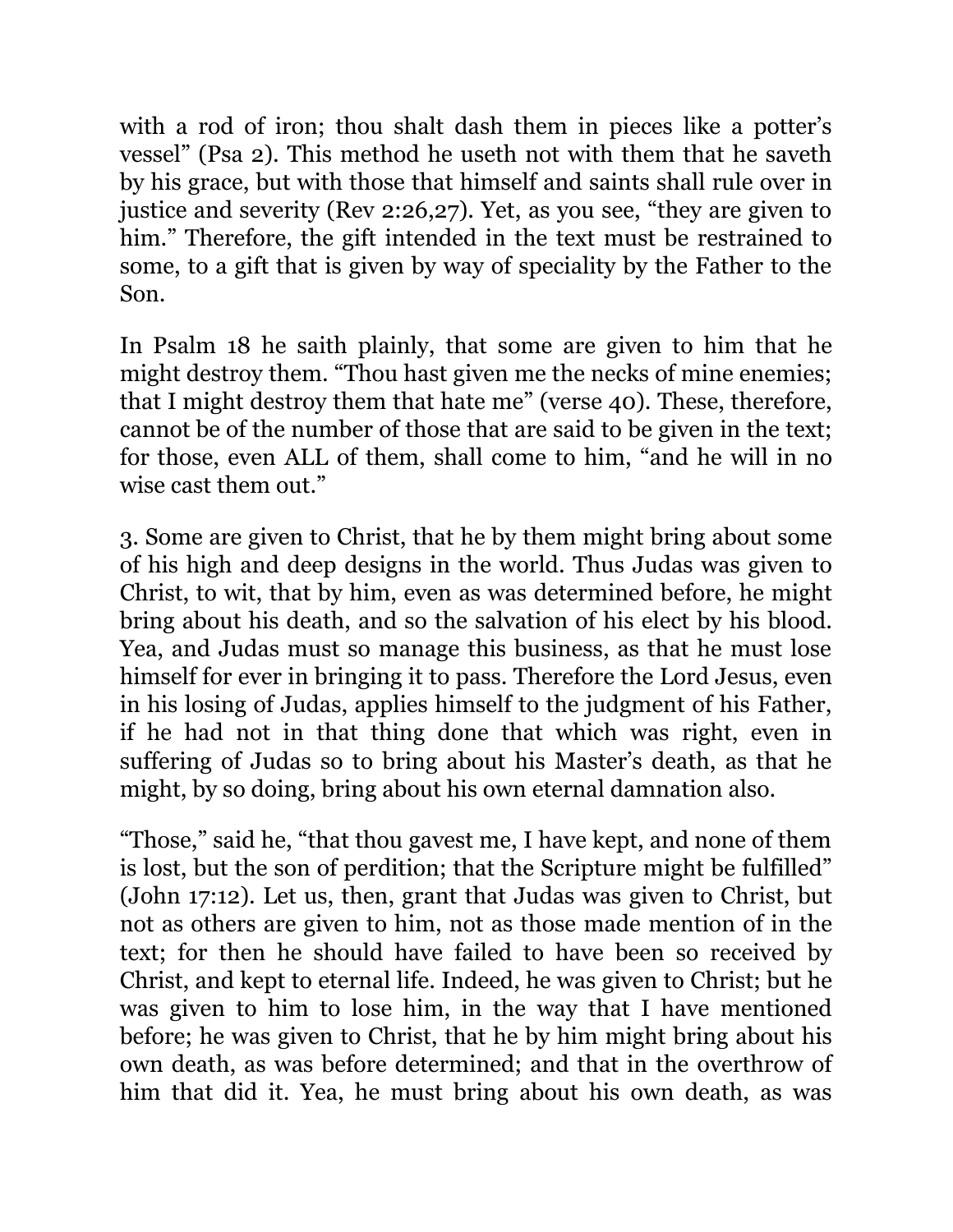before determined, and that in the overthrow of him that did it. Yea, he must bring about his dying for us in the loss of the instrument that betrayed him, that he might even fulfil the Scripture in his destruction, as well as in the salvation of the rest. "And none of them is lost, but the son of perdition; that the Scripture might be fulfilled."

[Second, Those intended as the gift] - The gift, therefore, in the text, must not be taken in the largest sense, but even as the words will bear, to wit, for such a gift as he accepteth, and promiseth to be an effectual means of eternal salvation to. "All that the Father giveth me shall come to me; and him that cometh to me I will in no wise cast out." Mark! they shall come that are in special given to me; and they shall by no means be rejected. For this is the substance of the text.

Those, therefore, intended as the gift in the text, are those that are given by covenant to the Son; those that in other places are called "the elect," "the chosen," "the sheep," and "the children of the promise," &c. These be they that the Father hath given to Christ to keep them; those that Christ hath promised eternal life unto; those to whom he hath given his word, and that he will have with him in his kingdom to behold his glory.

"This is the Father's will which hath sent me, that of all which he hath given me I should lose nothing, but should raise it up again at the last day" (John 6:39). "And I give unto them eternal life; and they shall never perish, neither shall any man pluck them out of my hand. My Father which gave them me, is greater than all; and no man is able to pluck them out of my Father's hand" (John 10:28). "As thou hast given him power over all flesh, that he should give eternal life to as many as thou hast given him. Thine they were, and thou gavest them me, and they have kept thy word; I pray for them: I pray not for the world, but for them which thou hast given me; for they are thine. And all mine are thine, and thine are mine; and I am glorified in them." "Keep through thine own name those whom thou hast given me, that they may be one, as we are." "Father, I will that they also, whom thou hast given me, be with me where I am; that they may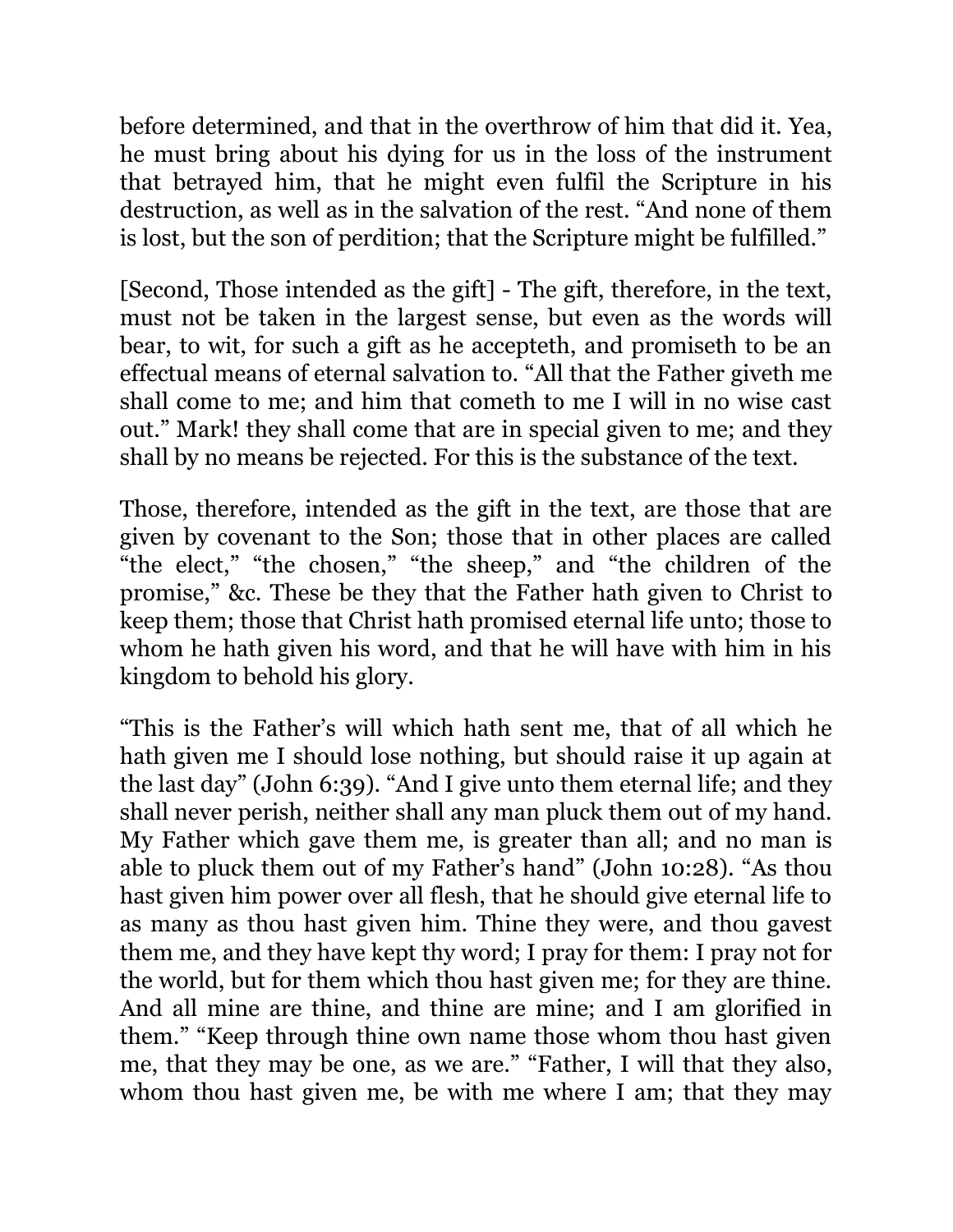behold my glory, which thou hast given me: for thou lovedst me before the foundation of the world" (John 17:1,6,9,10,24).

All these sentences are of the same import with the text; and the alls and manies, those, they, &c., in these several sayings of Christ, are the same with all the given in the text. "All that the Father giveth."

So that, as I said before, the word ALL, as also other words, must not be taken in such sort as our foolish fancies or groundless opinions will prompt us to, but do admit of an enlargement or a restriction, according to the true meaning and intent of the text. We must therefore diligently consult the meaning of the text, by comparing it with other the sayings of God; so shall we be better able to find out the mind of the Lord, in the word which he has given us to know it by.

### **The Person Giving, The Father**

<span id="page-13-0"></span>All that the Father giveth." By this word "Father," Christ describeth the person giving; by which we may learn several useful things.

First, That the Lord God, and Father of our Lord Jesus Christ, is concerned with the Son in the salvation of his people. True, his acts, as to our salvation, are diverse from those of the Son; he was not capable of doing that, or those things for us, as did the Son; he died not, he spilt not blood for our redemption, as the Son; but yet he hath a hand, a great hand, in our salvation too. As Christ saith, "The Father himself loveth you," and his love is manifest in choosing of us, in giving of us to his Son; yea, and in giving his Son also to be a ransom for us. Hence he is called, "The Father of mercies, and the God of all comfort." For here even the Father hath himself found out, and made way for his grace to come to us through the sides and the heart- blood of his well- beloved Son (Col 1:12- 14). The Father,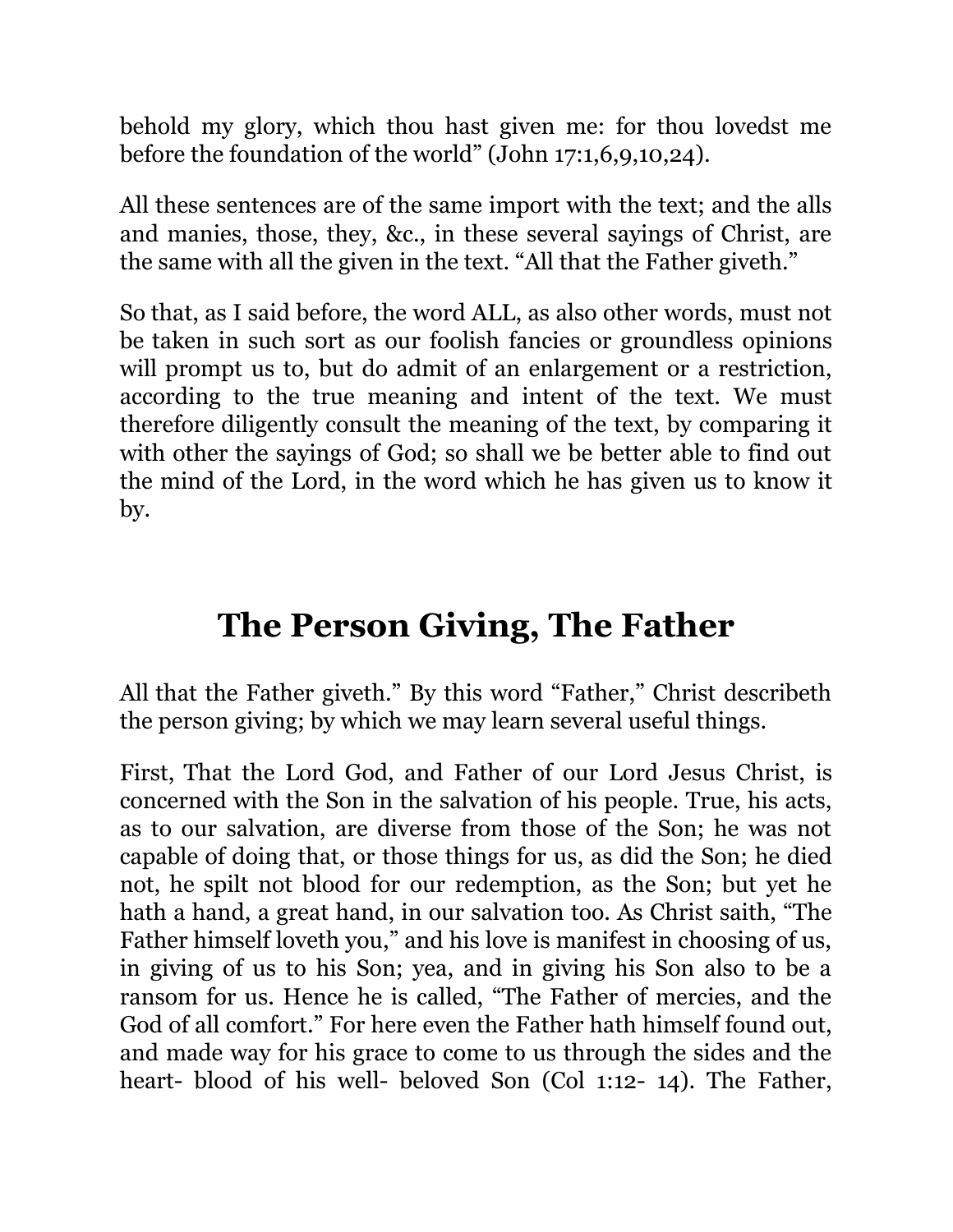therefore, is to be remembered and adored, as one having a chief hand in the salvation of sinners. We ought to give "thanks unto the Father, which hath made us meet to be partakers of the inheritance of the saints in light" (Col 1:12). For "the Father sent the Son to be the Saviour of the world" (John 4:14). As also we see in the text, the "Father giveth" the sinner to Christ to save him.

Second, Christ Jesus the Lord, by this word "Father," would familiarize this giver to us. Naturally the name of God is dreadful to us, especially when he is discovered to us by those names that declare his justice, holiness, power, and glory; but now this word "Father" is a familiar word, it frighteth not the sinner, but rather inclineth his heart to love, and be pleased with the remembrance of him. Hence Christ also, when he would have us to pray with godly boldness, puts this word "Father" into our mouths; saying, "When ye pray, say, Our Father which art in heaven;" concluding thereby, that by the familiarity that by such a word is intimated, the children of God may take more boldness to pray for, and ask great things. I myself have often found, that when I can say but this word Father, it doth me more good than when I call him by any other Scripture name. It is worth your noting, that to call God by his relative title was rare among the saints in Old Testament times. Seldom do you find him called by this name; no, sometimes not in three or four books: but now in New Testament times, he is called by no name so often as this, both by the Lord Jesus himself, and by the apostles afterwards. Indeed, the Lord Jesus was he that first made this name common among the saints, and that taught them, both in their discourses, their prayers, and in their writings, so much to use it; it being more pleasing to, and discovering more plainly our interest in, God, than any other expression; for by this one name we are made to understand that all our mercies are the offspring of God, and that we also that are called are his children by adoption.

[Import of the word GIVETH] - "All that the Father giveth."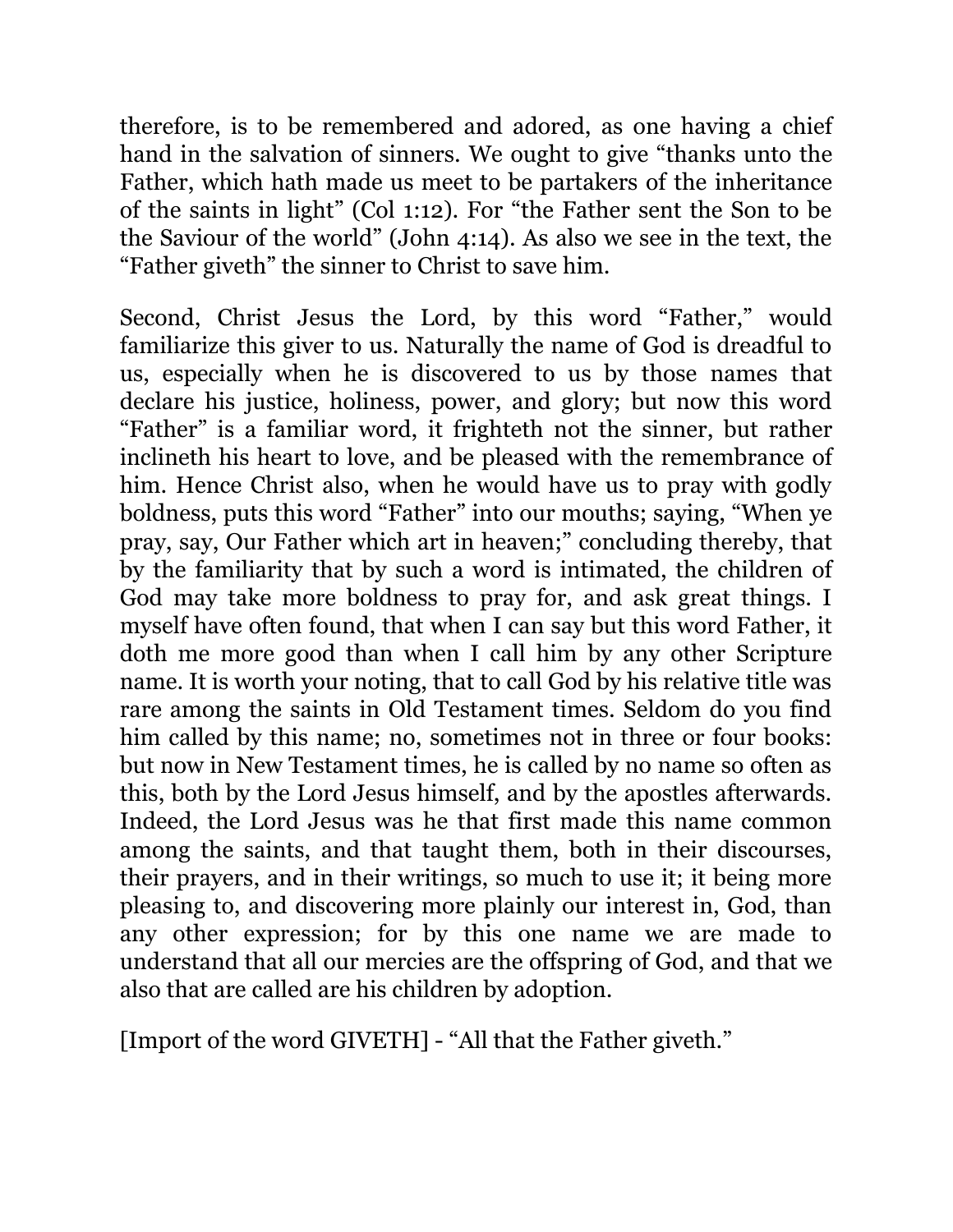This word "giveth" is out of Christ's ordinary dialect, and seemeth to intimate, at the first sound, as if the Father's gift to the Son was not an act that is past, but one that is present and continuing; when, indeed, this gift was bestowed upon Christ when the covenant, the eternal covenant, was made between them before all worlds. Wherefore, in those other places, when this gift is mentioned, it is still spoken of, as of an act that is past; as, "All that he hath give me; to as many as thou hast given me; thou gavest them me; and those which thou hast given me." Therefore, of necessity, this must be the first and chief sense of the text; I mean of this word "giveth," otherwise the doctrine of election, and of the eternal covenant which was made between the Father and the Son, in which covenant this gift of the Father is most certainly comprised, will be shaken, or at leastwise questionable, by erroneous and wicked men: for they may say, That the Father gave not all those to Christ that shall be saved, before the world was made; for that this act of giving is an act of continuation. But again, this word "giveth" is not to be rejected, for it hath its proper use, and may signify to us -

1. That though the act of giving among men doth admit of the time past, or the time to come, and is to be spoken of with reference to such time; yet with God it is not so. Things past, or things to come, are always present with God, and with his Son Jesus Christ: He "calleth those things which be not," that is, to us, "as though they were" (Rom 4:17). And again, "Known unto God are all his works from the beginning of the world." All things to God are present, and so the gift of the Father to the Son, although to us, as is manifest by the word, it is an act that is past (Acts 15:16).

2. Christ may express himself thus, to show, that the Father hath not only given him this portion in the lump, before the world was, but that those that he had so given, he will give him again; that is, will bring them to him at the time of their conversion; for the Father bringeth them to Christ (John 6:44). As it is said, "She shall be brought unto the king in raiment of needle- work;" that is, in the righteousness of Christ; for it is God that imputeth that to those that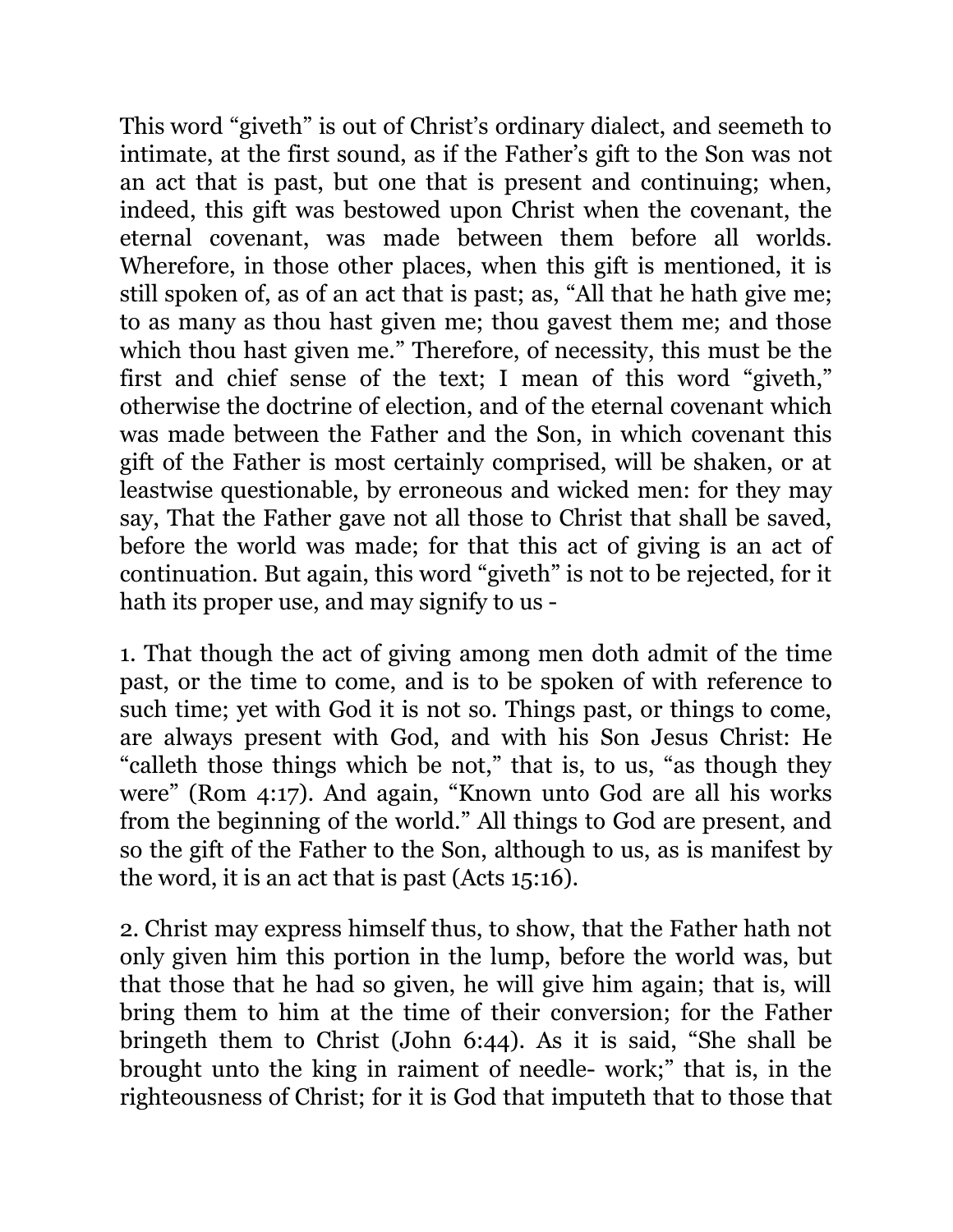are saved (Psa 45:14; 1 Cor 1). A man giveth his daughter to such a man, first in order to marriage, and this respects the time past, and he giveth her again at the day appointed in marriage. And in this last sense, perhaps, the text may have a meaning; that is, that all that the Father hath, before the world was, given to Jesus Christ, he giveth them again to him in the day of their espousals.

Things that are given among men, are ofttimes best at first; to wit, when they are new; and the reason is, because all earthly things wax old; but with Christ it is not so. This gift of the Father is not old and deformed, and unpleasant in his eyes; and therefore to him it is always new. When the Lord spake of giving the land of Canaan to the Israelites, he saith not, that he had given, or would give it to them, but thus: "The Lord thy God giveth thee - this good land" (Deut 9:6). Not but that he had given it to them, while they were in the loins of their fathers, hundreds of years before. Yet he saith now he giveth it to them; as if they were now also in the very act of taking possession, when as yet they were on the other side Jordan. What then should be the meaning? Why, I take it to be this. That the land should be to them always as new; as new as if they were taking possession thereof but now. And so is the gift of the Father, mentioned in the text, to the Son; it is always new, as if it were always new.

"All that the Father giveth me." In these words you find mention made of two persons, the Father and the Son; the Father giving, and the Son receiving or accepting of this gift. This, then, in the first place, clearly demonstrateth, that the Father and the Son, though they, with the Holy Ghost, are one and the same eternal God; yet, as to their personality, are distinct. The Father is one, the Son is one, the Holy Spirit is one. But because there is in this text mention made but of two of the three, therefore a word about these two. The giver and receiver cannot be the same person in a proper sense, in the same act of giving and receiving. He that giveth, giveth not to himself, but to another; the Father giveth not to the Father, to wit, to himself, but to the Son: the Son receiveth not of the Son, to wit, of himself, but of the Father: so when the Father giveth commandment,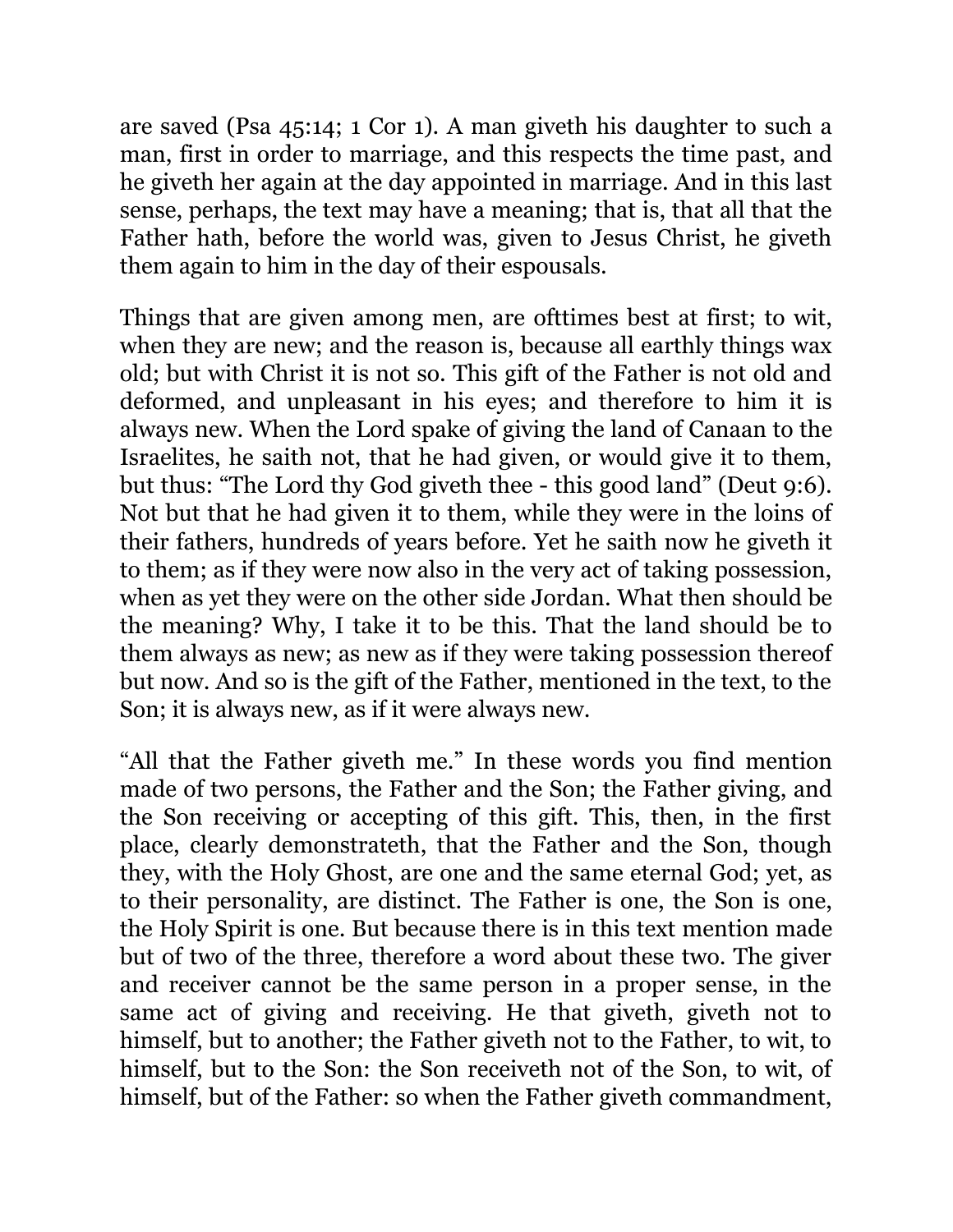he giveth it not to himself, but to another; as Christ saith, "He gave me a commandment" (John 12:49). So again, "I am one that bear witness of myself, and the Father that sent me beareth witness of me" (John 8:18).

Further, here is something implied that is not expressed, to wit, that the Father hath not given all men to Christ; that is, in that sense as it is intended in this text, though in a larger, as was said before, he hath given him every one of them; for then all should be saved: he hath, therefore, disposed of some another way. He gives some up to idolatry; he gives some up to uncleanness, to vile affections, and to a reprobate mind. Now these he disposeth of in his anger, for their destruction, that they may reap the fruit of their doings, and be filled with the reward of their own ways (Acts 7:42; Rom 1:24,26,28). But neither hath he thus disposed of all men; he hath even of mercy reserved some from these judgments, and those are they that he will pardon, as he saith, "For I will pardon them whom I reserve" (Jer 50:20). Now these he hath given to Jesus Christ, by will, as a legacy and portion. Hence the Lord Jesus says, "This is the Father's will which hath sent me, that of all which he hath given me I should lose nothing, but should raise it up again at the last day" (John 6:39).

### **The Father's Intent In Giving**

<span id="page-17-0"></span>The Father, therefore, in giving of them to him to save them, must needs declare unto us these following things: -

First, That he is able to answer this design of God, to wit, to save them to the uttermost sin, the uttermost temptation, &c. (Heb 7:25). Hence he is said to lay "help upon one that is mighty," "mighty to save" (Psa 89:19; Isa 63:1) and hence it is again, that God did even of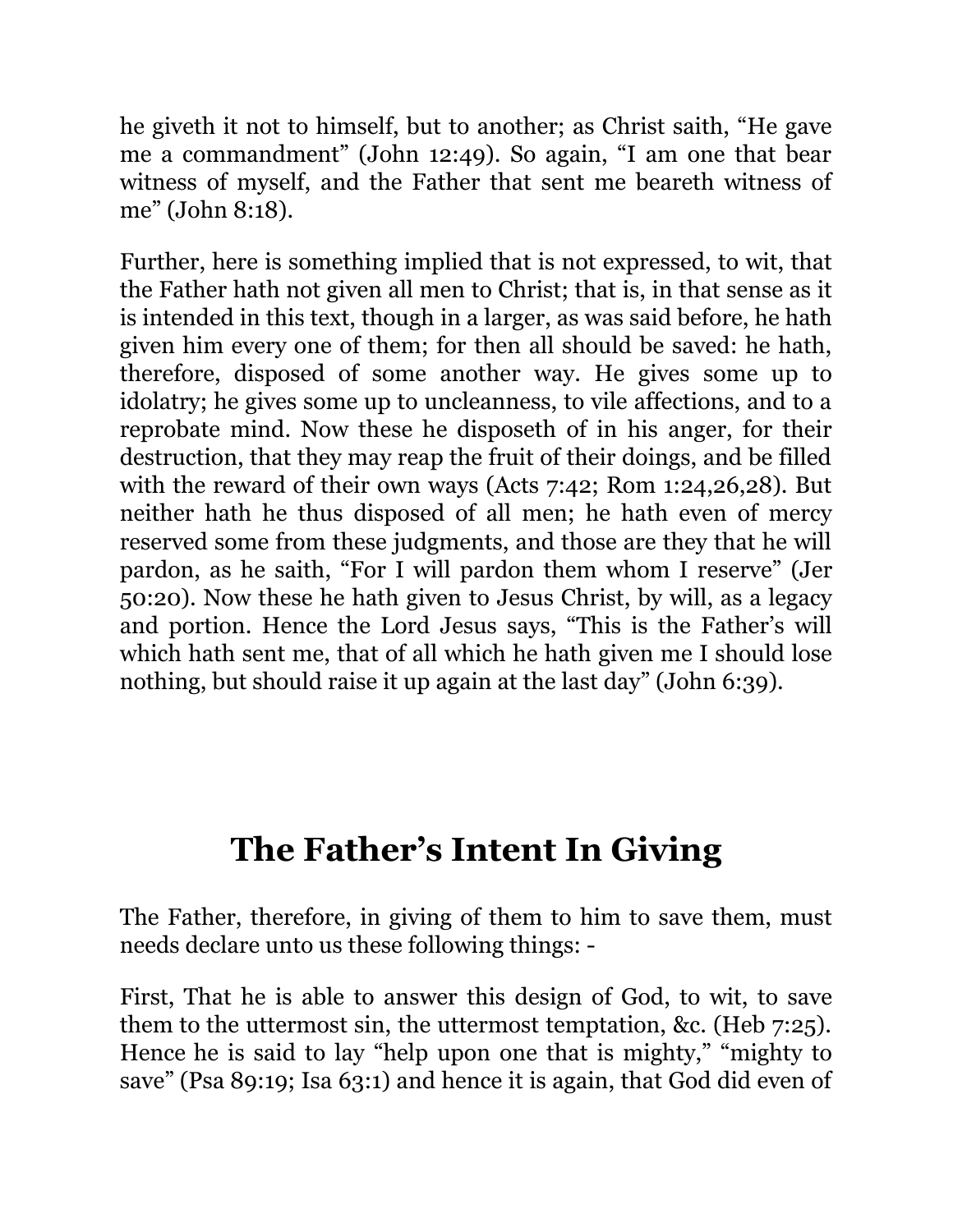old promise to send his people "a Saviour, a great one" (Isa 19:20). To save is a great work, and calls for almightiness in the undertaker: hence he is called the "Mighty God, the wonderful Counsellor," &c. Sin is strong, Satan is also strong, death and the grave are strong, and so is the curse of the law; therefore it follows, that this Jesus must needs be, by God the Father, accounted almighty, in that he hath given his elect to him to save them, and deliver them from these, and that in despite of all their force and power.

And he gave us testimony of this his might, when he was employed in that part of our deliverance that called for a declaration of it. He abolished death; he destroyed him that had the power of death; he was the destruction of the grave; he hath finished sin, and made an end of it, as to its damning effects upon the persons that the Father hath given him; he hath vanquished the curse of the law, nailed it to his cross, triumphed over them upon his cross, and made a show of these things openly (2 Tim 1:10; Heb 2:14,15; Hosea 13:14; Dan 9:24; Gal 3:13; Col 2:14,15). Yea, and even now, as a sign of his triumph and conquest, he is alive from the dead, and hath the keys of hell and death in his own keeping (Rev 1:18).

Second, The Father's giving of them to him to save them, declares unto us that he is and will be faithful in his office of Mediator, and that therefore they shall be secured from the fruit and wages of their sins, which is eternal damnation, by his faithful execution of it. And, indeed, it is said, even by the Holy Ghost himself, That he "was faithful to him that appointed him," that is, to this work of saving those that the Father hath given him for that purpose; as "Moses was faithful in all his house." Yea, and more faithful too, for Moses was faithful in God's house but as a servant; "but Christ as a Son over his own house" (Heb 3). And therefore this man is counted worthy of more glory than Moses, even upon this account, because more faithful than he, as well as because of the dignity of his person. Therefore in him, and in his truth and faithfulness, God resteth well pleased, and hath put all the government of this people upon his shoulders. Knowing that nothing shall be wanting in him, that may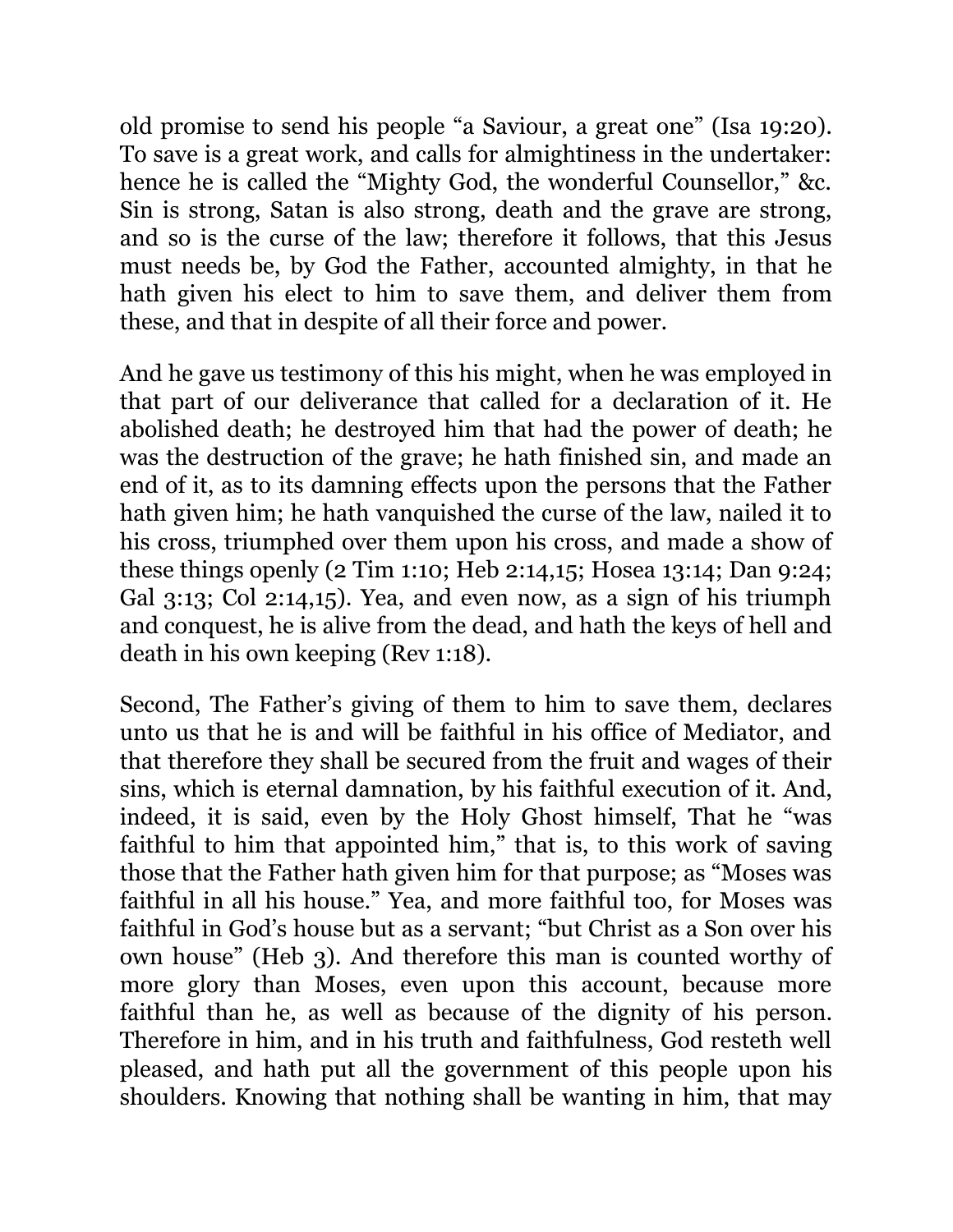any way perfect this design. And of this he, to wit, the Son, hath already given a proof. For when the time was come, that his blood was, by Divine justice, required for their redemption, washing, and cleansing, he as freely poured it out of his heart, as if it had been water out of a vessel; not sticking to part with his own life, that the life which was laid up for his people in heaven might not fail to be bestowed upon them. And upon this account, as well as upon any other, it is that God calleth him "my righteous servant" (Isa 53:11). For his righteousness could never have been complete, if he had not been to the uttermost faithful to the work he undertook; it is also, because he is faithful and true, that in righteousness he doth judge and make work for his people's deliverance. He will faithfully perform this trust reposed in him. The Father knows this, and hath therefore given his elect unto him.

Third, The Father's giving of them to him, to save them, declares that he is, and will be gentle, and patient towards them, under all their provocations and miscarriages. It is not to be imagined, the trials and provocations that the Son of God hath all along had with these people that have been given to him that saves them: indeed he is said to be "a tried stone;" for he has been tried, not only by the devil, guilt of sin, death, and the curse of the law, but also by his people's ignorance, unruliness, falls into sin, and declining to errors in life and doctrine. Were we but capable of seeing how this Lord Jesus has been tried even by his people, ever since there was one of them in the world, we should be amazed at his patience and gentle carriages to them. It is said, indeed, "The Lord is very pitiful, slow to anger, and of great mercy." And, indeed, if he had not been so, he could never have endured their manners as he has done from Adam hitherto. Therefore is his pity and bowels towards his church preferred above the pity and bowels of a mother towards her child. "Can a woman forget her sucking child, that she should not have compassion on the son of her womb? Yea, they may forget, yet will I not forget thee," saith the Lord (Isa 49:15).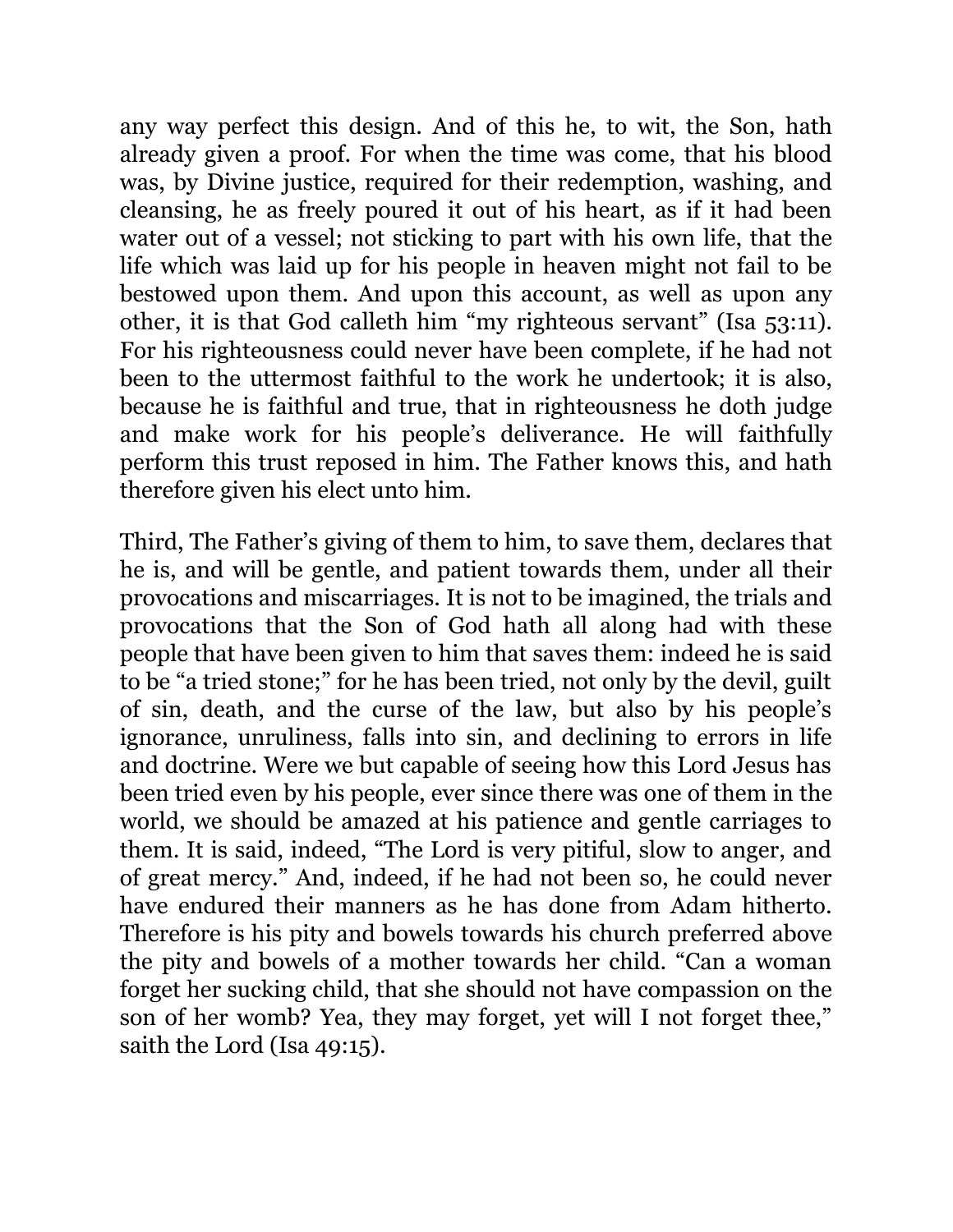God did once give Moses, as Christ's servant, an handful of his people, to carry them in his bosom, but no further than from Egypt to Canaan; and this Moses, as is said of him by the Holy Ghost, was the meekest man that was then to be found in the earth; yea, and he loved the people at a very great rate; yet neither would his meekness nor love hold out in this work; he failed and grew passionate, even to the provoking his God to anger under this work. "And Moses said unto the Lord, Wherefore hast thou afflicted thy servant?" But what was the affliction? Why, the Lord had said unto him, "Carry this people in thy bosom as a nursing father beareth the suckling child, unto the land which thou swarest unto their fathers." And how then? Not I, says Moses, "I am not able to bear all this people alone, because it is too heavy for me. If thou deal thus with me, kill me, I pray thee, out of hand, and let me not see my wretchedness" (Num  $11:11-15$ ).

God gave them to Moses, that he might carry them in his bosom, that he might show gentleness and patience towards them, under all the provocations wherewith they would provoke him from that time till he had brought them to their land; but he failed in the work; he could not exercise it, because he had not that sufficiency of patience towards them. But now it is said of the person speaking in the text, "That he shall gather the lambs with his arm, and carry them in his bosom, and shall gently lead those that are with young" (Isa 40:11). Intimating, that this was one of the qualifications that God looked for, and knew was in him, when he gave his elect to him to save them.

Fourth, The Father giving of him to save them, declares that he hath a sufficiency of wisdom to wage with all those difficulties that would attend him in his bringing of his sons and daughters unto glory. He made him to us to be wisdom; yea, he is called wisdom itself (1 Cor 1:30). And God saith, moreover, That "he shall deal prudently" (Isa 52:13). And, indeed, he that shall take upon him to be the Saviour of the people, had need be wise, because their adversaries are subtle above any. Here they are to encounter with the serpent, who for his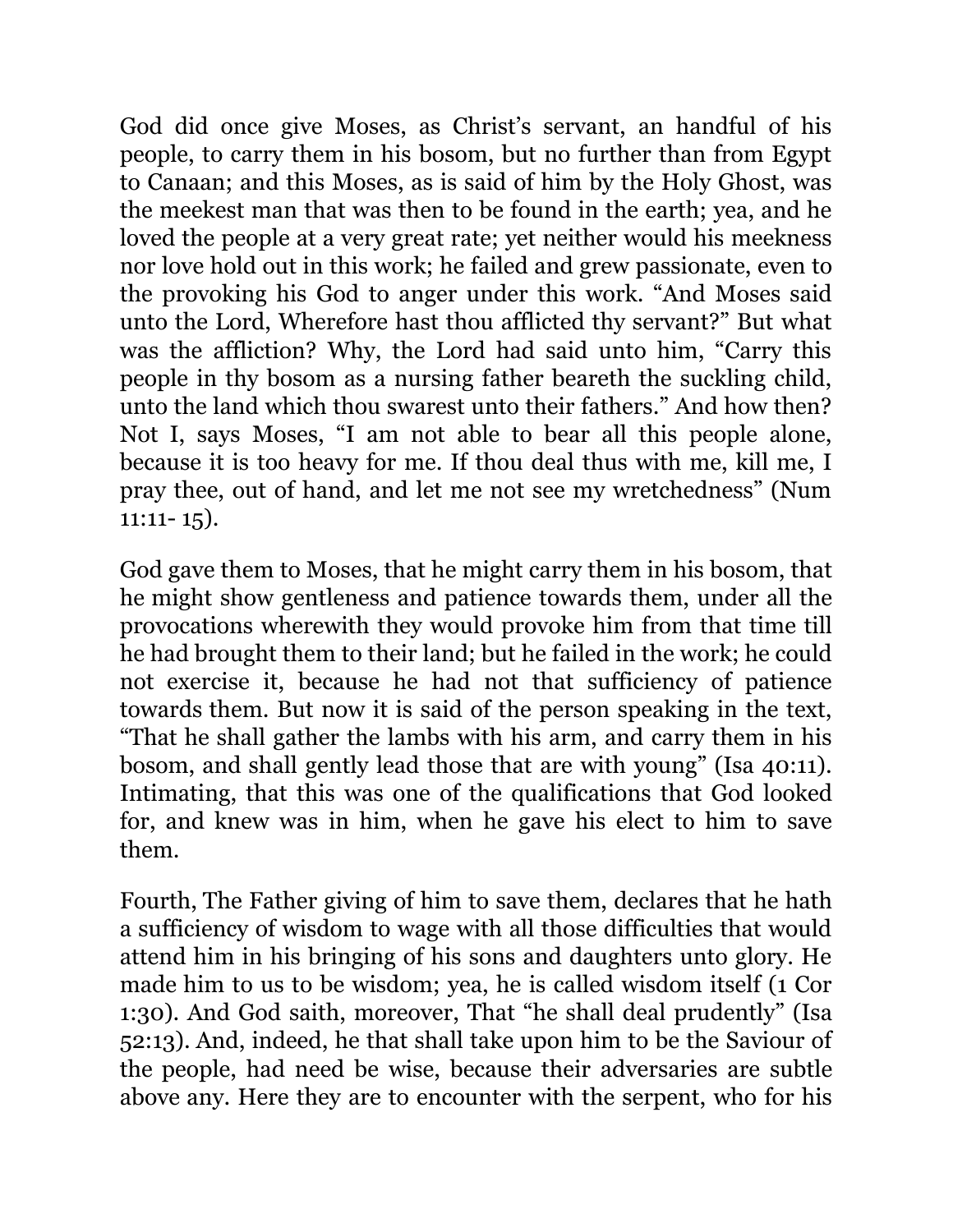subtilty outwitted our father and mother, when their wisdom was at highest (Gen 3). But if we talk of wisdom, our Jesus is wise, wiser than Solomon, wiser than all men, wiser than all angels; he is even the wisdom of God. "Christ is the wisdom of God" (1 Cor 1:24). And hence it is that he turneth sin, temptations, persecutions, falls, and all things, for good unto his people (Rom 8:28).

Now these things thus concluded on do show us also the great and wonderful love of the Father, in that he should choose out one every way so well prepared for the work of man's salvation.

Herein, indeed, perceive we the love of God. Huram gathered, that God loved Israel because he had given them such a king as Solomon (2 Chron 2:11). But how much more may we behold the love that God hath bestowed upon us, in that he hath given us to his Son, and also given his Son for us?

## **The Son's Reception Of The Gift**

<span id="page-21-0"></span>All that the Father giveth me SHALL COME." In these last words there is closely inserted an answer unto the Father's end in giving of his elect to Jesus Christ. The Father's end was, that they might come to him, and be saved by him; and that, says the Son, shall be done; neither sin nor Satan, neither flesh nor world, neither wisdom nor folly, shall hinder their coming to me. "They shall come to me; and him that cometh to me I will in no wise cast out."

Here, therefore, the Lord Jesus positively determineth to put forth such a sufficiency of all grace as shall effectually perform this promise. "They shall come;" that is, he will cause them to come, by infusing of an effectual blessing into all the means that shall be used to that end. As was said to the evil spirit that was sent to persuade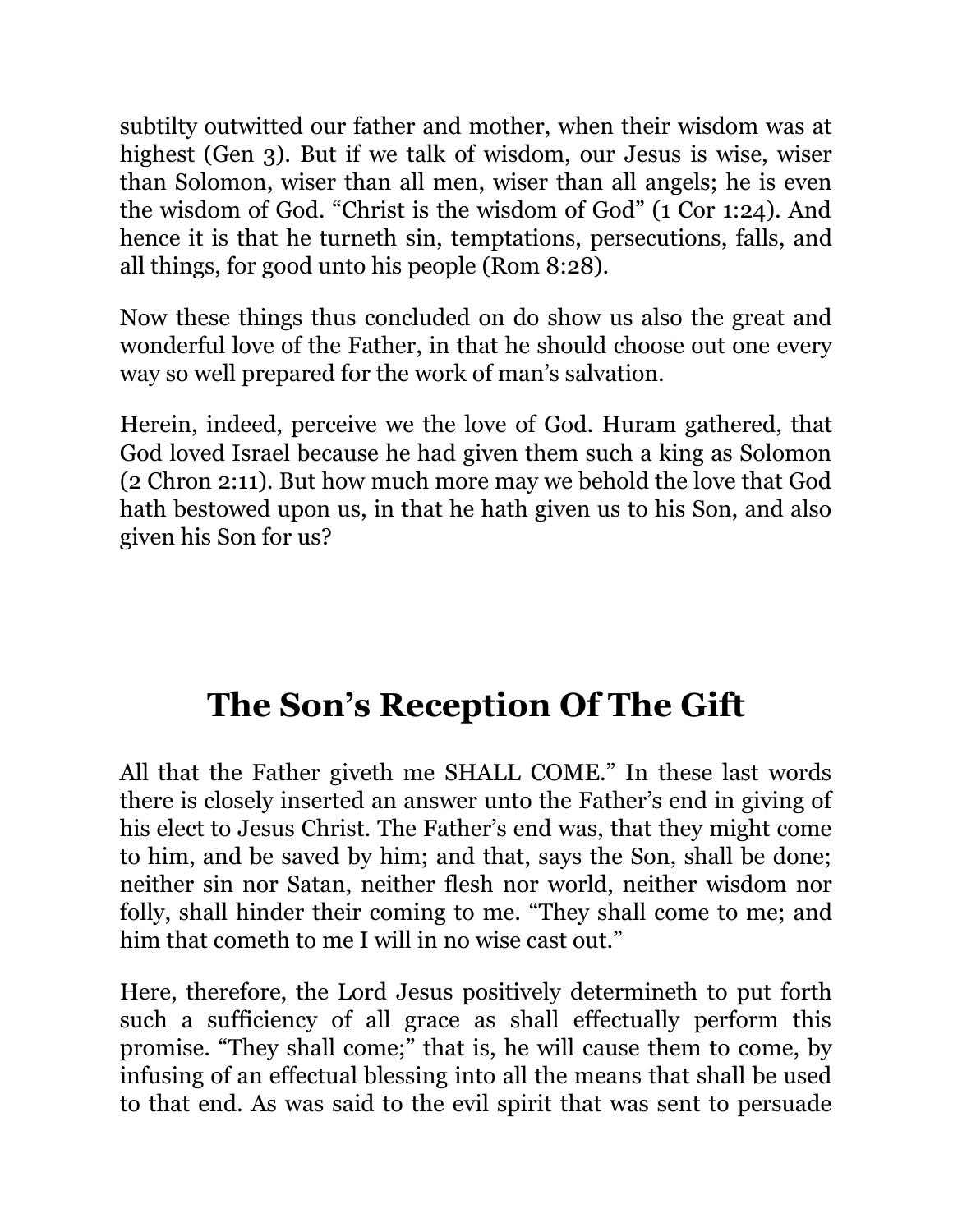Ahab to go and fall at Ramoth- Gilead; Go: "Thou shalt persuade him, and prevail also: go forth, and do so" (1 Kings 22:22). So will Jesus Christ say to the means that shall be used for the bringing of those to him that the Father hath given him. I say, he will bless it effectually to this very end; it shall persuade them, and shall prevail also; else, as I said, the Father's end would be frustrate; for the Father's will is, that "of all which he hath given him, he should lose nothing, but should raise it up at the last day," (John 6:39); in order next unto himself, Christ the first- fruits, afterwards those that are his at his coming (1 Cor 15). But this cannot be done if there should fail to be a work of grace effectually wrought, though but in any one of them. But this shall not fail to be wrought in them, even in all the Father hath given him to save. "All that the Father hath given me shall come unto me," &c.

But to speak more distinctly to the words, THEY "SHALL COME," two things I would show you from these words - FIRST, What it is to come to Christ. SECOND, What force there is in this promise, to make them come to him.

#### **What It Is To Come To Christ**

<span id="page-22-0"></span>FIRST, I would show you WHAT IT IS TO COME TO CHRIST. This word come must be understood spiritually, not carnally; for many came to him carnally, or bodily, that had no saving advantage by him. Multitudes did thus come unto him in the days of his flesh; yea, innumerable companies. There is also at this day a formal customary coming to his ordinances and ways of worship, which availeth not anything; but with them I shall not now meddle, for they are not intended in the text. The coming, then, intended in the text is to be understood of the coming of the mind to him, even the moving of the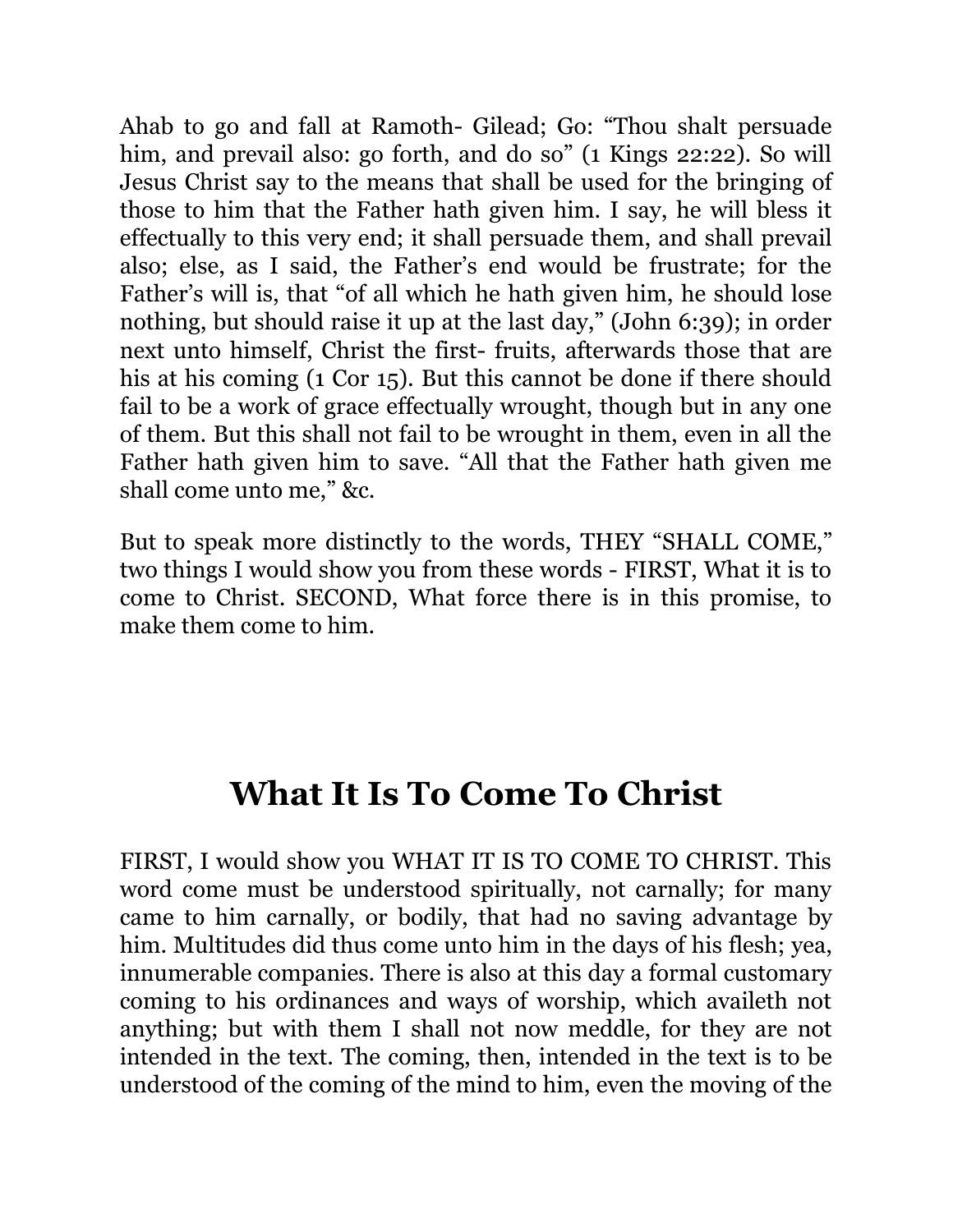heart towards him. I say the moving of the heart towards him, from a sound sense of the absolute want that a man hath of him for his justification and salvation.

This description of coming to Christ divideth itself into two heads: First, That coming to Christ is a moving of the mind towards him. Second, That it is a moving of the mind towards him, from a sound sense of the absolute want that a man hath of him for his justification and salvation.

[First] To speak to the first, that it is a moving of the mind towards him. This is evident; because coming hither or thither, if it be voluntary, is by an act of the mind or will; so coming to Christ is through the inclining of the will. "Thy people shall be willing" (Psa 110:3). This willingness of heart is it which sets the mind a- moving after or towards him. The church expresseth this moving of her mind towards Christ by the moving of her bowels. "My beloved put in his hand by the hole of the door, and my bowels were moved for him" (Can 5:4). "My bowels;" the passions of my mind and affections; which passions of the affections are expressed by the yearning and sounding of the bowels, the yearning or passionate working of them, the sounding of them, or their making a noise for him (Gen 43:30; 1 Kings 3:26; Isa 16:11).

This, then, is the coming to Christ, even a moving towards him with the mind. "And it shall come to pass, that every thing that liveth, which moveth, whithersoever the rivers shall come, shall live" (Eze 47:9). The water in this text is the grace of God in the doctrine of it. The living things are the children of men, to whom the grace of God, by the gospel, is preached. Now, saith he, every living thing which moveth, whithersoever the water shall come, shall live. And see how this word moveth is expounded by Christ himself, in the book of the Revelations: "The Spirit and the bride say, Come. And let him that heareth say, Come. And let him that is athirst, come. And whosoever will," that is, willing, "let him take the water of life freely" (Rev 22:17).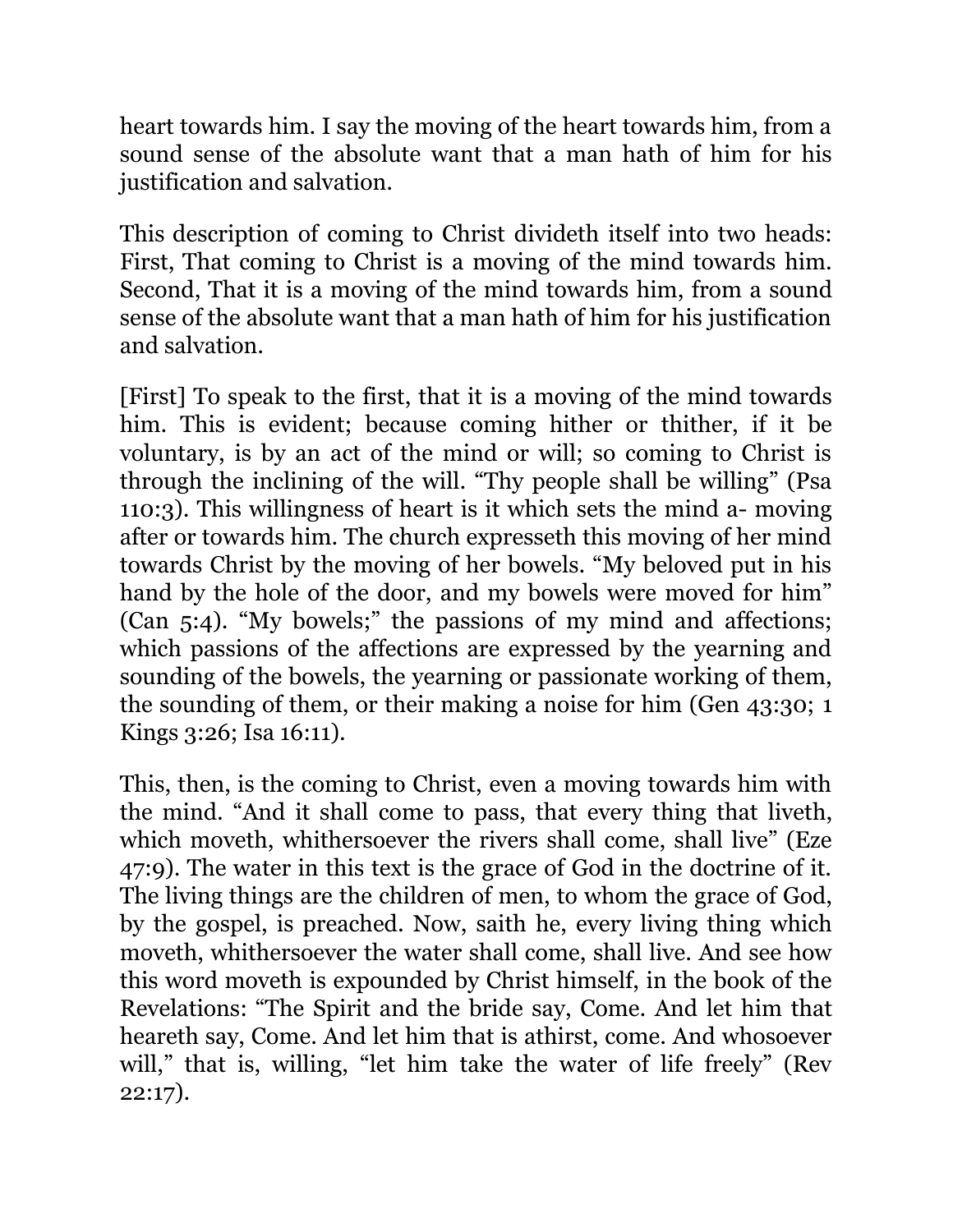So that to move in thy mind and will after Christ, is to be coming to him. There are many poor souls that are coming to Christ, that yet cannot tell how to believe it, because they think that coming to him is some strange and wonderful thing; and, indeed, so it is. But I mean, they overlook the inclination of their will, the moving of their mind, and the sounding of their bowels after him; and count these none of this strange and wonderful thing; when, indeed, it is a work of greatest wonder in this world, to see a man who was sometimes dead in sin possessed of the devil, an enemy to Christ and to all things spiritually good; I say, to see this man moving with his mind after the Lord Jesus Christ, is one of the highest wonders in the world.

Second, It is a moving of the mind towards him, from a sound sense of the absolute want that a man hath of him for his justification and salvation. Indeed, without this sense of a lost condition without him, there will be no moving of the mind towards him. A moving of their mouth there may be; "With their mouth they show much love" (Eze 33:31). Such a people as this will come as the true people cometh; that is, in show and outward appearance. And they will sit before God's ministers, as his people sit before them; and they will hear his words too, but they will not do them; that is, will not come inwardly with their minds. "For with their mouth they shew much love, but their heart," or mind, "goeth after their covetousness." Now, all this is because they want an effectual sense of the misery of their state by nature; for not till they have that will they, in their mind, move after him. Therefore, thus it is said concerning the true comers, At "that day the great trumpet shall be blown, and they shall come which were ready to perish in the land of Assyria, and the outcasts in the land of Egypt, and shall worship the Lord in the holy mount at Jerusalem" (Isa 27:13). They are then, as you see, the outcasts, and those that are ready to perish, that, indeed, have their minds effectually moved to come to Jesus Christ. This sense of things was that which made the three thousand come, that made Saul come, that made the jailer come, and that, indeed, makes all others come, that come effectually (Acts 2:8,18).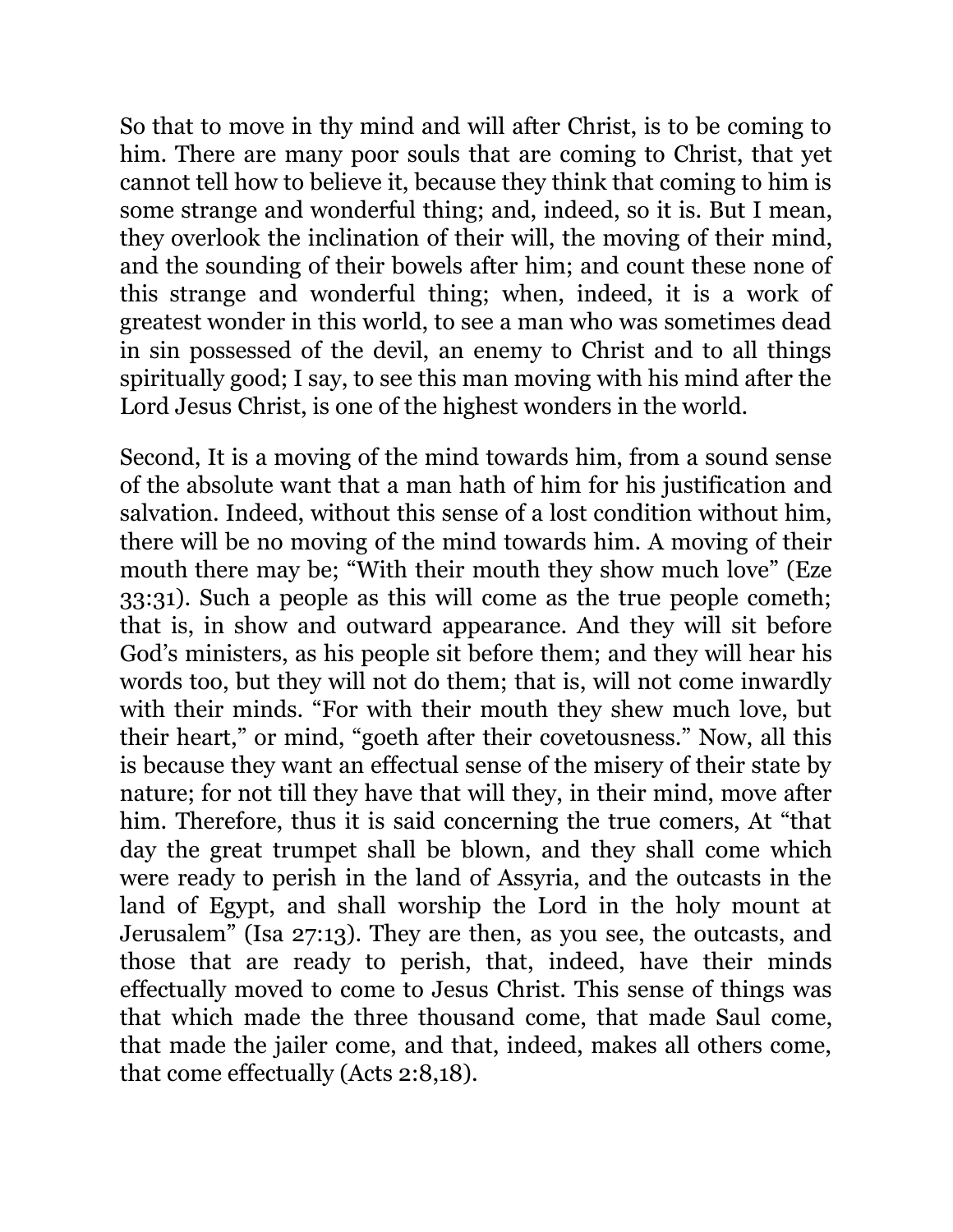Of the true coming to Christ, the four lepers were a famous semblance, of whom you read, (2 Kings 7:3), &c. The famine in those days was sore in the land, there was no bread for the people; and as for that sustenance that was, which was asses' flesh and doves' dung, that was only in Samaria, and of these the lepers had no share, for they were thrust without the city. Well, now they sat in the gate of the city, and hunger was, as I may say, making his last meal of them; and being, therefore, half dead already, what do they think of doing? Why, first they display the dismal colours of death before each other's faces, and then resolve what to do, saying, "If we say we will enter into the city, then famine is in the city, and we shall die there: if we sit still here, we die also. Now, therefore, come, let us fall unto the host of the Syrians: if they save us alive, we shall live; if they kill us, we shall but die." Here, now, was necessity at work, and this necessity drove them to go thither for life, whither else they would never have gone for it. Thus it is with them that in truth come to Jesus Christ. Death is before them, they see it and feel it; he is feeding upon them, and will eat them quite up, if they come not to Jesus Christ; and therefore they come, even of necessity, being forced thereto by that sense they have of their being utterly and everlastingly undone, if they find not safety in him. These are they that will come. Indeed, these are they that are invited to come. "Come unto me, all ye that labour and are heavy laden, and I will give you rest" (Matt 11:28).

Take two or three things to make this more plain; to wit, That coming to Christ floweth from a sound sense of the absolute need that a man hath of him, as afore.

1. "They shall come with weeping, and with supplications will I lead them; I will cause them to walk by the rivers of waters in a straight way wherein they shall not stumble" (Jer 31:9). Mind it; they come with weeping and supplication; they come with prayers and tears. Now prayers and tears are the effects of a right sense of the need of mercy. Thus a senseless sinner cannot come, he cannot pray, he cannot cry, he cannot come sensible of what he sees not, nor feels.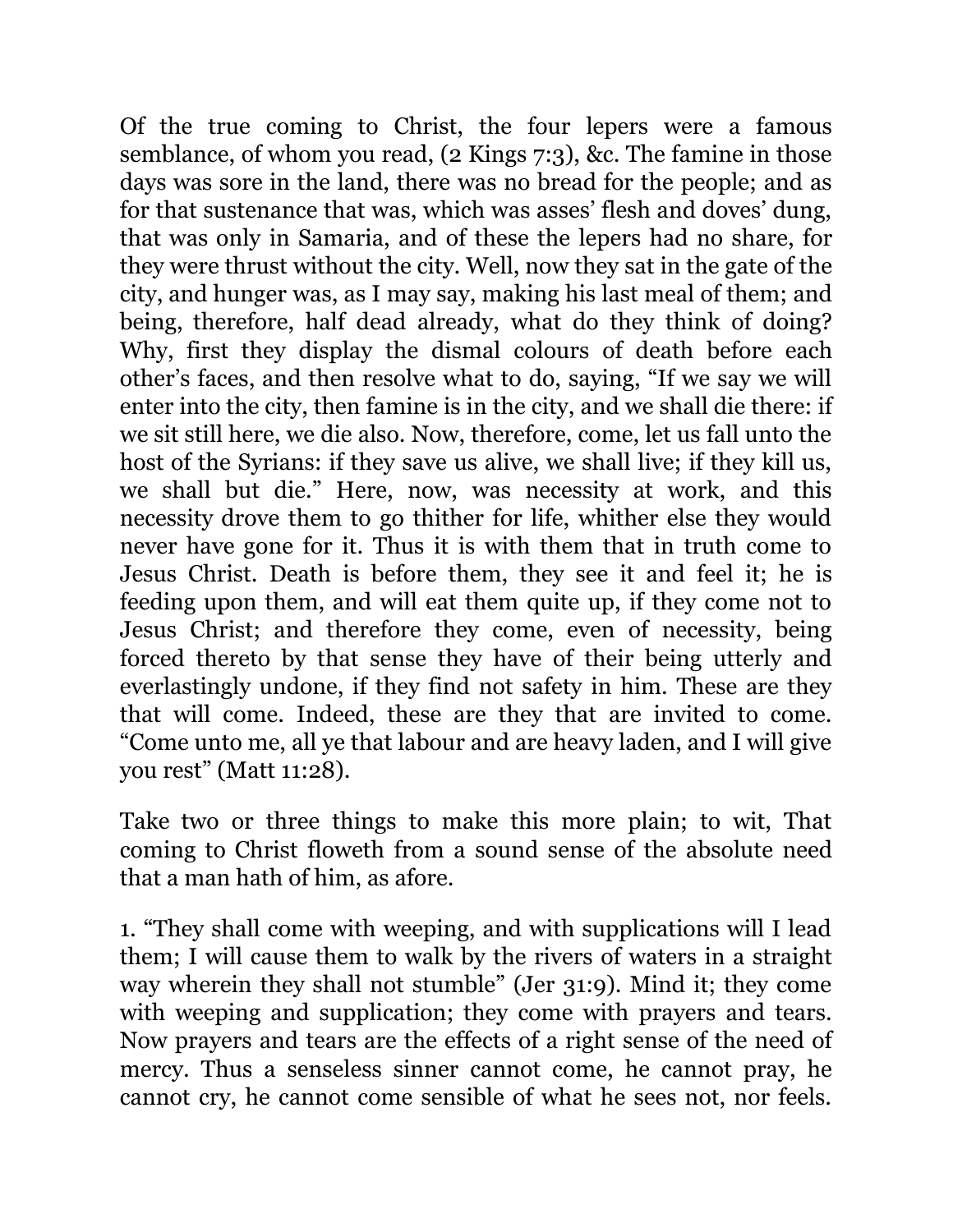"In those days, and in that time - the children of Israel shall come; they and the children of Judah together, going and weeping: they shall go and seek the Lord their God. They shall ask the way to Zion with their faces thitherward, saying, Come and let us join ourselves to the Lord in a perpetual covenant that shall not be forgotten" (Jer  $1:4,5$ ).

2. This coming to Christ, it is called a running to him, as flying to him; a flying to him from wrath to come. By all which terms is set forth the sense of the man that comes; to wit, That he is affected with the sense of his sin, and the death due thereto; that he is sensible that the avenger of blood pursues him, and that, therefore, he is thus off, if he makes not speed to the Son of God for life (Matt 3:7; Psa 143:9). Flying is the last work of a man in danger; all that are in danger do not fly; no, not all that see themselves in danger; flying is the last work of a man in danger; all that hear of danger will not fly. Men will consider if there be no other way of escape before they fly. Therefore, as I said, flying is the last thing. When all refuge fails, and a man is made to see that there is nothing left him but sin, death, and damnation, unless he flies to Christ for life; then he flies, and not till then.

3. That the true coming is from a sense of an absolute need of Jesus Christ to save, &c., is evident by the outcry that is made by them to come, even as they are coming to him, "Lord, save me," or I perish; "Men and brethren, what shall we do?" "Sirs, what must I do to be saved?" and the like (Matt 14:30; Acts 2:37; 16:30). This language doth sufficiently discover that the truly- coming souls are souls sensible of their need of salvation by Jesus Christ; and, moreover, that there is nothing else that can help them but Christ.

4. It is yet further evident by these few things that follow: It is said that such are "pricked in their heart," that is, with the sentence of death by the law; and the least prick in the heart kills a man (Acts 2:37). Such are said, as I said before, to weep, to tremble, and to be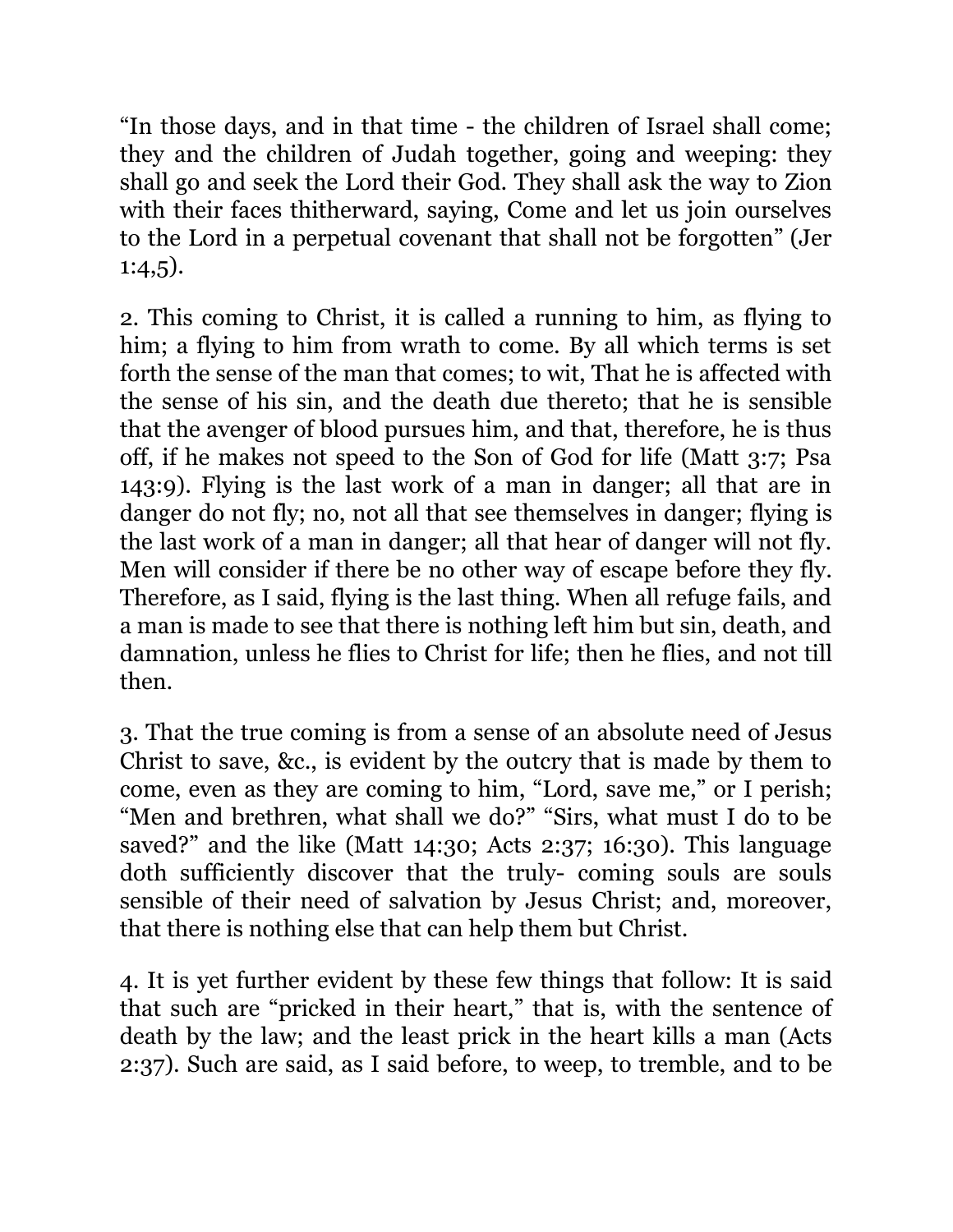astonished in themselves at the evident and unavoidable danger that attends them, unless they fly to Jesus Christ (Acts 9:16).

5. Coming to Christ is attended with an honest and sincere forsaking of all for him. "If any man come to me, and hate not his father and mother, and wife, and children, and brethren, and sisters, yea, and his own life also, he cannot be my disciple. And whosoever doth not bear his cross, and come after me, cannot be my disciple" (Luke 14:26,27).

By these and the like expressions elsewhere, Christ describeth the true comer, or the man that indeed is coming to him; he is one that casteth all behind his back; he leaveth all, he forsaketh all, he hateth all things that would stand in his way to hinder his coming to Jesus Christ. There are a great many pretended comers to Jesus Christ in the world; and they are much like to the man you read of in Matthew 21:30, that said to his father's bidding, "I go, Sir, and went not." I say, there are a great many such comers to Jesus Christ; they say, when Christ calls by his gospel, I come, Sir; but still they abide by their pleasures and carnal delights. They come not at all, only they give him a courtly compliment; but he takes notice of it, and will not let it pass for any more than a lie. He said, "I go, Sir, and went not;" he dissembled and lied. Take heed of this, you that flatter yourselves with your own deceivings. Words will not do with Jesus Christ. Coming is coming, and nothing else will go for coming with him.

Objections that usually lie in the way of coming to Christ

Before I speak to the other head, I shall answer some objections that usually lie in the way of those that in truth are coming to Jesus Christ.

Objection 1. Though I cannot deny but my mind runs after Christ, and that too as being moved thereto from a sight and consideration of my lost condition, for I see without him I perish; yet I fear my ends are not right in coming to him.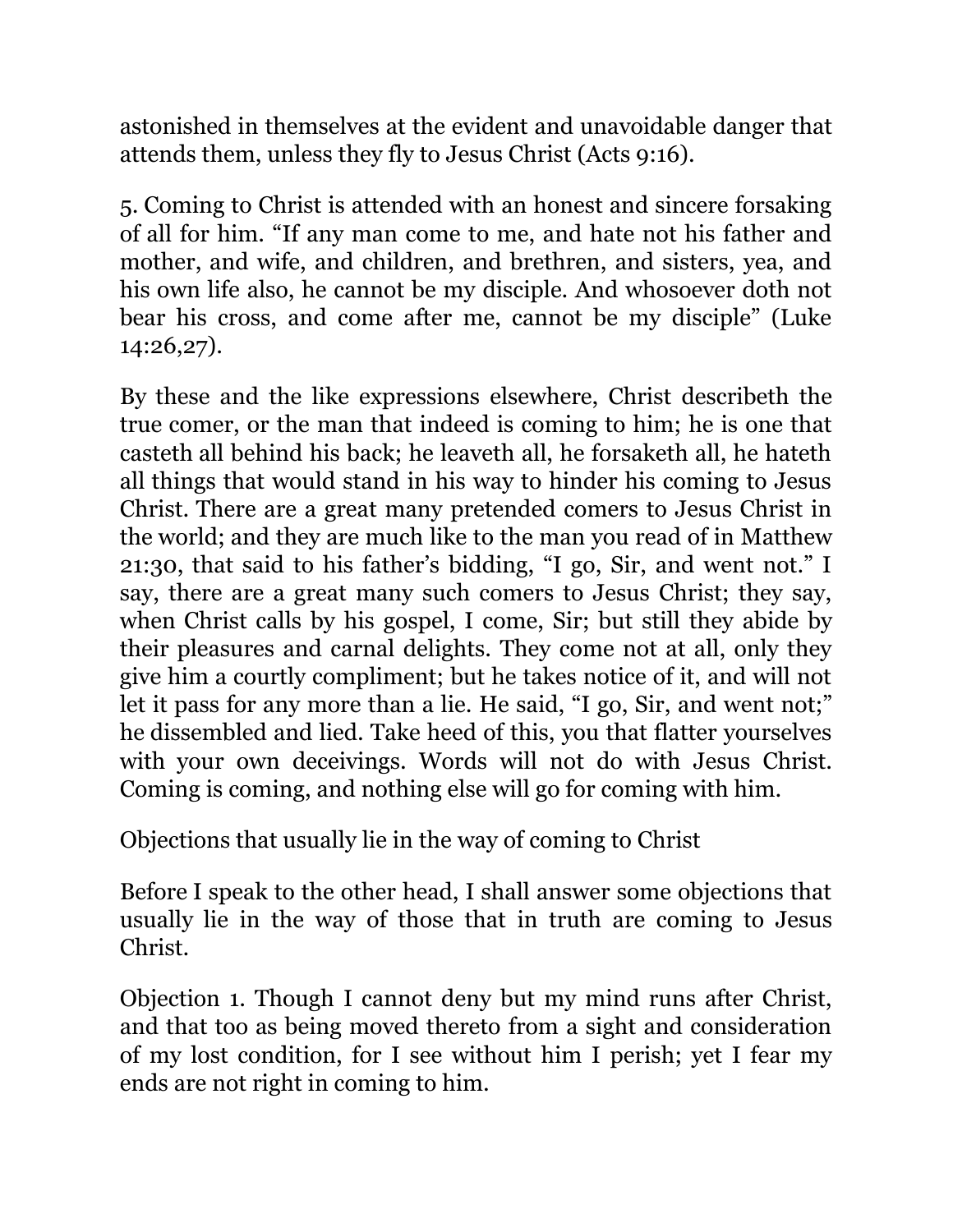Quest. Why, what is thine end in coming to Christ?

Ans. My end is, that I might have life, and be saved by Jesus Christ.

This is the objection; well, let me tell thee, that to come to Christ for life, and to be saved, although at present thou hast no other end, is a lawful and good coming to Jesus Christ. This is evident, because Christ propoundeth life as the only argument to prevail with sinners to come to him, and so also blameth them because they come not to him for life. "And ye will not come to me, that ye might have life" (John 5:40). Besides, there are many other scriptures whereby he allureth sinners to come to him, in which he propoundeth nothing to them but their safety. As, "whosoever believeth in him should not perish;" he that believeth is "passed from death unto life." "He that believeth - shall be saved." "He that believeth on him is not condemned." And believing and coming are all one. So that you see, to come to Christ for life, is a lawful coming and good. In that he believeth, that he alone hath made atonement for sin (Rom 2). And let me add over and above, that for a man to come to Christ for life, though he comes to him for nothing else but life, it is to give much honour to him.

1. He honoureth the word of Christ, and consenteth to the truth of it; and that in these two general heads. (1) He consenteth to the truth of all those sayings that testify that sin is most abominable in itself, dishonourable to God, and damnable to the soul of man; for thus saith the man that cometh to Jesus Christ (Jer 44:4; Rom 2:23; 6:23; 2 Thess 2:12). (2) In that he believeth, as the word hath said, that there is in the world's best things, righteousness and all, nothing but death and damnation; for so also says the man that comes to Jesus Christ for life (Rom 7:24,25; 8:2,3; 2 Cor 3:6- 8).

2. He honoureth Christ's person, in that he believeth that there is life in him, and that he is able to save him from death, hell, the devil, and damnation; for unless a man believes this, he will not come to Christ for life (Heb 7:24,25).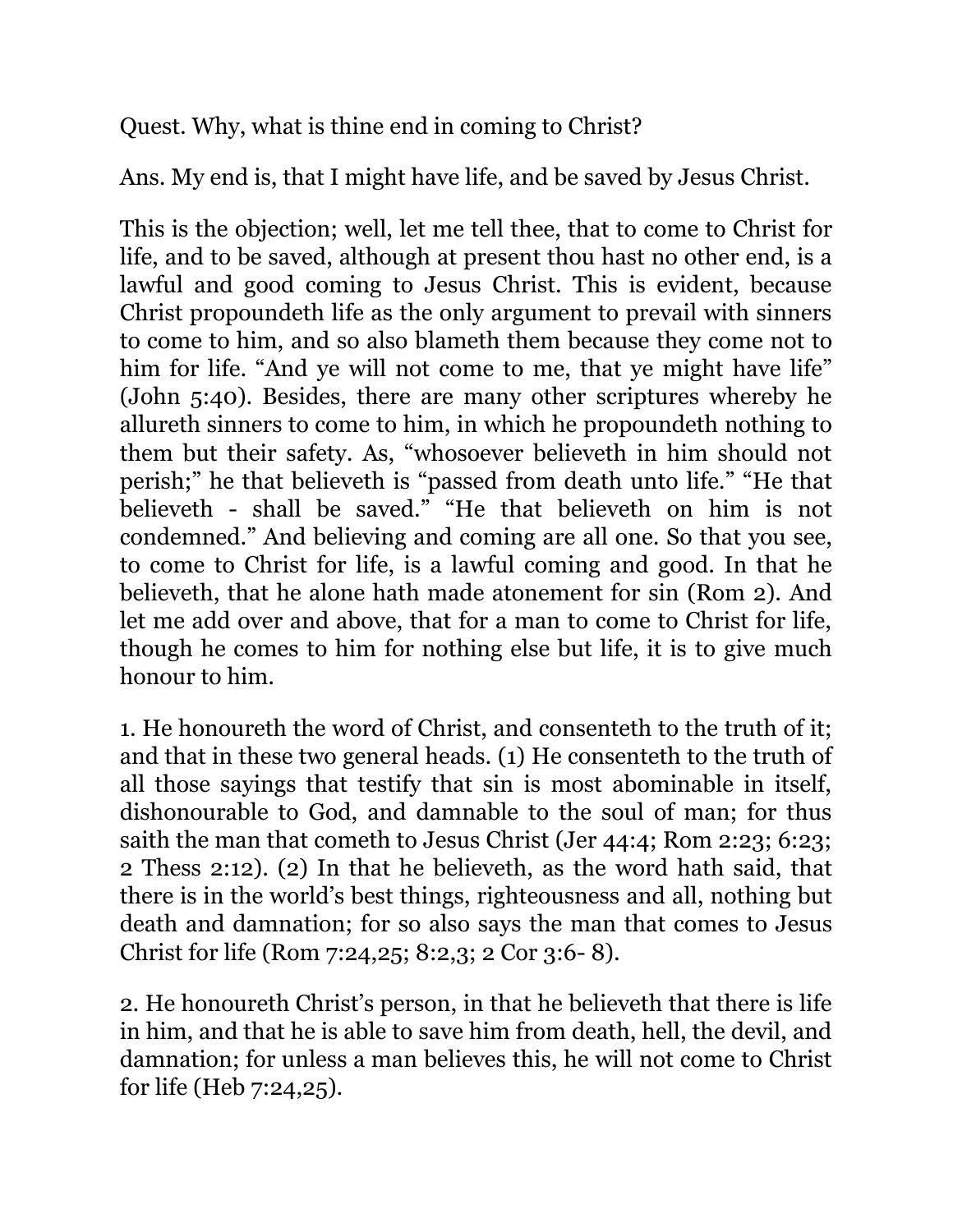3. He honoureth him, in that he believeth that he is authorized of the Father to give life to those that come to him for it (John 5:11,12; 17:1- 3).

4. He honoureth the priesthood of Jesus Christ. (1) In that he believeth that Christ hath more power to save from sin by the sacrifice that he hath offered for it, than hath all law, devils, death, or sin to condemn. He that believes not this, will not come to Jesus Christ for life (Acts 13:38; Heb 2:14,15; Rev 1:17,18). (2) In that he believeth that Christ, according to his office, will be most faithful and merciful in the discharge of his office. This must be included in the faith of him that comes for life to Jesus Christ (1 John 2:1- 3; Heb 2:17,18).

5. Further, He that cometh to Jesus Christ for life, taketh part with him against sin, and against the ragged and imperfect righteousness of the world; yea, and against false Christs, and damnable errors, that set themselves against the worthiness of his merits and sufficiency. This is evident, for that such a soul singleth Christ out from them all, as the only one that can save.

6. Therefore as Noah, at God's command, thou preparest this ark, for the saving of thyself, by which also thou condemnest the world, and art become heir of the righteousness which is by faith (Heb 11:7). Wherefore, coming sinner, be content; he that cometh to Jesus Christ, believeth too that he is willing to show mercy to, and have compassion upon him, though unworthy, that comes to him for life. And therefore thy soul lieth not only under a special invitation to come, but under a promise too of being accepted and forgiven (Matt 11:28).

All these particular parts and qualities of faith are in that soul that comes to Jesus Christ for life, as is evident to any indifferent judgment. For, will he that believeth not the testimony of Christ concerning the baseness of sin, and the insufficiency of the righteousness of the world, come to Christ for life? No. He that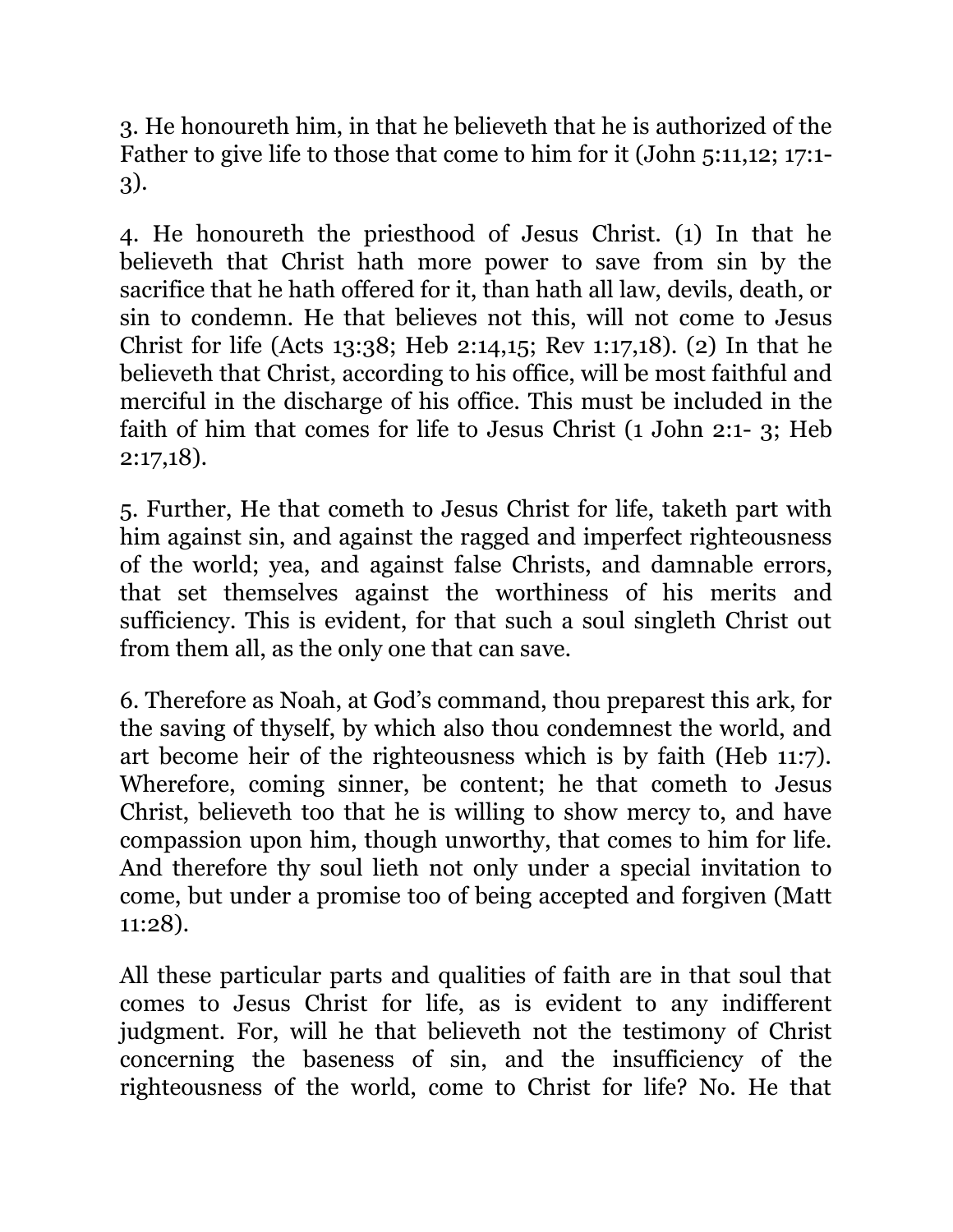believeth not this testimony of the word, comes not. He that believeth that there is life anywhere else, comes not. He that questions whether the Father hath given Christ power to forgive, comes not. He that thinketh that there is more in sin, in the law, in death, and the devil, to destroy, than there is in Christ to save, comes not. He also that questions his faithful management of his priesthood for the salvation of sinners, comes not.

Thou, then, that art indeed the coming sinner, believest all this. True, perhaps thou dost not believe with that full assurance, nor hast thou leisure to take notice of thy faith as to these distinct acts of it; but yet all this faith is in him coming to Christ for life. And the faith that thus worketh, is the faith of the best and purest kind; because this man comes alone as a sinner, and as seeing that life is, and is to be had only in Jesus Christ.

Before I conclude my answer to this objection, take into thy consideration these two things.

1st. [Consider] that the cities of refuge were erected for those that were dead in law, and that yet would live by grace; even for those that were to fly thither for life from the avenger of blood that pursueth after them. And it is worth your noting, that those that were upon their flight thither, are in a peculiar manner called the people of God: "Cast ye up, cast ye up," saith God; "prepare the way; take up the stumblingblock out of the way of my people" (Isa 57:14). This is meant of preparing the way to the city of refuge, that the slayers might escape thither; which flying slayers are here, by way of specialty, called the people of God; even those of them that escaped thither for life.

2dly. [Consider] that of Ahab, when Benhadad sent to him for life, saying, "Thus saith thy servant Benhadad, I pray thee let me live." Though Benhadad had sought the crown, kingdom, yea, and also the life of Ahab, yet how effectually doth Benhadad prevail with him! Is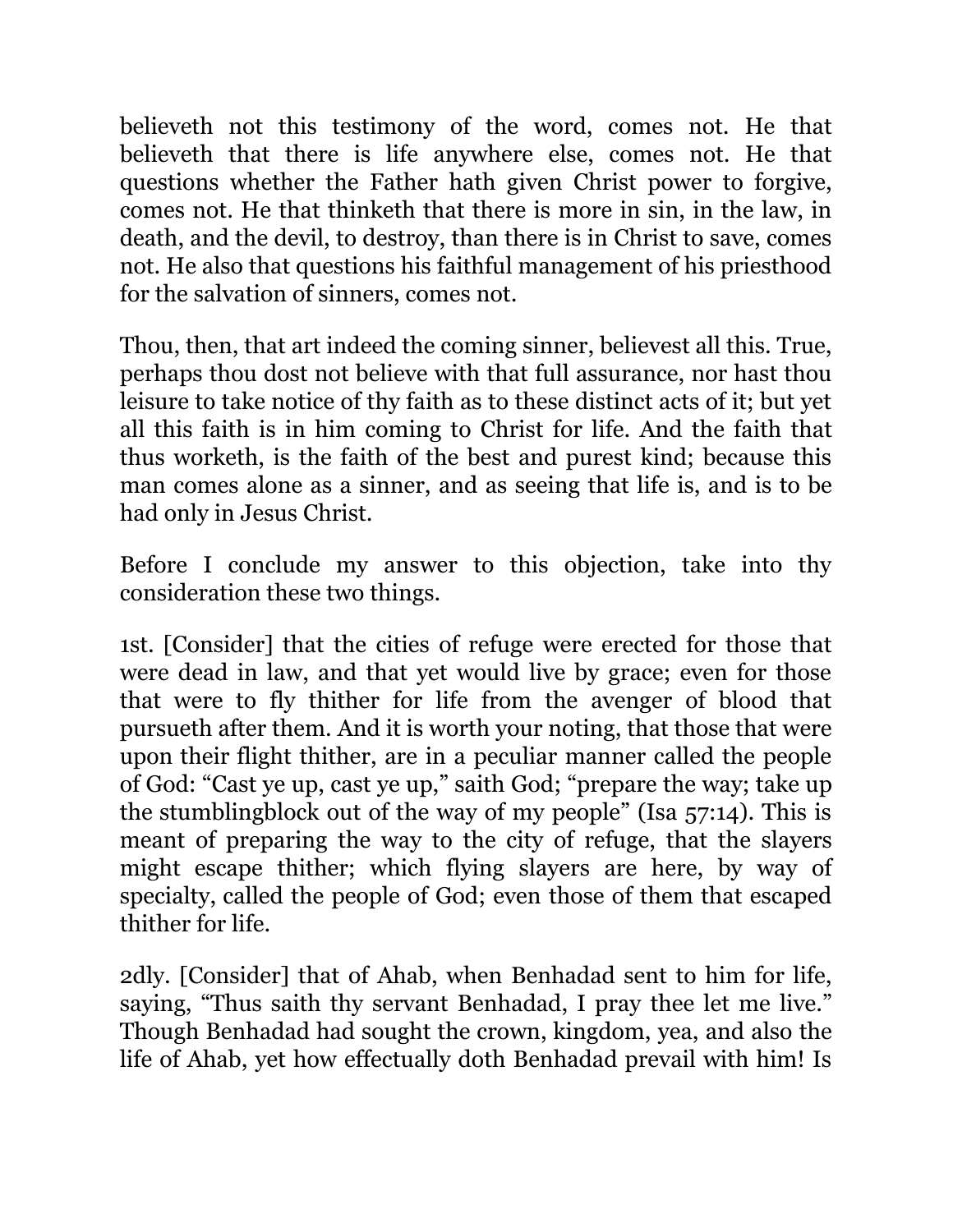Benhadad yet alive? saith Ahab; He is my brother; yea, go ye, bring him to me. So he made him ride in his chariot (1 Kings 20).

Coming sinner, what thinkest thou? If Jesus Christ had as little goodness in him as Ahab, he might grant an humble Benhadad life; thou neither beggest of him his crown and dignity; life, eternal life, will serve thy turn. How

much more then shalt thou have it, since thou hast to deal with him who is goodness and mercy itself! yea, since thou art also called upon, yea, greatly encouraged by a promise of life, to come unto him for life! Read also these Scriptures, Numbers 35:11,14,15, Joshua 20:1- 6, Hebrews 6:16- 21.

Object. 2. When I say I only seek myself, I mean I do not find that I do design God's glory in mine own salvation by Christ, and that makes me fear I do not come aright.

Ans. Where doth Christ Jesus require such a qualification of those that are coming to him for life? Come thou for life, and trouble not thy head with such objections against thyself, and let God and Christ alone to glorify themselves in the salvation of such a worm as thou art. The Father saith to the Son, "Thou art my servant, O Israel, in whom I will be glorified." God propoundeth life to sinners, as the argument to prevail with them to come to him for life; and Christ says plainly, "I am come that they might have life" (John 10:10). He hath no need of thy designs, though thou hast need of his. Eternal life, pardon of sin, and deliverance from wrath to come, Christ propounds to thee, and these be the things that thou hast need of; besides, God will be gracious and merciful to worthless, undeserving wretches; come then as such an one, and lay no stumblingblocks in the way to him, but come to him for life, and live (John 5:34; 10:10; 3:36; Matt 1:21; Prov 8:35,36; 1 Thess 1:10; John 11:25,26).

When the jailer said, "Sirs, What must I do to be saved?" Paul did not so much as once ask him, What is your end in this question? do you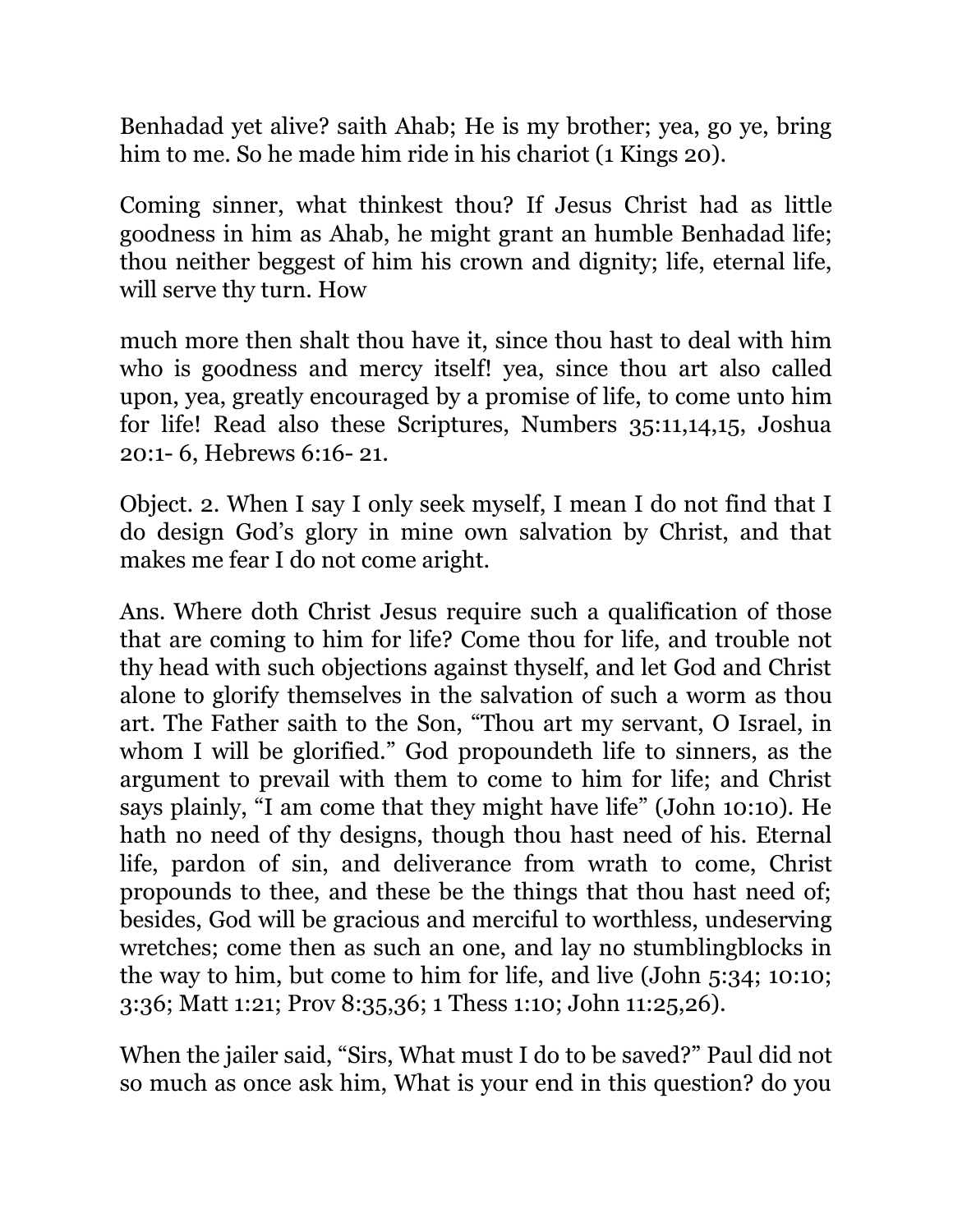design the glory of God, in the salvation of your soul? He had more wit; he knew that such questions as these would have been but fools' babbles about, instead of a sufficient salve "Which Cambell seeing, though he could not salve, to so weighty a question as this. Wherefore, since this poor wretch lacked salvation by Jesus Christ, I mean to be saved from hell and death, which he knew, now, was due to him for the sins that he had committed, Paul bids him, like a poor condemned sinner as he was, to proceed still in this his way of selfseeking, saying, "Believe on the Lord Jesus Christ, and thou shalt be saved" (Acts 16:30- 32). I know that afterwards thou wilt desire to glorify Christ by walking in the way of his precepts; but at present thou wantest life; the avenger of blood is behind thee, and the devil like a roaring lion is behind thee; well, come now, and obtain life from these; and when thou hast obtained some comfortable persuasion that thou art made partaker of life by Christ, then, and not till then, thou wilt say, "Bless the Lord, O my soul, and all that is within me bless his holy name. Bless the Lord, O my soul, and forget not all his benefits: who forgiveth all thine iniquities, who healeth all thy diseases; who redeemeth thy life from destruction; who crowneth thee with lovingkindness and tender mercies" (Psa 103:1- 4).

Object. 3. But I cannot believe that I come to Christ aright, because sometimes I am apt to question his very being and office to save.

Thus to do is horrible; but mayest thou not judge amiss in this matter? How can I judge amiss, when I judge as I feel? Poor soul! Thou mayest judge amiss for all that. Why, saith the sinner, I think that these questionings come from my heart. Let me answer. That which comes from thy heart, comes from thy will and affections, from thy understanding, judgment, and conscience, for these must acquiesce in thy questioning, if thy questioning be with thy heart. And how sayest thou, for to name no more, dost thou with thy affection and conscience thus question? Ans. No, my conscience trembles when such thoughts come into my mind; and my affections are otherwise inclined.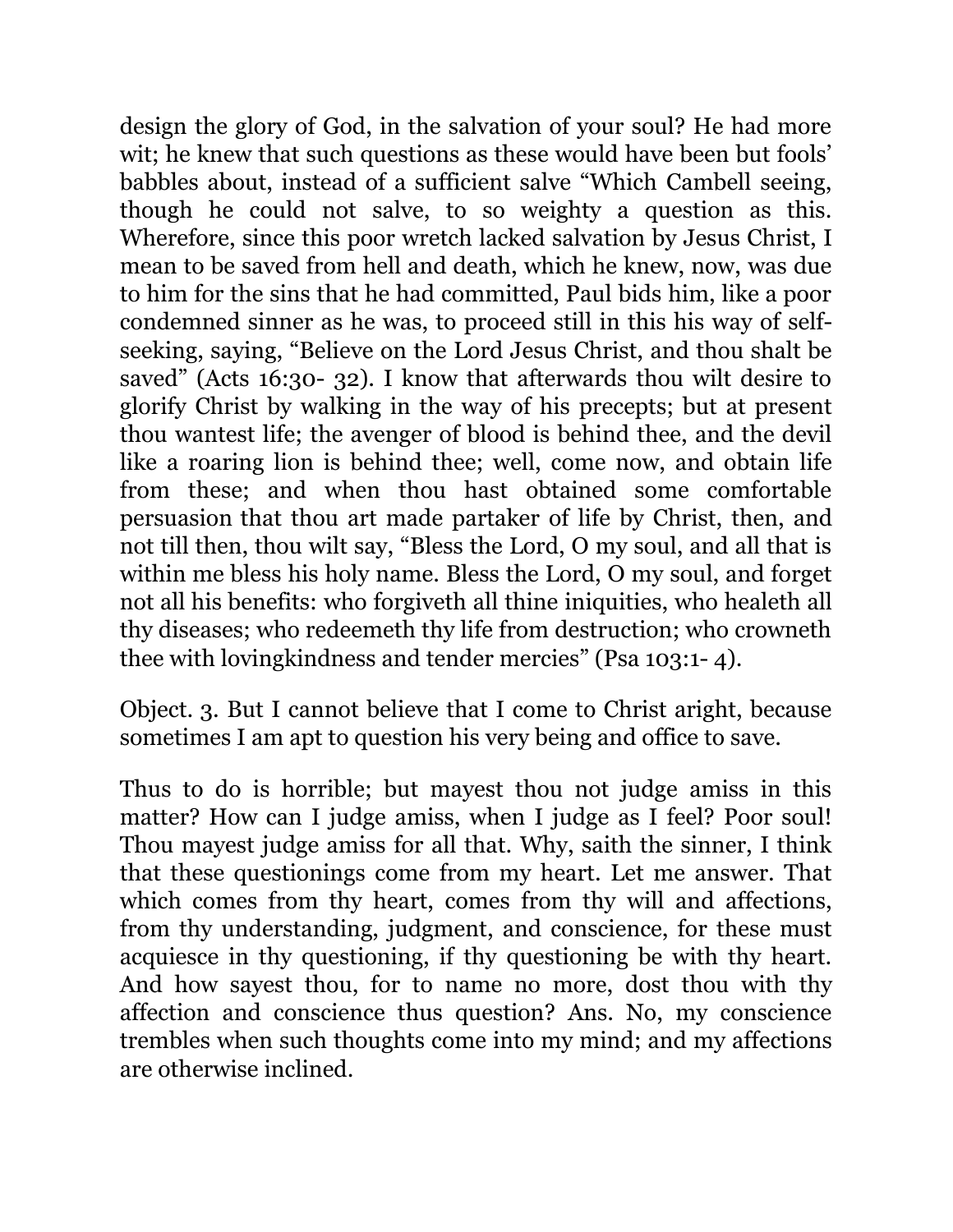Then I conclude, that these things are either suddenly injected by the devil, or else are the fruits of that body of sin and death that yet dwells within thee, or perhaps from both together.

If they come wholly from the devil, as they seem, because thy conscience and affections are against them, or if they come from that body of death that is in thee, and be not thou curious in inquiring from whether of them they come, the safest way is to lay enough at thy own door; nothing of this should hinder thy coming, nor make thee conclude thou comest not aright. And before I leave thee, let me a little query with thee about this matter.

1. Dost thou like these wicked blasphemies? Ans. No, no, their presence and working kills me.

2. Dost thou mourn for them, pray against them, and hate thyself because of them? Ans. Yes, yes; but that which afflicts me is, I do not prevail against them.

3. Dost thou sincerely choose, mightest thou have thy choice, that thy heart might be affected and taken with the things that are best, most heavenly, and holy? Ans. With all my heart, and death the next hour, if it were God's will, rather than thus to sin against him.

Well then, thy not liking of them, thy mourning for them, thy praying against them, and thy loathing thyself because of them, with thy sincere choosing of those thoughts for thy delectation that are heavenly and holy, clearly declares, that these things are not countenanced either with thy will, affections, understanding, judgment, or conscience; and so, that thy heart is not in them, but that rather they come immediately from the devil, or arise from the body of death that is in thy flesh, of which thou oughtest thus to say, "Now, then, it is no more I that do it, but sin that dwelleth in me" (Rom 7:17).

I will give thee a pertinent instance. In Deuteronomy 22, thou mayest read of a betrothed damsel, one betrothed to her beloved, one that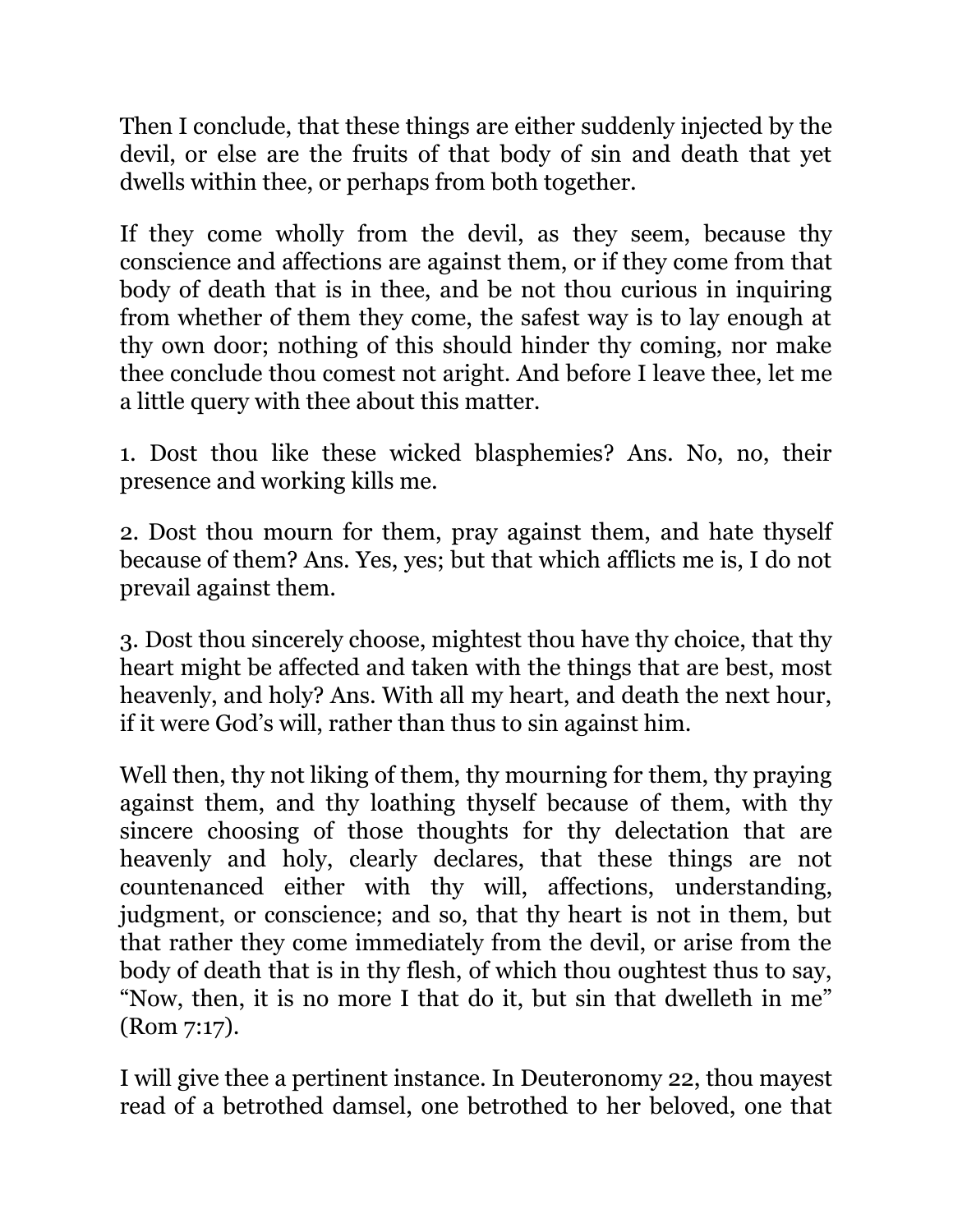had given him her heart and mouth, as thou hast given thyself to Christ; yet was she met with as she walked in the field, by one that forced her, because he was stronger than she. Well, what judgment now doth God, the righteous judge, pass upon the damsel for this? "The man only that lay with her," saith God, "shall die. But unto the damsel thou shalt do nothing; there is in the damsel no sin worthy of death. For, as when a man riseth against his neighbour, and slayeth him, even so is this matter; for he found her in the field, and the betrothed damsel cried, and there was none to save her" (Deut 22:25- 27).

Thou art this damsel. The man that forced thee with these blasphemous thoughts, is the devil; and he lighteth upon thee in a fit place, even in the field, as thou art wandering after Jesus Christ; but thou criest out, and by thy cry did show, that thou abhorrest such wicked lewdness. Well, the Judge of all the earth will do right; he will not lay the sin at thy door, but at his that offered the violence. And for thy comfort take this into consideration, that he came to heal them "that were oppressed of the devil" (Acts 10:38).

Object. 4. But, saith another, I am so heartless, so slow, and, as I think, so indifferent in my coming, that, to speak truth, I know not whether my kind of coming ought to be called a coming to Christ.

Ans. You know that I told you at first, that coming to Christ is a moving of the heart and affections towards him.

But, saith the soul, my dullness and indifferency in all holy duties, demonstrate my heartlessness in coming; and to come, and not with the heart, signifies nothing at all.

1. The moving of the heart after Christ is not to be discerned, at all times, by thy sensible affectionate performance of duties, but rather by those secret groanings and complaints which thy soul makes to God against that sloth that attends thee in duties.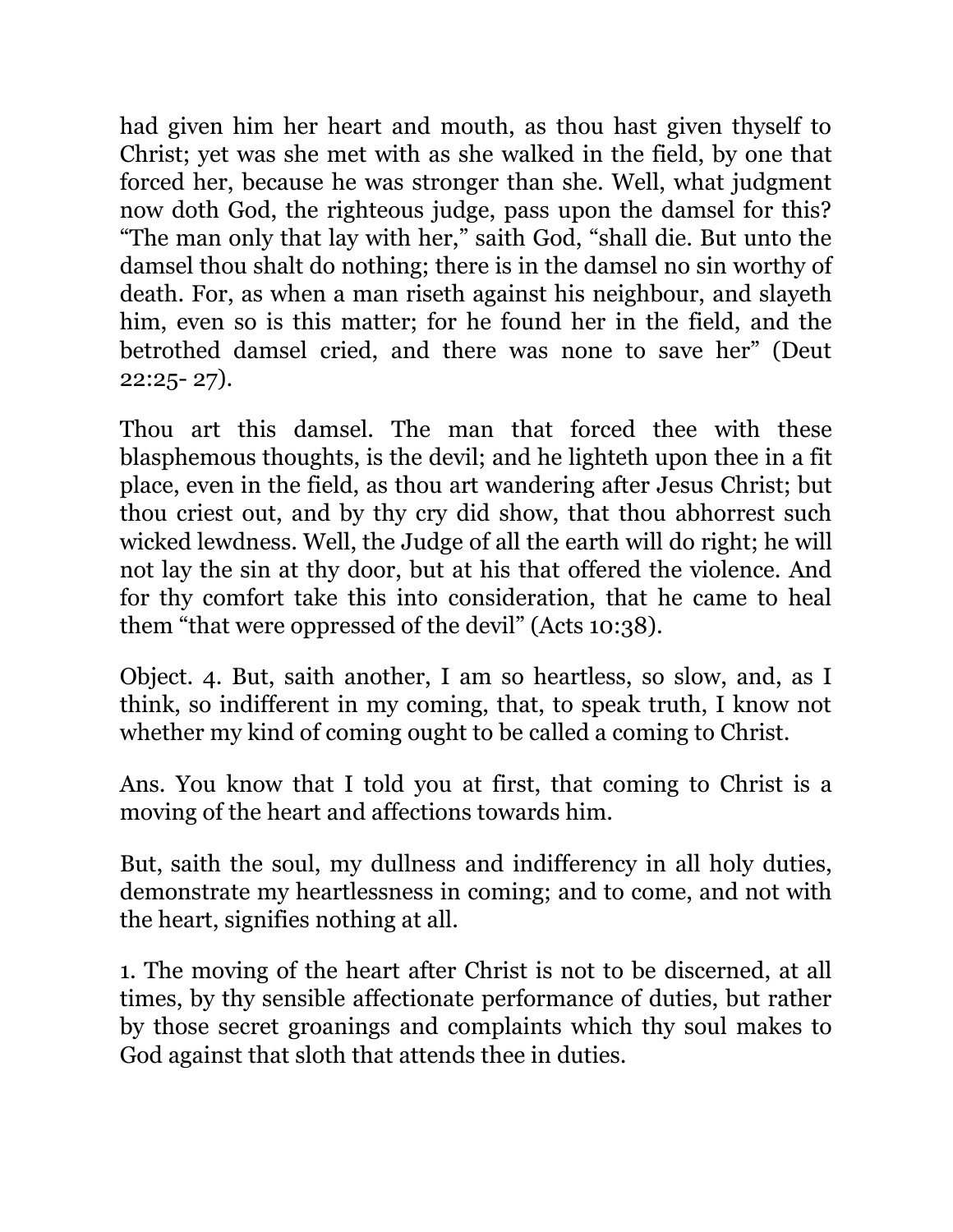2. But grant it to be even as thou sayest it is, that thou comest so slowly, &c., yet, since Christ bids them come that come not at all, surely they may be accepted that come, though attended with those infirmities which thou at present groanest under. He saith, "and him that cometh;" he saith not, If they come sensible; so fast; but, "and him that cometh to me I will in no wise cast out." He saith also in the ninth of Proverbs, "As for him that wanteth understanding," that is, an heart (for oftentimes the understanding is taken for the heart), "come, eat of my bread, and drink of the wine which I have mingled."

3. Thou mayest be vehement in thy spirit in coming to Jesus Christ, and yet be plagued with sensible sloth; so was the church when she cried, "Draw me, we will run after thee;" and Paul, when he said, "When I would do good, evil is present with me" (Song 14; Rom 7; Gal 5:19). The works, strugglings, and oppositions of the flesh, are more manifest than are the works of the Spirit in our hearts, and so are sooner felt than they. What then? Let us not be discouraged at the sight and feeling of our own infirmities, but run the faster to Jesus Christ for salvation.

4. Get thy heart warmed with the sweet promise of Christ's acceptance of the coming sinner, and that will make thee make more haste unto him. Discouraging thoughts they are like unto cold weather, they benumb the senses, and make us go ungainly about our business; but the sweet and warm gleads of promise are like the comfortable beams of the sun, which liven and refresh. You see how little the bee and fly do play in the air in winter; why, the cold hinders them from doing it; but when the wind and sun is warm, who so busy as they?

5. But again, he that comes to Christ, flies for his life. Now, there is no man that flies for his life, that thinks he speeds fast enough on his journey; no, could he, he would willingly take a mile at a step. O my sloth and heartlessness, sayest thou! "Oh that I had wings like a dove! for then would I fly away, and be at rest. I would hasten my escape from the windy storm and tempest" (Psa 55:6,8).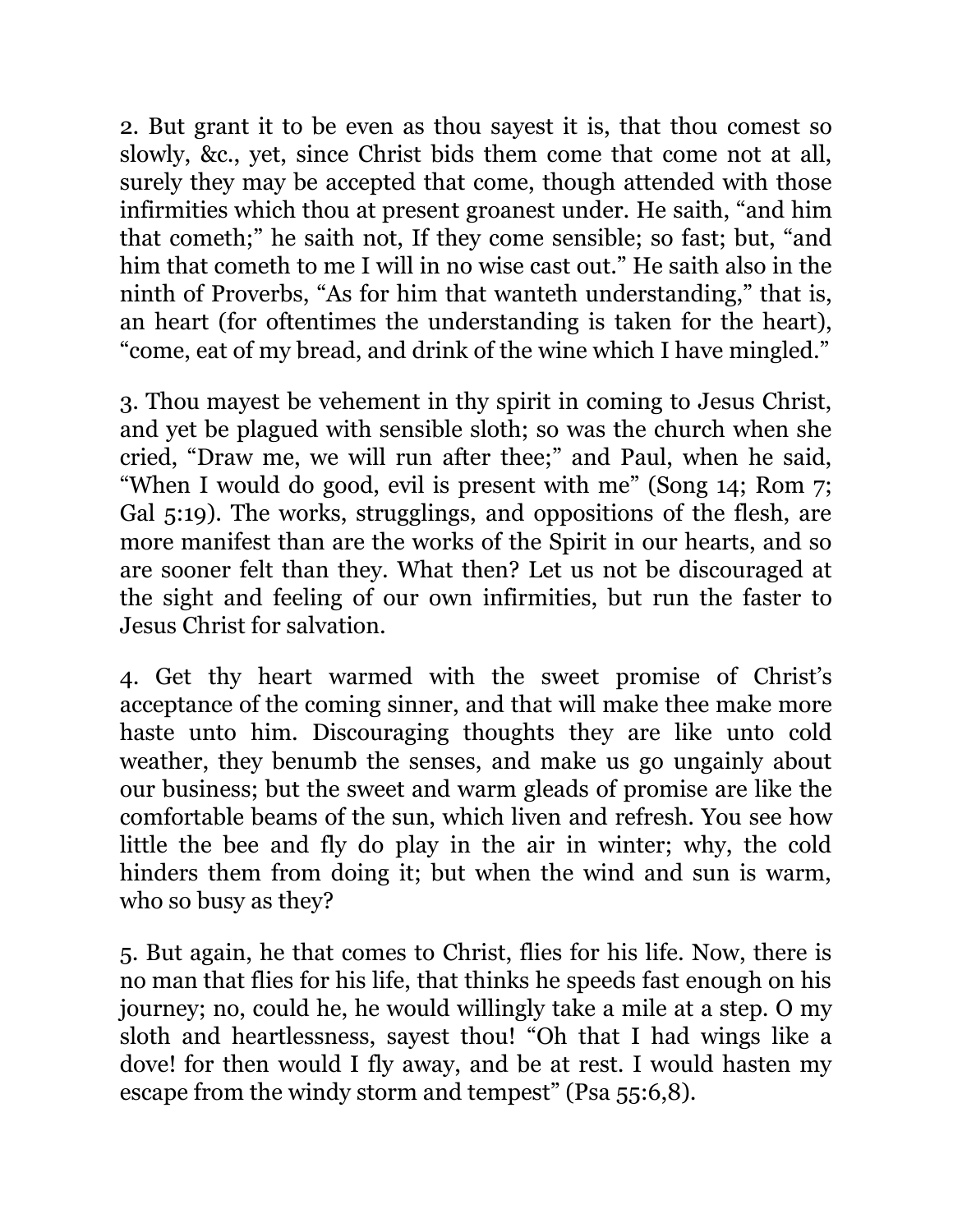Poor coming soul, thou art like the man that would ride full gallop, whose horse will hardly trot! Now, the desire of his mind is not to be judged of by the slow pace of the dull jade he rides on, but by the hitching, and kicking, and spurring, as he sits on his back. Thy flesh is like this dull jade; it will not gallop after Christ; it will be backward, though thy soul and heaven lie at stake. But be of good comfort, Christ judgeth not according to the fierceness of outward motion (Mark 10:17) but according to the sincerity of the heart and inward parts (John 1:47; Psa 51:6; Matt 26:41).

6. Ziba, in appearance, came to David much faster than did Mephibosheth; but yet his heart was not so upright in him to David as was his. It is true, Mephibosheth had a check from David; for, said he, "Why wentest not thou with me, Mephibosheth?" But when David came to remember that Mephibosheth was lame, for that was his plea - "thy servant is lame" (2 Sam 19), he was content, and concluded, he would have come after him faster than he did; and Mephibosheth appealed to David, who was in those days as an angel of God, to know all things that are done in the earth, if he did not believe that the reason of his backwardness lay in his lameness, and not in his mind. Why, poor coming sinner, thou canst not come to Christ with that outward swiftness of a courier as many others do; but doth the reason of thy backwardness lie in thy mind and will, or in the sluggishness of the flesh? Canst thou say sincerely, "The spirit indeed is willing, but the flesh is weak" (Matt 26:41). Yea, canst thou appeal to the Lord Jesus, who knoweth perfectly the very inmost thought of thy heart, that this is true? Then take this for thy comfort, he hath said, "I will assemble her that halteth - I will make her that halted a remnant," (Micah 4:6), "and I will save her that halteth" (Zeph 3:19). What canst thou have more from the sweet lips of the Son of God? But,

7. I read of some that are to follow Christ in chains; I say, to come after him in chains. "Thus saith the Lord, The labour of Egypt, and merchandise of Ethiopia and of the Sabeans, men of stature, shall come over unto thee, and they shall be thine: they shall come after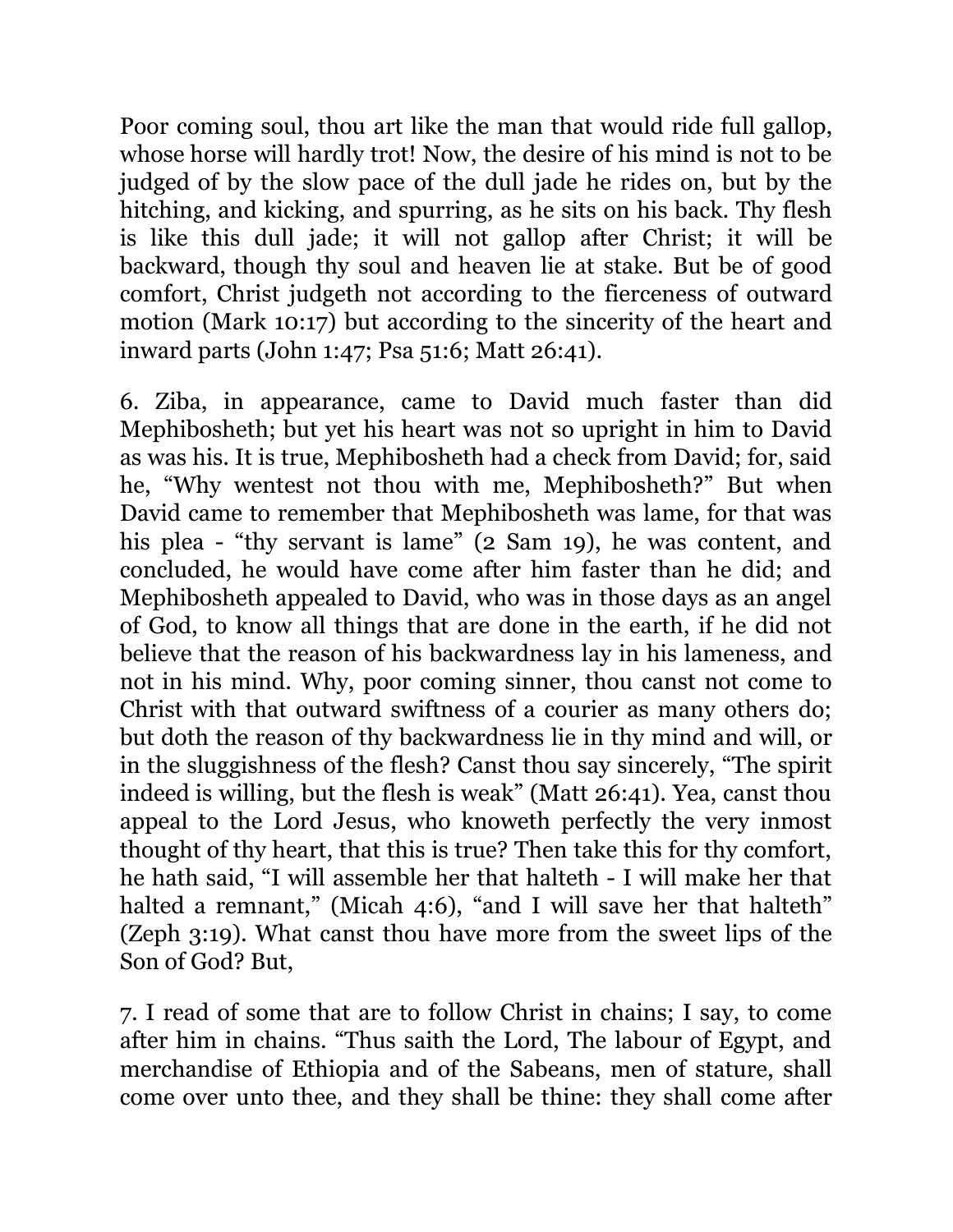thee: in chains they shall come over, and they shall fall down unto thee: they shall make supplication unto thee, saying - Surely there is none else" to save (Isa 45:14). Surely they that come after Christ in chains, come to him in great difficulty, because their steps, by the chains, are straitened. And what chains are so heavy as those that discourage thee? Thy chain, which is made up of guilt and filth, is heavy; it is a wretched bond about thy neck, by which thy strength doth fail (Lam 1:14; 3:18). But come, though thou comest in chains; it is glory to Christ that a sinner comes after him in chains. The chinking of thy chains, though troublesome to thee, are not, nor can be obstruction to thy salvation; it is Christ's work and glory to save thee from thy chains, to enlarge thy steps, and set thee at liberty. The blind man, though called, surely could not come apace to Jesus Christ, but Christ could stand still, and stay for him (Mark 10:49). True, "He rideth upon the wings of the wind;" but yet he is longsuffering, and his long- suffering is salvation to him that cometh to him (2 Peter 3:9).

8. Hadst thou seen those that came to the Lord Jesus in the days of his flesh, how slowly, how hobblingly, they came to him, by reason of their infirmities; and also how friendly, and kindly, and graciously, he received them, and gave them the desire of their hearts, thou wouldest not, as thou dost, make such objections against thyself, in thy coming to Jesus Christ.

Object. 5. But, says another, I fear I come too late; I doubt I have staid too long; I am afraid the door is shut.

Ans. Thou canst never come too late to Jesus Christ, if thou dost come. This is manifest by two instances.

1. By the man that came to him at the eleventh hour. This man was idle all the day long. He had a whole gospel day to come in, and he played it all away save only the last hour thereof. But at last, at the eleventh hour, he came, and goes into the vineyard to work with the rest of the labourers, that had borne the burden and heat of the day.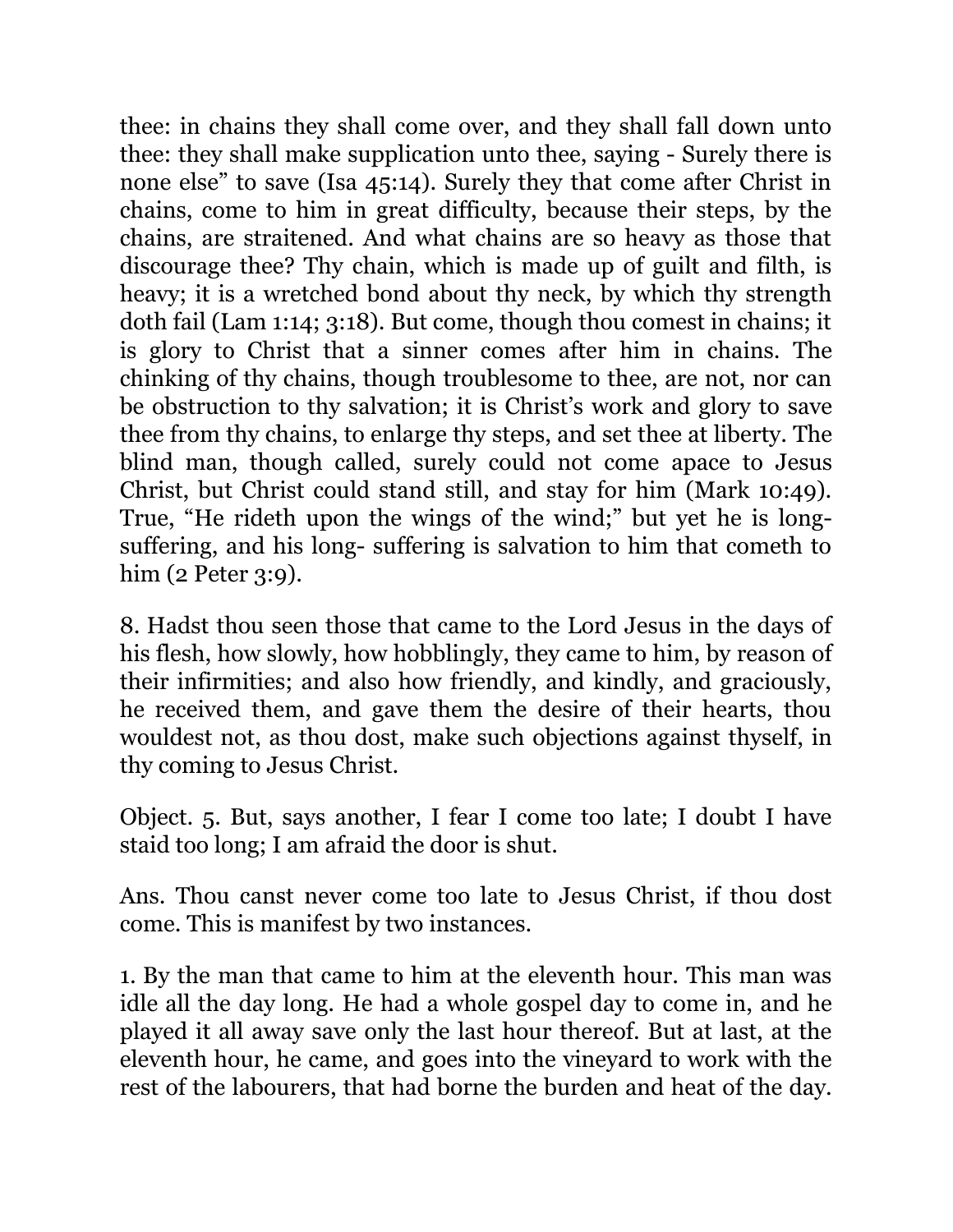Well, but how was he received by the lord of the vineyard? Why, when pay- day came, he had even as much as the rest; yea, had his money first. True, the others murmured at him; but what did the Lord Jesus answer them? "Is thine eye evil, because I am good? I will give unto this last, even as unto thee" (Matt 20:14,15).

2. The other instance is, the thief upon the cross. He came late also, even as at an hour before his death; yea, he stayed from Jesus Christ as long as he had liberty to be a thief, and longer too; for could he have deluded the judge, and by lying words have escaped his just condemnation, for ought I know, he had not come as yet to his Saviour; but being convicted, and condemned to die, yea, fastened to the cross, that he might die like a rogue, as he was in his life; behold the Lord Jesus, when this wicked one, even now, desireth mercy at his hands, tells him, and that without the least reflection upon him, for his former misspent life, "To- day shalt thou be with me in paradise" (Luke 23:43). Let no man turn this grace of God into wantonness. My design is now to encourage the coming soul.

Object. But is not the door of mercy shut against some before they die?

Ans. Yea; and God forbids that prayers should be made to him for them (Jer 6:16; Jude 22).

Quest. Then, why may not I doubt that I may be one of these?

Ans. By no means, if thou art coming to Jesus Christ; because when God shuts the door upon men, he gives them no heart to come to Jesus Christ. "None come but those to whom it is given of the Father." But thou comest, therefore it is given to thee of the Father.

Be sure, therefore, if the Father hath given thee an heart to come to Jesus Christ, the gate of mercy yet stands open to thee. For it stands not with the wisdom of God to give strength to come to the birth, and yet to shut up the womb, (Isa 66:9); to give grace to come to Jesus Christ, and yet shut up the door of his mercy upon thee. "Incline your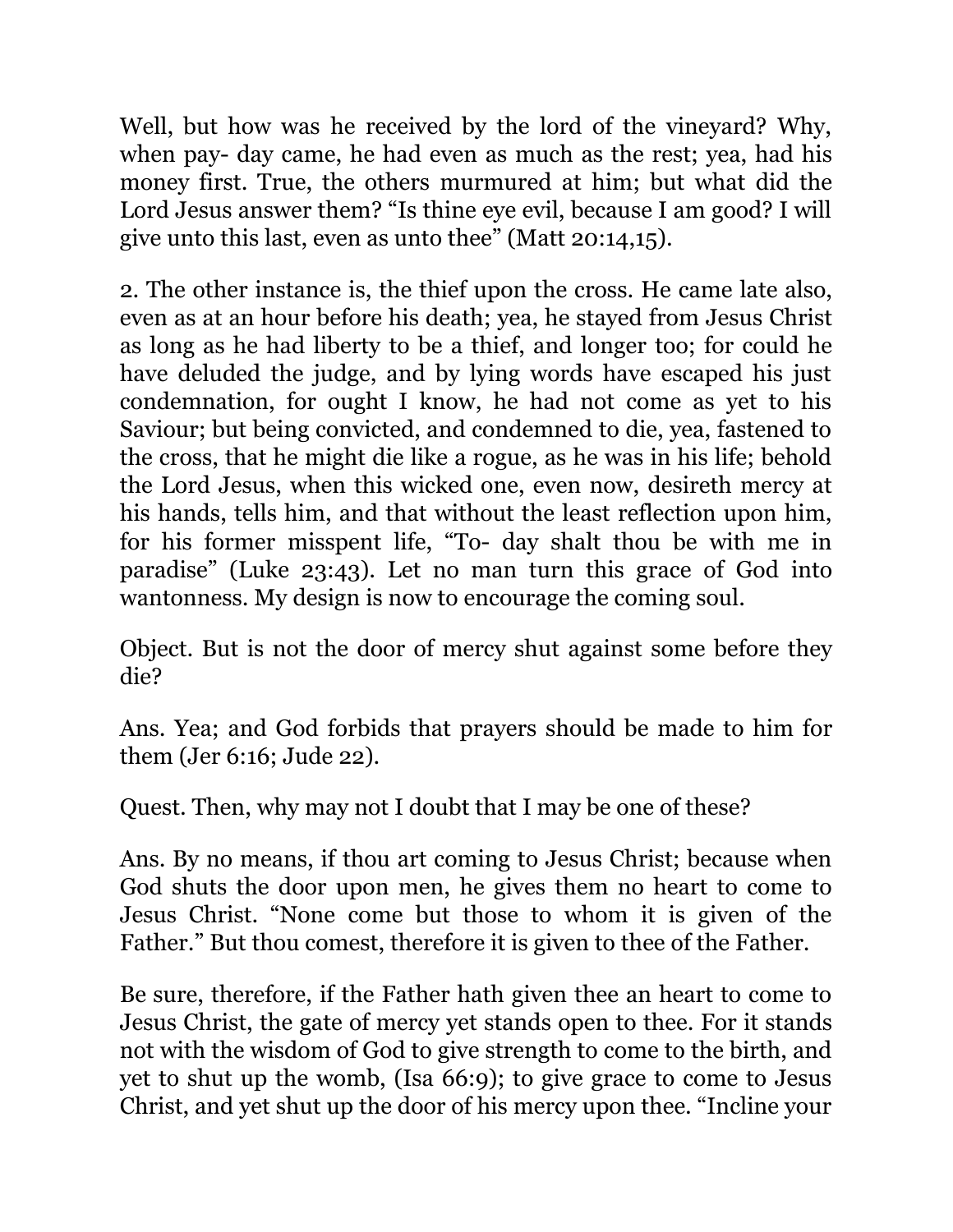ear," saith he, "and come unto me: hear, and your soul shall live; and I will make an everlasting covenant with you, even the sure mercies of David" (Isa 55:3).

Object. But it is said, that some knocked when the door was shut.

Ans. Yes; but the texts in which these knockers are mentioned, are to be referred unto the day of judgment, and not to the coming of the sinner to Christ in this life. See the texts, Matthew 15:11, Luke 13:24,25. These, therefore, concern thee nothing at all, that art coming to Jesus Christ, thou art coming NOW! "Now is the accepted time; behold, now is the day of salvation" (2 Cor 6:2). Now God is upon the mercy- seat; now Christ Jesus sits by, continually pleading the victory of his blood for sinners; and now, even as long as this world lasts, this word of the text shall still be free, and fully fulfilled; "And him that cometh to me I will in no wise cast out."

Sinner, the greater sinner thou art, the greater need of mercy thou hast, and the more will Christ be glorified thereby. Come then, come and try; come, taste and see how good the Lord is to an undeserving sinner!

Object. 6. But, says another, I am fallen since I began to come to Christ; therefore I fear I did not come aright, and so consequently that Christ will not receive me.

Ans. Falls are dangerous, for they dishonour Christ, wound the conscience, and cause the enemies of God to speak reproachfully. But it is no good argument, I am fallen, therefore I was not coming aright to Jesus Christ. If David, and Solomon, and Peter, had thus objected against themselves, they had added to their griefs; and yet, at least they had as much cause as thou. A man whose steps are ordered by the Lord, and whose goings the Lord delights in, may yet be overtaken with a temptation that may cause him to fall (Psa 37:23,24). Did not Aaron fall; yea, and Moses himself? What shall we say of Hezekiah and Jehosaphat? There are, therefore, falls and falls;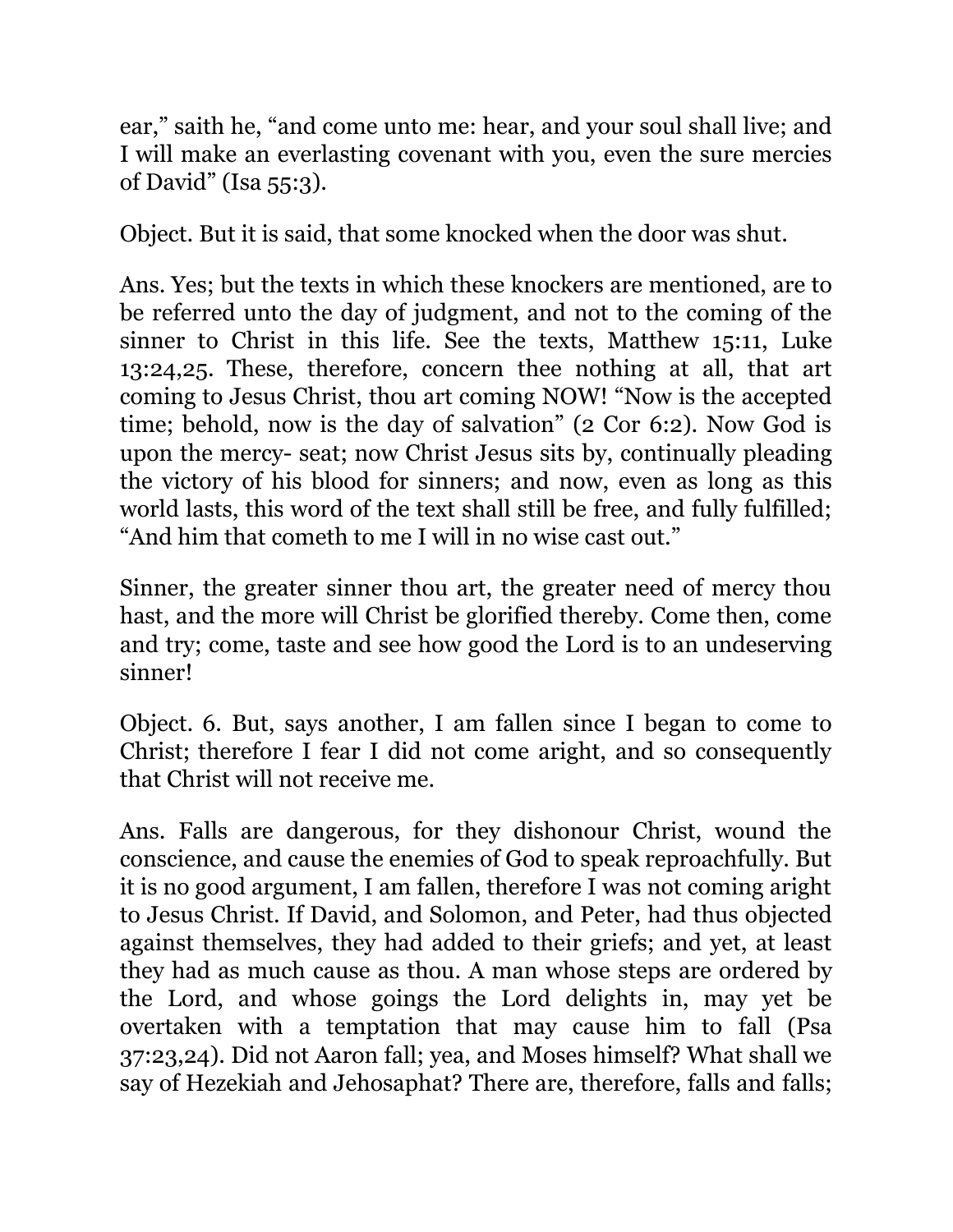falls pardonable and falls unpardonable. Falls unpardonable are falls against light, from the faith, to the despising of, and trampling upon Jesus Christ and his blessed undertakings (Heb 6:2- 5; 10:28,29). Now, as for such, there remains no more sacrifice for sin. Indeed, they have no heart, no mind, no desire to come to Jesus Christ for life, therefore they must perish. Nay, says the Holy Ghost, "It is impossible that they should be renewed again unto repentance." Therefore these God had no compassion for, neither ought we; but for other falls though they be dreadful, and God will chastise his people for them, they do not prove thee a graceless man, one not coming to Jesus Christ for life.

It is said of the child in the gospel, that while "he was yet a coming, the devil threw him down, and tare him" (Luke 9:42). Dejected sinner, it is no wonder that thou hast caught a fall in coming to Jesus Christ. Is it not rather to be wondered at, that thou hast not caught before this a thousand times a thousand falls? considering, 1. What fools we are by nature. 2. What weaknesses are in us. 3. What mighty powers the fallen angels, our implacable enemies, are. 4. Considering also how often the coming man is benighted in his journey; and also what stumblingblocks do lie in his way. 5. Also his familiars, that were so before, now watch for his halting, and seek by what means they may to cause him to fall by the hand of their strong ones.

What then? Must we, because of these temptations, incline to fall? No. Must we not fear falls? Yes. "Let him that thinketh he standeth take heed lest he fall" (1 Cor 10:12). Yet let him not utterly be cast down; "The Lord upholdeth all that fall, and raiseth up those that are bowed down." Make not light of falls! Yet, hast thou fallen? "Ye have," said Samuel, "done all this wickedness; yet turn not aside from following the Lord," but serve him with a perfect heart, and turn not aside, "for the Lord will not forsake his people," and he counteth the coming sinner one of them, "because it hath pleased the Lord to make you his people" (1 Sam 12:20- 22).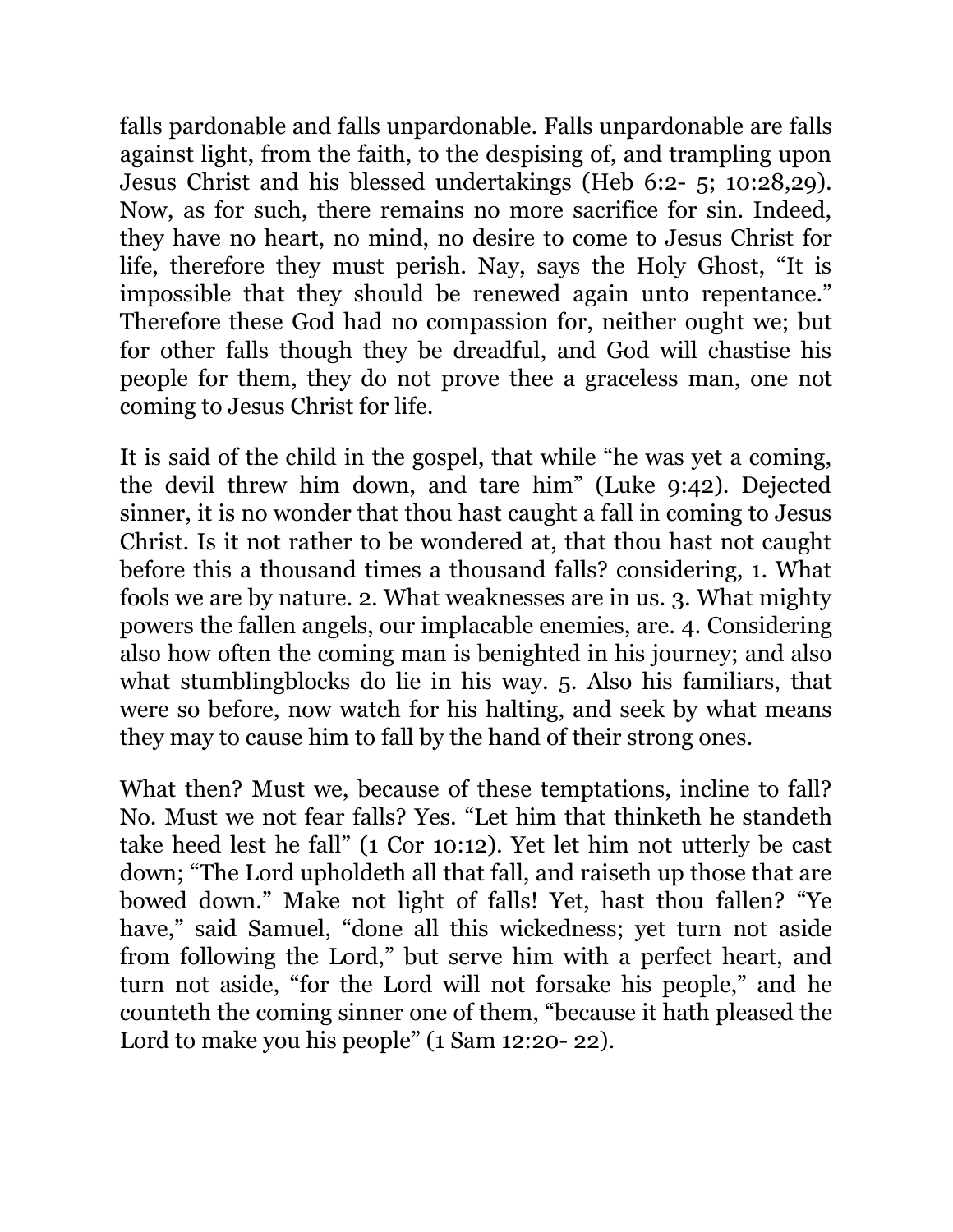## **What Force There Is In The Promise To Make Them Come To Christ**

SECOND, "Shall come to me." Now we come to show WHAT FORCE THERE IS IN THIS PROMISE TO MAKE THEM COME TO HIM. "All that the Father giveth me shall come to me." I will speak to this promise, First, In general. Second, In particular.

[First], In general. This word SHALL is confined to these ALL that are given to Christ. "All that the Father giveth me shall come to me." Hence I conclude,

1. That coming to Jesus Christ aright is an effect of their being, of God, given to Christ before. Mark, They shall come. Who? Those that are given. They come, then, because they were given, "thine they were, and thou gavest them me." Now, this is indeed a singular comfort to them that are coming in truth to Christ, to think that the reason why they come is, because they were given of the Father before to him. Thus, then, may the coming soul reason with himself as he comes. Am I coming, indeed, to Jesus Christ? This coming of mine is not to be attributed to me or my goodness, but to the grace and gift of God to Christ. God gave first my person to him, and, therefore, hath now given me a heart to come.

2. This word, shall come, maketh thy coming not only the fruit of the gift of the Father, but also of the purpose of the Son; for these words are a Divine purpose; they show us the heavenly determination of the Son. "The Father hath given them to me, and they shall; yea, they shall come to me." Christ is as full in his resolution to save those given to him as is the Father in giving of them. Christ prizeth the gift of his Father; he will lose nothing of it; he is resolved to save it every whit by his blood, and to raise it up again at the last day; and thus he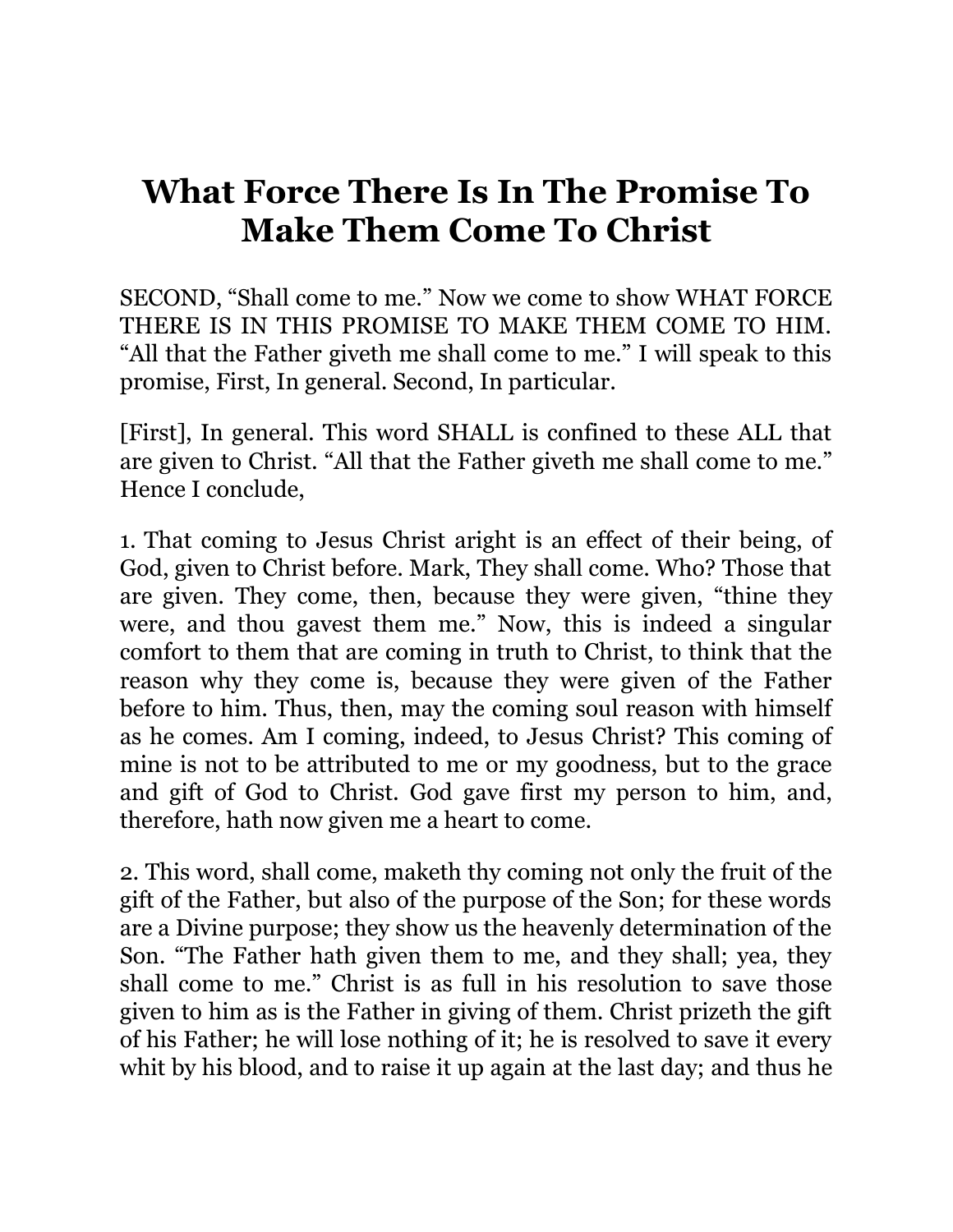fulfills his Father's will, and accomplisheth his own desires (John 6:39).

3. These words, shall come, make thy coming to be also the effect of an absolute promise; coming sinner, thou art concluded in a promise; thy coming is the fruit of the faithfulness of an absolute promise. It was this promise, by the virtue of which thou at first receivedst strength to come; and this is the promise, by the virtue of which thou shalt be effectually brought to him. It was said to Abraham, "At this time will I come, and Sarah shall have a son." This son was Isaac. Mark! "Sarah shall have a son;" there is the promise. And Sarah had a son; there was the fulfilling of the promise; and, therefore, was Isaac called the child of the promise (Gen 17:19; 18:10; Rom 9:9).

Sarah shall have a son. But how, if Sarah be past age? Why, still the promise continues to say, Sarah shall have a son. But how, if Sarah be barren? Why, still the promise says, Sarah shall have a son. But Abraham's body is now dead? Why, the promise is still the same, Sarah shall have a son. Thus, you see what virtue there is in an absolute promise; it carrieth enough in its own bowels to accomplish the thing promised, whether there be means or no in us to effect it. Wherefore, this promise in the text, being an absolute promise, by virtue of it, not by virtue of ourselves, or by our own inducements, do we come to Jesus Christ: for so are the words of the text: "All that the Father giveth me shall come to me."

Therefore is every sincere comer to Jesus Christ called also a child of the promise. "Now we, brethren, as Isaac was, are the children of promise," (Gal 4:28); that is, we are the children that God hath promised to Jesus Christ, and given to him; yea, the children that Jesus Christ hath promised shall come to him. "All that the Father giveth me shall come."

4. This word, shall come, engageth Christ to communicate all manner of grace to those thus given him to make them effectually to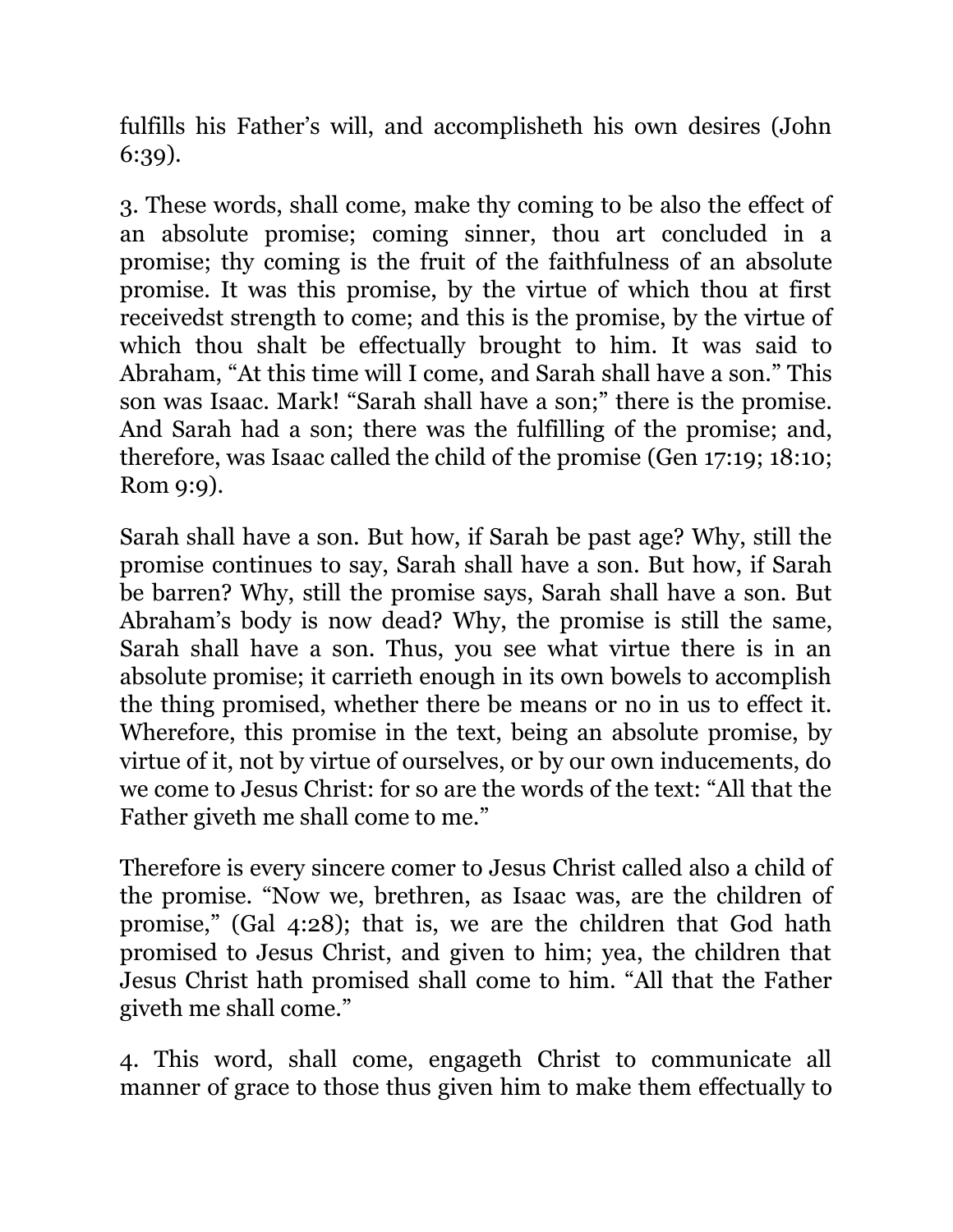come to him. "They shall come;" that is, not if they will, but if grace, all grace, if power, wisdom, a new heart, and the Holy Spirit, and all joining together, can make them come. I say, this word, shall come, being absolute, hath no dependence upon our own will, or power, or goodness; but it engageth for us even God himself, Christ himself, the Spirit himself. When God had made that absolute promise to Abraham, that Sarah "should have a son," Abraham did not at all look at any qualification in himself, because the promise looked at none; but as God had, by the promise, absolutely promised him a son; so he considered now not his own body now dead, nor yet the barrenness of Sarah's womb. "He staggered not at the promise of God through unbelief; but was strong in faith, giving glory to God; and being fully persuaded that what he had promised he was able also to perform" (Rom 4:20,21). He had promised, and had promised absolutely, Sarah shall have a son. Therefore, Abraham looks that he, to wit, God, must fulfil the condition of it. Neither is this expectation of Abraham disapproved by the Holy Ghost, but accounted good and laudable; it being that by which he gave glory to God. The Father, also, hath given to Christ a certain number of souls for him to save; and he himself hath said, "They shall come to him." Let the church of God then live in a joyful expectation of the utmost accomplishment of this promise; for assuredly it shall be fulfilled, and not one thousandth part of a tittle thereof shall fail. "They SHALL come to me."

[Second, In particular] And now, before I go any further, I will more particularly inquire into the nature of an absolute promise.

1. We call that an absolute promise that is made without any condition; or more fully thus: That is an absolute promise of God, or of Christ, which maketh over to this or that man any saving, spiritual blessing, without a condition to be done on our part for the obtaining thereof. And this we have in hand is such an one. Let the best Master of Arts on earth show me, if he can, any condition in this text depending upon any qualification in us, which is not by the same promise concluded, shall be by the Lord Jesus effected in us.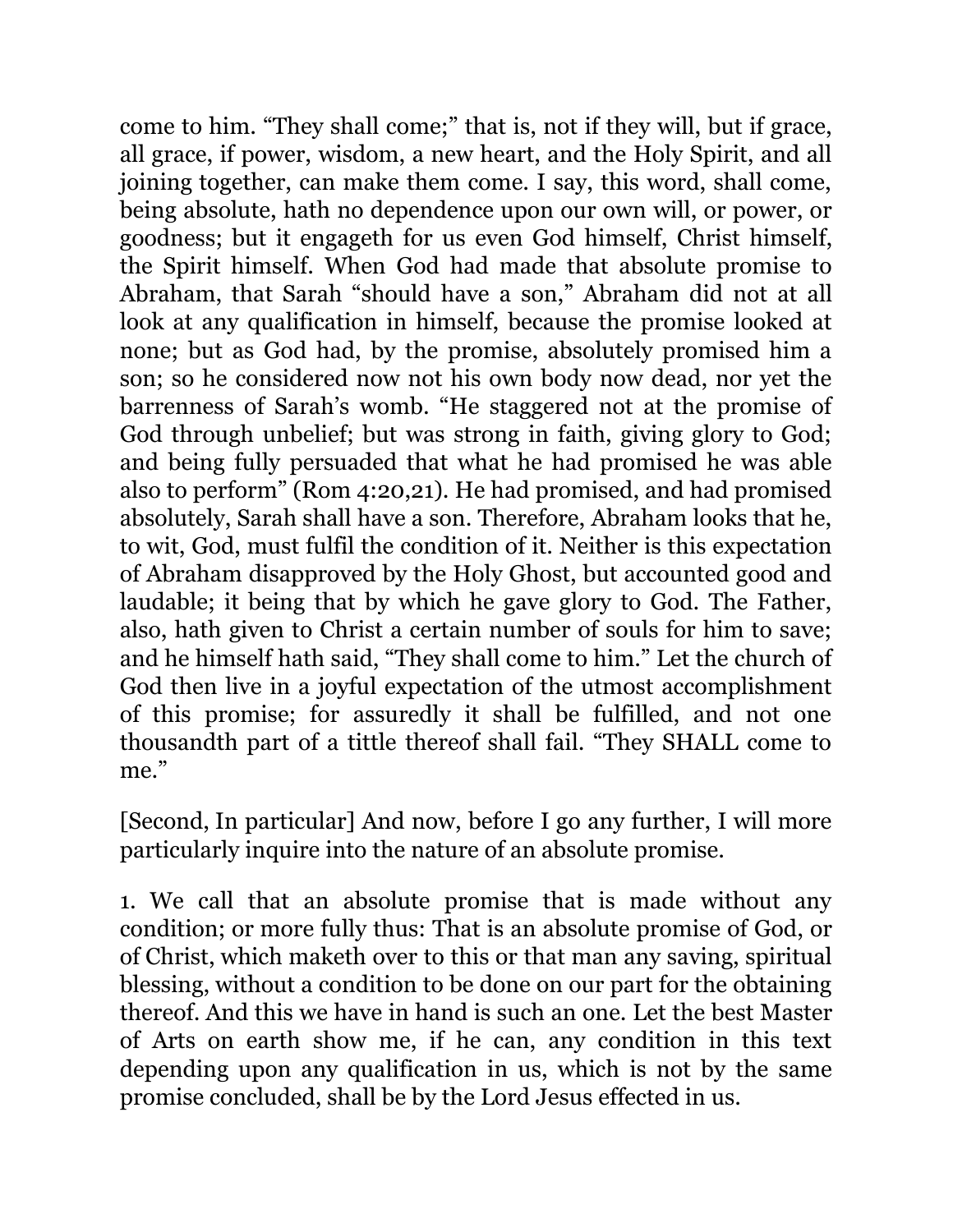2. An absolute promise therefore is, as we say, without if or and; that is, it requireth nothing of us, that itself might be accomplished. It saith not, They shall, if they will; but they shall: not, they shall, if they use the means; but, they shall. You may say, that a will and the use of the means is supposed, though not expressed. But I answer, No, by no means; that is, as a condition of this promise. If they be at all included in the promise, they are included there as the fruit of the absolute promise, not as if it expected the qualification to arise from us. "Thy people shall be willing in the day of thy power" (Psa 110:3). That is another absolute promise. But doth that promise suppose a willingness in us, as a condition of God's making us willing? They shall be willing, if they are willing; or, they shall be willing, if they will be willing. This is ridiculous; there is nothing of this supposed. The promise is absolute as to us; all that it engageth for its own accomplishment is, the mighty power of Christ and his faithfulness to accomplish.

3. The difference, therefore, betwixt the absolute and conditional promise is this:

(1) They differ in their terms. The absolute promises say, I will, and you shall: the other, I will, if you will; or, Do this, and thou shalt live (Jer 4:1; 31:31- 33; Eze 18:30- 32; 36:24- 34; Heb 8:7- 13; Matt 19:21).

(2) They differ in their way of communicating of good things to men; the absolute ones communicate things freely, only of grace; the other, if there be that qualification in us, that the promise calls for, not else.

(3) The absolute promises therefore engage God, the other engage us: I mean, God only, us only.

(4) Absolute promises must be fulfilled; conditional may, or may not be fulfilled. The absolute ones must be fulfilled, because of the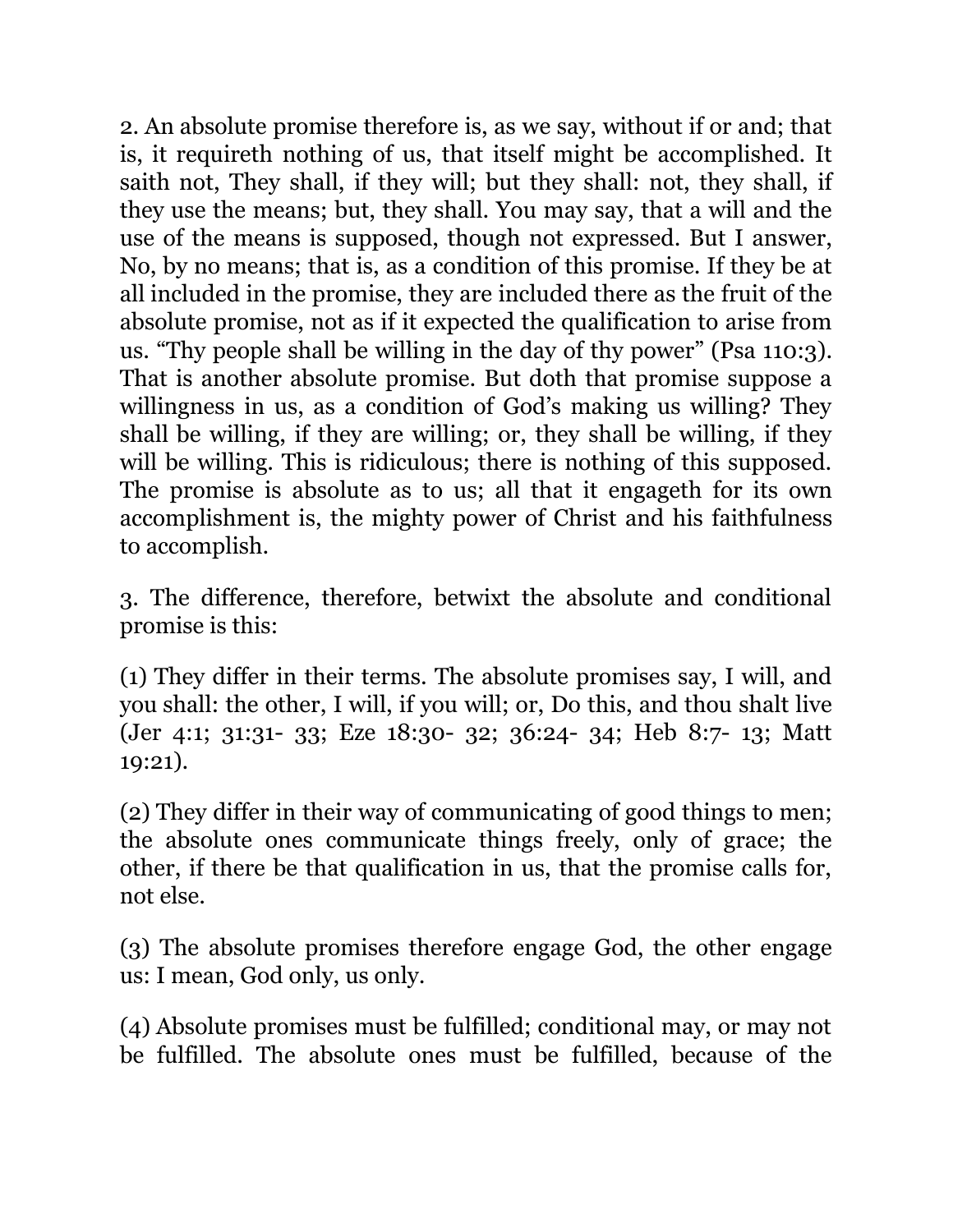faithfulness of God; the other may not, because of the unfaithfulness of men.

(5) Absolute promises have therefore a sufficiency in themselves to bring about their own fulfilling; the conditional have not so. The absolute promise is therefore a big- bellied promise, because it hath in itself a fullness of all desired things for us; and will, when the time of that promise is come, yield to us mortals that which will verily save us; yea, and make us capable of answering of the demands of the promise that is conditional.

4. Wherefore, though there be a real, yea, an eternal difference, in these things, with others, betwixt the conditional and absolute promise; yet again, in other respects, there is a blessed harmony betwixt them; as may be seen in these particulars. The conditional promise calls for repentance, the absolute promise gives it (Acts 5:31). The conditional promise calls for faith, the absolute promise gives it (Zeph 3:12; Rom 15:12). The conditional promise calls for a new heart, the absolute promise gives it (Eze 36:25,26). The conditional promise calleth for holy obedience, the absolute promise giveth it, or causeth it (Eze 36:27).

5. And as they harmoniously agree in this, so again the conditional promise blesseth the man, who by the absolute promise is endued with its fruit. As, for instance, the absolute promise maketh men upright; and then the conditional follows, saying, "Blessed are the undefiled in the way, who walk in the law of the Lord" (Psa 119:1). The absolute promise giveth to this man the fear of the Lord; and then the conditional followeth, saying, "Blessed is every one that feareth the Lord" (Psa 128:1). The absolute promise giveth faith, and then this conditional follows, saying, "Blessed is she that believed" (Zeph 3:12; Luke 1:45). The absolute promise brings free forgiveness of sins; and then says the condition, "Blessed are they whose iniquities are forgiven, and whose sins are covered" (Rom 4:7). The absolute promise says, that God's elect shall hold out to the end; then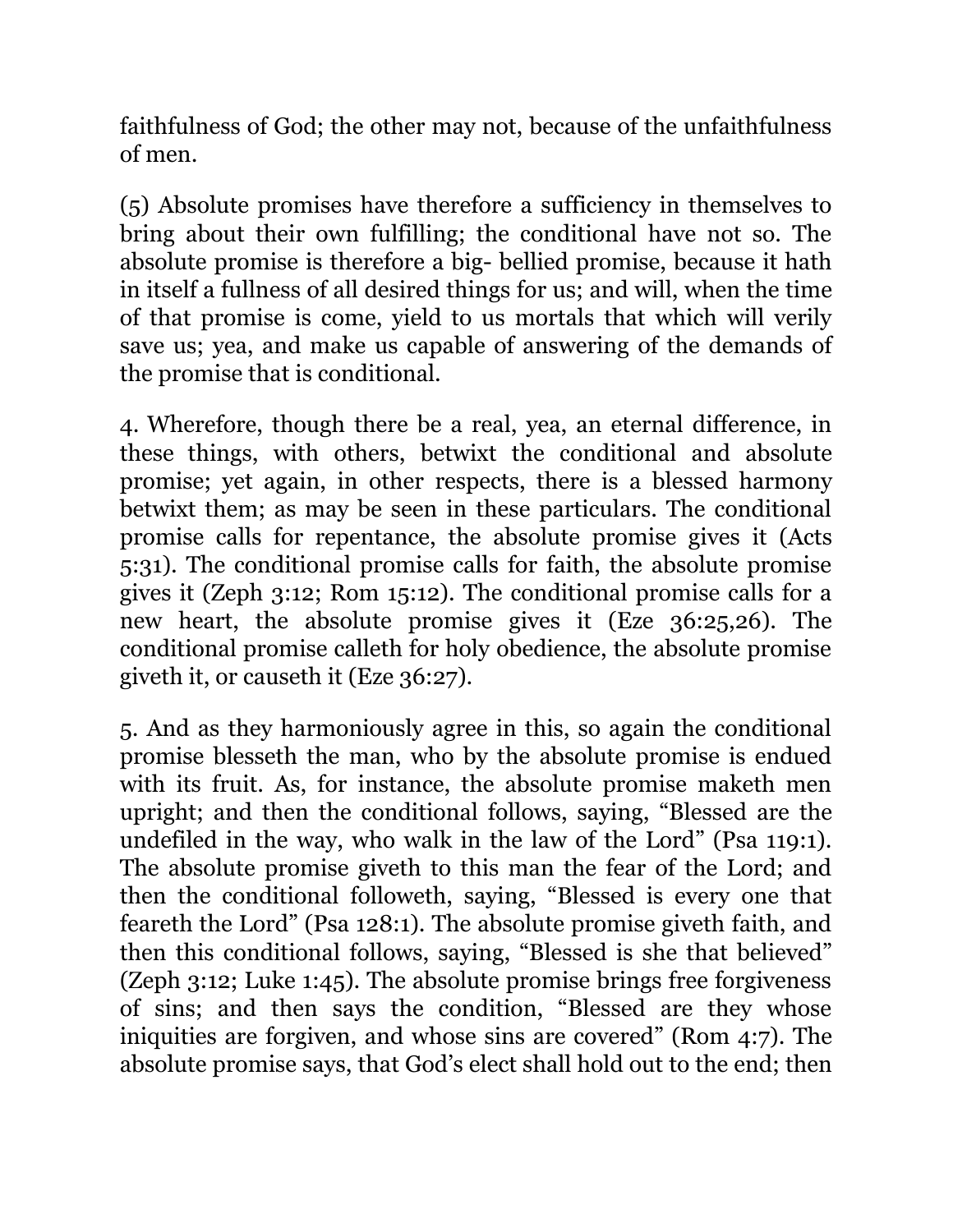the conditional follows with his blessings, "He that shall endure unto the end, the same shall be saved" (1 Peter 1:4- 6; Matt 24:13).

Thus do the promises gloriously serve one another and us, in this their harmonious agreement.

Now, the promise under consideration is an absolute promise. "All that the Father giveth me shall come to me."

This promise therefore is, as is said, a big- bellied promise, and hath in itself all those things to bestow upon us that the conditional calleth for at our hands. They shall come! Shall they come? Yes, they shall come. But how, if they want those things, those graces, power, and heart, without which they cannot come? Why, Shall- come answereth all this, and all things else that may in this manner be objected. And here I will take the liberty to amplify things.

Objections to the absoluteness of this promise (the force of SHALL-COME) answered

Object. 1. But they are dead, dead in trespasses and sins, how shall they then come?

Ans. Why, Shall- come can raise them from this death. "The hour is coming, and now is, when the dead shall hear the voice of the Son of God, and they that hear shall live." Thus, therefore, is this impediment by Shall- come removed out of the way. They shall heal, they shall live.

Object. 2. But they are Satan's captives; he takes them captive at his will, and he is stronger than they: how then can they come?

Ans. Why, Shall- come hath also provided an help for this. Satan had bound that daughter of Abraham so, that she could by no means lift up herself; but yet Shall- come set her free both in body and soul. Christ will have them turned from the power of Satan to God. But what! Must it be, if they turn themselves, or do something to merit of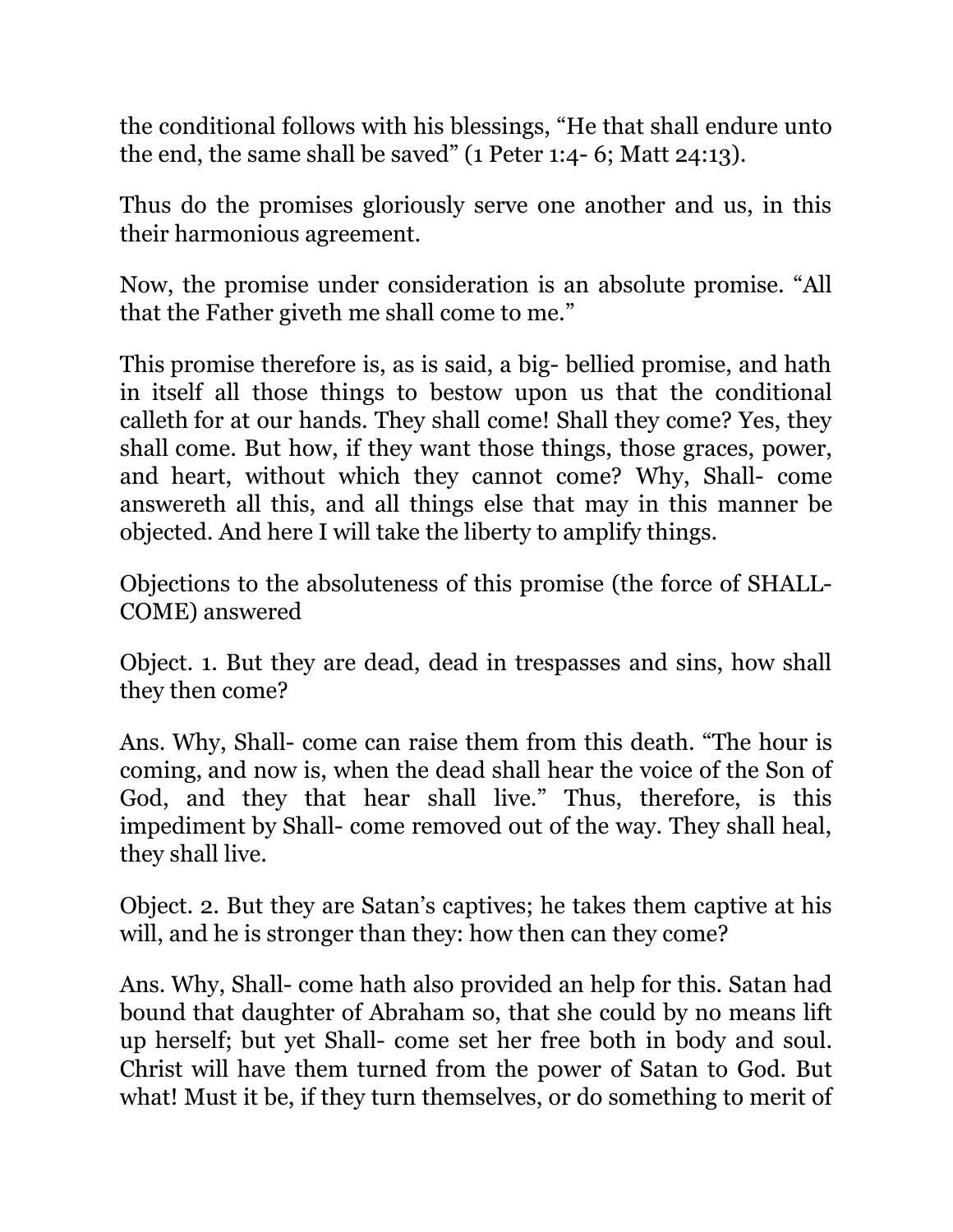him to turn them? No, he will do it freely, of his own good will. Alas! Man, whose soul is possessed by the devil, is turned whithersoever that governor listeth, is taken captive by him, notwithstanding its natural powers, at his will; but what will he do? Will he hold him when Shall- come puts forth itself, will he then let him, for coming to Jesus Christ? No, that cannot be! His power is but the power of a fallen angel, but Shall- come is the Word of God. Therefore Shallcome must be fulfilled; "and the gates of hell shall not prevail against it."

There were seven devils in Mary Magdalene, too many for her to get from under the power of; but when the time was come that Shallcome was to be fulfilled upon her, they give place, fly from her, and she comes indeed to Jesus Christ, according as it is written, "All that the Father giveth me shall come to me."

The man that was possessed with a legion, (Mark 5), was too much by them captivated for him by human force to come; yea, had he had, to boot, all the men under heaven to help him, had he that said, He shall come, withheld his mighty power: but when this promise was to be fulfilled upon him, then he comes; nor could all their power hinder his coming. It was also this Shall- come that preserved him from death; when by these evil spirits he was hurled hither and thither; and it was by the virtue of Shall- come that at last he was set at liberty from them, and enabled indeed to come to Christ. "All that the Father giveth me shall come to me."

Object. 3. They shall, you say; but how if they will not; and, if so, then what can Shall- come do?

Ans. True, there are some men say, "We are lords; we will come no more unto thee" (Jer 2:31). But as God says in another case, if they are concerned in Shall- come to me, they "shall know whose words shall stand, mine or theirs" (Jer 41:28). Here, then, is the case; we must now see who will be the liar, he that saith, I will not; or he that saith, He shall come to me. You shall come, says God; I will not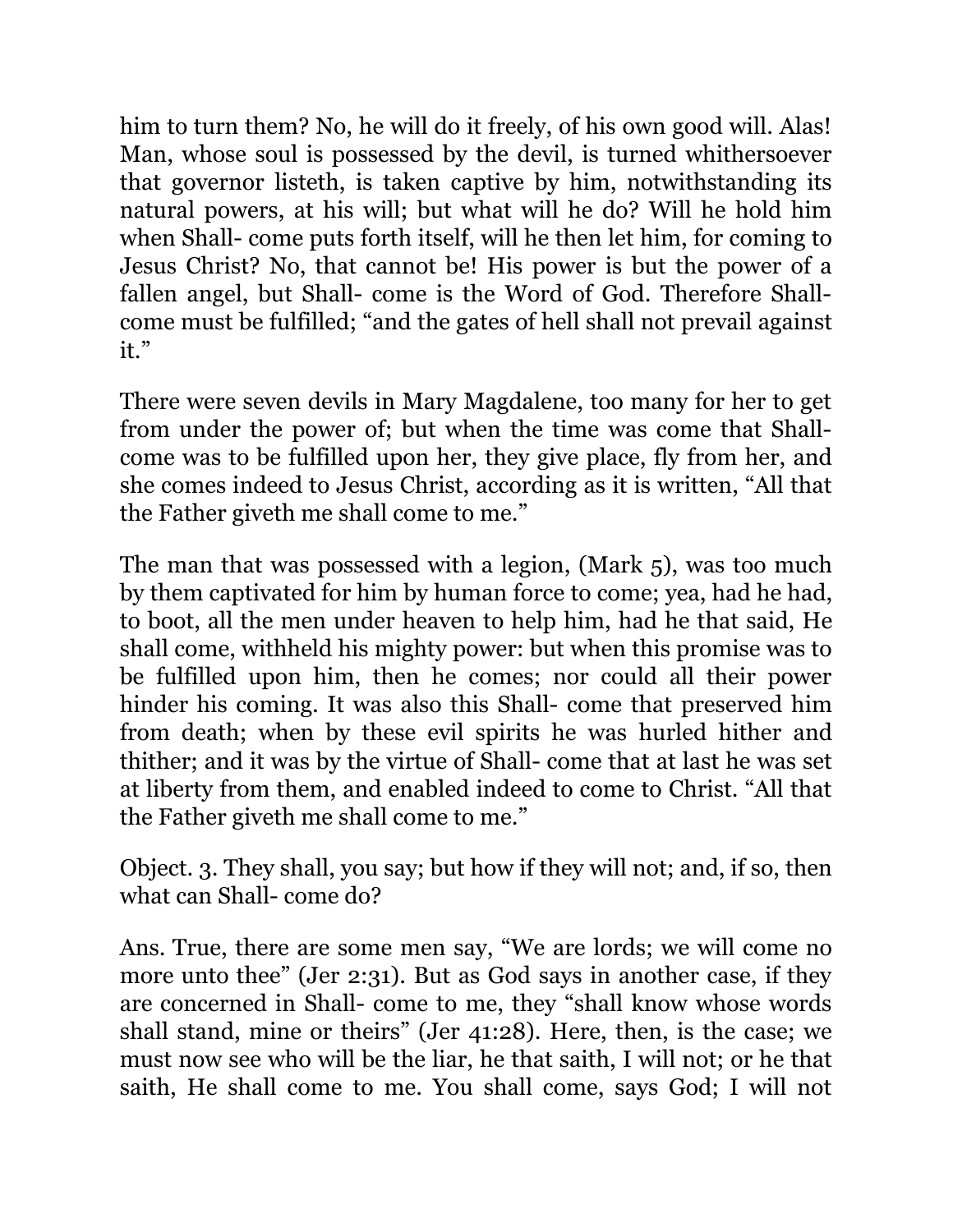come, saith the sinner. Now, as sure as he is concerned in this Shallcome, God will make that man eat his own words; for I will not, is the unadvised conclusion of a crazy- headed sinner; but Shall- come was spoken by him that is of power to perform his word. "Son, go work to- day in my vineyard," said the Father. But he answered, and said, I will not come. What now? will he be able to stand to his refusal? will he pursue his desperate denial? No, "he afterwards repented and went." But how came he by that repentance? Why, it was wrapped up for him in the absolute promise; and therefore, notwithstanding he said, "I will not, he afterwards repented and went." By this parable Jesus Christ sets forth the obstinacy of the sinners of the world, as touching their coming to him; they will not come, though threatened: yea, though life be offered them upon condition of coming.

But now, when Shall- come, the absolute promise of God, comes to be fulfilled upon them, then they come; because by that promise a cure is provided against the rebellion of their will. "Thy people shall be willing in the day of thy power"(Psa 110:3). Thy people, what people? Why, the people that thy Father hath given thee. The obstinacy and plague that is in the will of that people, shall be taken away; and they shall be made willing; Shall- come will make them willing to come to thee.

He that had seen Paul in the midst of his outrages against Christ, his gospel, and people, would hardly have thought that he would ever have been a follower of Jesus Christ, especially since he went not against his conscience in his persecuting of them. He thought verily that he ought to do what he did. But we may see what Shall- come can do, when it comes to be fulfilled upon the soul of a rebellious sinner: he was a chosen vessel, given by the Father to the Son; and now the time being come that Shall- come was to take him in hand, behold, he is over- mastered, astonished, and with trembling and reverence, in a moment becomes willing to be obedient to the heavenly call (Acts 9).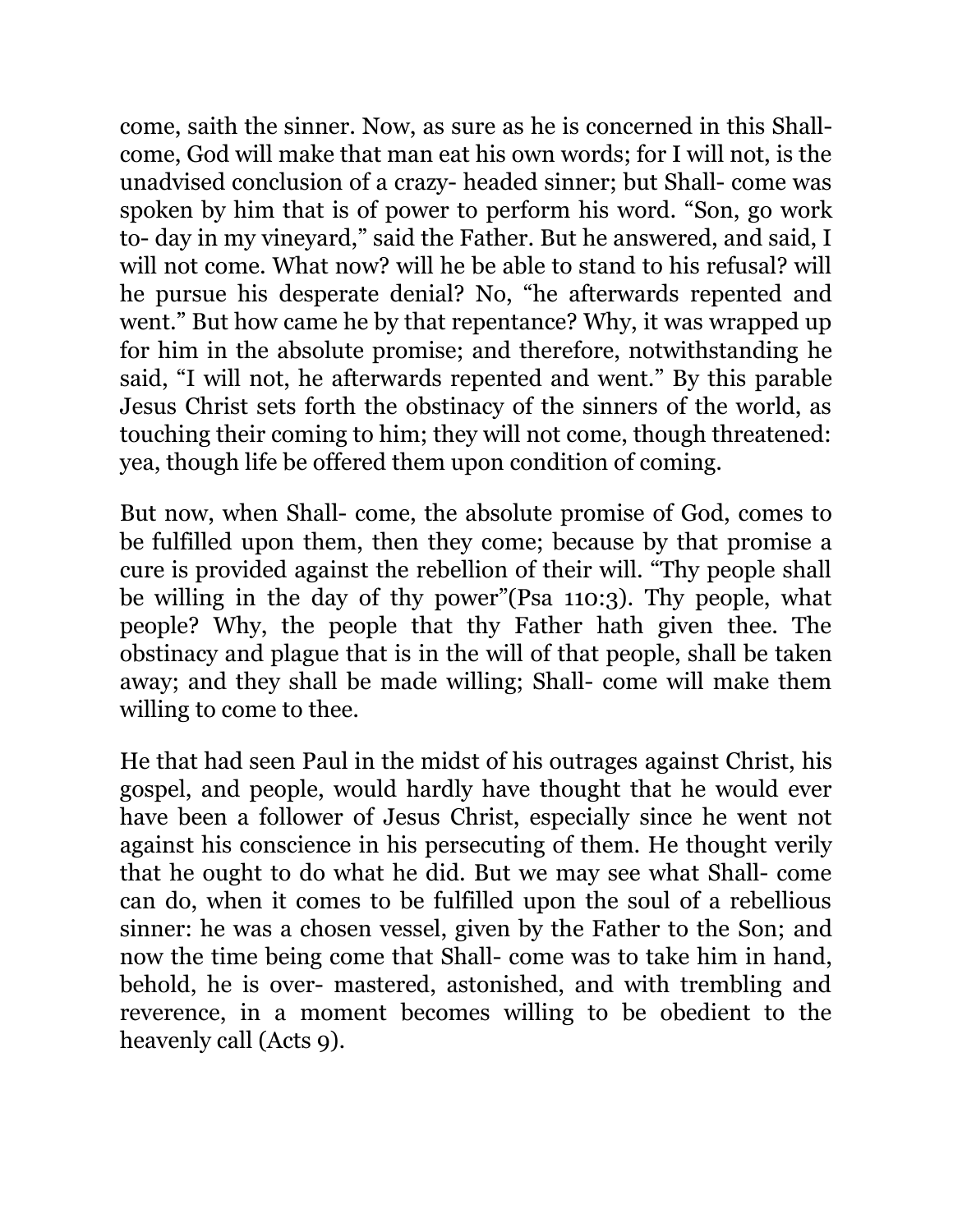And were not they far gone, that you read of, (Acts 2) who had their hands and hearts in the murder of the Son of God; and to show their resolvedness never to repent of that horrid fact, said, "His blood be on us and on our children?" But must their obstinacy rule? Must they be bound to their own ruin, by the rebellion of their stubborn wills? No, not those of these the Father gave to Christ; wherefore, at the times appointed, Shall- come breaks in among them; the absolute promise takes them in hand; and then they come indeed, crying out to Peter, and the rest of the apostles, "Men and brethren, what shall we do?" No stubbornness of man's will can stand, when God hath absolutely said the contrary; Shall- come can make them come "as doves to their windows," that had afore resolved never to come to him.

The Lord spake unto Manasseh, and to his people, by the prophets, but would he hear? No, he would not. But shall Manasseh come off thus? No, he shall not. Therefore, he being also one of those whom the Father had given to the Son, and so falling within the bounds and reach of Shall- come, at last Shall- come takes him in hand, and then he comes indeed. He comes bowing and bending; he humbles himself greatly, and made supplication to the Lord, and prayed unto him; and he was entreated of him, and had mercy upon him (2 Chron 30:10).

The thief upon the cross, at first, did rail with his fellow upon Jesus Christ; but he was one that the Father had given to him, and, therefore, Shall- come must handle him and his rebellious will. And behold, so soon as he is dealt withal, by virtue of that absolute promise, how soon he buckleth, leaves his railing, falls to supplicating of the Son of God for mercy; "Lord," saith he, "Remember me when thou comest into thy kingdom" (Matt 27:44; Luke 23:40- 42).

Object. 4. They shall come, say you, but how if they be blind, and see not the way? For some are kept off from Christ, not only by the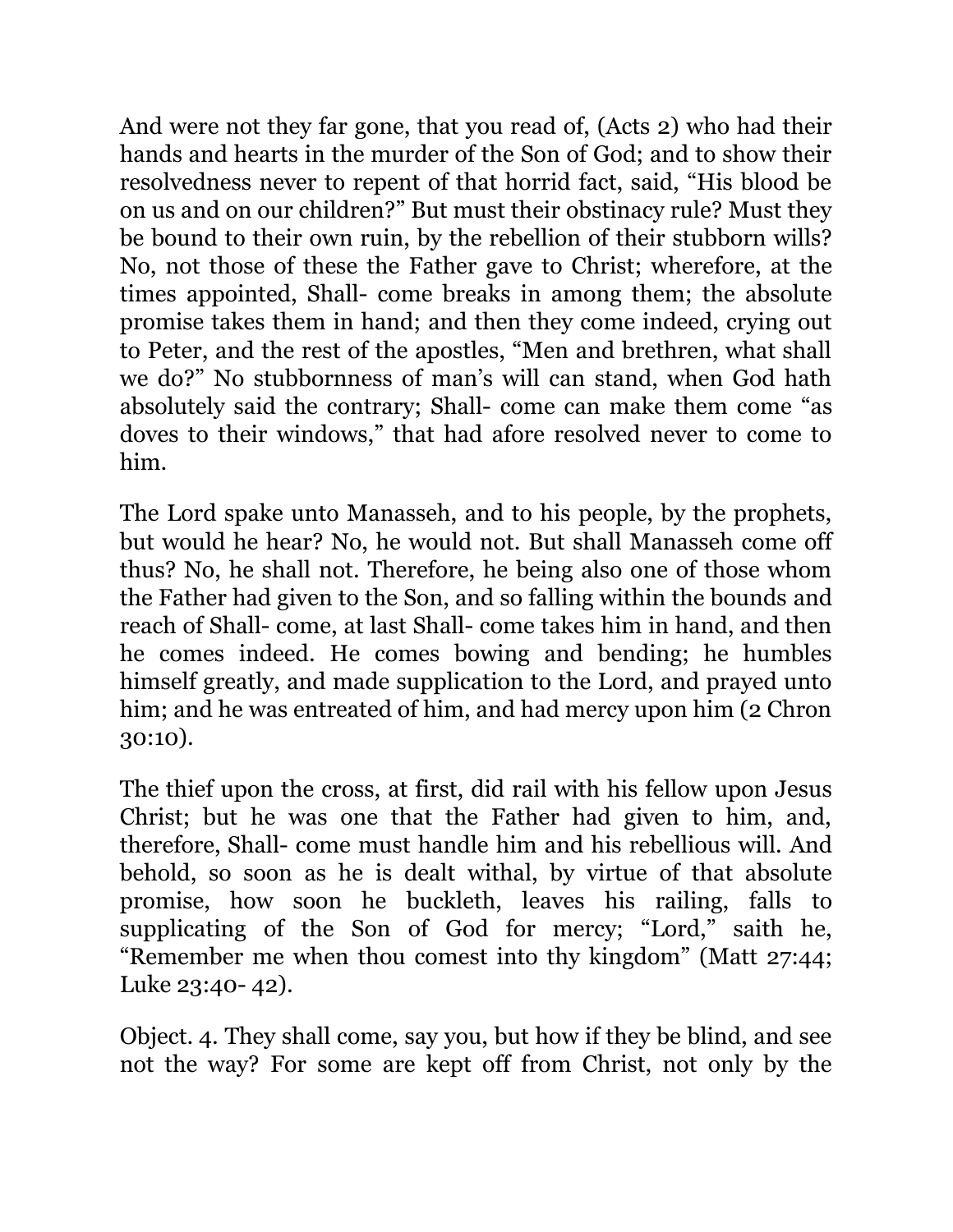obstinacy of their will, but by the blindness of their mind. Now, if they be blind, how shall they come?

Ans. The question is not, Are they blind? But, Are they within the reach and power of Shall- come? If so, that Christ that said, they shall come, will find them eyes, or a guide or both, to bring them to himself. "Must is for the king." If they shall come, they shall come. No impediment shall hinder.

The Thessalonians' darkness did not hinder them from being the children of light; "I am come," said Christ, "that they which see not might see." And if he saith, See, ye "blind that have eyes," who shall hinder it? (Eph 5:8; John 9:39; Isa 29:18; 43:8).

This promise, therefore, is, as I said, a big- bellied promise, having in the bowels of it, all things that shall occur to the complete fulfilling of itself. They shall come. But it is objected, that they are blind. Well, Shall- come is still the same, and continueth to say, "They shall come to me." Therefore he saith again, "I will bring the blind by a way that they know not, I will lead them in paths that they have not known; I will make darkness light before them, and crooked things straight. These things will I do unto them, and not forsake them" (Isa 42:16).

Mark, I will bring them, though they be blind; I will bring them by a way they know not; I will - I will; and therefore "they shall come to me."

Object. 5. But how, if they have exceeded many in sin, and so made themselves far more abominable? They are the ringleading sinners in the county, the town, or family.

Ans. What then? Shall that hinder the execution of Shall- come? It is not transgressions, nor sins, nor all their transgressions in all their sins, if they by the Father are given to Christ to save them, that shall hinder this promise, that it should not be fulfilled upon them. "In those days, and in that time," saith the Lord, "the iniquity of Israel shall be sought for, and there shall be none; and the sins of Judah,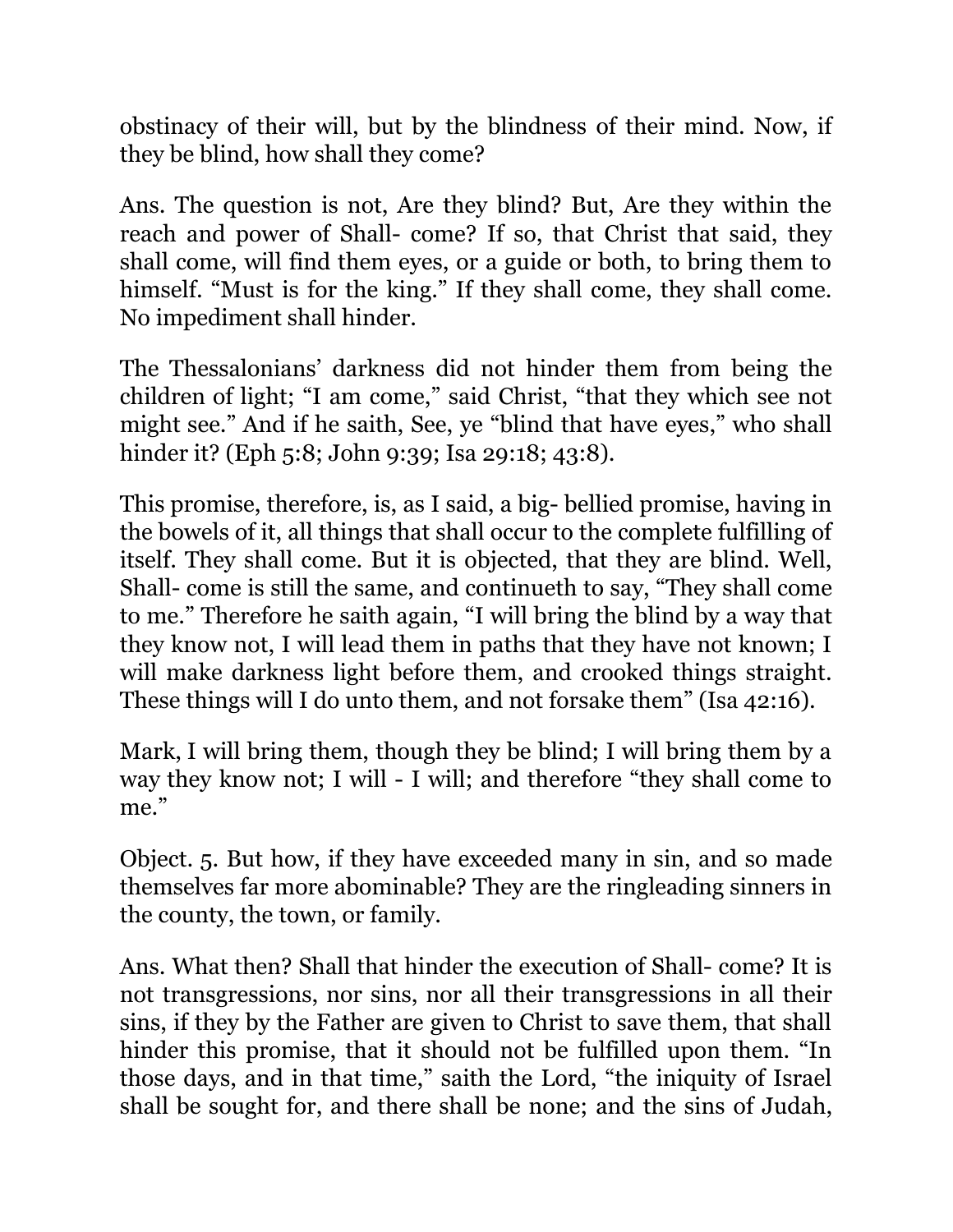and they shall not be found" (Jer 50:20). Not that they had none, for they abounded in transgression, (2 Chron 33:9; Eze 16:48), but God would pardon, cover, hide, and put them away, by virtue of his absolute promise, by which they are given to Christ to save them. "And I will cleanse them from all their iniquity, whereby they have sinned against me; and I will pardon all their iniquities, whereby they have transgressed against me. And it shall be to me a name of joy, a praise, and an honour before all the nations of the earth, which shall bear all the good that I do unto them; and they shall fear and tremble for all the goodness and for all the prosperity that I procure unto it" (Jer 33:8,9).

Object. 6. But how, if they have not faith and repentance? How shall they come then?

Ans. Why, he that saith, They shall come, shall he not make it good? If they shall come, they shall come; and he that hath said, they shall come, if faith and repentance be the way to come, as indeed they are, then faith and repentance shall be given to them! for Shall- come must be fulfilled on them.

1. Faith shall be given them. "I will also leave in the midst of thee an afflicted and poor people, and they shall trust in the name of the Lord." "There shall be a root of Jesse, and he that shall rise to reign over the Gentiles; in him shall the Gentiles trust" (Zeph 3:12; Rom 15:12).

2. They shall have repentance. He is exalted to give repentance. "They shall come weeping, and seeking the Lord their God." And again, "With weeping and supplication will I lead them" (Acts 5:31; Jer 31:9).

I told you before, that an absolute promise hath all conditional ones in the belly of it, and also provision to answer all those qualifications, that they propound to him that seeketh for their benefit. And it must be so; for if Shall- come be an absolute promise, as indeed it is, then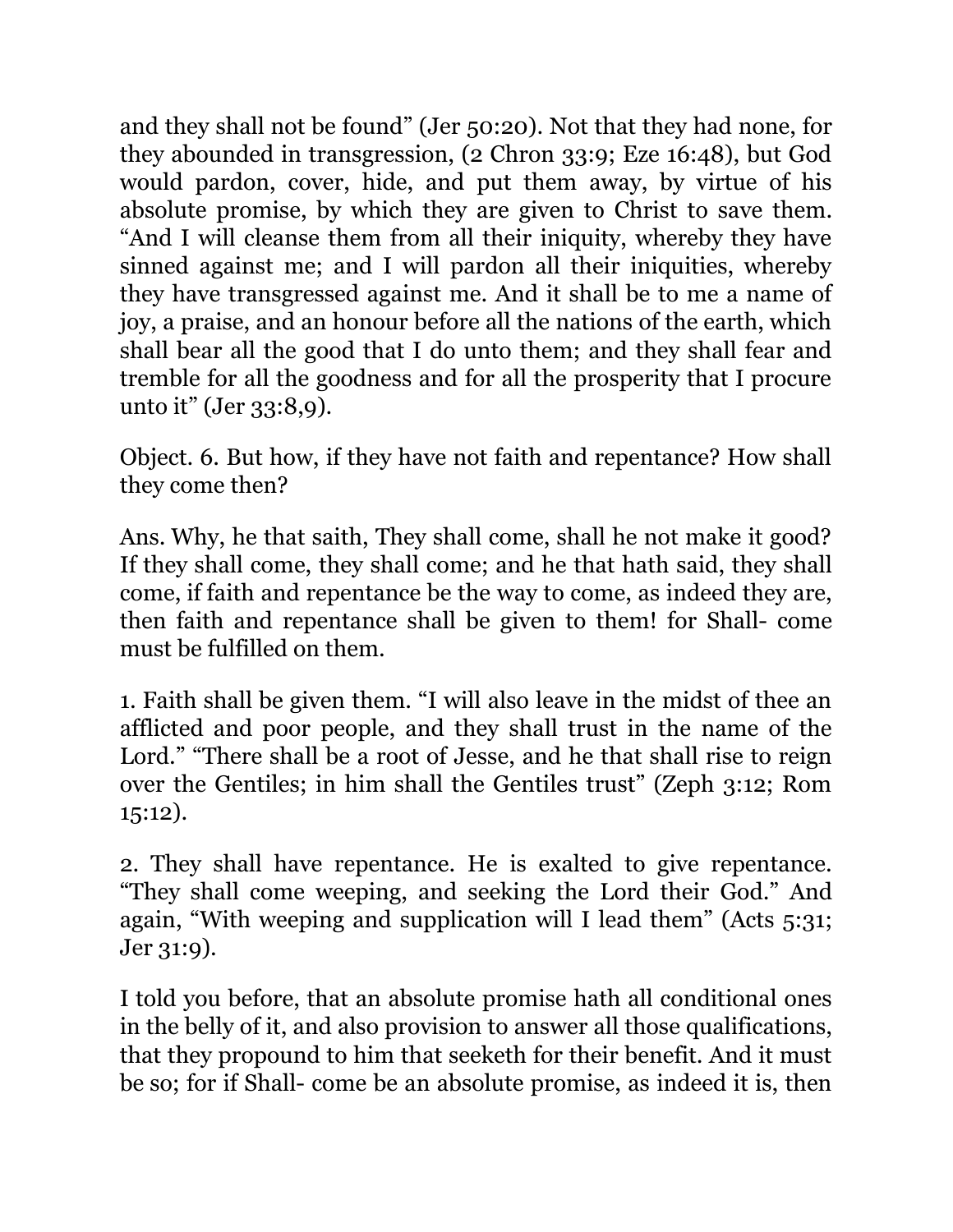it must be fulfilled upon every of those concerned therein. I say, it must be fulfilled, if God can by grace, and his absolute will, fulfil it. Besides, since coming and believing is all one, according to John 6:35, "He that cometh to me shall never hunger, and he that believeth on me shall never thirst," then, when he saith they shall come, it is as much as to say, they shall believe, and consequently repent, to the saving of the soul.

So then the present want of faith and repentance cannot make this promise of God of none effect; because that this promise hath in it to give what others call for and expect. I will give them an heart, I will give them my Spirit, I will give them repentance, I will give them faith. Mark these words: "If any man be in Christ, he is a new creature." But how came he to be a "new creature," since none can create but God? Why, God indeed doth make them "new creatures." "Behold," saith he, "I make all things new." And hence it follows, even after he had said they are "new creatures," "and all things are of God;" that is, all this new creation standeth in the several operations, and special workings of the Spirit of grace, who is God (2 Cor 5:17,18).

Object. 7. But how shall they escape all those dangerous and damnable opinions, that, like rocks and quicksands, are in the way in which they are going?

Ans. Indeed this age is an age of errors, if ever there was an age of errors in the world; but yet the gift of the Father, laid claim to by the Son in the text, must needs escape them, and in conclusion come to him. There are a company of Shall- comes in the Bible that doth secure them; not but that they may be assaulted by them; yea, and also for the time entangled and detained by them from the Bishop of their souls, but these Shall- comes will break those chains and fetters, that those given to Christ are entangled in, and they shall come, because he hath said they shall come to him.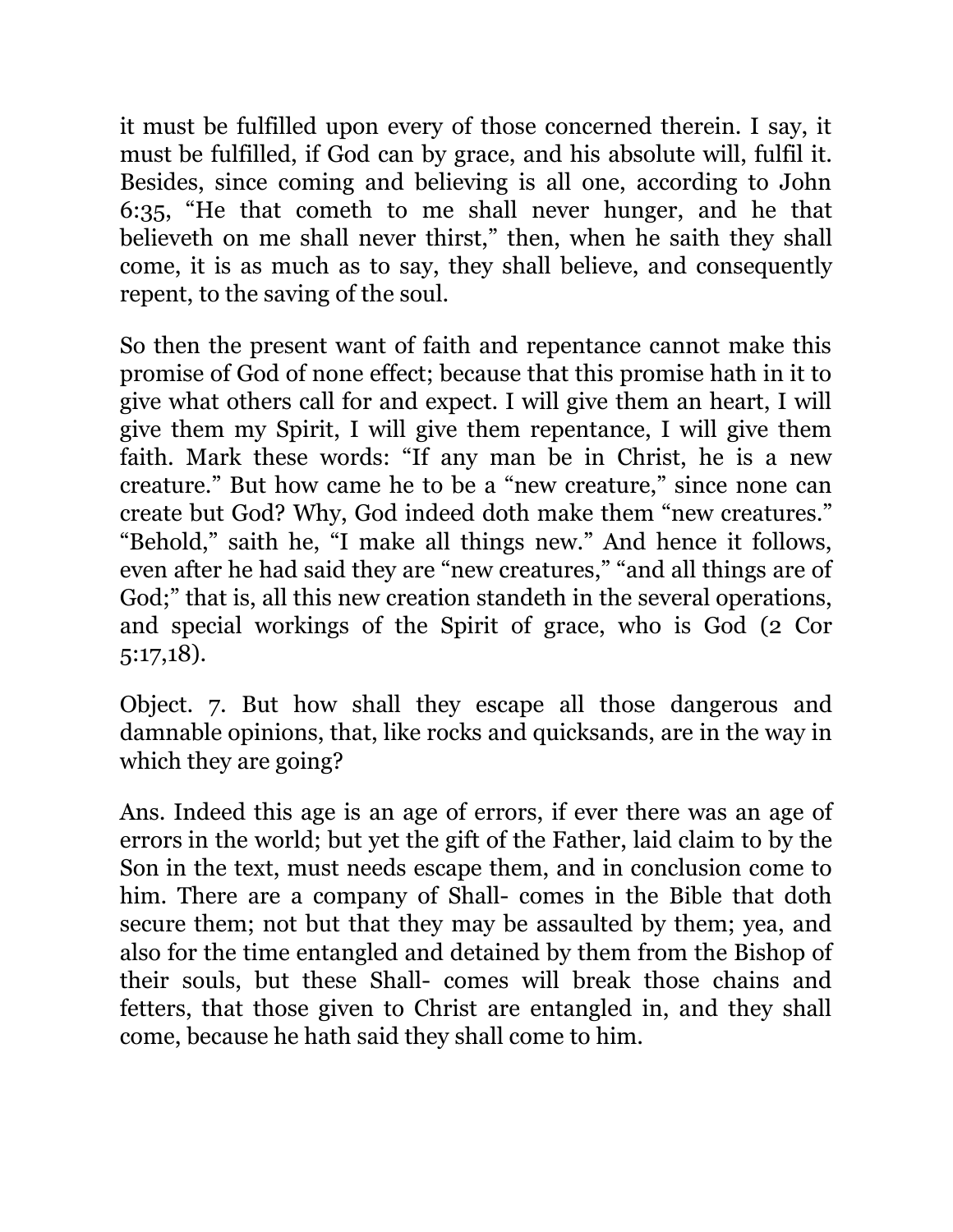Indeed, errors are like that whore of whom you read in the Proverbs, that sitteth in her seat in the high places of the city, "to call passengers who go right on their ways" (Prov 9:13- 16). But the persons, as I said, that by the Father are given to the Son to save them, are, at one time or other, secured by "shall come to me."

And therefore of such it is said, God will guide them with his eye, with his counsels, by his Spirit, and that in the way of peace; by the springs of water, and into all truth (Psa 32:8; 73:24; John 16:13; Luke 1:79; Isa 49:10). So then he that hath such a guide, and all that the Father giveth to Christ shall have it, he shall escape those dangers, he shall not err in the way; yea, though he be a fool, he shall not err therein, (Isa 35:8), for of every such an one it is said, "Thine ears shall hear a word behind thee, saying, This is the way, walk ye in it, when ye turn to the right hand, and when ye turn to the left" (Isa 30:21).

There were thieves and robbers before Christ's coming, as there are also now; but, said he, "The sheep did not hear them." And why did they not hear them, but because they were under the power of Shallcome, that absolute promise, that had that grace in itself to bestow upon them, as could make them able rightly to distinguish of voices, "My sheep hear my voice." But how came they to hear it? Why, to them it is given to know and to hear, and that distinguishingly (John 10:8,16; 5:25; Eph 5:14).

Further, The very plain sentence of the text makes provision against all these things; for, saith it, "All that the Father giveth me shall come to me;" that is, shall not be stopped, or be allured to take up anywhere short of ME, nor shall they turn aside, to abide with any besides ME.

Import of the words TO ME

"Shall come TO ME." - To me. By these words there is further insinuated, though not expressed, a double cause of their coming to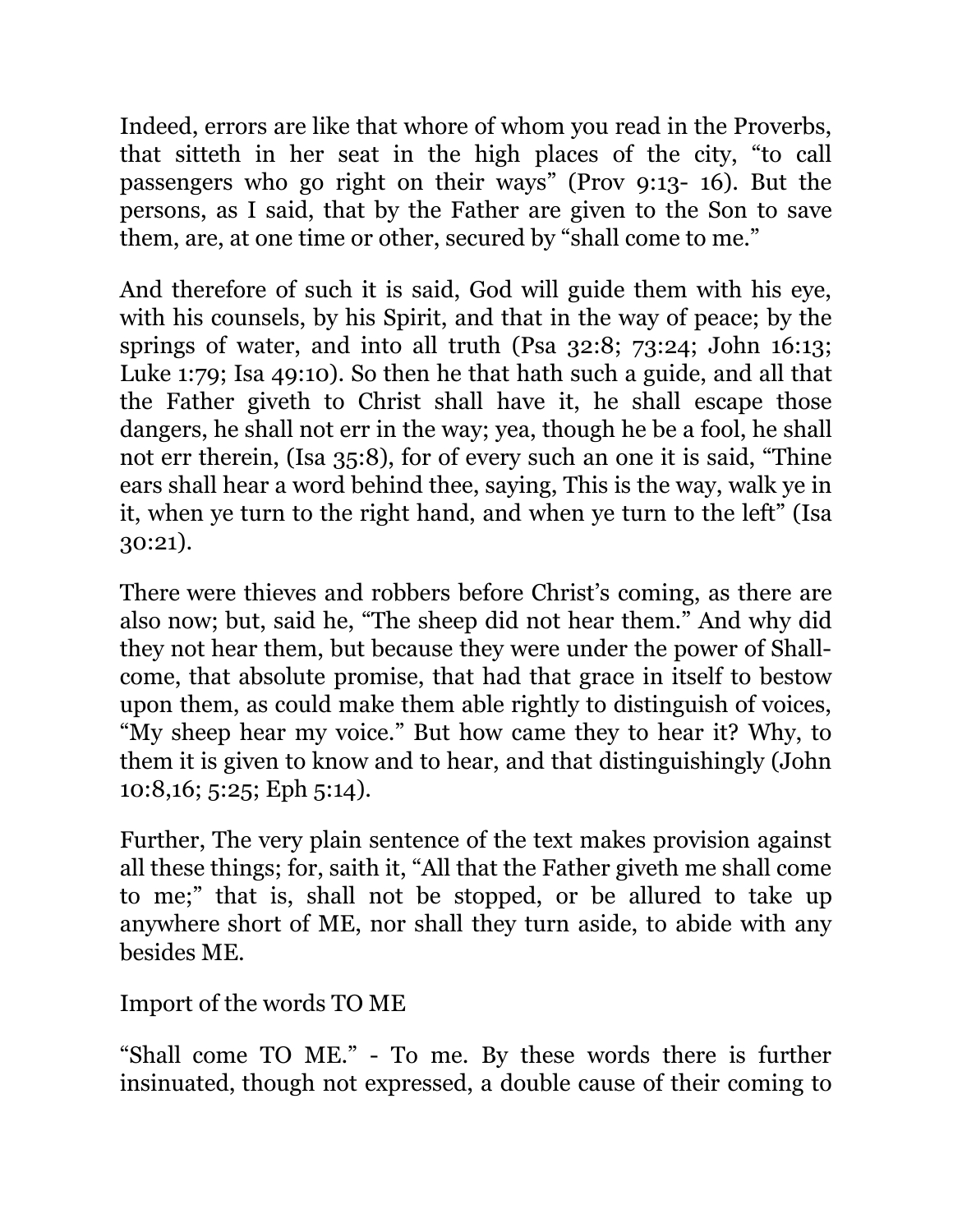him. First. There is in Christ a fullness of all- sufficiency of that, even of all that which is needful to make us happy. Second. Those that indeed come to him, do therefore come to him that they may receive it at his hand.

First. For the first of these, there is in Christ a fullness of allsufficiency of all that, even of all that which is needful to make us happy. Hence it is said, "For it pleased the Father that in him should all fullness dwell" (Col 1:19). And again, "Of his fullness have all we received, and grace for grace" (John 1:16). It is also said of him, that his riches are unsearchable - "the unsearchable riches of Christ" (Eph 3:8). Hear what he saith of himself, "Riches and honour are with me; yea, durable riches and righteousness. My fruit is better than gold, yea, than fine gold; and my revenue than choice silver. I lead in the way of righteousness, in the midst of the paths of judgment; that I may cause those that love me to inherit substance. And I will fill their treasures" (Prov 8:18- 21).

This in general. But, more particularly,

1. There is that light in Christ, that is sufficient to lead them out of, and from all that darkness, in the midst of which all others, but them that come to him, stumble, and fall and perish: "I am the light of the world," saith he, "he that followeth me shall not walk in darkness, but shall have the light of life" (John 8:12). Man by nature is in darkness, and walketh in darkness, and knows not whither he goes, for darkness hath blinded his eyes; neither can anything but Jesus Christ lead men out of this darkness. Natural conscience cannot do it; the ten commandments, though in the heart of man, cannot do it. This prerogative belongs only to Jesus Christ.

2. There is that life in Christ, that is to be found nowhere else (John 5:40). Life, as a principle in the soul, by which it shall be acted and enabled to do that which through him is pleasing to God. "He that believeth in," or cometh to, "me," saith he, as the Scripture hath said, "out of his belly shall flow rivers of living water" (John 7:38).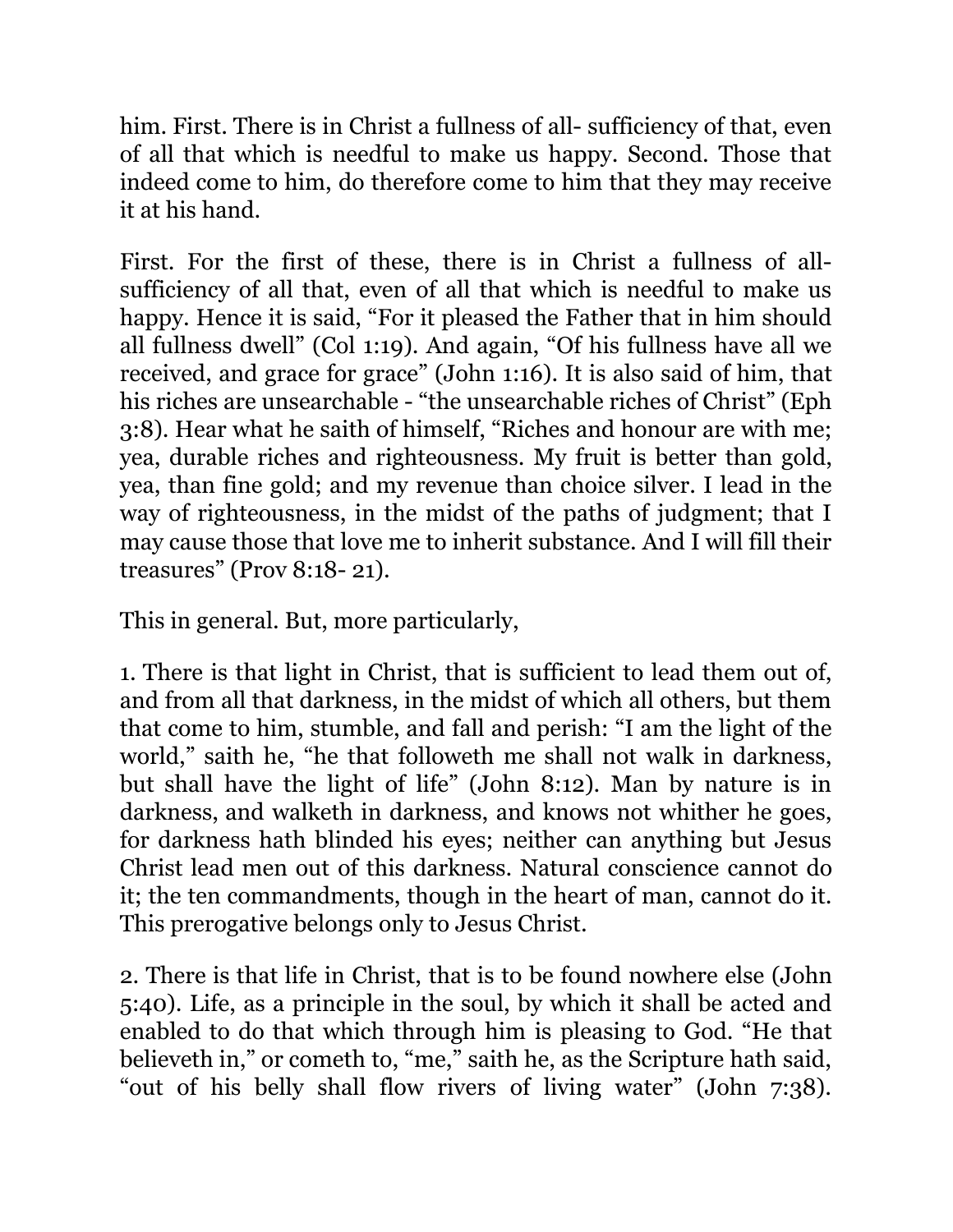Without this life a man is dead, whether he be bad, or whether he be good; that is, good in his own, and other men's esteem. There is no true and eternal life but what is in the ME that speaketh in the text.

There is also life for those that come to him, to be had by faith in his flesh and blood. "He that eateth me, even he shall live by me" (John 6:57). And this is a life against that death that comes by the guilt of sin, and the curse of the law, under which all men are, and for ever must be, unless they eat the ME that speaks in the text. "Whoso findeth ME," saith he, "findeth life;" deliverance from that everlasting death and destruction, that, without me, he shall be devoured by (Prov 8:35). Nothing is more desirable than life, to him that hath in himself the sentence of condemnation; and here only is life to be found. This life, to wit, eternal life, this life is in his Son; that is, in him that saith in the text, "All that the Father hath given me shall come to me" (1 John 5:10).

3. The person speaking in the text, is he alone by whom poor sinners have admittance to, and acceptance with the Father, because of the glory of his righteousness, by and in which he presenteth them amiable and spotless in his sight; neither is there any way besides him so to come to the Father: "I am the way," says he, "and the truth, and the life; no man cometh to the Father but by me" (John 14:6). All other ways to God are dead and damnable; the destroying cherubim stand with flaming swords, turning every way to keep all others from his presence (Gen 3:24). I say, all others but them that come by him. "I am the door; by me," saith he, "if any man enter in, he shall be saved" (John 10:9).

The person speaking in the text is HE, and only HE, that can give stable and everlasting peace; therefore, saith he, "My peace I give unto you." My peace, which is a peace with God, peace of conscience, and that of an everlasting duration. My peace, peace that cannot be matched, "not as the world giveth, give I unto you;" for the world's peace is but carnal and transitory, but mine is Divine and eternal.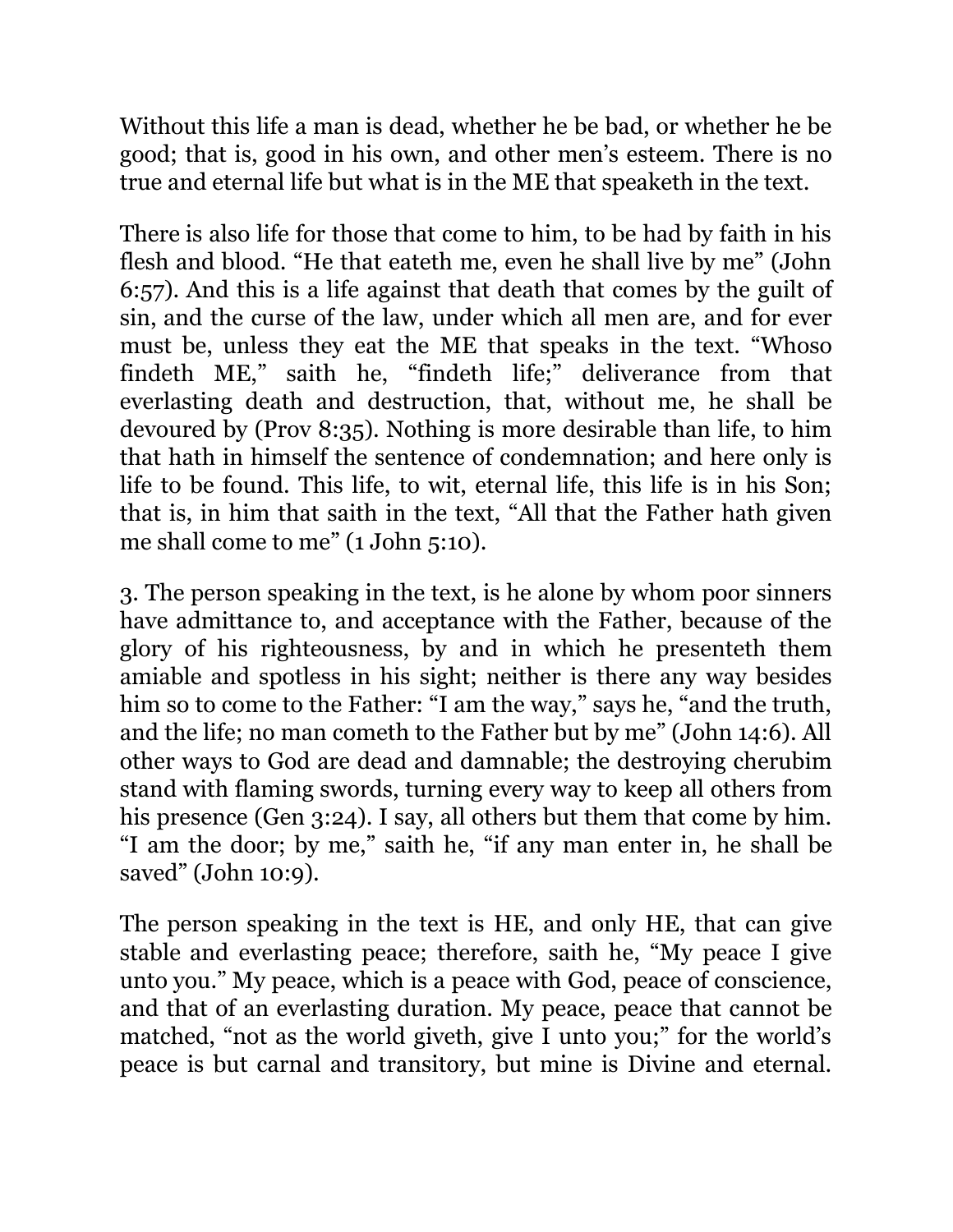Hence it is called the peace of God, and that passeth all understanding.

4. The person speaking in the text hath enough of all things truly spiritually good, to satisfy the desires of every longing soul. "Jesus stood and cried, saying, If any man thirst, let him come unto me, and drink." And to him that is athirst, "I will give of the fountain of the water of life freely" (John 7:37, Rev 21:6).

5. With the person speaking in the text is power to perfect and defend, and deliver those that come to him for safe- guard. "All power," saith he, "is given unto me in heaven and earth" (Matt 28:18).

Thus might I multiply instances in this nature in abundance. But,

Second. They that in truth do come to him, do therefore come to him that they might receive it at his hand. They come for light, they come for life, they come for reconciliation with God: they also come for peace, they come that their soul may be satisfied with spiritual good, and that they may be protected by him against all spiritual and eternal damnation; and he alone is able to give them all this, to the filling of their joy to the full, as they also find when they come to him. This is evident,

1. From the plain declaration of those that already are come to him. "Being justified by faith, we have peace with God through our Lord Jesus Christ, by whom also we have access by faith into this grace wherein we stand, and rejoice in hope of the glory of God" (Rom 5:1,2).

2. It is evident also, in that while they keep their eyes upon him, they never desire to change him for another, or to add to themselves some other thing, together with him, to make up their spiritual joy. "God forbid," saith Paul, "that I should glory, save in the cross of our Lord Jesus Christ." "Yea, doubtless, and I count all things but loss for the excellency of the knowledge of Christ Jesus my Lord: for whom I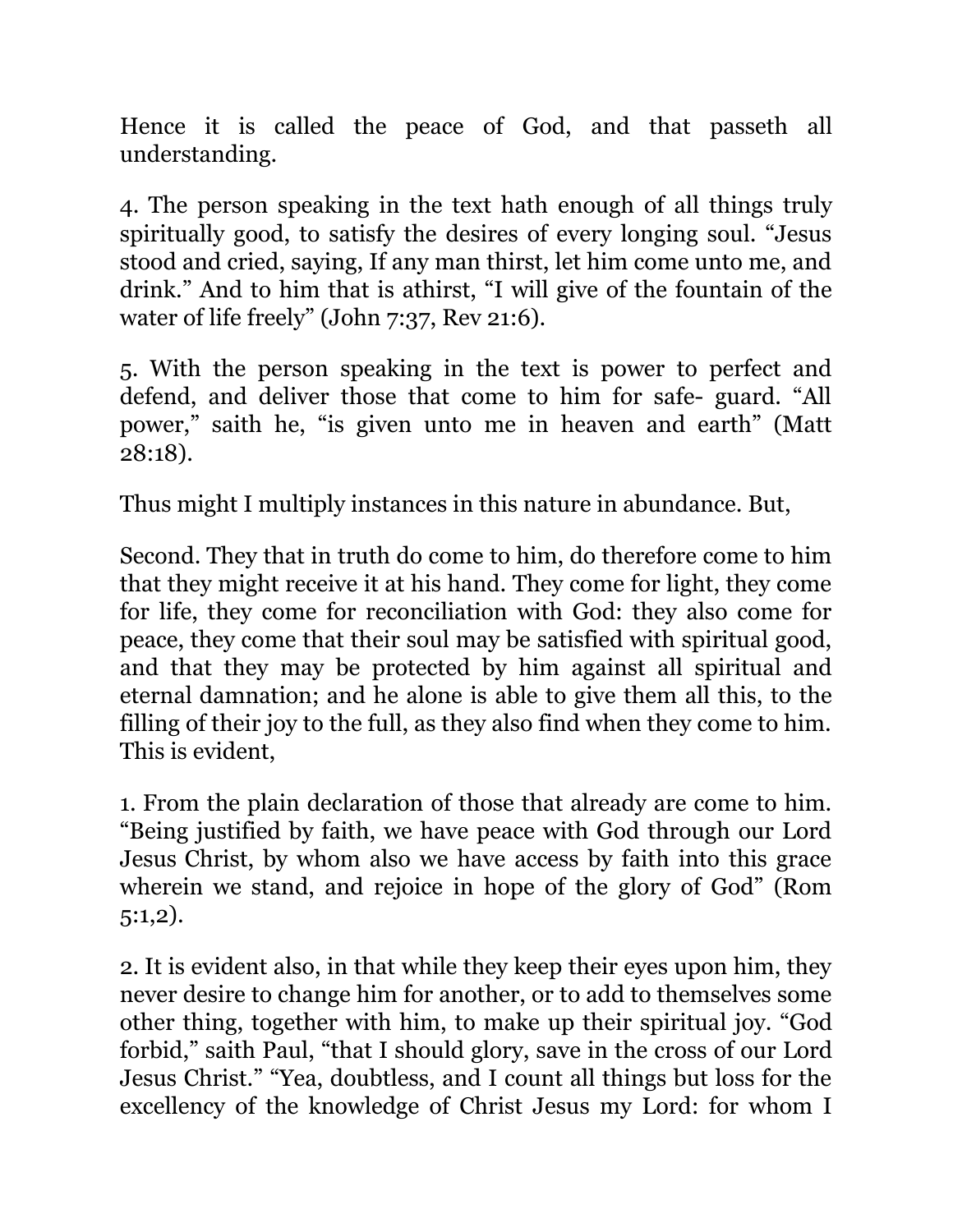have suffered the loss of all things, and do count them but dung, that I may win Christ, and be found in him, not having mine own righteousness, which is of the law, but that which is through the faith of Christ, the righteousness which is of God by faith" (Phil 3:8,9).

3. It is evident also, by their earnest desires that others might be made partakers of their blessedness. "Brethren," said Paul, "my heart's desire and prayer to God for Israel is, that they might be saved." That is, that way that he expected to be saved himself. As he saith also to the Galatians, "Brethren," saith he, "I beseech you, be as I am; for I am as ye are;" that is, I am a sinner as you are. Now, I beseech you, seek for life, as I am seeking of it; as who should say, For there is a sufficiency in the Lord Jesus both for me and you.

4. It is evident also, by the triumph that such men make over all their enemies, both bodily and ghostly: "Now thanks be unto God," said Paul, "which always causeth us to triumph in Christ." And, "who shall separate us from the love of Christ" our Lord? and again, "O death, where is thy sting? O grave, where is thy victory? The sting of death is sin, and the strength of sin is the law; but thanks be to God, which giveth us the victory through our Lord Jesus Christ" (2 Cor 2:14; Rom 8:35; 1 Cor 15:55,56).

5. It is evident also, for that they are made by the glory of that which they have found in him, to suffer and endure what the devil and hell itself hath or could invent, as a means to separate them from him. Again, "Who shall separate us from the love of Christ? Shall tribulation, or distress, or persecution, or famine, or nakedness, or peril, or sword? as it is written, For thy sake we are killed all the day long, we are accounted as sheep for the slaughter. Nay, in all these things we are more than conquerors, through him that loved us. For I am persuaded, that neither death, nor life, nor angels, nor principalities, nor powers, nor things present, nor things to come, nor height, nor depth, nor any other creature, shall be able to separate us from the love of God which is in Christ Jesus our Lord" (Rom 8:35- 39).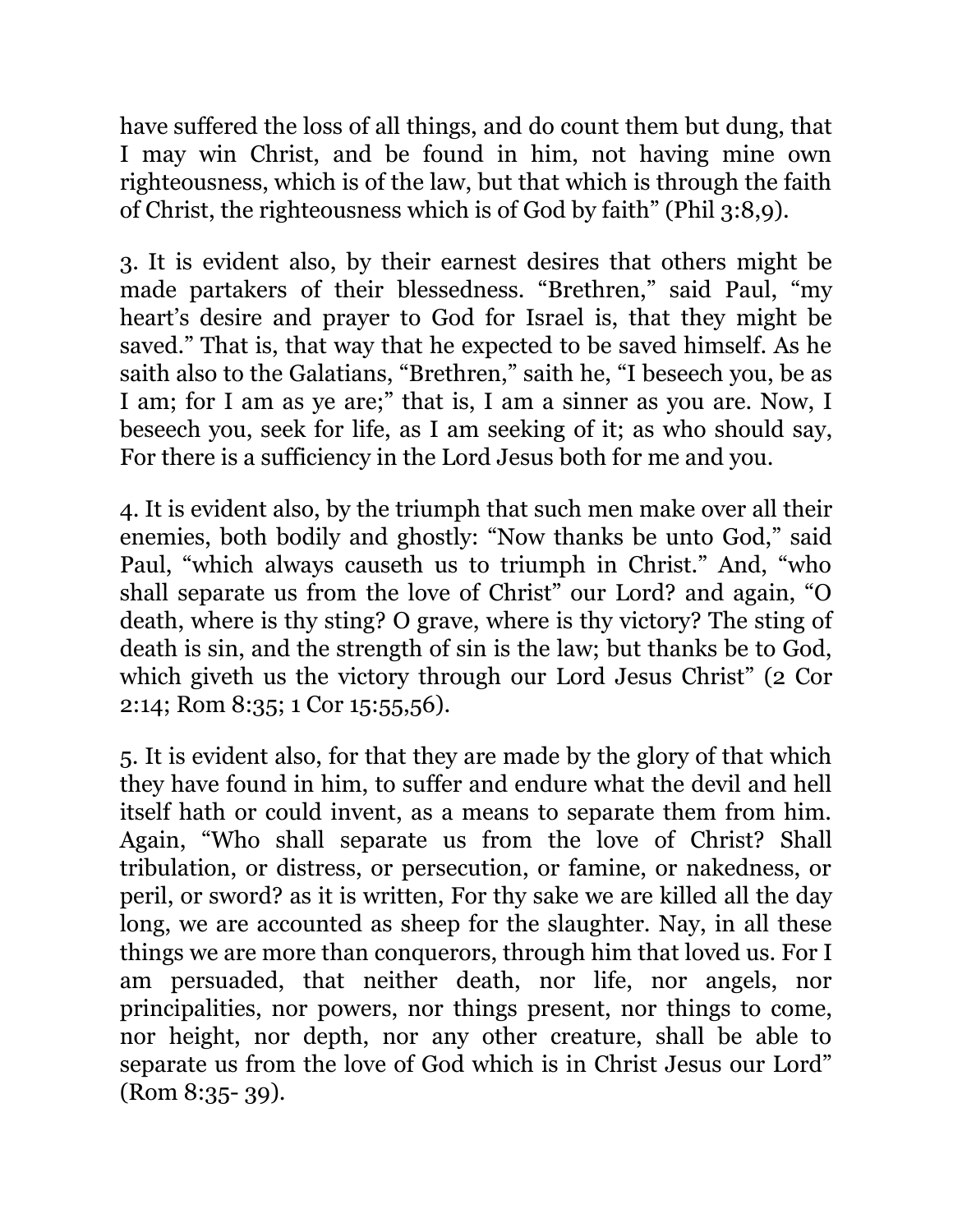"Shall come TO ME." Oh! the heart- attracting glory that is in Jesus Christ, when he is discovered, to draw those to him that are given to him of the Father; therefore those that came of old, rendered this as the cause of their coming to him: "And we beheld his glory, as of the only begotten of the Father" (John 1:14). And the reason why others come not, but perish in their sins, is for want of a sight of his glory: "If our gospel be hid, it is hid to them that are lost: in whom the God of this world hath blinded the minds of them that believe not, lest the light of the glorious gospel of Christ, who is the image of God, should shine unto them" (2 Cor 4:3,4).

There is therefore heart- pulling glory in Jesus Christ, which, when discovered, draws the man to him; wherefore by shall come to me, Christ may mean, when his glory is discovered, then they must come, then they shall come to me. Therefore, as the true comers come with weeping and relenting, as being sensible of their own vileness, so again it is said, that "the ransomed of the Lord shall return, and come to Zion with songs and everlasting joy upon their heads; they shall obtain joy and gladness, and sorrow and sighing shall flee away." That is, at the sight of the glory of that grace that shows itself to them now in the face of our Lord Jesus Christ, and in the hopes that they now have of being with him in the heavenly tabernacles. Therefore it saith again, "With gladness and rejoicing shall they be brought; they shall enter into the King's palace" (Isa 35:10; 51:11; Psa 45:15). There is therefore heart- attracting glory in the Lord Jesus Christ, which, when discovered, subjects the heart to the Word, and makes us come to him.

It is said of Abraham, that when he dwelt in Mesopotamia, "the God of glory appeared unto him," saying, "Get thee out of thy country." And what then? Why, away he went from his house and friends, and all the world could not stay him. "Now," as the Psalmist says, "Who is this King of glory?" he answers, "The Lord, mighty in battle" (Psa 24:8). And who was that, but he that "spoiled principalities and powers," when he did hang upon the tree, triumphing over them thereon? And who was that but Jesus Christ, even the person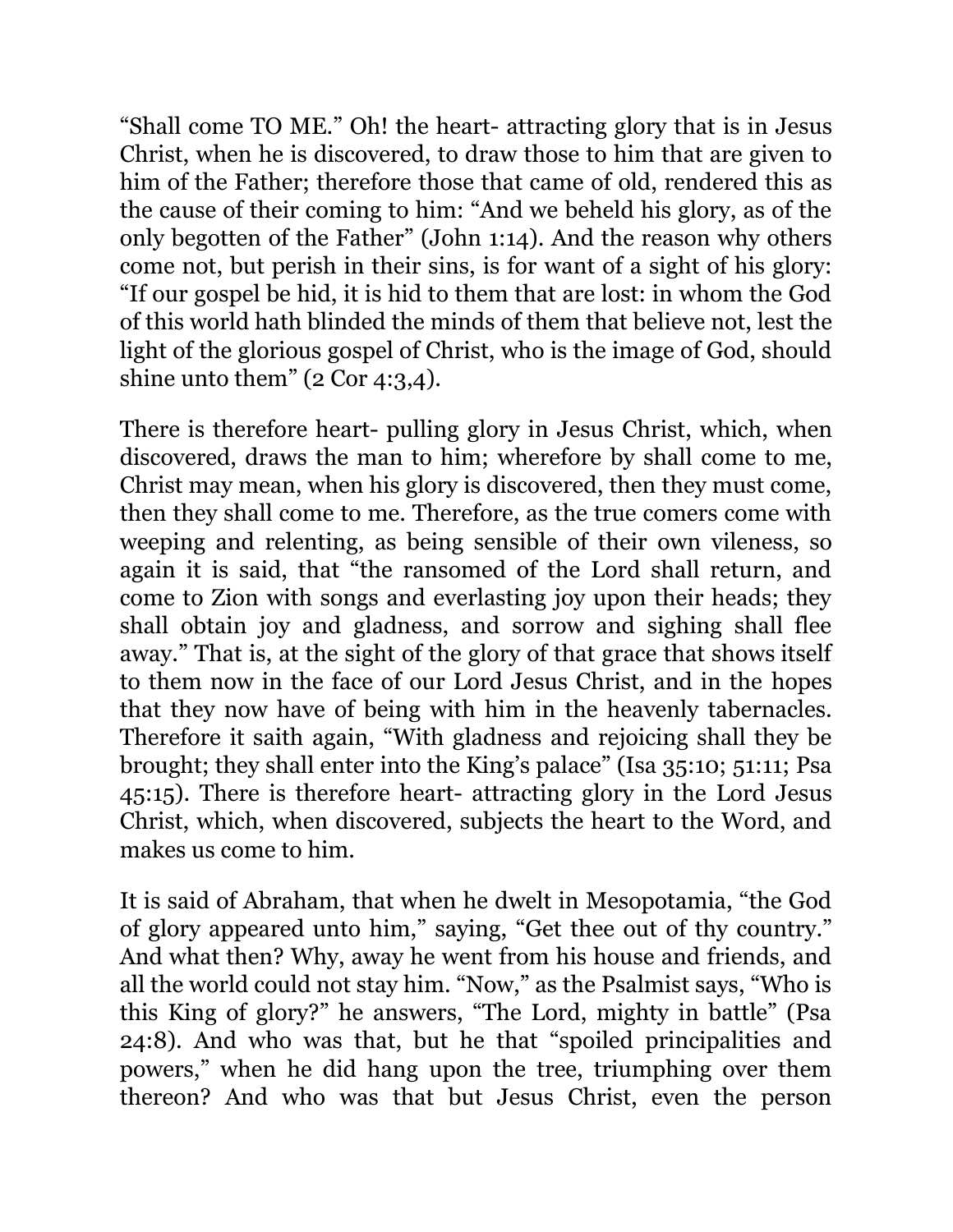speaking in the text? Therefore he said of Abraham, "He saw his day. Yea," saith he to the Jews, "your father Abraham rejoiced to see my day, and he saw it, and was glad" (Col 2:15; James 2:23; John 8:56).

Indeed, the carnal man says, at least in his heart, "There is no form or comeliness in Christ; and when we shall see him, there is no beauty that we should desire him," (Isa 53:2); but he lies. This he speaks, as having never seen him. But they that stand in his house, and look upon him through the glass of his Word, by the help of his Holy Spirit, they will tell you other things. "But we all," say they, "with open face, beholding as in a glass the glory of the Lord, are changed into the same image from glory to glory" (2 Cor 3:18). They see glory in his person, glory in his undertakings, glory in the merit of his blood, and glory in the perfection of his righteousness; yea, heart- affecting, heart- sweetening, and heart- changing glory!

Indeed, his glory is veiled, and cannot be seen but as discovered by the Father (Matt 11:27). It is veiled with flesh, with meanness of descent from the flesh, and with that ignominy and shame that attended him in the flesh; but they that can, in God's light, see through these things, they shall see glory in him; yea, such glory as will draw and pull their hearts unto him.

Moses was the adopted son of Pharaoh's daughter; and for aught I know, had been king at last, had he now conformed to the present vanities that were there at court; but he could not, he would not do it. Why? What was the matter? Why! he saw more in the worst of Christ (bear with the expression), than he saw in the best of all the treasures of the land of Egypt. He "refused to be called the son of Pharaoh's daughter; choosing rather to suffer affliction with the people of God, than to enjoy the pleasures of sin for a season; esteeming the reproach of Christ greater riches than the treasures in Egypt; for he had respect unto the recompence of the reward. He forsook Egypt, not fearing the wrath of the king." But what emboldened him thus to do? Why, "he endured;" for he had a sight of the person speaking in the text. "He endured, as seeing him who is invisible." But I say,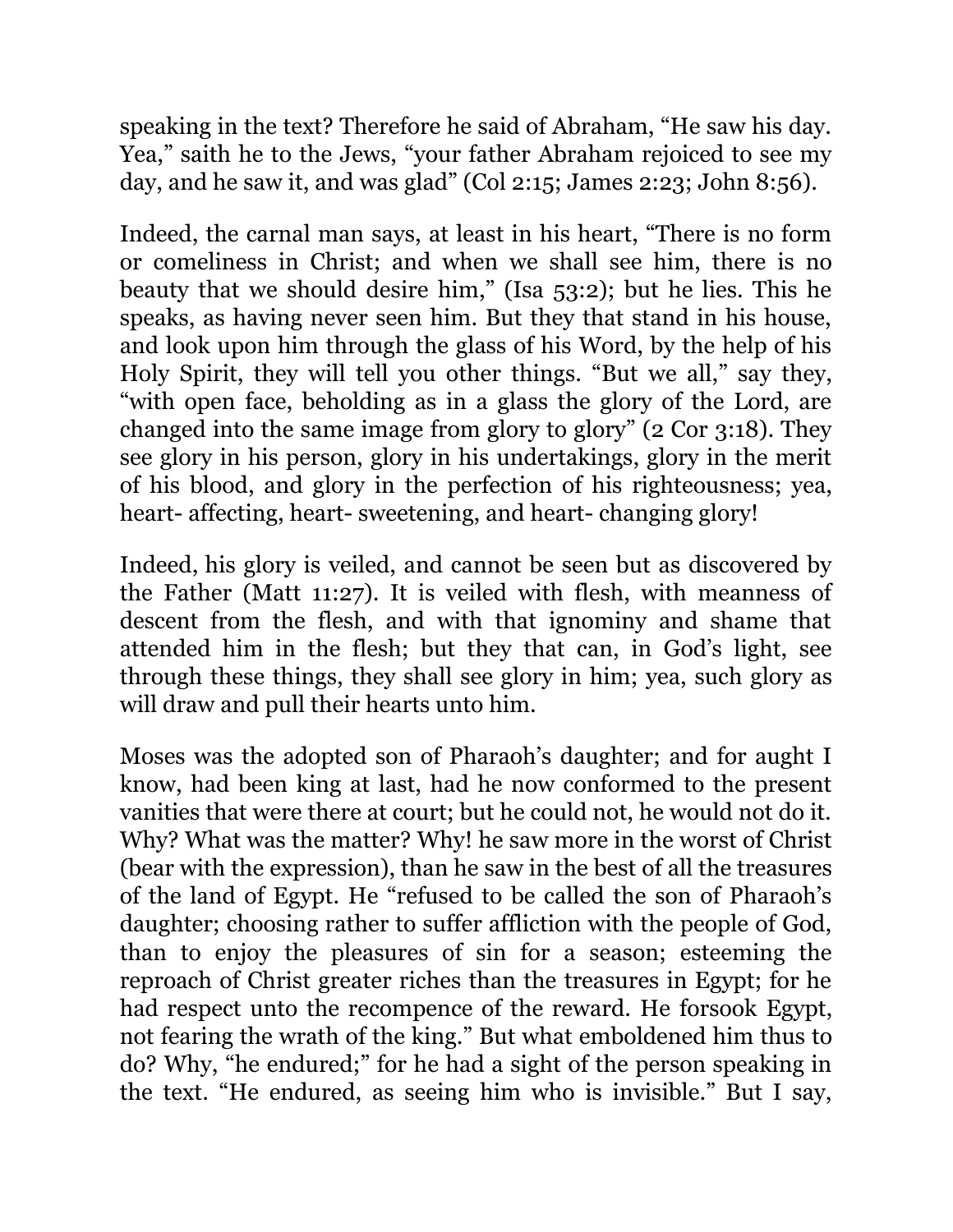would a sight of Jesus have thus taken away Moses' heart from a crown, and a kingdom, &c., had he not by that sight seen more in him than was to be seen in them? (Heb 11:24-26).

Therefore, when he saith, shall come to me, he means, they shall have a discovery of the glory of the grace that is in him; and the beauty and glory of that is of such virtue, that it constraineth, and forceth, with a blessed violency, the hearts of those that are given to him.

Moses, of whom we spake before, was no child when he was thus taken with the beauteous glory of his Lord. He was forty years old, and so consequently was able, being a man of that wisdom and opportunity as he was, to make the best judgment of the things, and of the goodness of them that was before him in the land of Egypt. But he, even he it was, that set that low esteem upon the glory of Egypt, as to count it not worth the meddling with, when he had a sight of this Lord Jesus Christ. This wicked world thinks, that the fancies of a heaven, and a happiness hereafter, may serve well enough to take the heart of such, as either have not the world's good things to delight in; or that are fools, and know not how to delight themselves therein. But let them know again, that we have had men of all ranks and qualities, that have been taken with the glory of our Lord Jesus, and have left all to follow him. As Abel, Seth, Enoch, Noah, Abraham, Isaac, Jacob, Moses, Samuel, David, Solomon; and who not, that had either wit or grace, to savour heavenly things? Indeed none can stand off from him, nor any longer hold out against him to whom he reveals the glory of his grace.

## **The Promise To Those Coming To Christ**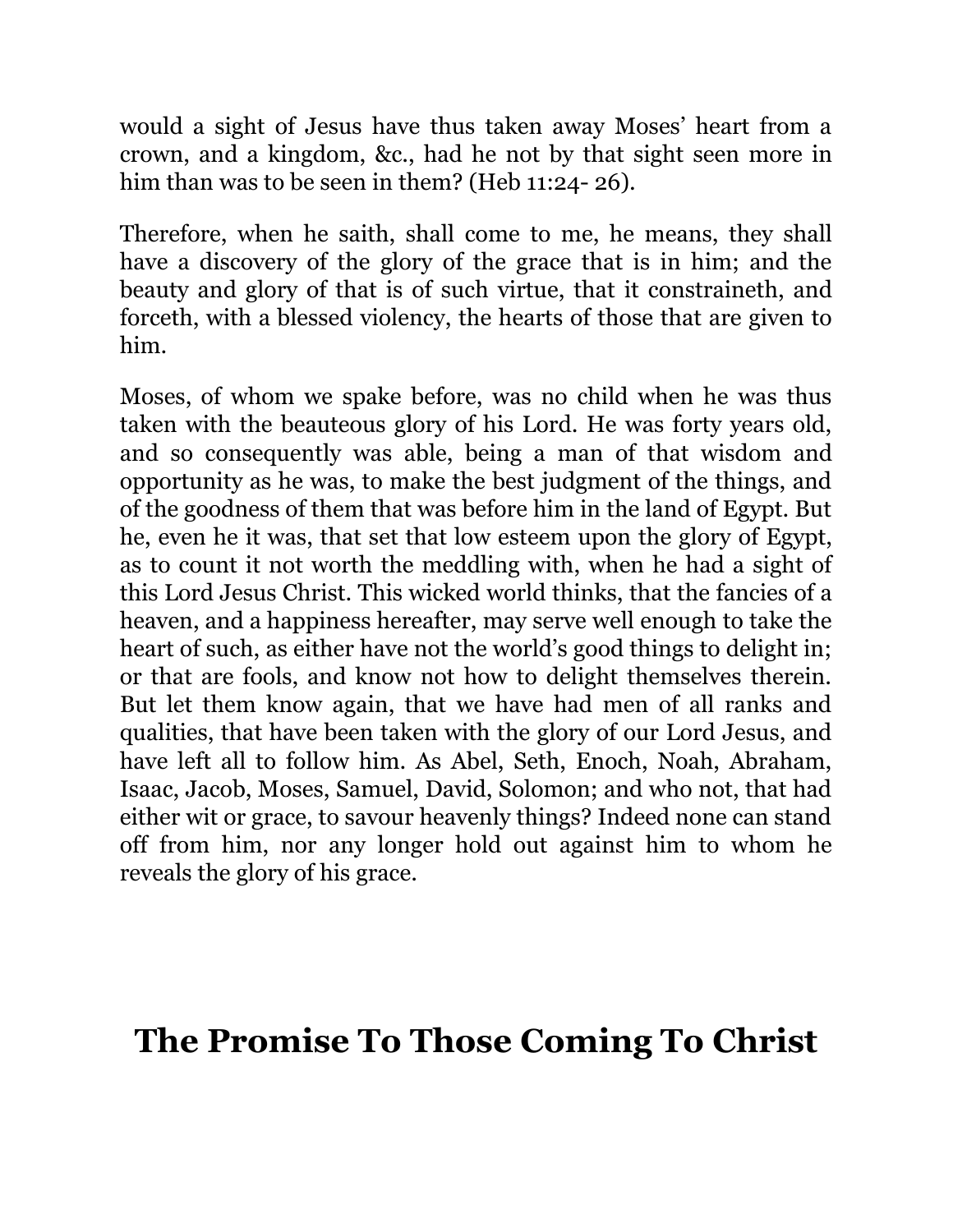"And him that cometh to me I will in no wise cast out."

By these words our Lord Jesus doth set forth yet more amply the great goodness of his nature towards the coming sinner. Before, he said, They shall come; and here he declareth, That with heart and affections he will receive them. But, by the way, let me speak one word or two to the seeming conditionality of this promise with which now I have to do. "And him that cometh to me I will in no wise cast out." Where it is evident, may some say, that Christ's receiving us to mercy depends upon our coming, and so our salvation by Christ is conditional. If we come, we shall be received; if not, we shall not; for that is fully intimated by the words. The promise of reception is only to him that cometh. "And him that cometh." I answer, that the coming in these words mentioned, as a condition of being received to life, is that which is promised, yea, concluded to be effected in us by the promise going before. In those latter words, coming to Christ is implicitly required of us; and in the words before, that grace that can make us come is positively promised to us. "All that the Father giveth me shall come to me; and him that cometh to me I will in no wise cast out" thence. We come to Christ, because it is said, We shall come; because it is given to us to come. So that the condition which is expressed by Christ in these latter words is absolutely promised in the words before. And, indeed, the coming here intended is nothing else but the effect of "shall come to me. They shall come, and I will not cast them out."

## "AND HIM THAT COMETH."

He saith not, and him that is come, but him that cometh. To speak to these words, First, In general. Second, More particularly.

[First] In general. They suggest unto us these four things: -

1. That Jesus Christ doth build upon it, that since the Father gave his people to him, they shall be enabled to come unto him. "And him that cometh." As who should say, I know that since they are given to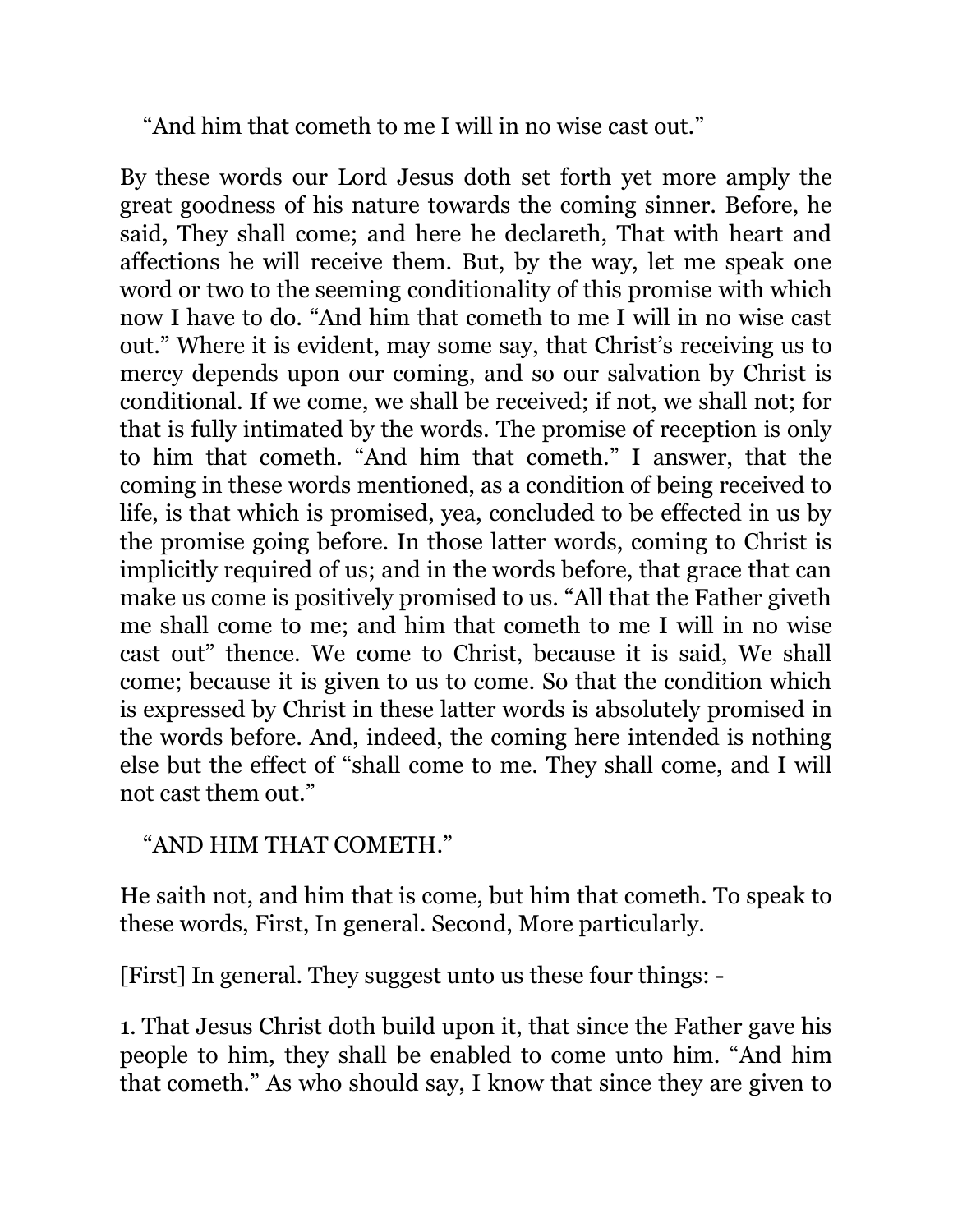me, they shall be enabled to come unto me. He saith not, if they come, or I suppose they will come; but, "and him that cometh." By these words, therefore, he shows us that he addresseth himself to the receiving of them whom the Father gave to him to save them. I say, he addresseth himself, or prepareth himself to receive them. By which, as I said, he concludeth or buildeth upon it, that they shall indeed come to him. He looketh that the Father should bring them into his bosom, and so stands ready to embrace them.

2. Christ also suggesteth by these words, that he very well knoweth who are given to him; not by their coming to him, but by their being given to him. "All that the Father giveth me shall come to me; and him that cometh," &c. This him he knoweth to be one of them that the Father hath given him; and, therefore, he received him, even because the Father hath given him to him (John 10). "I know my sheep," saith he. Not only those that already have knowledge of him, but those, too, that yet are ignorant of him. "Other sheep I have," said he, "which are not of this fold," (John 10:16); not of the Jewish church, but those that lie in their sins, even the rude and barbarous Gentiles. Therefore, when Paul was afraid to stay at Corinth, from a supposition that some mischief might befall him there; "Be not afraid," said the Lord Jesus to him, "but speak, and hold not thy peace - for I have much people in this city" (Acts 18:9,10). The people that the Lord here speaks of were not at this time accounted his, by reason of a work of conversion that already had passed upon them, but by virtue of the gift of the Father; for he had given them unto him. Therefore was Paul to stay here, to speak the word of the Lord to them, that, by his speaking, the Holy Ghost might effectually work over their souls, to the causing them to come to him, who was also ready, with heart and soul, to receive them.

3. Christ, by these words, also suggesteth, that no more come unto him than, indeed, are given him of the Father. For the him in this place is one of the all that by Christ was mentioned before. "All that the Father giveth me shall come to me;" and every him of that all, "I will in no wise cast out." This the apostle insinuateth, where he saith,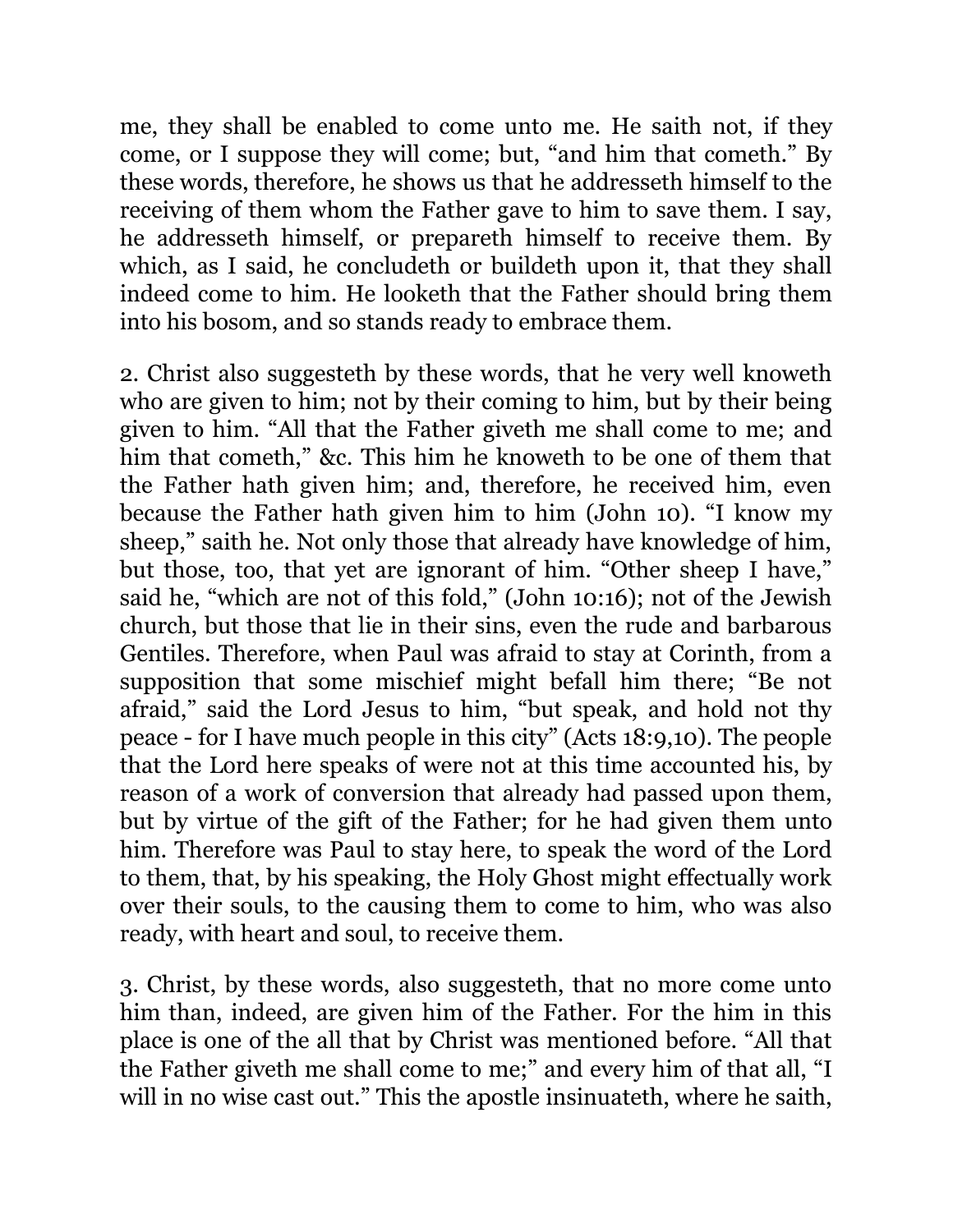"He gave some, apostles; and some, prophets; and some, evangelists; and some, pastors and teachers; for the perfecting of the saints, for the work of the ministry, for the edifying of the body of Christ; till we all come in the unity of the faith, and of the knowledge of the Son of God, unto a perfect man, unto the measure of the stature of the fullness of Christ" (Eph 4:11- 13).

Mark, as in the text, so here he speaketh of all. "Until we all come." We all! all who? Doubtless, "All that the Father giveth to Christ." This is further insinuated, because he called this ALL the body of Christ; the measure of the stature of the fullness of Christ. By which he means the universal number given; to wit, the true elect church, which is said to be his body and fullness (Eph 1:22,23).

4. Christ Jesus, by these words, further suggesteth, that he is well content with this gift of the Father to him. "All that the Father giveth me shall come to me; and him that cometh to me I will in no wise cast out." I will heartily, willingly, and with great content of mind, receive him.

They show us, also, that Christ's love in receiving is as large as his Father's love in giving, and no larger. Hence, he thanks him for his gift, and also thanks him for hiding of him and his things from the rest of the wicked (Matt 11:25; Luke 10:21). But,

Secondly, and more particularly, "And HIM that cometh."

Import of the word HIM

"And him." This word him; by it Christ looketh back to the gift of the Father; not only in the lump and whole of the gift, but to the every him of that lump. As who should say, I do not only accept of the gift of my Father in the general, but have a special regard to every of them in particular; and will secure not only some, or the greatest part, but every him, every dust. Not a hoof of all shall be lost or left behind. And, indeed, in this he consenteth to his Father's will, which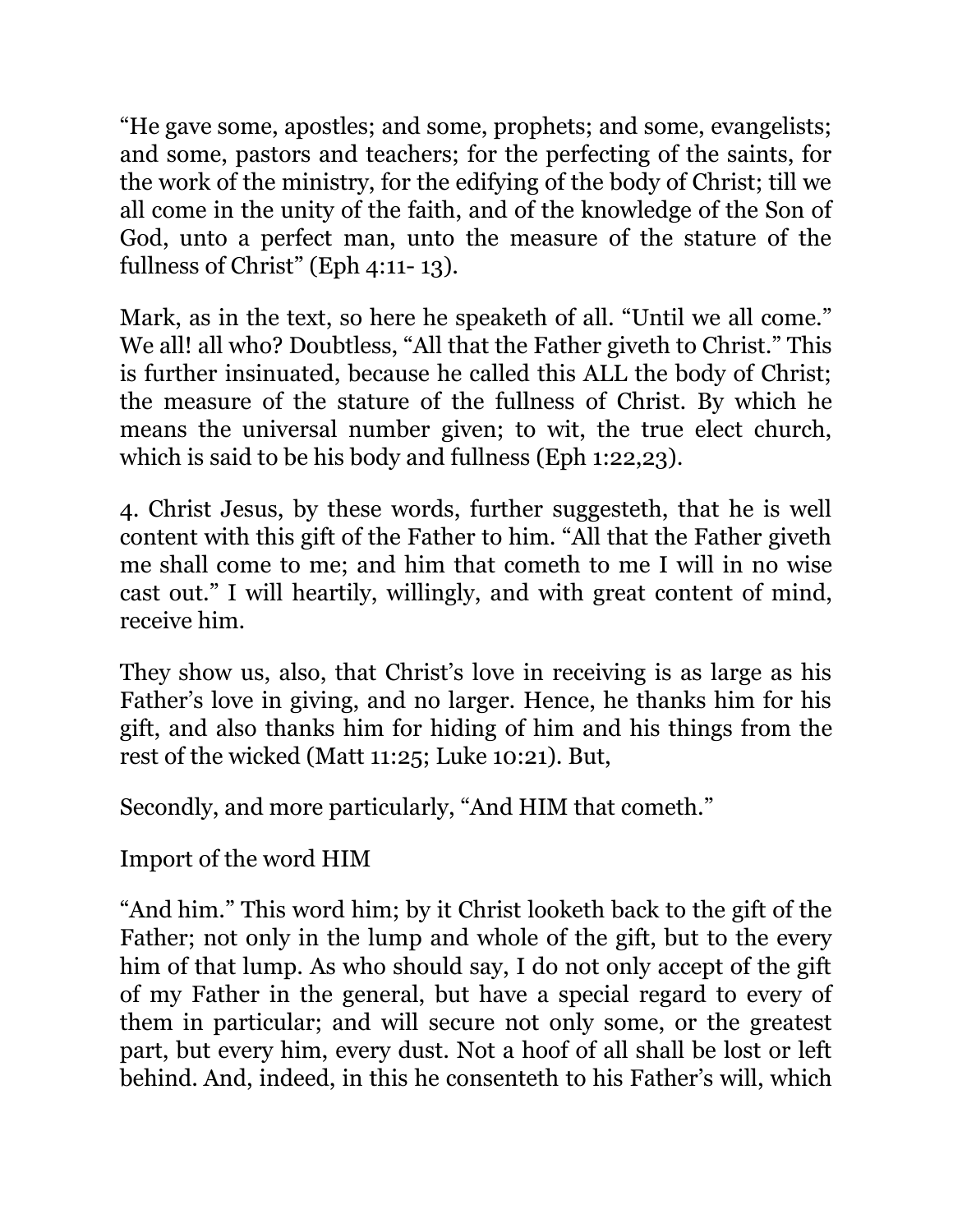is that of all that he hath given him, he should lose nothing (John 6:39).

"And him." Christ Jesus, also, by his thus dividing the gift of his Father into hims, and by his speaking of them in the singular number, shows what a particular work shall be wrought in each one, at the time appointed of the Father. "And it shall come to pass in that day," saith the prophet, "that the Lord shall beat off from the channel of the river unto the stream of Egypt, and ye shall be gathered one by one, O ye children of Israel." Here are the hims, one by one, to be gathered to him by the Father (Isa 27:12).

He shows also hereby that no lineage, kindred, or relation, can at all be profited by any outward or carnal union with the person that the Father hath given to Christ. It is only him, the given HIM, the coming him, that he intends absolutely to secure. Men make a great ado with the children of believers; and oh the children of believers! But if the child of the believer is not the him concerned in this absolute promise, it is not these men's great cry, nor yet what the parent or child can do, that can interest him in this promise of the Lord Christ, this absolute promise.

AND HIM. There are divers sorts of persons that the Father hath given to Jesus Christ; they are not all of one rank, of one quality; some are high, some are low; some are wise, some fools; some are more civil, and complying with the law; some more profane, and averse to him and his gospel. Now, since those that are given to him are, in some sense, so diverse; and again, since he yet saith, "And him that cometh," &c., he, by that, doth give us to understand that he is not, as men, for picking and choosing, to take a best and leave a worst, but he is for him that the Father hath given him, and that cometh to him. "He shall not alter it, nor change it, a good for a bad, or a bad for a good," (Lev 27:10); but will take him as he is, and will save his soul.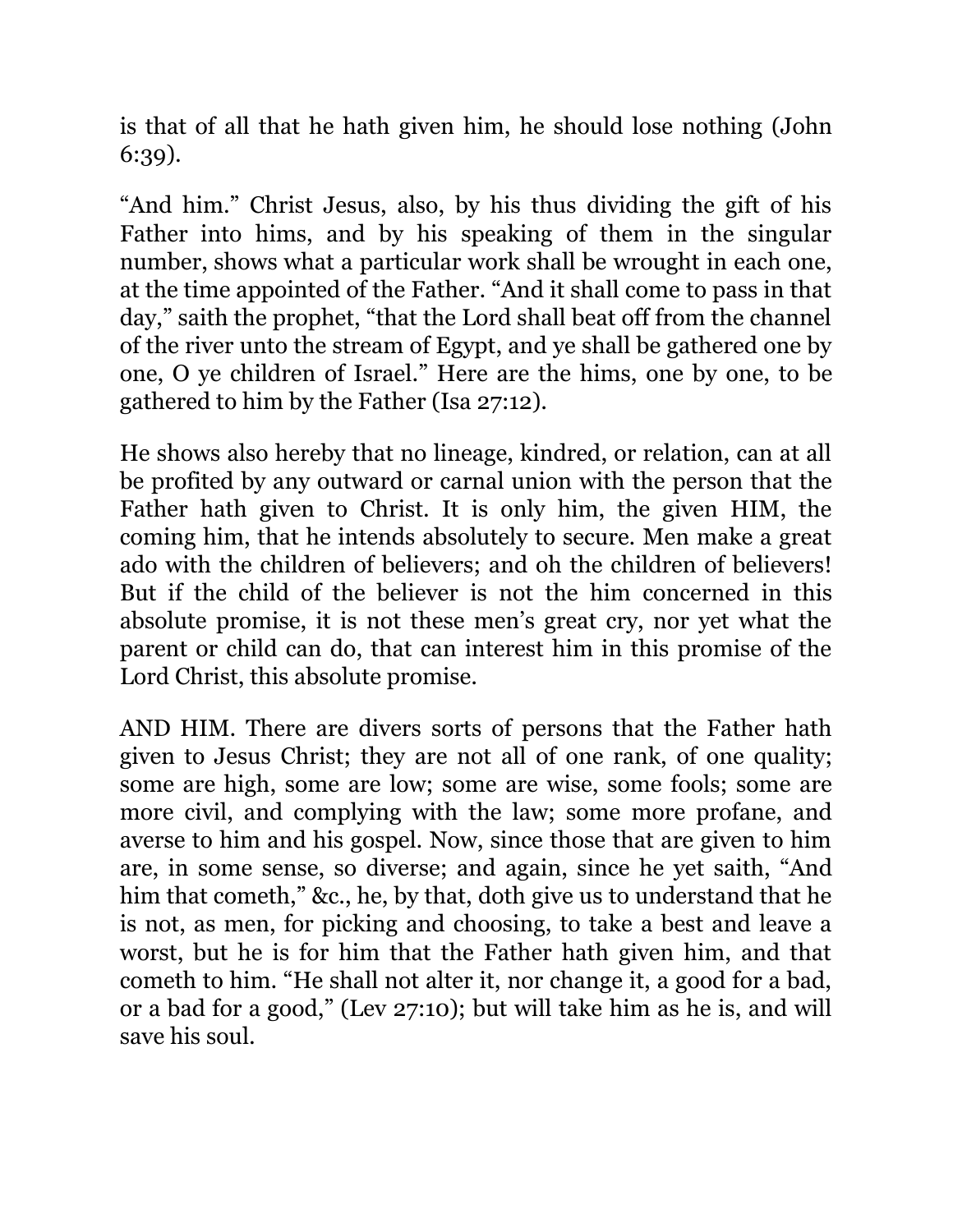There is many a sad wretch given by the Father to Jesus Christ; but not one of them all is despised or slighted by him. It is said of those that the Father hath given to Christ that they have done worse than the heathen; that they were murderers, thieves, drunkards, unclean persons, and what not; but he has received them, washed them, and saved them. A fit emblem of this sort is that wretched instance mentioned in the 16th of Ezekiel, that was cast out in a stinking condition, to the loathing of its person, in the days that it was born; a creature in such a wretched condition, that no eye pitied, to do any of the things there mentioned unto it, or to have compassion upon it; no eye but his that speaketh in the text.

AND HIM. Let him be as red as blood, let him be as red as crimson. Some men are blood- red sinners, crimson- sinners, sinners of a double die; dipped and dipped again, before they come to Jesus Christ. Art thou that readest these lines such an one? Speak out, man! Art thou such an one? and art thou now coming to Jesus Christ for the mercy of justification, that thou mightest be made white in his blood, and be covered with his righteousness? Fear not; forasmuch as this thy coming betokeneth that thou art of the number of them that the Father hath given to Christ; for he will in no wise cast thee out. "Come now," saith Christ, "and let us reason together; though your sins be as scarlet, they shall be as white as snow; though they be red like crimson, they shall be as wool" (Isa 1:18).

AND HIM. There was many a strange HIM came to Jesus Christ, in the days of his flesh; but he received them all, without turning any away; speaking unto them "of the kingdom of God, and healed them that had need of healing" (Luke 9:11; 4:40). These words, AND HIM, are therefore words to be wondered at. That not one of them who, by virtue of the Father's gift, and drawing, are coming to Jesus Christ, I say, that not one of them, whatever they have been, whatever they have done, should be rejected or set by, but admitted to a share in his saving grace. It is said in Luke, that the people "wondered at the gracious words which proceeded out of his mouth" (4:22). Now this is one of his gracious words; these words are like drops of honey, as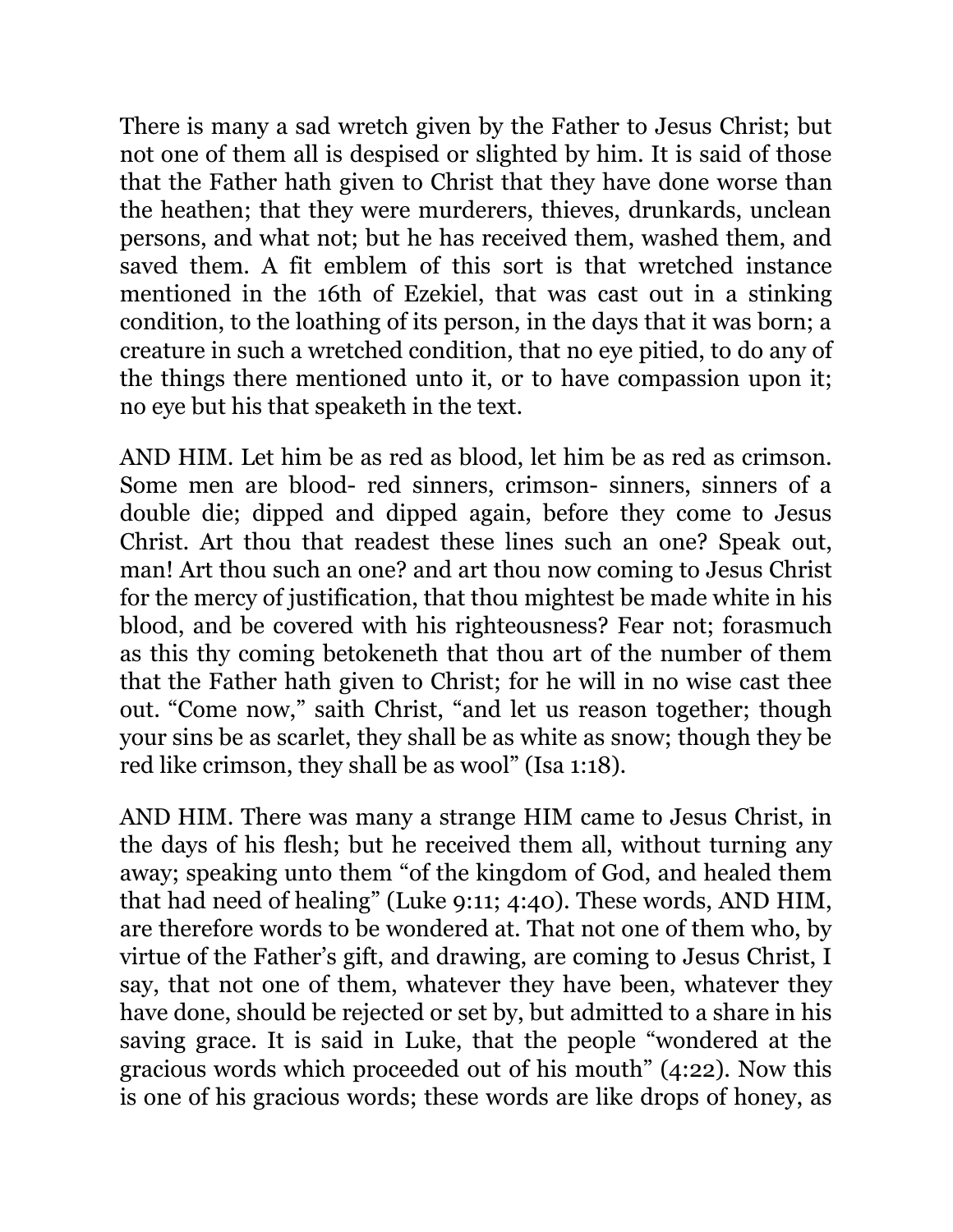it is said, "Pleasant words are as an honey- comb, sweet to the soul, and health to the bones" (Prov 16:24). These are gracious words indeed, even as full as a faithful and merciful High- priest could speak them. Luther saith, "When Christ speaketh, he hath a mouth as wide as heaven and earth." That is, to speak fully to the encouragement of every sinful him that is coming to Jesus Christ. And that his word is certain, hear how himself confirms it: "Heaven and earth," saith he, "shall pass away; but my words shall not pass away" (Isa 51:6; Matt 24:35).

It is also confirmed by the testimony of the four evangelists, who gave faithful relation of his loving reception of all sorts of coming sinners, whether they were publicans, harlots, thieves, possessed of devils, bedlams, and what not (Luke 19:1- 10; Matt 21:31; Luke 15; 23:43; Mark 16:9; 5:1- 9).

This, then, shows us, 1. "The greatness of the merits of Christ." 2. The willingness of his heart to impute them for life to the great, if coming, sinners.

1. This shows us the greatness of the merits of Christ; for it must not be supposed, that his words are bigger than his worthiness. He is strong to execute his word. He can do, as well as speak. He can do exceeding abundantly more than we ask or think, even to the uttermost, and outside of his word (Eph 3:20). Now, then, since he concludeth any coming HIM; it must be concluded, that he can save to the uttermost sin, any coming HIM.

Do you think, I say, that the Lord Jesus did not think before he spake? He speaks all in righteousness, and therefore by his word we are to judge how mighty he is to save (Isa 63:1). He speaketh in righteousness, in very faithfulness, when he began to build this blessed gospel- fabric, the text; it was for that he had first sat down, and counted the cost; and for that, he knew he was able to finish it! What, Lord, any him? any him that cometh to thee? This is a Christ worth looking after, this is a Christ worth coming to!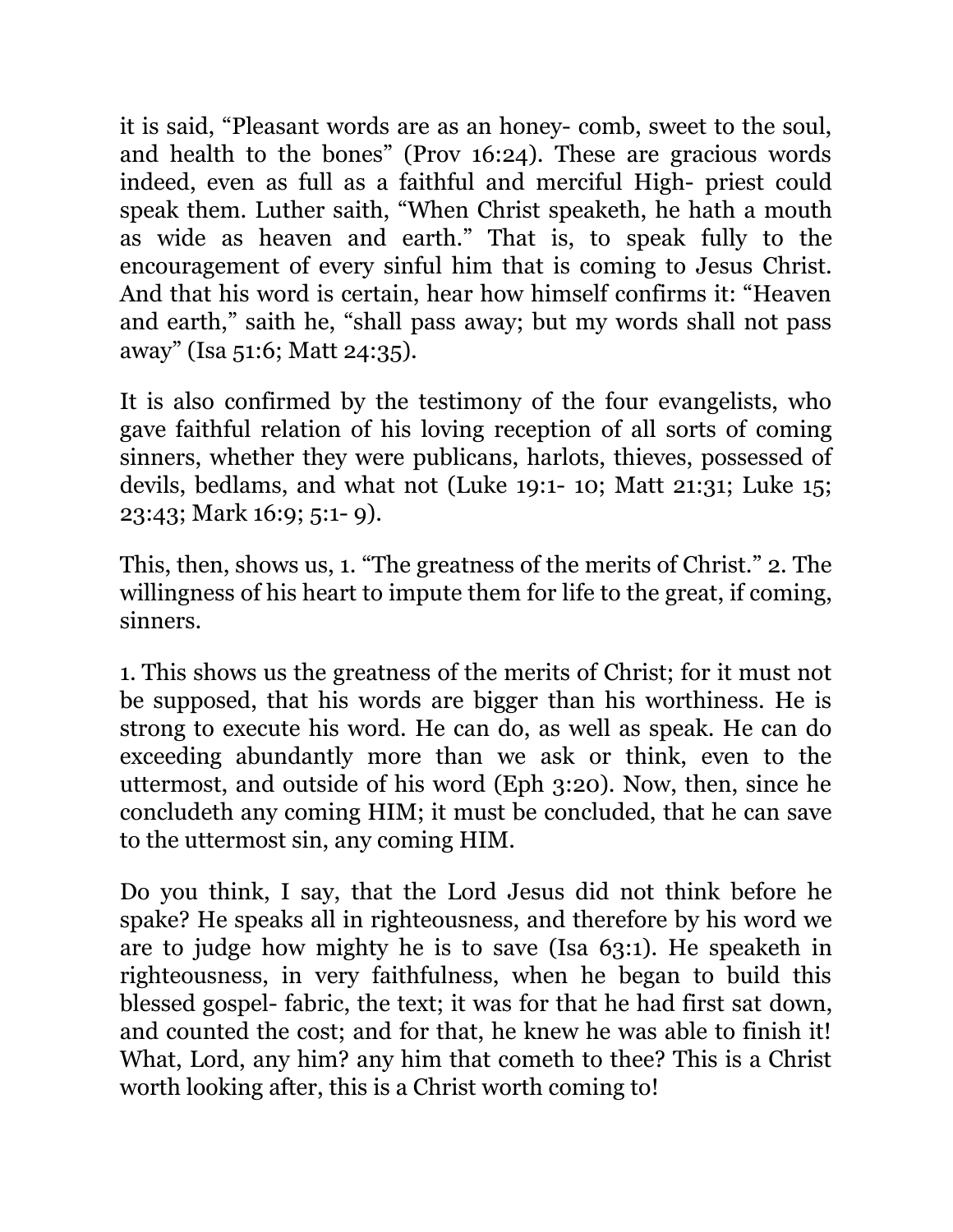This, then, should learn us diligently to consider the natural force of every word of God; and to judge of Christ's ability to save, not by our sins, or by our shallow apprehensions of his grace; but by his word, which is the true measure of grace. And if we do not judge thus, we shall dishonour his grace, lose the benefit of his word, and needlessly fright ourselves into many discouragements though coming to Jesus Christ. Him, any him that cometh, hath sufficient from this word of Christ, to feed himself with hopes of salvation. As thou art therefore coming, O thou coming sinner, judge thou, whether Christ can save thee by the true sense of his words: judge, coming sinner, of the efficacy of his blood, of the perfection of his righteousness, and of the prevalency of his intercession, by his word. "And him," saith he, "that cometh to me I will in no wise cast out." "In no wise," that is, for no sin. Judge therefore by his word, how able he is to save thee. It is said of God's sayings to the children of Israel, "There failed not aught of any good thing which the Lord had spoken unto the house of Israel; all came to pass" (Josh 21:45). And again, "Not one thing hath failed of all the good things which the Lord your God spake concerning you, all are come to pass unto you; and not one thing hath failed thereof" (Josh 23:14).

Coming sinner, what promise thou findest in the word of Christ, strain it whither thou canst, so thou dost not corrupt it, and his blood and merits will answer all; what the word saith, or any true consequence that is drawn therefrom, that we may boldly venture upon. As here in the text he saith, "And him that cometh," indefinitely, without the least intimation of the rejection of any, though never so great, if he be a coming sinner. Take it then for granted, that thou, whoever thou art, if coming, art intended in these words; neither shall it injure Christ at all, if, as Benhadad's servants served Ahab, thou shalt catch him at his word. "Now," saith the text, "the man did diligently observe whether anything would come from him," to wit, any word of grace; "and did hastily catch it." And it happened that Ahab had called Benhadad his brother. The man replied, therefore, "Thy brother Benhadad!" (1 Kings 20:33), catching him at his word. Sinner, coming sinner, serve Jesus Christ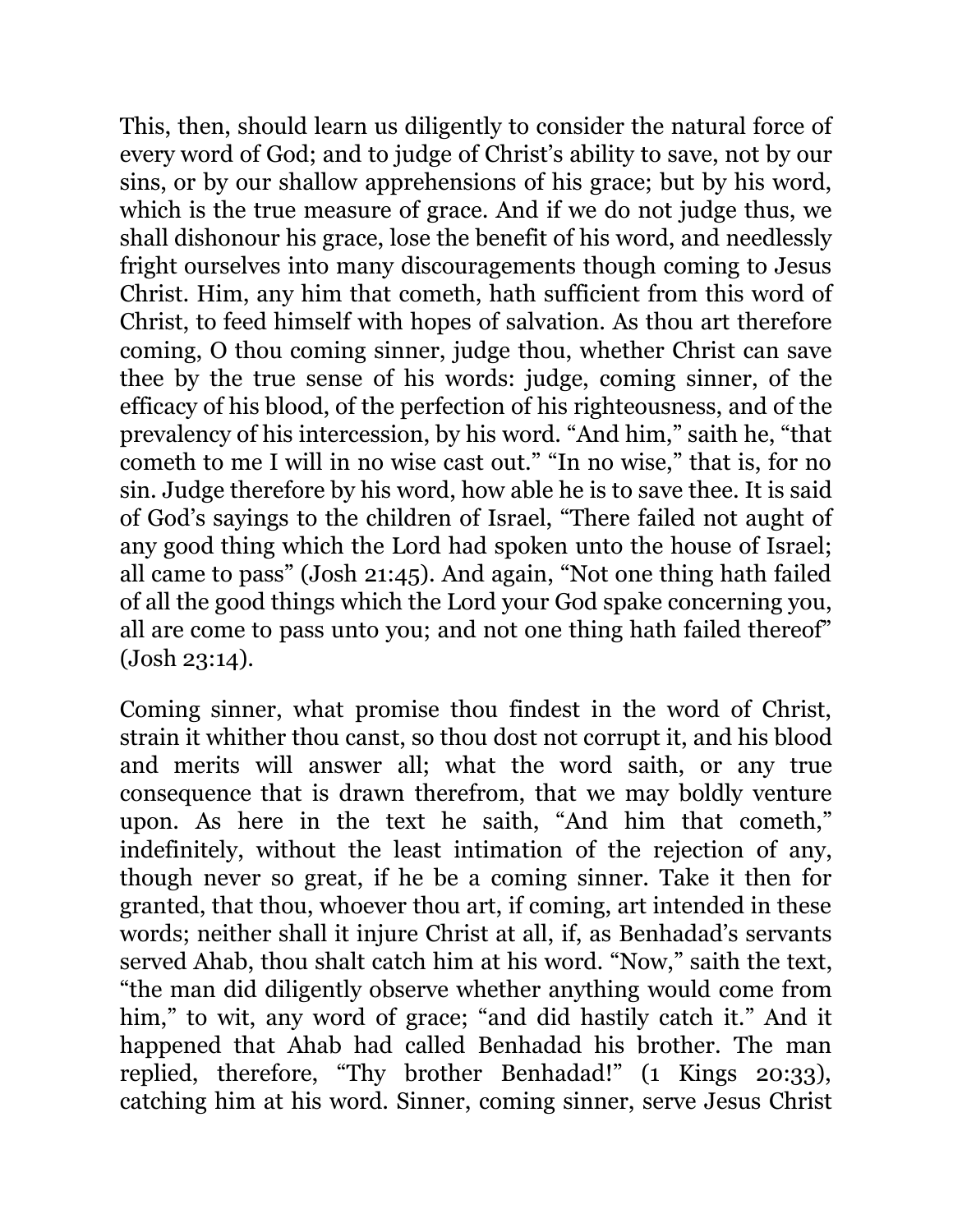thus, and he will take it kindly at thy hands. When he in his argument called the Canaanitish woman dog, she catched him at it, and saith, "Truth, Lord; yet the dogs eat of the crumbs which fall from their master's table." I say, she catched him thus in his words, and he took it kindly, saying, "O woman great is thy faith; be it unto thee even as thou wilt" (Matt 15:28). Catch him, coming sinner, catch him in his words, surely he will take it kindly, and will not be offended at thee.

2. The other thing that I told you is showed from these words, is this: The willingness of Christ's heart to impute his merits for life to the great, if coming sinner. "And him that cometh to me I will in no wise cast out."

The awakened coming sinner doth not so easily question the power of Christ, as his willingness to save him. Lord, "if thou wilt, thou canst," said one (Mark 1:40). He did not put the if upon his power, but upon his will. He concluded he could, but he was not as fully of persuasion that he would. But we have the same ground to believe he will, as we have to believe he can; and, indeed, ground for both is the Word of God. If he was not willing, why did he promise? Why did he say he would receive the coming sinner? Coming sinner, take notice of this; we use to plead practices with men, and why not with God likewise? I am sure we have no more ground for the one than the other; for we have to plead the promise of a faithful God. Jacob took him there: "Thou saidst," said he, "I will surely do thee good" (Gen 32:12). For, from this promise he concluded, that it followed in reason, "He must be willing."

The text also gives some ground for us to draw the same conclusion. "And him that cometh to me I will in no wise cast out." Here is his willingness asserted, as well as his power suggested. It is worth your observation, that Abraham's faith considered rather God's power than his willingness; that is, he drew his conclusion, "I shall have a child," from the power that was in God to fulfil the promise to him. For he concluded he was willing to give him one, else he would not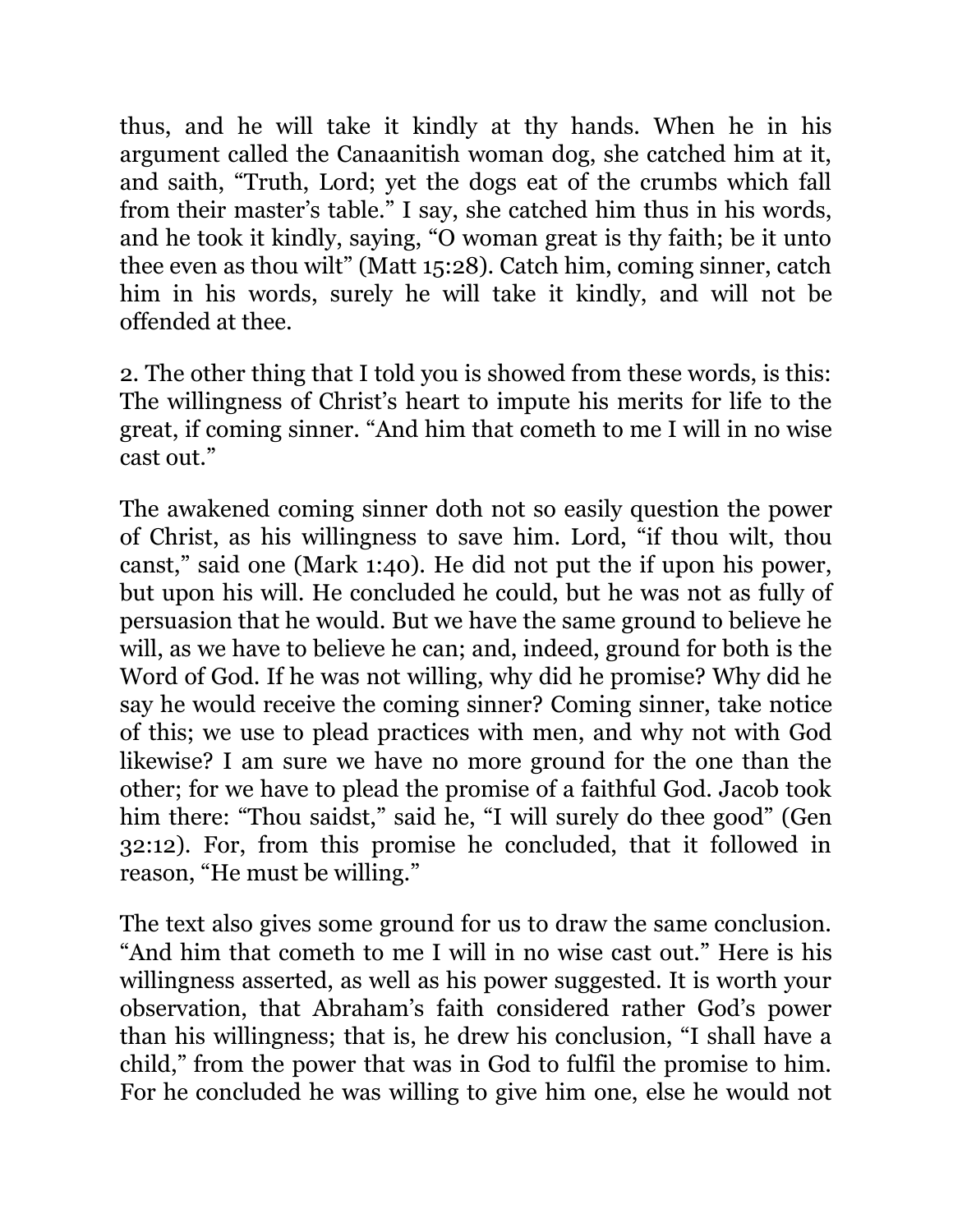have promised one. "He staggered not at the promise of God through unbelief; but was strong in faith, giving glory to God; and being fully persuaded that what he had promised he was able also to perform" (Rev 4:20,21). But was not his faith exercised, or tried, about his willingness too? No, there was no show of reason for that, because he had promised it. Indeed, had he not promised it, he might lawfully have doubted it; but since he had promised it, there was left no ground at all for doubting, because his willingness to give a son was demonstrated in his promising him a son. These words, therefore, are sufficient ground to encourage any coming sinner that Christ is willing to his power to receive him; and since he hath power also to do what he will, there is no ground at all left to the coming sinner any more to doubt; but to come in full hope of acceptance, and of being received unto grace and mercy. "And him that cometh." He saith not, and him that is come; but, and him that cometh; that is, and him whose heart begins to move after me, who is leaving all for my sake; him who is looking out, who is on his journey to me. We must, therefore, distinguish betwixt coming, and being come to Jesus Christ. He that is come to him has attained of him more sensibly what he felt before that he wanted, than he has that but yet is coming to him.

Advantages to the man that is come to Christ

A man that is come to Christ hath the advantage of him that is but coming to him; and that in seven things.

1. He that is come to Christ is nearer to him than he that is but coming to him; for he that is but coming to him is yet, in some sense, at a distance from him; as it is said of the coming prodigal, "And while he was yet a great way off" (Luke 15:20). Now he that is nearer to him hath the best sight of him; and so is able to make the best judgment of his wonderful grace and beauty, as God saith, "Let them come near, then let them speak" (Isa 41:1). And as the apostle John saith, "And we have seen and do testify that the Father sent the Son to be the Saviour of the world" (1 John 4:14). He that is not yet come,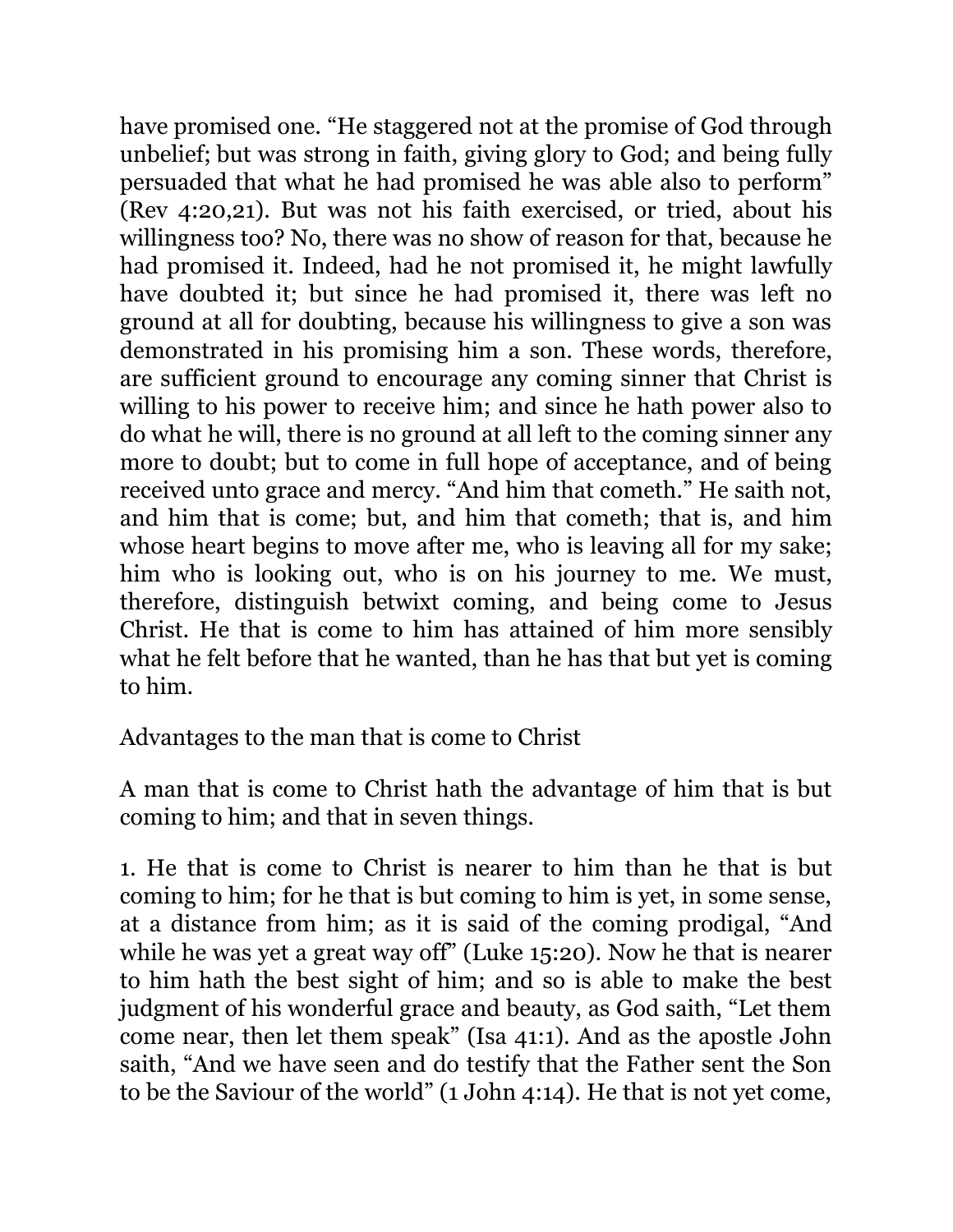though he is coming, is not fit, not being indeed capable to make that judgment of the worth and glory of the grace of Christ, as he is that is come to him, and hath seen and beheld it. Therefore, sinner, suspend thy judgment till thou art come nearer.

2. He that is come to Christ has the advantage of him that is but coming, in that he is eased of his burden; for he that is but coming is not eased of his burden (Matt 11:28). He that is come has cast his burden upon the Lord. By faith he hath seen himself released thereof; but he that is but coming hath it yet, as to sense and feeling, upon his own shoulders. "Come unto me, all ye that labour and are heavy laden," implies, that their burden, though they are coming, is yet upon them, and so will be till indeed they are come to him.

3. He that is come to Christ has the advantage of him that is but coming in this also, namely, he hath drank of the sweet and soul refreshing water of life; but he that is but coming hath not. "If any man thirst, let him come unto me and drink" (John 7:37).

Mark, He must come to him before he drinks: according to that of the prophet, "Ho! every one that thirsteth, come ye to the waters." He drinketh not as he cometh, but when he is come to the waters (Isa 55:1).

4. He that is come to Christ hath the advantage of him that as yet is but coming in this also, to wit, he is not so terrified with the noise, and, as I may call it, hue and cry, which the avenger of blood makes at the heels of him that yet is but coming to him. When the slayer was on his flight to the city of his refuge, he had the noise or fear of the avenger of blood at his heels; but when he was come to the city, and was entered thereinto, that noise ceased. Even so it is with him that is but coming to Jesus Christ, he heareth many a dreadful sound in is ear; sounds of death and damnation, which he that is come is at present freed from. Therefore he saith, "Come, and I will give you rest." And so he saith again, "We that have believed, do enter into rest," as he said, &c. (Heb 4).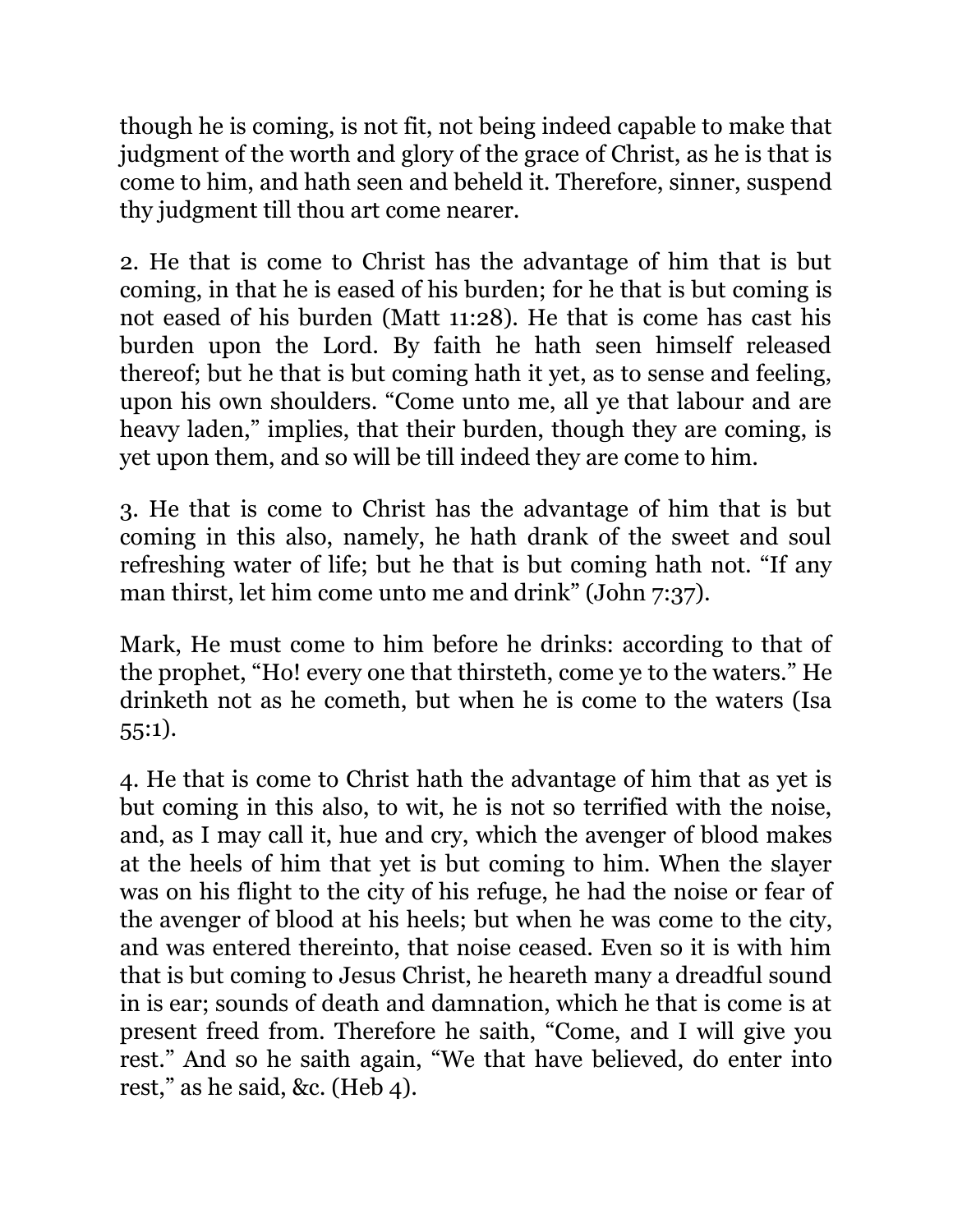5. He, therefore, that is come to Christ, is not so subject to those dejections, and castings down, by reason of the rage and assaults of the evil one, as is the man that is but coming to Jesus Christ, though he has temptations too. "And as he was yet a- coming, the devil threw him down, and tare him" (Luke 9:42). For he has, though Satan still roareth upon him, those experimental comforts and refreshments, to wit, in his treasury, to present himself with, in times of temptation and conflict; which he that is but coming has not.

6. He that is come to Christ has the advantage of him that is but coming to him, in this also, to wit, he hath upon him the wedding garment, &c., but he that is coming has not. The prodigal, when coming home to his father, was clothed with nothing but rags, and was tormented with an empty belly; but when he was come, the best robe is brought out, also the gold ring, and the shoes, yea, they are put upon him, to his great rejoicing. The fatted calf was killed for him; the music was struck up to make him merry; and thus also the Father himself sang of him, "This my son was dead, and is alive again; was lost and is found" (Luke 15:18,19).

7. In a word, he that is come to Christ, his groans and tears, his doubts and fears, are turned into songs and praises; for that he hath now received the atonement, and the earnest of his inheritance; but he that is but yet a- coming, hath not those praises nor songs of deliverance with him; nor has he as yet received the atonement and earnest of his inheritance, which is, the sealing testimony of the Holy Ghost, through the sprinkling of the blood of Christ upon his conscience, for he is not come (Rom 5:11; Eph 1:13; Heb 12:22- 24).

Import of the word COMETH

"And him that COMETH." There is further to be gathered from this word cometh, these following particulars: -

1. That Jesus Christ hath his eye upon, and takes notice of, the first moving of the heart of a sinner after himself. Coming sinner, thou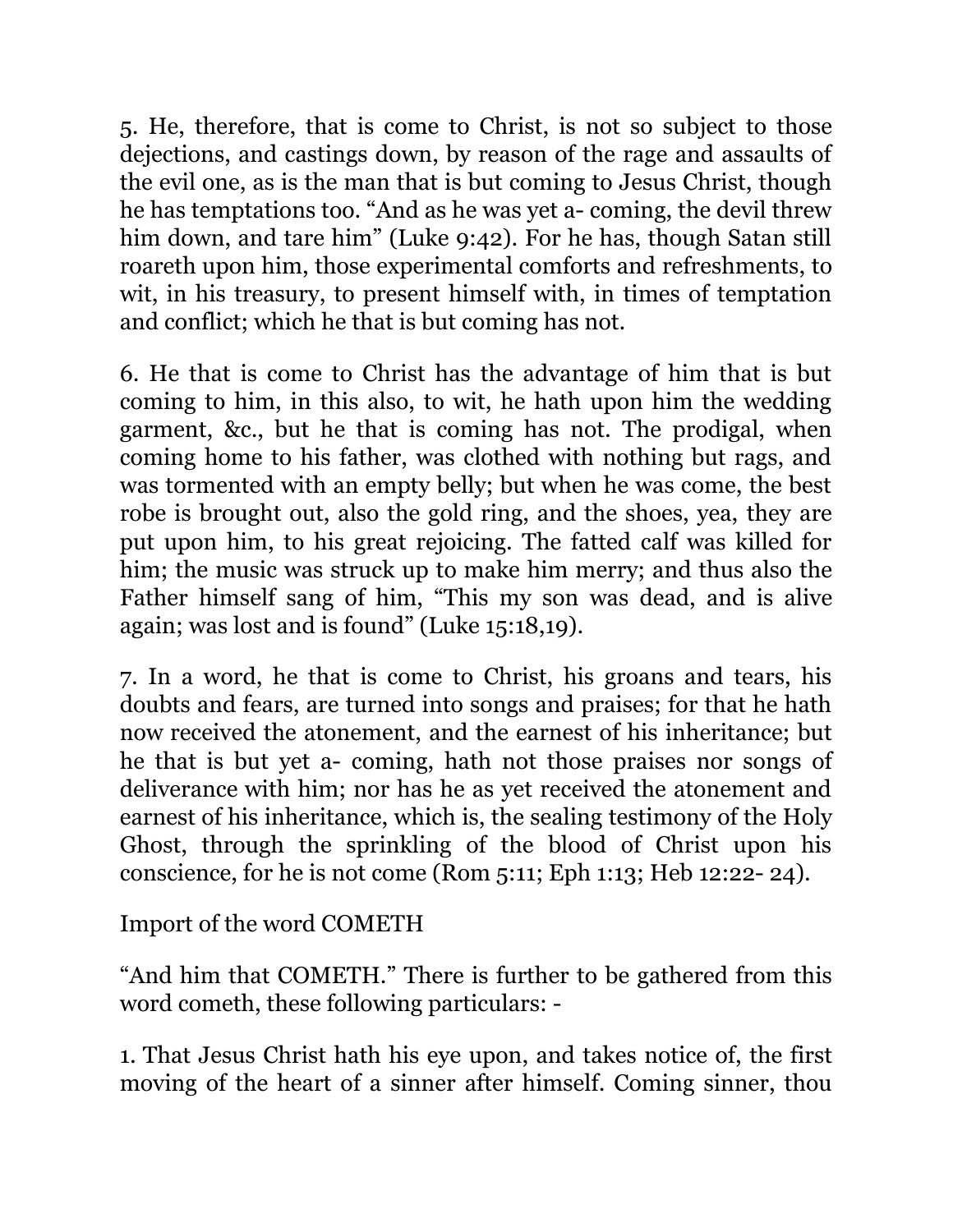canst not move with desires after Christ, but he sees the working of those desires in thy heart. "All my desire," said David, "is before thee; and my groaning is not hid from thee" (Psa 38:9). This he spake, as he was coming, after he had backslidden, to the Lord Jesus Christ. It is said of the prodigal, that while he was yet a great way off, his father saw him, had his eye upon him, and upon the going out of his heart after him (Luke 15:20).

When Nathanael was come to Jesus Christ, the Lord said to them that stood before him, "Behold an Israelite indeed, in whom is no guile." But Nathanael answered him, "Whence knowest thou me?" Jesus answered, "Before that Philip called thee, when thou wast under the fig- tree, I saw thee." There, I suppose, Nathanael was pouring out of his soul to God for mercy, or that he would give him good understanding about the Messias to come; and Jesus saw all the workings of his honest heart at that time (John 1:47,48).

Zaccheus also had some secret movings of heart, such as they were, towards Jesus Christ, when he ran before, and climbed up the tree to see him; and the Lord Jesus Christ had his eye upon him: therefore, when he was come to the place, he looked up to him, bids him come down, "For today," said he, "I must abide at thy house;" to wit, in order to the further completing the work of grace in his soul (Luke 19:1- 9). Remember this, coming sinner.

2. As Jesus Christ hath his eye upon, so he hath his heart open to receive, the coming sinner. This is verified by the text: "And him that cometh to me I will in no wise cast out." This is also discovered by his preparing of the way, in his making of it easy (as may be) to the coming sinner; which preparation is manifest by those blessed words, "I will in no wise cast out;" of which more when we come to the place. And while "he was yet a great way off, his Father saw him, and had compassion, and ran, and fell on his neck, and kissed him" (Luke 15:20). All these expressions do strongly prove that the heart of Christ is open to receive the coming sinner.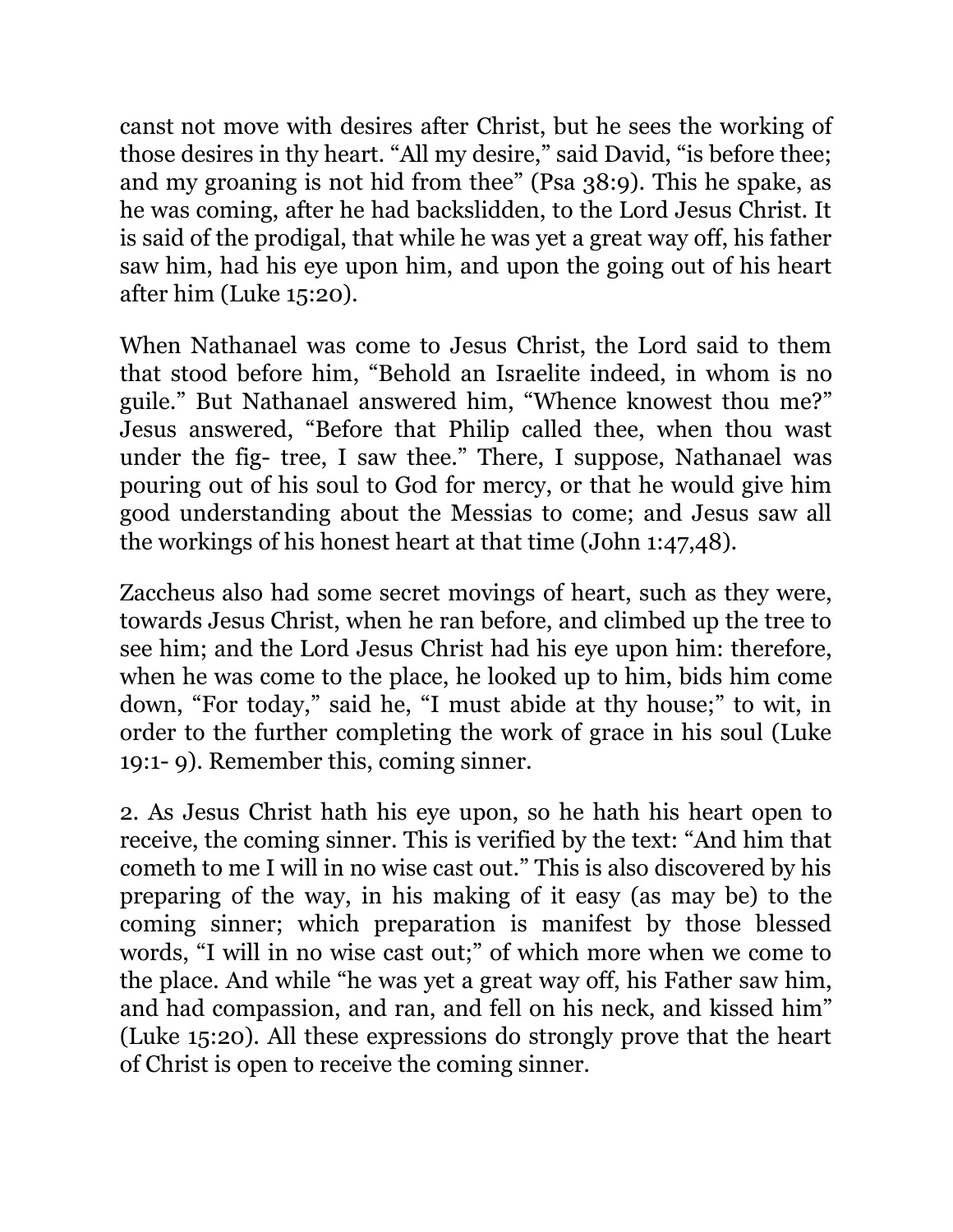3. As Jesus Christ has his eye upon, and his heart open to receive, so he hath resolved already that nothing shall alienate his heart from receiving the coming sinner. No sins of the coming sinner, nor the length of the time that he hath abode in them, shall by any means prevail with Jesus Christ to reject him. Coming sinner, thou art coming to a loving Lord Jesus!

4. These words therefore are dropped from his blessed mouth, on purpose that the coming sinner might take encouragement to continue on his journey, until he be come indeed to Jesus Christ. It was doubtless a great encouragement to blind Bartimeus, that Jesus Christ stood still and called him, when he was crying, "Jesus, thou Son of David, have mercy on me;" therefore, it is said, he cast away his garment, "rose, and came to Jesus" (Mark 10:46). Now, if a call to come hath such encouragement in it, what is a promise of receiving such, but an encouragement much more? And observe it, though he had a call to come, yet not having a promise, his faith was forced to work upon a mere consequence, saying, He calls me; and surely since he calls me, he will grant me my desire. Ah! but coming sinner, thou hast no need to go so far about as to draw (in this matter) consequences, because thou hast plain promises: "And him that cometh to me I will in no wise cast out." Here is full, plain, yea, what encouragement one can desire; for, suppose thou wast admitted to make a promise thyself, and Christ should attest that he would fulfil it upon the sinner that cometh to him, Couldst thou make a better promise? Couldst thou invent a more full, free, or larger promise? a promise that looks at the first moving of the heart after Jesus Christ? a promise that declares, yea, that engageth Christ Jesus to open his heart to receive the coming sinner? yea, further, a promise that demonstrateth that the Lord Jesus is resolved freely to receive, and will in no wise cast out, nor means to reject, the soul of the coming sinner! For all this lieth fully in this promise, and doth naturally flow therefrom. Here thou needest not make use of far- fetched consequences, nor strain thy wits, to force encouraging arguments from the text. Coming sinner, the words are plain: "And him that cometh to me I will in no wise cast out."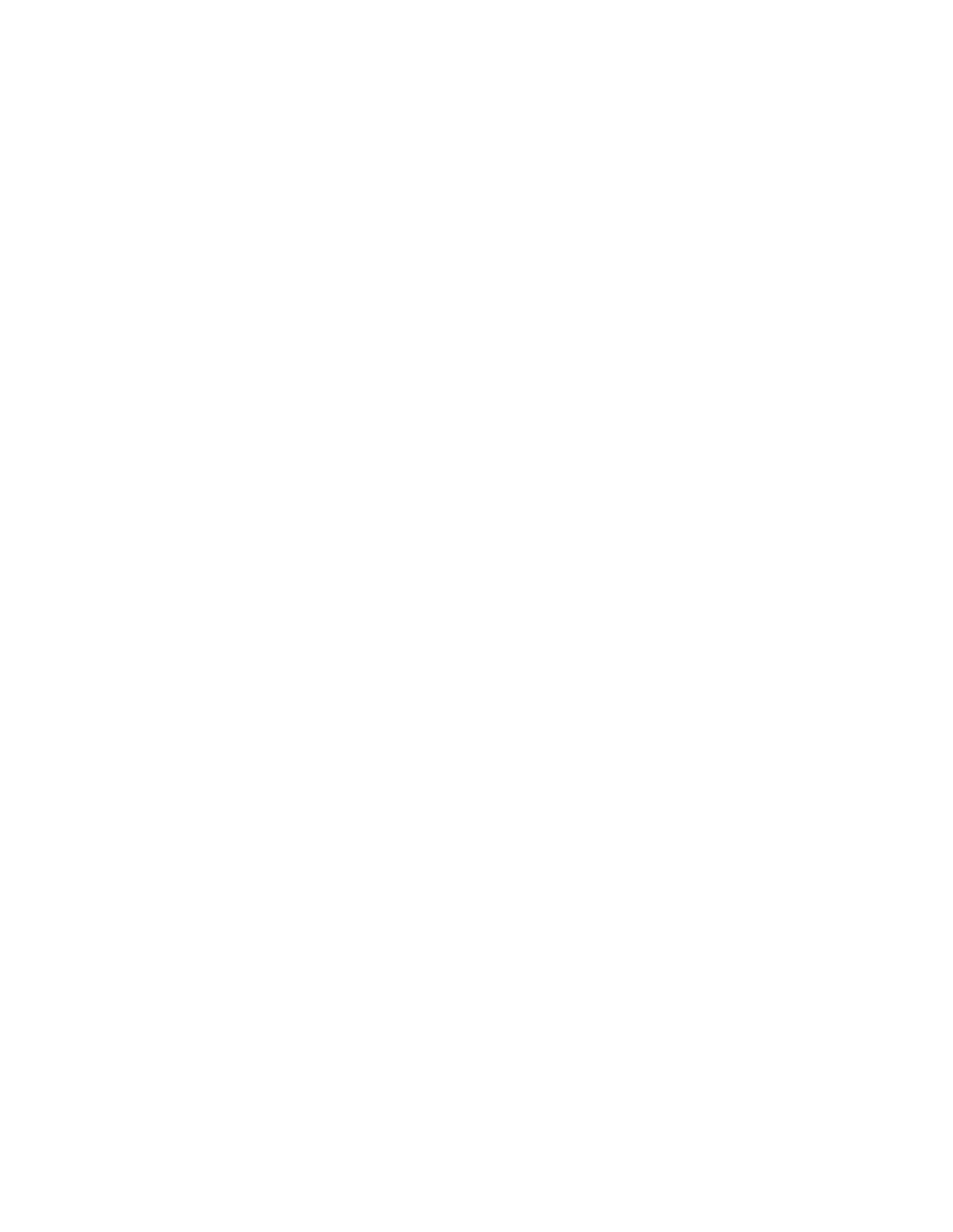# **Two Sorts Of Sinners Coming To Christ**

And him that COMETH." There are two sorts of sinners that are coming to Jesus Christ. First, Him that hath never, while of late, at all began to come. Second, Him that came formerly, and after that went back; but hath since bethought himself, and is now coming again. Both these sorts of sinners are intended by the HIM in the text, as is evident; because both are now the coming sinners. "And him that cometh."

First. [The newly- awakened comer] - For the first of these: the sinner that hath never, while of late, began to come, his way is more easy; I do not say, more plain and open to come to Christ than is the other - those last not having the clog of a guilty conscience, for the sin of backsliding, hanging at their heels. But all the encouragement of the gospel, with what invitations are therein contained to coming sinners, are as free and as open to the one as to the other; so that they may with the same freedom and liberty, as from the Word, both alike claim interest in the promise. "All things are ready;" all things for the coming backsliders, as well as for the others: "Come to the wedding." "And let him that is athirst come" (Matt 22:1- 4; Rev 22:17).

Second. [The returning backslider] - But having spoke to the first of these already, I shall here pass it by; and shall speak a word or two to him that is coming, after backsliding, to Jesus Christ for life. Thy way, O thou sinner of a double dye, thy way is open to come to Jesus Christ. I mean thee, whose heart, after long backsliding, doth think of turning to him again. Thy way, I say, is open to him, as is the way of the other sorts of comers; as appears by what follows: -

1. Because the text makes no exception against thee. It doth not say, And any him but a backslider, any him but him. The text doth not thus object, but indefinitely openeth wide its golden arms to every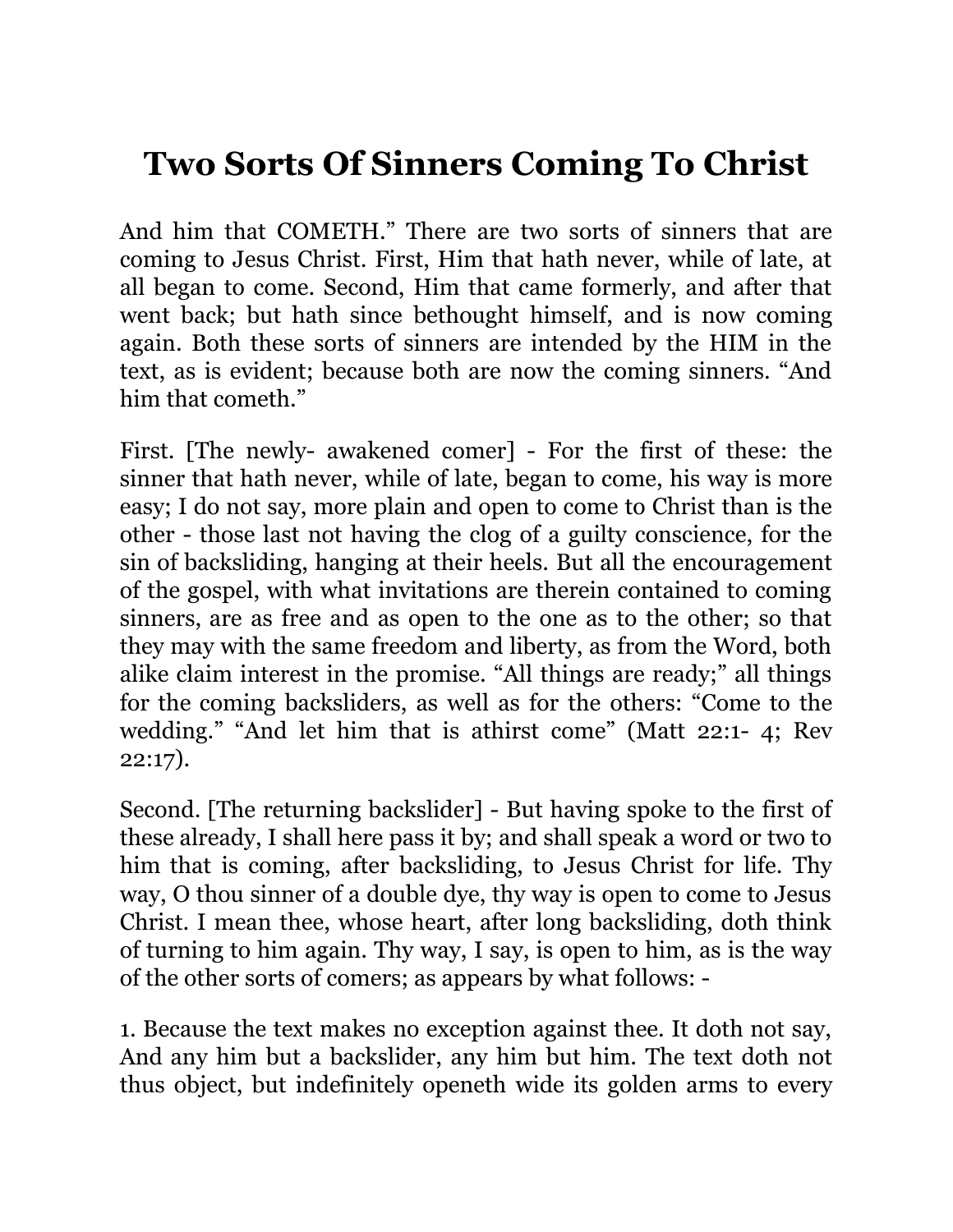coming soul, without the least exception; therefore thou mayest come. And take heed that thou shut not that door against thy soul by unbelief, which God has opened by his grace.

2. Nay, the text is so far from excepting against thy coming, that it strongly suggesteth that thou art one of the souls intended, O thou coming backslider; else what need that clause have been so inserted, "I will in no wise cast out?" As who should say, Though those that come now are such as have formerly backslidden, I will in "no wise" cast away the fornicator, the covetous, the railer, the drunkard, or other common sinners, nor yet the backslider neither.

3. That the backslider is intended is evident,

(1) For that he is sent to by name, "Go, tell his disciples and Peter" (Mark 16:7). But Peter was a godly man. True, but he was also a backslider, yea, a desperate backslider: he had denied his Master once, twice, thrice, cursing and swearing that he knew him not. If this was not backsliding, if this was not an high and eminent backsliding, yea, a higher backsliding than thou art capable of, I have thought amiss.

Again, when David had backslidden, and had committed adultery and murder in his backsliding, he must be sent to by name: "And," saith the text, "the Lord sent Nathan unto David." And he sent him to tell him, after he had brought him to unfeigned acknowledgment, "The Lord hath also put away, or forgiven thy sin" (2 Sam 12:1,13).

This man also was far gone: he took a man's wife, and killed her husband, and endeavoured to cover all with wicked dissimulation. He did this, I say, after God had exalted him, and showed him great favour; wherefore his transgression was greatened also by the prophet with mighty aggravations; yet he was accepted, and that with gladness, at the first step he took in his returning to Christ. For the first step of the backslider's return is to say, sensibly and unfeignedly, "I have sinned;" but he had no sooner said thus, but a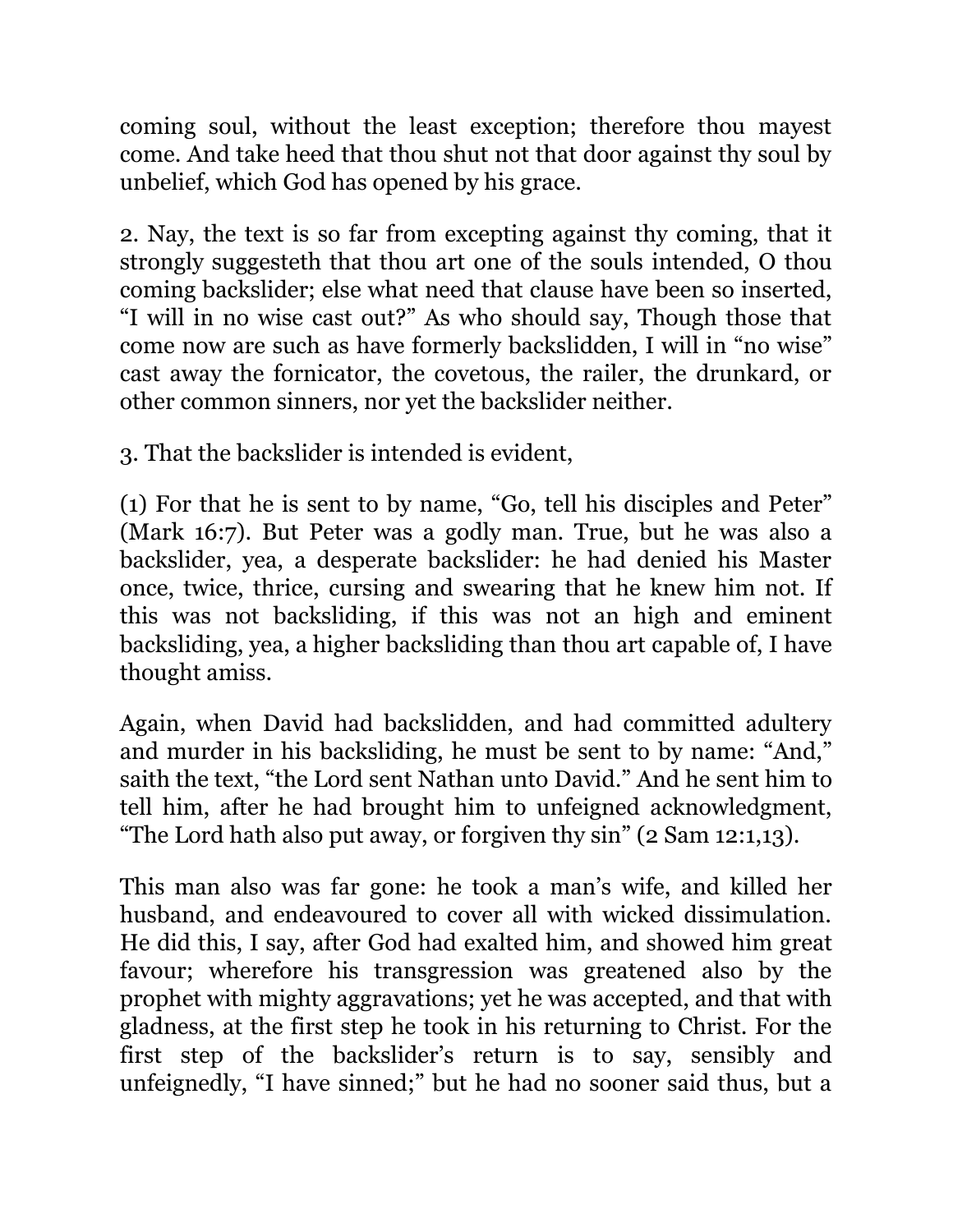pardon was produced, yea, thrust into his bosom: "And Nathan said unto David, The Lord hath also put away thy sin."

(2) As the person of the backslider is mentioned by name, so also is his sin, that, if possible, thy objections against thy returning to Christ may be taken out of thy way; I say, thy sin also is mentioned by name, and mixed, as mentioned, with words of grace and favour: "I will heal their backsliding, I will love them freely" (Hosea 14:4). What sayest thou now, backslider?

(3) Nay, further, thou art not only mentioned by name, and thy sin by the nature of it, but thou thyself, who art a returning backslider, put, (a) Amongst God's Israel, "Return, thou backsliding Israel, saith the Lord; and I will not cause mine anger to fall upon you; for I am merciful, saith the Lord, and I will not keep anger for ever" (Jer 3:12). (b) Thou art put among his children; among his children to whom he is married. "Turn, O backsliding children, for I am married unto you" (verse 14). (c) Yea, after all this, as if his heart was so full of grace for them, that he was pressed until he had uttered it before them, he adds, "Return, ye backsliding children, and I will heal your backslidings" (verse 22).

(4) Nay, further, the Lord hath considered, that the shame of thy sin hath stopped thy mouth, and made thee almost a prayerless man; and therefore he saith unto thee, "Take with you words, and turn to the Lord: say unto him, Take away all iniquity, and receive us graciously." See his grace, that himself should put words of encouragement into the heart of a backslider; as he saith in another place, "I taught Ephraim to go, taking him by the arms." This is teaching him to go indeed, to hold him up by the arms; by the chin, as we say (Hosea 14:2; 11:3).

From what has been said, I conclude, even as I said before, that the him in the text, and him that cometh, includeth both these sorts of sinners, and therefore both should freely come.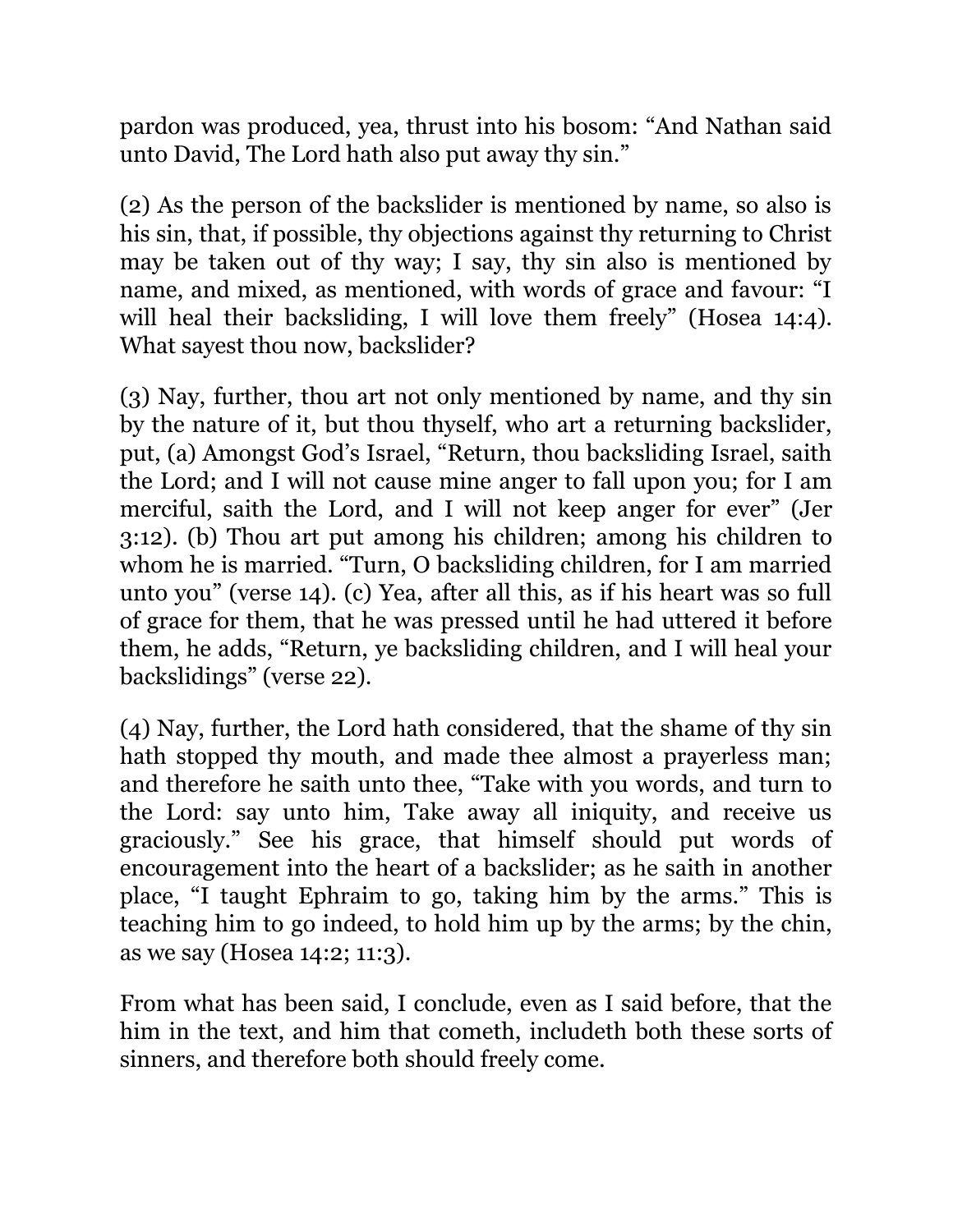Quest. 1. But where doth Jesus Christ, in all the word of the New Testament, expressly speak to a returning backslider with words of grace and peace? For what you have urged as yet, from the New Testament, is nothing but consequences drawn from this text. Indeed it is a full text for carnal ignorant sinners that come, but to me, who am a backslider, it yieldeth but little relief.

Ans. How! but little encouragement from the text, when it is said, "I will in now wise cast out"! What more could have been said? What is here omitted that might have been inserted, to make the promise more full and free? Nay, take all the promises in the Bible, all the freest promises, with all the variety of expressions of what nature or extent soever, and they can but amount to the expressions of this very promise, "I will in no wise cast out;" I will for nothing, by no means, upon no account, however they have sinned, however they have backslidden, however they have provoked, cast out the coming sinner. But,

Quest. 2. Thou sayest, Where doth Jesus Christ, in all the words of the New Testament, speak to a returning backslider with words of grace and peace, that is under the name of a backslider?

Ans. Where there is such plenty of examples in receiving backsliders, there is the less need for express words to that intent; one promise, as the text is, with those examples that are annexed, are instead of many promises. And besides, I reckon that the act of receiving is of as much, if not of more encouragement, than is a bare promise to receive; for receiving is as the promise, and the fulfilling of it too; so that in the Old Testament thou hast the promise, and in the New, the fulfilling of it; and that in divers examples.

1. In Peter. Peter denied his master, once, twice, thrice, and that with open oath; yet Christ receives him again without any the least hesitation or stick. Yea, he slips, stumbles, falls again, in downright dissimulation, and that to the hurt and fall of many others; but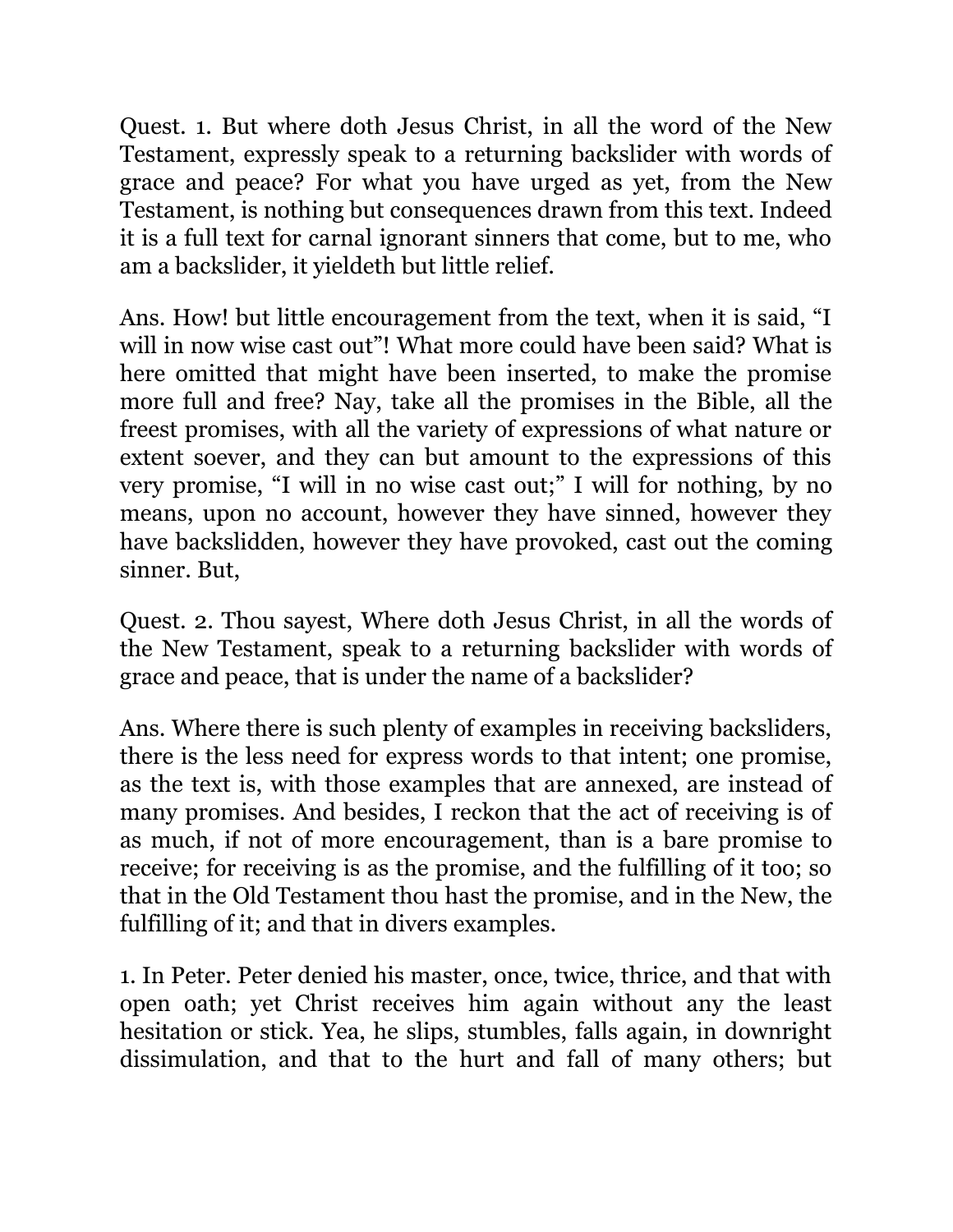neither of this doth Christ make a bar to his salvation, but receives him again at his return, as if he knew nothing of the fault (Gal 2).

2. The rest of the disciples, even all of them, did backslide and leave the Lord Jesus in his greatest straits. "Then all the disciples forsook him and fled," (Matt 26:56), they returned, as he had foretold, every one to his own, and left him alone; but this also he passes over as a very light matter. Not that it was so indeed in itself, but the abundance of grace that was in him did lightly roll it away; for after his resurrection, when first he appeared unto them, he gives them not the least check for their perfidious dealings with him, but salutes them with words of grace, saying, "All hail! be not afraid, peace be to you; all power in heaven and earth is given unto me." True, he rebuked them for their unbelief, for the which also thou deservest the same. For it is unbelief that alone puts Christ and his benefits from us (John 16:52; Matt 28:9- 11; Luke 24:39; Mark 16:14).

3. The man that after a large profession lay with his father's wife, committed a high transgression, even such a one that at that day was not heard of, no, not among the Gentiles. Wherefore this was a desperate backsliding; yet, at his return, he was received, and accepted again to mercy (1 Cor 5:1,2; 2 Cor 2:6- 8).

4. The thief that stole was bid to steal no more; not at all doubting but that Christ was ready to forgive him this act of backsliding (Eph 4:28).

Now all these are examples, particular instances of Christ's readiness to receive the backsliders to mercy; and, observe it, examples and proofs that he hath done so are, to our unbelieving hearts, stronger encouragements than bare promises that so he will do.

But again, the Lord Jesus hath added to these, for the encouragement of returning backsliders, to come to him. (1) A call to come, and he will receive them (Rev 2:1- 5; 14- 16; 20- 22; 3:1- 3; 15- 22). Wherefore New Testament backsliders have encouragement to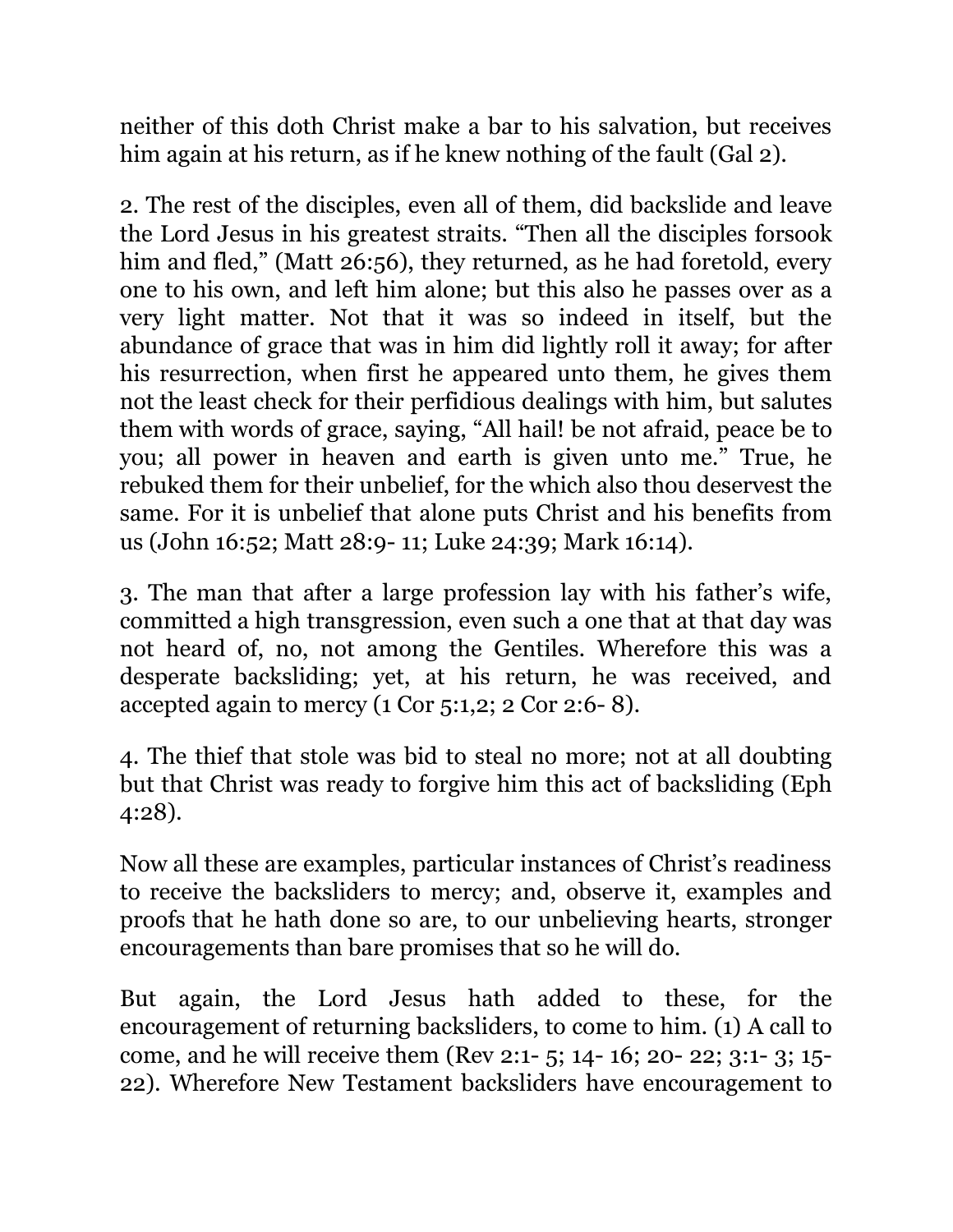come. (2) A declaration of readiness to receive them that come, as here in the text, and in many other places, is plain. Therefore, "Set thee up waymarks, make thee high heaps," of the golden grace of the gospel, "set thine heart toward the highway, even the way which thou wentest." When thou didst backslide; "turn again, O virgin of Israel, turn again to these thy cities" (Jer 31:21).

"And him that cometh." He saith not, and him that talketh, that professeth, that maketh a show, a noise, or the like; but, him that cometh. Christ will take leave to judge, who, among the many that make a noise, they be that indeed are coming to him. It is not him that saith he comes, nor him of whom others affirm that he comes; but him that Christ himself shall say doth come, that is concerned in this text. When the woman that had the bloody issue came to him for cure, there were others as well as she, that made a great bustle about him, that touched, yea, thronged him. Ah, but Christ could distinguish this woman from them all; "And he looked round about" upon them all, "to see her that had done this thing" (Mark 5:25- 32). He was not concerned with the thronging, or touchings of the rest; for theirs were but accidental, or at best, void of that which made her touch acceptable. Wherefore Christ must be judge who they be that in truth are coming to him; Every man's ways are right in his own eyes, "but the Lord weigheth the spirits" (Prov 16:2). It standeth therefore every one in hand to be certain of their coming to Jesus Christ; for as thy coming is, so shall thy salvation be. If thou comest indeed, thy salvation shall be indeed; but if thou comest but in outward appearance, so shall thy salvation be; but of coming, see before, as also afterwards, in the use and application.

"And him that cometh TO ME." These words to me are also well to be heeded; for by them, as he secureth those that come to him, so also he shows himself unconcerned with those that in their coming rest short, to turn aside to others; for you must know, that every one that comes, comes not to Jesus Christ; some that come, come to Moses, and to his law, and there take up for life; with these Christ is not concerned; with these his promise hath not to do. "Christ is become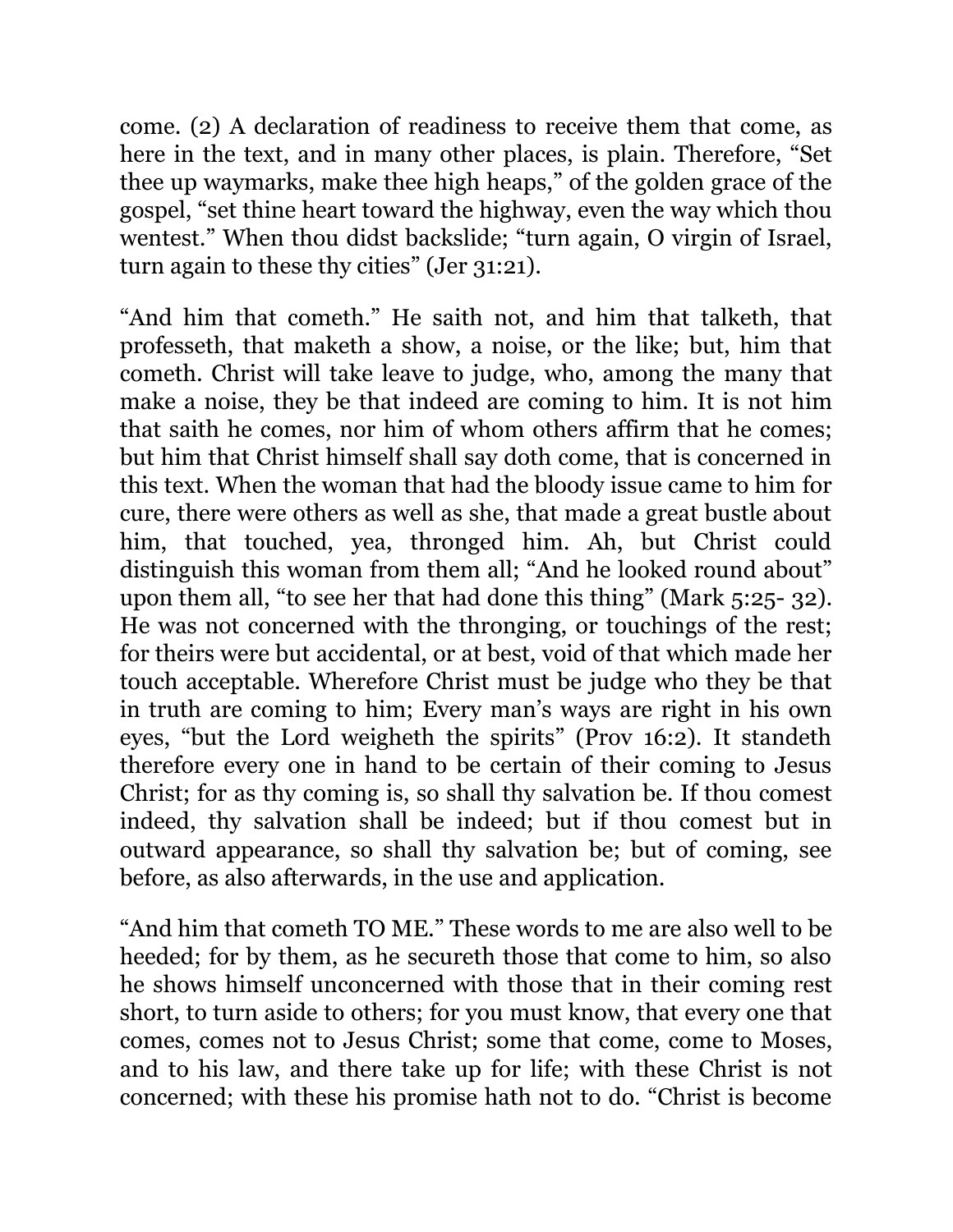of no effect unto you; whosoever of you are justified by the law, ye are fallen from grace" (Gal 5:4). Again, some that came, came no further than to gospel ordinances, and there stay; they came not through them to Christ; with these neither is he concerned; nor will their "Lord, Lord," avail them anything in the great and dismal day. A man may come to, and also go from the place and ordinances of worship, and yet not be remembered by Christ. "So I saw the wicked buried," said Solomon, "who had come and gone from the place of the holy, and they were forgotten in the city where they had so done; this is also vanity" (Eccl 8:10).

"TO ME." These words, therefore, are by Jesus Christ very warily put in, and serve for caution and encouragement; for caution, lest we take up in our coming anywhere short of Christ; and for encouragement to those that shall in their coming, come past all; till they come to Jesus Christ. "And him that cometh to me I will in no wise cast out."

Reader, if thou lovest thy soul, take this caution kindly at the hands of Jesus Christ. Thou seest thy sickness, thy wound, thy necessity of salvation. Well, go not to king Jareb, for he cannot heal thee, nor cure thee of thy wound (Hosea 5:13). Take the caution, I say, lest Christ, instead of being a Saviour unto thee, becomes a lion, a young lion, to tear thee, and go away (Hosea 5:14).

There is a coming, but not to the Most High; there is a coming, but not with the whole heart, but as it were feignedly; therefore take the caution kindly (Jer 3:10; Hosea 7:16).

"And him that cometh TO ME;" Christ as a Saviour will stand alone, because his own arm alone hath brought salvation unto him. He will not be joined with Moses, nor suffer John Baptist to be tabernacled by him. I say they must vanish, for Christ will stand alone (Luke 9:28- 36). Yea, God the Father will have it so; therefore they must be parted from him, and a voice from heaven must come to bid the disciples hear only the beloved Son. Christ will not suffer any law,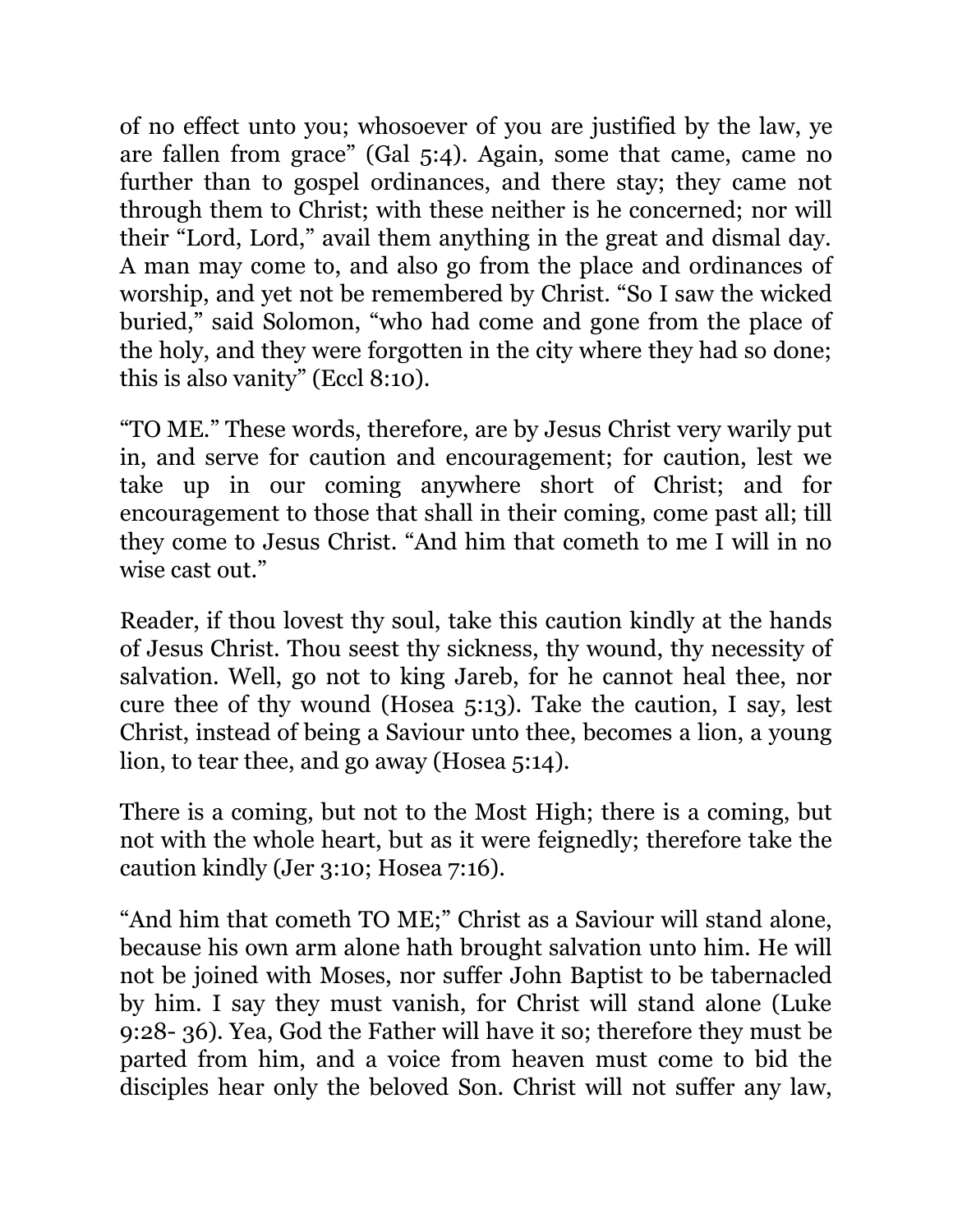ordinance, statute, or judgment, to be partners with him in the salvation of the sinner. Nay, he saith not, and him that cometh to my WORD; but, and him that cometh to ME. The words of Christ, even his most blessed and free promises, such as this in the text, are not the Saviour of the world; for that is Christ himself, Christ himself only. The promises, therefore, are but to encourage the coming sinner to come to Jesus Christ, and not to rest in them, short of salvation by him. "And him that cometh TO ME." The man, therefore, that comes aright, casts all things behind his back, and looketh at, nor hath his expectations from ought, but the Son of God alone; as David said, "My soul, wait thou only upon God; for my expectation is from him. He only is my rock, and my salvation; he is my defence; I shall not be moved" (Psa 62:5,6). His eye is to Christ, his heart is to Christ, and his expectation is from him, from him only.

Therefore the man that comes to Christ, is one that hath had deep considerations of his own sins, slighting thoughts of his own righteousness, and high thoughts of the blood and righteousness of Jesus Christ; yea, he sees, as I have said, more virtue in the blood of Christ to save him, than there is in all his sins to damn him. He therefore setteth Christ before his eyes; there is nothing in heaven or earth, he knows, that can save his soul and secure him from the wrath of God, but Christ; that is, nothing but his personal righteousness and blood.

Import of the words IN NO WISE

"And him that cometh to me, I will in no wise cast out." IN NO WISE: by these words there is [First,] Something expressed; and [Second,] Something implied.

First, That which is expressed is Christ Jesus, his unchangeable resolution to save the coming sinner; I will in no wise reject him, or deny him the benefit of my death and righteousness. This word, therefore, is like that which he speaks of the everlasting damnation of the sinner in hell- fire; "He shall by no means depart thence;" that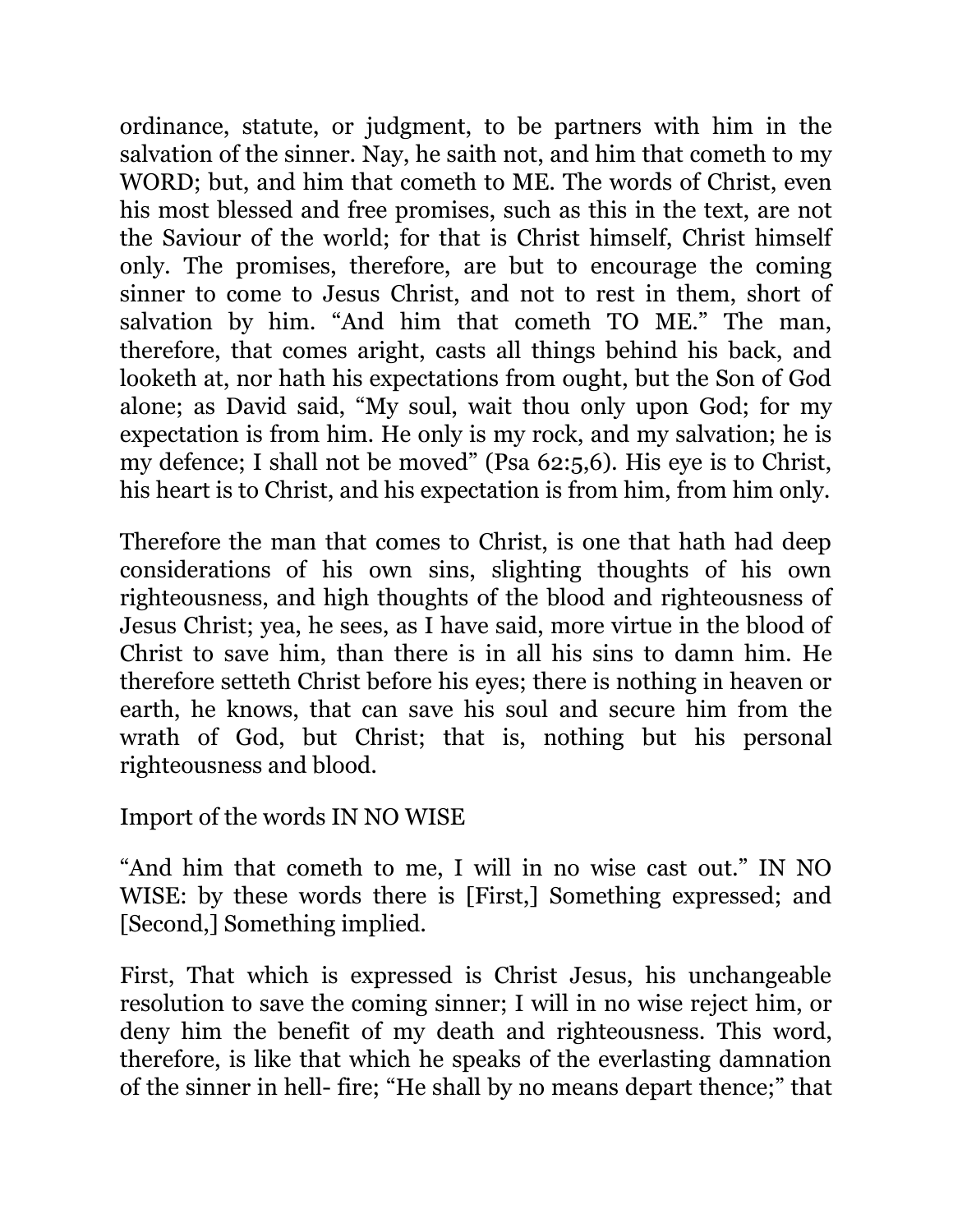is, never, never come out again, no, not to all eternity (Matt 5:26; 25:46). So that as he that is condemned into hell- fire hath no ground of hope for his deliverance thence; so him that cometh to Christ, hath no ground to fear he shall ever be cast in thither.

"Thus saith the Lord, If heaven above can be measured, and the foundations of the earth searched out beneath, I will also cast off all the seed of Israel, for all that they have done, saith the Lord" (Jer 31:37). "Thus saith the Lord, If my covenant be not with day and night, and if I have not appointed the ordinances of heaven and earth, then will I cast away the seed of Jacob" (Jer 33:25,26). But heaven cannot be measured, nor the foundations of the earth searched out beneath; his covenant is also with day and night, and he hath appointed the ordinances of heaven; therefore he will not cast away the seed of Jacob, who are the coming ones, but will certainly save them from the dreadful wrath to come (Jer 50:4,5). By this, therefore, it is manifest, that it was not the greatness of sin, nor the long continuance in it, no, nor yet the backsliding, nor the pollution of thy nature, that can put a bar in against, or be an hindrance of, the salvation of the coming sinner. For, if indeed this could be, then would this solemn and absolute determination of the Lord Jesus, of itself, fall to the ground, and be made of none effect. But his "counsel shall stand, and he will do all his pleasure;" that is, his pleasure in this; for his promise, as to this irreversible conclusion, ariseth of his pleasure; he will stand to it, and will fulfil it, because it is his pleasure (Isa 46:10,11).

Suppose that one man had the sins, or as many sins as an hundred, and another should have an hundred times as many as he; yet, if they come, this word, "I will in no wise cast out," secures them both alike.

Suppose a man hath a desire to be saved, and for that purpose is coming in truth to Jesus Christ; but he, by his debauched life, has damned many in hell; why, the door of hope is by these words set as open for him, as it is for him that hath not the thousandth part of his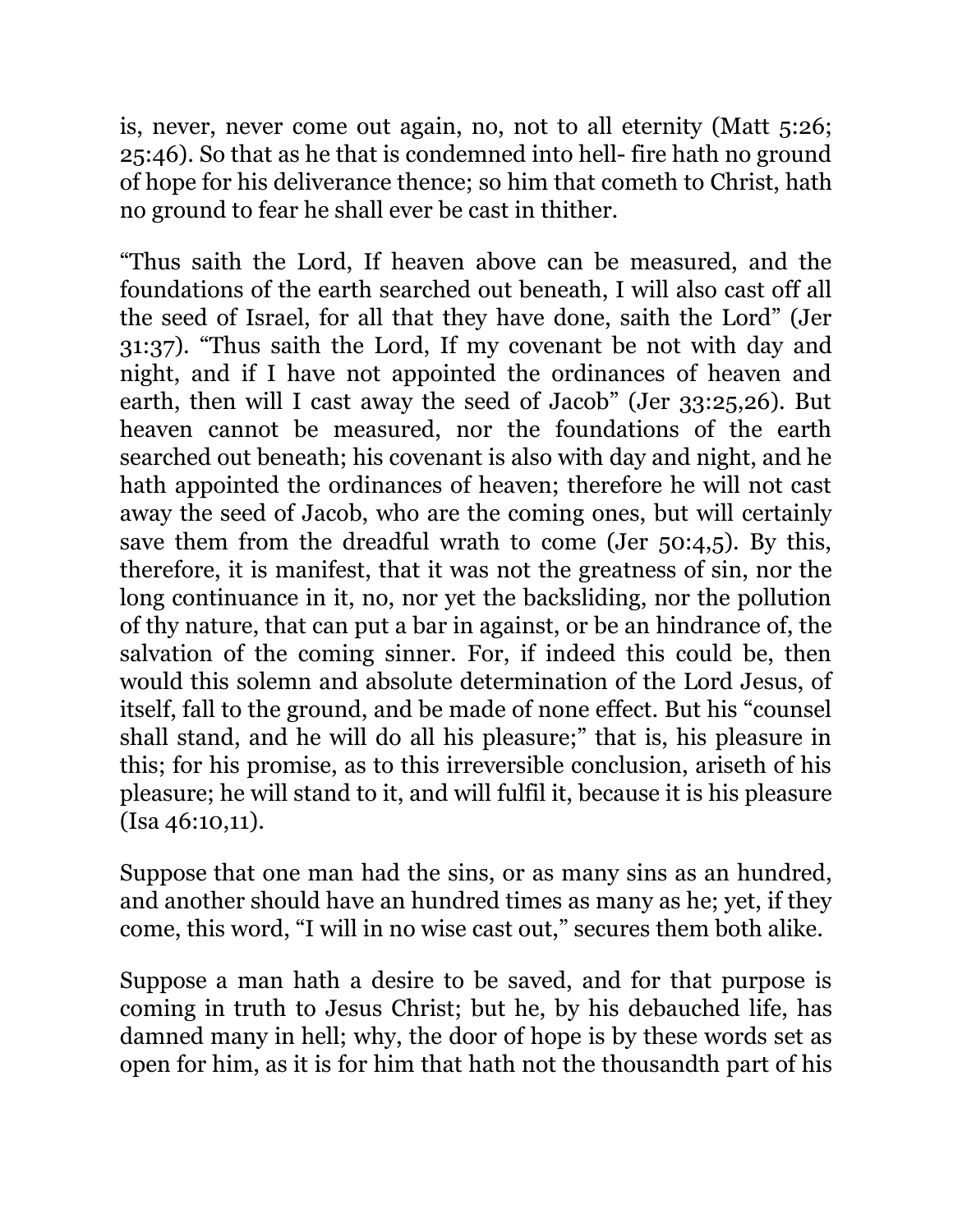transgressions. "And him that cometh to me I will in no wise cast out."

Suppose a man is coming to Christ to be saved, and hath nothing but sin, and an ill- spent life, to bring with him; why, let him come, and welcome to Jesus Christ, "And he will in no wise cast him out" (Luke 7:42). Is not this love that passeth knowledge? Is not this love the wonderment of angels? And is not this love worthy of all acceptation at the hands and hearts of all coming sinners?

Hindrances in coming to Christ

Second, That which is implied in the words is, 1. The coming souls have those that continually lie at Jesus Christ to cast them off. 2. The coming souls are afraid that those will prevail with Christ to cast them off. For these words are spoken to satisfy us, and to stay up our spirits against these two dangers: "I will in no wise cast out."

1. For the first, Coming souls have those that continually lie at Jesus Christ to cast them off. And there are three things that thus bend themselves against the coming sinner.

(1) There is the devil, that accuser of the brethren, that accuses them before God, day and night (Rev 12:10). This prince of darkness is unwearied in this work; he doth it, as you see, day and night; that is, without ceasing. He continually puts in his caveats against thee, if so be he may prevail. How did he ply it against that good man Job, if possibly he might have obtained his destruction in hell- fire? He objected against him, that he served not God for nought, and tempted God to put forth his hand against him, urging, that if he did it, he would curse him to his face; and all this, as God witnesseth, "he did without a cause" (Job 1:9- 11; 2:4,5). How did he ply it with Christ against Joshua the high- priest? "And he showed me Joshua," said the prophet, "the high- priest, standing before the angel of the Lord, and Satan standing at his right hand to resist him" (Zech 3:1).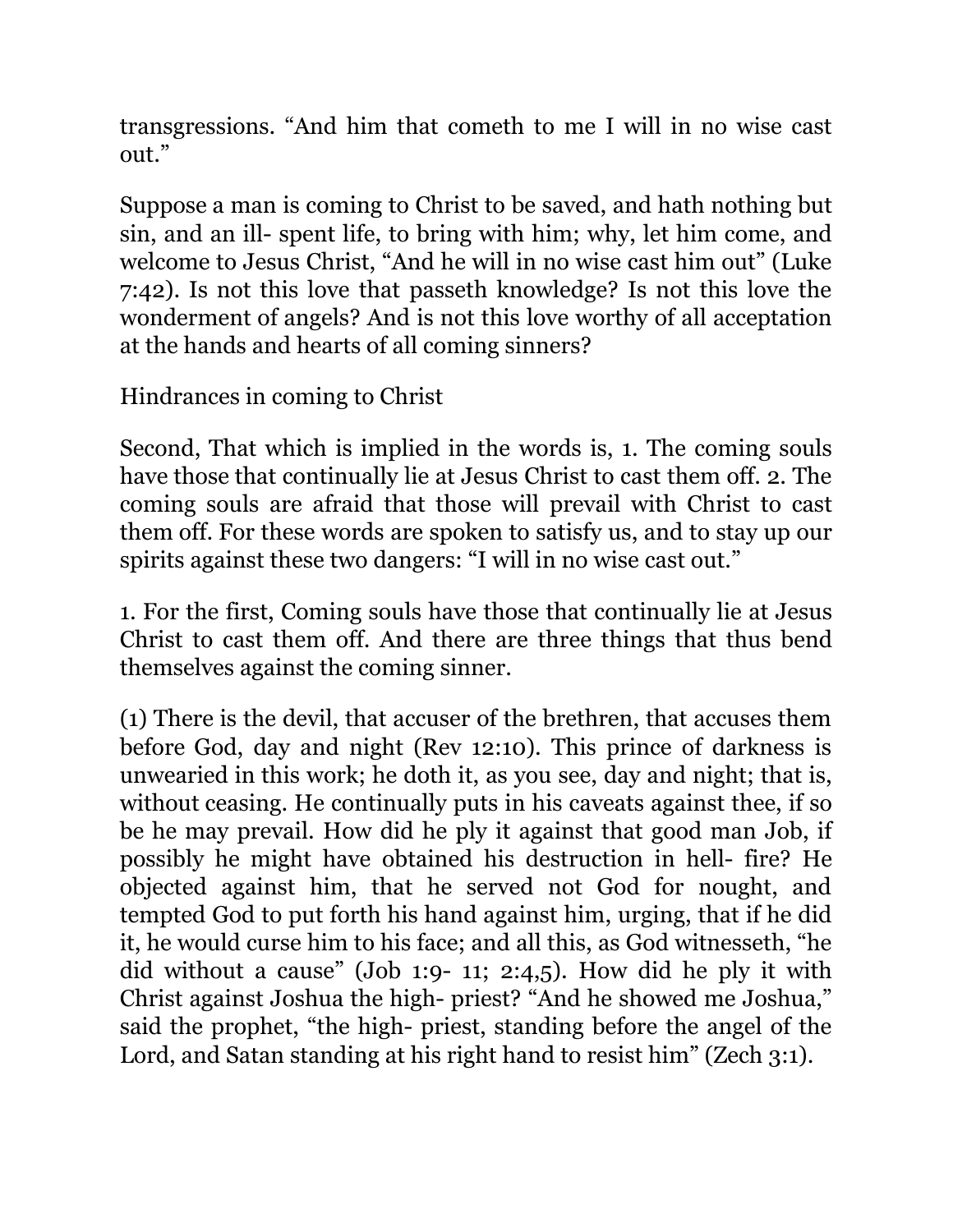To resist him; that is, to prevail with the Lord Jesus Christ to resist him; objecting the uncleanness and unlawful marriage of his sons with the Gentiles; for that was the crime that Satan laid against them (Ezra 10:18). Yea, and for aught I know, Joshua was also guilty of the fact; but if not of that, of crimes no whit inferior; for he was clothed with filthy garments, as he stood before the angel. Neither had he one word to say in vindication of himself, against all that this wicked one had to say against him. But notwithstanding that, he came off well; but he might for it thank a good Lord Jesus, because he did not resist him, but contrariwise, took up his cause, pleaded against the devil, excusing his infirmity, and put justifying robes upon him before his adversary's face.

"And the Lord said unto Satan, The Lord rebuke thee, O Satan, even the Lord that hath chosen Jerusalem, rebuke thee. Is not this a brand plucked out of the fire? And he answered and spoke to those that stood before him, saying, Take away the filthy garments from him; and unto him he said, Behold, I have caused thine iniquity to pass from thee, and I will clothe thee with change of raiment" (Zech 3:2- 4).

Again, how did Satan ply it against Peter, when he desired to have him, that he might sift him as wheat? that is, if possible, sever all grace from his heart, and leave him nothing but flesh and filth, to the end that he might make the Lord Jesus loathe and abhor him. "Simon, Simon," said Christ, "Satan hath desired to have you, that he may sift you as wheat." But did he prevail against him? No: "But I have prayed for thee, that thy faith fail not." As who should say, Simon, Satan hath desired me that I would give thee up to him, and not only thee, but all the rest of thy brethren - for that the word you imports - but I will not leave thee in his hand: I have prayed for thee, thy faith shall not fail; I will secure thee to the heavenly inheritance (Luke 22:30- 32).

(2) As Satan, so every sin of the coming sinner, comes in with a voice against him, if perhaps they may prevail with Christ to cast off the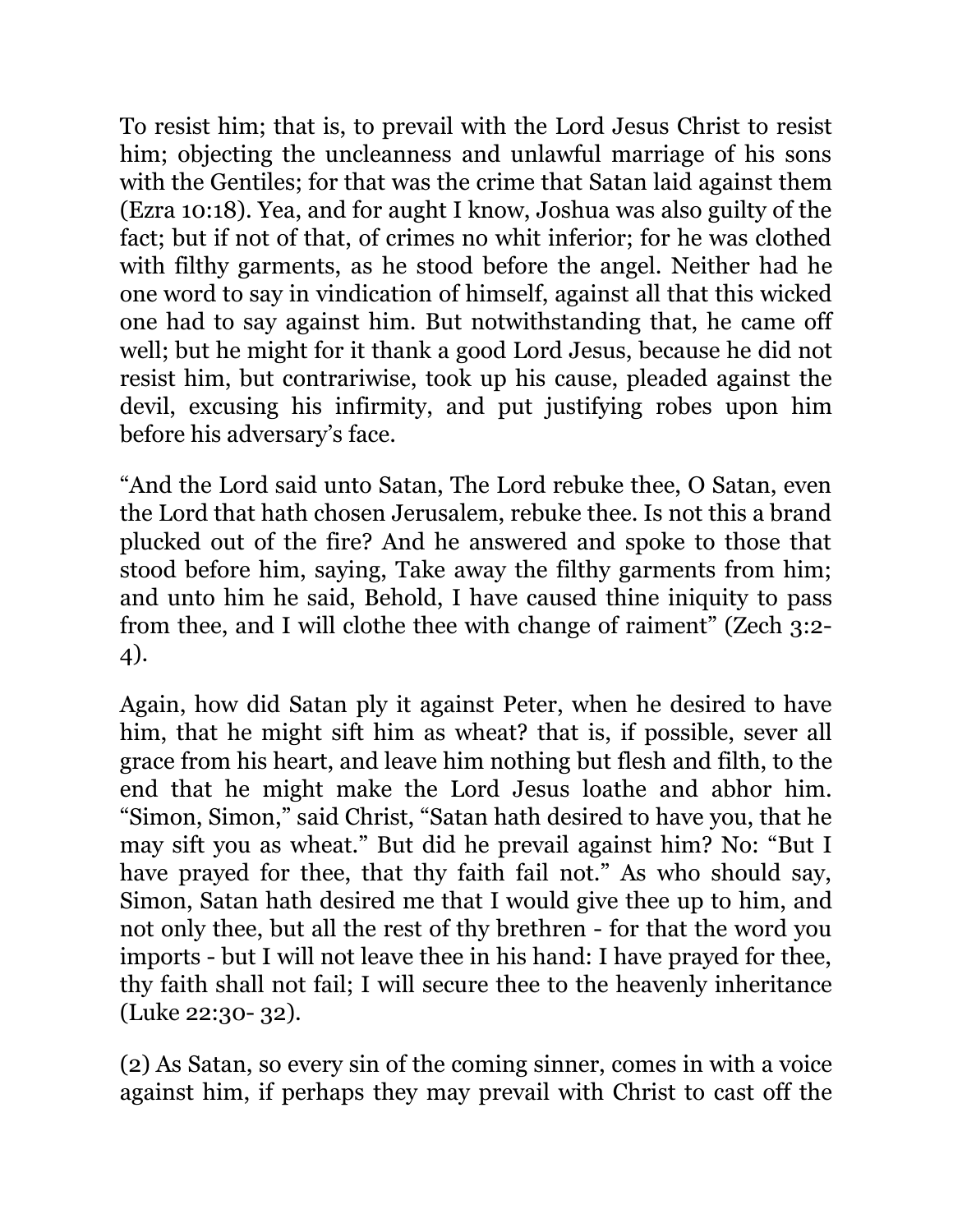soul. When Israel was coming out of Egypt to Canaan, how many times had their sins thrown them out of the mercy of God, had not Moses, as a type of Christ, stood in the breach to turn away his wrath from them! (Psa 106:23). Our iniquities testify against us, and would certainly prevail against us, to our utter rejection and damnation, had we not an advocate with the Father, Jesus Christ the righteous (1 John 2:1,2).

The sins of the old world cried them down to hell; the sins of Sodom fetched upon them fire from heaven, which devoured them; the sins of the Egyptians cried them down to hell, because they came not to Jesus Christ for life. Coming sinner, thy sins are no whit less than any; nay, perhaps, they are as big as all theirs. Why is it then, that thou livest when they are dead, and that thou hast a promise of pardon when they had not? "Why, thou art coming to Jesus Christ;" and therefore sin shall not be thy ruin.

(3) As Satan and sin, so the law of Moses, as it is a perfect holy law, hath a voice against you before the face of God. "There is one that accuseth you, even Moses," his law (John 5:45). Yea, it accuseth all men of transgression that have sinned against it; for as long as sin is sin, there will be a law to accuse for sin. But this accusation shall not prevail against the coming sinner; because it is Christ that died, and that ever lives, to make intercession for them that "come to God by him" (Rom 8; Heb 7:25).

These things, I say, do accuse us before Christ Jesus; yea, and also to our own faces, if perhaps they might prevail against us. But these words, "I will in no wise cast out," secureth the coming sinner from them all.

The coming sinner is not saved, because there is none that comes in against him; but because the Lord Jesus will not hear their accusations, will not cast out the coming sinner. When Shimei came down to meet king David, and to ask for pardon for his rebellion, up starts Abishai, and puts in his caveat, saying, Shall not Shimei die for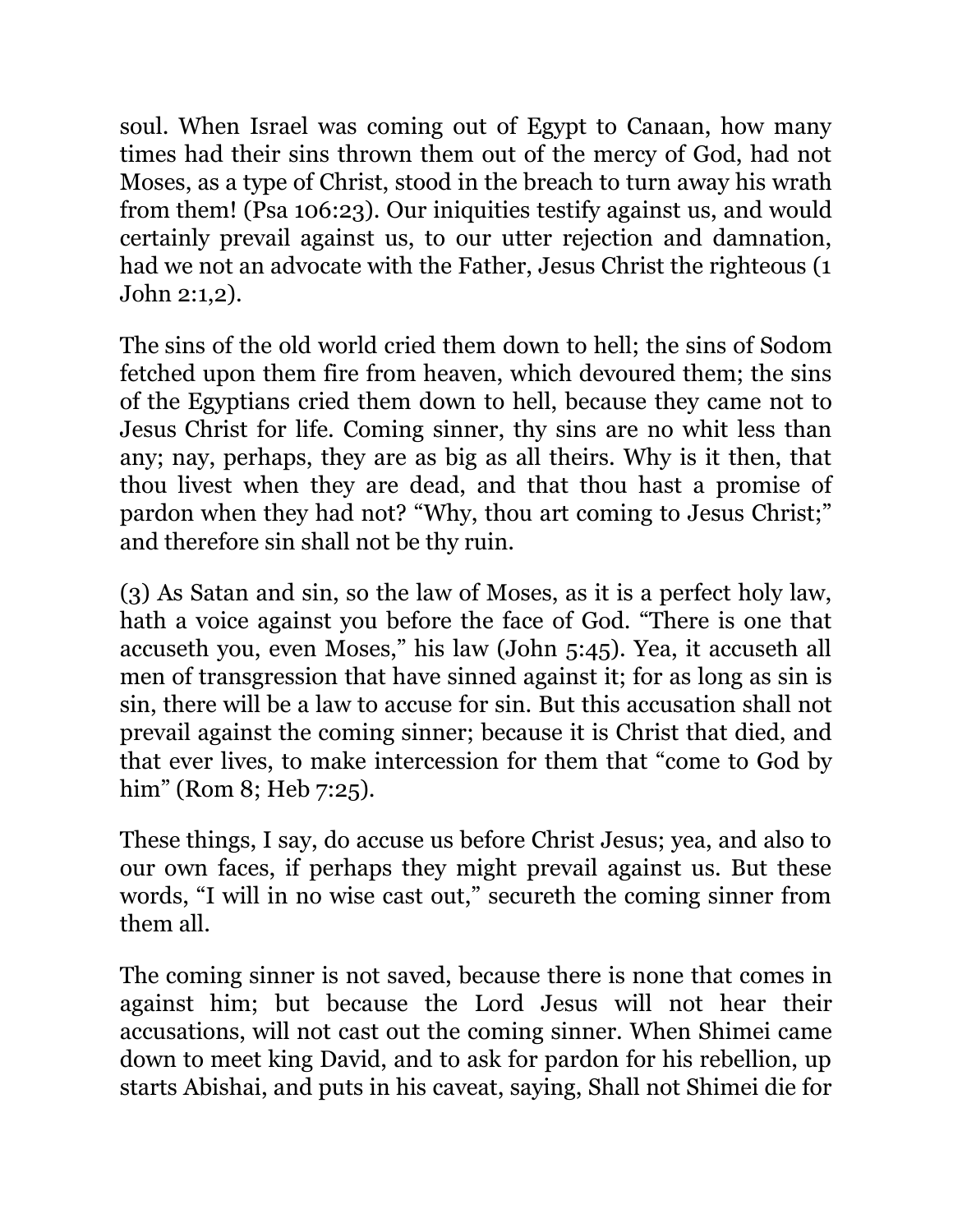this? This is the case of him that comes to Christ. He hath this Abishai, and that Abishai, that presently steps in against him, saying, Shall not this rebel's sins destroy him in hell? Read further. But David answered, "What have I to do with you, ye sons of Zeruiah, that ye should this day be adversaries unto me? Shall there any man be put to death this day in Israel, for do not I know, that I am king this day over Israel?" (2 Sam 19:16- 22). That is Christ's answer by the text, to all that accuse the coming Shimeis. What have I to do with you, that accuse the coming sinners to me? I count you adversaries, that are against my showing mercy to them. Do not I know that I am exalted this day to be king of righteousness, and king of peace? "I will in no wise cast them out."

2. But again, these words do closely imply, that the coming souls are afraid that these accusers will prevail against them, as is evident, because the text is spoken for their relief and succour. For that need not be, if they that are coming were not subject to fear and despond upon this account. Alas, there is guilt, and the curse lies upon the conscience of the coming sinner!

Besides, he is conscious to himself what a villain, what a wretch he hath been against God and Christ. Also he now knows, by woeful experience, how he hath been at Satan's beck, and at the motion of every lust. He hath now also new thoughts of the holiness and justice of God. Also he feels, that he cannot forbear sinning against him. For the motions of sins, which are by the law, doth still work in his members, to bring forth fruit unto death (Rom 7:5). But none of this needs be [a discouragement] since we have so good, so tenderhearted, and so faithful a Jesus to come to, who will rather overthrow heaven and earth, than suffer a tittle of this text to fail. "And him that cometh to me I will in no wise cast out."

Import of the words TO CAST OUT

Now, we have yet to inquire into two things that lie in the words, to which there hath yet been nothing said. As, FIRST, What it is to cast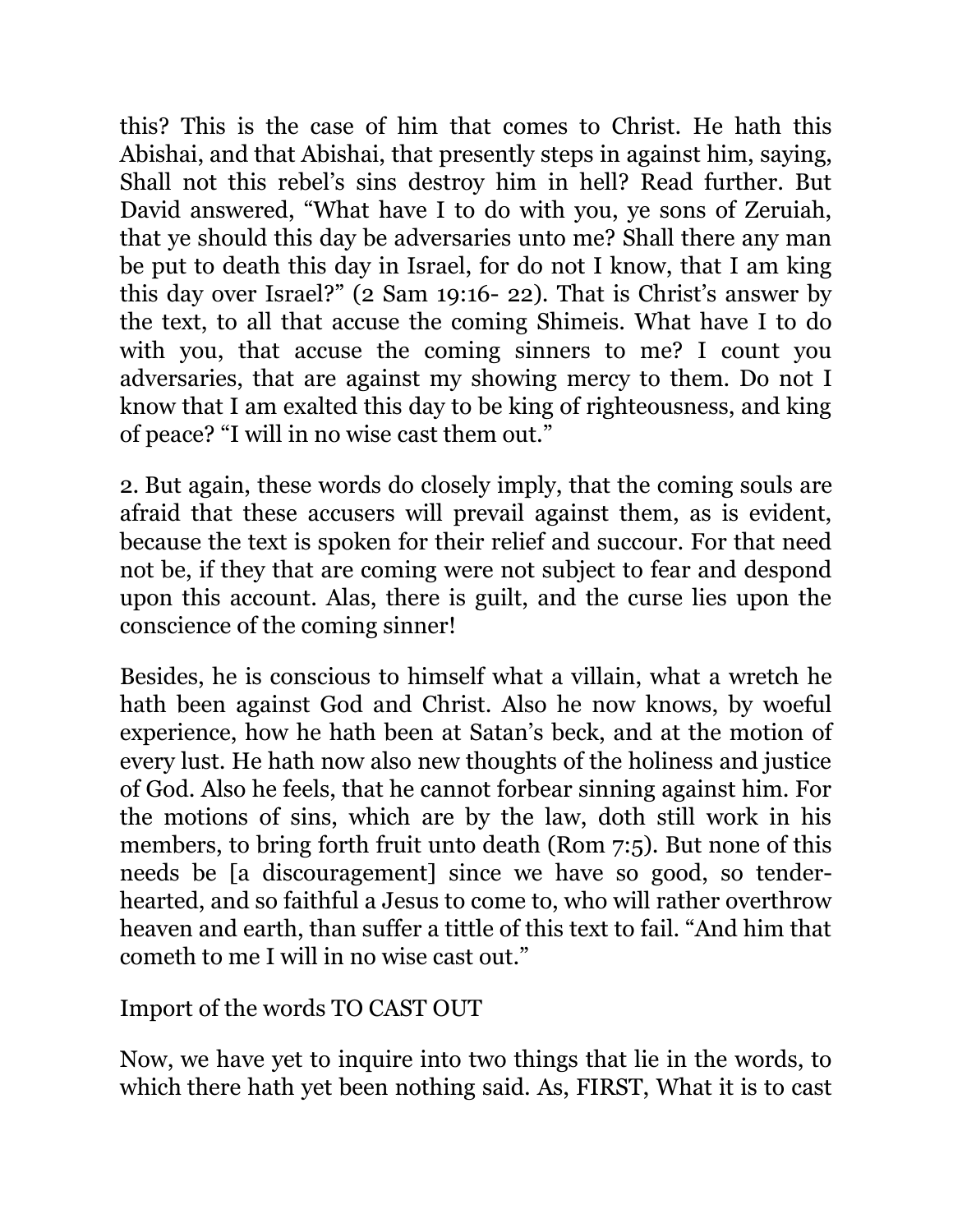out. SECOND, How it appears that Christ hath power to save or cast out?

# **What It Is To Cast Out**

FIRST. For the first of these, What it is to cast out. To this I will speak, First, Generally. Second, More particularly.

[First, Generally]

1. To cast out, is to slight and despise, and contemn; as it is said of Saul's shield, "it was vilely cast away," (2 Sam 1:21), that is, slighted and contemned. Thus it is with the sinners that come not to Jesus Christ. He slights, despises, and contemns them; that is, "casts them away."

2. Things cast away are reputed as menstruous cloths, and as the dirt of the street (Isa 3:24; Psa 18:42; Matt 5:13; 15:17). And thus it shall be with the men that come not to Jesus Christ, they shall be counted as menstruous, and as the dirt in the streets.

3. To be cast out, or off, it is to be abhorred, not to be pitied; but to be put to perpetual shame (Psa 44:9; 89:38; Amos 1:11). But,

Second, More particularly, to come to the text. The casting out here mentioned is not limited to this or the other evil: therefore it must be extended to the most extreme and utmost misery. Or thus: He that cometh to Christ shall not want anything that may make him gospelly- happy in this world, or that which is to come; nor shall he want anything that cometh not, that may make him spiritually and eternally miserable. But further, As it is to be generally taken [as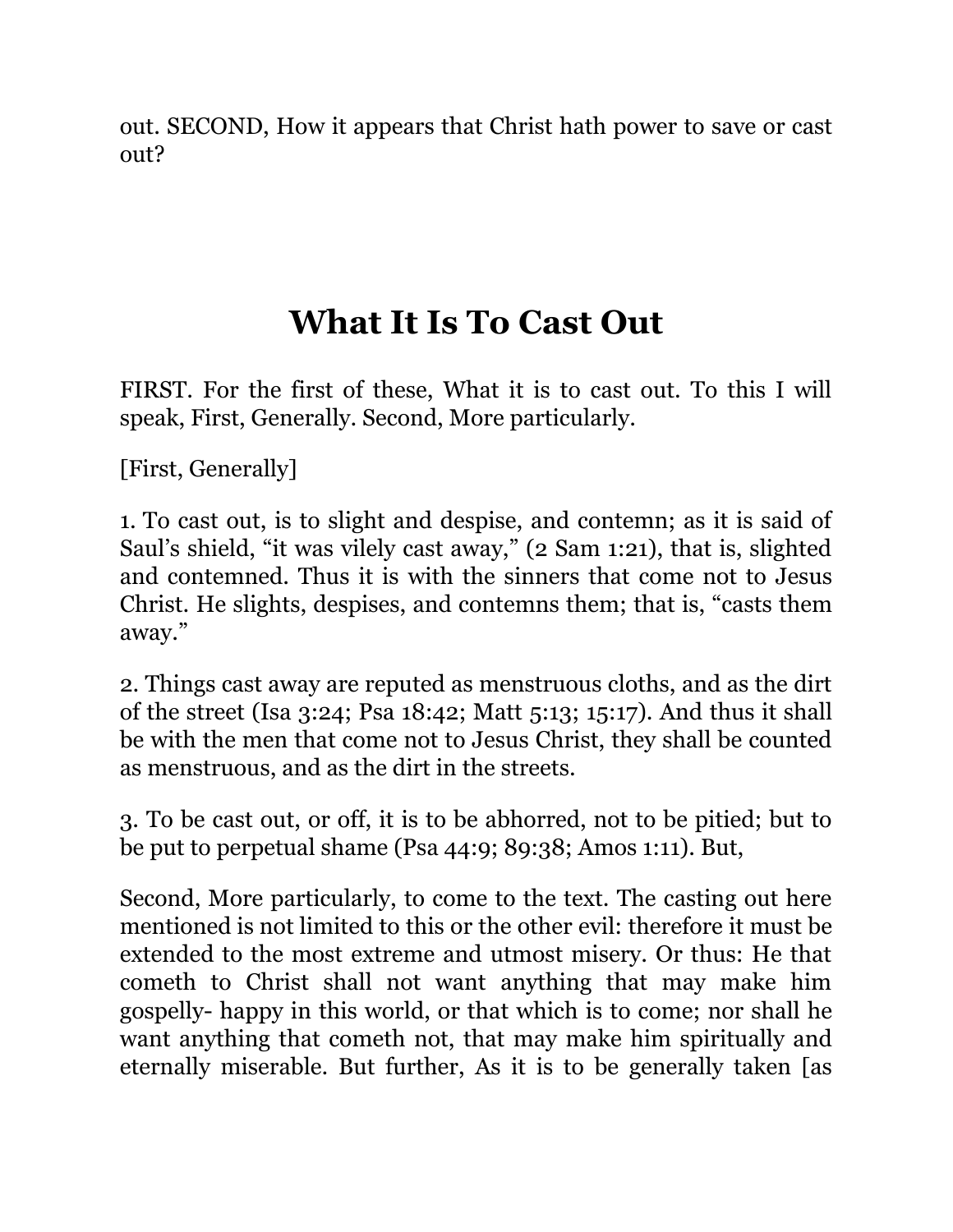respecteth the things that are now], so it respecteth things that shall be hereafter.

I. For the things that are now, they are either, 1. More general: Or, 2. More particular.

1. More general, thus:

(1) It is "to be cast out" of the presence and favour of God. Thus was Cain cast out: "Thou has driven," or cast "me out this day; from thy face," that is, from thy favour "shall I be hid." A dreadful complaint! But the effect of a more dreadful judgment! (Gen 4:14; Jer 23:39; 1 Chron 28:9).

(2) "To be cast out," is to be cast out of God's sight. God will look after them no more, care for them no more; nor will he watch over them any more for good (2 Kings 17:20; Jer 7:15). Now they that are so, are left like blind men, to wander and fall into the pit of hell. This, therefore, is also a sad judgment! therefore here is the mercy of him that cometh to Christ. He shall not be left to wander at uncertainties. The Lord Jesus Christ will keep him, as a shepherd doth his sheep (Psa 23). "Him that cometh to me I will in no wise cast out."

(3) "To be cast out," is to be denied a place in God's house, and to be left as fugitives and vagabonds, to pass a little time away in this miserable life, and after that to go down to the dead (Gal 4:30; Gen 4:13,14; 21:10). Therefore here is the benefit of him that cometh to Christ, he shall not be denied a place in God's house. They shall not be left like vagabonds in the world. "Him that cometh to me I will in no wise cast out." See Proverbs 14:26, Isaiah 56:3- 5, Ephesians 1:1922, 1 Corinthians 3:21- 23.

(4) In a word, "To be cast out," is to be rejected as are the fallen angels. For their eternal damnation began at their being cast down from heaven to hell. So then, not to be cast out, is to have a place, a house, and habitation there; and to have a share in the privileges of elect angels.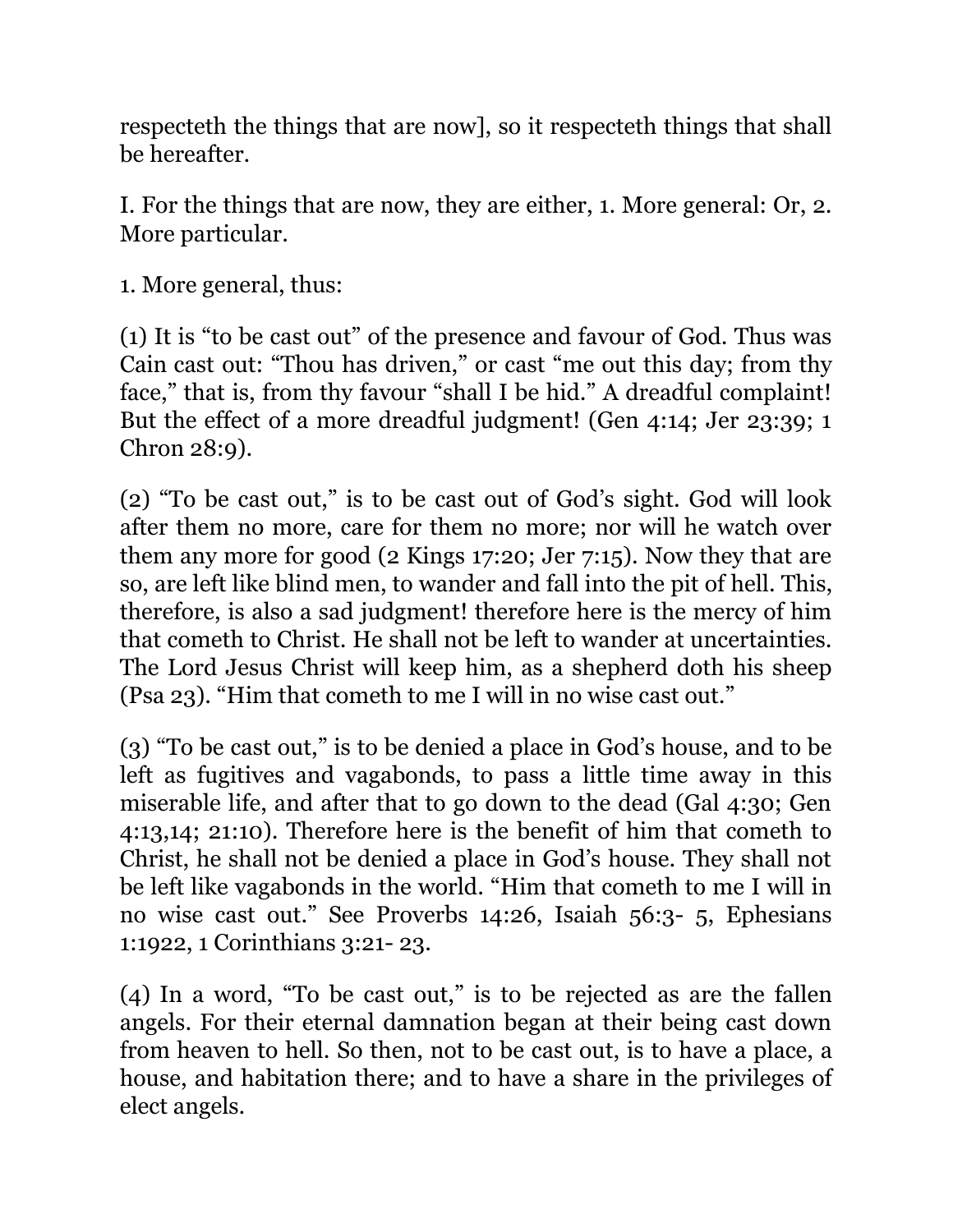These words, therefore, "I will not cast out," will prove great words one day to them that come to Jesus Christ (2 Peter 2:4; John 20:31; Luke 20:35).

2. Second, and more particularly,

(1) Christ hath everlasting life for him that cometh to him, and he shall never perish; "For he will in no wise cast him out;" but for the rest, they are rejected, "cast out," and must be damned (John 10:27,28).

(2) Christ hath everlasting righteousness to clothe them with that come to him, and they shall be covered with it as with a garment, but the rest shall be found in the filthy rags of their own stinking pollutions, and shall be wrapt up in them, as in a winding- sheet, and so bear their shame before the Lord, and also before the angels (Dan 9:27; Isa 57:20; Rev 3:4- 18, 15, 16).

(3) Christ hath precious blood, that, like an open fountain, stands free for him to wash in, that comes to him for life; "And he will in no wise cast him out;" but they that come not to him are rejected from a share therein, and are left to ireful vengeance for their sins (Zech 13:1; 1 Peter 1:18,19; John 13:8; 3:16).

(4) Christ hath precious promises, and they shall have a share in them that come to him for life; for "he will in no wise cast them out." But they that come not can have no share in them, because they are true only in him; for in him, and only in him, all the promises are yea and amen. Wherefore they that come not to him, are no whit the better for them (Psa 50:16; 2 Cor 1:20,21).

(5) Christ hath also fullness of grace in himself for them that come to him for life: "And he will in no wise cast them out." But those that come not unto him are left in their graceless state; and as Christ leaves them, death, hell, and judgment finds them. "Whoso findeth me," saith Christ, "findeth life, and shall obtain favour of the Lord.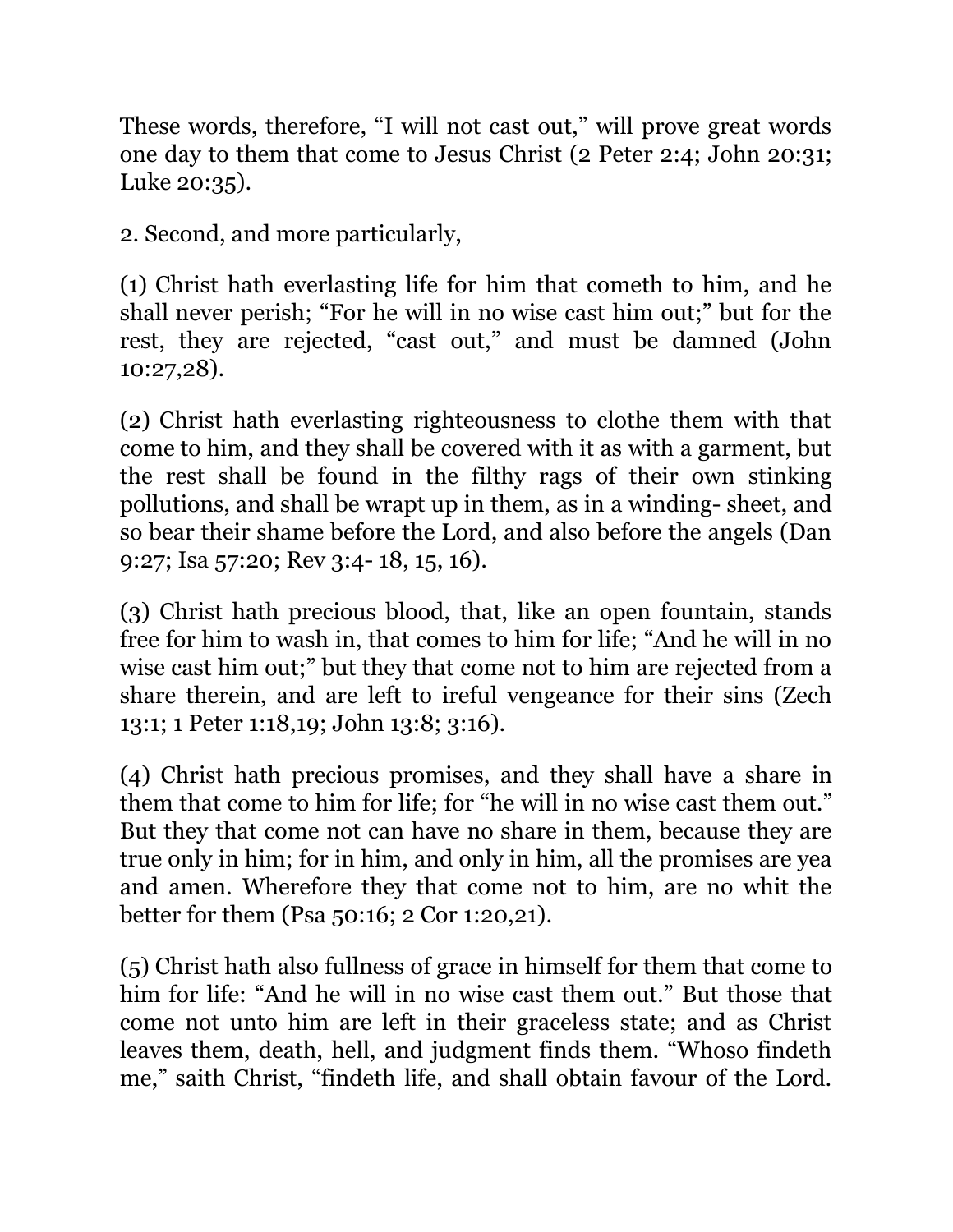But he that sinneth against me wrongeth his own soul: all they that hate me love death" (Prov 8:35,36).

(6) Christ is an Intercessor, and ever liveth to make intercession for them that come to God by him: "But their sorrows shall be multiplied, that hasten after another," or other gods, their sins and lusts. "Their drink- offerings will I not offer, nor take up their names into his lips" (Psa 16:4; Heb 7:25).

(7) Christ hath wonderful love, bowels, and compassions, for those that come to him; for "he will in no wise cast them out." But the rest will find him a lion rampant; he will one day tear them all to pieces. "Now consider this," saith he, "ye that forget God, lest I tear you in pieces, and there be none to deliver" (Psa 50:22).

(8) Christ is one by and for whose sake those that come to him have their persons and performances accepted of the Father: "And he will in no wise cast them out;" but the rest must fly to the rocks and mountains for shelter, but all in vain, to hide them from his face and wrath (Rev 6:15- 17).

II. But again, These words, CAST OUT, have a special look to what will be hereafter, even at the day of judgment. For then, and not till then, will be the great anathema and casting out made manifest, even manifest by execution. Therefore here to speak to this, and that under these two heads. As, First, Of the casting out itself. Second, Of the place into which they shall be cast, that shall then be cast out.

First, The casting out itself standeth in two things. 1. In a preparatory work. 2. In the manner of executing the act.

1. The preparatory work standeth in these three things.

(1) It standeth in their separation that have not come to him, from them that have, at that day. Or thus: At the day of the great casting out, those that have not NOW come to him, shall be separated from them that have; for them that have "he will not cast out." "When the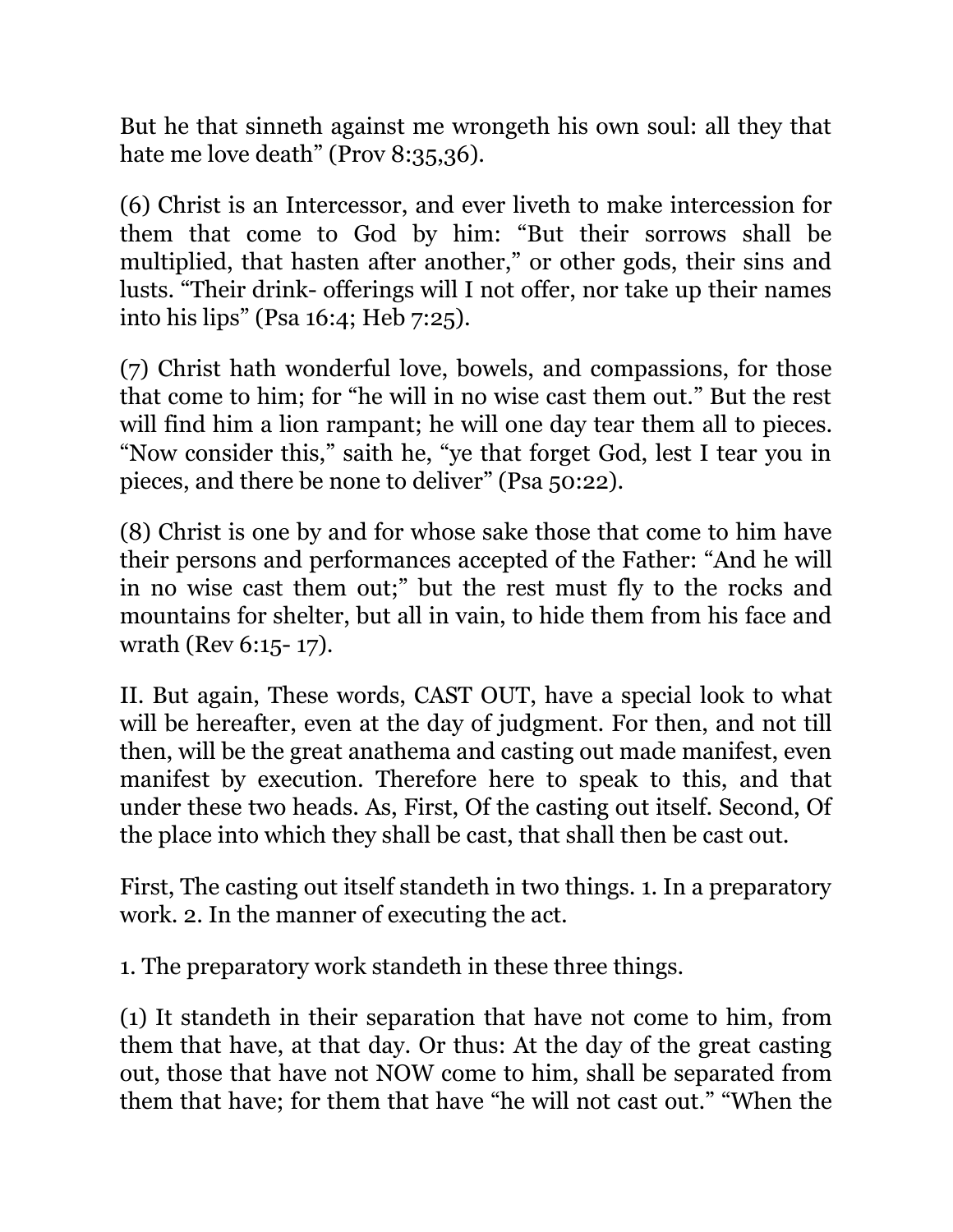Son of man shall come in his glory, and all the holy angels with him, then shall he sit upon the throne of his glory; and before him shall be gathered all nations, and he shall separate them one from another, as a shepherd divideth his sheep from the goats" (Matt 25:31,32). This dreadful separation, therefore, shall then be made betwixt them that NOW come to Christ, and them that come not. And good reason; for since they would not with us come to him now they have time, why should they stand with us when judgment is come?

(2) They shall be placed before him according to their condition: they that have come to him, in great dignity, even at his right hand; "For he will in no wise cast them out": but the rest shall be set at his left hand, the place of disgrace and shame; for they did not come to him for life. Distinguished also shall they be by fit terms: these that come to him he calleth the sheep, but the rest are frowish goats, "and he shall separate them one from another, as a shepherd divideth his sheep from the goats;" and the sheep will be set on the right hand next heaven gate, for they came to him - but the goats on his left, to go from him into hell, because they are not of his sheep.

(3) Then will Christ proceed to conviction of those that came not to him, and will say, "I was a stranger, and ye took me not in," or did not come unto me. Their excuse of themselves he will slight as dirt, and proceed to their final judgment.

2. Now when these wretched rejecters of Christ shall thus be set before him in their sins, and convicted, this is the preparatory work upon which follows the manner of executing the act which will be done.

(1) In the presence of all the holy angels.

(2) In the presence of all them that in their lifetime came to him, by saying unto them, "Depart from me, ye cursed, into everlasting fire, prepared for the devil and his angels": with the reason annexed to it. For you were cruel to me and mine, particularly discovered in these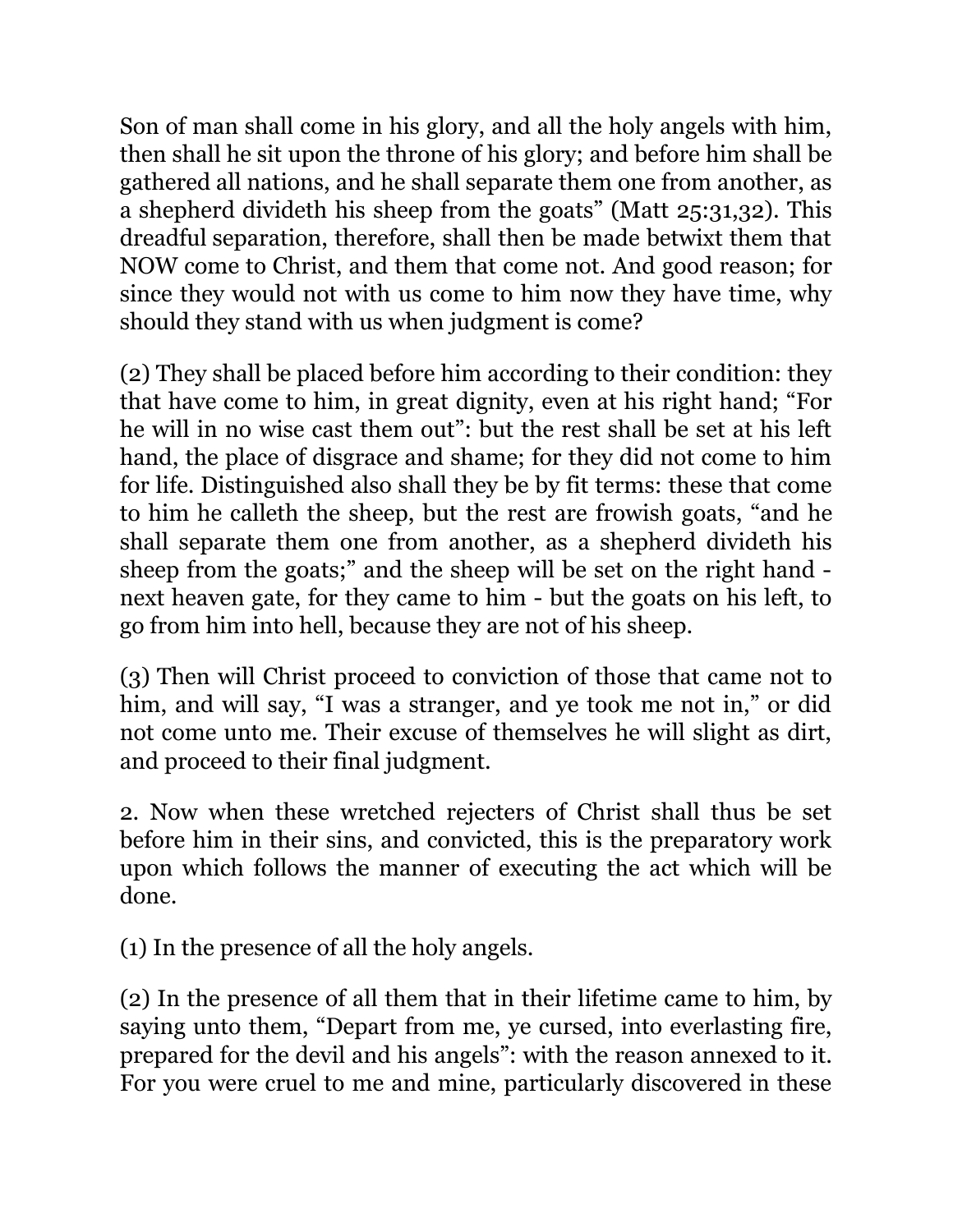words, "For I was an hungered, and ye gave me no meat; I was thirsty, and ye gave me no drink; I was a stranger, and ye took me not in; naked, and ye clothed me not: sick, and in prison, and ye visited me not" (Matt 25:41- 43).

Second, Now it remains that we speak of the place into which these shall be cast, which, in the general, you have heard already, to wit, the first prepared for the devil and his angels. But, in particular, it is thus described: -

1. It is called Tophet: "For Tophet is ordained of old, yea, for the king," the Lucifer, "it is prepared; he hath made it deep and large; the pile thereof is fire and much wood; the breath of the Lord, like a stream of brimstone, doth kindle it" (Isa 30:32).

2. It is called hell. "It is better for thee to enter halt" or lame "into life, than having two feet to be cast into hell" (Mark 9:45).

3. It is called the wine- press of the wrath of God. "And the angel thrust in his sickle into the earth, and gathered the vine of the earth," that is, them that did not come to Christ, "and cast it into the great wine- press of the wrath of God" (Rev 14:19).

4. It is called a lake of fire. "And whosoever was not found written in the book of life was cast into the lake of fire" (Rev 20:15).

5. It is called a pit. "Thou hast said in thy heart, I will ascend into heaven, I will exalt my throne above the stars of God: I will sit also upon the mount of the congregation, in the sides of the north. Yet thou shalt be brought down to hell, to the sides of the pit" (Isa 14:13- 15).

6. It is called a bottomless pit, out of which the smoke and the locust came, and into which the great dragon was cast; and it is called bottomless, to show the endlessness of the fall that they will have into it, that come not, in the acceptable time, to Jesus Christ (Rev  $9:1,2; 20:3$ )...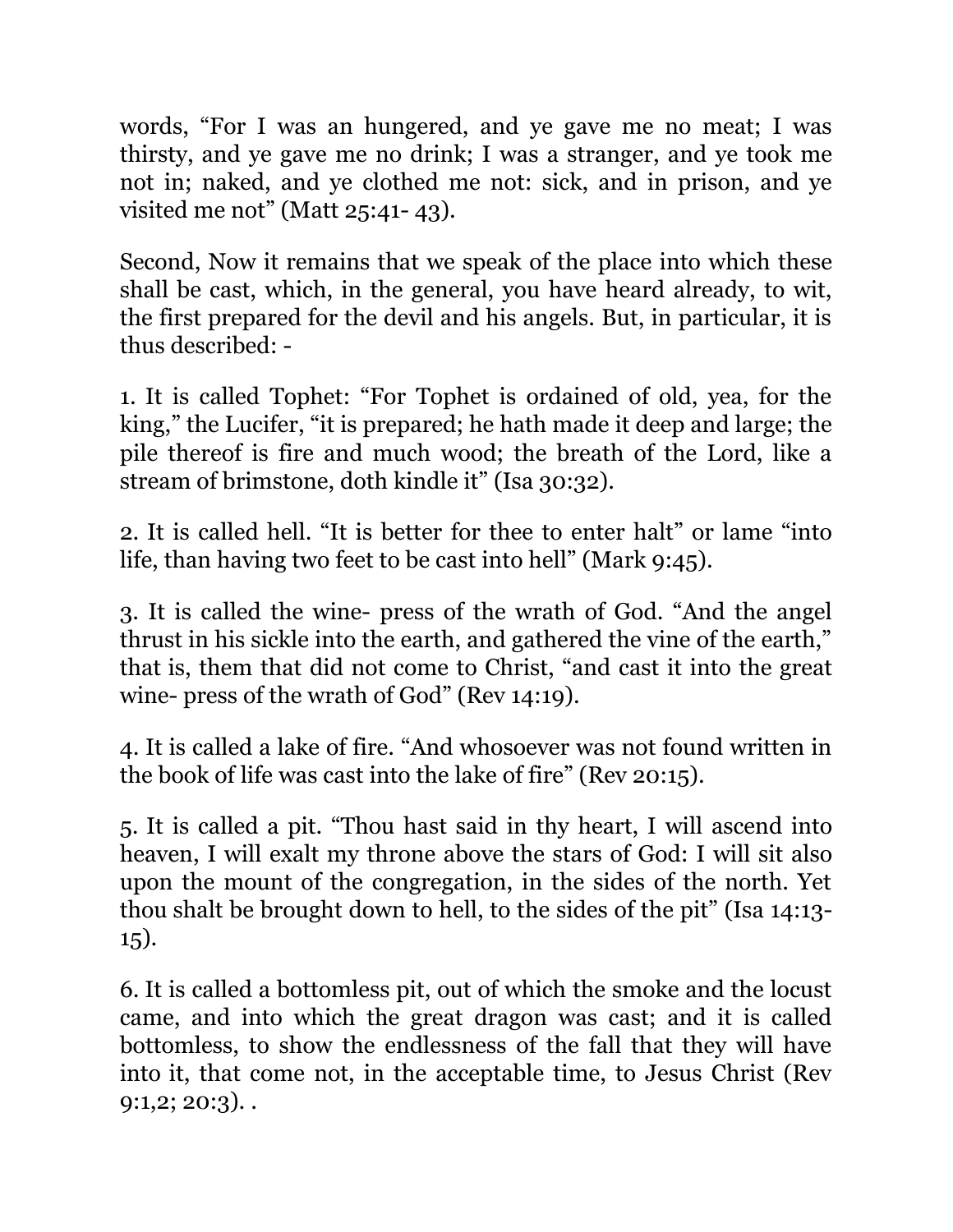7. It is called outer darkness. "Bind him hand and foot - and cast him into outer darkness," "and cast ye the unprofitable servant into outer darkness," "there shall be weeping and gnashing of teeth" (Matt 22:13; 25:30).

8. It is called a furnace of fire. "As therefore the tares are gathered and burned in the fire; so shall it be in the end of this world. The Son of man shall send forth his angels, and they shall gather out of his kingdom all things that offend, and them which do iniquity; and shall cast them into a furnace of fire: there shall be wailing and gnashing of teeth." And again, "So shall it be at the end of the world: the angels shall come forth, and sever the wicked from among the just, and shall cast them into the furnace of fire: there shall be wailing and gnashing of teeth" (Matt 13:40- 51).

9. Lastly, It may not be amiss, if, in the conclusion of this, I show in few words to what the things that torment them in this state are compared. Indeed, some of them have been occasionally mentioned already; as that they are compared,

(1) To wood that burneth.

(2) To fire.

(3) To fire and brimstone: But,

(4) It is compared to a worm, a gnawing worm, a never- dying gnawing worm; They are cast into hell, "where their worm dieth not" (Mark 9:44).

(5) It is called unquenchable fire; "He will gather his wheat into the garner; but he will burn up the chaff with unquenchable fire" (Matt 3:12; Luke 3:17).

(6) It is called everlasting destruction; "The Lord Jesus shall be revealed from heaven with his mighty angels in flaming fire, taking vengeance on them that know not God, and that obey not the gospel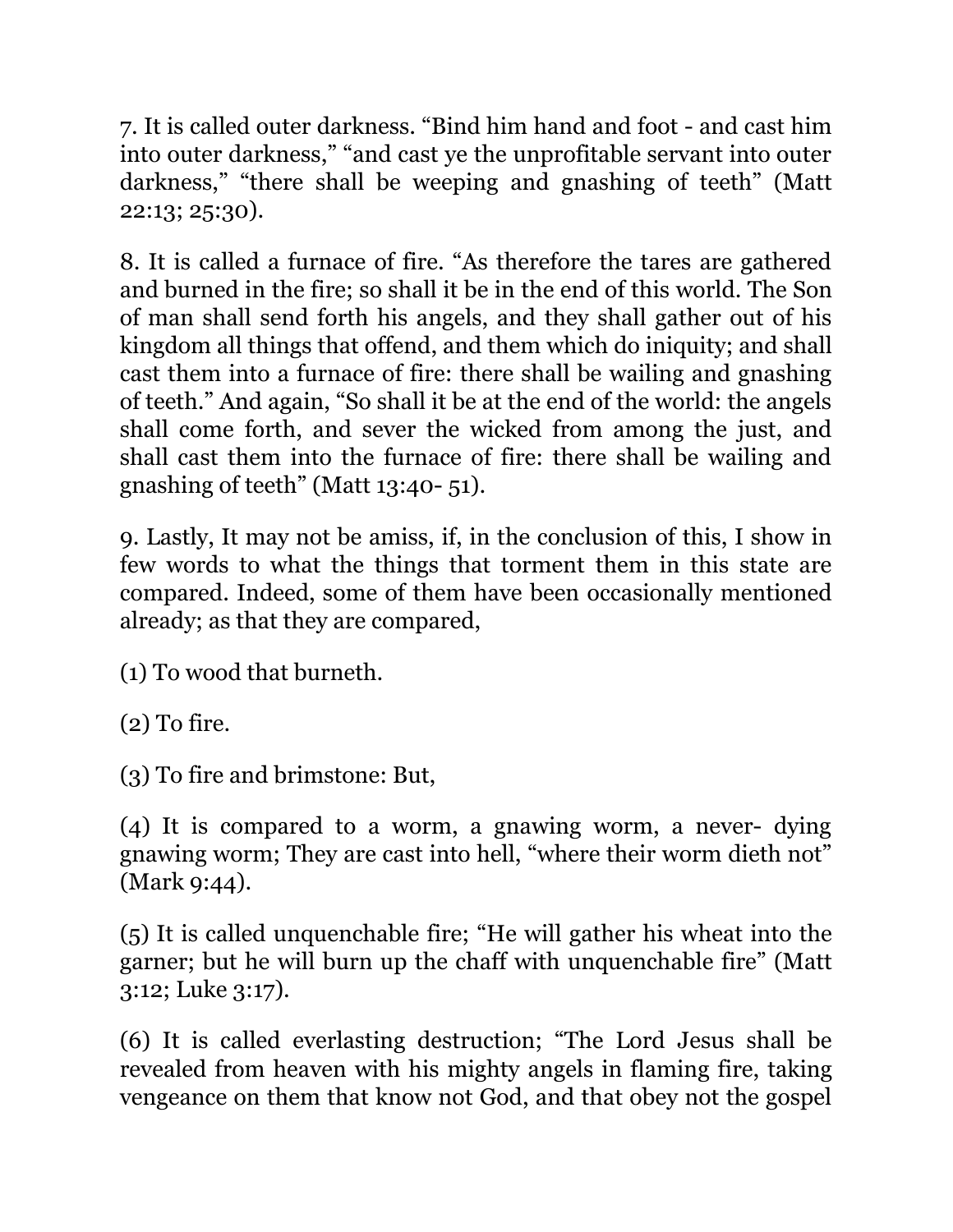of our Lord Jesus Christ; who shall be punished with everlasting destruction from the presence of the Lord, and from the glory of his power" (2 Thess 1:7- 9).

(7) It is called wrath without mixture, and is given them in the cup of his indignation. "If any man worship the beast, and his image, and receive his mark in his forehead, or in his hand, the same shall drink of the wine of the wrath of God, which is poured out without mixture, into the cup of his indignation; and he shall be tormented with fire and brimstone in the presence of the holy angels, and in the presence of the Lamb" (Rev 14:9,10).

(8) It is called the second death. "And death and hell were cast into the lake of fire. This is the second death. Blessed and holy is he that hath part in the first resurrection: on such the second death hath no power" (Rev 20:6,14).

(9) It is called eternal damnation. "But he that shall blaspheme against the Holy Ghost, hath never forgiveness, but is in danger of eternal damnation." Oh! these three words! Everlasting punishment! Eternal damnation! And For ever and ever! How will they gnaw and eat up all the expectation of the end of the misery of the cast- away sinners. "And the smoke of their torment ascendeth up for ever and ever; and they have no rest day nor night," &c., (Rev 14:11).

Their behaviour in hell is set forth by four things as I know of; - (a) By calling for help and relief in vain; (b) By weeping; (c) By wailing; (d) By gnashing of teeth.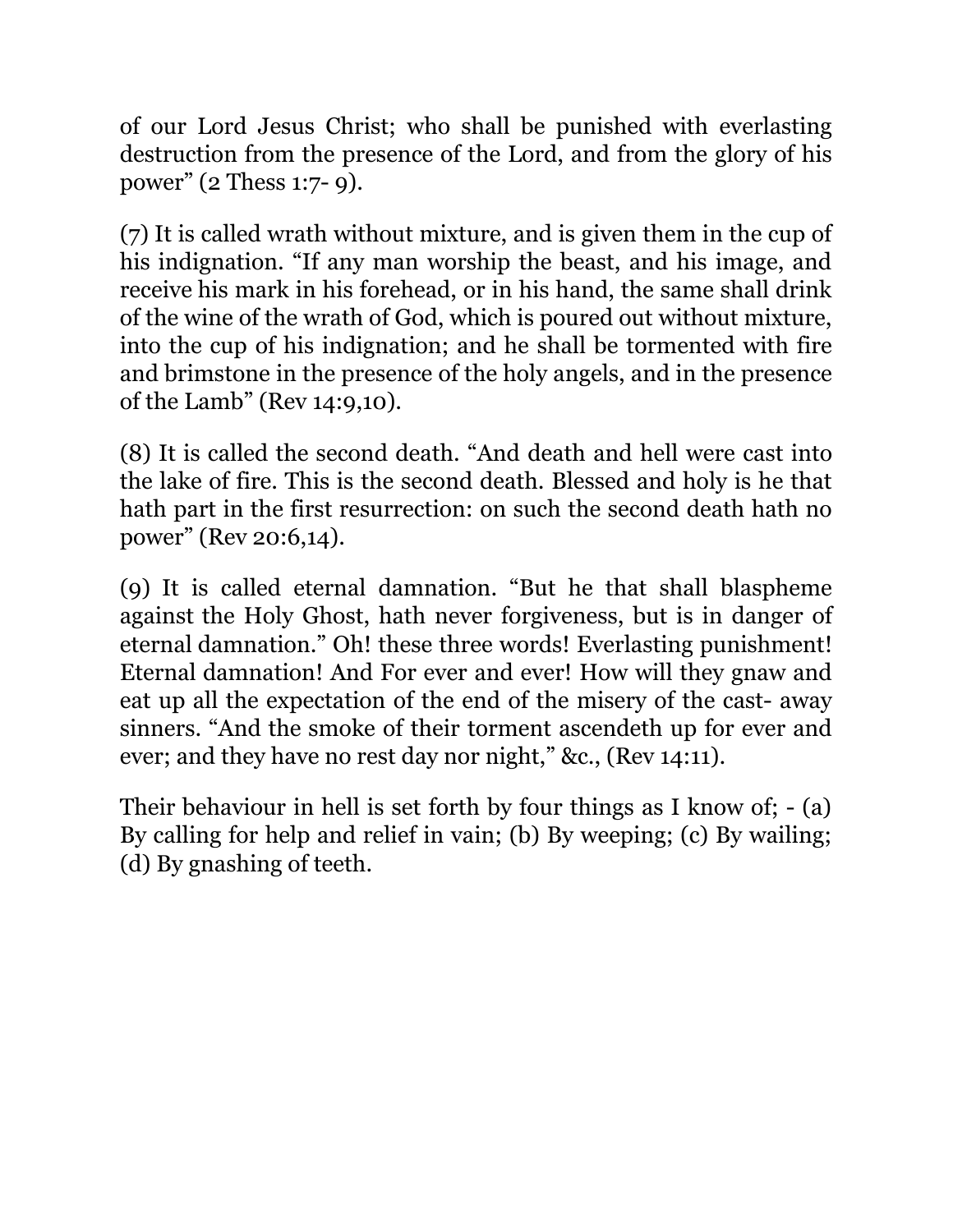## **The Power Of Christ To Save, Or To Cast Out**

SECOND. And now we come to the second thing that is to be inquired into, namely, How it appears that Christ hath power to save, or to cast out. For by these words, "I will in no wise cast out," he declareth that he hath power to do both. Now this inquiry admits us to search into the things: First, How it appears that he hath power to save; Second, How it appears that he hath power to cast out.

First, That he hath power to save, appears by that which follows: -

1. To speak only of him as he is mediator: he was authorized to this blessed work by his Father, before the world began. Hence the apostle saith, "He hath chosen us in him before the foundation of the world" (Eph 1:4). With all those things that effectually will produce our salvation. Read the same chapter, with 2 Timothy 1:9.

2. He was promised to our first parents, that he should, in the fullness of time, bruise the serpent's head; and, as Paul expounds it, redeem them that were under the law. Hence, since that time, he hath been reckoned as slain for our sins. By which means all the fathers under the first testament were secured from the wrath to come; hence he is called, "The Lamb slain from the foundation of the world" (Rev 13:8; Gen 3:15; Gal 4:4,5).

3. Moses gave testimony of him by the types and shadows, and bloody sacrifices, that he commanded from the mouth of God to be in use for the support of his people's faith, until the time of reformation; which was the time of this Jesus his death (Heb 9, 10).

4. At the time of his birth it was testified of him by the angel, "That he should save his people from their sins" (Matt 1:21).

5. It is testified of him in the days of his flesh, that he had power on earth to forgive sins (Mark 2:5- 12).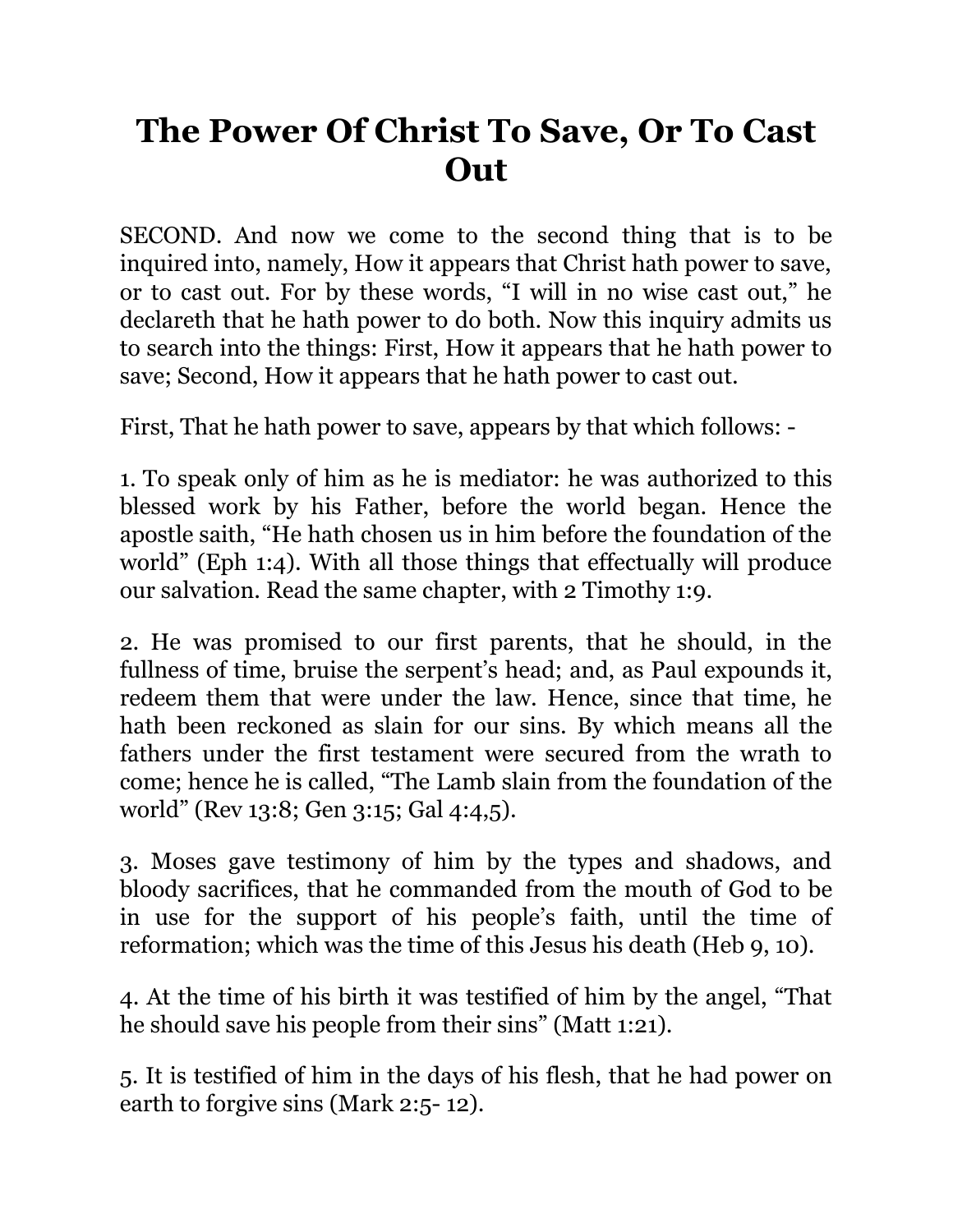6. It is testified also of him by the apostle Peter, that "God hath exalted him with his own right hand, to be a prince and a Saviour, for to give repentance to Israel, and forgiveness of sins" (Acts 5:31).

7. In a word, this is everywhere testified of him, both in the Old Testament and the New. And good reason that he should be acknowledged and trusted in, as a Saviour.

(1) He came down from heaven to be a Saviour (John 6:38- 40).

(2) He was anointed when on earth to be a Saviour (Luke 3:22).

(3) He did the works of a Saviour. As, (a) He fulfilled the law, and became the end of it for righteousness, for them that believe in him (Rom 10:3,4). (b) He laid down his life as a Saviour; he gave his life as "a ransom for many" (Matt 20:28; Mark 10:45; 1 Tim 2:6). (c) He hath abolished death, destroyed the devil, put away sin, got the keys of hell and death, is ascended into heaven; is there accepted of God, and bid sit at the right hand as a Saviour; and that because his sacrifice for sins pleased God (2 Tim 1:10; Heb 2:14,15; 10:12,13; Eph 4:7,8; John 16:10,11; Acts 5:30,31).

(4) God hath sent out and proclaimed him as a Saviour, and tells the world that we have redemption through his blood, that he will justify us, if we believe in his blood, and that he can faithfully and justly do it. Yea, God doth beseech us to be reconciled to him by his Son; which could not be, if he were not anointed by him to this very end, and also if his works and undertakings were not accepted of him considered as a Saviour (Rom 3:24,25; 2 Cor 5:18- 21).

(5) God hath received already millions of souls into his paradise, because they have received this Jesus for a Saviour; and is resolved to cut them off, and to cast them out of his presence, that will not take him for a Saviour (Heb 12:22- 26).

I intend brevity here; therefore a word to the second, and so conclude.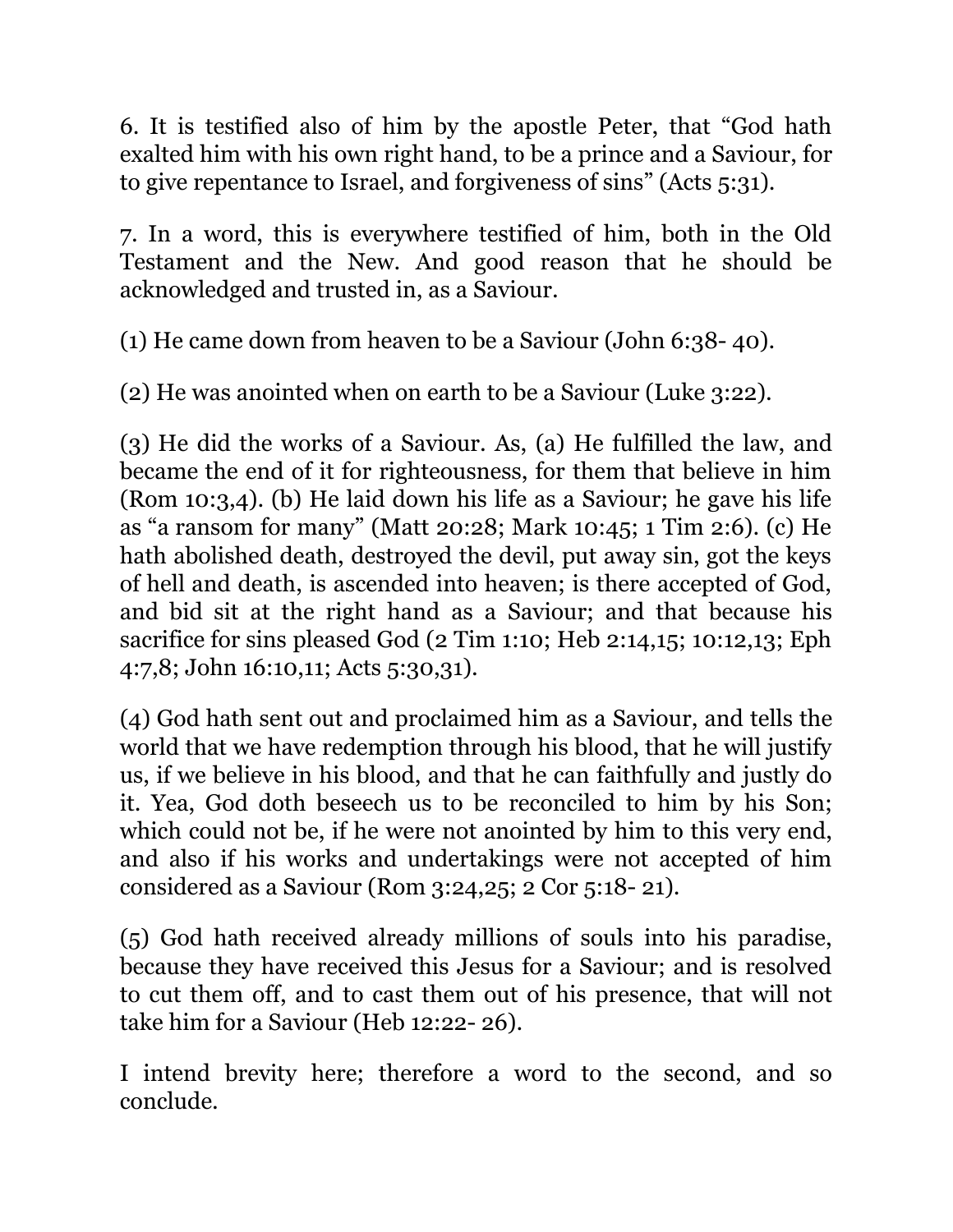Second, How it appears that he hath power to cast out. This appears also by what follows: -

1. The Father, for the service that he hath done him as Saviour, hath made him Lord of all, even Lord of quick and dead. "For to this end Christ both died, and rose, and revived, that he might be Lord both of the dead and living" (Rom 14:9).

2. The Father hath left it with him to quicken whom he will, to wit, with saving grace, and to cast out whom he will, for their rebellion against him (John 5:21).

3. The Father hath made him judge of quick and dead, hath committed all judgment unto the Son, and appointed that all should honour the Son, even as they honour the Father (John 5:22,23).

4. God will judge the world by this man: the day is appointed for judgment, and he is appointed for judge. "He hath appointed a day in the which he will judge the world in righteousness by that man" (Acts 17:31). Therefore we must all appear before the judgment seat of Christ, that every one may receive for the things done in the body, according to what they have done. If they have closed with him, heaven and salvation; if they have not, hell and damnation!And for these reasons he must be judge: -

(1) Because of his humiliation, because of his Father's word he humbled himself, and he became obedient unto death, even the death of the cross. "Wherefore God also hath highly exalted him, and given him a name which is above every name: that at the name of Jesus every knee should bow, of things in heaven, and things in earth, and things under the earth; and that every tongue should confess that Jesus Christ is Lord, to the glory of God the Father." This hath respect to his being judge, and his sitting in judgment upon angels and men (Phil 2:7- 11; Rom 14:10,11).

(2) That all men might honour the Son, even as they honour the Father. "For the Father judgeth no man, but hath committed all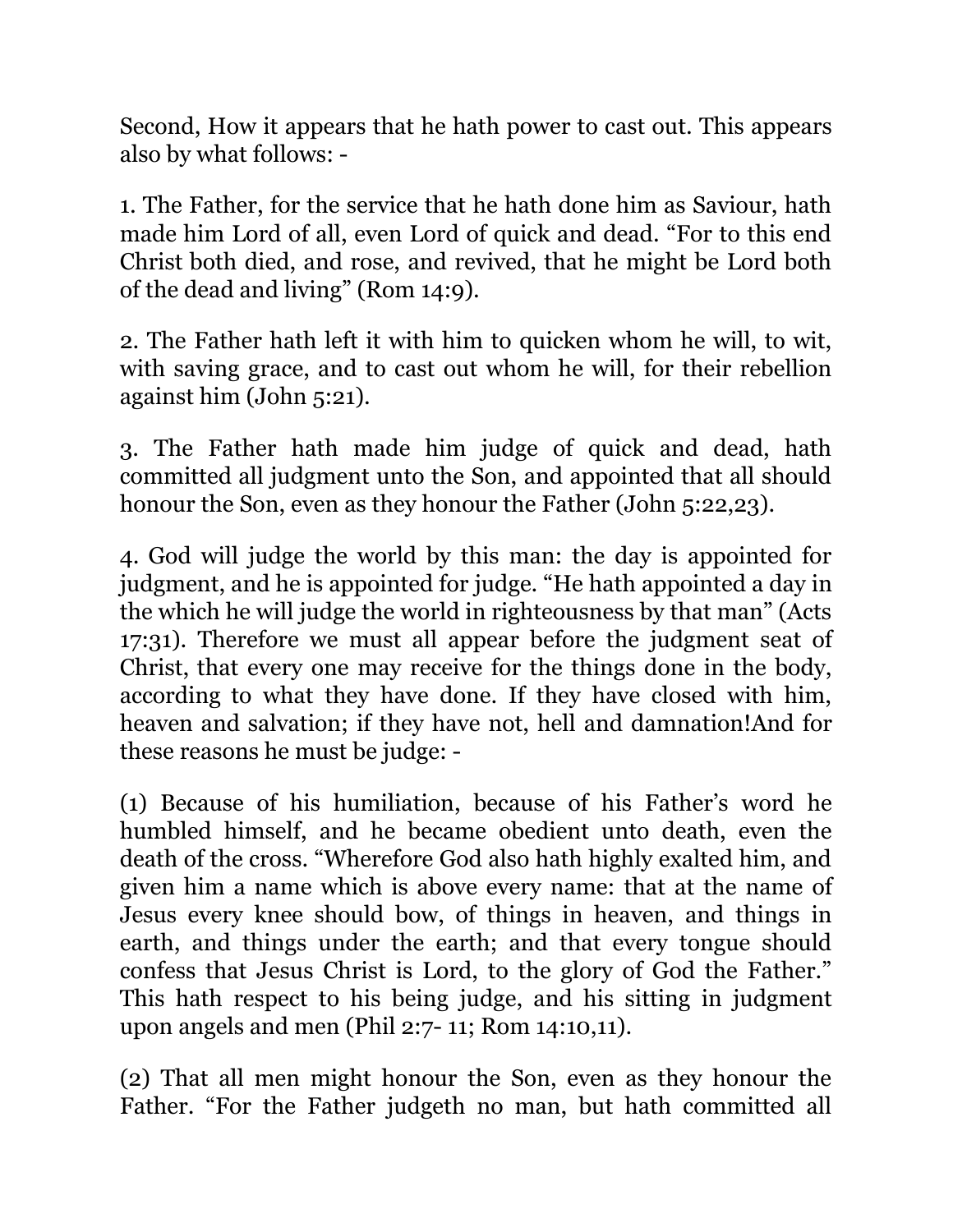judgment unto the Son; that all men should honour the Son, even as they honour the Father" (John 5:22,23).

(3) Because of his righteous judgment, this work is fit for no creature; it is only fit for the Son of God. For he will reward every man according to his ways (Rev 22:12).

(4) Because he is the Son of man. He "hath given him authority to execute judgment also, because he is the Son of man" (John 5:27).

## **Second, The Text Treated By Way Of Observation**

Thus have I in brief passed through this text by way of explications. My next work is to speak to it by way of observation. But I shall be also as brief in that as the nature of the thing will admit. "All that the Father giveth me shall come to me; and him that cometh to me I will in no wise cast out" (John 6:37).

And now I come to some observations, and a little briefly to speak to them, and then conclude the whole. The words thus explained afford us many, some of which are these. 1. That God the Father, and Christ his Son, are two distinct persons in the Godhead. 2. That by them, not excluding the Holy Ghost, is contrived and determined the salvation of fallen mankind. 3. That this contrivance resolved itself into a covenant between these persons in the Godhead, which standeth in giving on the Father's part, and receiving on the Son's. "All that the Father giveth me," &c. 4. That every one that the Father hath given to Christ, according to the mind of God in the text, shall certainly come to him. 5. That coming to Jesus Christ is therefore not by the will, wisdom, or power of man; but by the gift, promise, and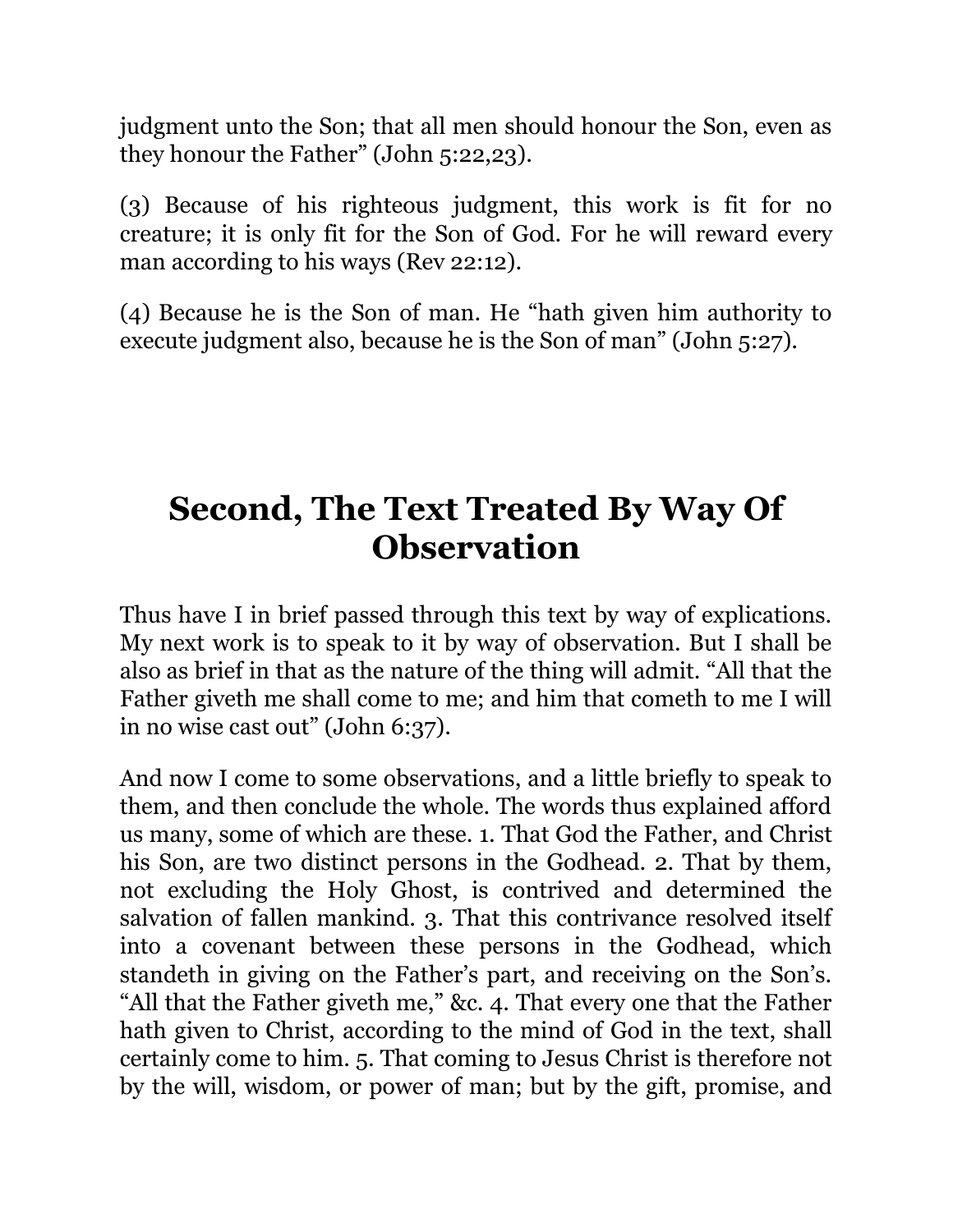drawing of the Father. "All that the Father giveth me shall come." 6. That Jesus Christ will be careful to receive, and will not in any wise reject those that come, or are coming to him. "And him that cometh to me I will in no wise cast out." There are, besides these, some other truths implied in the words. As, 7. They that are coming to Jesus Christ are ofttimes heartily afraid that he will not receive them. 8. Jesus Christ would not have them that in truth are coming to him once think that he will cast them out.

These observations lie all of them in the words, and are plentifully confirmed by the Scriptures of truth; but I shall not at this time speak to them all, but shall pass by the first, second, third, fourth, and sixth, partly because I design brevity, and partly because they are touched upon in the explicatory part of the text. I shall therefore begin with the fifth observation, and so make that the first in order, in the following discourse.

# **Coming To Christ Not By The Power Of Man, But By The Drawing Of The Father**

OBSERVATION FIRST. First, then, coming to Christ is not by the will, wisdom, or power of man, but by the gift, promise, and drawing of the Father. This observation standeth of two parts. First, The coming to Christ is not by the will, wisdom, or power of man; Second, But by the gift, promise, and drawing of the Father.

That the text carrieth this truth in its bosom, you will find if you look into the explication of the first part thereof before. I shall, therefore, here follow the method propounded, viz: show,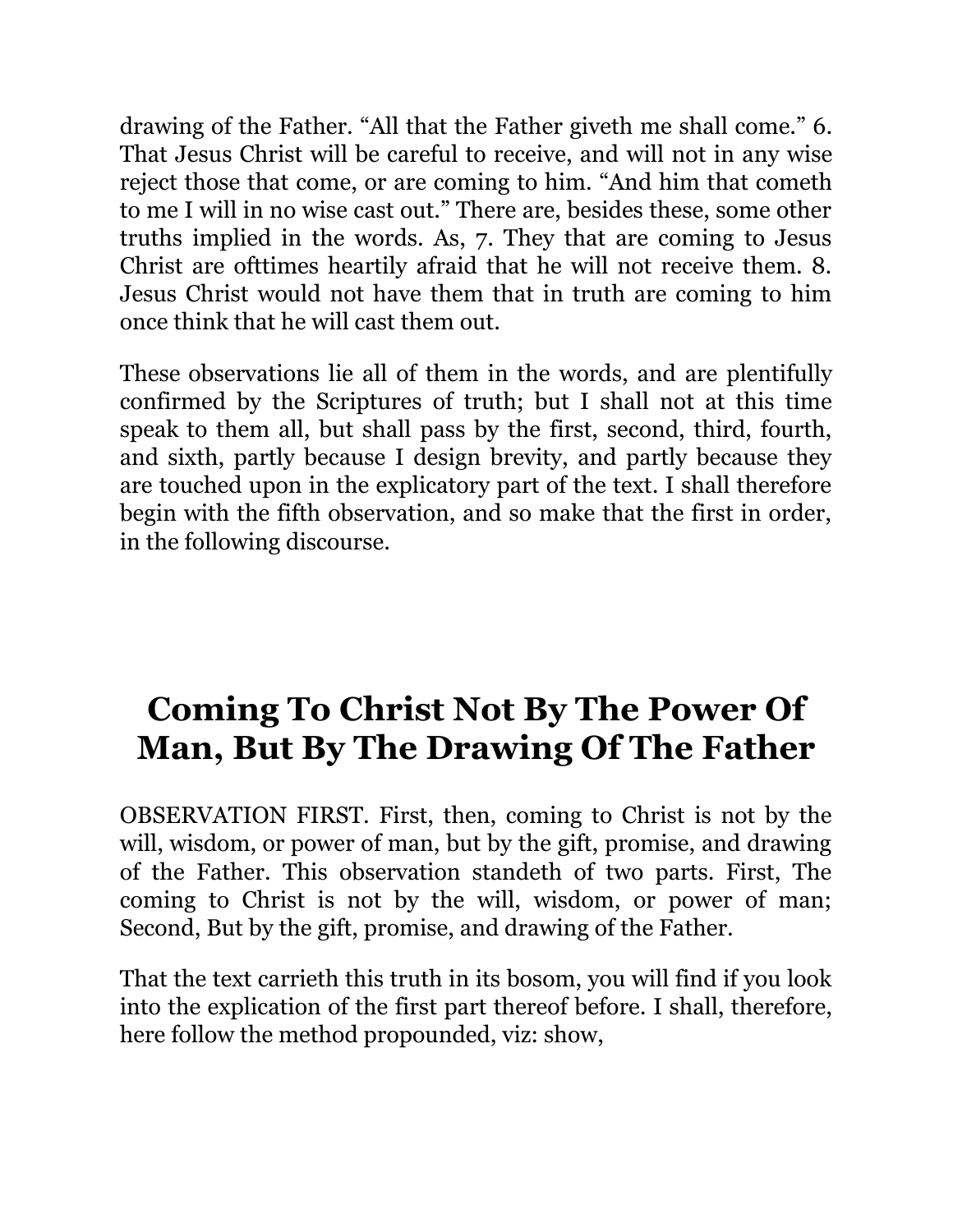First, That coming to Christ is not by the will, wisdom, or power of man. This is true, because the Word doth positively say it is not.

1. It denieth it wholly to be by the will of man. "Not of blood, nor of the will of the flesh, nor of the will of man" (John 1:13). And again, "It is not of him that willeth, nor of him that runneth" (Rom 9:16).

2. It denieth it to be of the wisdom of man, as is manifest from these considerations:

(1) In the wisdom of God it pleased him, that the world by wisdom should not know him. Now, if by their wisdom they cannot know him, it follows, by that wisdom, they cannot come unto him; for coming to him is not before, but after some knowledge of him (1 Cor 1:21; Acts 13:27; Psa 9:10).

(2) The wisdom of man, in God's account, as to the knowledge of Christ, is reckoned foolishness. "Hath not God made foolish the wisdom of this world?" (1 Cor 1:20). And again, The wisdom of this world is foolishness with God (2:14). If God hath made foolish the wisdom of this world; and again, if the wisdom of this world is foolishness with him, then verily it is not likely, that by that a sinner should become so prudent as to come to Jesus Christ, especially if you consider,

(3) That the doctrine of a crucified Christ, and so of salvation by him, is the very thing that is counted foolishness to the wisdom of the world. Now, if the very doctrine of a crucified Christ be counted foolishness by the wisdom of this world, it cannot be that, by that wisdom, a man should be drawn out in his soul to come to him (1 Cor 3:19; 1:18,23).

(4) God counted the wisdom of this world one of his greatest enemies; therefore, by that wisdom no man can come to Jesus Christ. For it is not likely that one of God's greatest enemies should draw a man to that which best of all pleaseth God, as coming to Christ doth. Now, that God counteth the wisdom of this world one of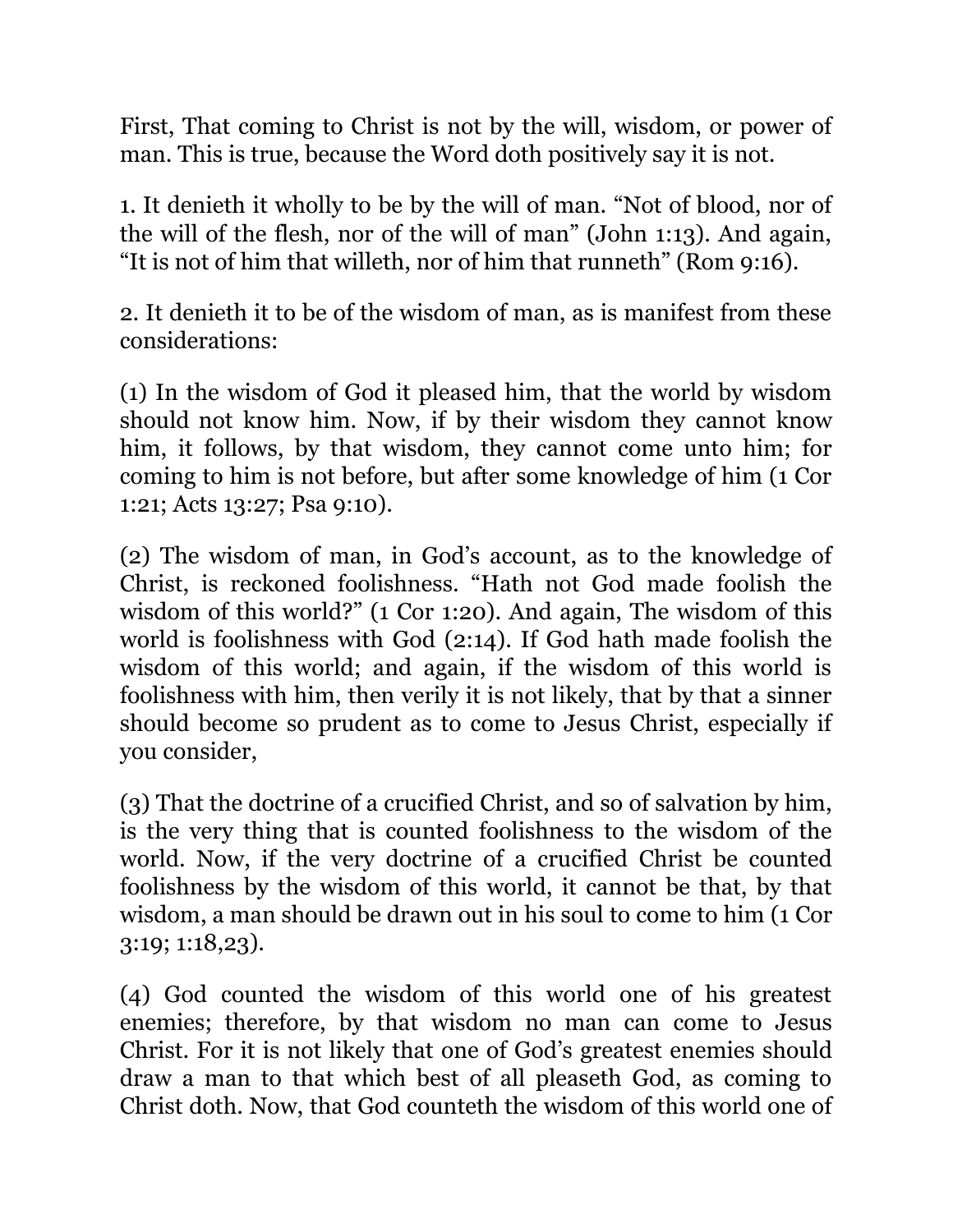his greatest enemies, is evident, (a) For that it casteth the greatest contempt upon his Son's undertakings, as afore is proved, in that it counts his crucifixion foolishness; though that be one of the highest demonstrations of Divine wisdom (Eph 1:7,8). (b) Because God hath threatened to destroy it, and bring it to nought, and cause it to perish; which surely he would not do, was it not an enemy, would it direct men to, and cause them to close with Jesus Christ (Isa 29:14; 1 Cor 1:19). (c) He hath rejected it from helping in the ministry of his Word, as a fruitless business, and a thing that comes to nought (1 Cor 2:4,6,12,13). (d) Because it causeth to perish, those that seek it, and pursue it (1 Cor 1:18,19). (e) And God has proclaimed, that if any man will be wise in this world, he must be a fool in the wisdom of this world, and that is the way to be wise in the wisdom of God. "If any man seemeth to be wise in this world, let him become a fool that he may be wise. For the wisdom of this world is foolishness with God" (1 Cor 3:18- 20).

3. Coming to Christ is not by the power of man. This is evident partly,

(1) From that which goeth before. For man's power in the putting forth of it, in this matter, is either stirred up by love, or sense of necessity; but the wisdom of this world neither gives man love to, or sense of a need of, Jesus Christ; therefore, his power lieth still, as from that.

(2) What power has he that is dead, as every natural man spiritually is, even dead in trespasses and sins? Dead, even as dead to God's New Testament things as he that is in his grave is dead to the things of this world. What power hath he, then, whereby to come to Jesus Christ? (John 5:25; Eph 2:1; Col 2:13).

(3) God forbids the mighty man's glorying in his strength; and says positively, "By strength shall no man prevail;" and again, "Not by might, nor by power, but by my Spirit, saith the Lord" (Jer 9:23,24; 1 Sam 2:9; Zech 4:6; 1 Cor 1:27- 31).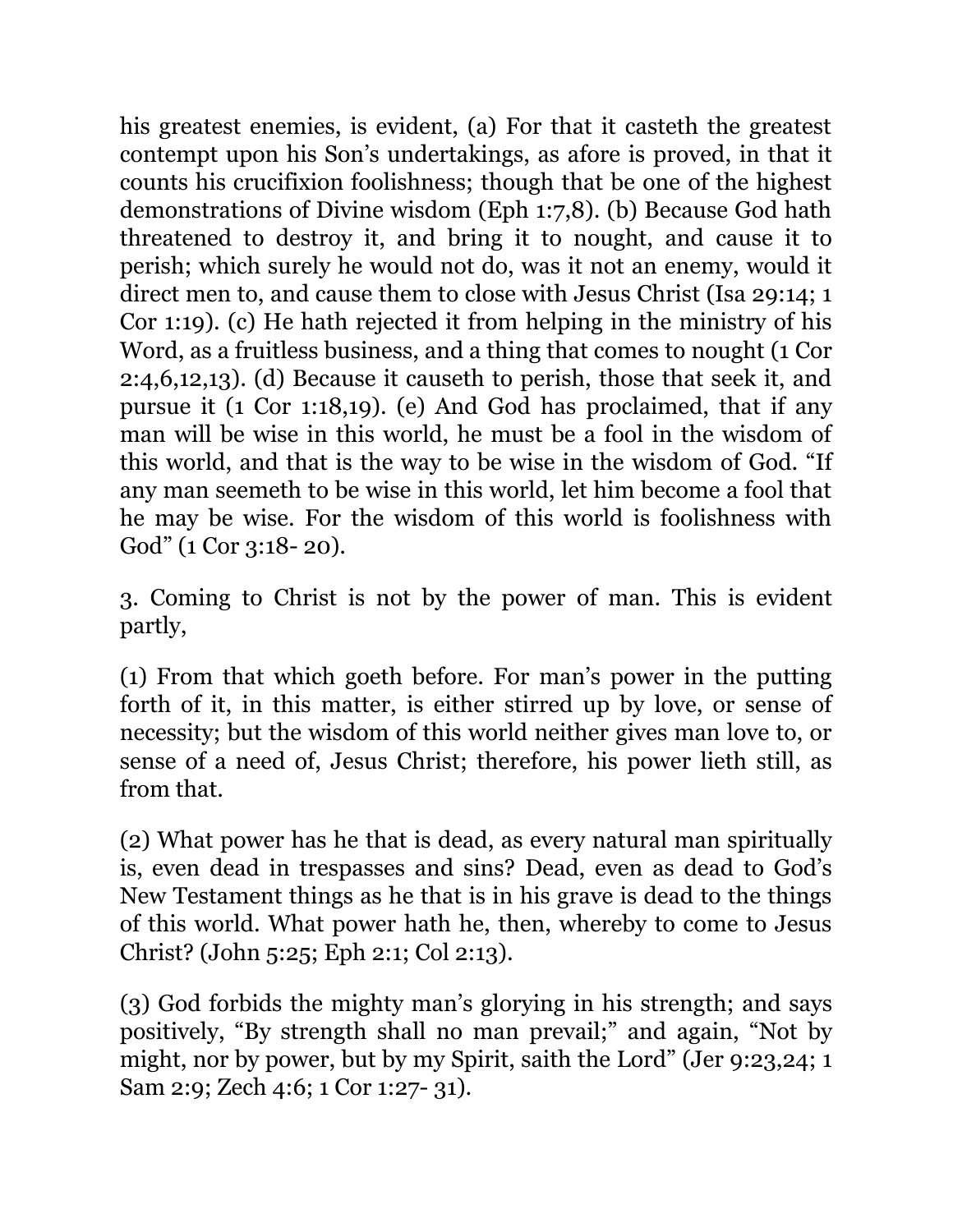(4) Paul acknowledgeth that man, nay, converted man, of himself, hath not a sufficiency of power in himself to think a good thought; if not to do that which is least, for to think is less than to come; then no man, by his own power, can come to Jesus Christ (2 Cor 2:5).

(5) Hence we are said to be made willing to come, by the power of God; to be raised from a state of sin to a state of grace, by the power of God; and to believe, that is to come, through the exceeding working of his mighty power (Psa 110:3; Col 2:12; Eph 1:18,20; Job 23:14). But this needed not, if either man had power or will to come; or so much as graciously to think of being willing to come, of themselves, to Jesus Christ.

Second, I should now come to the proof of the second part of the observation [namely, the coming to Christ is by the gift, promise, and drawing of the Father], but that is occasionally done already, in the explicatory part of the text, to which I refer the reader; for I shall here only give thee a text or two more to the same purpose, and so come to the use and application.

1. It is expressly said, "No man can come to me, except the Father which hath sent me draw him" (John 6:44). By this text, there is not only insinuated that in man is want of power, but also of will, to come to Jesus Christ: they must be drawn; they come not if they be not drawn. And observe, it is not man, no, nor all the angels in heaven, that can draw one sinner to Jesus Christ. No man cometh to me, except the Father which hath sent me draw him.

2. Again, "No man can come unto me, except it were given unto him of my Father" (John 6:65). It is an heavenly gift that maketh man come to Jesus Christ.

3. Again, "It is written in the prophets, And they shall be all taught of God. Every man, therefore, that hath heard, and hath learned of the Father, cometh unto me" (John 6:45).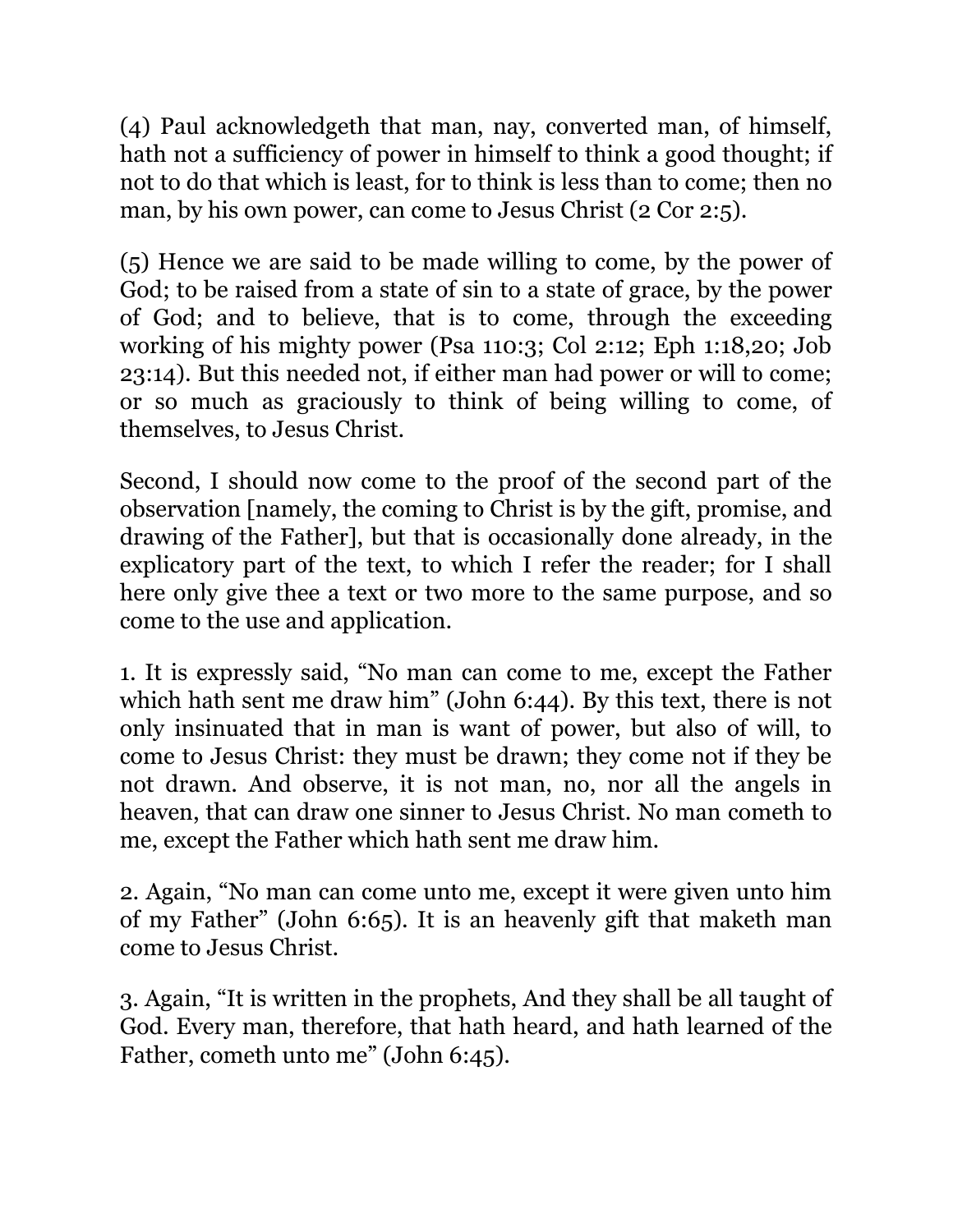I shall not enlarge, but shall make some use and application, and so come to the next observation.

Use and Application of Observation First

Use First. Is it so? Is coming to Jesus Christ not by the will, wisdom, or power of man, but by the gift, promise, and drawing of the Father? Then they are to blame that cry up the will, wisdom, and power of man, as things sufficient to bring men to Christ.

There are some men who think they may not be contradicted, when they plead for the will, wisdom, and power of man in reference to the things that are of the kingdom of Christ; but I will say to such a man, he never yet came to understand, that himself is what the Scripture teacheth concerning him; neither did he ever know what coming to Christ is, by the teaching, gift, and drawing of the Father. He is such a one that hath set up God's enemy in opposition to him, and that continueth in such acts of defiance; and what his end, without a new birth, will be, the Scripture teacheth also; but we will pass this.

Use Second. Is it so? Is coming to Jesus Christ by the gift, promise, and drawing of the Father? Then let saints here learn to ascribe their coming to Christ to the gift, promise, and drawing of the Father. Christian man, bless God, who hath given thee to Jesus Christ by promise; and again, bless God for that he hath drawn thee to him. And why is it thee? Why not another? O that the glory of electing love should rest upon thy head, and that the glory of the exceeding grace of God should take hold of thy heart, and bring thee to Jesus Christ!

Use Third. Is it so, that coming to Jesus Christ is by the Father, as aforesaid? Then this should teach us to set a high esteem upon them that indeed are coming to Jesus Christ; I say, an high esteem on them, for the sake of him by virtue of whose grace they are made to come to Jesus Christ.

We see that when men, by the help of human abilities, do arrive at the knowledge of, and bring to pass that which, when done, is a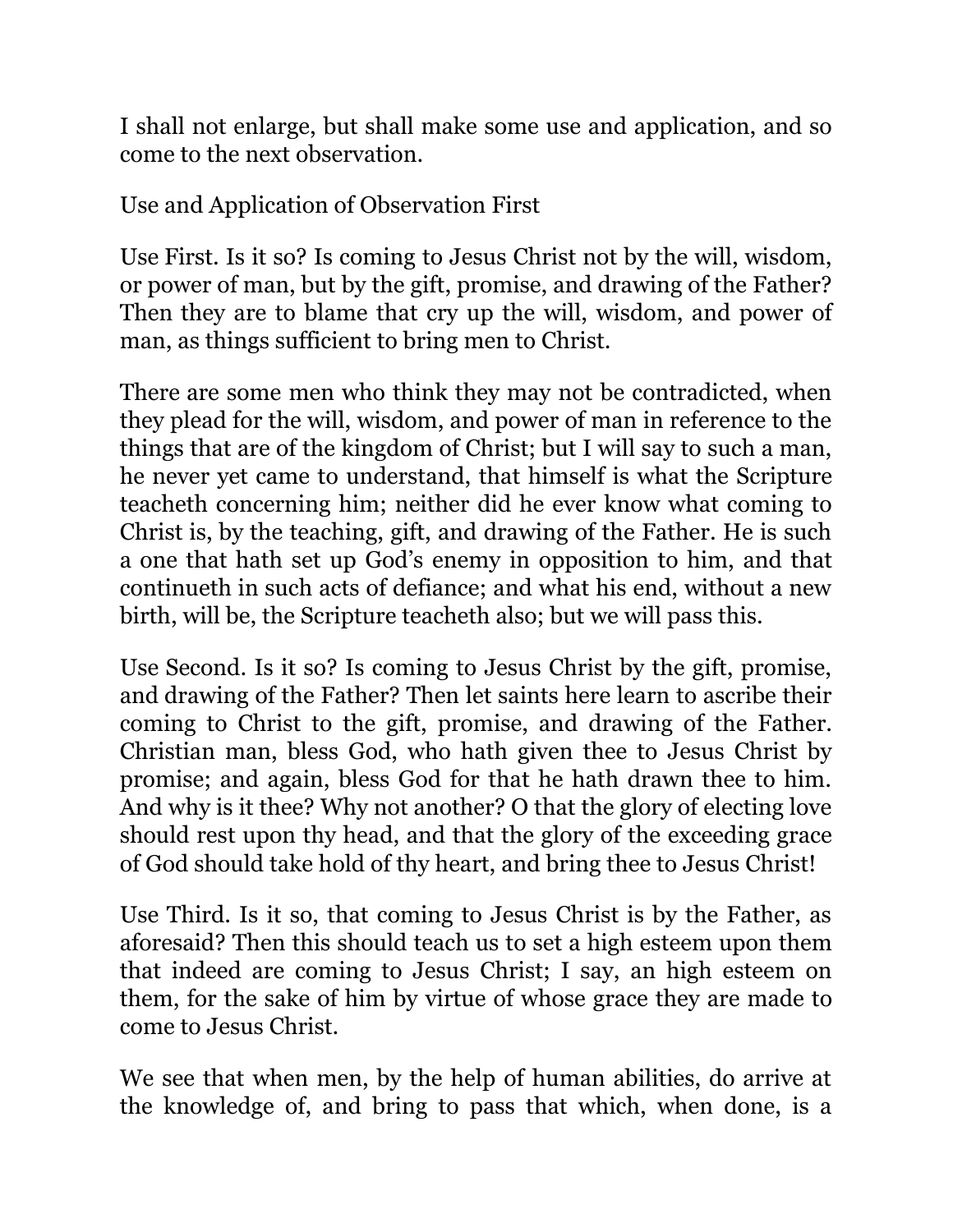wonder to the world, how he that did it, is esteemed and commended; yea, how are his wits, parts, industry, and unweariedness in all admired, and yet the man, as to this, is but of the world, and his work the effect of natural ability; the things also attained by him end in vanity and vexation of spirit. Further, perhaps in the pursuit of these his achievements, he sins against God, wastes his time vainly, and at long- run loses his soul by neglecting of better things; yet he is admired! But I say, if this man's parts, labour, diligence, and the like, will bring him to such applause and esteem in the world, what esteem should we have of such an one that is by the gift, promise, and power of God, coming to Jesus Christ?

1. This is a man with whom God is, in whom God works and walks; a man whose motion is governed and steered by the mighty hand of God, and the effectual working of his power. Here is a man!

2. This man, by the power of God's might, which worketh in him, is able to cast a whole world behind him, with all the lusts and pleasures of it, and to charge through all the difficulties that men and devils can set against him. Here is a man.

3. This man is travelling to Mount Zion, the heavenly Jerusalem, the city of the living God, and to an innumerable company of angels, and the spirits of just men made perfect, to God the Judge of all, and to Jesus. Here is a man!

4. This man can look upon death with comfort, can laugh at destruction when it cometh, and longs to hear the sound of the last trump, and to see his Judge coming in the clouds of heaven. Here is a man indeed!

Let Christians, then, esteem each other as such. I know you do it; but do it more and more. And that you may, consider these two or three things. (1) These are the objects of Christ's esteem (Matt 12:48,49; 15:22- 28; Luke 7:9). (2) These are the objects of the esteem of angels (Dan 9:12; 10:21,22; 13:3,4; Heb 2:14). (3) These have been the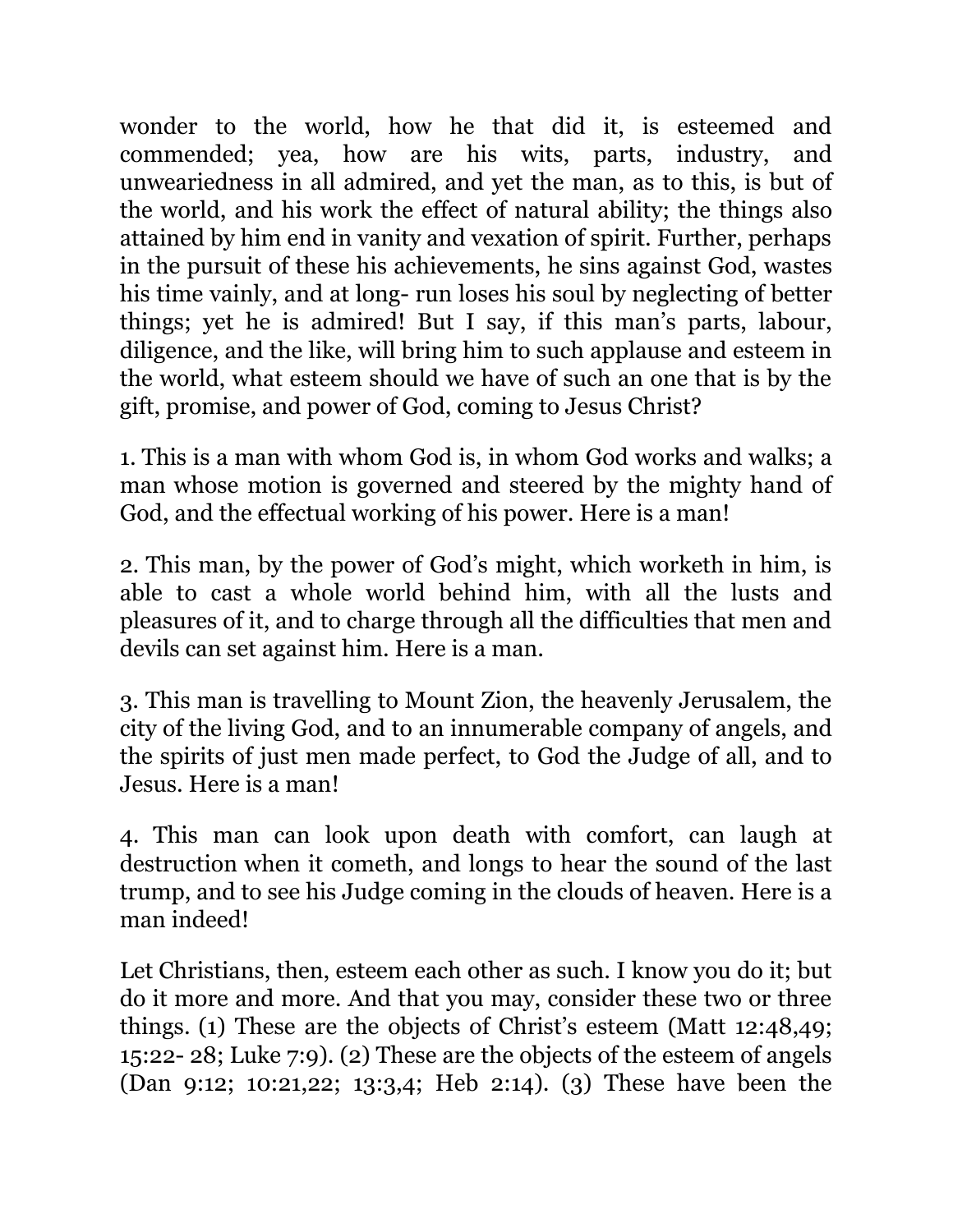objects of the esteem of heathens, when but convinced about them (Dan 5:10,11; Acts 5:15; 1 Cor 14:24,25). "Let each [of you, then,] esteem [each] other better than themselves" (Phil 2:2).

Use Fourth. Again, Is it so, that no man comes to Jesus Christ by the will, wisdom, and power of man, but by the gift, promise, and drawing of the Father? Then this shows us how horribly ignorant of this such are, who make the man that is coming to Christ the object of their contempt and rage. These are also unreasonable and wicked men; men in whom is no faith (2 Thess 3:2). Sinners, did you but know what a blessed thing it is to come to Jesus Christ, and that by the help and drawing of the Father, they do indeed come to him; you would hang and burn in hell a thousand years, before you would turn your spirits as you do, against him that God is drawing to Jesus Christ, and also against the God that draws him.

But, faithless sinner, let us a little expostulate the matter. What hath this man done against thee, that is coming to Jesus Christ? Why dost thou make him the object of thy scorn? doth his coming to Jesus Christ offend thee? doth his pursuing of his own salvation offend thee? doth his forsaking of his sins and pleasures offend thee?

Poor coming man! "Shall we sacrifice the abomination of the Egyptians before their eyes, and will they not stone us?" (Exo 8:26).

But, I say, why offended at this? Is he ever the worse for coming to Jesus Christ, or for his loving and serving of Jesus Christ? Or is he ever the more a fool, for flying from that which will drown thee in hell- fire, and for seeking eternal life? Besides, pray, Sirs, consider it; this he doth, not of himself, but by the drawing of the Father. Come, let me tell thee in thine ear, thou that wilt not come to him thyself, and him that would, thou hinderest -

1. Thou shalt be judged for one that hath hated, maligned, and reproached Jesus Christ, to whom this poor sinner is coming.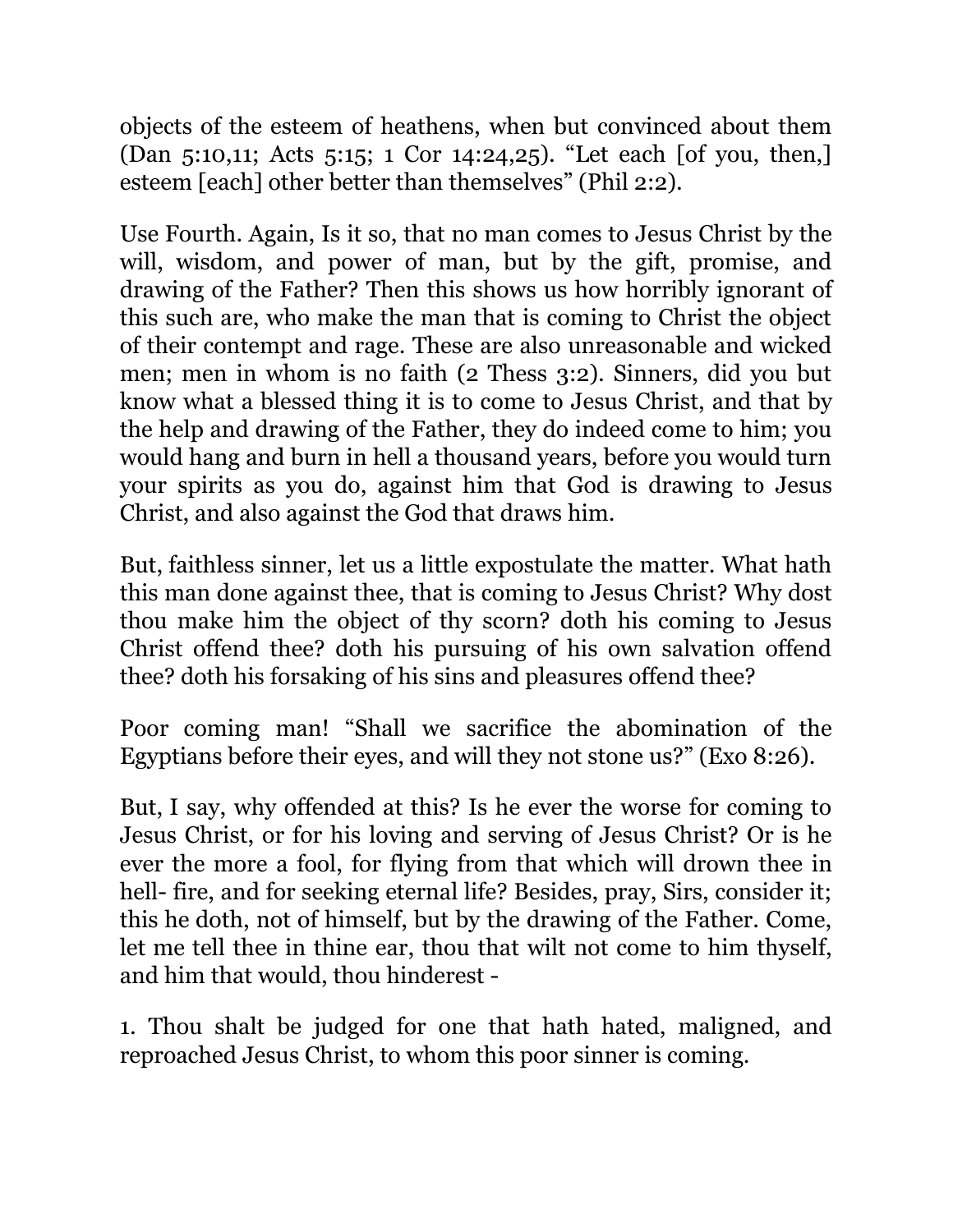2. Thou shalt be judged, too, for one that hath hated the Father, by whose powerful drawing this sinner doth come.

3. Thou shalt be taken and judged for one that has done despite to the Spirit of grace in him that is, by its help, coming to Jesus Christ. What sayest thou now? Wilt thou stand by thy doings? Wilt thou continue to contemn and reproach the living God? Thinkest thou that thou shalt weather it out well enough at the day of judgment? "Can thine heart endure, or can thine hands be strong, in the days that I shall deal with thee," saith the Lord? (Eze 22:14, John 15:18- 25; Jude 15; 1 Thess 4:8).

Use Fifth. Is it so, that no man comes to Jesus Christ by the will, wisdom, and power of man, but by the gift, promise, and drawing of the Father? Then this showeth us how it comes to pass, that weak means are so powerful as to bring men out of their sins to a hearty pursuit after Jesus Christ. When God bid Moses speak to the people, he said, "I will give thee counsel, and God shall be with thee" (Exo 18:19). When God speaks, when God works, who can let it? None, none; then the work goes on! Elias threw his mantle upon the shoulders of Elisha; and what a wonderful work followed! When Jesus fell in with the crowing of a cock, what work was there! O when God is in the means, then shall that means - be it never so weak and contemptible in itself - work wonders (1 Kings 19:19; Matt 26:74,75; Mark 14:71,72; Luke 22:60- 62). The world understood not, nor believed, that the walls of Jericho should fall at the sound of rams' horns; but when God will work, the means must be effectual. A word weakly spoken, spoken with difficulty, in temptation, and in the midst of great contempt and scorn, works wonders, if the Lord thy God will say so too.

Use Sixth. Is it so? Doth no man come to Jesus Christ by the will, wisdom, and power of man, but by the gift, promise, and drawing of the Father? Then here is room for Christians to stand and wonder at the effectual working of God's providences, that he hath made use of, as means to bring them to Jesus Christ.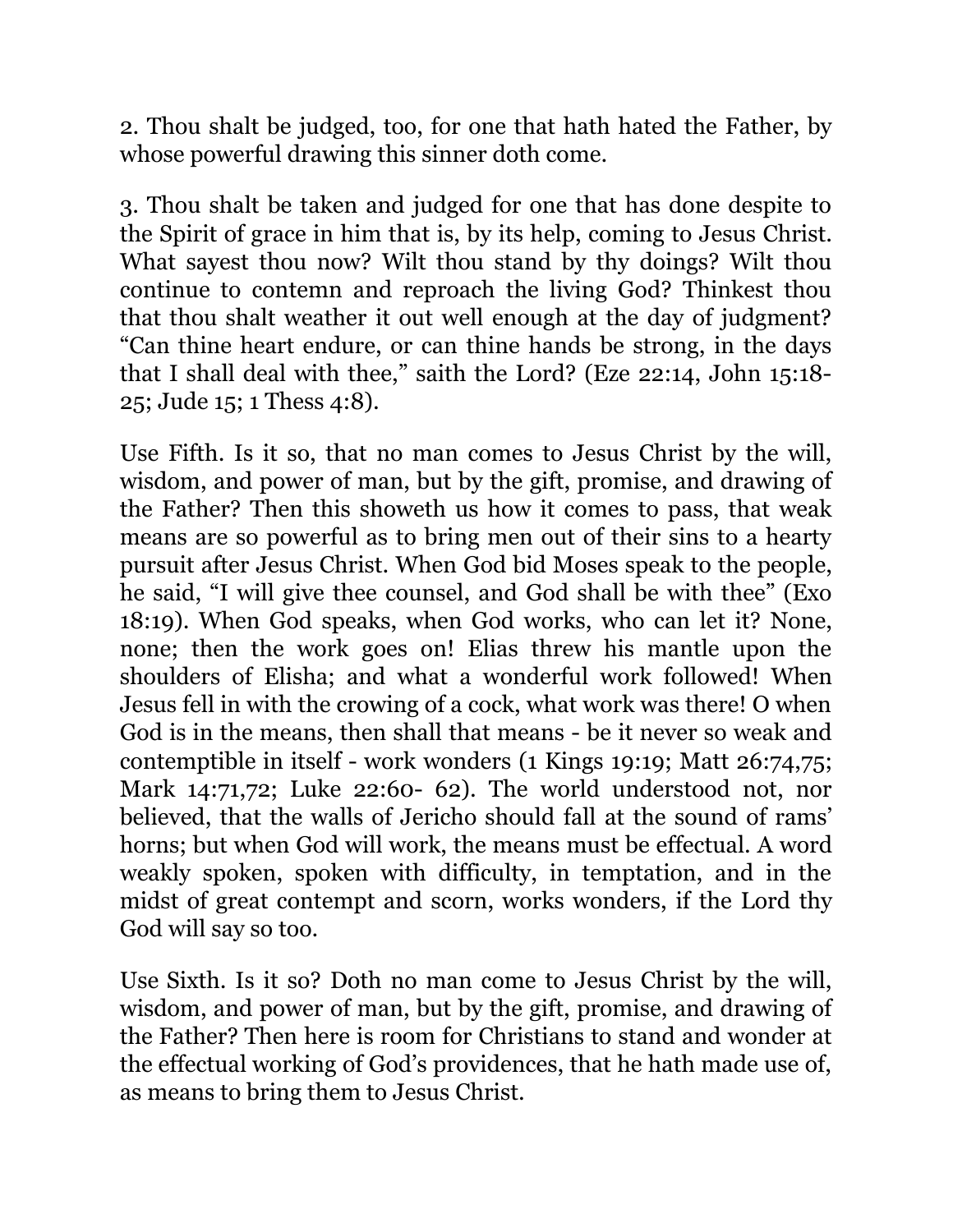For although men are drawn to Christ by the power of the Father, yet that power putteth forth itself in the use of means: and these means are divers, sometimes this, sometimes that; for God is at liberty to work by which, and when, and how he will; but let the means be what they will, and as contemptible as may be, yet God that commanded the light to shine out of darkness, and that out of weakness can make strong, can, nay, doth oftentimes make use of very unlikely means to bring about the conversion and salvation of his people. Therefore, you that are come to Christ - and that by unlikely means - stay yourselves, and wonder, and, wondering, magnify almighty power, by the work of which the means hath been made effectual to bring you to Jesus Christ.

What was the providence that God made use of as a means, either more remote or more near, to bring thee to Jesus Christ? Was it the removing of thy habitation, the change of thy condition, the loss of relations, estate, or the like? Was it thy casting of thine eye upon some good book, thy hearing of thy neighbours talk of heavenly things, the beholding of God's judgments as executed upon others, or thine own deliverance from them, or thy being strangely cast under the ministry of some godly man? O take notice of such providence or providences! They were sent and managed by mighty power to do thee good. God himself, I say, hath joined himself unto this chariot: yea, and so blessed it, that it failed not to accomplish the thing for which he sent it.

God blesseth not to every one his providences in this manner. How many thousands are there in this world, that pass every day under the same providences! but God is not in them, to do that work by them as he hath done for thy poor soul, by his effectually working with them. O that Jesus Christ should meet thee in this providence, that dispensation, or the other ordinance! This is grace indeed! At this, therefore, it will be thy wisdom to admire, and for this to bless God.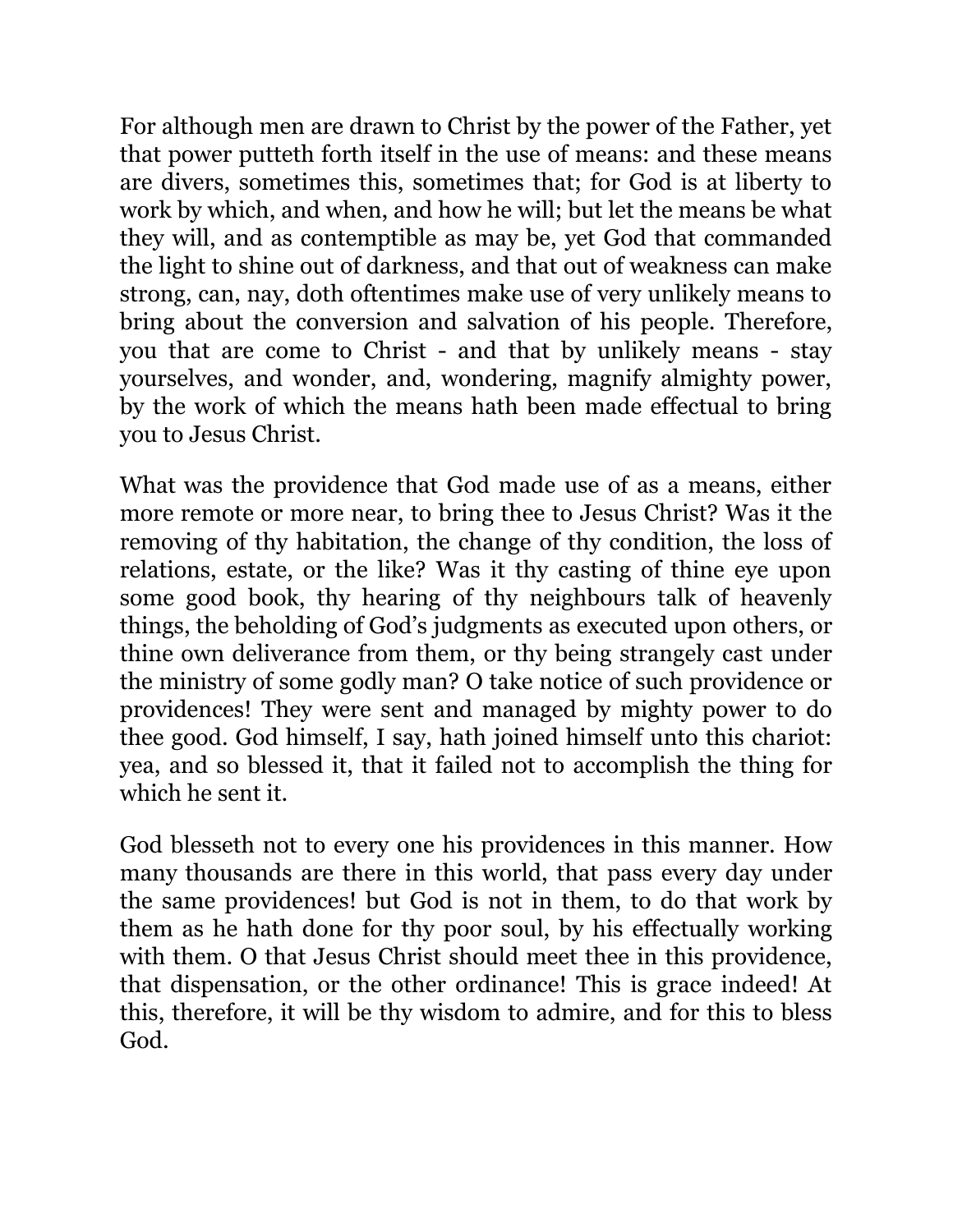Give me leave to give you a taste of some of those providences that have been effectual, through the management of God, to bring salvation to the souls of his people.

(1) The first shall be that of the woman of Samaria. It must happen, that she must needs go out of the city to draw water, not before nor after, but just when Jesus Christ her Saviour was come from far, and set to rest him, being weary, upon the well. What a blessed providence was this! Even a providence managed by the almighty wisdom, and almighty power, to the conversion and salvation of this poor creature. For by this providence was this poor creature and her Saviour brought together, that that blessed work might be fulfilled upon the woman, according to the purpose before determined by the Father (John 4).

(2) What providence was it that there should be a tree in the way for Zaccheus to climb, thereby to give Jesus opportunity to call that chief of the publicans home to himself, even before he came down therefrom (Luke 19).

(3) Was it not also wonderful that the thief, which you read of in the gospel, should, by the providence of God, be cast into prison, to be condemned even at that session that Christ himself was to die; nay, and that it should happen, too, that they must be hanged together, that the thief might be in hearing and observing of Jesus in his last words, that he might be converted by him before his death! (Luke 23).

(4) What a strange providence was it, and as strangely managed by God, that Onesimus, when he was run away from his master, should be taken, and, as I think, cast into that very prison where Paul lay bound for the Word of the gospel; that he might there be by him converted, and then sent home again to his master Philemon! Behold "all things work together for good to them that love God, to them who are the called according to his purpose" (Rom 8:28).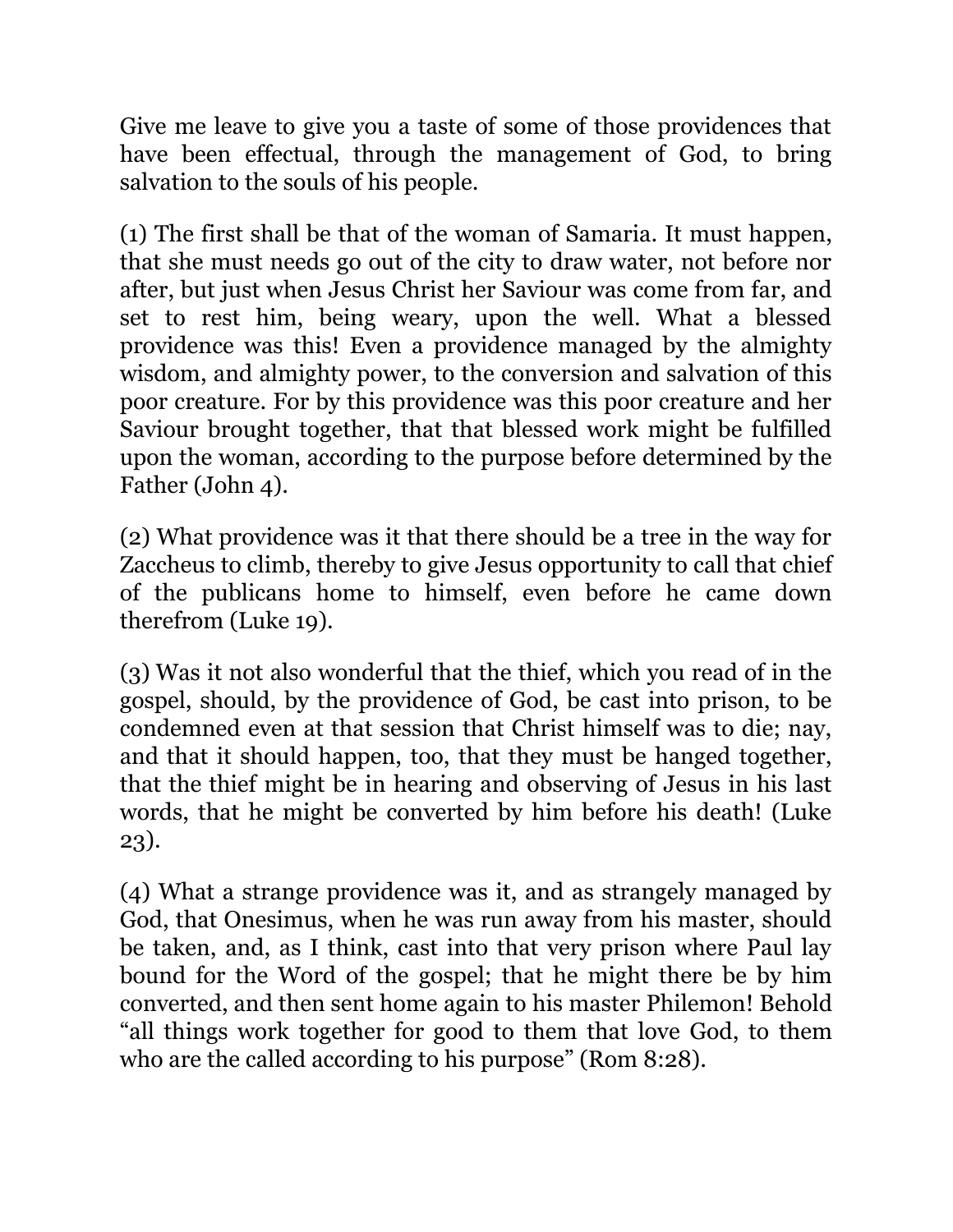Nay, I have myself known some that have been made to go to hear the Word preached against their wills; others have gone not to hear, but to see and to be seen; nay, to jeer and flout others, as also to catch and carp at things. Some also to feed their adulterous eyes with the sight of beautiful objects; and yet God hath made use even of these things, and even of the wicked and sinful proposals of sinners, to bring them under the grace that might save their souls.

Use Seventh. Doth no man come to Jesus Christ but by the drawing, &c., of the Father? Then let me here caution those poor sinners, that are spectators of the change that God hath wrought in them that are coming to Jesus Christ, not to attribute this work and change to other things and causes.

There are some poor sinners in the world that plainly see a change, a mighty change, in their neighbours and relations that are coming to Jesus Christ. But, as I said, they being ignorant, and not knowing whence it comes and whither it goes, for "so is every one that is born of the Spirit," (John 3:8), therefore they attribute this change to others causes: as melancholy; to sitting alone; to overmuch reading; to their going to too many sermons; to too much studying and musing on what they hear.

Also they conclude, on the other side, that it is for want of merry company; for want of physic; and therefore they advise them to leave off reading, going to sermons, the company of sober people; and to be merry, to go a gossiping, to busy themselves in the things of this world, not to sit musing alone, &c. But come, poor ignorant sinner, let me deal with thee. It seems thou art turned counsellor for Satan: I tell thee thou knowest not what thou dost. Take heed of spending thy judgment after this manner; thou judgest foolishly, and sayest in this, to every one that passeth by, thou art a fool. What! count convictions for sin, mournings for sin, and repentance for sin, melancholy? This is like those that on the other side said, "These men are [drunk with] full of new wine," &c. Or as he that said Paul was mad (Acts 2:13, 26:24). Poor ignorant sinner! canst thou judge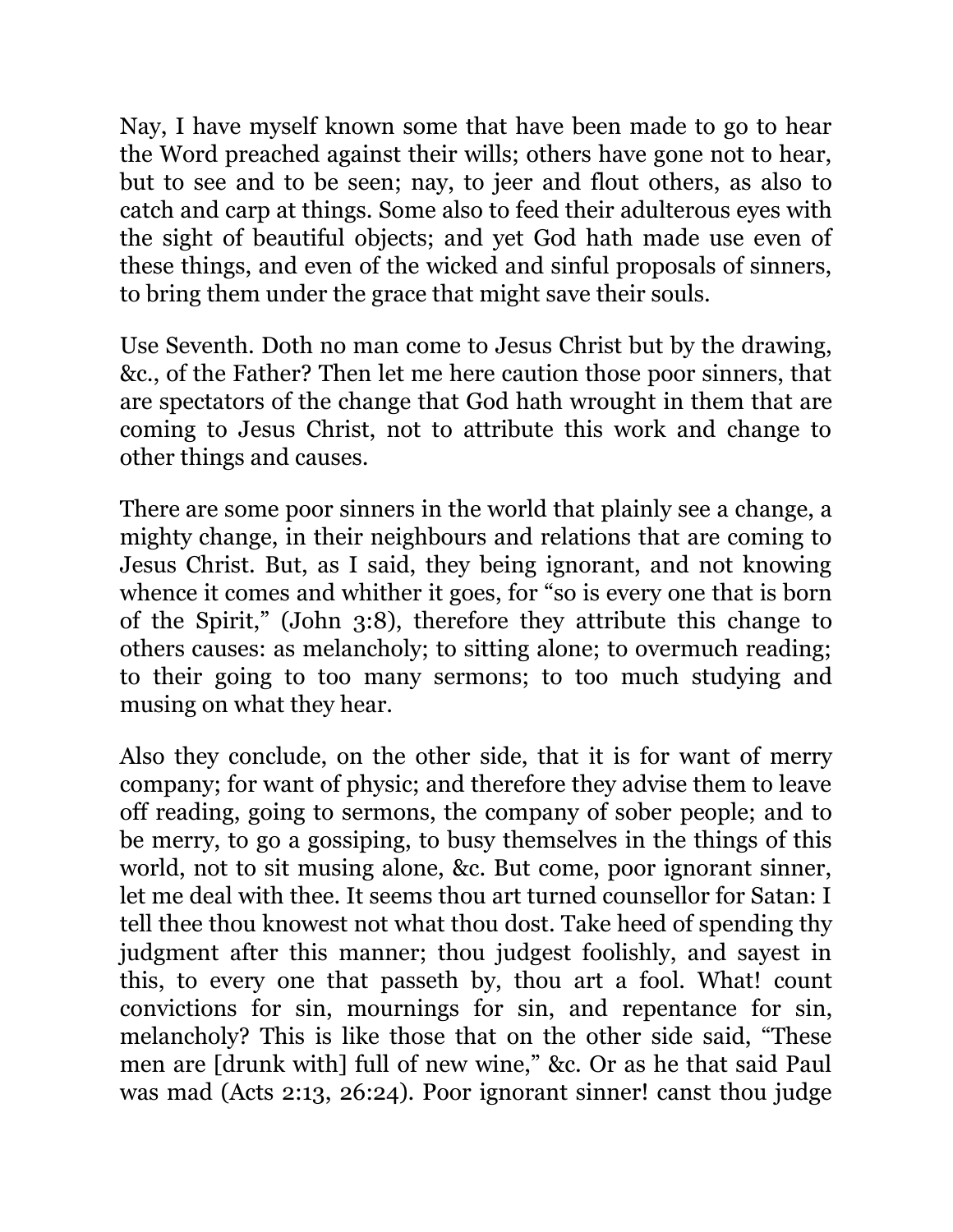no better? What! is sitting alone, pensive under God's hand, reading the Scriptures, and hearing of sermons, &c., the way to be undone? The Lord open thine eyes, and make thee to see thine error! Thou hast set thyself against God, thou hast despised the operation of his hands, thou attemptest to murder souls. What! canst thou give no better counsel touching those whom God hath wounded, than to send them to the ordinances of hell for help? Thou biddest them be merry and lightsome; but dost thou not know that "the heart of fools is in the house of mirth?" (Eccl 7:4).

Thou biddest them shun the hearing of thundering preachers; but is it not "better to hear the rebuke of the wise, than for a man to hear the song of fools?" (Eccl 7:5). Thou biddest them busy themselves in the things of this world; but dost thou not know that the Lord bids, "Seek first the kingdom of God, and his righteousness?" (Matt 6:33). Poor ignorant sinner! hear the counsel of God to such, and learn thyself to be wiser. "Is any afflicted? let him pray. Is any merry? let him sing psalms" (James 5:13). "Blessed is the man that heareth me" (Prov 8:32). And hear for time to come, "Save yourselves from this untoward generation" (Acts 2:40). "Search the Scriptures" (John 5:39). "Give attendance to reading" (1 Tim 4:13). "It is better to go to the house of mourning" (Eccl 7:2,3).

And wilt thou judge him that doth thus? Art thou almost like Elymas the sorcerer, that sought to turn the deputy from the faith? Thou seekest to pervert the right ways of the Lord. Take heed lest some heavy judgment overtake thee (Acts 13:8-13). What! teach men to quench convictions; take men off from a serious consideration of the evil of sin, of the terrors of the world to come, and how they shall escape the same? What! teach men to put God and his Word out of their minds, by running to merry company, by running to the world, by gossiping? &c. This is as much as to bid them to say to God, "Depart from us, for we desire not the knowledge of thy ways;" or, "What is the Almighty that we should serve him? or what profit have we if we keep his ways?" Here is a devil in grain! What! bid man walk "according to the course of this world, according to the prince of the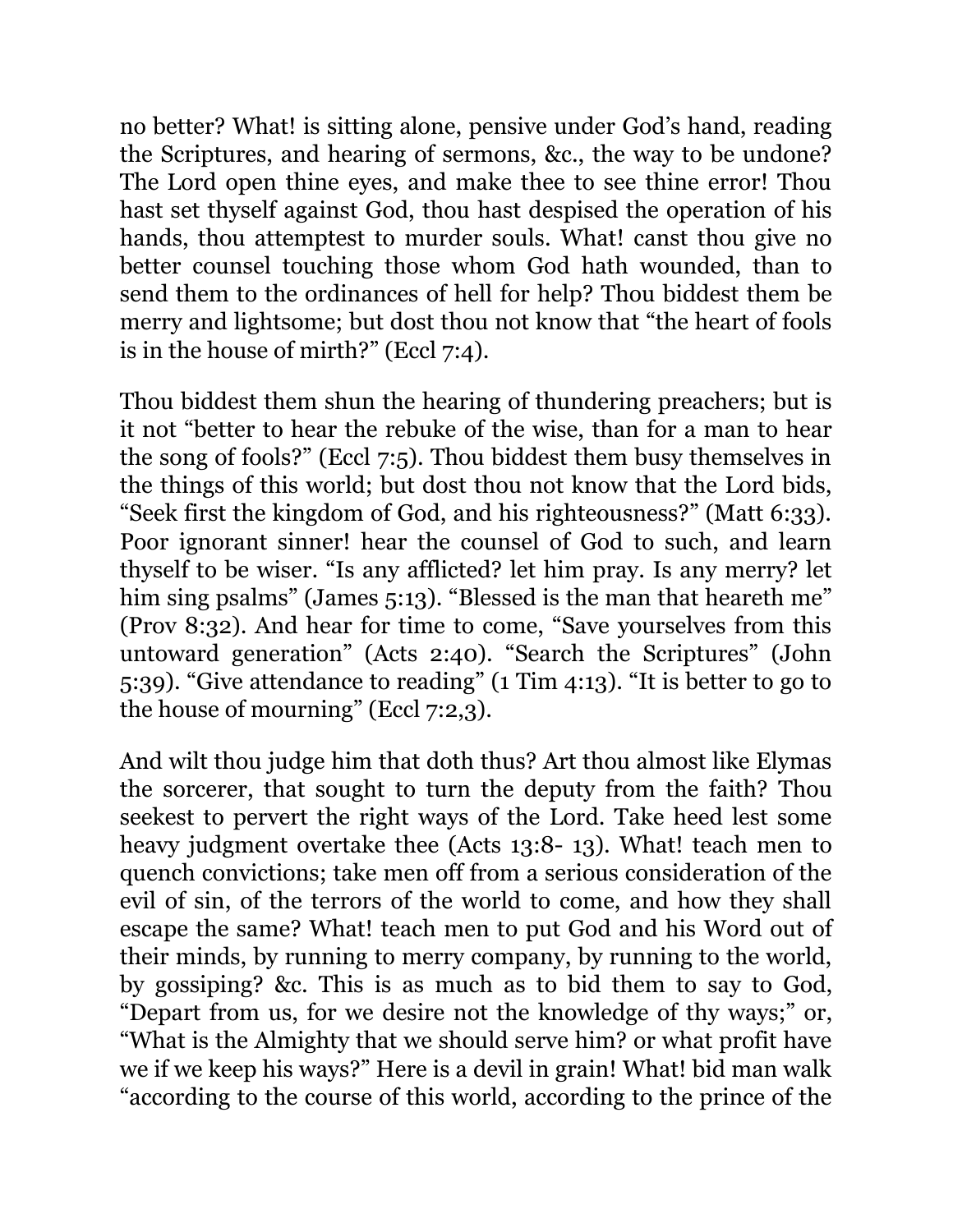power of the air, the spirit that now worketh in the children of disobedience" (Eph 2:2).

Two objections answered

Object. 1. But we do not know that such are coming to Jesus Christ; truly we wonder at them, and think they are fools.

Ans. Do you not know that they are coming to Jesus Christ? then they may be coming to him, for aught you know; and why will ye be worse than the brute, to speak evil of the things you know not? What! are ye made to be taken and destroyed? must ye utterly perish in your own corruptions? (2 Peter 2:12). Do you not know them? Let them alone then. If you cannot speak good of them, speak not bad. "Refrain from these men, and let them alone; for if this counsel or this work be of men, it will come to nought; but if it be of God, ye cannot overthrow it, lest haply ye be found even to fight against God" (Acts 5:38,39). But why do you wonder at a work of conviction and conversion? Know you not that this is the judgment of God upon you, "ye despisers, to behold, and wonder, and perish?" (Acts 13:40,41). But why wonder, and think they are fools? Is the way of the just an abomination to you? See that passage, and be ashamed, "He that is upright in the way is abomination to the wicked" (Prov 29:27). Your wondering at them argues that you are strangers to yourselves, to conviction for sin, and to hearty desires to be saved; as also to coming to Jesus Christ.

Object. 2. But how shall we know that such men are coming to Jesus Christ?

Ans. Who can make them see that Christ has made blind? (John 2:8,9). Nevertheless, because I endeavour thy conviction, conversion, and salvation, consider: Do they cry out of sin, being burthened with it, as of an exceeding bitter thing? Do they fly from it, as from the face of a deadly serpent? Do they cry out of the insufficiency of their own righteousness, as to justification in the sight of God? Do they cry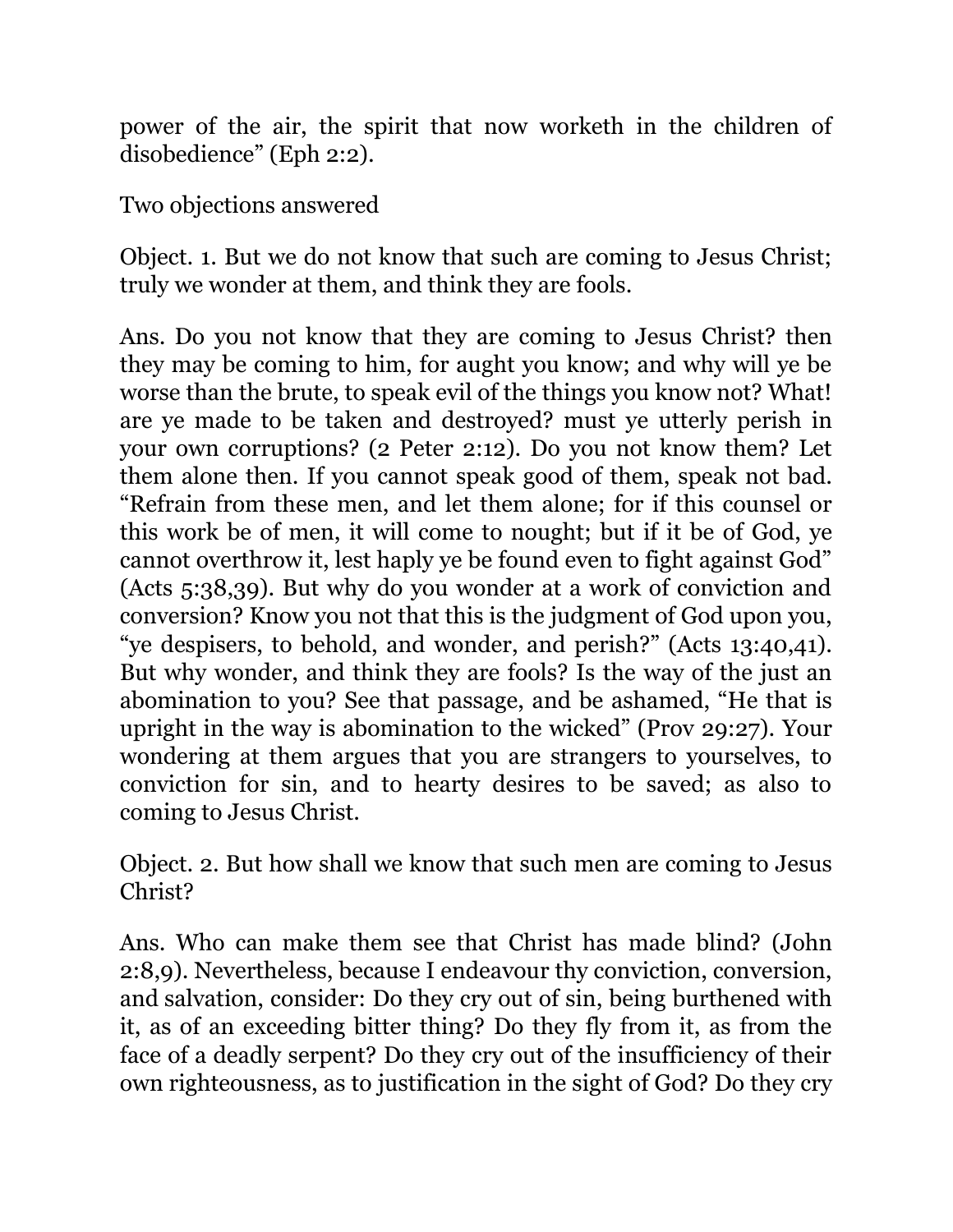out after the Lord Jesus, to save them? Do they see more worth and merit in one drop of Christ's blood to save them, than in all the sins of the world to damn them? Are they tender of sinning against Jesus Christ? Is his name, person, and undertakings, more precious to them, than is the glory of the world? Is this word more dear unto them? Is faith in Christ (of which they are convinced by God's Spirit of the want of, and that without it they can never close with Christ) precious to them? Do they savour Christ in his Word, and do they leave all the world for his sake? And are they willing, God helping them, to run hazards for his name, for the love they bear to him? Are his saints precious to them? If these things be so, whether thou seest them or no, these men are coming to Jesus Christ (Rom 7:914; Psa 38:3- 8; Heb 6:18- 20; Isa 64:6; Phil 3:7,8; Psa 54:1; 109:26; Acts 16:30; Psa 51:7,8; 1 Peter 1:18,19; Rom 7:24; 2 Cor 5:2; Acts 5:41; James 2:7; Song 5:10- 16; Psa 119; John 13:35; 1 John 4:7; 3:14; John 16:9; Rom 14:23; Heb 11:6; Psa 19:10,11; Jer 15:16; Heb 11:24- 27; Acts 20:22- 24; 21:13; Titus 3:15; 2 John 1; Eph 4:16; Phile 7; 1 Cor 16:24).

## **Comers Ofttimes Afraid That Christ Will Not Receive Them**

OBSERVATION SECOND. - I come now to the second observation propounded to be spoken to, to wit, That they that are coming to Jesus Christ, are ofttimes heartily afraid that Jesus Christ will not receive them.

I told you that this observation is implied in the text; and I gather it,

First, From the largeness and openness of the promise: "I will in no wise cast out." For had there not been a proneness in us to "fear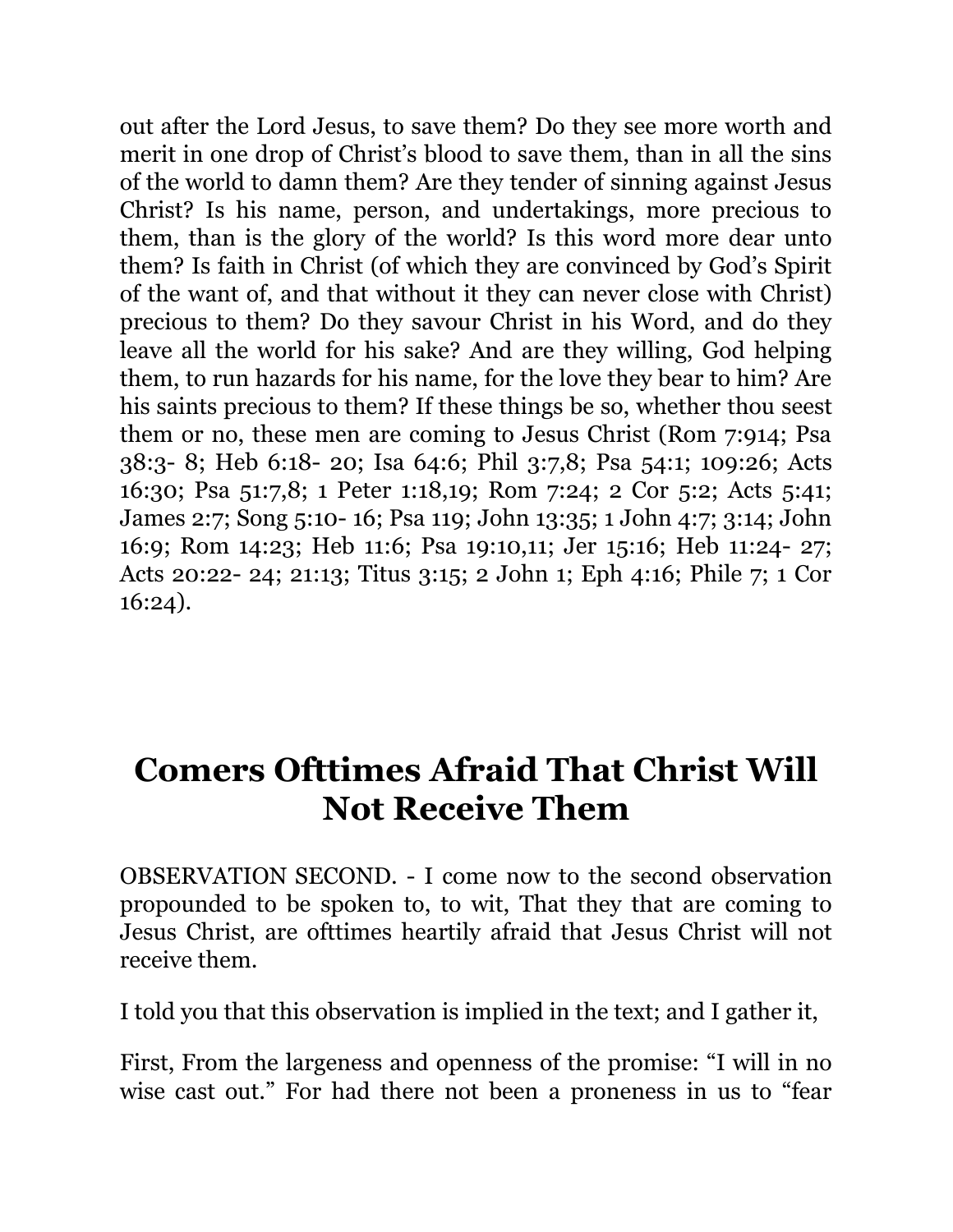casting out," Christ needed not to have, as it were, waylaid our fear, as he doth by this great and strange expression, "In no wise;" "And him that cometh to me I will in no wise cast out." There needed not, as I may say, such a promise to be invented by the wisdom of heaven, and worded at such a rate, as it were on purpose to dash in pieces at one blow all the objections of coming sinners, if they were not prone to admit of such objections, to the discouraging of their own souls. For this word, "in no wise," cutteth the throat of all objections; and it was dropped by the Lord Jesus for that very end; and to help the faith that is mixed with unbelief. And it is, as it were, the sum of all promises; neither can any objection be made upon the unworthiness that thou findest in thee, that this promise will not assoil.

But I am a great sinner, sayest thou. "I will in no wise cast out," says Christ. But I am an old sinner, sayest thou. "I will in no wise cast out," says Christ. But I am a hard- hearted sinner, sayest thou. "I will in no wise cast out," says Christ. But I am a backsliding sinner, sayest thou. "I will in no wise cast out," says Christ. But I have served Satan all my days, sayest thou. "I will in no wise cast out," says Christ. But I have sinned against light, sayest thou. "I will in no wise cast out," says Christ. But I have sinned against mercy, sayest thou. "I will in no wise cast out," says Christ. But I have no good thing to bring with me, sayest thou. "I will in no wise cast out," says Christ.

Thus I might go on to the end of things, and show you, that still this promise was provided to answer all objections, and doth answer them. But I say, what need it be, if they that are coming to Jesus Christ are not sometimes, yea, oftentimes, heartily afraid, "that Jesus Christ will cast them out?"

Second, I will give you now two instances that seem to imply the truth of this observation.

In the ninth of Matthew, at the second verse, you read of a man that was sick of the palsy; and he was coming to Jesus Christ, being borne upon a bed by his friends: he also was coming himself, and that upon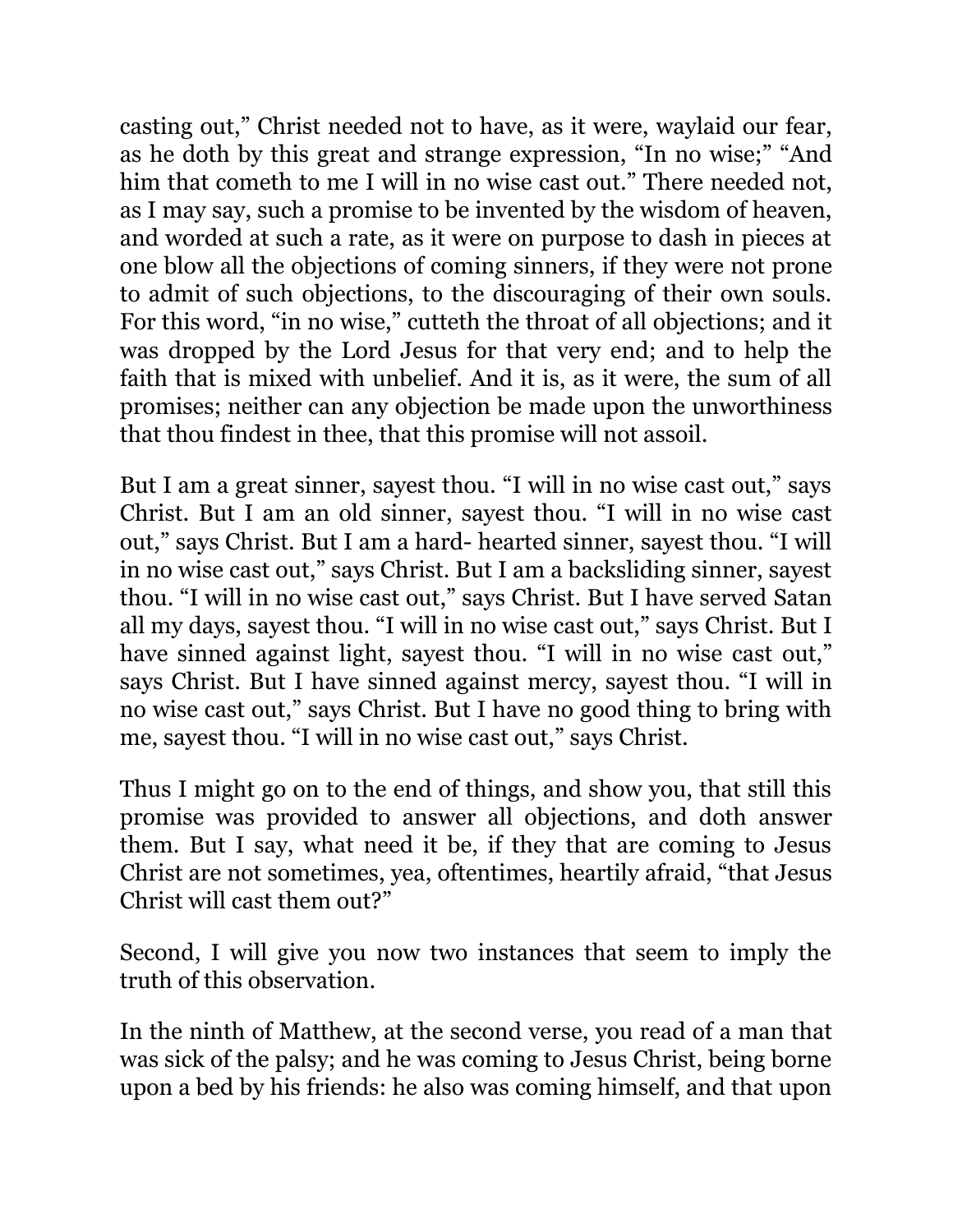another account than any of his friends were aware of; even for the pardon of sins, and the salvation of his soul. Now, so soon as ever he was come into the presence of Christ, Christ bids him "be of good cheer." It seems then, his heart was fainting; but what was the cause of his fainting? Not his bodily infirmity, for the cure of which his friends did bring him to Christ; but the guilt and burden of his sins, for the pardon of which himself did come to him; therefore he proceeds, "Be of good cheer, thy sins be forgiven thee." I say, Christ saw him sinking in his mind, about how it would go with his most noble part; and therefore, first, he applies himself to him upon that account. For though his friends had faith enough as to the cure of the body, yet he himself had little enough as to the cure of his soul: therefore Christ takes him up as a man falling down, saying, "Son, be of good cheer, thy sins be forgiven thee."

That about the Prodigal seems pertinent also to this matter: "When he came to himself, he said, How many hired servants of my father's have bread enough and to spare, and I perish with hunger! I will arise and go to my father." Heartily spoken; but how did he perform his promise? I think not so well as he promised to do; and my ground for my thoughts is, because his father, so soon as he was come to him, fell upon his neck and kissed him; implying, methinks, as if the prodigal by this time was dejected in his mind; and therefore his father gives him the most sudden and familiar token of reconciliation. And kisses were of old time often used to remove doubts and fears. Thus Laban and Esau kiss Jacob. Thus Joseph kissed his brethren; and thus also David kissed Absalom (Gen 31:55; 33:1- 4; 48:9,10; 2 Sam 14:33). It is true, as I said, at first setting out, he spake heartily, as sometimes sinners also do in their beginning to come to Jesus Christ; but might not he, yea, in all probability he had, between the first step he took, and the last, by which he accomplished that journey, many a thought, both this way and that; as whether his father would receive him or no? As thus: I said, "I would go to my Father." But how, if when I come at him he should ask me, Where I have all this while been? What must I say then? Also, if he ask me, What is become of the portion of goods that he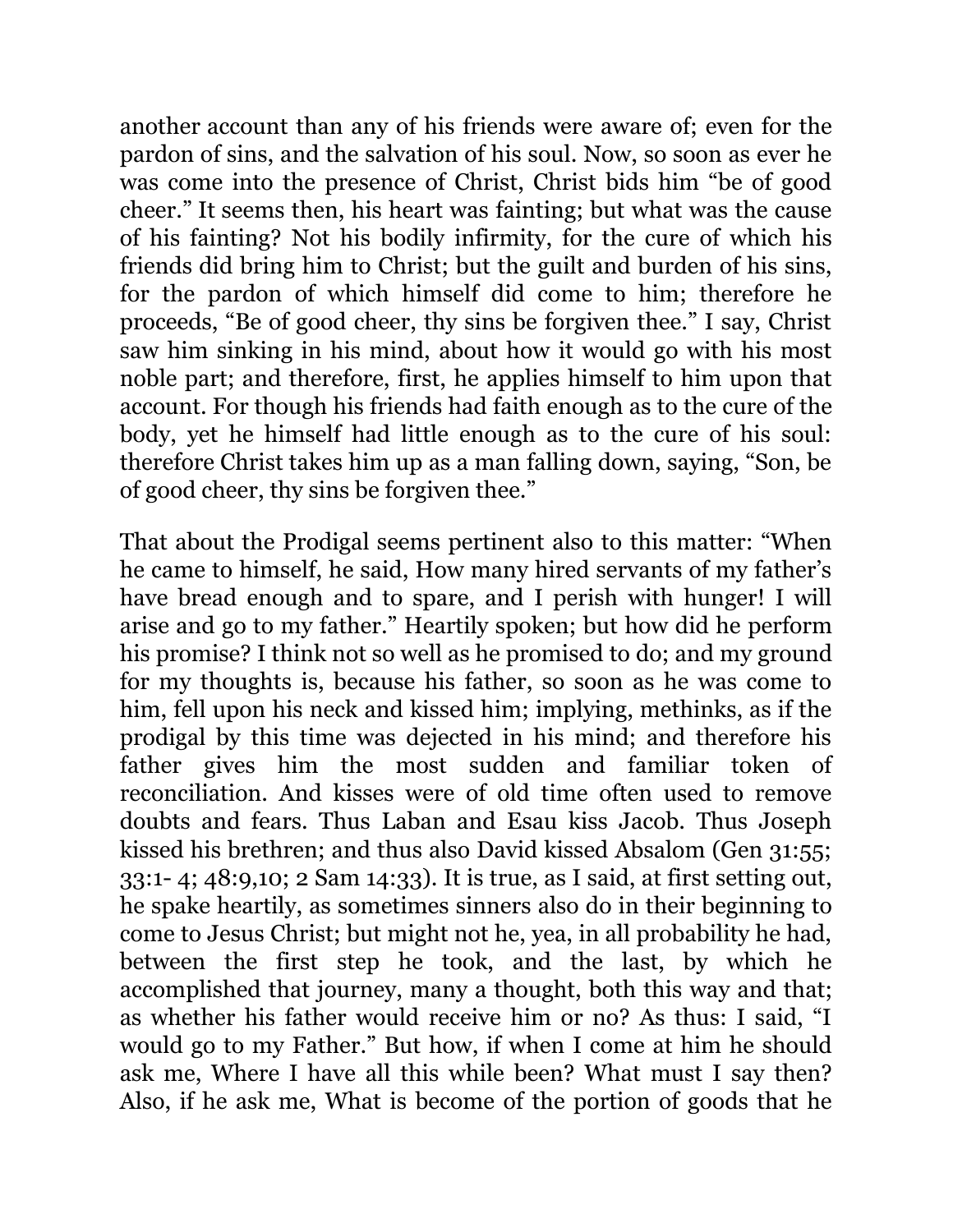gave me? What shall I say then? If he asks me, Who have been my companions? What shall I say then? If he also shall ask me, What hath been my preferment in all the time of my absence from him? What shall I say then? Yea, and if he ask me, Why I came home no sooner? What shall I say then? Thus, I say, might he reason with himself, and being conscious to himself, that he could give but a bad answer to any of these interrogatories, no marvel if he stood in need first of all of a kiss from his father's lips. For had he answered the first in truth, he must say, I have been a haunter of taverns and alehouses; and as for my portion, I spent it in riotous living; my companions were whores and drabs; as for my preferment, the highest was, that I became a hog- herd; and as for my not coming home till now, could I have made shift to have staid abroad any longer, I had not lain at thy feet for mercy now.

I say, these things considered, and considering, again, how prone poor man is to give way, when truly awakened, to despondings and heart misgivings, no marvel if he did sink in his mind, between the time of his first setting out, and that of his coming to his Father.

Third, But, thirdly, methinks I have for the confirmation of this truth the consent of all the saints that are under heaven, to wit, That they that are coming to Jesus Christ, are ofttimes heartily afraid that he will not receive them.

Quest. But what should be the reason? I will answer to this question thus:

1. It is not for want of the revealed will of God, that manifesteth grounds for the contrary, for of that there is a sufficiency; yea, the text itself hath laid a sufficient foundation for encouragement, for them that are coming to Jesus Christ. "And him that cometh to me I will in no wise cast out."

2. It is not for want of any invitation to come, for that is full and plain. "Come unto me, all ye that labour and are heavy laden, and I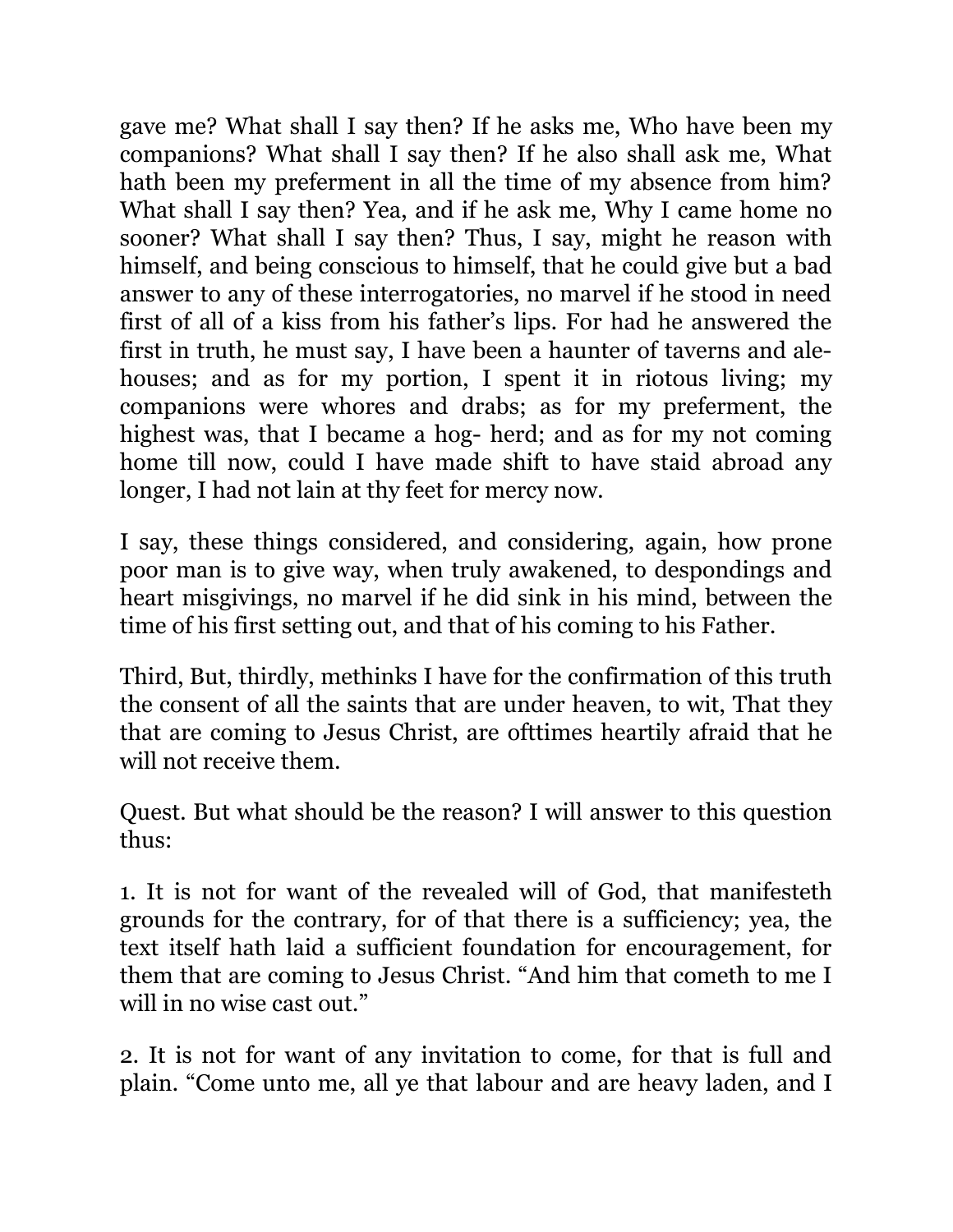will give you rest" (Matt 11:28).

3. Neither is it for want of a manifestation of Christ's willingness to receive, as those texts above named, with that which follows, declareth, "If any man thirst, let him come unto me, and drink" (John 7:37).

4. It is not for want of exceeding great and precious promises to receive them that come. "Wherefore come out from among them, and be ye separate, saith the Lord, and touch not the unclean thing, and I will receive you, and will be a Father unto you, and ye shall be my sons and daughters, saith the Lord Almighty" (2 Cor 6:17,18).

5. It is not for want of solemn oath and engagement to save them that come. "For - because he could swear by no greater, he sware by himself - that by two immutable things, in which it was impossible for God to lie, we might have a strong consolation, who have fled for refuge to lay hold upon the hope set before us" (Heb 6:13- 18).

6. Neither is it for want of great examples of God's mercy, that have come to Jesus Christ, of which we read most plentifully in the Word. Therefore, it must be concluded, it is for want of that which follows.

What it is that prevents the coming to Christ

First, It is for want of the knowledge of Christ. Thou knowest but little of the grace and kindness that is in the heart of Christ; thou knowest but little of the virtue and merit of his blood; thou knowest but little of the willingness that is in his heart to save thee; and this is the reason of the fear that ariseth in thy heart, and that causeth thee to doubt that Christ will not receive thee. Unbelief is the daughter of Ignorance. Therefore Christ saith, "O fools, and slow of heart to believe" (Luke 24:25).

Slowness of heart to believe, flows from thy foolishness in the things of Christ; this is evident to all that are acquainted with themselves, and are seeking after Jesus Christ. The more ignorance, the more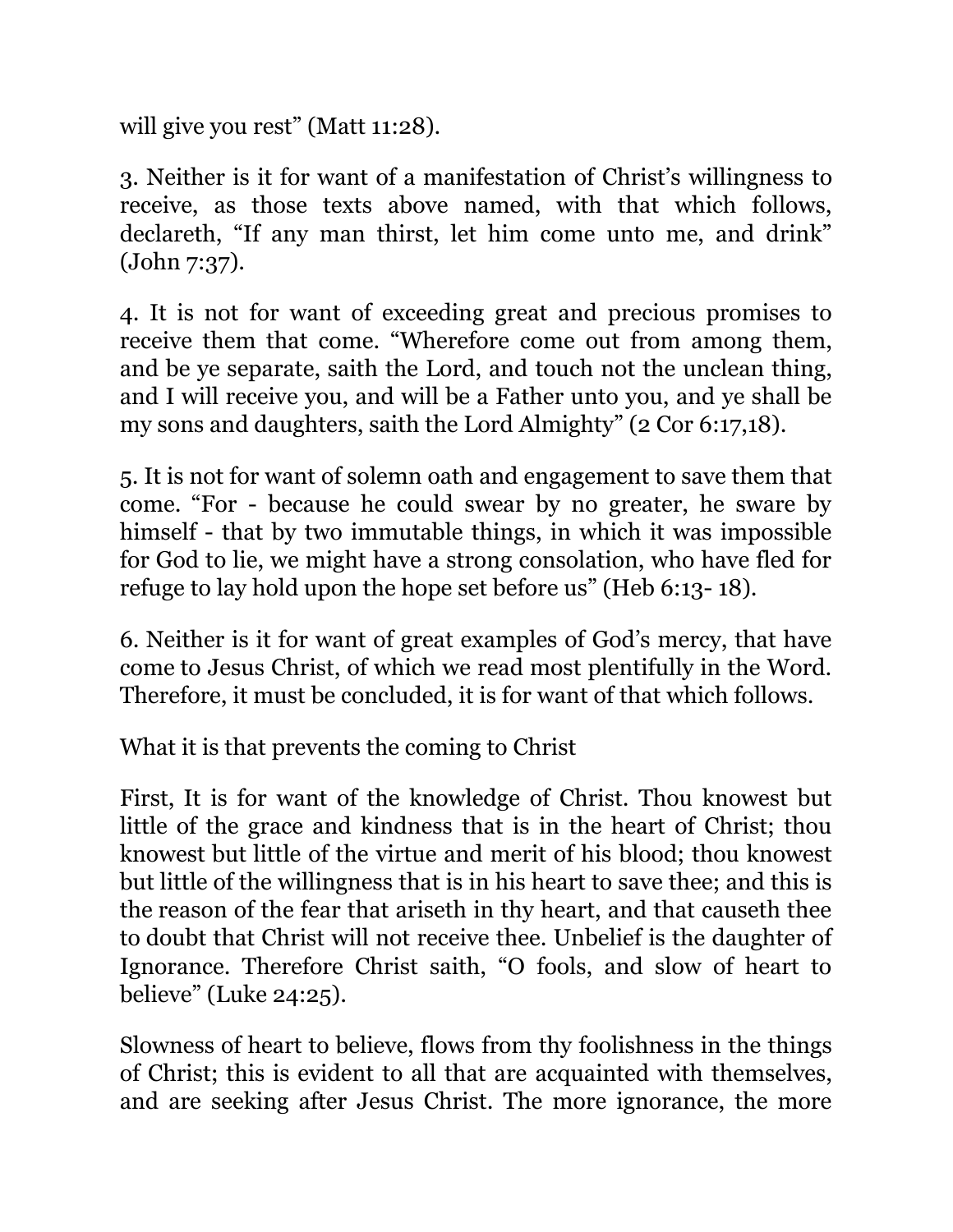unbelief. The more knowledge of Christ, the more faith. "They that know thy name will put their trust in thee" (Psa 9:10). He, therefore, that began to come to Christ but the other day, and hath yet but little knowledge of him, he fears that Christ will not receive him. But he that hath been longer acquainted with him, he "is strong, and hath overcome the wicked one" (1 John 2:13). When Joseph's brethren came into Egypt to buy corn, it is said, "Joseph knew his brethren, but his brethren knew not him." What follows? Why, great mistrust of heart about their speeding well; especially, if Joseph did but answer them roughly, calling them spies, and questioning their truth and the like. And observe it, so long as their ignorance about their brother remained with them, whatsoever Joseph did, still they put the worse sense upon it. For instance, Joseph upon a time bids the steward of his house bring them home, to dine with him, to dine even in Joseph's house. And how is this resented by them? Why, they are afraid. "And the men were afraid, because they were brought unto" their brother "Joseph's house." And they said, He seeketh occasion against us, and will fall upon us, and take us for bondmen, and our asses (Gen 42, 43). What! afraid to go to Joseph's house? He was their brother; he intended to feast them; to feast them, and to feast with them. Ah! but they were ignorant that he was their brother. And so long as their ignorance lasted, so long their fear terrified them. Just thus it is with the sinner that but of late is coming to Jesus Christ. He is ignorant of the love and pity that is in Christ to coming sinners. Therefore he doubts, therefore he fears, therefore his heart misgives him.

Coming sinner, Christ inviteth thee to dine and sup with him. He inviteth thee to a banquet of wine, yea, to come into his wine- cellar, and his banner over thee shall be love (Rev 3:20; Song 2:5). But I doubt it, says the sinner: but, it is answered, he calls thee, invites thee to his banquet, flagons, apples; to his wine, and to the juice of his pomegranate. "O, I fear, I doubt, I mistrust, I tremble in expectation of the contrary!" Come out of the man, thou dastardly ignorance! Be not afraid, sinner, only believe; "He that cometh to Christ he will in no wise cast out."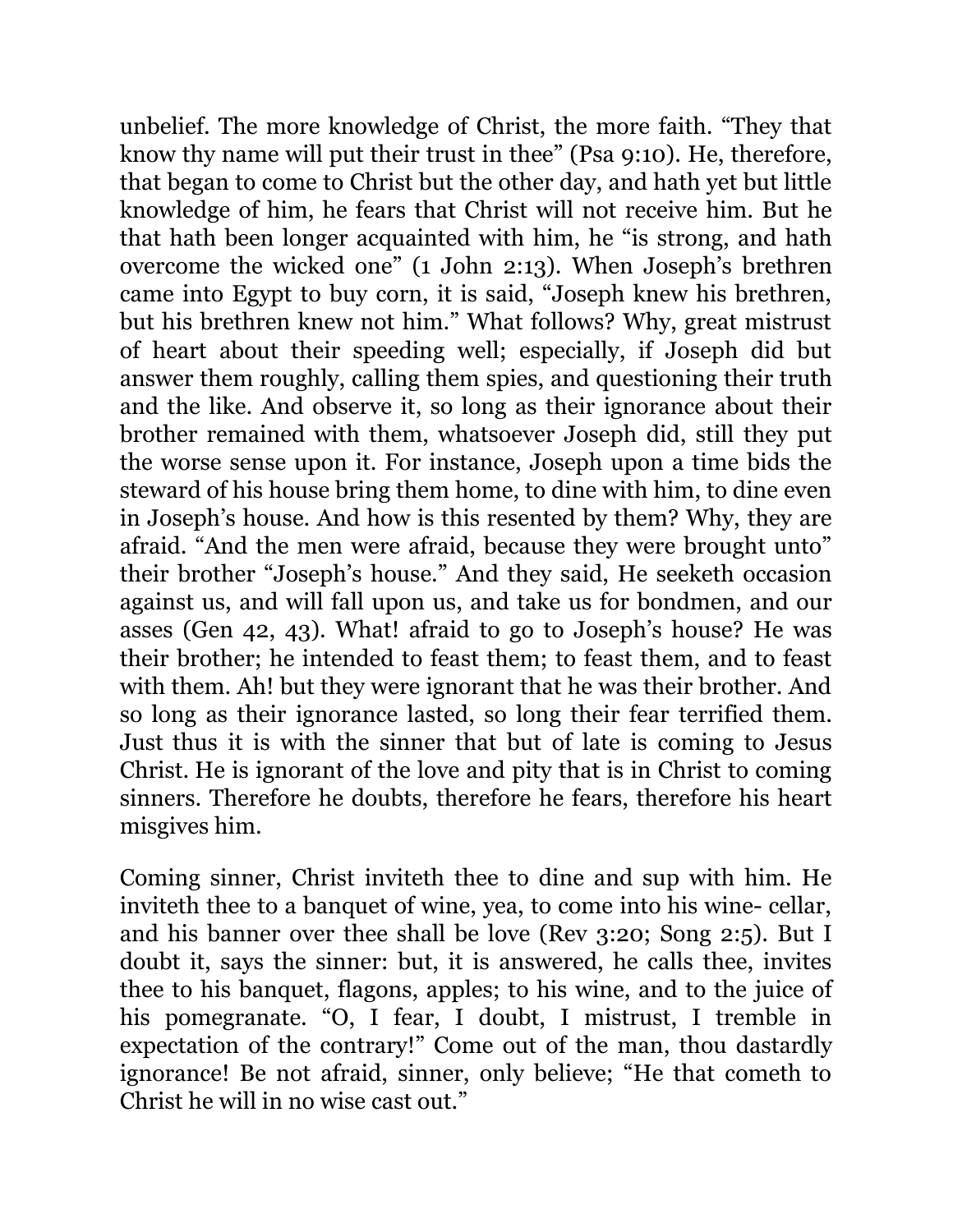Let the coming sinner, therefore, seek after more of the good knowledge of Jesus Christ. Press after it, seek it as silver, and dig for it as for hid treasure. This will embolden thee; this will make thee wax stronger and stronger. "I know whom I have believed," I know him, said Paul; and what follows? Why, "and I am persuaded that he is able to keep that which I have committed unto him, against that day" (2 Tim 1:12). What had Paul committed to Jesus Christ? The answer is, He had committed to him his soul. But why did he commit his soul to him? Why, because he knew him. He knew him to be faithful, to be kind. He knew he would not fail him, nor forsake him; and therefore he laid his soul down at his feet, and committed it to him, to keep against that day. But,

Second, Thy fears that Christ will not receive thee may be also a consequent of thy earnest and strong desires after thy salvation by him. For this I observe, that strong desires to have, are attended with strong fears of missing. What man most sets his heart upon, and what his desires are most after, he ofttimes most fears he shall not obtain. So the man, the ruler of the synagogue, had a great desire that his daughter should live; and that desire was attended with fear, that she should not. Wherefore, Christ saith unto him, "Be not afraid" (Mark 5:36).

Suppose a young man should have his heart much set upon a virgin to have her to wife, if ever he fears he shall not obtain her, it is when he begins to love; now, thinks he, somebody will step in betwixt my love and the object of it; either they will find fault with my person, my estate, my conditions, or something! Now thoughts begin to work; she doth not like me, or something. And thus it is with the soul at first coming to Jesus Christ, thou lovest him, and thy love produceth jealousy, and that jealousy ofttimes begets fears.

Now thou fearest the sins of thy youth, the sins of thine old age, the sins of thy calling, the sins of thy Christian duties, the sins of thine heart, or something; thou thinkest something or other will alienate the heart and affections of Jesus Christ from thee; thou thinkest he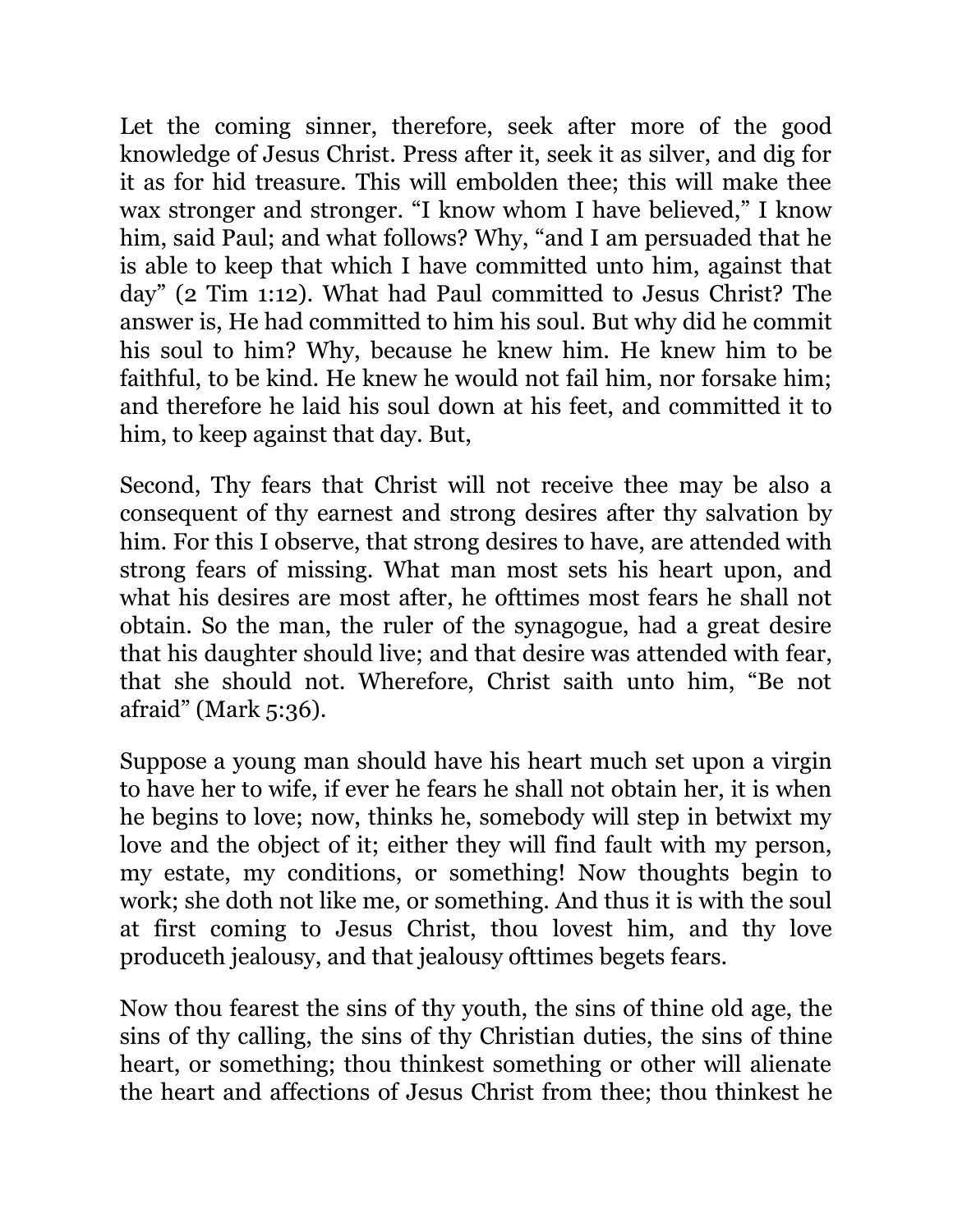sees something in thee, for the sake of which he will refuse thy soul. But be content, a little more knowledge of him will make thee take better heart; thy earnest desires shall not be attended with such burning fears; thou shalt hereafter say, "This is my infirmity" (Psa 77:10).

Thou art sick of love, a very sweet disease, and yet every disease has some weakness attending of it: yet I wish this distemper, if it be lawful to call it so, was more epidemical. Die of this disease I would gladly do; it is better than life itself, though it be attended with fears. But thou criest, I cannot obtain: well, be not too hasty in making conclusions. If Jesus Christ had not put his finger in at the hole of the lock, thy bowels would not have been troubled for him (Song 5:4). Mark how the prophet hath it, "They shall walk after the Lord; he shall roar like a lion; when he shall roar, then the children shall tremble from the west, they shall tremble as a bird out of Egypt, and as a dove out of the land of Assyria" (Hosea 11:10,11). When God roars (as ofttimes the coming soul hears him roar), what man that is coming can do otherwise than tremble? (Amos 3:8). But trembling he comes: "He sprang in, and came trembling, and fell down before Paul and Silas" (Acts 16:29).

Should you ask him that we mentioned but now, How long is it since you began to fear you should miss of this damsel you love so? The answer will be, Ever since I began to love her. But did you not fear it before? No, nor should I fear it now, but that I vehemently love her. Come, sinner, let us apply it: How long is it since thou began to fear that Jesus Christ will not receive thee? Thy answer is, Ever since I began to desire that he would save my soul. I began to fear, when I began to come; and the more my heart burns in desires after him, the more I feel my heart fear I shall not be saved by him. See now, did not I tell thee that thy fears were but the consequence of strong desires? Well, fear not, coming sinner, thousands of coming souls are in thy condition, and yet they will get safe into Christ's bosom: "Say," says Christ, "to them that are of a fearful heart, Be strong, fear not; your God will come and save you" (Isa 35:4; 63:1).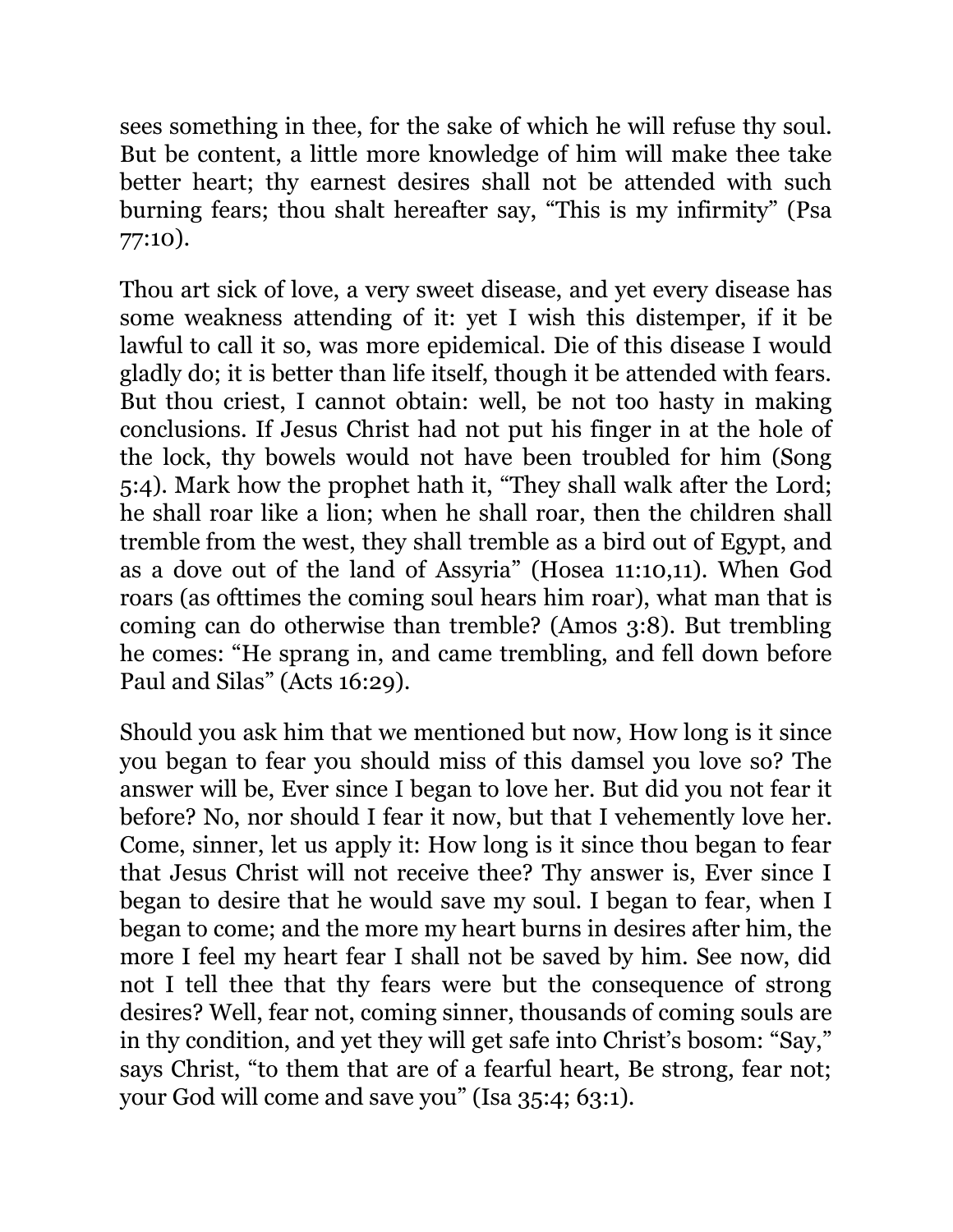Third, Thy fear that Christ will not receive thee may arise from a sense of thine own unworthiness. Thou seest what a poor, sorry, wretched, worthless creature thou art; and seeing this, thou fearest Christ will not receive thee. Alas, sayest thou, I am the vilest of all men; a town- sinner, a ringleading sinner! I am not only a sinner myself, but have made others twofold worse the children of hell also. Besides, now I am under some awakenings and stirrings of mind after salvation, even now I find my heart rebellious, carnal, hard, treacherous, desperate, prone to unbelief, to despair: it forgetteth the Word; it wandereth; it runneth to the ends of the earth. There is not, I am persuaded, one in all the world that hath such a desperate wicked heart as mine is; my soul is careless to do good, but none more earnest to do that which is evil.

Can such a one as I am, live in glory? Can a holy, a just, and a righteous God, once think (with honour to his name) of saving such a vile creature as I am? I fear it. Will he show wonders to such a dead dog as I am? I doubt it. I am cast out to the loathing of my person, yea, I loath myself; I stink in mine own nostrils. How can I then be accepted by a holy and sin- abhorring God? (Psa 38:5- 7; Eze 11; 20:42,44). Saved I would be; and who is there that would not, were they in my condition? Indeed, I wonder at the madness and folly of others, when I see them leap and skip so carelessly about the mouth of hell! Bold sinner, how darest thou tempt God, by laughing at the breach of his holy law? But alas! they are not so bad one way, but I am worse another: I wish myself were anybody but myself; and yet here again, I know not what to wish. When I see such as I believe are coming to Jesus Christ, O I bless them! But I am confounded in myself, to see how unlike, as I think, I am to every good man in the world. They can read, hear, pray, remember, repent, be humble, do everything better than so vile a wretch as I. I, vile wretch, am good for nothing but to burn in hell- fire, and when I think of that, I am confounded too!

Thus the sense of unworthiness creates and heightens fears in the hearts of them that are coming to Jesus Christ; but indeed it should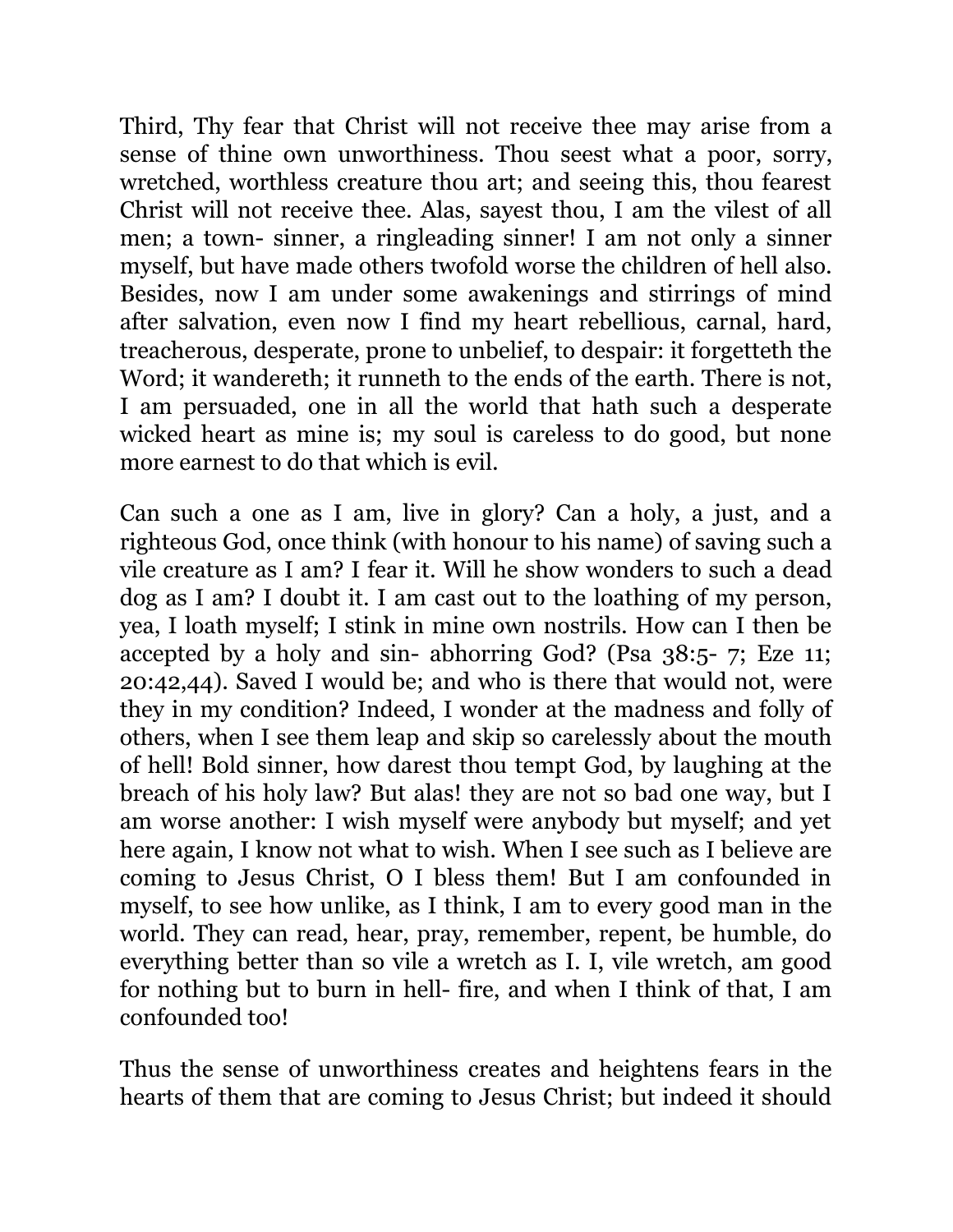not; for who needs the physician but the sick? or who did Christ come into the world to save, but the chief of sinners? (Mark 2:17; 1 Tim 1:15). Wherefore, the more thou seest thy sins, the faster fly thou to Jesus Christ. And let the sense of thine own unworthiness prevail with thee yet to go faster. As it is with the man that carrieth his broken arm in a sling to the bone- setter, still as he thinks of his broken arm, and as he feels the pain and anguish, he hastens his pace to the man. And if Satan meets thee, and asketh, Whither goest thou? tell him thou art maimed, and art going to the Lord Jesus. If he objects thine own unworthiness, tell him, That even as the sick seeketh the physician; as he that hath broken bones seeks him that can set them; so thou art going to Jesus Christ for cure and healing for thy sin sick soul. But it ofttimes happeneth to him that flies for his life, he despairs of escaping, and therefore delivers himself up into the hand of the pursuer. But up, up, sinner; be of good cheer, Christ came to save the unworthy ones: be not faithless, but believe. Come away, man, the Lord Jesus calls thee, saying, "And him that cometh to me I will in no wise cast out."

Fourth. Thy fear that Christ will not receive thee, may arise from a sense of the exceeding mercy of being saved; sometimes salvation is in the eyes of him that desires so great, so huge, so wonderful a thing, that the very thoughts of the excellency of it, engenders unbelief about obtaining it, in the heart of those that unfeignedly desire it. "Seemeth it to you," saith David, "a light thing to be a king's son- inlaw?" (1 Sam 18:23). So the thoughts of the greatness and glory of the thing propounded, as heaven, eternal life, eternal glory, to be with God, and Christ, and angels; these are great things, things too good, saith the soul that is little in his own eyes; things too rich, saith the soul that is truly poor in spirit, for me.

Besides, the Holy Ghost hath a way to greaten heavenly things to the understanding of the coming sinner; yea, and at the same time to greaten, too, the sin and unworthiness of that sinner. Now the soul staggeringly wonders, saying, What! to be made like angels, like Christ, to live in eternal bliss, joy, and felicity! This is for angels, and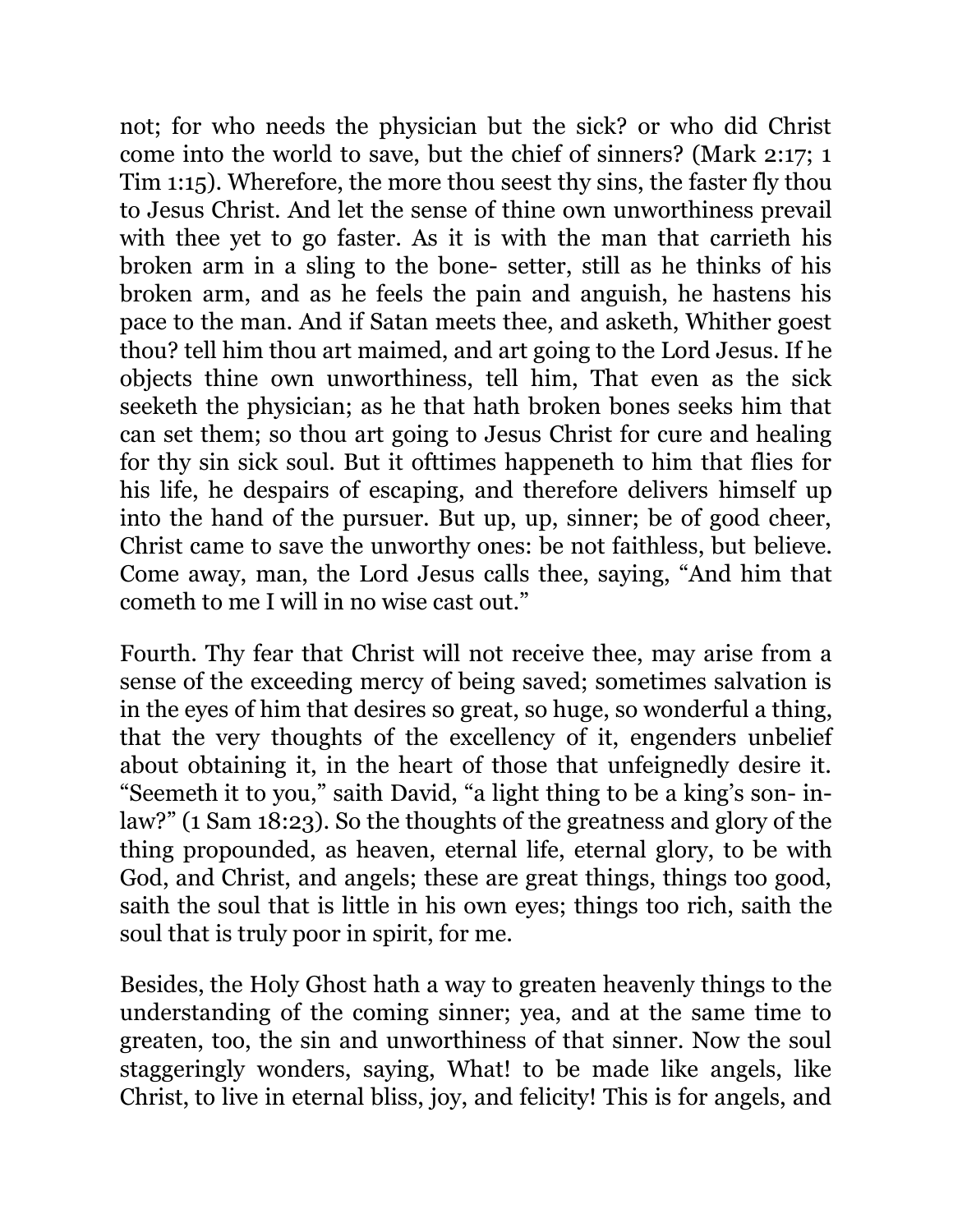for them that can walk like angels! If a prince, a duke, an earl, should send (by the hand of his servant) for some poor, sorry, beggarly scrub, to take her for his master to wife, and the servant should come and say, My lord and master, such an one hath sent me to thee, to take thee to him to wife; he is rich, beautiful, and of excellent qualities; he is loving, meek, humble, well- spoken, &c. What now would this poor, sorry, beggarly creature think? What would she say? or how would she frame an answer? When king David sent to Abigail upon this account, and though she was a rich woman, yet she said, "Behold, let thine handmaid be a servant to wash the feet of the servants of my lord" (1 Sam 25:40,41). She was confounded, she could not well tell what to say, the offer was so great, beyond what could in reason be expected.

But suppose this great person should second his suit, and send to this sorry creature again, what would she say now? Would she not say, You mock me? But what if he affirms that he is in good earnest, and that his lord must have her to wife; yea, suppose he should prevail upon her to credit his message, and to address herself for her journey; yet, behold every thought of her pedigree confounds her; also her sense of want of beauty makes her ashamed; and if she doth but think of being embraced, the unbelief that is mixed with that thought whirls her into tremblings; and now she calls herself fool, for believing the messenger, and thinks not to go; if she thinks of being bold, she blushes; and the least thought that she shall be rejected, when she comes at him, makes her look as if she would give up the ghost.

And is it a wonder, then, to see a soul that is drowned in the sense of glory and a sense of its own nothingness, to be confounded in itself, and to fear that the glory apprehended is too great, too good, and too rich, for such an one? That thing, heaven and eternal glory, is so great, and I that would have it, so small, so sorry a creature, that the thoughts of obtaining it confounds me.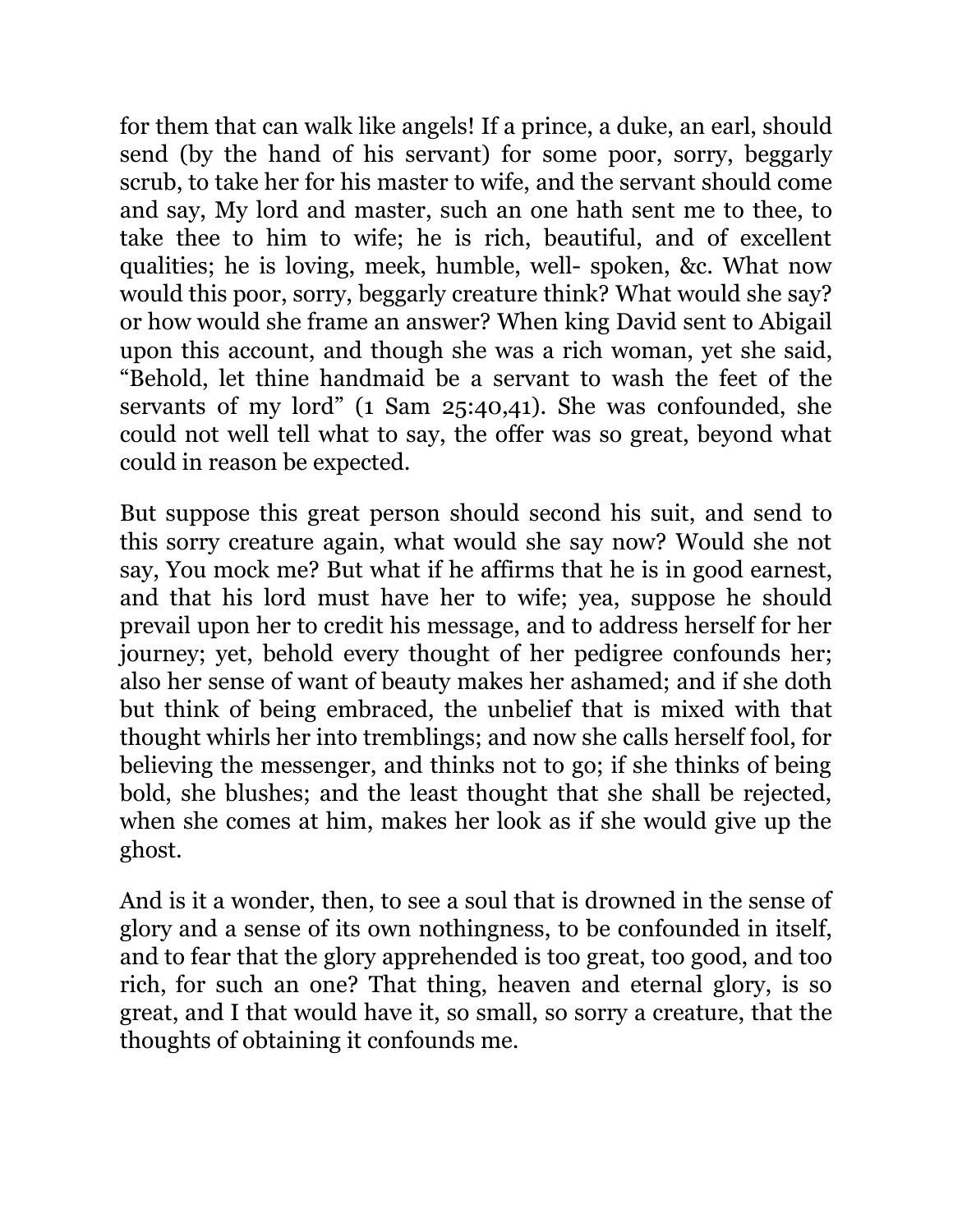Thus, I say, doth the greatness of the things desired, quite dash and overthrow the mind of the desirer. O, it is too big! it is too big! it is too great a mercy! But, coming sinner, let me reason with thee. Thou sayest, it is too big, too great. Well, will things that are less satisfy thy soul? Will a less thing than heaven, than glory and eternal life, answer thy desires? No, nothing less; and yet I fear they are too big, and too good for me, ever to obtain. Well, as big and as good as they are, God giveth them to such as thou; they are not too big for God to give; no, not too big to give freely. Be content; let God give like himself; he is that eternal God, and giveth like himself. When kings give, they do not use to give as poor men do. Hence it is said, that Nabal made a feast in his house like the feast of a king; and again, "All these things did Araunah, as a king, give unto David" (1 Sam 25:36; 2 Sam 24:23). Now, God is a great king, let him give like a king; nay, let him give like himself, and do thou receive like thyself. He hath all, and thou hast nothing. God told his people of old, that he would save them in truth and in righteousness, and that they should return to, and enjoy the land, which before, for their sins, had spewed them out; and then adds, under a supposition of their counting the mercy too good, or too big, "If it be marvellous in the eyes of the remnant of this people in these days, should it also be marvellous in mine eyes? saith the Lord of hosts" (Zech 8:6).

As who should say, they are now in captivity, and little in their own eyes; therefore they think the mercy of returning to Canaan is a mercy too marvellously big for them to enjoy; but if it be so in their eyes, it is not so in mine; I will do for them like God, if they will but receive my bounty like sinners. Coming sinner, God can give his heavenly Canaan, and the glory of it, unto thee; yea, none ever had them but as a gift, a free gift. He hath given us his Son, "How shall he not with him also freely give us all things?" (Rom 8:32).

It was not the worthiness of Abraham, or Moses, or David or Peter, or Paul, but the mercy of God, that made them inheritors of heaven. If God thinks thee worthy, judge not thyself unworthy; but take it, and be thankful. And it is a good sign he intends to give thee, if he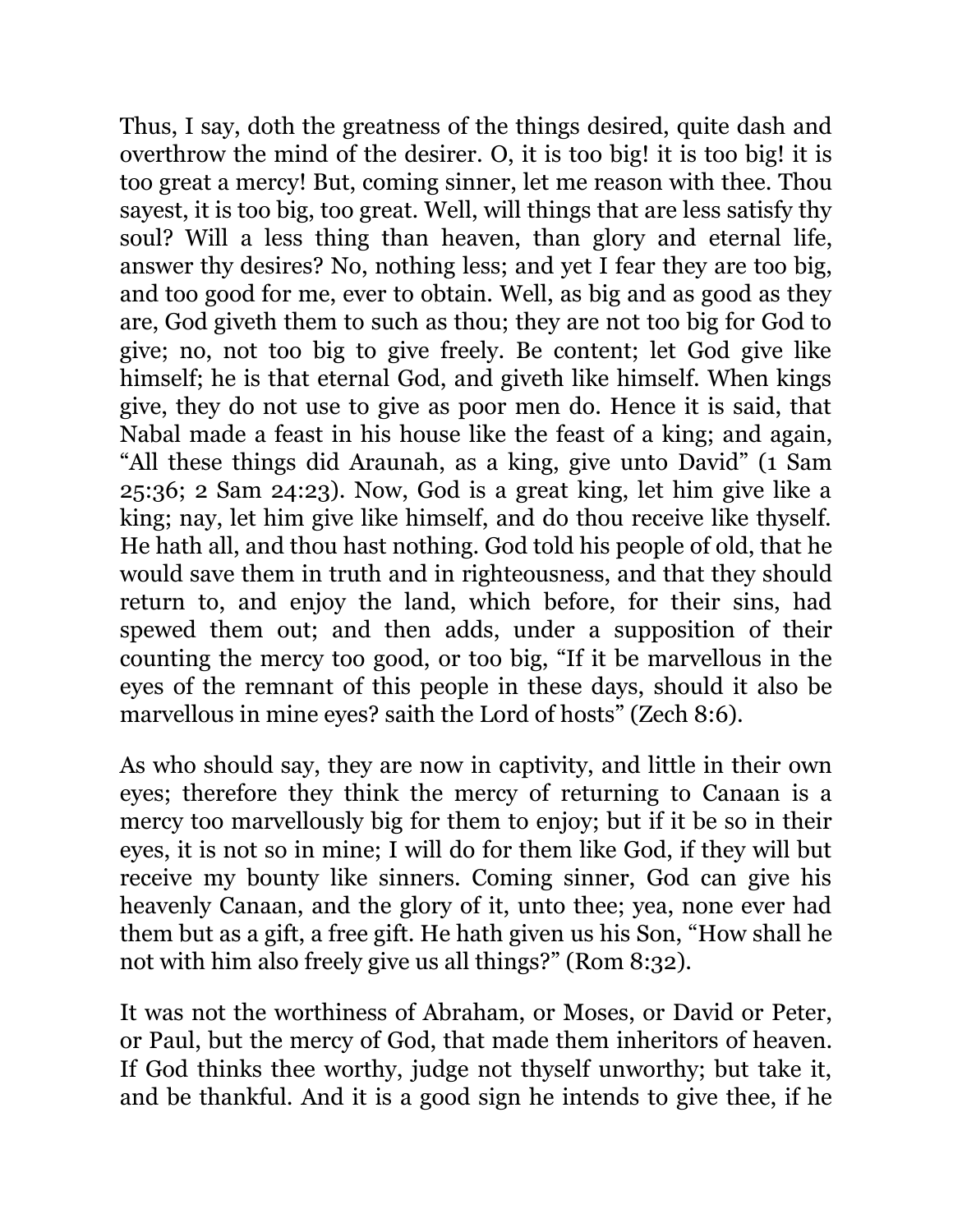hath drawn out thy heart to ask. "Lord, thou hast heard the desire of the humble; thou wilt prepare their heart; thou wilt cause thine ear to hear" (Psa 10:17).

When God is said to incline his ear, it implies an intention to bestow the mercy desired. Take it therefore; thy wisdom will be to receive, not sticking at thy own unworthiness. It is said, "He raiseth up the poor out of the dust, and lifteth up the beggar from the dunghill, to set them among princes, and to make them inherit the throne of glory." Again, "He raiseth up the poor out of the dust, and lifteth the needy out of the dunghill, that he may set him with princes, even with the princes of his people" (1 Sam 2:8; Psa 113:7,8). You see also when God made a wedding for his Son, he called not the great, nor the rich, nor the mighty; but the poor, the maimed, the halt, and the blind (Matt 12; Luke 14).

Fifth. Thy fears that Christ will not receive thee may arise from the hideous roaring of the devil, who pursues thee. He that hears him roar, must be a mighty Christian, if he can at that time deliver himself from fear. He is called a roaring lion; and then to allude to that in Isaiah, "If one look" into them, they have "darkness and sorrow, and the light is darkened in the heavens thereof" (1 Peter 5:8; Isa 5:3).

Two of the devil's objections

There are two things among many that Satan useth to roar out after them that are coming to Jesus Christ. 1. That they are not elected. Or, 2. That they have sinned the sin against the Holy Ghost. To both these I answer briefly -

1. [Election] - Touching election, out of which thou fearest thou art excluded. Why, coming sinner, even the text itself affordeth thee help against this doubt, and that by a double argument.

(1) That coming to Christ is by virtue of the gift, promise, and drawing of the Father; but thou art a- coming; therefore God hath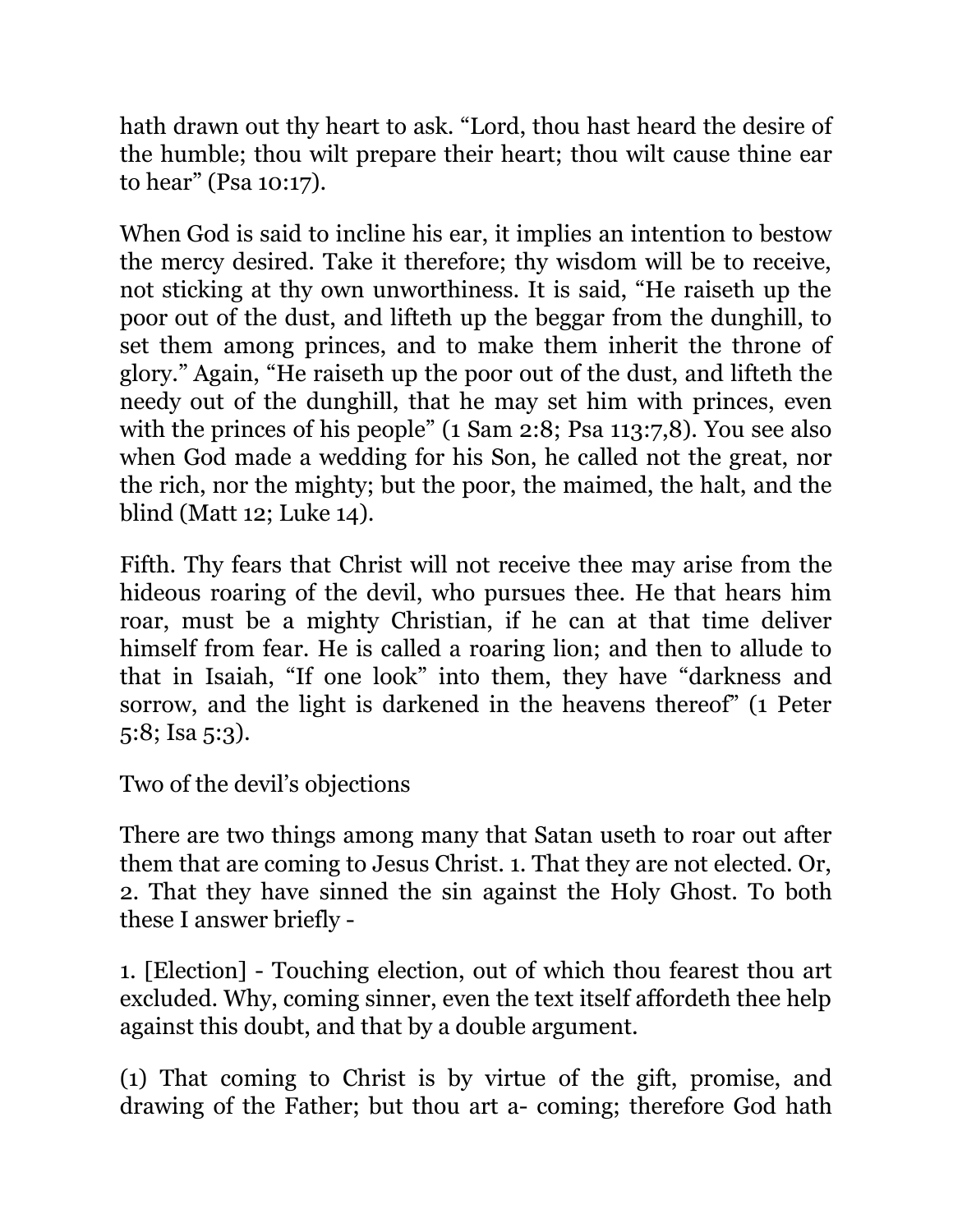given thee, promised thee, and is drawing thee to Jesus Christ. Coming sinner, hold to this; and when Satan beginneth to roar again, answer, But I feel my heart moving after Jesus Christ; but that would not be, if it were not given by promise, and drawing to Christ by the power of the Father.

(2) Jesus Christ hath promised, "That him that cometh to him he will in no wise cast out." And if he hath said it, will he not make it good, I mean even thy salvation? For, as I have said already, not to cast out, is to receive and admit to the benefit of salvation. If then the Father hath given thee, as is manifest by thy coming; and if Christ will receive thee, thou coming soul, as it is plain he will, because he hath said, "He will in no wise cast out;" then be confident, and let those conclusions, that as naturally flow from the text as light from the sun, or water from the fountain, stay thee.

If Satan therefore objecteth, But thou art not elected; answer, But I am coming, Satan, I am coming; and that I could not be, but that the Father draws me; and I am coming to such a Lord Jesus, as will in no wise cast me out. Further, Satan, were I not elect, the Father would not draw me, nor would the Son so graciously open his bosom to me. I am persuaded, that not one of the nonelect shall ever be able to say, no, not in the day of judgment, I did sincerely come to Jesus Christ. Come they may, feignedly, as Judas and Simon Magus did; but that is not our question. Therefore, O thou honest- hearted coming sinner, be not afraid, but come.

2. [Of the sin against the Holy Ghost] - As to the second part of the objection, about sinning the sin against the Holy Ghost, the same argument overthrows that also. But I will argue thus:

(1) Coming to Christ is by virtue of a special gift of the Father; but the Father giveth no such gift to them that have sinned that sin; therefore thou that art coming hast not committed that sin. That the Father giveth no such gift to them that have sinned that sin is evident - (a) Because such have sinned themselves out of God's favour; "They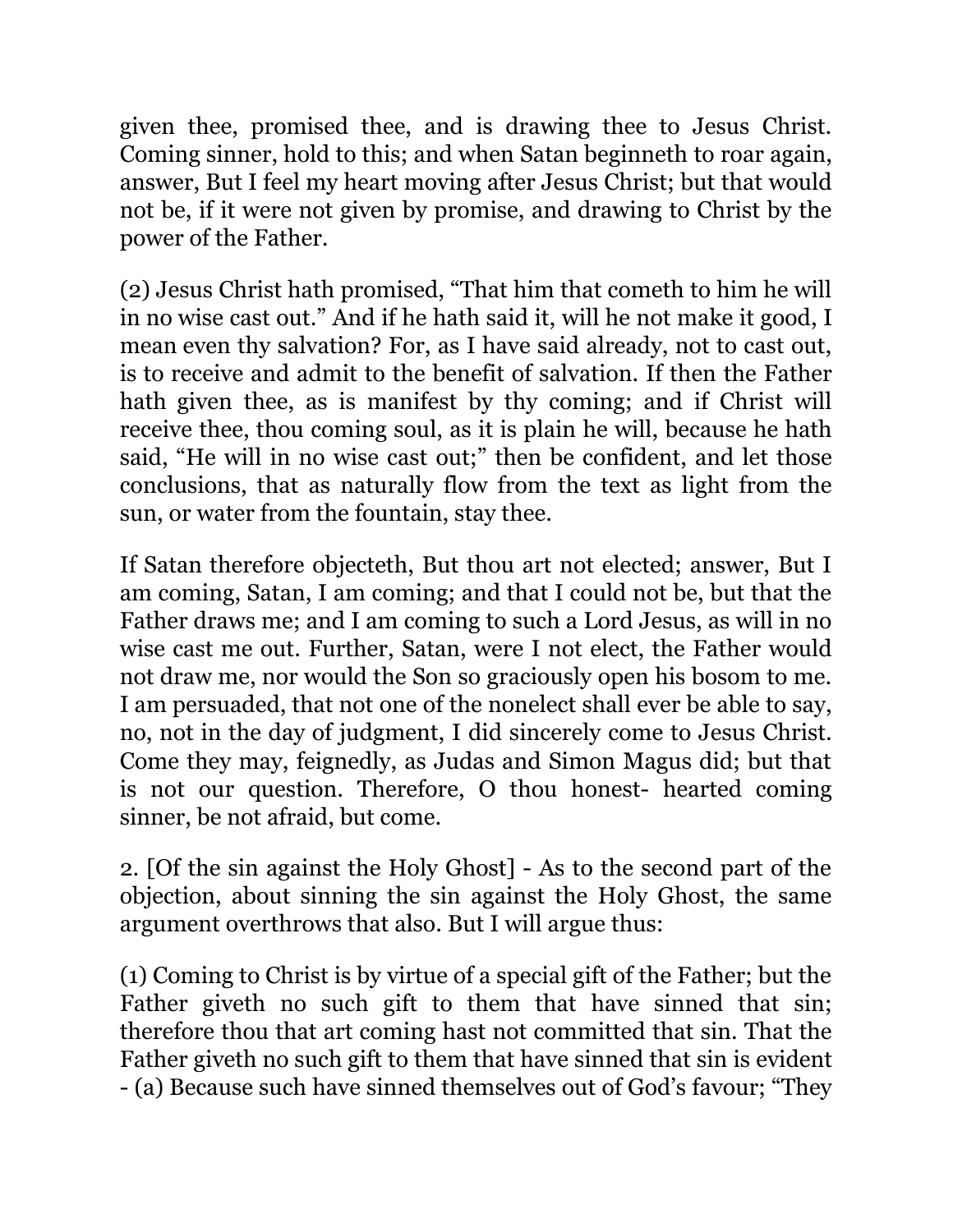shall never have forgiveness" (Matt 12:32). But it is a special favour of God to give unto a man, to come to Jesus Christ; because thereby he obtaineth forgiveness. Therefore he that cometh hath not sinned that sin. (b) They that have sinned the sin against the Holy Ghost, have sinned themselves out of an interest in the sacrifice of Christ's body and blood; "There remaineth [for such] no more sacrifice for sins" (Heb 10:26). But God giveth not grace to any of them to come to Christ, that have no share in the sacrifice of his body and blood. Therefore, thou that art coming to him, hast not sinned that sin.

(2) Coming to Christ is by the special drawing of the Father; "No man can come to me except the Father which hath sent me draw him" (John 6:44). But the Father draweth not him to Christ, for whom he hath not allotted forgiveness by his blood; therefore they that are coming to Jesus Christ have not committed that sin, because he hath allotted them forgiveness by his blood. That the Father cannot draw them to Jesus Christ, for whom he hath not allotted forgiveness of sins, is manifest to sense: for that would be a plain mockery, a flam, neither becoming his wisdom, justice, holiness, nor goodness.

(3) Coming to Jesus Christ lays a man under the promise of forgiveness and salvation. But it is impossible that he that hath sinned that sin should ever be put under a promise of these. Therefore, he that hath sinned that sin can never have heart to come to Jesus Christ.

(4) Coming to Jesus Christ lays a man under his intercession. "For he ever liveth to make intercession for them that come" (Heb 7:25). Therefore, he that is coming to Jesus Christ cannot have sinned that sin. Christ has forbidden his people to pray for them that have sinned that sin; and, therefore, will not pray for them himself, but he prays for them that come.

(5) He that hath sinned that sin, Christ is to him of no more worth than is a man that is dead; "For he hath crucified to himself the Son of God;" yea, and hath also counted his precious blood as the blood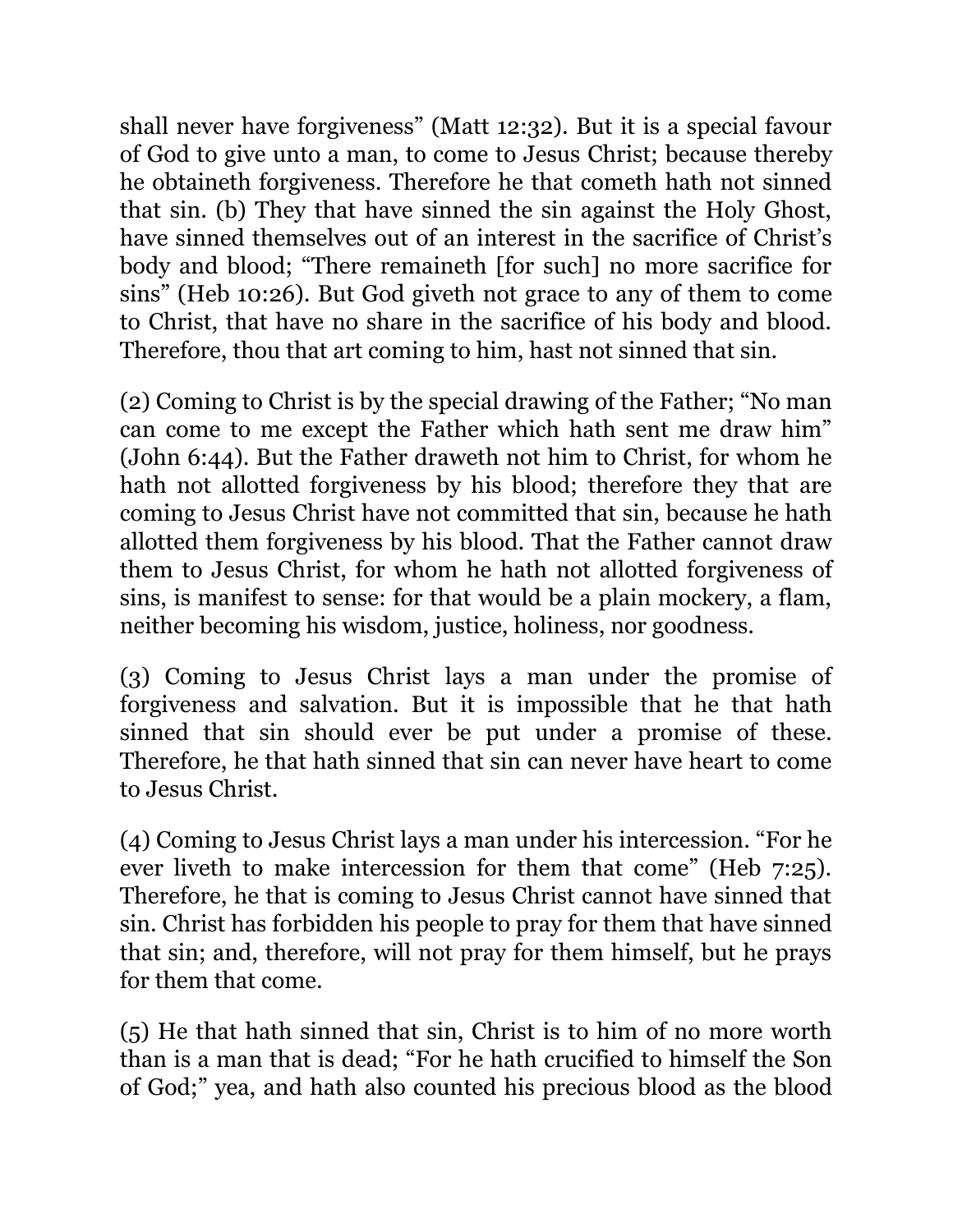of an unholy thing. (Heb 6, 10) Now, he that hath this low esteem of Christ will never come to him for life; but the coming man has an high esteem of his person, blood, and merits. Therefore, he that is coming has not committed that sin.

(6) If he that has sinned this sin might yet come to Jesus Christ, then must the truth of God be overthrown; which saith in one place, "He hath never forgiveness;" and in another, "I will in no wise cast him out." Therefore, that he may never have forgiveness, he shall never have heart to come to Jesus Christ. It is impossible that such an one should be renewed, either to or by repentance (Heb 6). Wherefore, never trouble thy head nor heart about this matter; he that cometh to Jesus Christ cannot have sinned against the Holy Ghost.

Sixth, Thy fears that Christ will not receive thee may arise from thine own folly, in inventing, yea, in thy chalking out to God, a way to bring thee home to Jesus Christ. Some souls that are coming to Jesus Christ are great tormentors of themselves upon this account; they conclude, that if their coming to Jesus Christ is right, they must needs be brought home thus and thus.

As to instance: 1. Says one, If God be bringing of me to Jesus Christ, then will he load me with the guilt of sin till he makes me roar again. 2. If God be indeed a- bringing me home to Jesus Christ, then must I be assaulted with dreadful temptations of the devil. 3. If God be indeed a- bringing me to Jesus Christ, then, even when I come at him, I shall have wonderful revelations of him.

This is the way that some sinners appoint for God; but, perhaps, he will not walk therein; yet will he bring them to Jesus Christ. But now, because they come not the way of their own chalking out, therefore they are at a loss. They look for heavy load and burden; but, perhaps, God gives them a sight of their lost condition, and addeth not that heavy weight and burden. They look for fearful temptations of Satan; but God sees that yet they are not fit for them, nor is the time come that he should be honoured by them in such a condition. They look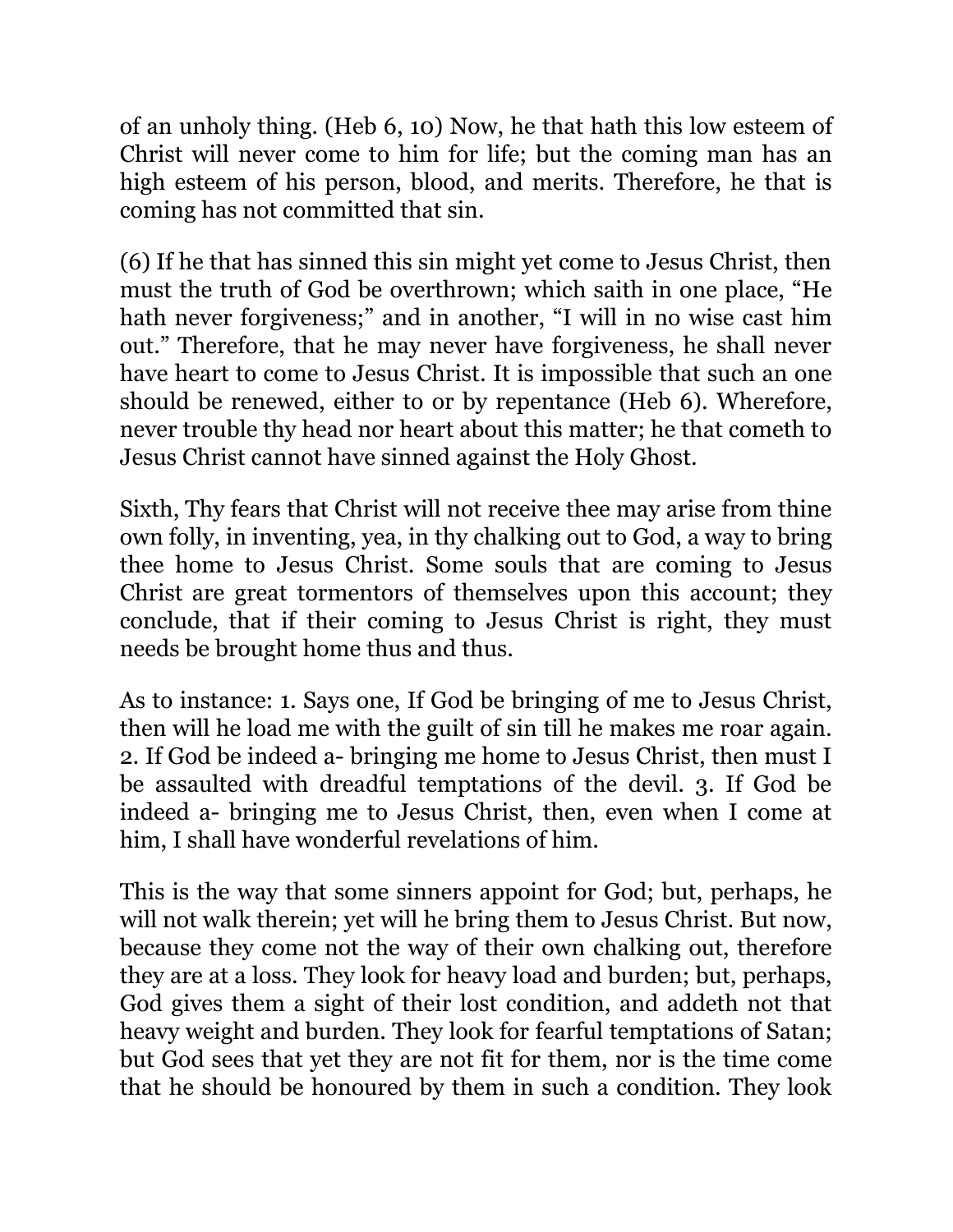for great and glorious revelations of Christ, grace, and mercy; but, perhaps, God only takes the yoke from off their jaws, and lays meat before them. And now again they are at a loss, yet a- coming to Jesus Christ; "I drew them," saith God, "with cords of a man, with bands of love - I took the yoke from off their jaws, and laid meat unto them" (Hosea 11:4).

Now, I say, If God brings thee to Christ, and not by the way that thou hast appointed, then thou art at a loss; and for thy being at a loss, thou mayest thank thyself. God hath more ways than thou knowest of to bring a sinner to Jesus Christ; but he will not give thee beforehand an account by which of them he will bring thee to Christ (Isa 40:13; Job 33:13). Sometimes he hath his ways in the whirlwind; but sometimes the Lord is not there (Nahum 1:3; 1 Kings 19:11). If God will deal more gently with thee than with others of his children, grudge not at it; refuse not the waters that go softly, lest he bring upon thee the waters of the rivers, strong and many, even these two smoking firebrand, the devil and guilt of sin (Isa 8:6,7). He saith to Peter, "Follow me." And what thunder did Zaccheus hear or see? Zaccheus, "Come down," said Christ; "and he came down," says Luke, "and received him joyfully."

But had Peter or Zaccheus made the objection that thou hast made, and directed the Spirit of the Lord as thou hast done, they might have looked long enough before they had found themselves coming to Jesus Christ. Besides, I will tell thee, that the greatness of sense of sin, the hideous roaring of the devil, yea, and abundance of revelations, will not prove that God is bringing thy soul to Jesus Christ; as Balaam, Cain, Judas, and others, can witness.

Further, consider that what thou hast not of these things here, thou mayest have another time, and that to thy distraction. Wherefore, instead of being discontent, because thou art not in the fire, because thou hearest not the sound of the trumpet and alarm of war, "Pray that thou enter not into temptation;" yea, come boldly to the throne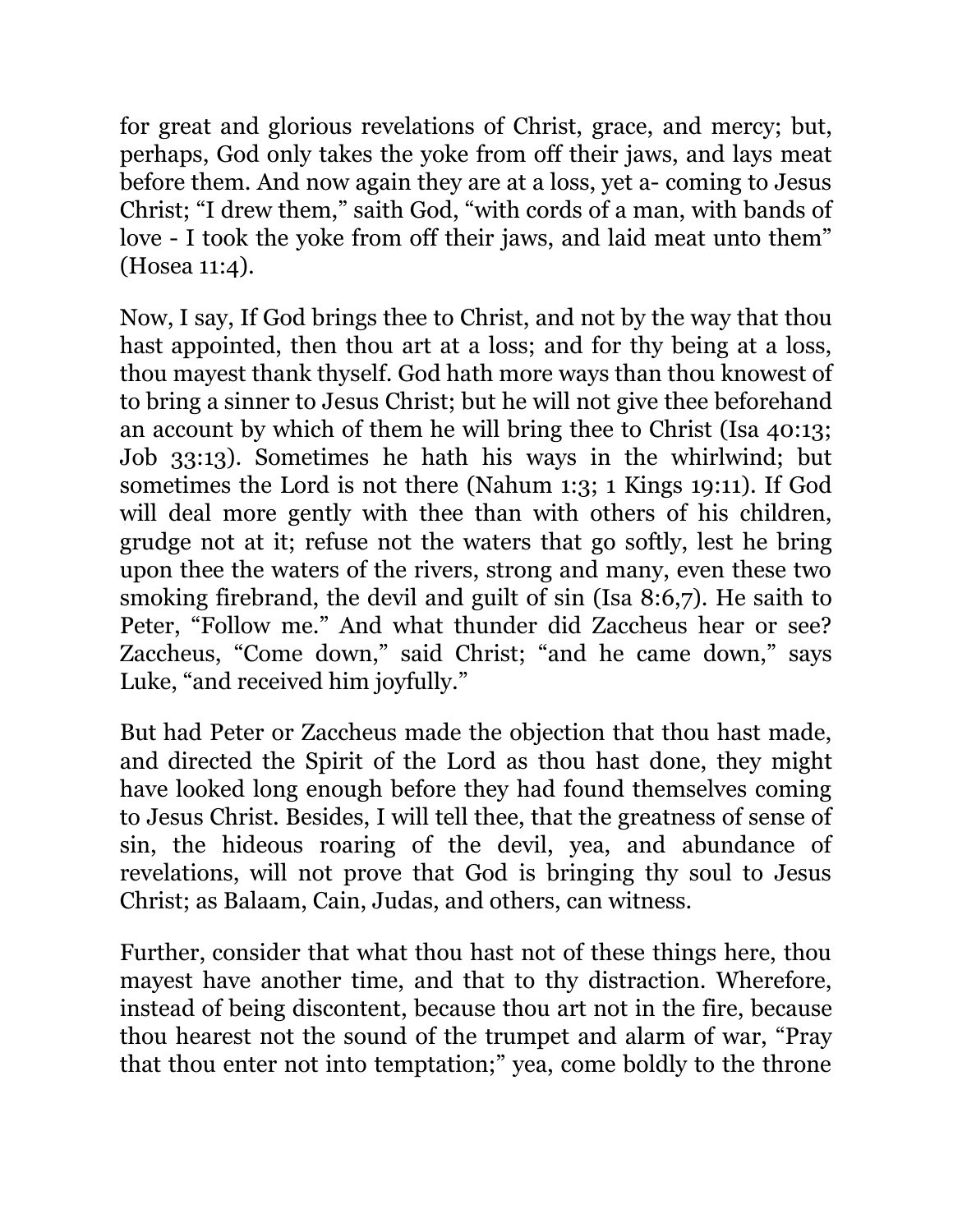of grace, and obtain mercy, and find grace to help in that time of need (Psa 88:15; Matt 26:41; Heb 4:16).

Poor creature! thou criest, if I were tempted, I could come faster and with more confidence to Christ. Thou sayest thou knowest not what. What says Job? "Withdraw thine hand far from me: and let not thy dread make me afraid. Then call thou, and I will answer: or let me speak, and answer thou me" (Job 13:21,22). It is not the overheavy load of sin, but the discovery of mercy; not the roaring of the devil, but the drawing of the Father, that makes a man come to Jesus Christ; I myself know all these things.

True, sometimes, yea, most an end, they that come to Jesus Christ come the way that thou desirest; the loading, tempted way; but the Lord also leads some by the waters of comfort. If I was to choose when to go a long journey, to wit, whether I would go it in the dead of winter or in the pleasant spring, though, if it was a very profitable journey, as that of coming to Christ is, I would choose to go it through fire and water before I would choose lose the benefit. But, I say, if I might choose the time, I would choose to go it in the pleasant spring, because the way would be more delightsome, the days longer and warmer, the nights shorter and not so cold. And it is observable, that that very argument that thou usest to weaken thy strength in the way, that very argument Christ Jesus useth to encourage his beloved to come to him: "Rise up," saith he, "my love, my fair one, and come away." Why? "For lo, the winter is past, the rain is over and gone; the flowers appear on the earth, the time of the singing of birds is come, and the voice of the turtle is heard in our land; the fig- tree putteth forth her green figs, and the vines with the tender grape give a good smell. Arise, my love, my fair one, and come away" (Song 2:10- 13).

Trouble not thyself, coming sinner. If thou seest thy lost condition by original and actual sin; if thou seest thy need of the spotless righteousness of Jesus Christ; if thou art willing to be found in him, and to take up thy cross and follow him; then pray for a fair wind and good weather, and come away. Stick no longer in a muse and doubt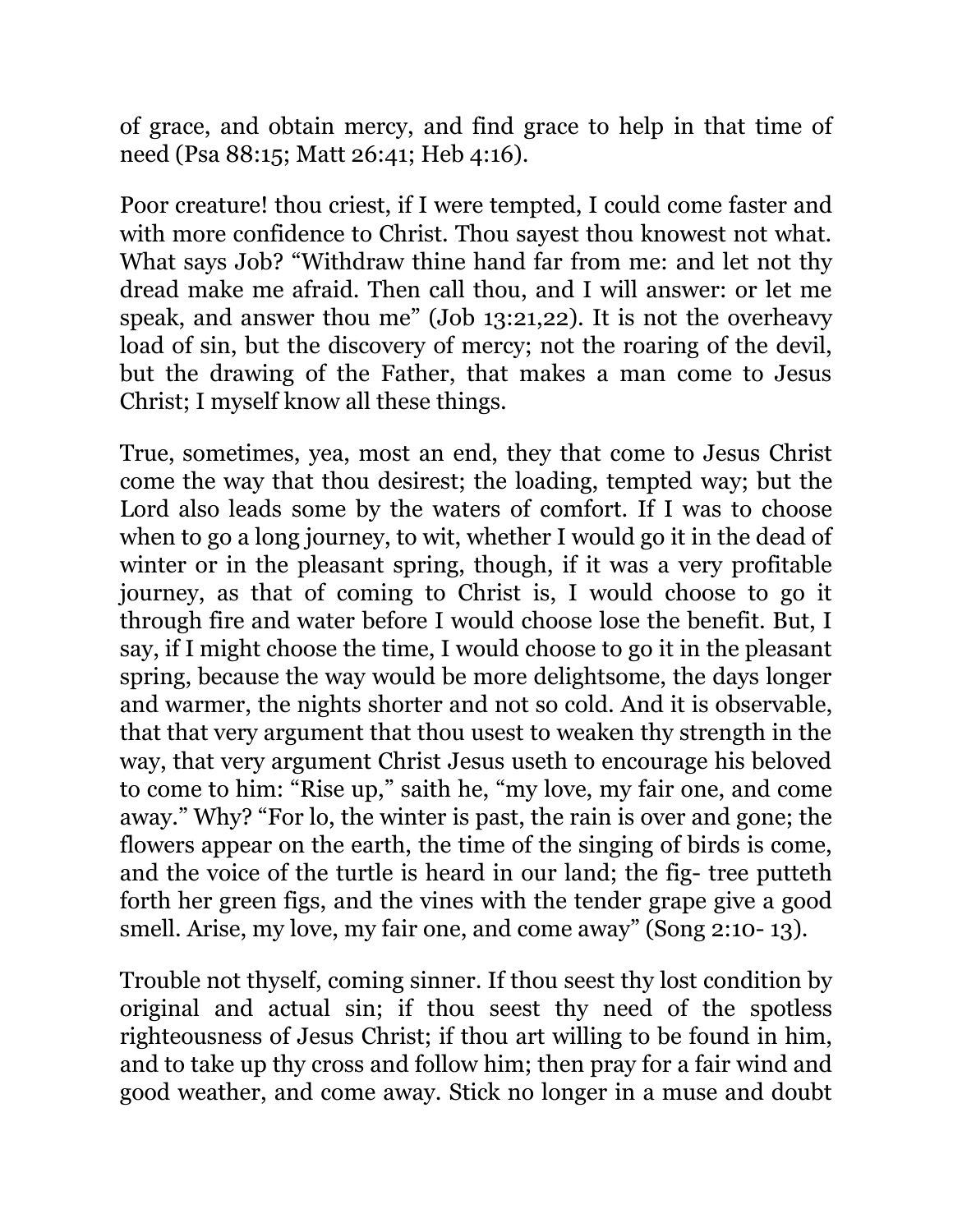about things, but come away to Jesus Christ. Do it, I say, lest thou tempt God to lay the sorrows of a travailing woman upon thee. Thy folly in this thing may make him do it. Mind what follows: "The sorrows of a travailing woman shall come upon him." Why? "He is an unwise son; for he should not stay long in the place of the breaking forth of children" (Hosea 13:13).

Seventh, Thy fears that Christ will not receive thee may arise from those decays that thou findest in thy soul, even while thou art coming to him. Some, even as they are coming to Jesus Christ, do find themselves grow worse and worse; and this is indeed a sore trial to the poor coming sinner.

Fears that we do not run fast enough

To explain myself. There is such an one a coming to Jesus Christ who, when at first he began to look out after him, was sensible, affectionate, and broken in spirit; but now is grown dark, senseless, hard- hearted, and inclining to neglect spiritual duties, &c. Besides, he now finds in himself inclinations to unbelief, atheism, blasphemy, and the like; now he finds he cannot tremble at God's Word, his judgment, nor at the apprehension of hell fire; neither can he, as he thinketh, be sorry for these things. Now, this is a sad dispensation. The man under the sixth head complaineth for want of temptations, but thou hast enough of them; art thou glad of them, tempted, coming sinner? They that never were exercised with them may think it a fine thing to be within the range, but he that is there is ready to sweat blood for sorrow of heart, and to howl for vexation of spirit! This man is in the wilderness among wild beasts. Here he sees a bear, there a lion, yonder a leopard, a wolf, a dragon; devils of all sorts, doubts of all sorts, fears of all sorts, haunt and molest his soul. Here he sees smoke, yea, feels fire and brimstone, scattered upon his secret places. He hears the sound of an horrible tempest. O! my friends, even the Lord Jesus, that knew all things, even he saw no pleasure in temptations, nor did he desire to be with them; wherefore, one text saith, "he was led," and another, "he was driven,"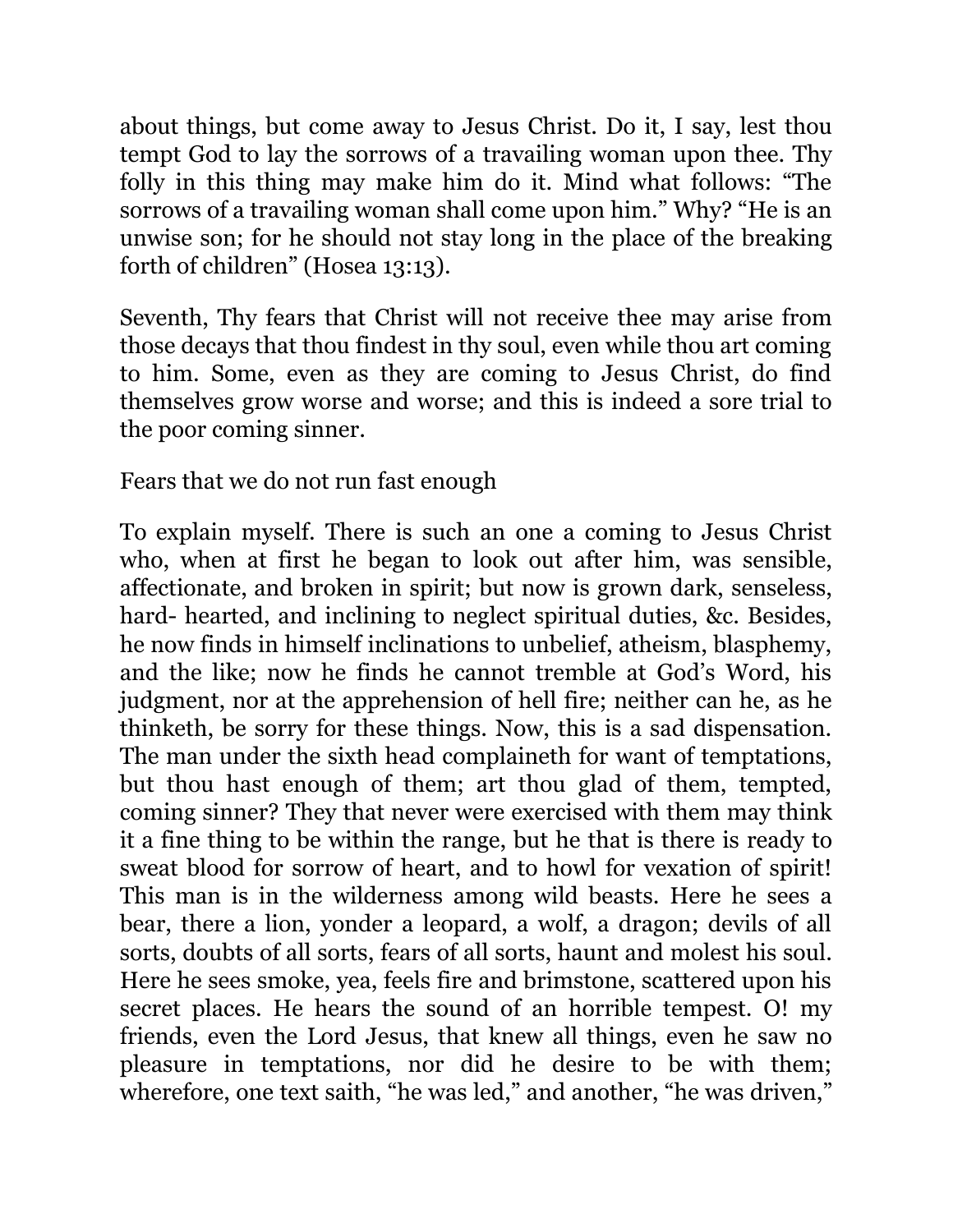of the Spirit into the wilderness, to be tempted of the devil (Matt 4:1; Mark 1:12).

But to return. Thus it happeneth sometimes to them that are coming to Jesus Christ. A sad hap indeed! One would think that he that is flying from wrath to come has little need of such clogs as these. And yet so it is, and woeful experience proves it. The church of old complained that her enemies overtook her between the straits; just between hope and fear, heaven and hell (Lam 1).

This man feeleth the infirmity of his flesh, he findeth a proneness in himself to be desperate. Now, he chides with God, flings and tumbles like a wild bull in a net, and still the guilt of all returns upon himself, to the crushing of him to pieces. Yet he feeleth his heart so hard, that he can find, as he thinks, no kind falling under any of his miscarriages. Now, he is a lump of confusion in his own eyes, whose spirit and actions are without order.

Temptations serve the Christian as the shepherd's dog serveth the silly sheep; that is, coming behind the flock, he runs upon it, pulls it down, worries it, wounds it, and grievously bedabbleth it with dirt and wet, in the lowest places of the furrows of the field, and not leaving it until it is half dead, nor then neither, except God rebuke.

Here is now room for fears of being cast away. Now I see I am lost, says the sinner. This is not coming to Jesus Christ, says the sinner; such a desperate, hard, and wretched heart as mine is, cannot be a gracious one, saith the sinner. And bid such an one be better, he says, I cannot; no, I cannot.

Why temptations assail God's people

Quest. But what will you say to a soul in this condition?

Ans. I will say, That temptations have attended the best of God's people. I will say, That temptations come to do us good; and I will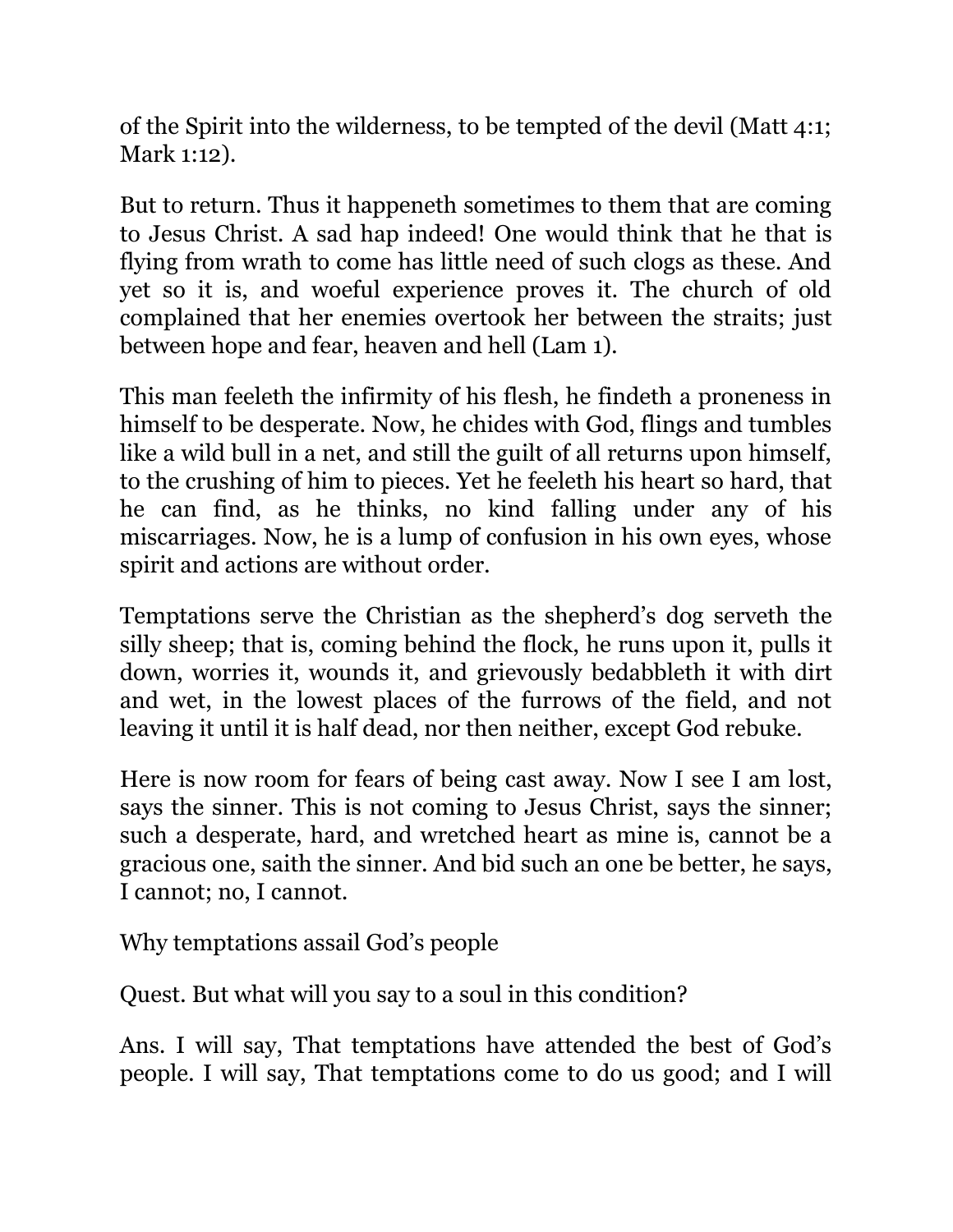say also, That there is a difference betwixt growing worse and worse, and thy seeing more clearly how bad thou art.

There is a man of an ill- favoured countenance, who hath too high a conceit of his beauty; and, wanting the benefit of a glass, he still stands in his own conceit; at last a limner is sent unto him, who draweth his ill- favoured face to the life; now looking thereon, he begins to be convinced that he is not half so handsome as he thought he was. Coming sinner, thy temptations are these painters; they have drawn out thy ill- favoured heart to the life, and have set it before thine eyes, and now thou seest how ill- favoured thou art. Hezekiah was a good man, yet when he lay sick, for aught I know, he had somewhat too good an opinion of his heart; and for aught I know also, the Lord might, upon his recovery, leave him to a temptation, that he might better know all that was in his heart. Compare Isaiah 38:1- 3, with 2 Chronicles 32:31.

Alas! we are sinful out of measure, but see it not to be the full, until an hour of temptation comes. But when it comes, it doth as the painter doth, draweth out our heart to the life: yet the sight of what we are should not keep us from coming to Jesus Christ. There are two ways by which God lets a man into a sight of the naughtiness of his heart; one is, by the light of the Word and Spirit of God; and the other is, by the temptations of the devil. But, by the first, we see our naughtiness one way; and, by the second, another. By the light of the Word and Spirit of God, thou hast a sight of thy naughtiness; and by the light of the sun, thou hast a sight of the spots and defilements that are in thy house or raiment. Which light gives thee to see a necessity of cleansing, but maketh not the blemishes to spread more abominably. But when Satan comes, when he tempts, he puts life and rage into our sins, and turns them, as it were, into so many devils within us. Now, like prisoners, they attempt to break through the prison of our body; they will attempt to get out at our eyes, mouth, ears, any ways, to the scandal of the gospel, and reproach of religion, to the darkening of our evidences, and damning of our souls.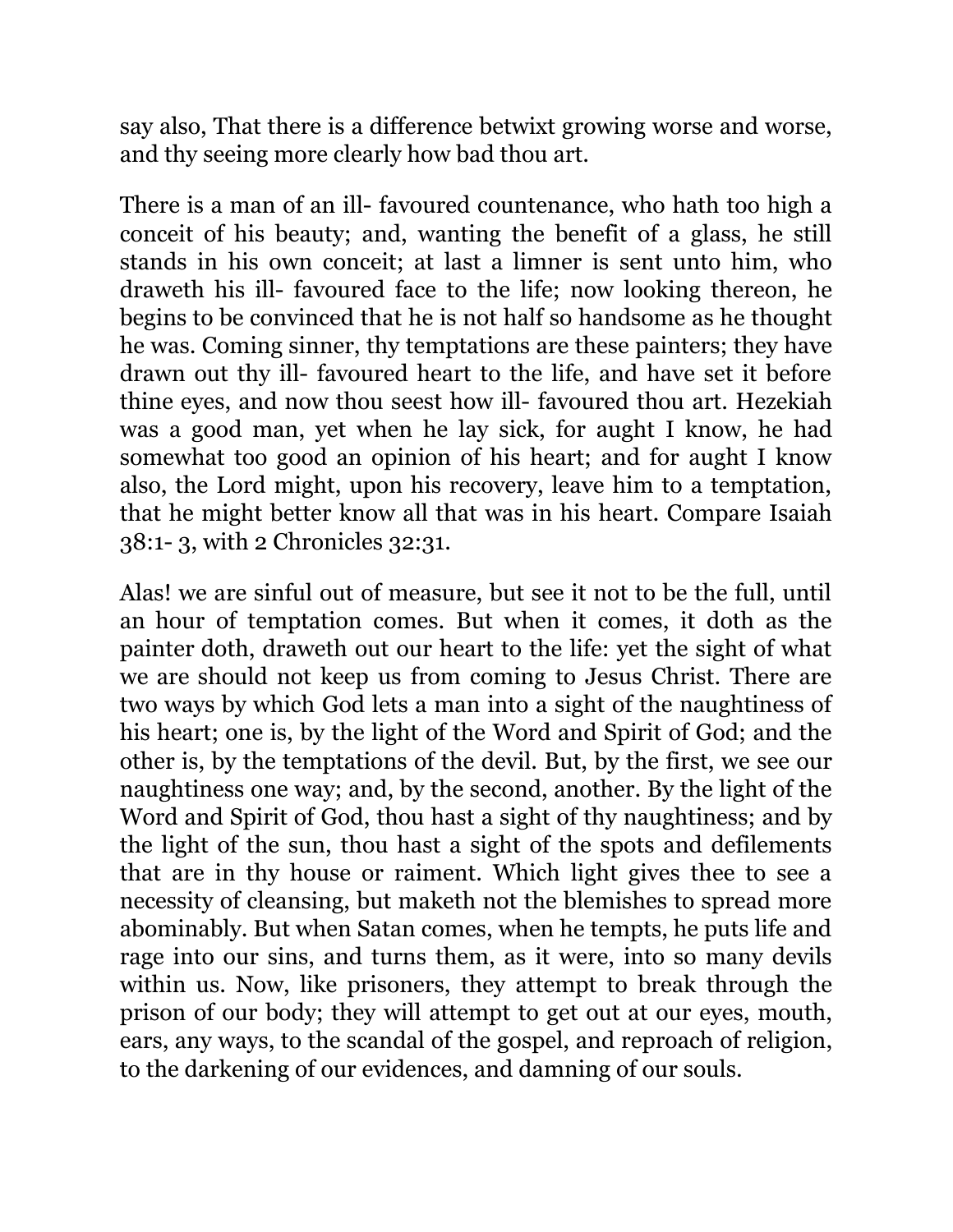But I shall say, as I said before, this hath ofttimes been the lot of God's people. And, "There hath no temptation overtaken you but such as is common to man; but God is faithful, who will not suffer you to be tempted above that ye are able" (1 Cor 10:13). See the Book of Job, the Book of Psalms, and that of the Lamentations. And remember further, that Christ himself was tempted to blaspheme, to worship the devil, and to murder himself, (Matt 4; Luke 4); temptations worse than which thou canst hardly be overtaken with. But he was sinless, that is true. And he is thy Saviour, and that is as true! Yea, it is as true also, that by his being tempted, he became the conqueror of the tempter, and a succourer of those that are tempted (Col 2:14,15; Heb 2:15; 4:15,16).

Quest. But what should be the reason that some that are coming to Christ should be so lamentably cast down and buffeted with temptations?

Ans. It may be for several causes.

1. Some that are coming to Christ cannot be persuaded, until the temptation comes, that they are so vile as the Scripture saith they are. True, they see so much of their wretchedness as to drive them to Christ. But there is an over and above of wickedness which they see not. Peter little thought that he had had cursing, and swearing, and lying, and an inclination in his heart to deny his Master, before the temptation came; but when that indeed came upon him, then he found it there to his sorrow (John 13:36- 38; Mark 14:36- 40; 68- 72).

2. Some that are coming to Jesus Christ are too much affected with their own graces, and too little taken with Christ's person; wherefore God, to take them off from doting upon their own jewels, and that they might look more to the person, undertaking, and merits of his Son, plunges them into the ditch by temptations. And this I take to be the meaning of Job, "If I wash myself," said he, "with snow- water, and make my hands never so clean, yet shalt thou plunge me in the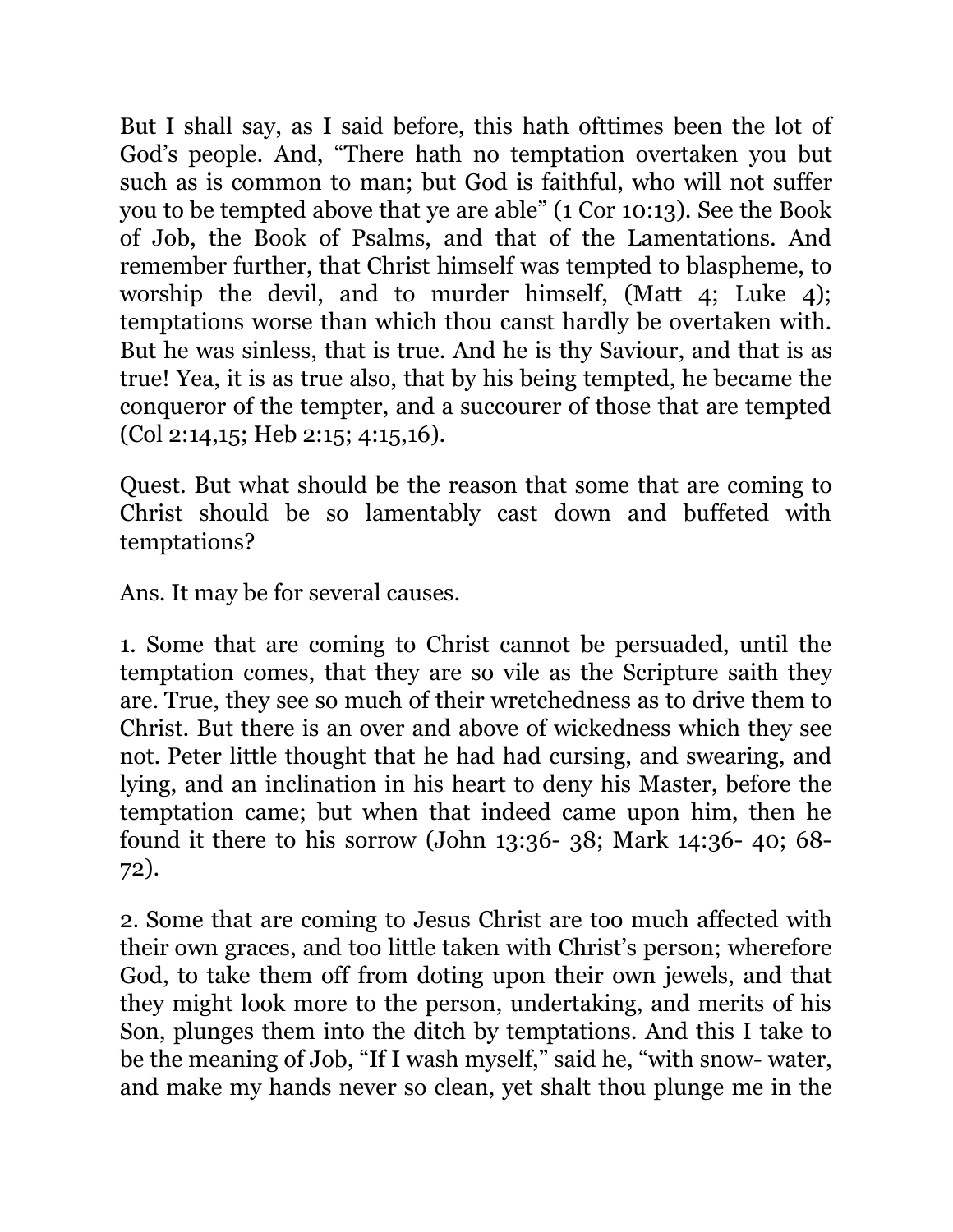ditch, and mine own clothes shall abhor me" (Job 9:30). Job had been a little too much tampering with his own graces, and setting his excellencies a little too high; as these texts make manifest: Job 33:8- 13, 34:5- 10, 35:2,3, 38:1,2, 40:105, 42:3- 6. But by that the temptations were ended, you find him better taught.

Yea, God doth ofttimes, even for this thing, as it were, take our graces from us, and so leave us almost quite to ourselves and to the tempter, that we may learn not to love the picture more than the person of his Son. See how he dealt with them in the 16th of Ezekiel, and the second of Hosea.

3. Perhaps thou hast been given too much to judge thy brother, to condemn thy brother, because a poor tempted man. And God, to bring down the pride of thy heart, letteth the tempter loose upon thee, that thou also mayst feel thyself weak. For "pride goeth before destruction, and an haughty spirit before a fall" (Prov 16:18).

4. It may be thou hast dealt a little too roughly with those that God hath this way wounded, not considering thyself, lest thou also be tempted. And therefore God hath suffered it to come unto thee (Gal 6:1).

5. It may be thou wast given to slumber and sleep, and therefore these

temptations were sent to awake thee. You know that Peter's temptation came upon him after his sleeping; then, instead of watching and praying, then he denied, and denied, and denied his Master (Matt 26).

6. It may be thou hast presumed too far, and stood too much in thine own strength, and therefore is a time of temptation come upon thee. This was also one cause why it came upon Peter - Though all men forsake thee, yet will not I. Ah! that is the way to be tempted indeed (John 13:36- 38).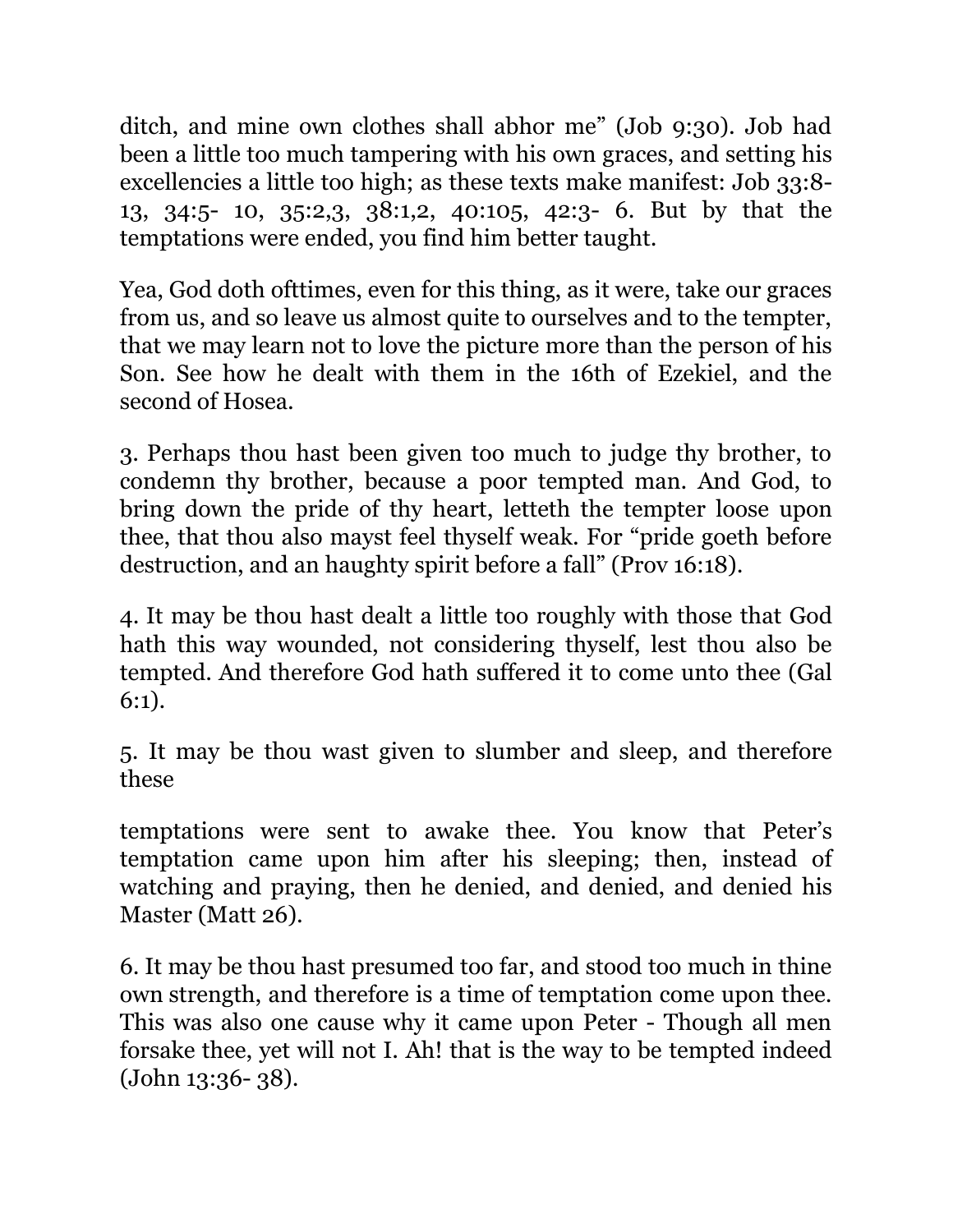7. It may be God intends to make thee wise, to speak a word in season to others that are afflicted; and therefore he suffereth thee to be tempted. Christ was tempted that he might be able to succour them that are tempted (Heb 2:18).

8. It may be Satan hath dared God to suffer him to tempt thee; promising himself, that if he will but let him do it, thou wilt curse him to his face. Thus he obtained leave against Job; wherefore take heed, tempted soul, lest thou provest the devil's sayings true (Job 1:11).

9. It may be thy graces must be tried in the fire, that that rust that cleaveth to them may be taken away, and themselves proved, both before angels and devils, to be far better than of gold that perisheth; it may be also, that thy graces are to receive special praises, and honour, and glory, at the coming of the Lord Jesus to judgment, for all the exploits that thou hast acted by them against hell, and its infernal crew, in the day of thy temptation (1 Peter 1:6,7).

10. It may be God would have others learn by thy sighs, groans, and complaints, under temptation, to beware of those sins for the sake of which thou art at present delivered to the tormentors.

But to conclude this, put the worst to the worst - and then things will be bad enough - suppose that thou art to this day without the grace of God, yet thou art but a miserable creature, a sinner, that hath need of a blessed Saviour; and the text presents thee with one as good and kind as heart can wish; who also for thy encouragement saith, "And him that cometh to me I will in no wise cast out."

Application of Observation Second

To come, therefore, to a word of application. Is it so, that they that are coming to Jesus Christ are ofttimes heartily afraid that Jesus Christ will not receive them? Then this teacheth us these things -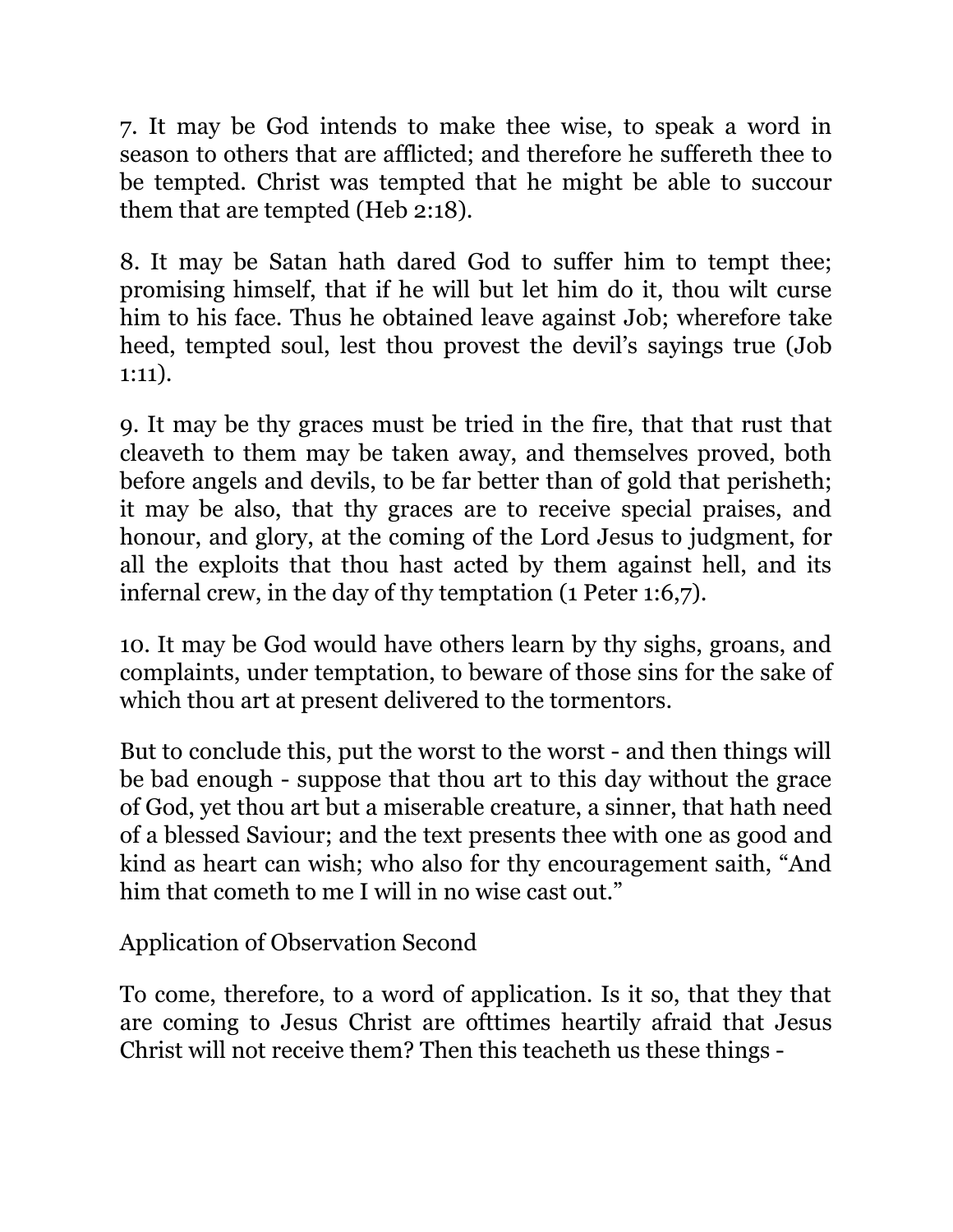1. That faith and doubting may at the same time have their residence in the same soul. "O thou of little faith, wherefore didst thou doubt?" (Matt 14:31). He saith not, O thou of no faith! but, O thou of little faith! because he had a little faith in the midst of his many doubts. The same is true even of many that are coming to Jesus Christ. They come, and fear they come not, and doubt they come not. When they look upon the promise, or a word of encouragement by faith, then they come; but when they look upon themselves, or the difficulties that lie before them, then they doubt. "Bid me come," said Peter; "Come," said Christ. So he went down out of the ship to go to Jesus, but his hap was to go to him upon the water; there was the trial. So it is with the poor desiring soul. Bid me come, says the sinner; Come, says Christ, and I will in no wise cast thee out. So he comes, but his hap is to come upon the water, upon drowning difficulties; if, therefore, the wind of temptations blow, the waves of doubts and fears will presently arise, and this coming sinner will begin to sink, if he has but little faith. But you shall find here in Peter's little faith, a twofold act; to wit, coming and crying. Little faith cannot come all the way without crying. So long as its holy boldness lasts, so long it can come with peace; but when it is so, it can come no further, it will go the rest of the way with crying. Peter went as far as his little faith would carry him: he also cried as far as his little faith would help, "Lord, save me, I perish!" And so with coming and crying he was kept from sinking, though he had but a little faith. "Jesus stretched forth his hand, and caught him, and said unto him, O thou of little faith, wherefore didst thou doubt?"

2. Is it so, that they that are coming to Jesus Christ are ofttimes heartily afraid that Jesus Christ will not receive them? Then this shows us a reason of that dejection, and those castings down, that very often we perceive to be in them that are coming to Jesus Christ. Why, it is because they are afraid that Jesus Christ will not receive them. The poor world they mock us, because we are a dejected people; I mean, because we are sometimes so: but they do not know the cause of our dejection. Could we be persuaded, even then, when we are dejected, that Jesus Christ would indeed receive us, it would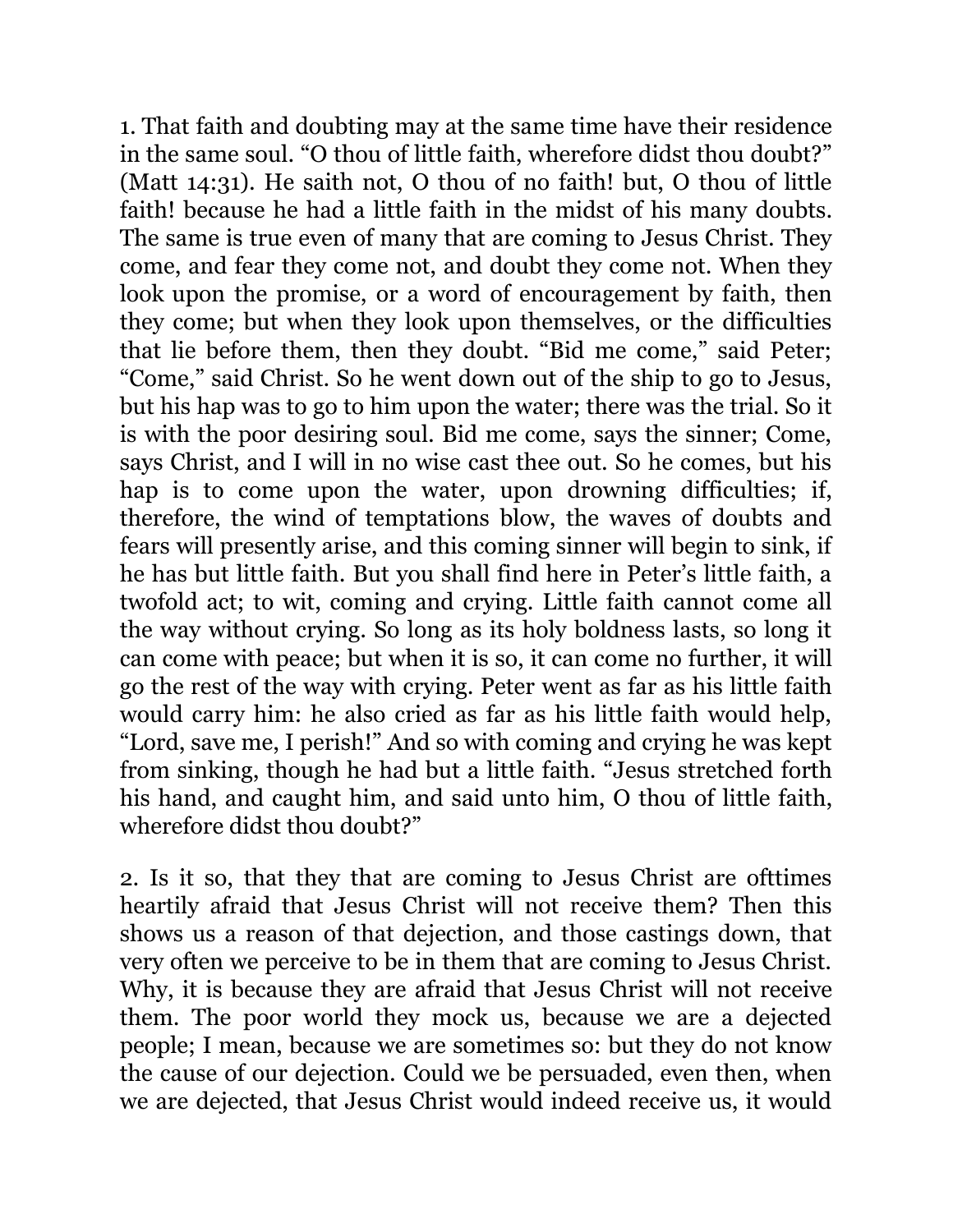make us fly over their heads, and would put more gladness into our hearts than in the time in which their corn, wine, and oil increases (Psa 4:6,7). But,

3. It is so, That they that are coming to Jesus Christ are ofttimes heartily afraid that he will not receive them. Then this shows that they that are coming to Jesus Christ are an awakened, sensible, considering people. For fear cometh from sense, and consideration of things. They are sensible of sin, sensible of the curse due thereto; they are also sensible of the glorious majesty of God, and of what a blessed, blessed thing it is to be received of Jesus Christ. The glory of heaven, and the evil of sin, these things they consider, and are sensible of. "When I remember, I am afraid." "When I consider, I am afraid" (Job 21:6; 23:15).

These things dash their spirits, being awake and sensible. Were they dead, like other men, they would not be afflicted with fear as they are. For dead men fear not, feel not, care not, but the living and sensible man, he it is that is ofttimes heartily afraid that Jesus Christ will not receive him. I say, the dead and senseless are not distressed. They presume; they are groundlessly confident. Who so bold as blind Bayard? These indeed should fear and be afraid, because they are not coming to Jesus Christ. O! the hell, the fire, the pit, the wrath of God, and torment of hell, that are prepared for poor neglecting sinners! "How shall we escape if we neglect so great salvation?" (Heb 3:3). But they want sense of things, and so cannot fear.

4. Is it so, that they that are coming to Jesus Christ are ofttimes heartily afraid that he will not receive them? Then this should teach old Christians to pity and pray for young comers. You know the heart of a stranger; for you yourselves were strangers in the land of Egypt. You know the fears, and doubts, and terrors, that take hold of them; for that they sometimes took hold of you. Wherefore pity them, pray for them, encourage them; they need all this: guilt hath overtaken them, fears of the wrath of God hath overtaken them. Perhaps they are within the sight of hell- fire; and the fear of going thither is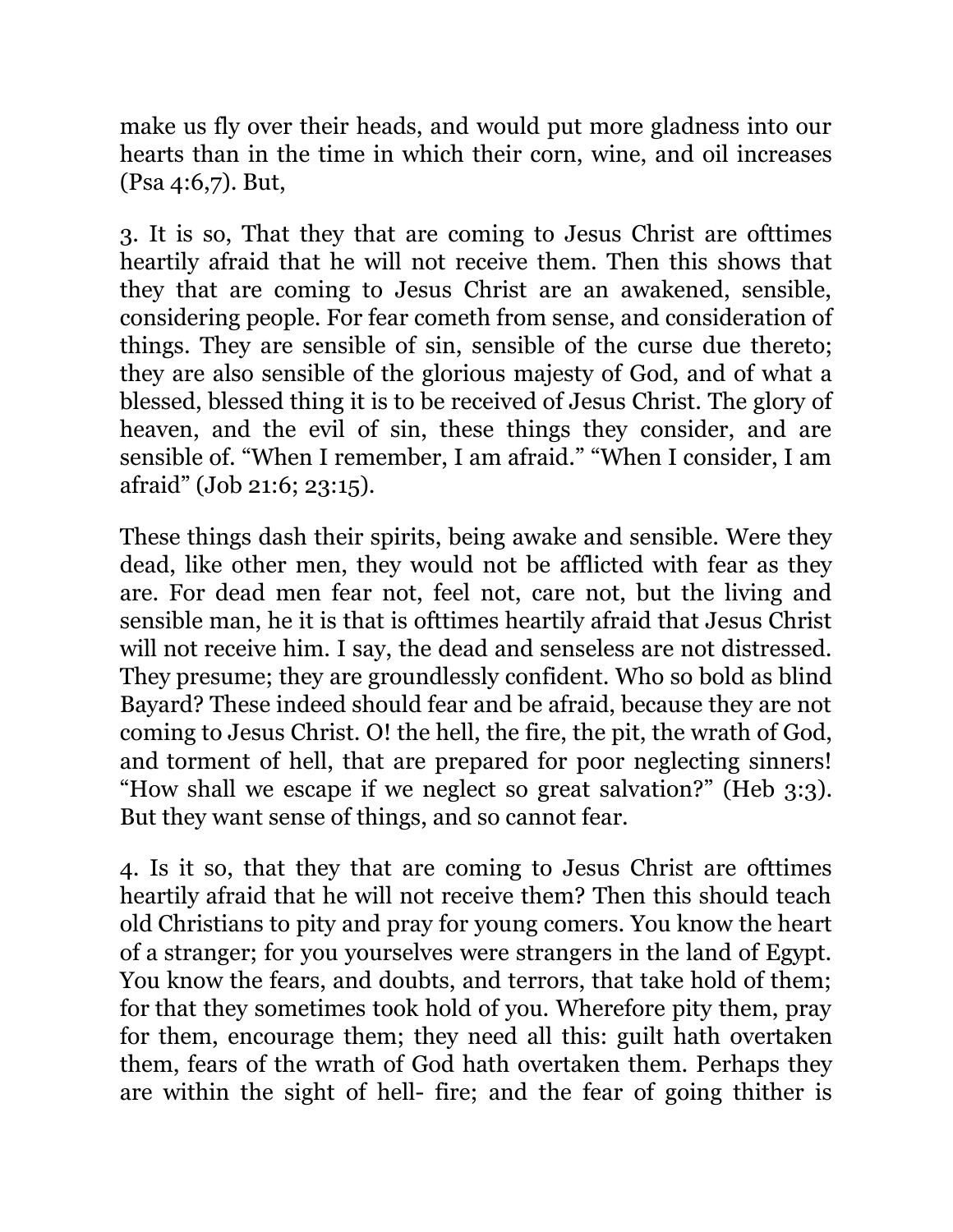burning hot within their hearts. You may know, how strangely Satan is suggesting his devilish doubts unto them, if possible he may sink and drown them with the multitude and weight of them. Old Christians, mend up the path for them, take the stumblingblocks out of the way; lest that which is feeble and weak be turned aside, but let it rather be healed (Heb 12).

## **Christ Would Have Comers Not Once Think That He Will Cast Them Out**

OBSERVATION THIRD. - I come now to the next observation, and shall speak a little to that; to wit, That Jesus Christ would not have them, that in truth are coming to him, once think that he will cast them out.

The text is full of this: for he saith, "And him that cometh to me I will in no wise cast out." Now, if he saith, I will not, he would not have us think he will. This is yet further manifest by these considerations.

First, Christ Jesus did forbid even them that as yet were not coming to him, once to think him such an one. "Do not think," said he, "that I will accuse you to the Father" (John 5:45).

These, as I said, were such, that as yet were not coming to him. For he saith of them a little before, "And ye will not come to me;" for the respect they had to the honour of men kept them back. Yet, I say, Jesus Christ gives them to understand, that though he might justly reject them, yet he would not, but bids them not once to think that he would accuse them to the Father. Now, not to accuse, with Christ, is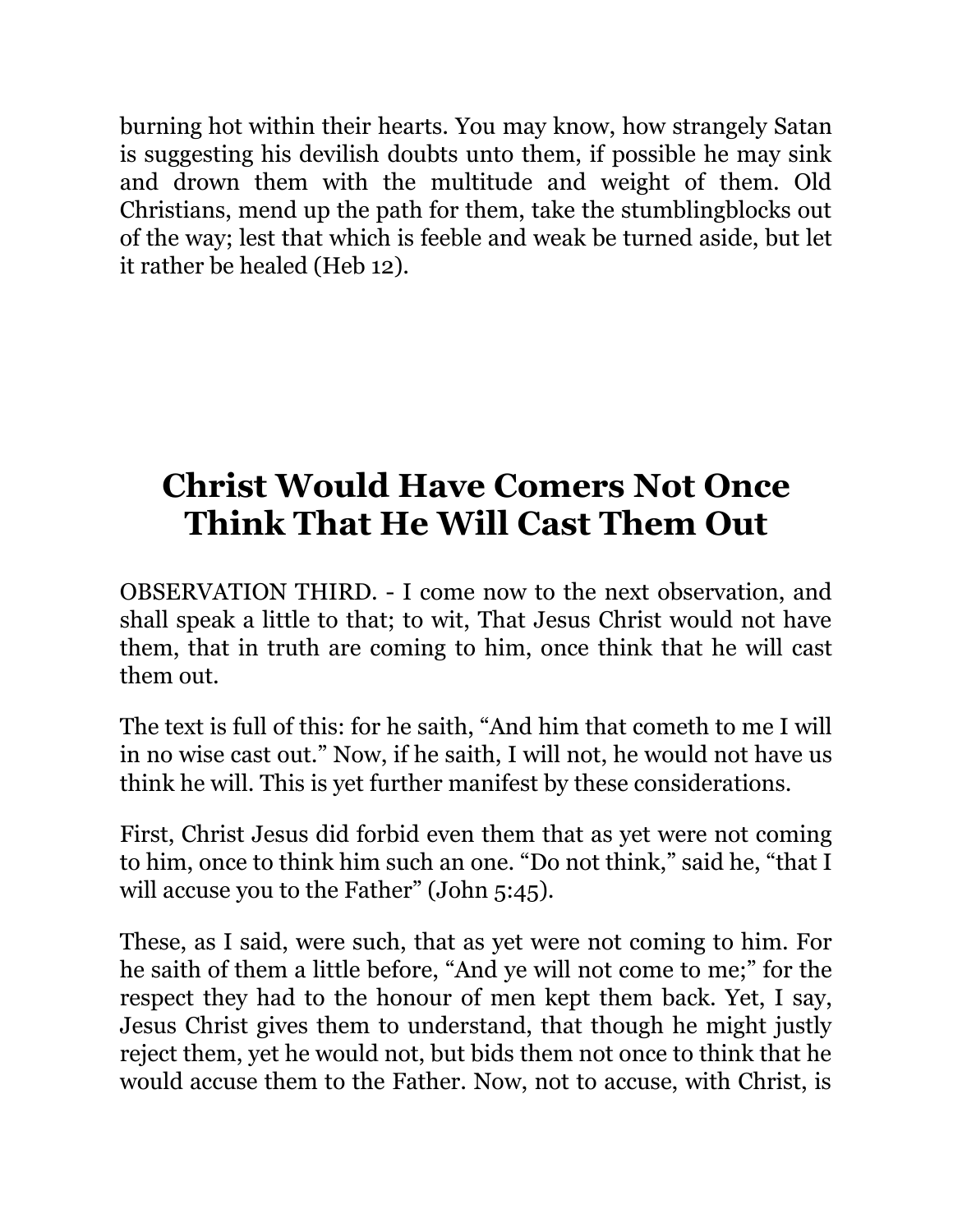to plead for: for Christ in these things stands not neuter between the Father and sinners. So then, if Jesus Christ would not have them think, that yet will not come to him, that he will accuse them; then he would not that they should think so, that in truth are coming to him. "And him that cometh to me I will in no wise cast out."

Second, When the woman taken in adultery, even in the very act, was brought before Jesus Christ, he so carried it both by words and actions, that he evidently enough made it manifest, that condemning and casting out were such things, for the doing of which he came not into the world. Wherefore, when they had set her before him, and had laid to her charge her heinous fact, he stooped down, and with his finger wrote upon the ground, as though he heard them not. Now what did he do by this his carriage, but testify plainly that he was not for receiving accusations against poor sinners, whoever accused by? And observe, though they continue asking, thinking at last to force him to condemn her; yet then he so answered, so that he drove all condemning persons from her. And then he adds, for her encouragement to come to him; "Neither do I condemn thee; go, and sin no more" (John 8:1- 11).

Not but that he indeed abhorred the fact, but he would not condemn the woman for the sin, because that was not his office. He was not sent "into the world to condemn the world; but that the world through him might be saved" (John 3:17). Now if Christ, though urged to it, would not condemn the guilty woman, though she was far at present from coming to him, he would not that they should once think that he will cast them out, that in truth are coming to him. "And him that cometh to me I will in no wise cast out."

Third, Christ plainly bids the turning sinner come; and forbids him to entertain any such thought as that he will cast him out. "Let the wicked forsake his way, and the unrighteous man his thoughts; and let him return unto the Lord, and he will have mercy upon him; and to our God, for he will abundantly pardon" (Isa 4:7). The Lord, by bidding the unrighteous forsake his thoughts, doth in special forbid,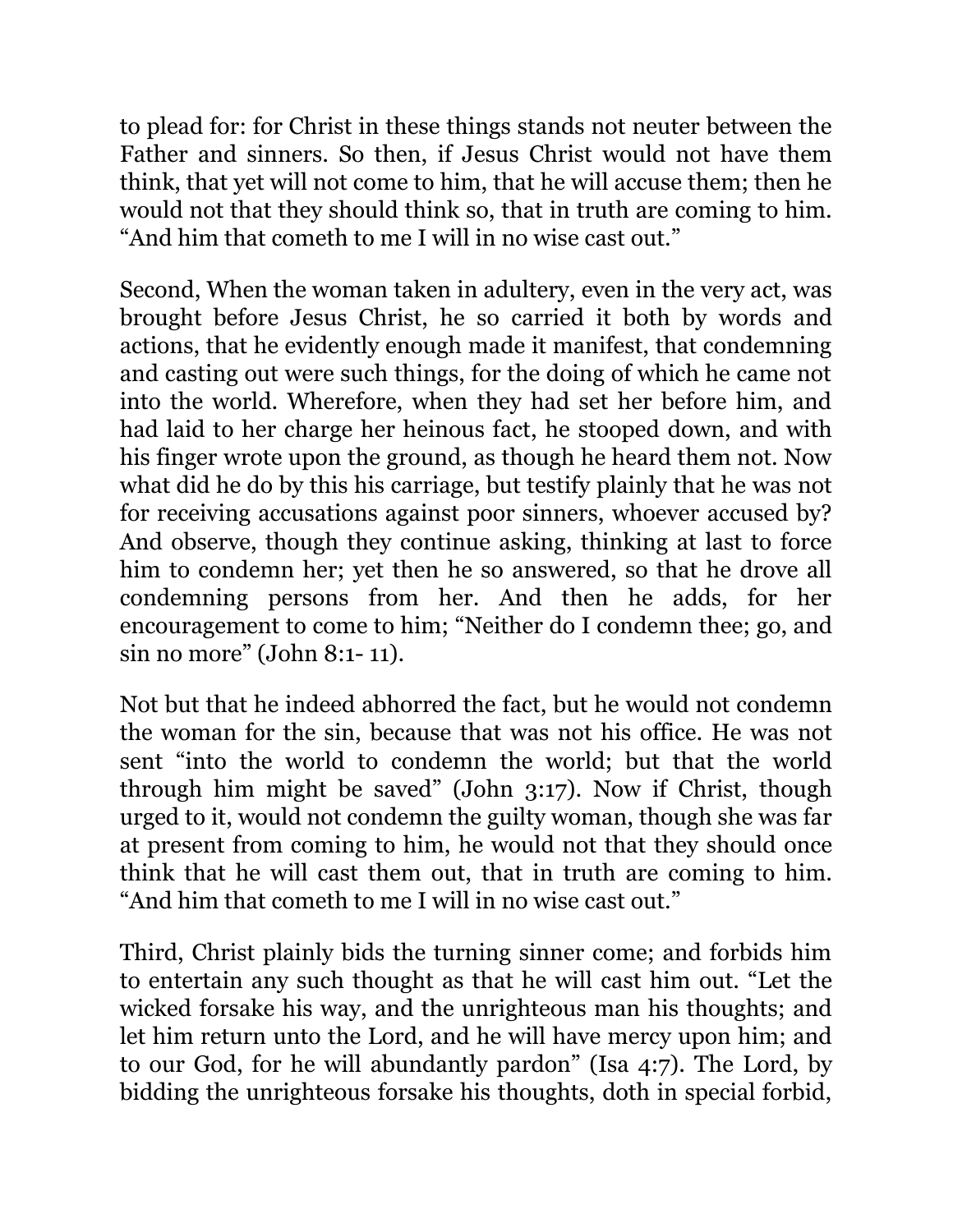as I have said, viz., those thoughts that hinder the coming man in his progress to Jesus Christ, his unbelieving thoughts.

Therefore he bids him not only forsake his ways, but his thoughts. "Let the wicked forsake his way, and the unrighteous man his thoughts." It is not enough to forsake one if thou wilt come to Jesus Christ; because the other will keep thee from him. Suppose a man forsakes his wicked ways, his debauched and filthy life; yet if these thoughts, that Jesus Christ will not receive him, be entertained and nourished in his heart; these thoughts will keep him from coming to Jesus Christ.

Sinner, coming sinner, art thou for coming to Jesus Christ? Yes, says the sinner. Forsake thy wicked ways then. So I do, says the sinner.

Why comest thou then so slowly? Because I am hindered. What hinders? Has God forbidden thee? No. Art thou not willing to come faster? Yes, yet I cannot. Well, prithee be plain with me, and tell me the reason and ground of thy discouragement. Why, says the sinner, though God forbids me not, and though I am willing to come faster, yet there naturally ariseth this, and that, and the other thought in my heart, that hinders my speed to Jesus Christ. Sometimes I think I am not chosen; sometimes I think I am not called; sometimes I think I am come too late; and sometimes I think I know not what it is to come. Also one while I think I have no grace; and then again, that I cannot pray; and then again, I think that I am a very hypocrite. And these things keep me from coming to Jesus Christ.

Look ye now, did not I tell you so? There are thoughts yet remaining in the heart, even of those who have forsaken their wicked ways; and with those thoughts they are more plagued than with anything else; because they hinder their coming to Jesus Christ; for the sin of unbelief, which is the original of all these thoughts, is that which besets a coming sinner more easily, than doth his ways (Heb 12:1- 4). But now, since Jesus Christ commands thee to forsake these thoughts, forsake them, coming sinner; and if thou forsake them not,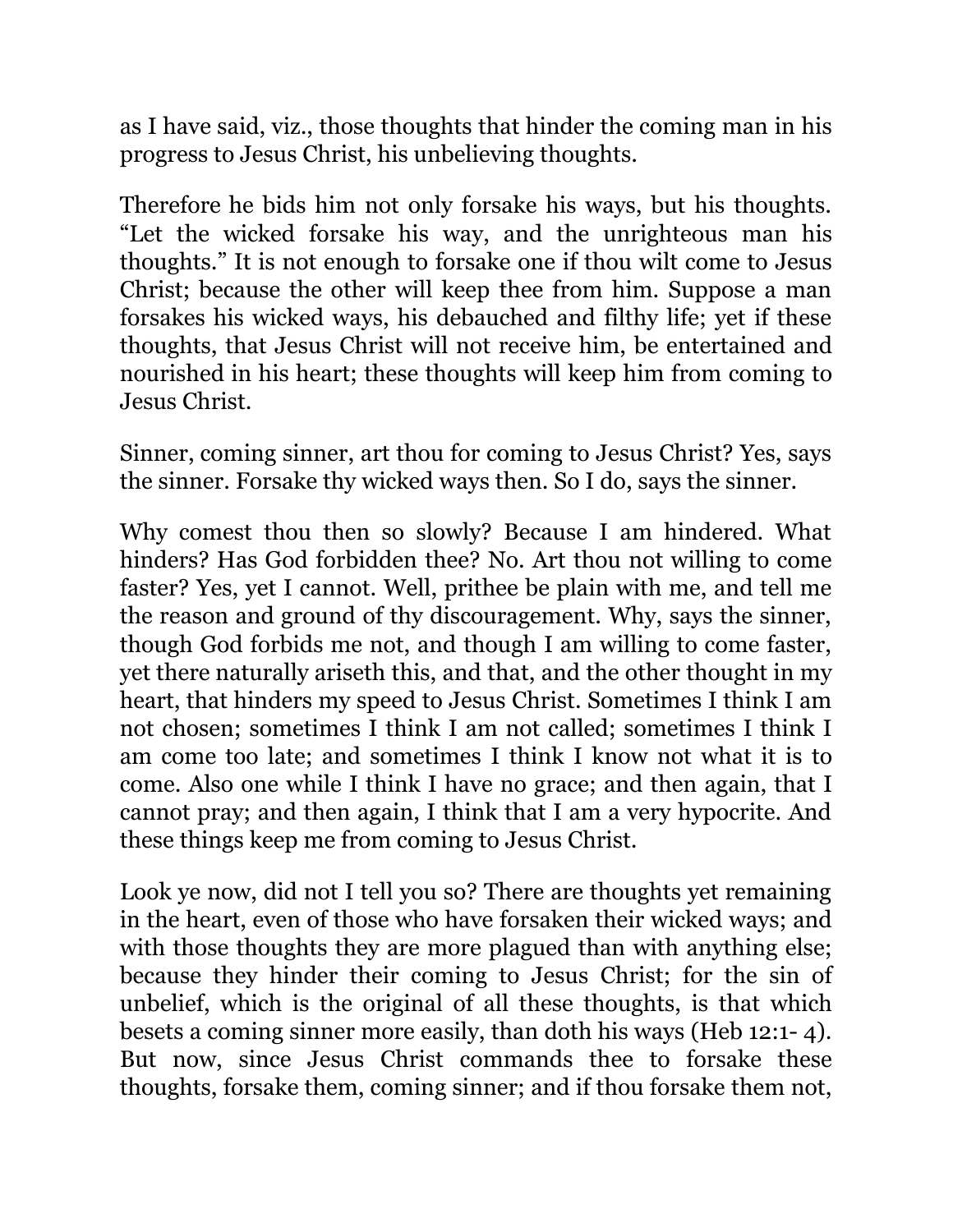thou transgressest the commands of Christ, and abidest thine own tormentor, and keepest thyself from establishment in grace. "If ye will not believe, surely ye shall not be established" (Isa 7:9). Thus you see how Jesus Christ setteth himself against such thoughts, that any way discourage the coming sinner; and thereby truly vindicates the doctrine we have in hand; to wit, that Jesus Christ would not have them, that in truth are coming to him, once think that he will cast them out. "And him that cometh to me I will in no wise cast out."

Reasons of Observation Third

I come now to the reasons of the observation.

1. If Jesus Christ should allow thee once to think that he will cast thee out, he must allow thee to think that he will falsify his word; for he hath said, "I will in no wise cast out." But Christ would not that thou shouldst count him as one that will falsify his word; for he saith of himself, "I am the truth;" therefore he would not that any that in truth are coming to him, should once think that he will cast them out.

2. If Jesus Christ should allow the sinner that in truth is coming to him, once to think that he will cast him out, then he must allow, and so countenance the first appearance of unbelief; the which he counteth his greatest enemy, and against which he hast bent even his holy gospel. Therefore Jesus Christ would not that they that in truth are coming to him, should once think that he will cast them out. See Matthew 14:31, 21:21, Mark 11:23, Luke 24:25.

3. If Jesus Christ should allow the coming sinner once to think that he will cast him out; then he must allow him to make a question,

Whether he is willing to receive his Father's gift; for the coming sinner is his Father's gift; as also says the text; but he testifieth, "All that the Father giveth me shall come to me; and him that cometh to me I will in no wise cast out." Therefore Jesus Christ would not have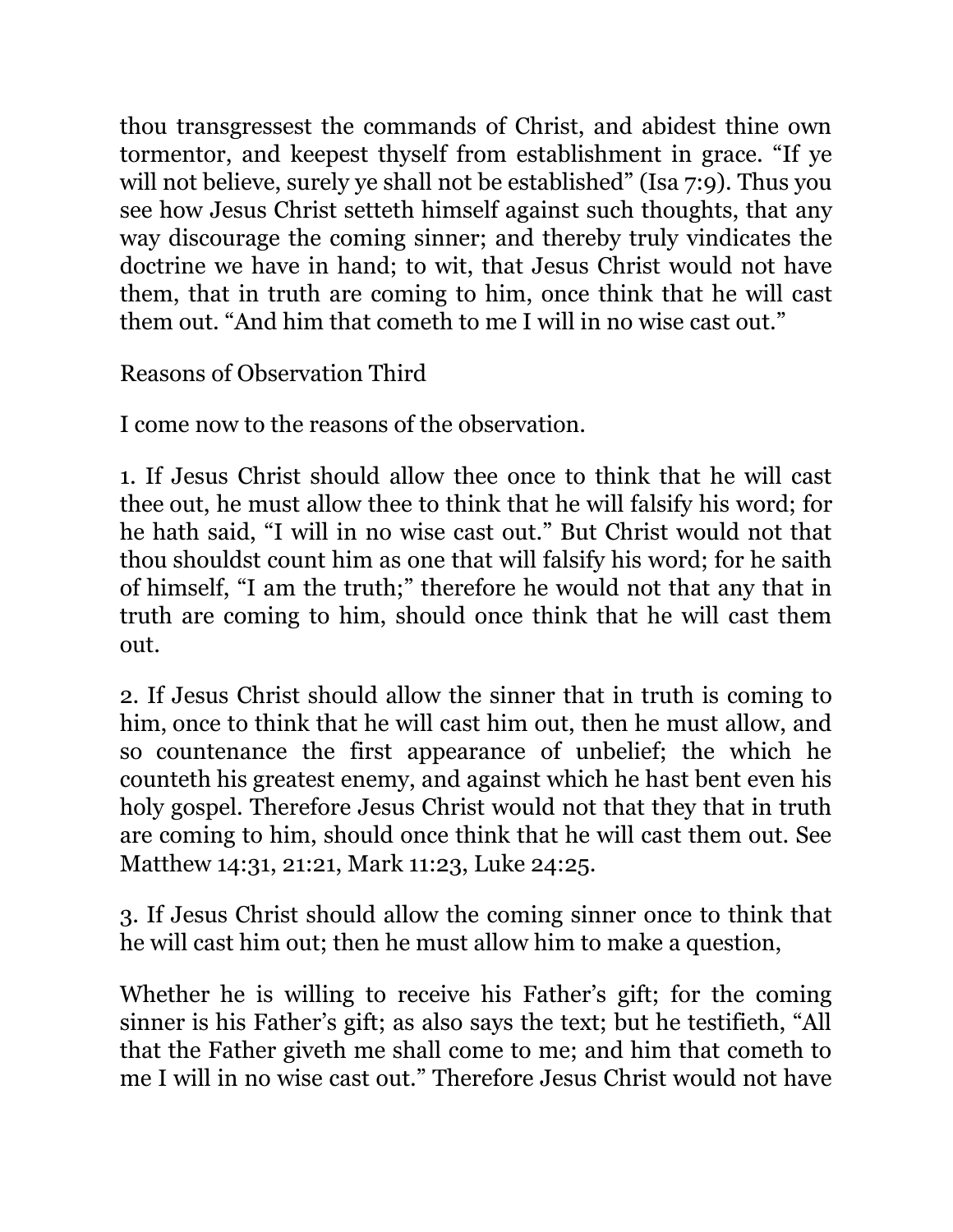him, that in truth is coming to him, once to think that he will cast him out.

4. If Jesus Christ should allow them once to think, that indeed are coming to him, that he will cast them out, he must allow them to think that he will despise and reject the drawing of his Father. For no man can come to him but whom the Father draweth. But it would be high blasphemy, and damnable wickedness once to imagine thus. Therefore, Jesus Christ would not have him that cometh once think that he will cast him out.

5. If Jesus Christ should allow those that indeed are coming to him, once to think that he will cast them out, he must allow them to think that he will be unfaithful to the trust and charge that his Father hath committed to him; which is to save, and not to lose anything of that which he hath given unto him to save (John 6:39). But the Father hath given him a charge to save the coming sinner; therefore it cannot be, that he should allow, that such an one should once think that he will cast him out.

6. If Jesus Christ should allow that they should once think that are coming to him, that he will cast them out, then he must allow them to think that he will be unfaithful to his office of priesthood; for, as by the first part of it, he paid price for, and ransomed souls, so by the second part thereof, he continually maketh intercession to God for them that come (Heb 7:25). But he cannot allow us to question his faithful execution of his priesthood. Therefore he cannot allow us once to think that the coming sinner shall be cast out.

7. If Jesus Christ should allow us once to think that the coming sinner shall be cast out, then he must allow us to question his will, or power, or merit to save. But he cannot allow us once to question any of these; therefore not once to think, that the coming sinner shall be cast out. (1) He cannot allow them to question his will; for he saith in the text, "I WILL in no wise cast out." (2) He cannot allow us to question his power; for the Holy Ghost saith HE IS ABLE to save to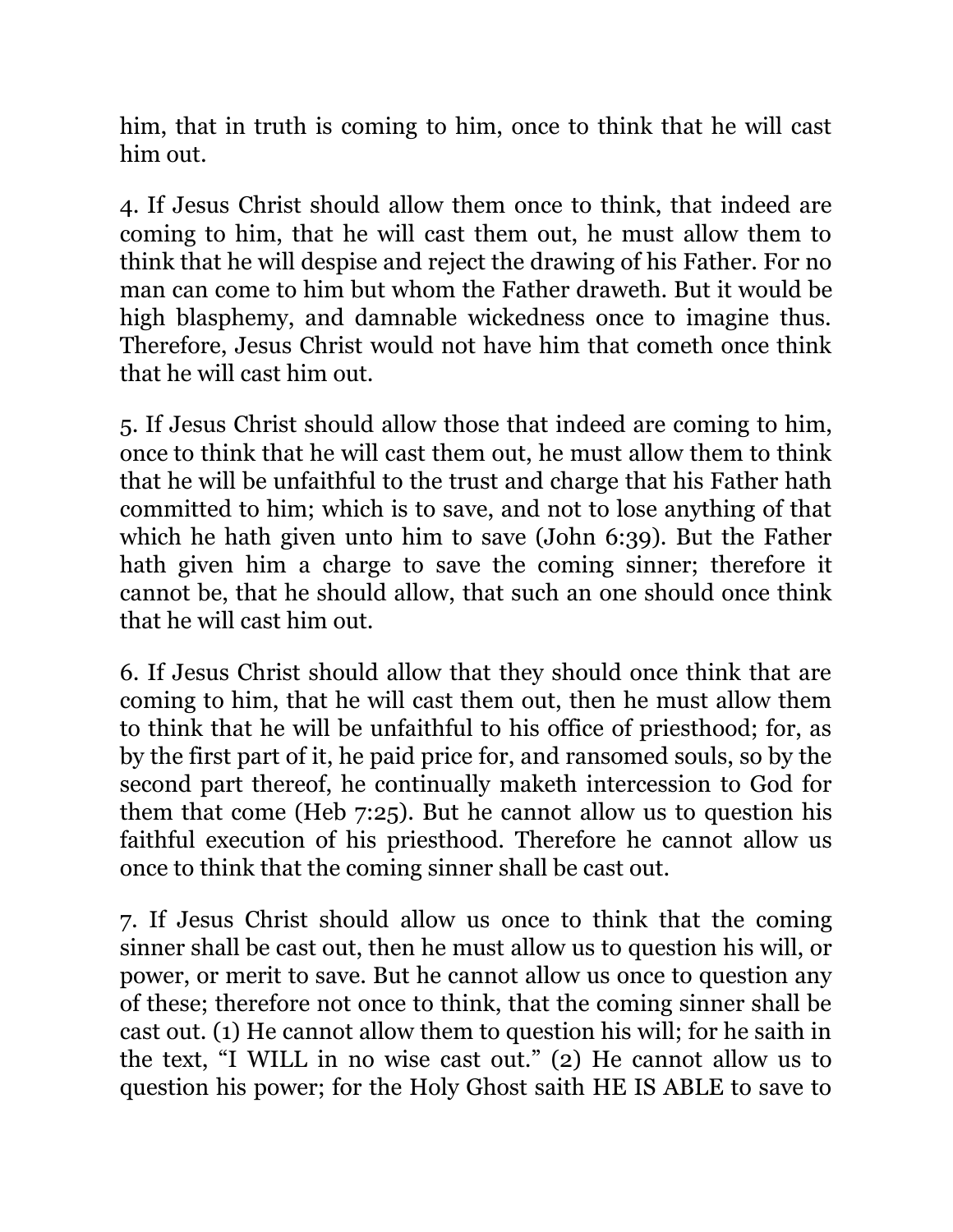the uttermost them that come. (3) He cannot allow them to question the efficacy of his merit; for the blood of Christ cleanseth the comer from all sin, (1 John 1:7), therefore he cannot allow that he that is coming to him should once think that he will cast them out.

8. If Jesus Christ should allow the coming sinner once to think that he will cast him out, he must allow him to give the lie to the manifest testimony of the Father, Son, and Spirit; yea, to the whole gospel contained in Moses, the prophets, the book of Psalms, and that commonly called the New Testament. But he cannot allow of this; therefore, not that the coming sinner should once think that he will cast him out.

9. Lastly, If Jesus Christ should allow him that is coming to him, once to think that he will cast him out, he must allow him to question his Father's oath, which he in truth and righteousness hath taken, that they might have a strong consolation, who have fled for refuge to Jesus Christ. But he cannot allow this; therefore he cannot allow that the coming sinner should once think that he will cast him out (Heb 6).

## **Use And Application**

I come now to make some GENERAL USE AND APPLICATION OF THE WHOLE, and so to draw towards a conclusion.

USE FIRST - The first use - A USE OF INFORMATION; and,

First, It informeth us that men by nature are far off from Christ. Let me a little improve this use, by speaking to these three questions. 1.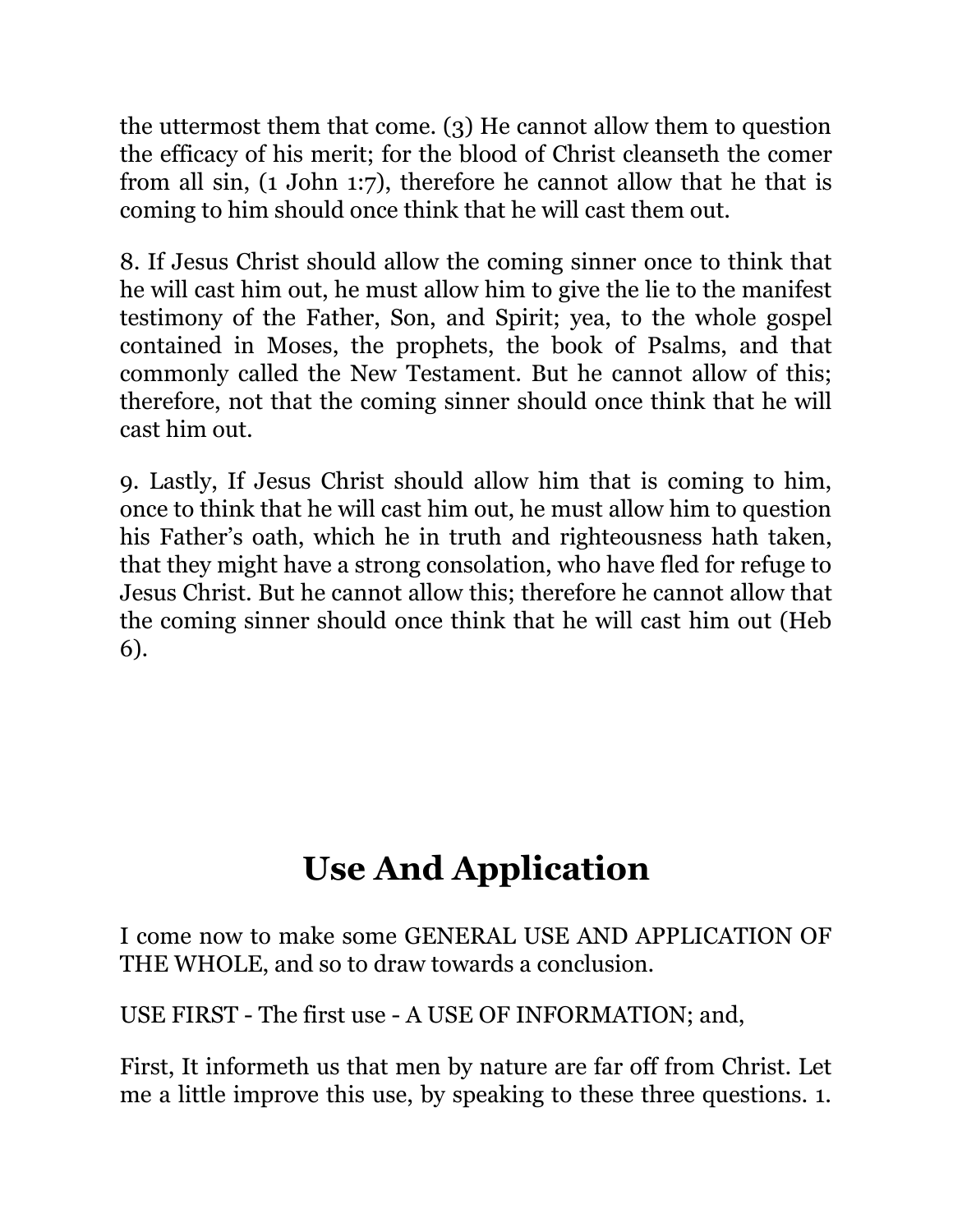Where is he that is coming [but has not come], to Jesus Christ? 2. What is he that is not coming to Jesus Christ? 3. Whither is he to go that cometh not to Jesus Christ?

1. Where is he?

[Ans] (1) He is far from God, he is without him, even alienate from him both in his understanding, will, affections, judgment, and conscience (Eph 2:12; 4:18). (2) He is far from Jesus Christ, who is the only deliverer of men from hell fire (Psa 73:27). (3) He is far from the work of the Holy Ghost, the work of regeneration, and a second creation, without which no man shall see the kingdom of heaven (John 3:3). (4) He is far more righteous, from that righteousness that should make him acceptable in God's sight (Isa 46:12,13). (5) He is under the power and dominion of sin; sin reigneth in and over him; it dwelleth in every faculty of his soul, and member of his body; so that from head to foot there is no place clean (Isa 1:6; Rom 3:9- 18). (6) He is in the pest- house with Uzziah and excluded the camp of Israel with the lepers (2 Chron 26:21; Num 5:2; Job 36:14). (7) His "life is among the unclean." He is "in the gall of bitterness, and in the bond of iniquity" (Acts 8:28). (8) He is "in sin," "in the flesh," "in death," "in the snare of the devil," and is "taken captive by him at his will" (1 Cor 15:17; Rom 8:8; 1 John 3:14; 2 Tim 2:26). (9) He is under the curse of the law, and the devil dwells in him, and hath the mastery of him (Gal 3:13; Eph 2:2,3; Acts 26:18). (10) He is in darkness, and walketh in darkness, and knows not whither he goes; for darkness has blinded his eyes. (11) He is in the broad way that leadeth to destruction; and holding on, he will assuredly go in at the broad gate, and so down the stairs to hell.

2. What is he that cometh not to Jesus Christ?

[Ans] (1) He is counted one of God's enemies (Luke 19:14; Rom 8:7). (2) He is a child of the devil, and of hell; for the devil begat him, as to his sinful nature, and hell must swallow him at last, because he cometh not to Jesus Christ (John 8:44; 1 John 3:8; Matt 23:15; Psa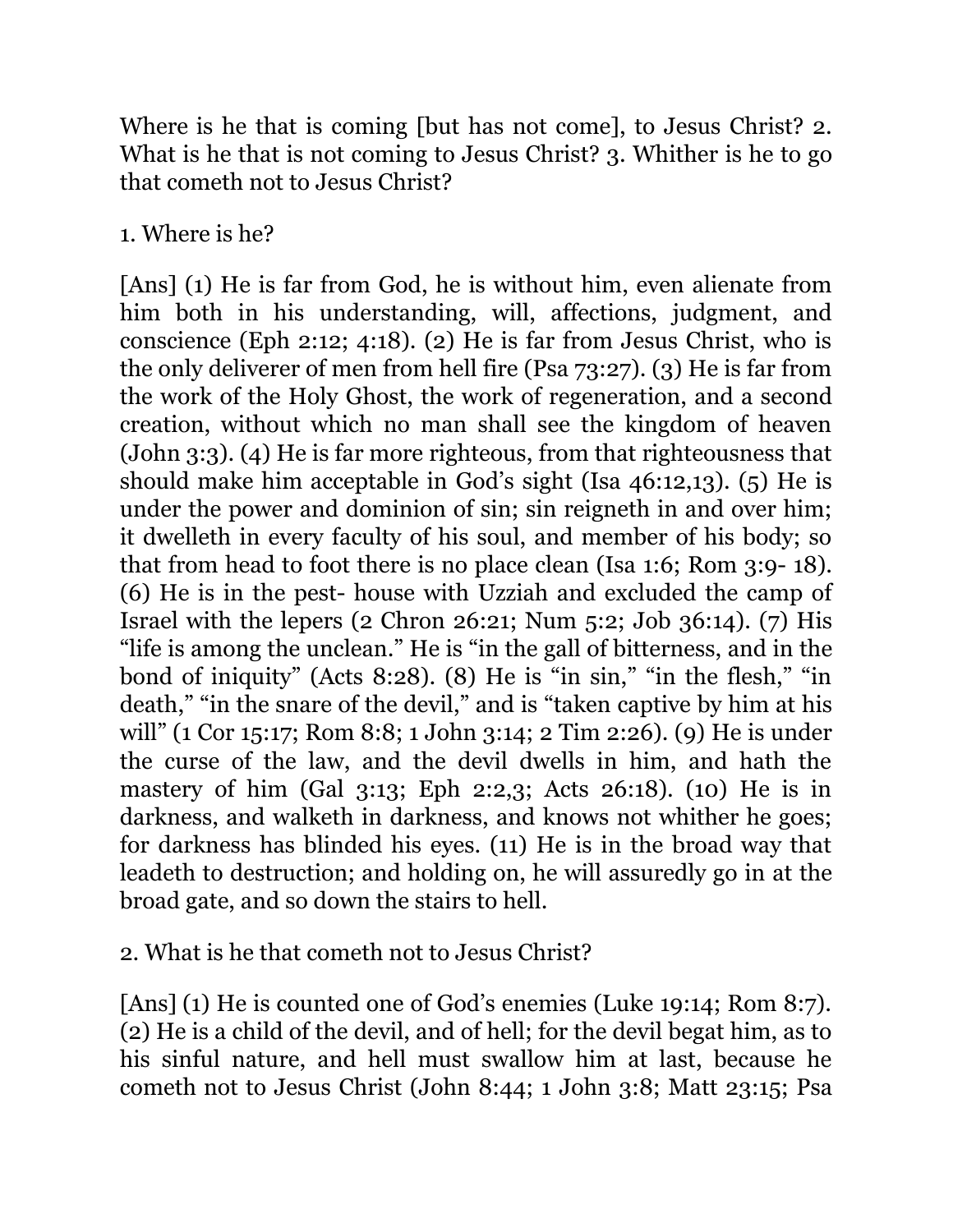9:17). (3) He is a child of wrath, an heir of it; it is his portion, and God will repay it him to his face (Eph 2:1- 3; Job 21:29- 31). (4) He is a self- murderer; he wrongeth his own soul, and is one that loveth death (Prov 1:18; 8:36). (5) He is a companion for devils and damned men (Prov 21:16; Matt 25:41).

3. Whither is he like to go that cometh not to Jesus Christ?

[Ans] (1) He that cometh not to him, is like to go further from him; so every sin is a step further from Jesus Christ (Hosea 11). (2) As he is in darkness, so he is like to go on in it; for Christ is the light of the world, and he that comes not to him, walketh in darkness (John 8:12). (3) He is like to be removed at last as far from God, and Christ, and heaven, and all felicity, as an infinite God can remove him (Matt 12:41). But,

Second, This doctrine of coming to Christ informeth us where poor destitute sinners may find life for their souls, and that is in Christ. This life is in his Son; he that hath the Son, hath life. And again, "Whoso findeth me findeth life, and shall obtain favour of the Lord" (Prov 8:35). Now, for further enlargement, I will also here propound three more questions: 1. What life is in Christ? 2. Who may have it? 3. Upon what terms?

1. What life is in Jesus Christ?

[Ans] (1) There is justifying life in Christ. Man by sin is dead in law; and Christ only can deliver him by his righteousness and blood from this death into a state of life. "For God sent his Son into the world, that we might live through him" (1 John 4:9). That is, through the righteousness which he should accomplish, and the death that he should die. (2) There is eternal life in Christ; life that is endless; life for ever and ever. "He hath given us eternal life, and this life is in his Son" (1 John 5:11). Now, justification and eternal salvation being both in Christ, and nowhere else to be had for men, who would not come to Jesus Christ?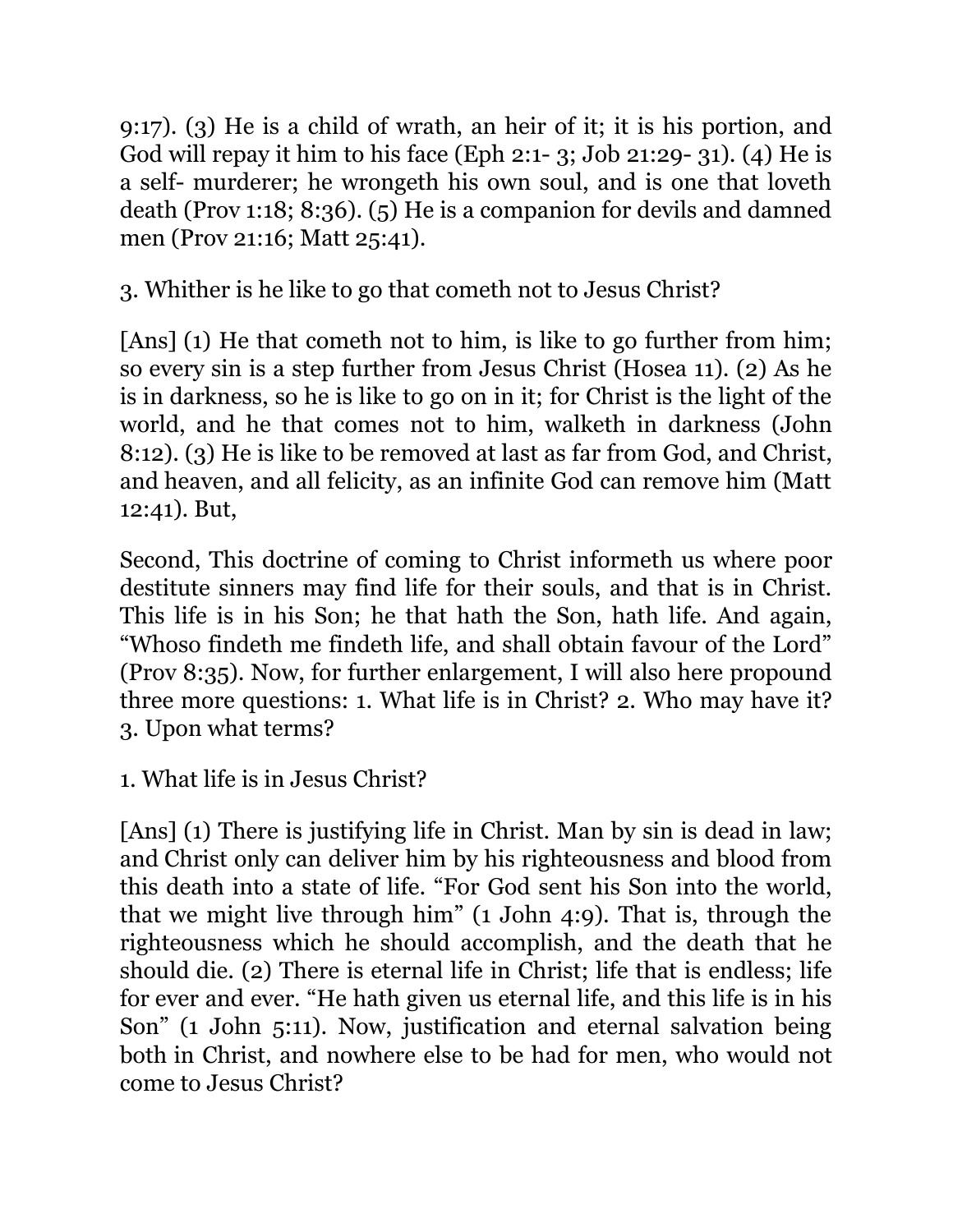2. Who may have this life?

I answer, Poor, helpless, miserable sinners. Particularly, (1) Such as are willing to have it. "Whosoever will, let him take the water of life" (Rev 22:17). (2) He that thirsteth for it. "I will give unto him that is athirst of the fountain of the water of life" (Rev 21:6). (3) He that is weary of his sins. "This is the rest wherewith ye may cause the weary to rest; and this is the refreshing" (Isa 28:12). (4) He that is poor and needy. "He shall spare the poor and needy, and shall save the souls of the needy" (Psa 72:13). (5) He that followeth after him, crieth for life. "He that followeth me shall not walk in darkness, but shall have the light of life" (John 8:12).

3. Upon what terms may he have this life?

[Ans] Freely. Sinner, dost thou hear. Thou mayest have it freely. Let him take the water of life freely. I will give him of the fountain of the water of life freely. "And when they had nothing to pay, he frankly forgave them both" (Luke 7:42). Freely, without money, or without price. "Ho! every one that thirsteth, come ye to the waters, and he that hath no money, come ye, buy and eat; yea, come, buy wine and milk without money and without price" (Isa 55:1). Sinner, art thou thirsty? art thou weary? art thou willing? Come, then, and regard not your stuff; for all the good that is in Christ is offered to the coming sinner, without money and without price. He has life to give away to such as want it, and that hath not a penny to purchase it; and he will give it freely. Oh what a blessed condition is the coming sinner in! But,

Third, This doctrine of coming to Jesus Christ for life, informeth us, that it is to be had nowhere else. Might it be had anywhere else, the text, and him that spoke it, would be but little set by; for what greater matter is there in "I will in no wise cast out," if another stood by that could receive them? But here appears the glory of Christ, that none but he can save. And here appears his love, that though none can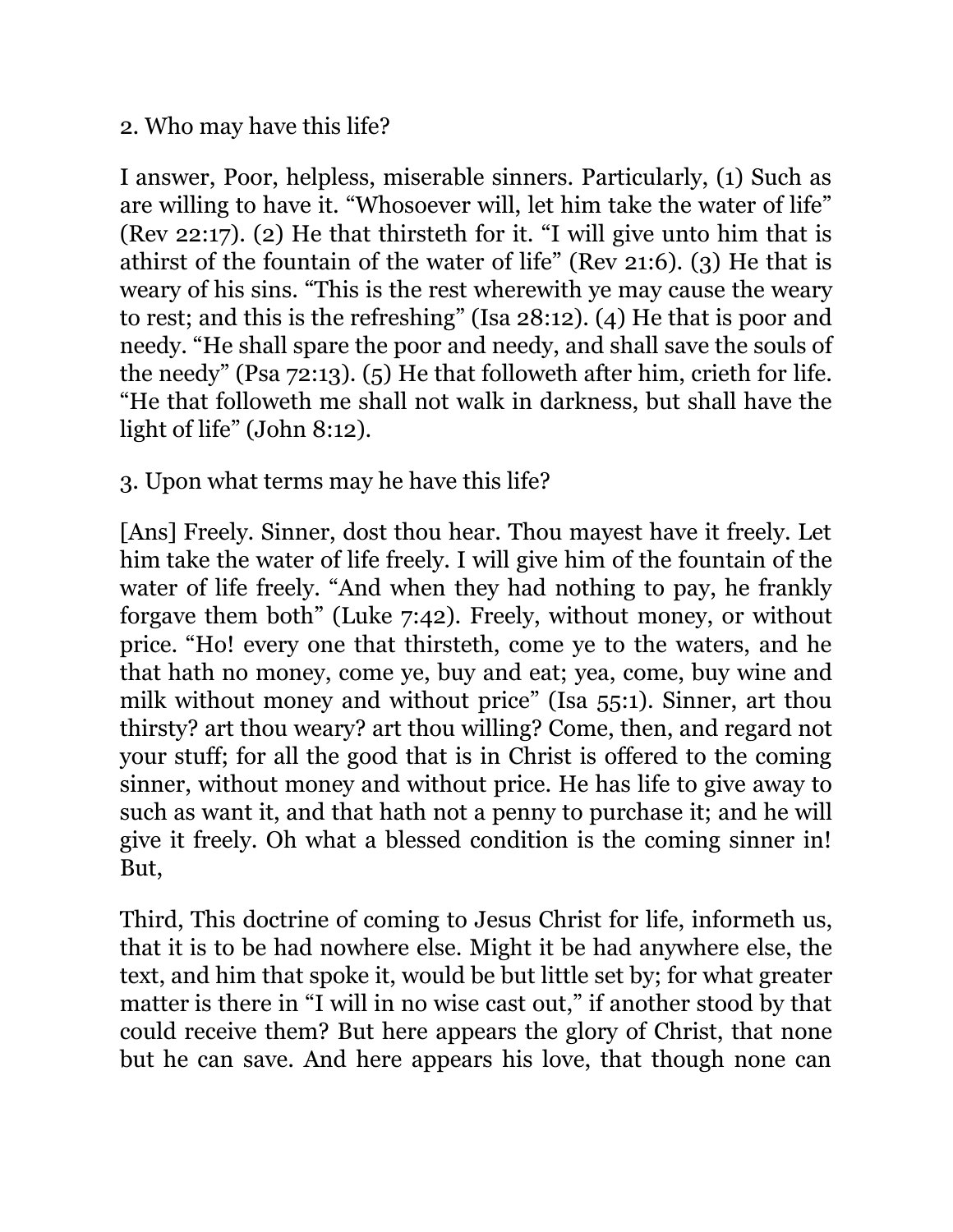save but he, yet he is not coy in saving. "But him that comes to me," says he, "I will in no wise cast out."

That none can save but Jesus Christ, is evident from Acts 4:12: "Neither is there salvation in any other;" and "he hath given to us eternal life, and this life is in his Son" (1 John 5:11). If life could have been had anywhere else, it should have been in the law. But it is not in the law; for by the deeds of the law, no man living shall be justified; and if not justified, then no life. Therefore life is nowhere to be had but in Jesus Christ (Gal 3).

[Quest] But why would God so order it, that life should be had nowhere else but in Jesus Christ?

[Ans] There is reason for it, and that both with respect to God and us.

1. With respect to God.

(1) That it might be in a way of justice as well as mercy. And in a way of justice it could not have been, if it had not been by Christ; because he, and he only, was able to answer the demand of the law, and give for sin what the justice thereof required. All angels had been crushed down to hell for ever, had that curse been laid upon them for our sins, which was laid upon Jesus Christ; but it was laid upon him, and he bare it; and answered the penalty, and redeemed his people from under it, with that satisfaction to Divine justice that God himself doth now proclaim, That he is faithful and just to forgive us, if by faith we shall venture to Jesus, and trust to what he has done for life (Rom 3:24- 26; John 1:4). (2) Life must be by Jesus Christ, that God might be adored and magnified, for finding out this way. This is the Lord's doings, that in all things he might be glorified through Jesus Christ our Lord. (3) It must be by Jesus Christ, that life might be at God's dispose, who hath great pity for the poor, the lowly, the meek, the broken in heart, and for them that others care not for (Psa 34:6; 138:6; 25; 51:17; 147:3). (4) Life must be in Christ, to cut off boasting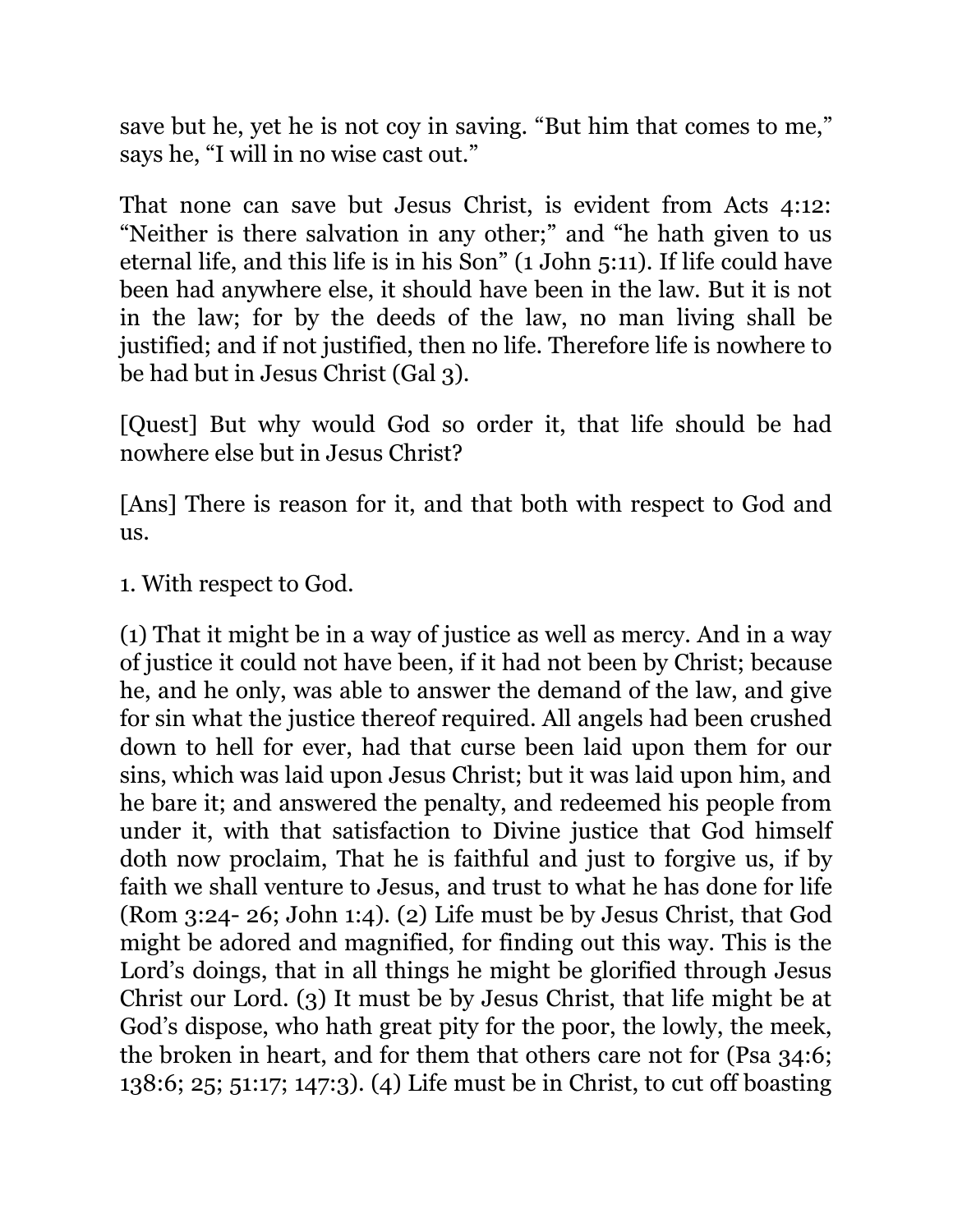from the lips of men. This also is the apostle's reason in Romans 3:19,27 (Eph 2:8- 10).

2. Life must be in Jesus Christ with respect to us.

(1) That we might have it upon the easiest terms, to wit, freely: as a gift, not as wages. Was it in Moses' hand, we should come hardly at it. Was it in the pope's hand, we should pay soundly for it. But thanks be to God, it is in Christ, laid up in him, and by him to be communicated to sinners upon easy terms, even for receiving, accepting, and embracing with thanksgiving; as the Scriptures plainly declare (John 1:11,12; 2 Cor 11:4; Heb 11:13; Col 3:13- 15). (2) Life is in Christ FOR US, that it might not be upon so brittle a foundation, as indeed it would had it been anywhere else. The law itself is weak because of us, as to this. But Christ is a tried stone, a sure foundation, one that will not fail to bear thy burden, and to receive thy soul, coming sinner. (3) Life is in Christ, that it might be sure to all the seed. Alas! the best of us, was life left in our hand, to be sure we should forfeit it, over, and over, and over; or, was it in any other hand, we should, by our often backslidings, so offend him, that at last he would shut up his bowels in everlasting displeasure against us. But now it is in Christ, it is with one that can pity, pray for, pardon, yea, multiply pardons; it is with one that can have compassion upon us, when we are out of the way; with one that hath an heart to fetch us again, when we are gone astray; with one that can pardon without upbraiding. Blessed be God, that life is in Christ! For now it is sure to all the seed. But,

Fourth, This doctrine of coming to Jesus Christ for life informs us of the evil of unbelief; that wicked thing that is the only or chief hindrance to the coming sinner. Doth the text say, "Come?" Doth it say, "and him that cometh to me I will in no wise cast out?" Then what an evil is that that keepeth sinners from coming to Jesus Christ! And that evil is unbelief: for by faith we come; by unbelief we keep away. Therefore it is said to be that by which a soul is said to depart from God; because it was that which at first caused the world to go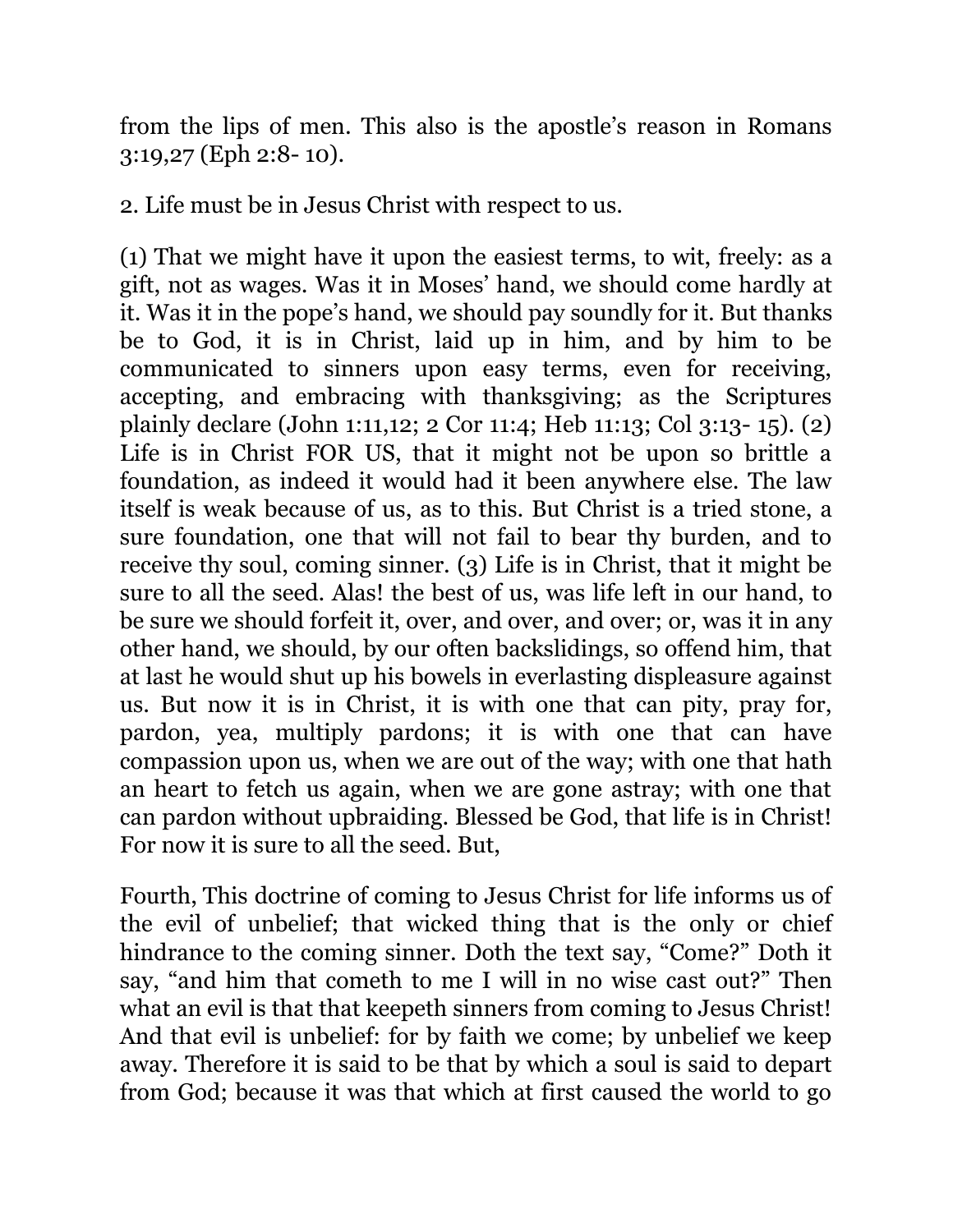off from him, and that also that keeps them from him to this day. And it doth it the more easily, because it doth it with a wile.

[Of the Sin of Unbelief] - This sin may be called the white devil, for it oftentimes, in its mischievous doings in the soul, shows as if it was an angel of light: yea, it acteth like a counsellor of heaven. Therefore a little to discourse of this evil disease.

1. It is that sin, above all others, that hath some show of reason in its attempts. For it keeps the soul from Christ by pretending its present unfitness and unpreparedness; as want of more sense of sin, want of more repentance, want of more humility, want of a more broken heart.

2. It is the sin that most suiteth with the conscience: the conscience of the coming sinner tells him that he hath nothing good; that he stands inditeable for ten thousand talents; that he is a very ignorant, blind, and hard- hearted sinner, unworthy to be once taken notice of by Jesus Christ. And will you, says Unbelief, in such a case as you now are, presume to come to Jesus Christ?

3. It is the sin that most suiteth with our sense of feeling. The coming sinner feels the workings of sin, of all manner of sin and wretchedness in his flesh; he also feels the wrath and judgment of God due to sin, and ofttimes staggers under it. Now, says Unbelief, you may see you have no grace; for that which works in you is corruption. You may also perceive that God doth not love you, because the sense of his wrath abides upon you. Therefore, how can you bear the face to come to Jesus Christ?

4. It is that sin, above all others, that most suiteth with the wisdom of our flesh. The wisdom of our flesh thinks it prudent to question awhile, to stand back awhile, to hearken to both sides awhile; and not to be rash, sudden, or unadvised, in too bold a presuming upon Jesus Christ. And this wisdom unbelief falls in with.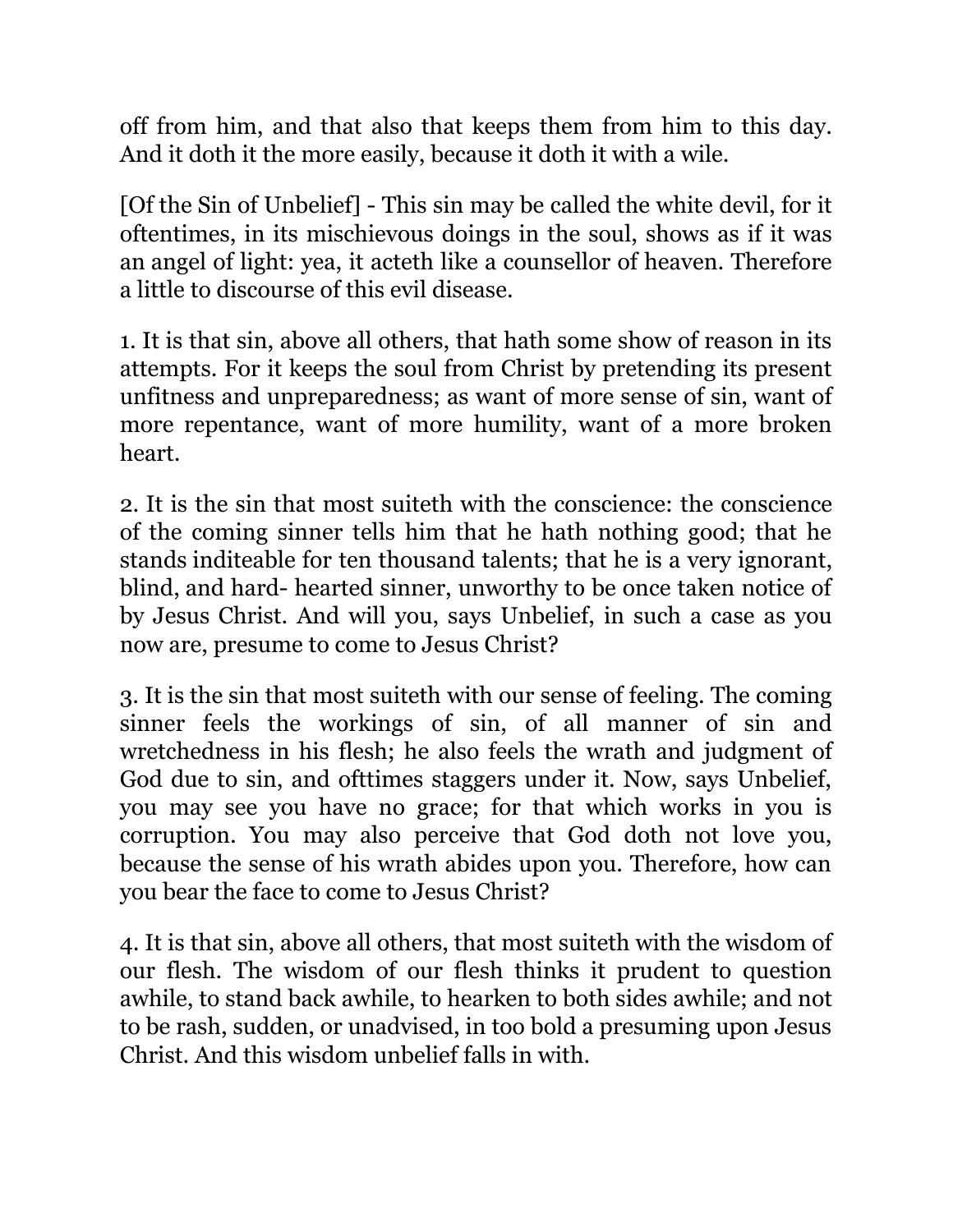5. It is that sin, above all other, that continually is whispering the soul in the ear with mistrusts of the faithfulness of God, in keeping promise to them that come to Jesus Christ for life. It also suggests mistrust about Christ's willingness to receive it, and save it. And no sin can do this so artificially as unbelief.

6. It is also that sin which is always at hand to enter an objection against this or that promise that by the Spirit of God is brought to our heart to comfort us; and if the poor coming sinner is not aware of it, it will, by some evasion, slight, trick, or cavil, quickly wrest from him the promise again, and he shall have but little benefit of it.

7. It is that, above all other sins, that weakness our prayers, our faith, our love, our diligence, our hope, and expectations: it even taketh the heart away from God in duty.

8. Lastly, This sin, as I have said even now, it appeareth in the soul with so many sweet pretences to safety and security, that it is, as it were, counsel sent from heaven; bidding the soul be wise, wary, considerate, well- advised, and to take heed of too rash a venture upon believing. Be sure, first, that God loves you; take hold of no promise until you are forced by God unto it; neither be you sure of your salvation; doubt it still, though the testimony of the Lord has been often confirmed in you. Live not by faith, but by sense; and when you can neither see nor feel, then fear and mistrust, then doubt and question all. This is the devilish counsel of unbelief, which is so covered over with specious pretences, that the wisest Christian can hardly shake off these reasonings.

[Qualities of unbelief as opposed to faith] - But to be brief. Let me here give thee, Christian reader, a more particular description of the qualities of unbelief, by opposing faith unto it, in these twenty- five particulars: -

1. Faith believeth the Word of God; but unbelief questioneth the certainty of the same (Psa 106:24).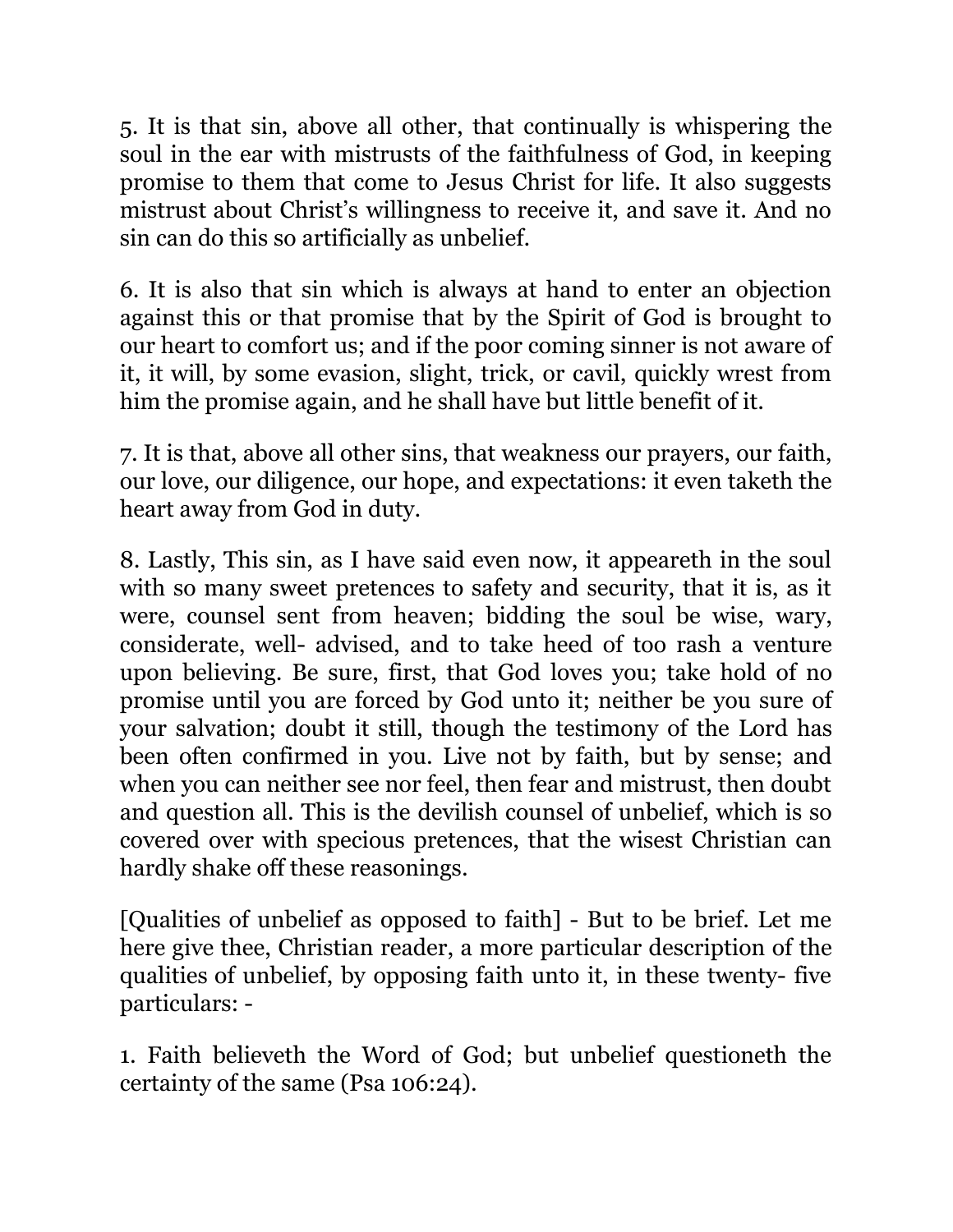2. Faith believeth the Word, because it is true; but unbelief doubteth thereof, because it is true (1 Tim 4:3; John 8:45).

3. Faith sees more in a promise of God to help, than in all other things to hinder; but unbelief, notwithstanding God's promise, saith, How can these things be? (Rom 4:19- 21; 2 Kings 7:2; John 3:11,12).

4. Faith will make thee see love in the heart of Christ, when with his mouth he giveth reproofs; but unbelief will imagine wrath in his heart, when with his mouth and Word he saith he loves us (Matt 15:22,28; Num 13; 2 Chron 14:3).

5. Faith will help the soul to wait, though God defers to give; but unbelief will take huff and throw up all, if God makes any tarrying (Psa 25:5; Isa 8:17; 2 Kings 6:33; Psa 106:13,14).

6. Faith will give comfort in the midst of fears; but unbelief causeth fears in the midst of comfort (2 Chron 20:20,21; Matt 8:26; Luke 24:26,27).

7. Faith will suck sweetness out of God's rod; but unbelief can find no comfort in his greatest mercies (Psa 23:4; Num 21).

8. Faith maketh great burdens light; but unbelief maketh light ones intolerably heavy (2 Cor 4:1; 14- 18; Mal 1:12,13).

9. Faith helpeth us when we are down; but unbelief throws us down when we are up (Micah 7:8- 10; Heb 4:11).

10. Faith bringeth us near to God when we are far from him; but unbelief puts us far from God when we are near to him (Heb 10:22; 3:12,13).

11. Where faith reigns, it declareth men to be the friends of God; but where unbelief reigns, it declareth them to be his enemies (John 3:23; Heb 3:18; Rev 21:8).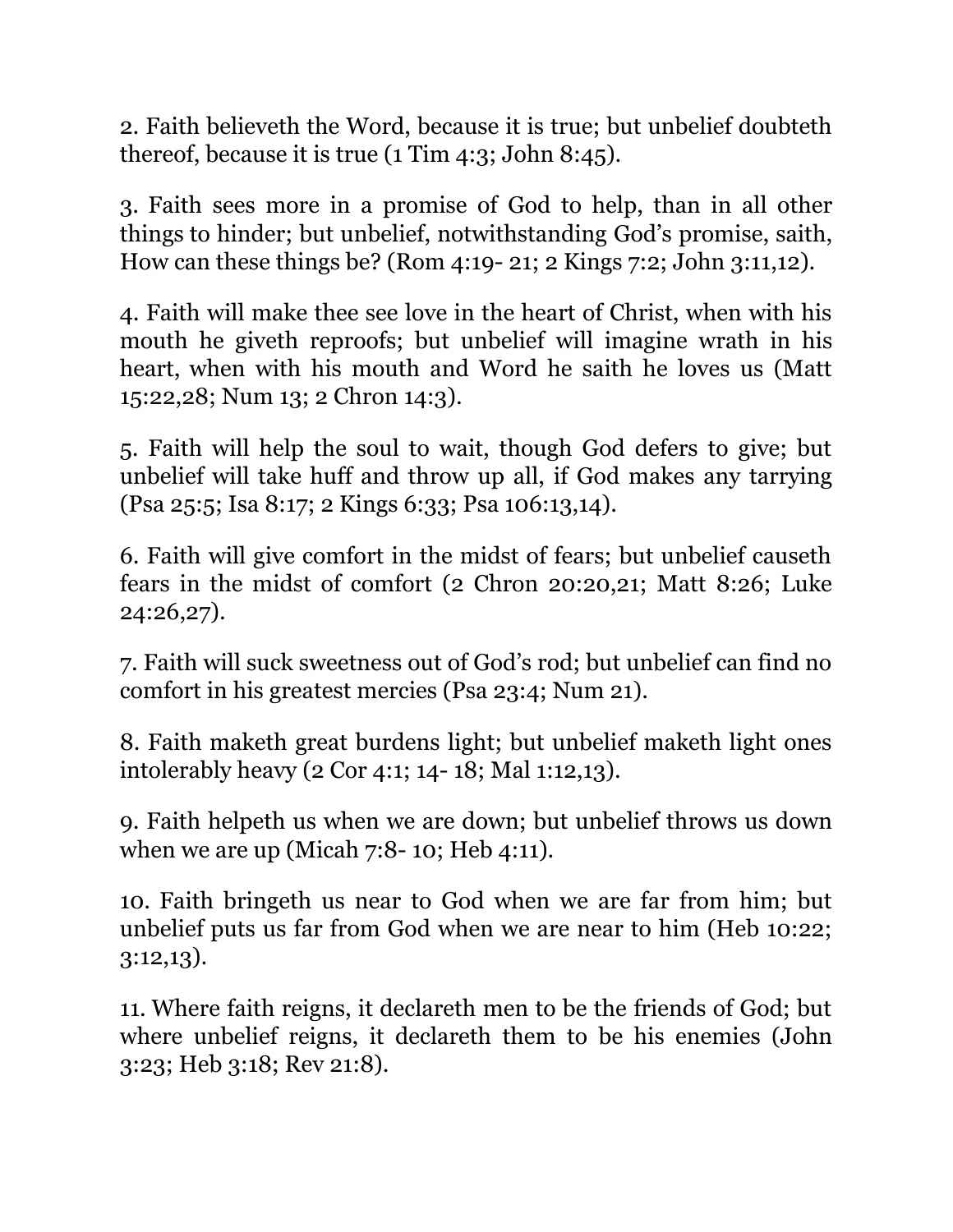12. Faith putteth a man under grace; but unbelief holdeth him under wrath (Rom 3:24- 26; 14:6; Eph 2:8; John 3:36; 1 John 5:10; Heb 3:17; Mark 16:16).

13. Faith purifieth the heart; but unbelief keepeth it polluted and impure (Acts 15:9; Titus 1:15,16).

14. By faith, the righteousness of Christ is imputed to us; but by unbelief, we are shut up under the law to perish (Rom 4:23,24; 11:32; Gal 3:23).

15. Faith maketh our work acceptable to God through Christ; but whatsoever is of unbelief is sin. For without faith it is impossible to please him (Heb 11:4; Rom 14:23; Heb 6:6).

16. Faith giveth us peace and comfort in our souls; but unbelief worketh trouble and tossings, like the restless waves of the sea (Rom 5:1; James 1:6).

17. Faith maketh us to see preciousness in Christ; but unbelief sees no form, beauty, or comeliness in him (1 Peter 2:7; Isa 53:2,3).

18. By faith we have our life in Christ's fullness; but by unbelief we starve and pine away (Gal 2:20).

19. Faith gives us the victory over the law, sin, death, the devil, and all evils; but unbelief layeth us obnoxious to them all (1 John 5:4,5; Luke 12:46).

20. Faith will show us more excellency in things not seen, than in them that are; but unbelief sees more in things that are seen, than in things that will be hereafter;. (2 Cor 4:18; Heb 11:24- 27; 1 Cor 15:32).

21. Faith makes the ways of God pleasant and admirable; but unbelief makes them heavy and hard (Gal 5:6; 1 Cor 12:10,11; John 6:60; Psa 2:3).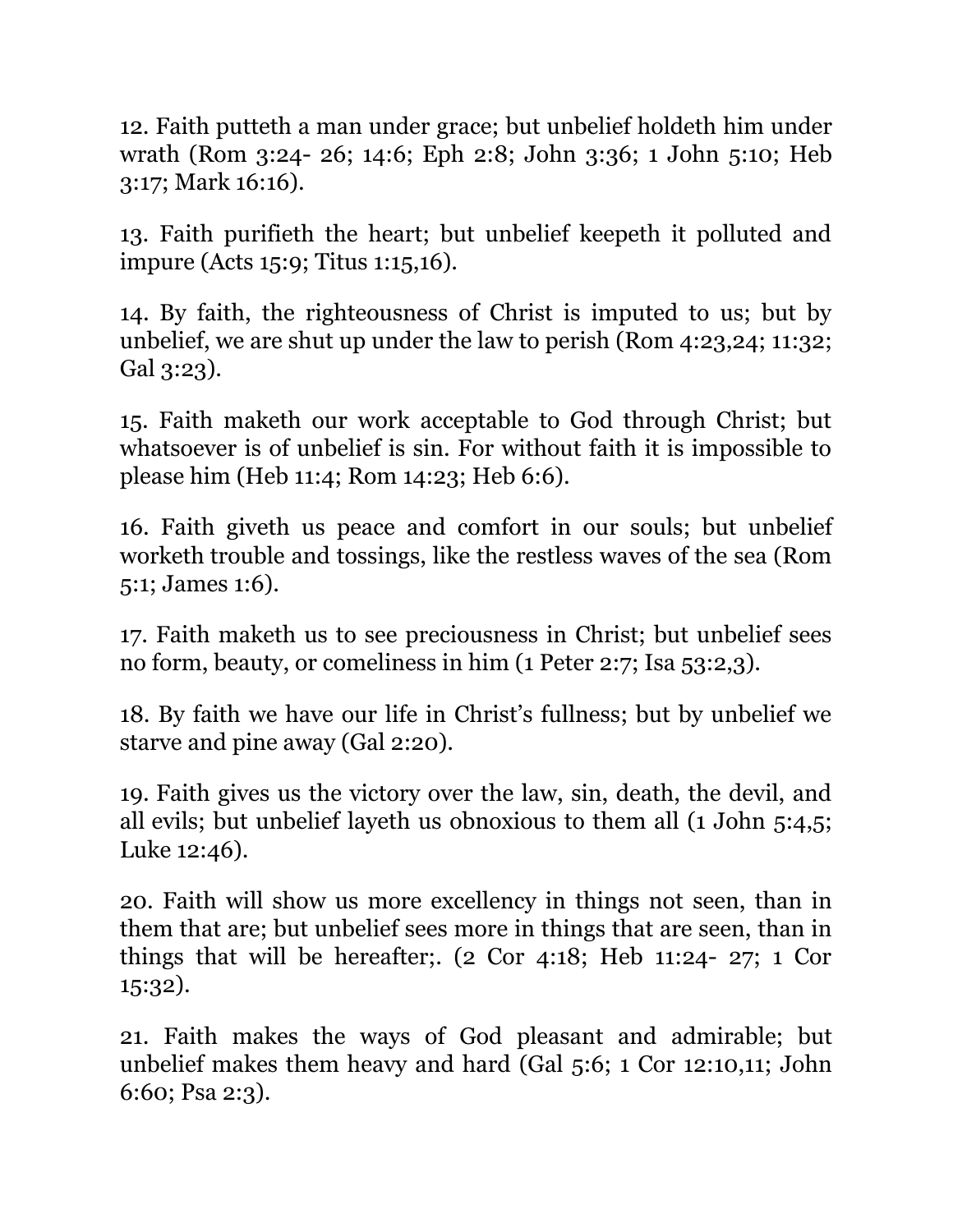22. By faith Abraham, Isaac, and Jacob possessed the land of promise; but because of unbelief, neither Aaron, nor Moses, nor Miriam could get thither (Heb 11:9; 3:19).

23. By faith the children of Israel passed through the Red Sea; but by unbelief the generality of them perished in the wilderness (Heb 11:29; Jude 5).

24. By faith Gideon did more with three hundred men, and a few empty pitchers, than all the twelve tribes could do, because they believed not God (Judg 7:16- 22; Num 14:11,14).

25. By faith Peter walked on the water; but by unbelief he began to sink (Matt 14:28- 30).

Thus might many more be added, which, for brevity's sake, I omit; beseeching every one that thinketh he hath a soul to save, or be damned, to take heed of unbelief; lest, seeing there is a promise left us of entering into his rest, any of us by unbelief should indeed come short of it.

USE SECOND - The second use - A USE OF EXAMINATION

We come now to a use of examination. Sinner, thou hast heard of the necessity of coming to Christ; also of the willingness of Christ to receive the coming soul; together with the benefit that they by him shall have that indeed come to him. Put thyself now upon this serious inquiry, Am I indeed come to Jesus Christ?

Motives plenty I might here urge, to prevail with thee to a conscientious performance of this duty. As, 1. Thou art in sin, in the flesh, in death, in the snare of the devil, and under the curse of the law, if you are not coming to Jesus Christ. 2. There is no way to be delivered from these, but by coming to Jesus Christ. 3. If thou comest, Jesus Christ will receive thee, and will in no wise cast thee out. 4. Thou wilt not repent it in the day of judgment, if now thou comest to Jesus Christ. 5. But thou wilt surely mourn at last, if now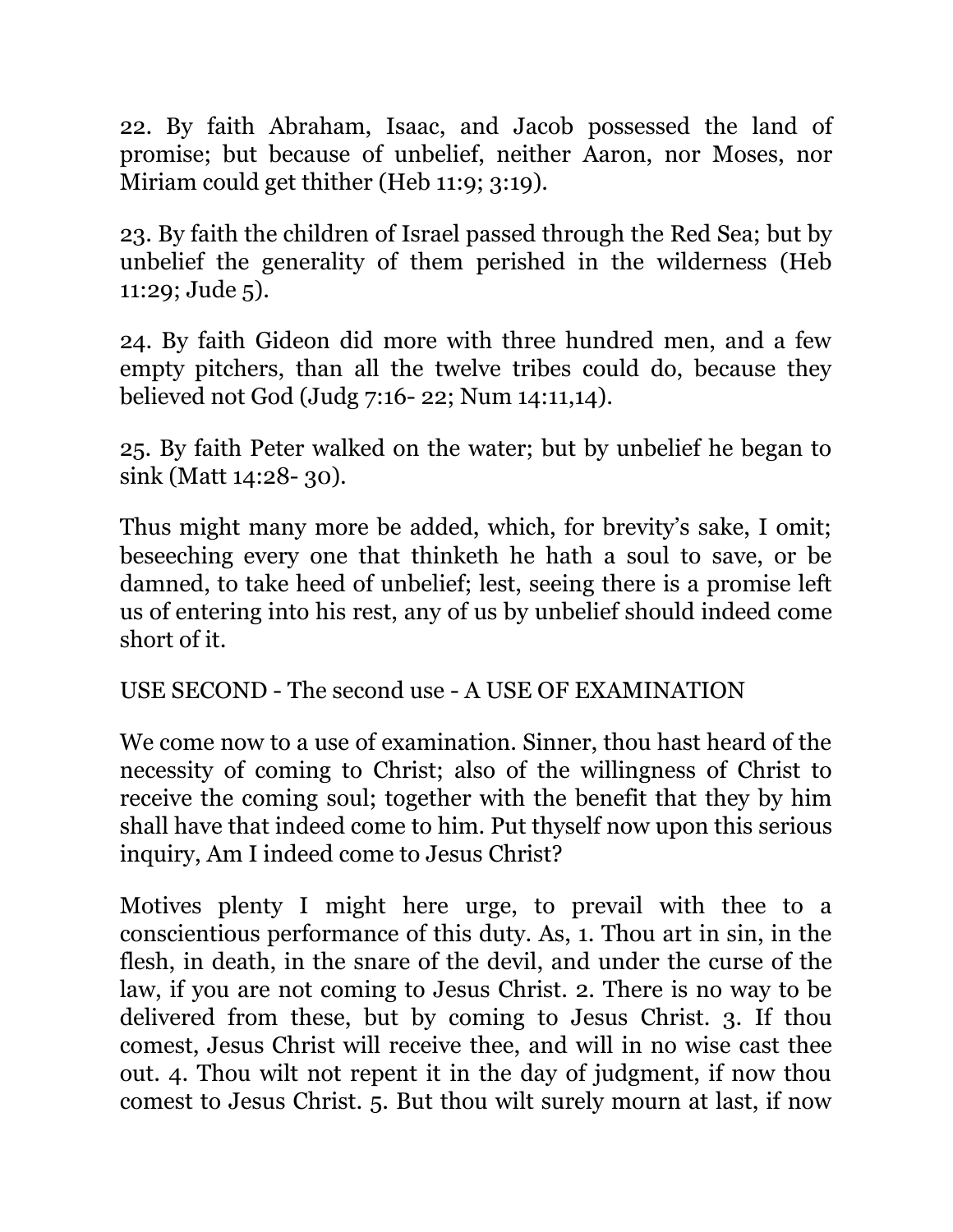thou shalt refuse to come. 6. And lastly, Now thou hast been invited to come; now will thy judgment be greater, and thy damnation more fearful, if thou shalt yet refuse, than if thou hadst never heard of coming to Christ.

Object. But we hope we are come to Jesus Christ.

Ans. It is well if it proves so. But lest thou shouldst speak without ground, and so fall unawares into hell- fire, let us examine a little.

First, Art thou indeed come to Jesus Christ? What hast thou left behind thee? What didst thou come away from, in thy coming to Jesus Christ?

When Lot came out of Sodom, he left the Sodomites behind him (Gen 19). When Abraham came out of Chaldea, he left his country and kindred behind him (Gen 12; Acts 7). When Ruth came to put her trust under the wings of the Lord God of Israel, she left her father and mother, her gods, and the land of her nativity, behind her (Ruth 1:15- 17; 2:11,12). When Peter came to Christ, he left his nets behind him (Matt 4:20). When Zaccheus came to Christ, he left the receipt of custom behind him (Luke 19). When Paul came to Christ, he left his own righteousness behind him (Phil 3:7,8). When those that used curious arts came to Jesus Christ, they took their curious books and burned them; though, in another man's eye, they were counted worth fifty thousand pieces of silver (Acts 19:18- 20).

What sayest thou, man? Hast thou left thy darling sins, thy Sodomitish pleasures, thy acquaintance and vain companions, thy unlawful gain, thy idol- gods, thy righteousness, and thy unlawful curious arts, behind thee? If any of these be with thee, and thou with them, in thy heart and life, thou art not yet come to Jesus Christ.

Second, Art thou come to Jesus Christ? Prithee tell me what moved thee to come to Jesus Christ?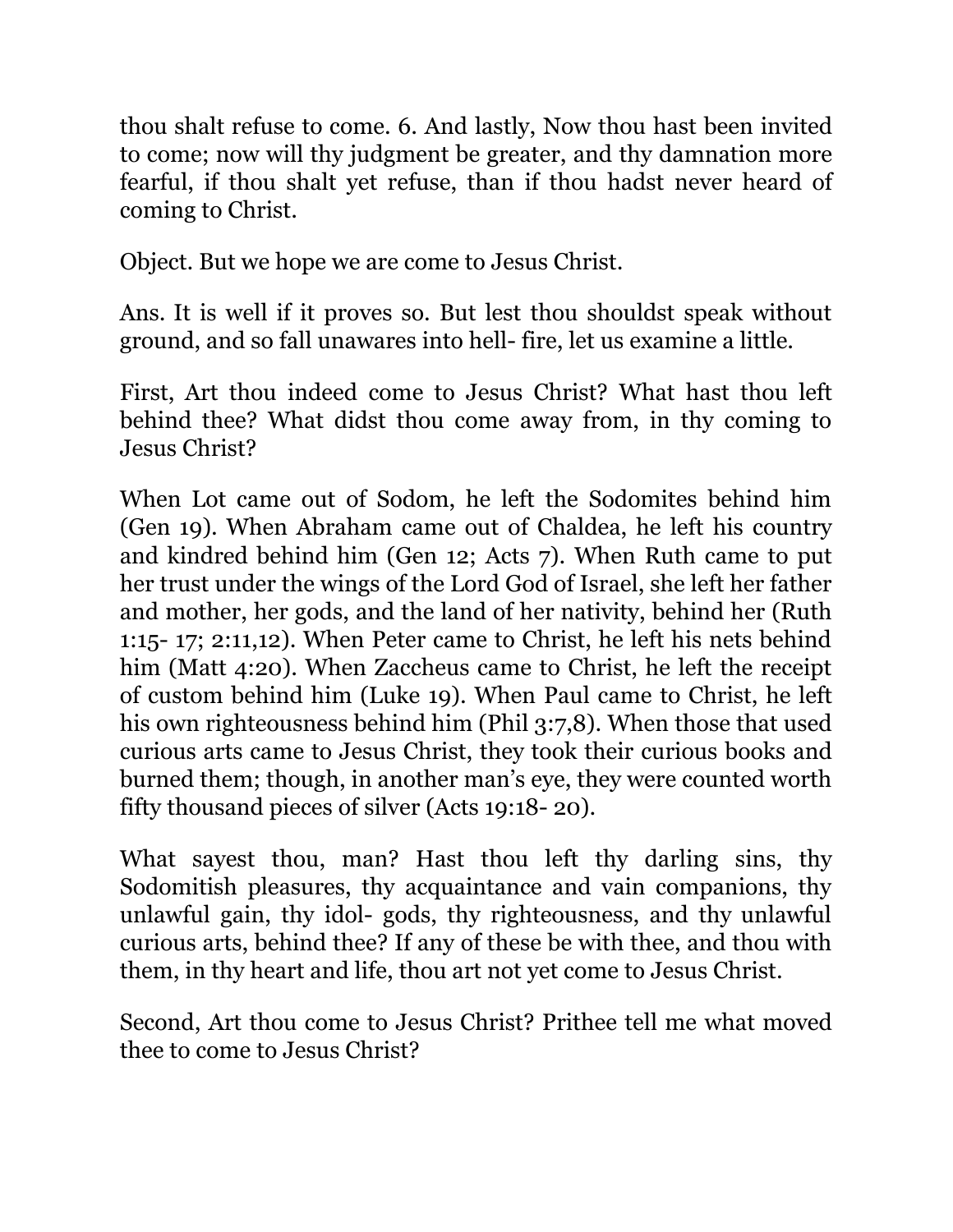Men do not usually come or go to this or that place, before they have a moving cause, or rather a cause moving them thereto. No more do they come to Jesus Christ - I do not say, before they have a cause, but - before that cause moveth them to come. What sayest thou? Hast thou a cause moving thee to come? To be at present in a state of condemnation, is cause sufficient for men to come to Jesus Christ for life. But that will not do, except the cause move them; the which it will never do, until their eyes be opened to see themselves in that condition. For it is not a man's being under wrath, but his seeing it, that moveth him to come to Jesus Christ. Alas! all men by sin are under wrath; yet but few of that all come to Jesus Christ. And the reason is, because they do not see their condition. "Who hath warned you to flee from the wrath to come?" (Matt 3:7). Until men are warned, and also receive the warning, they will not come to Jesus Christ.

Take three or four instances for this. Adam and Eve came not to Jesus Christ until they received the alarm, the conviction of their undone state by sin. (Gen 3) The children of Israel cried not out for a mediator before they saw themselves in danger of death by the law (Exo 20:18,19). Before the publican came, he saw himself lost and undone (Luke 18:13). The prodigal came not, until he saw death at the door, ready to devour him (Luke 15:17,18). The three thousand came not, until they knew not what to do to be saved (Acts 2:37- 39). Paul came not, until he saw himself lost and undone (Acts 9:3- 8,11). Lastly, Before the jailer came, he saw himself undone (Acts 16:29- 31). And I tell thee, it is an easier thing to persuade a well man to go to the physician for cure, or a man without hurt to seek for a plaster to cure him, than it is to persuade a man that sees not his souldisease, to come to Jesus Christ. The whole have no need of the physician; then why should they go to him? The full pitcher can hold no more; then why should it go to the fountain? And if thou comest full, thou comest not aright; and be sure Christ will send thee empty away. "But he healeth the broken in heart, and bindeth up their wounds" (Mark 2:17; Psa 147:3; Luke 1:53).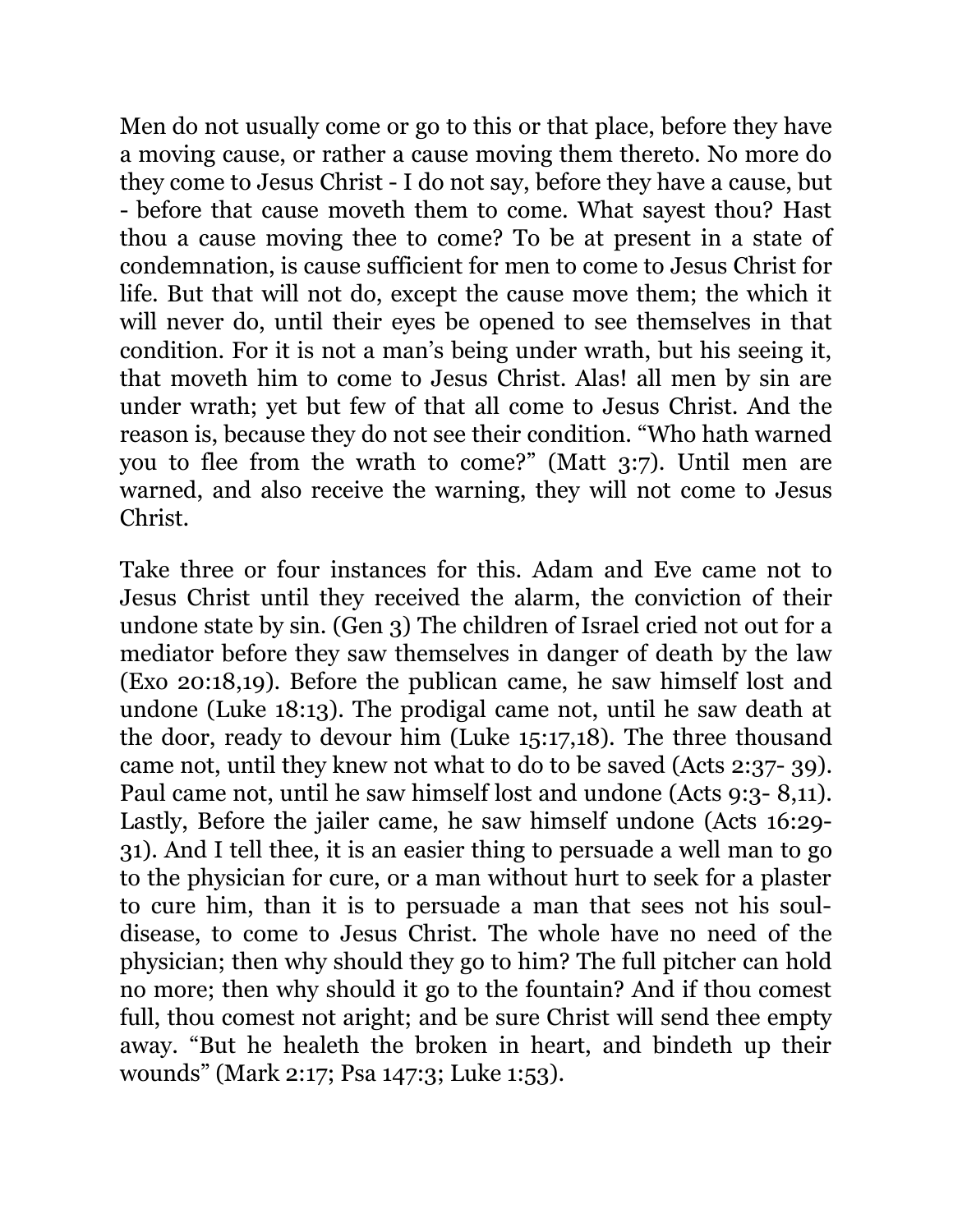Third, Art thou coming to Jesus Christ? Prithee tell me, What seest thou in him to allure thee to forsake all the world, to come to him?

I say, What hast thou seen in him? Men must see something in Jesus Christ, else they will not come to him. 1. What comeliness hast thou seen in his person? thou comest not, if thou seest no form nor comeliness in him (Isa 53:1- 3). 2. Until those mentioned in the Song were convinced that there was more beauty, comeliness, and desirableness in Christ, than in ten thousand, they did not so much as ask where he was, nor incline to turn aside after him (Song 5, 6).

There be many things on this side heaven that can and do carry away the heart; and so will do, so long as thou livest, if thou shalt be kept blind, and not be admitted to see the beauty of the Lord Jesus.

Fourth, Art thou come to the Lord Jesus? What hast thou found in him, since thou camest to him?

Peter found with him the word of eternal life (John 6:68). They that Peter makes mention of, found him a living stone, even such a living stone as communicated life to them (1 Peter 2:4,5). He saith himself, they that come to him, &c., shall find rest unto their souls; hast thou found rest in him for thy soul? (Matt 11:28).

Let us go back to the times of the Old Testament.

1. Abraham found THAT in him, that made him leave his country for him, and become for his sake a pilgrim and stranger in the earth (Gen 12; Heb 11).

2. Moses found THAT in him, that made him forsake a crown, and a kingdom for him too.

3. David found so much in him, that he counted to be in his house one day was better than a thousand; yea, to be a door- keeper therein was better, in his esteem, than to dwell in the tents of wickedness (Psa 84:10).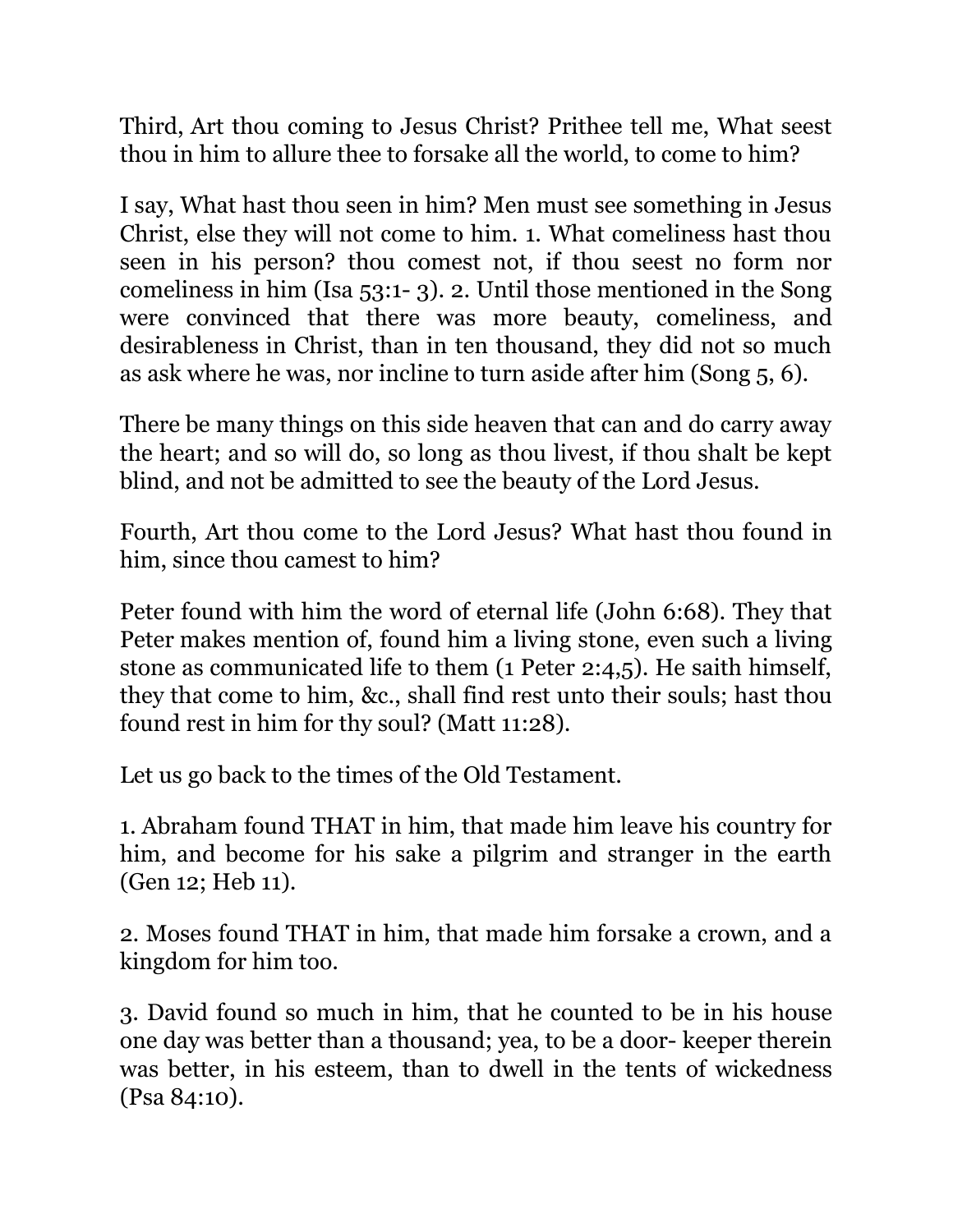4. What did Daniel and the three children find in him, to make them run the hazards of the fiery furnace, and the den of lions, for his sake? (Dan 3, 6).

Let us come down to martyrs.

1. Stephen found that in him that made him joyful, and quietly yield up his life for his name (Acts 7).

2. Ignatius found that in Christ that made him choose to go through the torments of the devil, and hell itself, rather than not to have him. - Fox's Acts and Monuments, vol. 1, p. 52, Anno. 111. Edit. 1632.

3. What saw Romanus in Christ, when he said to the raging Emperor, who threatened him with fearful torments, Thy sentence, O Emperor, I joyfully embrace, and refuse not to be sacrificed by as cruel torments as thou canst invent? - Fox, vol. 1, p. 116.

4. What saw Menas, the Egyptian, in Christ, when he said, under most cruel torments, There is nothing in my mind that can be compared to the kingdom of heaven; neither is all the world, if it was weighed in a balance, to be preferred with the price of one soul? Who is able to separate us from the love of Jesus Christ our Lord? And I have learned of my Lord and King not to fear them that kill the body, &c. P. 117.

5. What did Eulalia see in Christ, when she said, as they were pulling her one joint from another, Behold, O Lord, I will not forget thee. What a pleasure it is for them, O Christ! that remember thy triumphant victory? P. 121.

6. What think you did Agnes see in Christ, when rejoicingly she went to meet the soldier that was appointed to be her executioner. I will willingly, said she, receive into my paps the length of this sword, and into my breast will draw the force thereof, even to the hilts; that thus I, being married to Christ my spouse, may surmount and escape all the darkness of this world? P. 122.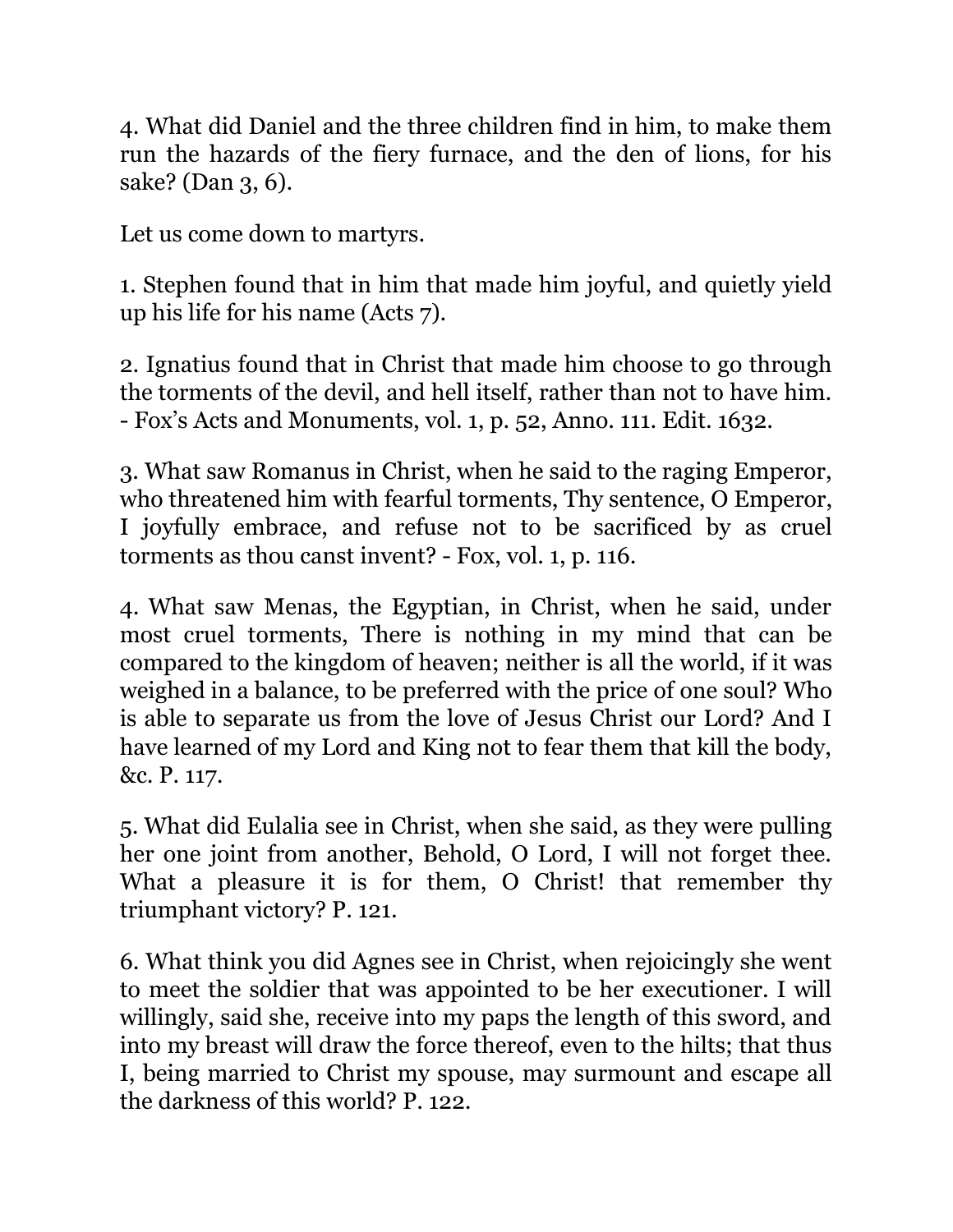7. What do you think did Julitta see in Christ, when, at the Emperor's telling of her, that except she would worship the gods, she should never have protection, laws, judgments, nor life, she replied, Farewell life, welcome death; farewell riches, welcome poverty: all that I have, if it were a thousand times more, would I rather lose, than to speak one wicked and blasphemous word against my Creator? P. 123.

8. What did Marcus Arethusius see in Christ, when after his enemies had cut his flesh, anointed it with honey, and hanged him up in a basket for flies and bees to feed on, he would not give, to uphold idolatry, one halfpenny to save his life? P. 128.

9. What did Constantine see in Christ, when he used to kiss the wounds of them that suffered for him? P. 135.

10. But what need I give thus particular instances of words and smaller actions, when by their lives, their blood, their enduring hunger, sword, fire, pulling asunder, and all torments that the devil and hell could devise, for the love they bare to Christ, after they were come to him?

What hast THOU found in him, sinner?

What! come to Christ, and find nothing in him! - when all things that are worth looking after are in him! - or if anything, yet not enough to wean thee from thy sinful delights, and fleshly lusts! Away, away, thou art not coming to Jesus Christ.

He that has come to Jesus Christ, hath found in him, that, as I said, that is not to be found anywhere else. As,

1. He that is come to Christ hath found God in him reconciling the world unto himself, not imputing their trespasses to them. And so God is not to be found in heaven and earth besides (2 Cor 5:19,20).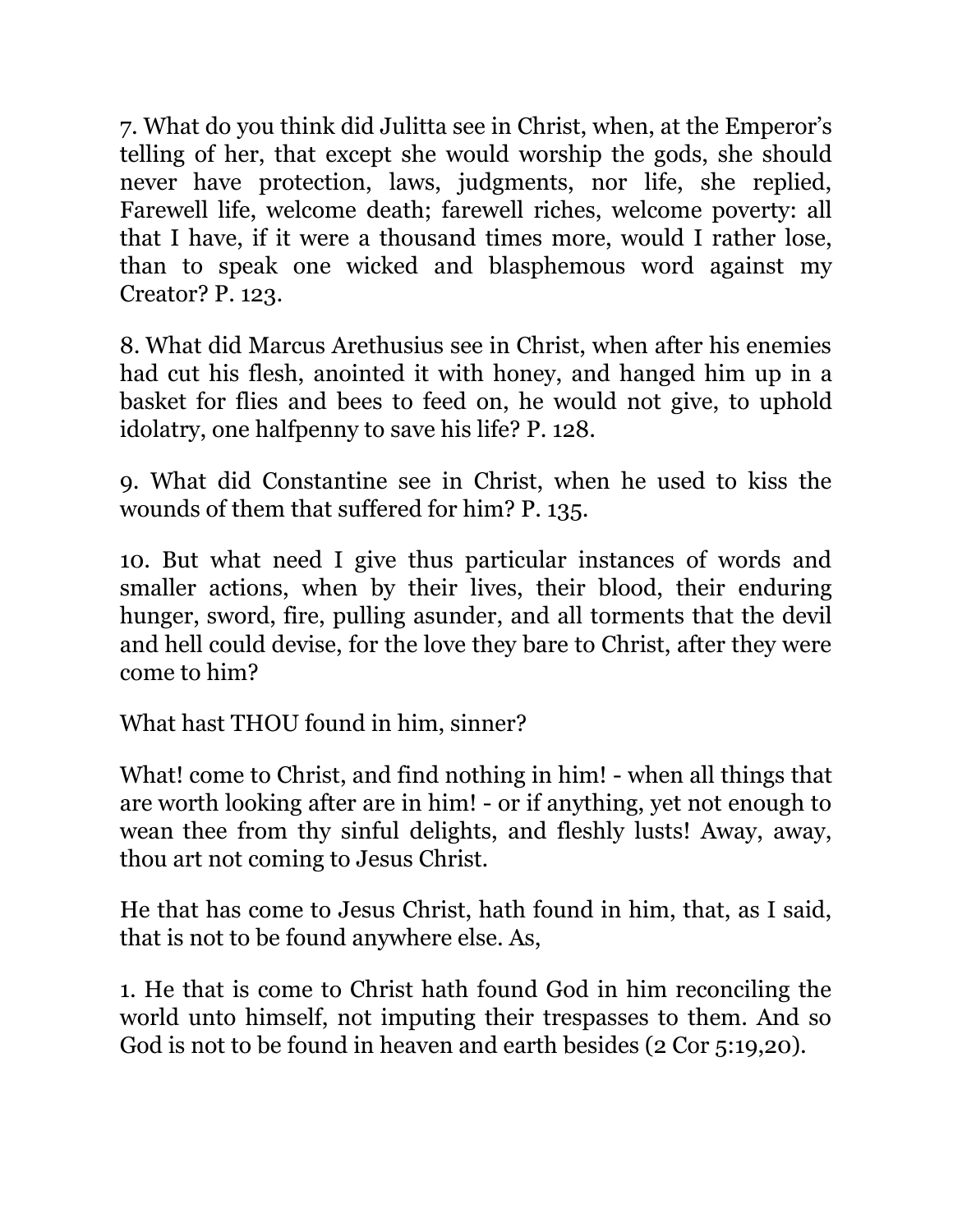2. He that is come to Jesus Christ hath found in him a fountain of grace, sufficient, not only to pardon sin, but to sanctify the soul, and to preserve it from falling, in this evil world.

3. He that is come to Jesus Christ hath found virtue in him; THAT virtue, that if he does but touch thee with his Word, or thou him by faith, life is forthwith conveyed into thy soul. It makes thee wake as one that is waked out of his sleep; it awakes all the powers of the soul (Psa 30:11,12; Song 6:12).

4. Art thou come to Jesus Christ? Thou hast found glory in him, glory that surmounts and goes beyond. "Thou art more glorious - than the mountains of prey" (Psa 76:4).

5. What shall I say? Thou hast found righteousness in him; thou hast found rest, peace, delight, heaven, glory, and eternal life.

Sinner, be advised; ask thy heart again, saying, Am I come to Jesus Christ? For upon this one question, Am I come, or, am I not? hangs heaven and hell as to thee. If thou canst say, I am come, and God shall approve that saying, happy, happy, happy man art thou! But if thou art not come, what can make thee happy? yea, what can make that man happy that, for his not coming to Jesus Christ for life, must be damned in hell?

USE THIRD - The third use - A USE OF ENCOURAGEMENT

Coming sinner, I have now a word for thee; be of good comfort, "He will in no wise cast out." Of all men, thou art the blessed of the Lord; the Father hath prepared his Son to be a sacrifice for thee, and Jesus Christ, thy Lord, is gone to prepare a place for thee (John 1:29; Heb 10). What shall I say to thee?

[First,] Thou comest to a FULL Christ; thou canst not want anything for soul or body, for this world or that to come, but it is to be had in or by Jesus Christ. As it is said of the land that the Danites went to possess, so, and with much more truth, it may be said of Christ; he is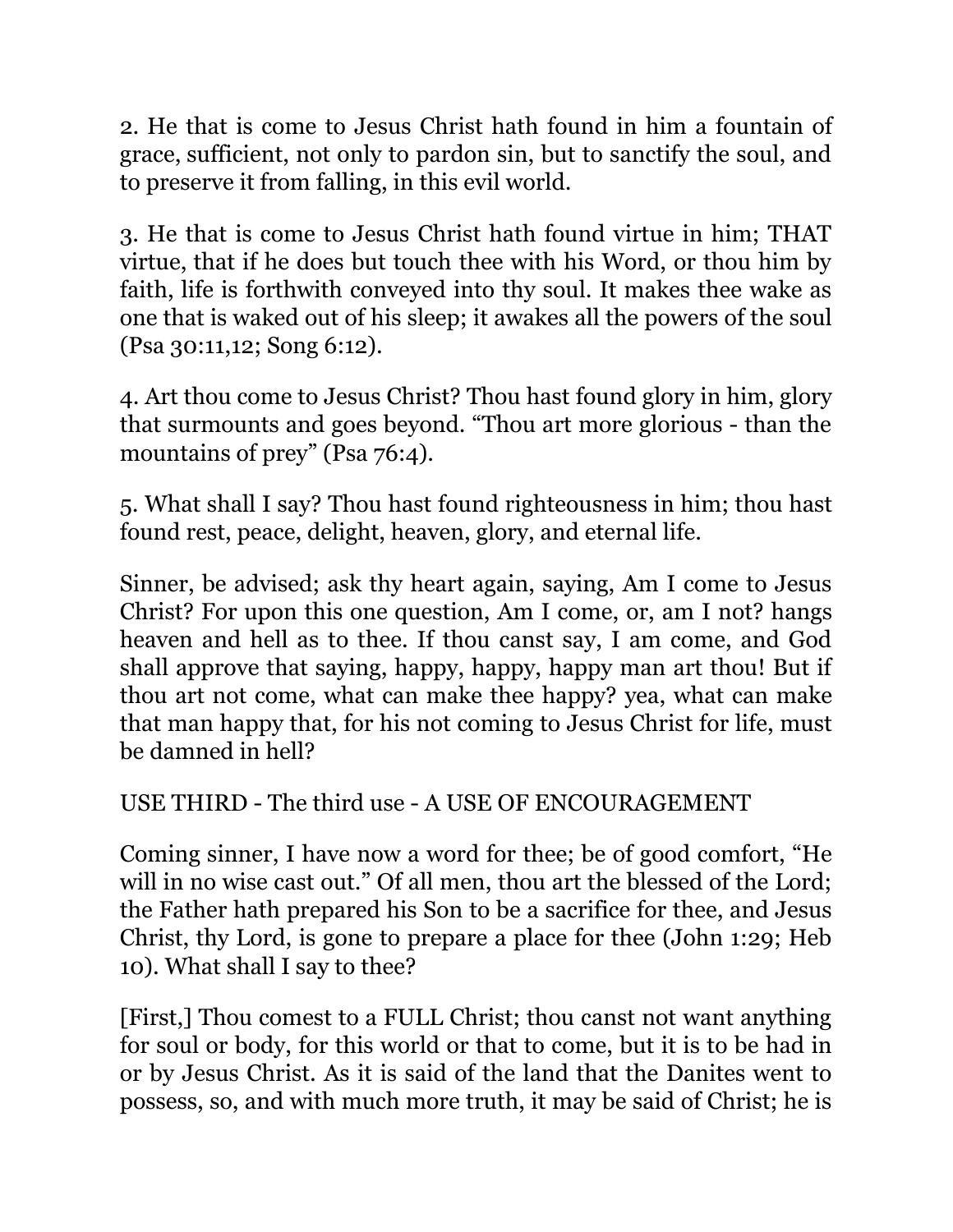such an one with whom there is no want of any good thing that is in heaven or earth. A full Christ is thy Christ.

1. He is full of grace. Grace is sometimes taken for love; never any loved like Jesus Christ. Jonathan's love went beyond the love of women; but the love of Christ passes knowledge. It is beyond the love of all the earth, of all creatures, even of men and angels. His love prevailed with him to lay aside his glory, to leave the heavenly place, to clothe himself with flesh, to be born in a stable, to be laid in a manger, to live a poor life in the world, to take upon him our sicknesses, infirmities, sins, curse, death, and the wrath that was due to man. And all this he did for a base, undeserving, unthankful people; yea, for a people that was at enmity with him. "For when we were yet without strength, in due time Christ died for the ungodly. For scarcely for a righteous man will one die; yet peradventure for a good man some would even dare to die. But God commendeth his love toward us, in that while we were yet sinners, Christ died for us. Much more, then, being now justified by his blood, we shall be saved from wrath through him. For if, when we were enemies, we were reconciled to God by the death of his Son, much more, being reconciled, we shall be saved by his life" (Rom 5:6- 10).

2. He is full of truth. Full of grace and truth. Truth, that is, faithfulness in keeping promise, even this of the text, with all other, "I will in no wise cast out" (John 14:6). Hence it is said, that his words be true, and that he is the faithful God, that keepeth covenant. And hence it is also that his promises are called truth: "Thou wilt fulfil thy truth unto Jacob, and thy mercy unto Abraham, which thou hast sworn unto our fathers from the days of old." Therefore it is said again, that both himself and words are truth: "I am the truth, the Scripture of truth" (Dan 10:21). "Thy word is truth," (John 17:17; 2) Sam 7:28); "thy law is truth," (Psa 119:142); and "my mouth," saith he, "shall speak truth," (Prov 8:7); see also Ecclesiastes 12:10, Isaiah 25:1, Malachi 2:6, Acts 26:25, 2 Timothy 2:12,13. Now, I say, his word is truth, and he is full of truth to fulfil his truth, even to a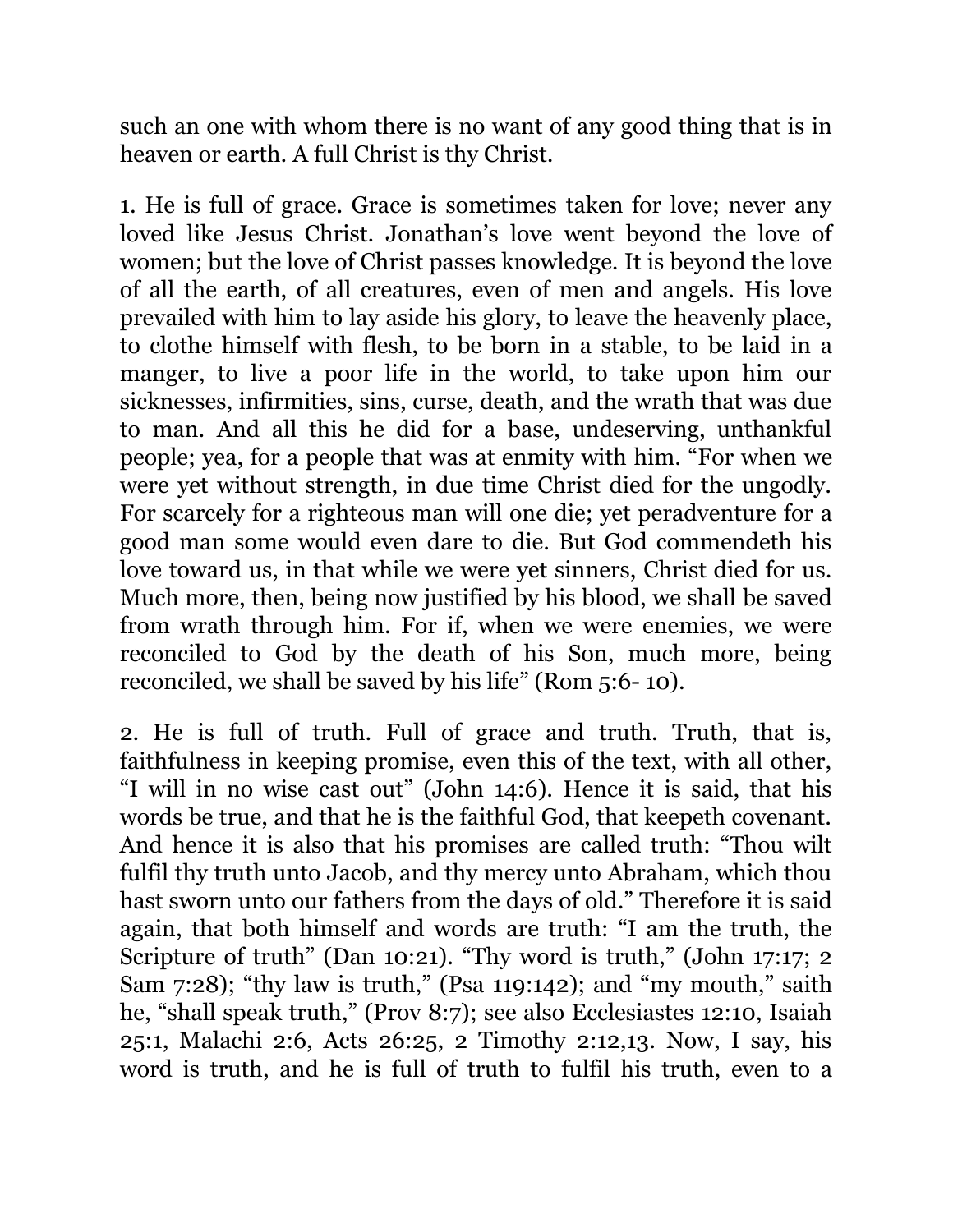thousand generations. Coming sinner, he will not deceive thee; come boldly to Jesus Christ.

3. He is full of wisdom. He is made unto us of God wisdom; wisdom to manage the affairs of his church in general, and the affairs of every coming sinner in particular. And upon this account he is said to be "head over all things," (1 Cor 1; Eph 1), because he manages all things that are in the world by his wisdom, for the good of his church; all men's actions, all Satan's temptations, all God's providences, all crosses, and disappointments; all things whatever are under the hand of Christ - who is the wisdom of God - and he ordereth them all for good to his church. And can Christ help it - and be sure he can nothing shall happen or fall out in the world, but it shall, in despite of all opposition, have a good tendency to his church and people.

4. He is full of the Spirit, to communicate it to the coming sinner; he hath therefore received it without measure, that he may communicate it to every member of his body, according as every man's measure thereof is allotted him by the Father. Wherefore he saith, that he that comes to him, "Out of his belly shall flow rivers of living water" (John 3:34; Titus 3:5,6; Acts 2; John 7:33- 39).

5. He is indeed a storehouse full of all the graces of the Spirit. "Of his fullness have all we received, and grace for grace" (John 1:16). Here is more faith, more love, more sincerity, more humility, more of every grace; and of this, even more of this, he giveth to every lowly, humble, penitent coming sinner. Wherefore, coming soul, thou comest not to a barren wilderness when thou comest to Jesus Christ.

6. He is full of bowels and compassion: and they shall feel and find it so that come to him for life. He can bear with thy weaknesses, he can pity thy ignorance, he can be touched with the feeling of thy infirmities, he can affectionately forgive they transgressions, he can heal thy backslidings, and love thee freely. His compassions fail not; "and he will not break a bruised reed, nor quench the smoking flax; he can pity them that no eye pities, and be afflicted in all thy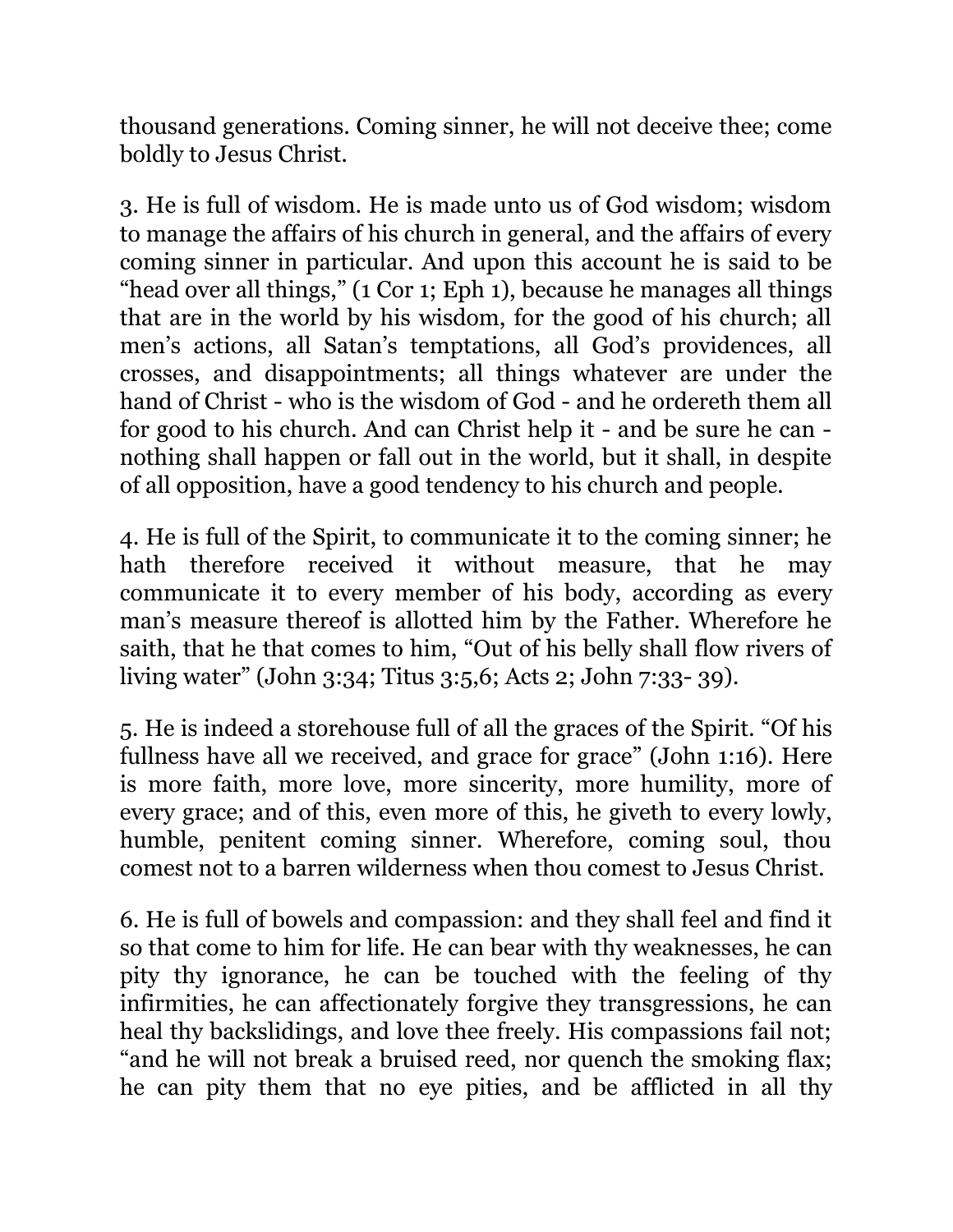afflictions" (Matt 26:41; Heb 5:2; 2:18; Matt 9:2; Hosea 14:4; Eze 16:5,6; Isa 63:9; Psa 78:38; 86:15; 111:4; 112:4; Lam 3:22; Isa 42:3).

7. Coming soul, the Jesus that thou art coming to, is full of might and terribleness for thy advantage; he can suppress all thine enemies; he is the Prince of the kings of the earth; he can bow all men's designs for thy help; he can break all snares laid for thee in the way; he can lift thee out of all difficulties wherewith thou mayest be surrounded; he is wise in heart, and mighty in power. Every life under heaven is in his hand; yea, the fallen angels tremble before him. And he will save thy life, coming sinner (1 Cor 1:24; Rom 8:28; Matt 28:18; Rev 4; Psa 19:3; 27:5,6; Job 9:4; John 17:2; Matt 8:29; Luke 8:28; James 2:19).

8. Coming sinner, the Jesus to whom thou art coming is lowly in heart, he despiseth not any. It is not thy outward meanness, nor thy inward weakness; it is not because thou art poor, or base, or deformed, or a fool, that he will despise thee: he hath chosen the foolish, the base, and despised things of this world, to confound the wise and mighty. He will bow his ear to thy stammering prayers he will pick out the meaning of thy inexpressible groans; he will respect thy weakest offering, if there be in it but thy heart (Matt 11:20; Luke 14:21; Prov 9:4- 6; Isa 38:14,15; Song 5:15; John 4:27; Mark 12:33,34; James 5:11). Now, is not this a blessed Christ, coming sinner? Art thou not like to fare well, when thou hast embraced him, coming sinner? But,

Second. Thou hast yet another advantage by Jesus Christ, thou art coming to him, for he is not only full, BUT FREE. He is not sparing of what he has; he is open- hearted and open- handed. Let me in a few particulars show thee this:

1. This is evident, because he calls thee; he calls upon thee to come unto him; the which he would not do, was he not free to give; yea, he bids thee, when come, ask, seek, knock. And for thy encouragement, adds to every command a promise, "Seek, and ye shall find; ask, and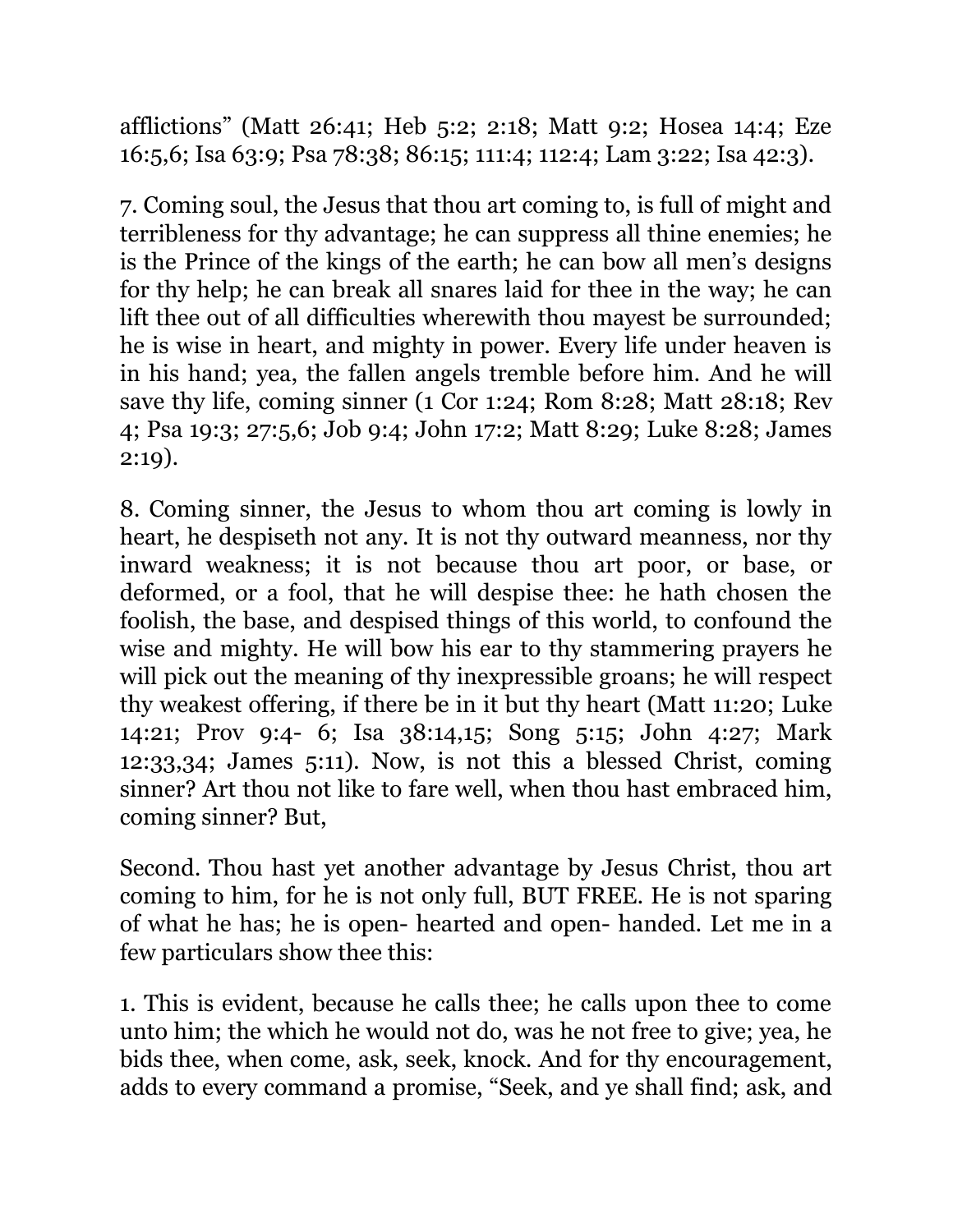ye shall have; knock, and it shall be opened unto you." If the rich man should say thus to the poor, would not he be reckoned a freehearted man? I say, should he say to the poor, Come to my door, ask at my door, knock at my door, and you shall find and have; would he not be counted liberal? Why, thus doth Jesus Christ. Mind it, coming sinner (Isa 55:3; Psa 50:15; Matt 7:7- 9).

2. He doth not only bid thee come, but tells thee, he will heartily do thee good; yea, he will do it with rejoicing; "I will rejoice over them, to do them good - with my whole heart, and with my whole soul" (Jer 32:41).

3. It appeareth that he is free, because he giveth without twitting. "He giveth to all men liberally, and upbraideth not" (James 1, 5). There are some that will not deny to do the poor a pleasure, but they will mix their mercies with so many twits, that the persons on whom they bestow their charity shall find but little sweetness in it. But Christ doth not do so, coming sinner; he casteth all thine iniquities behind his back (Isa 38:17). Thy sins and iniquities he will remember no more (Heb 8:12).

4. That Christ is free, is manifest by the complaints that he makes against them that will not come to him for mercy. I say, he complains, saying, "O Jerusalem, Jerusalem! how often would I have gathered thy children together, even as a hen gathereth her chickens under her wings, and ye would not!" (Matt 23:37). I say, he speaks it by way of complaint. He saith also in another place, "But thou hast not called upon me, O Jacob" (Isa 43:22). Coming sinner, see here the willingness of Christ to save; see here how free he is to communicate life, and all good things, to such as thou art. He complains, if thou comest not; he is displeased, if thou callest not upon him. Hark, coming sinner, once again; when Jerusalem would not come to him for safeguard, "he beheld the city, and wept over it, saying, If thou hadst known, even thou, at least in this thy day, the things which belong unto thy peace; but now they are hid from thine eyes" (Luke 19:41,42).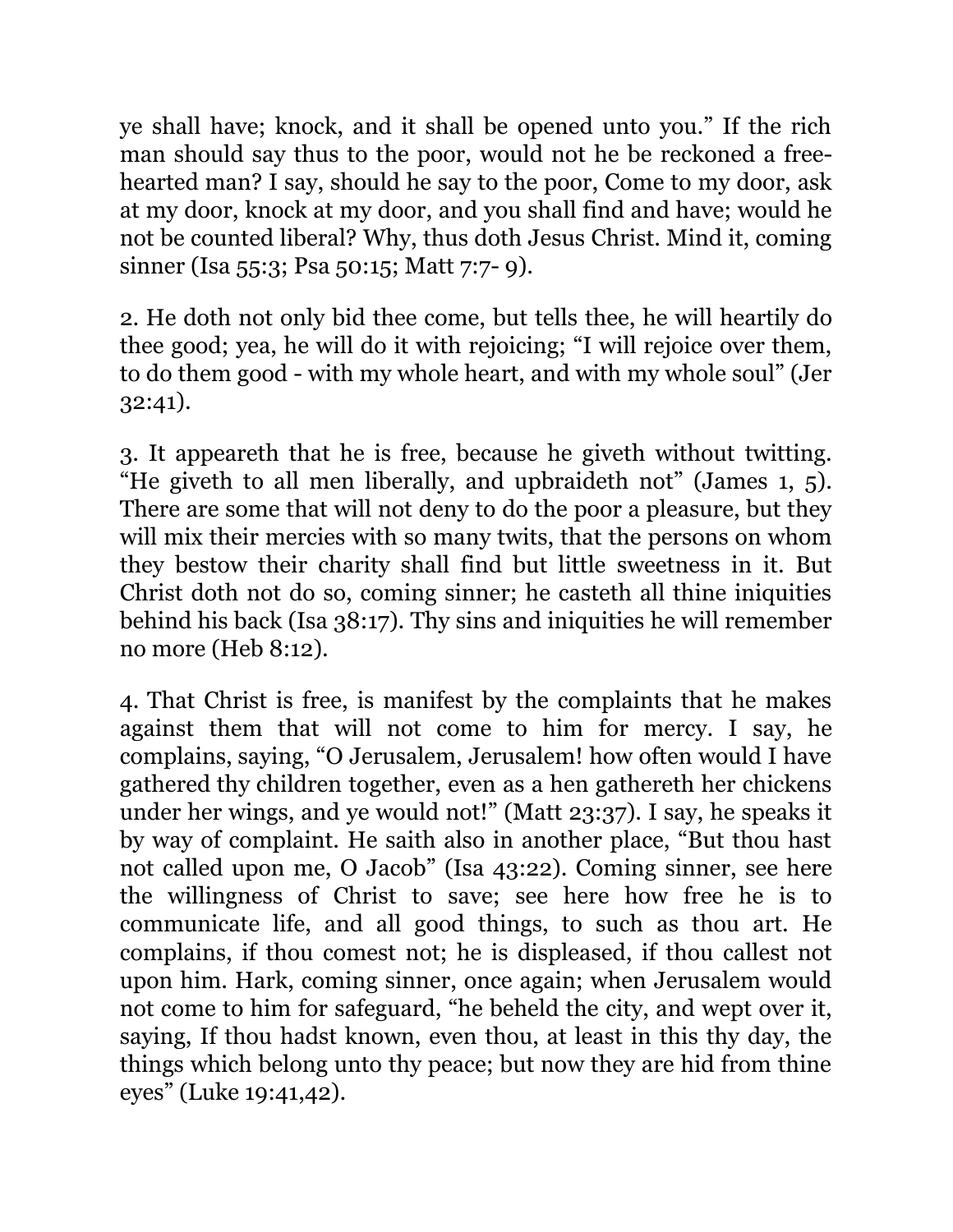5. Lastly, He is open and free- hearted to do thee good, as is seen by the joy and rejoicing that he manifesteth at the coming home of poor prodigals. He receives the lost sheep with rejoicing; the lost goat with rejoicing; yea, when the prodigal came home, what joy and mirth, what music and dancing, was in his father's house! (Luke 15).

Third. Coming sinner, I will add another encouragement for thy help.

1. God hath prepared a mercy- seat, a throne of grace to sit on; that thou mayest come thither to him, and that he may from thence hear thee, and receive thee. "I will commune with thee," saith he, "from above the mercy- seat" (Exo 25:22). As who shall say, sinner, When thou comest to me, thou shalt find me upon the mercy- seat, where also I am always found of the undone coming sinner. Thither I bring my pardons; there I hear and receive their petitions, and accept them to my favour.

2. God hath also prepared a golden altar for thee to offer thy prayers and tears upon. A golden altar! It is called a "golden altar," to show what worth it is of in God's account: for this golden altar is Jesus Christ; this altar sanctifies thy gift, and makes thy sacrifice acceptable. This altar, then, makes thy groans golden groans; thy tears golden tears; and thy prayers golden prayers, in the eye of that God thou comest to, coming sinner (Rev 8; Matt 23:19; Heb 10:10; 1 Peter 2:5).

3. God hath strewed all the way, from the gate of hell, where thou wast, to the gate of heaven, whither thou art going, with flowers out of his own garden. Behold how the promises, invitations, calls, and encouragements, like lilies, lie round about thee! take heed that thou dost not tread them under foot, sinner. With promises, did I say? Yea, he hath mixed all those with his own name, his Son's name; also, with the name of mercy, goodness, compassion, love, pity, grace, forgiveness, pardon, and what not, that may encourage the coming sinner.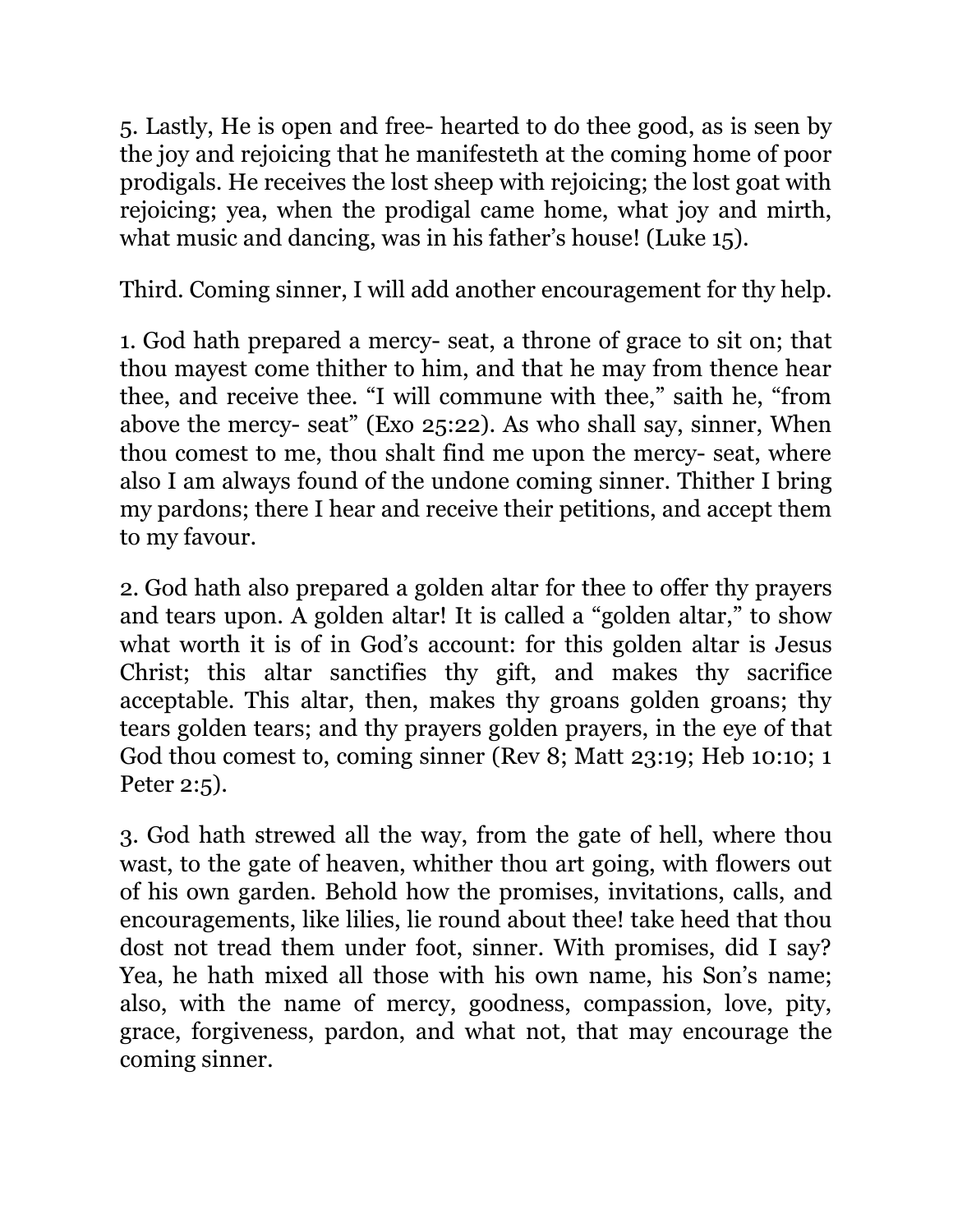4. He hath also for thy encouragement laid up the names, and set forth the sins, of those that have been saved. In this book they are fairly written, that thou, through patience and comfort of the Scriptures, mightest have hope. (1) In this book is recorded Noah's maim and sin; and how God had mercy upon him. (2) In this record is fairly written the name of Lot, and the nature of his sin; and how the Lord had mercy upon him. (3) In this record thou hast also fairly written the names of Moses, Aaron, Gideon, Samson, David, Solomon, Peter, Paul, with the nature of their sins; and how God had mercy upon them; and all to encourage thee, coming sinner.

Fourth. I will add yet another encouragement for the man that is coming to Jesus Christ. Art thou coming? Art thou coming, indeed? Why,

1. Then this thy coming is by virtue of God's call. Thou art called. Calling goes before coming. Coming is not of works, but of him that calleth. "He goeth up into a mountain, and calleth unto him whom he would; and they came unto him" (Mark 3:13).

2. Art thou coming? This is also by virtue of illumination. God has made thee see; and, therefore, thou art coming. So long as thou wast darkness, thou lovedst darkness, and couldst not abide to come, because thy deeds were evil; but being now illuminated and made to see what and where thou art, and also what and where thy Saviour is, now thou art coming to Jesus Christ; "Blessed art thou, Simon Barjona: for flesh and blood hath not revealed it unto thee," saith Christ, "but my Father which is in heaven" (Matt 16:17).

3. Art thou coming? This is because God hath inclined thine heart to come. God hath called thee, illuminated thee, and inclined thy heart to come; and, therefore, thou comest to Jesus Christ. It is God that worketh in thee to will, and to come to Jesus Christ. Coming sinner, bless God for that he hath given thee a will to come to Jesus Christ. It is a sign that thou belongest to Jesus Christ, because God has made thee willing to come to him (Psa 110:3). Bless God for slaying the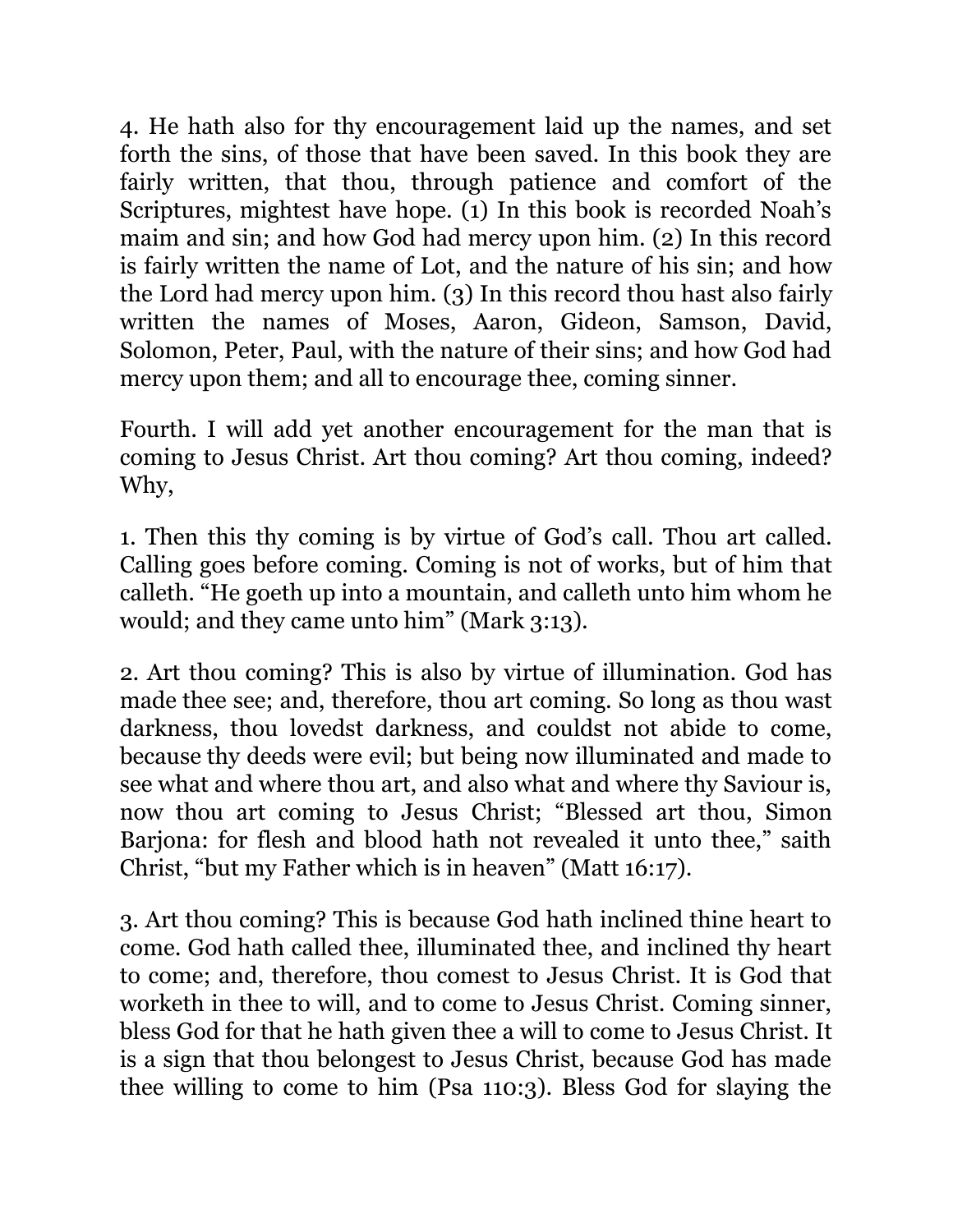enmity of thy mind; had he not done it, thou wouldst as yet have hated thine own salvation.

4. Art thou coming to Jesus Christ? It is God that giveth thee power: power to pursue thy will in the matters of thy salvation, is the gift of God. "It is God which worketh in you both to will and to do" (Phil 2:13). Not that God worketh will to come, where he gives no power; but thou shouldest take notice, that power is an additional mercy. The church saw that will and power were two things, when she cried, "Draw me, we will run after thee" (Song 1:4). And so did David too, when he said, "I will run the way of thy commandments, when thou shalt enlarge my heart" (Psa 119:32). Will to come, and power to pursue thy will, is double mercy, coming sinner.

5. All thy strange, passionate, sudden rushings forward after Jesus Christ, coming sinners know what I mean, they also are thy helps from God. Perhaps thou feelest at some times more than at others, strong stirrings up of heart to fly to Jesus Christ; now thou hast at this time a sweet and stiff gale of the Spirit of God, filling thy sails with the fresh gales of his good Spirit; and thou ridest at those times as upon the wings of the wind, being carried out beyond thyself, beyond the most of thy prayers, and also above all thy fear and temptations.

6. Coming sinner, hast thou not now and then a kiss of the sweet lips of Jesus Christ, I mean some blessed word dropping like a honeycomb upon thy soul to revive thee, when thou art in the midst of thy dumps?

7. Does not Jesus Christ sometimes give thee a glimpse of himself, though perhaps thou seest him not so long a time as while one may tell twenty.

8. Hast thou not sometimes as it were the very warmth of his wings overshadowing the face of thy soul, that gives thee as it were a gload upon thy spirit, as the bright beams of the sun do upon thy body,